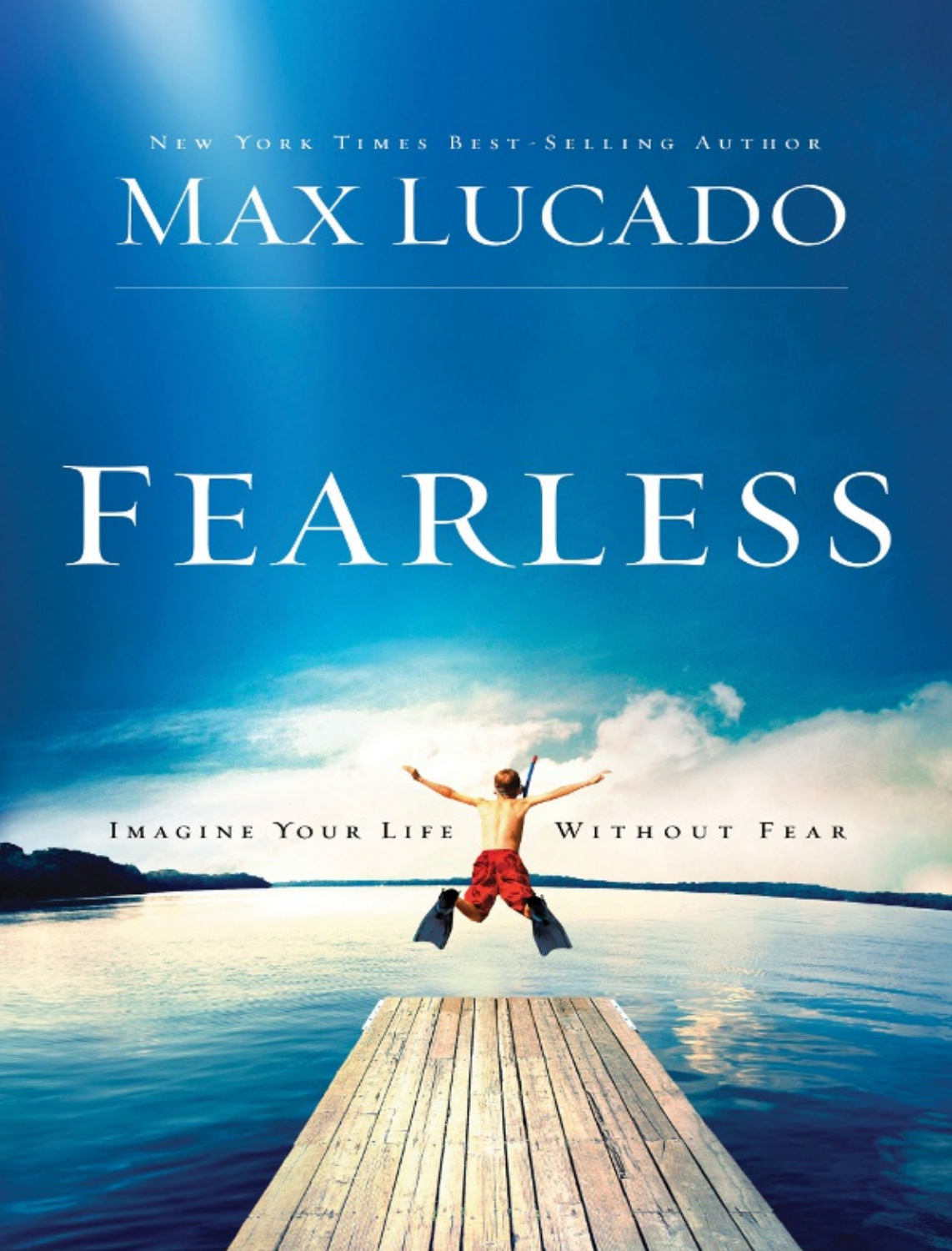### **PRAISE FOR** *Fearless*

"It seems like no one is immune to fear. I was neck-deep in it as a bankrupt young entrepreneur twenty years ago, and I recognize it now in the voices of the people I talk to on the radio every day. The good news is that there is an antidote to fear! I recommend *Fearless* to anyone who is tired of the doom and gloomand ready to step out of fear once and for all."

—DAVE RAMSEY, radio talk show host, best-selling author, and host of *The Dave Ramsey Show* on the Fox Business Network

"In every business endeavor, a lifetime of experience and dozens of years of education are worthless, if fear is holding you back. Max has put into powerful terms the secret to overcoming fear, so that one may take the exciting plunge into future success. *Fearless* is a must-read for anyone who is ready to discover a life or career that is filled with more strength and triumph."

—MARCUS BUCKINGHAM, the world's leading expert on career success and *New York Times* best-selling author of *Find Your Strongest Life*, *First Break All the Rules*, *Now Discover Your Strengths*, and *Go Put Your Strengths to Work*

"If there is an emotion that leads to a life of boredom, it's fear. Consider this book a pep speech in the corner during a boxing match. It's you against all your imagination can throw at you. Thanks, Max, for giving us the courage to actually live!"

—DONALD MILLER, author of *Blue Like Jazz* and *A Million Miles in a Thousand Years*

"Max Lucado's latest book speaks to the desire within each of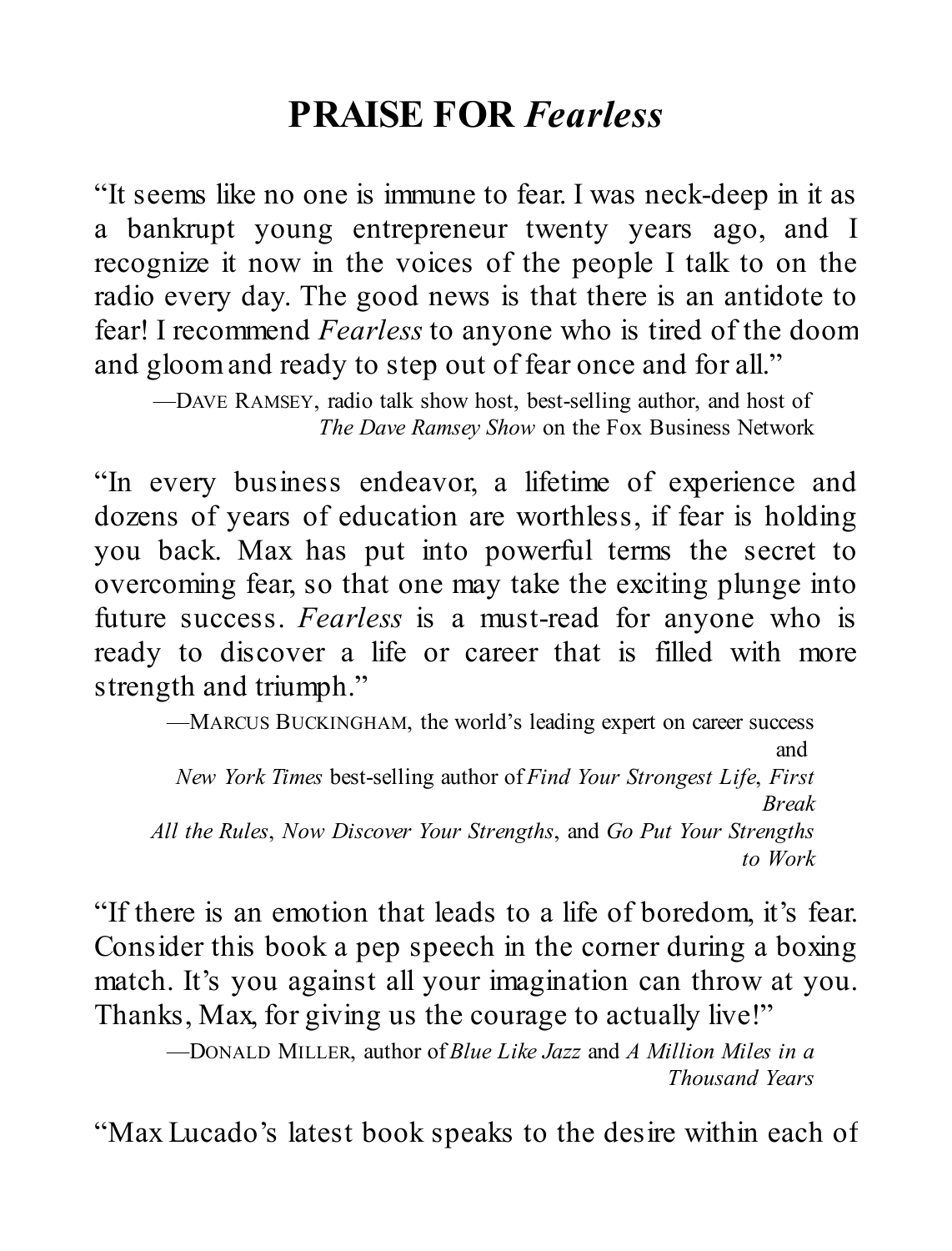us to become what we believe we could if only fear didn't hold us back. His words of common sense and wisdom inspire readers to ignore that little voice that says 'you can't' and tap into that larger spirit that says 'Yes, YOU can!'"

—DEBORAH NORVILLE, television journalist and author of*The Power of Respect*

"Skillful as a surgeon, he discerns and identifies the cancer of fear that touches every human being, and with like precision speaks healing words that cut right to the heart. While there exists no fast fix or simple cure for the fear-bound individual, Lucado's tempered counsel and faith-driven remedies will offer day-by-day spiritual medicine of the most potent kind."

*—Publishers Weekly*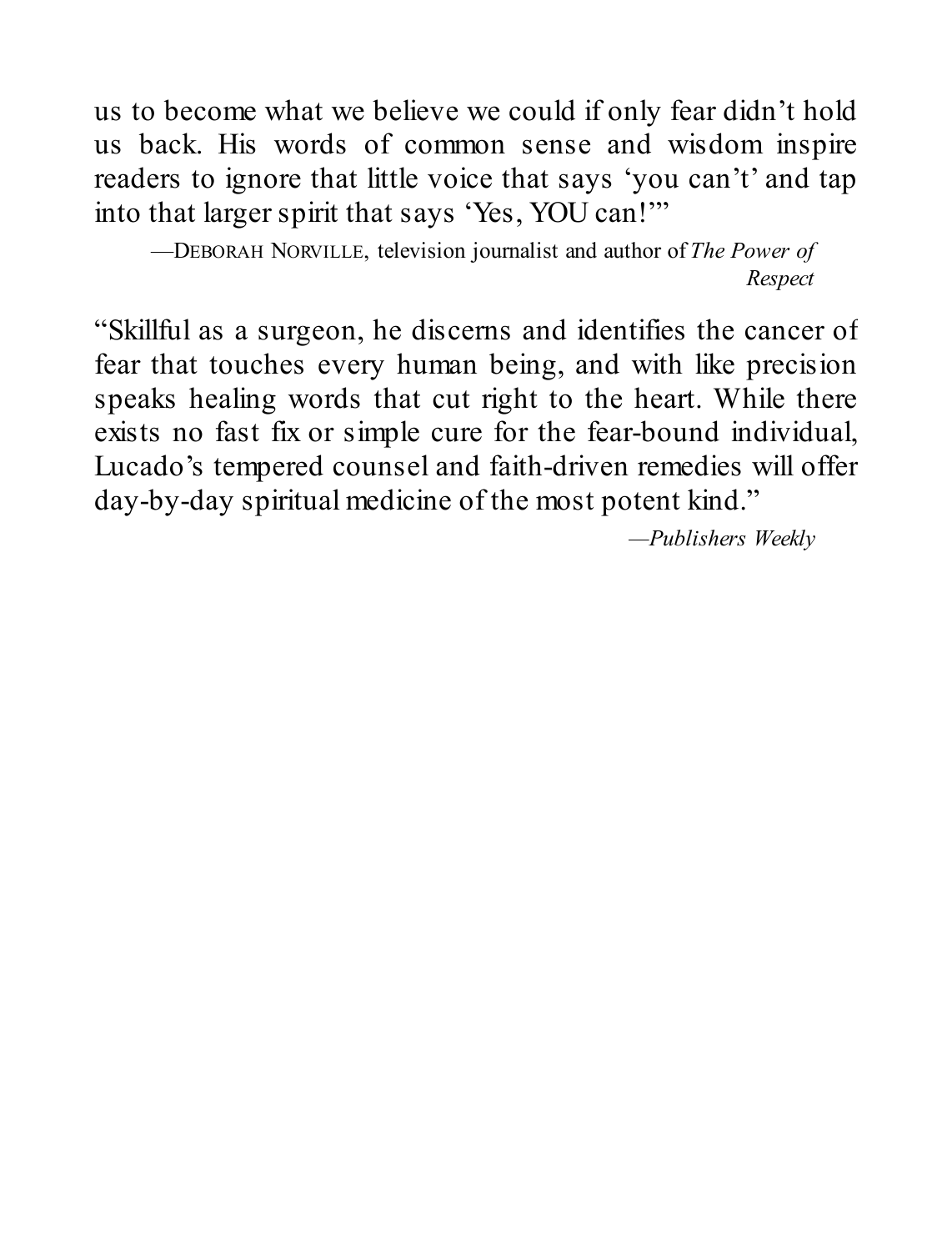## **FEARLESS**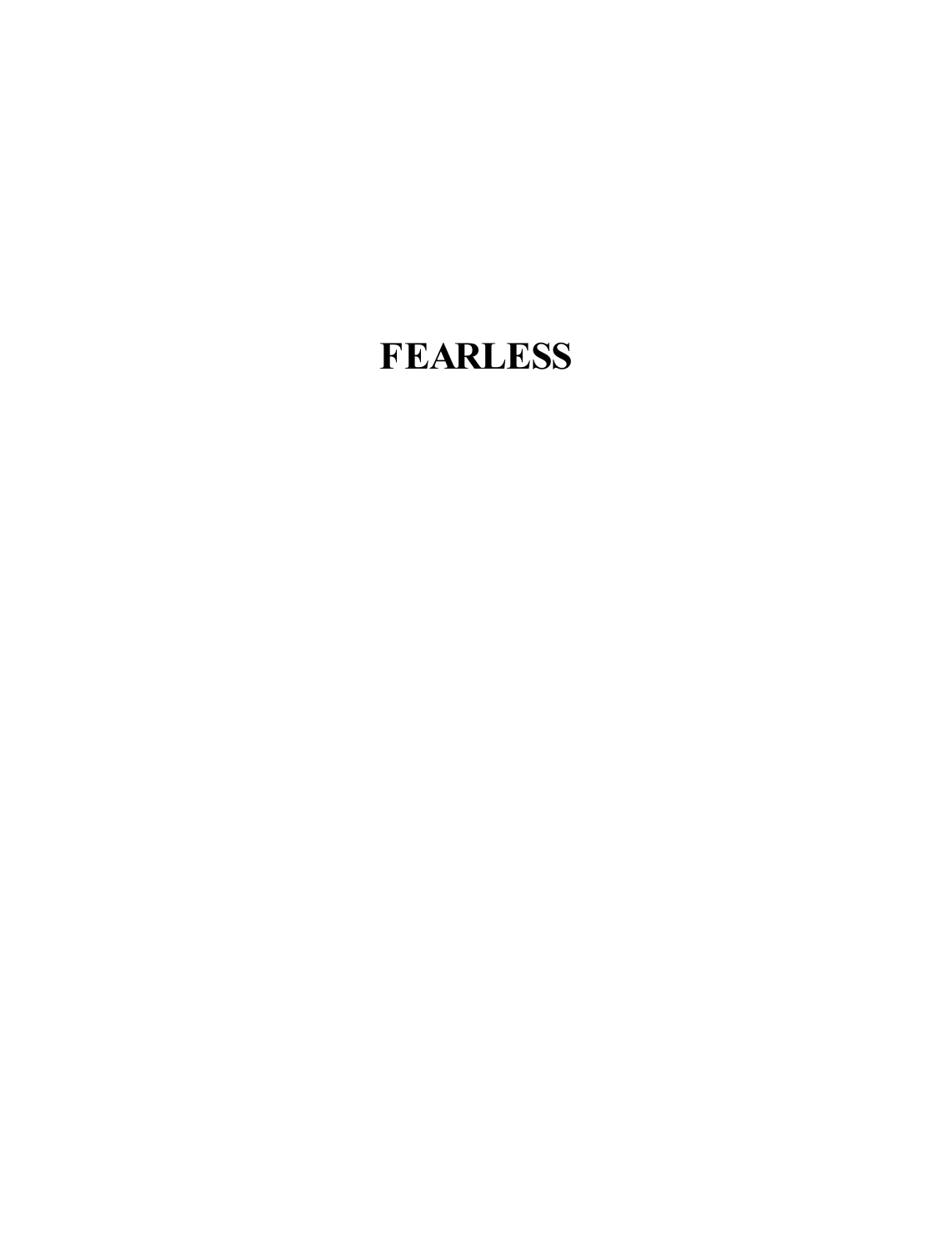# **ALSO BY MAX LUCADO**

### **INSPIRATIONAL**

*3:16*

*A Gentle Thunder A Love Worth Giving And the Angels Were Silent Cast of Characters Come Thirsty Cure for the Common Life Facing Your Giants God Came Near Great Day Every Day He Chose the Nails He Still Moves Stones In the Eye of the Storm In the Grip of Grace It's Not About Me Just Like Jesus Max on Life Next Door Savior*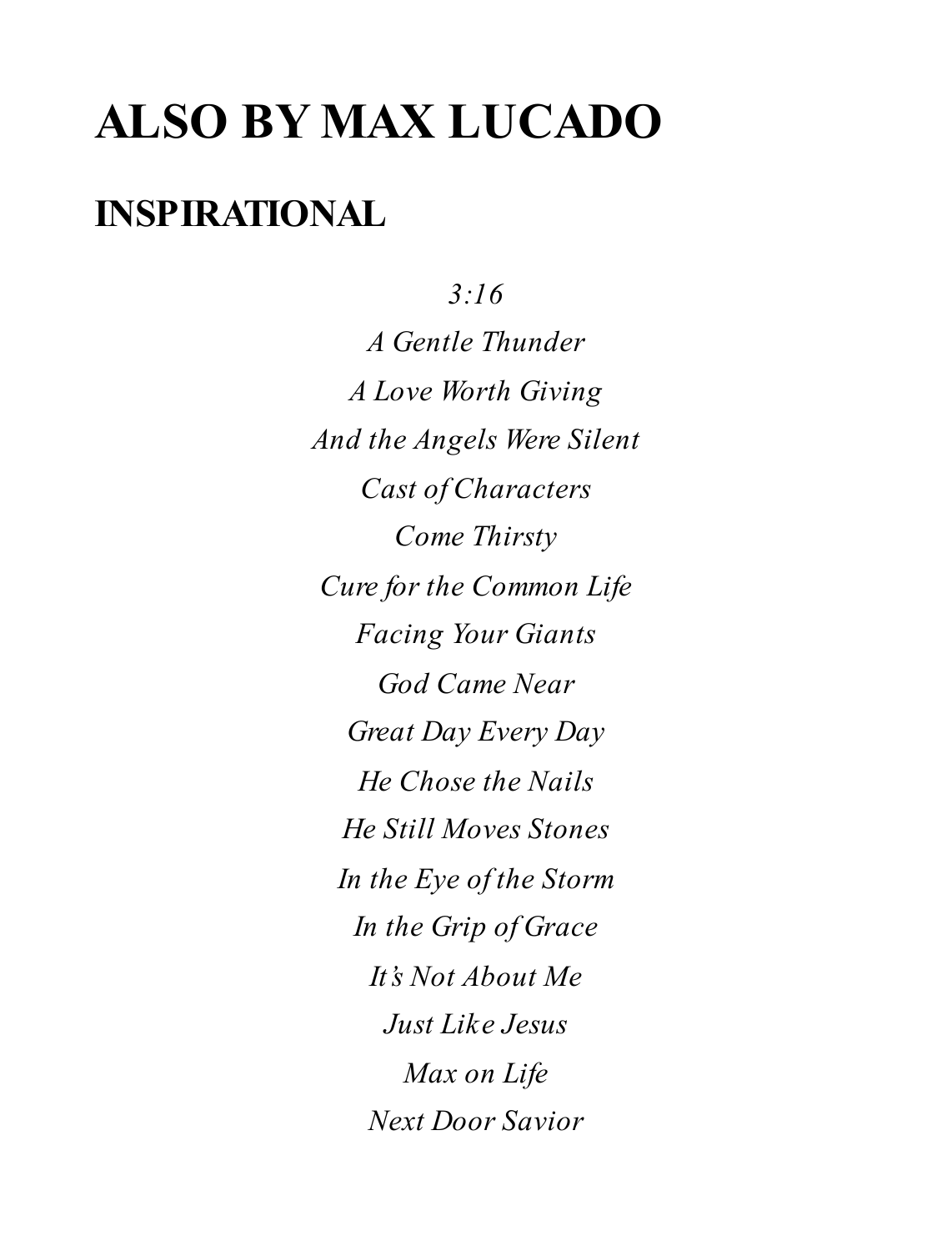*No Wonder They Call Him the Savior On the Anvil Outlive Your Life Six Hours One Friday The Applause of Heaven The Great House of God The Lucado Inspirational Reader Traveling Light When Christ Comes When God Whispers Your Name*

#### CHILDREN'S BOOKS

*A Hat for Ivan Alabaster Song All You Ever Need Because I Love You Best of All Coming Home Flo, the Lyin'Fly He Chose You Hermie, a Common Caterpillar Hermie and Friends Bible*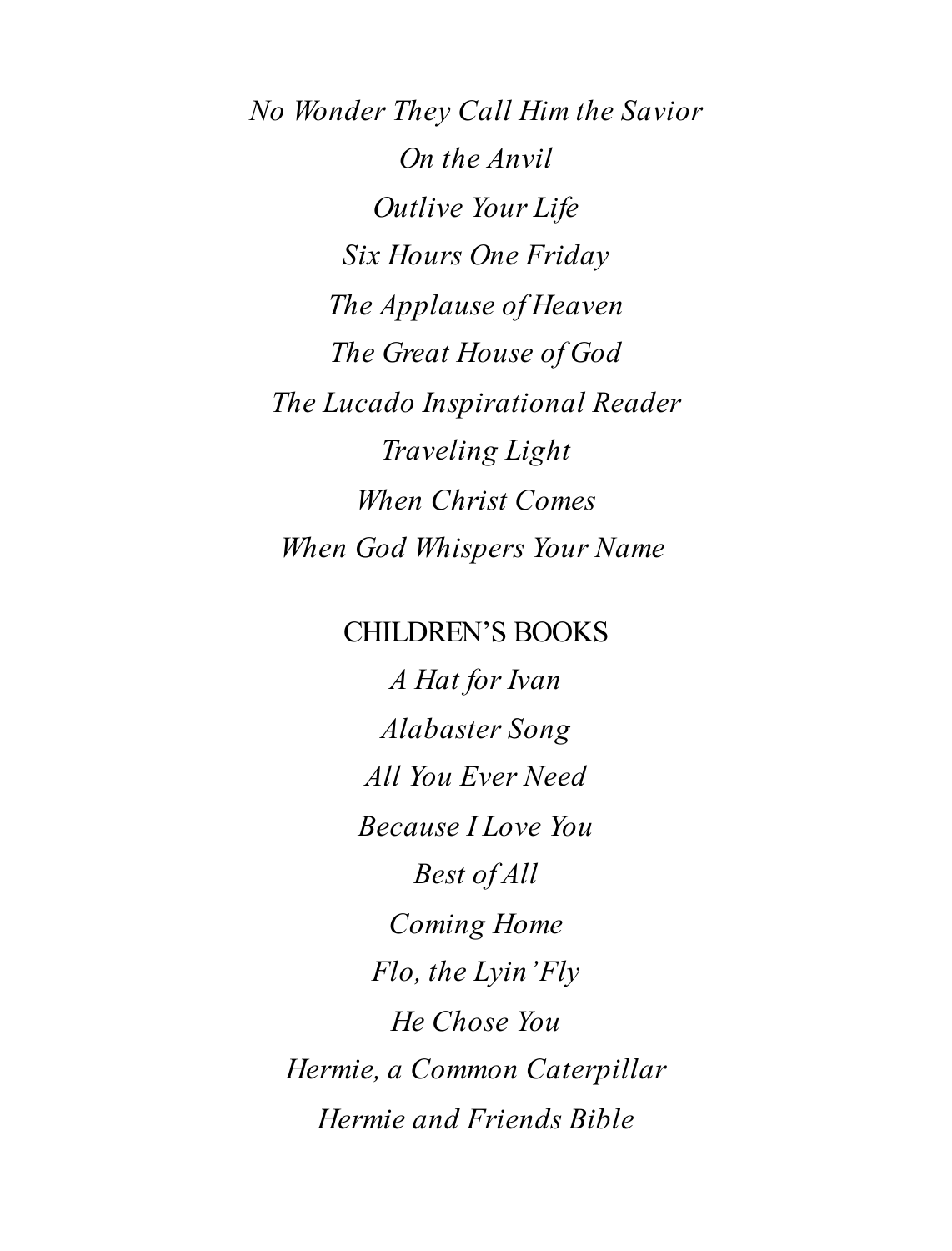*If Only I Had a Green Nose Jacob's Gift Just in Case You Ever Wonder Just Like Jesus (for teens) Just the Way You Are Milo, the Mantis Who Wouldn't Pray Next Door Savior (for teens) Punchinello and the Most Marvelous Gift Small Gifts in God's Hands Stanley the Stinkbug Tell Me the Secrets Tell Me the Story The Crippled Lamb The Oak Inside the Acorn The Way Home With You All the Way You Are Mine You Are Special Your Special Gift*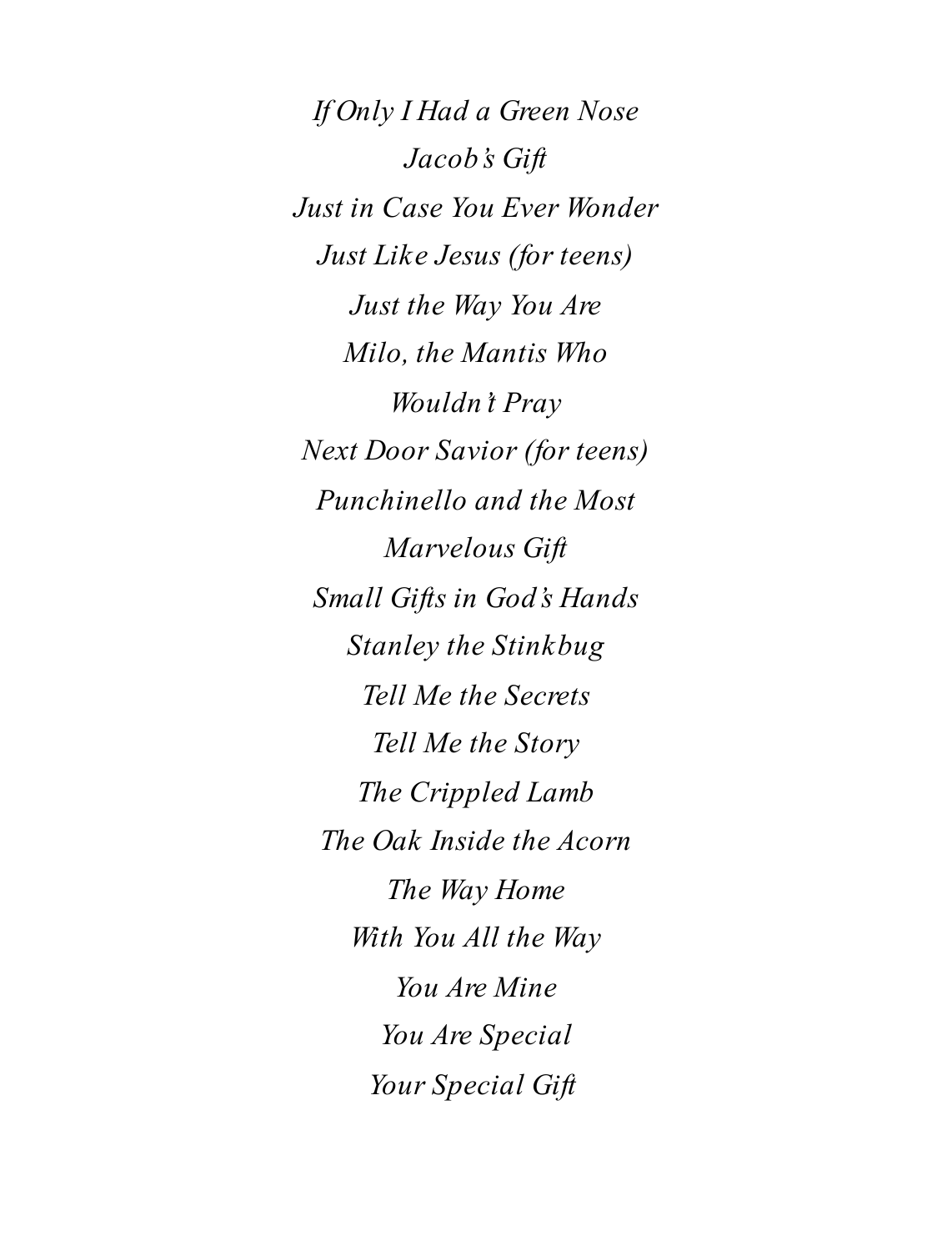#### GIFT BOOKS

*A Heart Like Jesus Everyday Blessings For These Tough Times God's Mirror God's Promises for You God Thinks You're Wonderful Grace for the Moment, Vols. I & II Grace for the Moment Journal In the Beginning Just for You Just Like Jesus Devotional Let the Journey Begin Max on Life Series Mocha with Max One Incredible Moment Safe in the Shepherd's Arms The Cross The Gift for All People The Greatest Moments Traveling Light for Mothers Traveling Light Journal*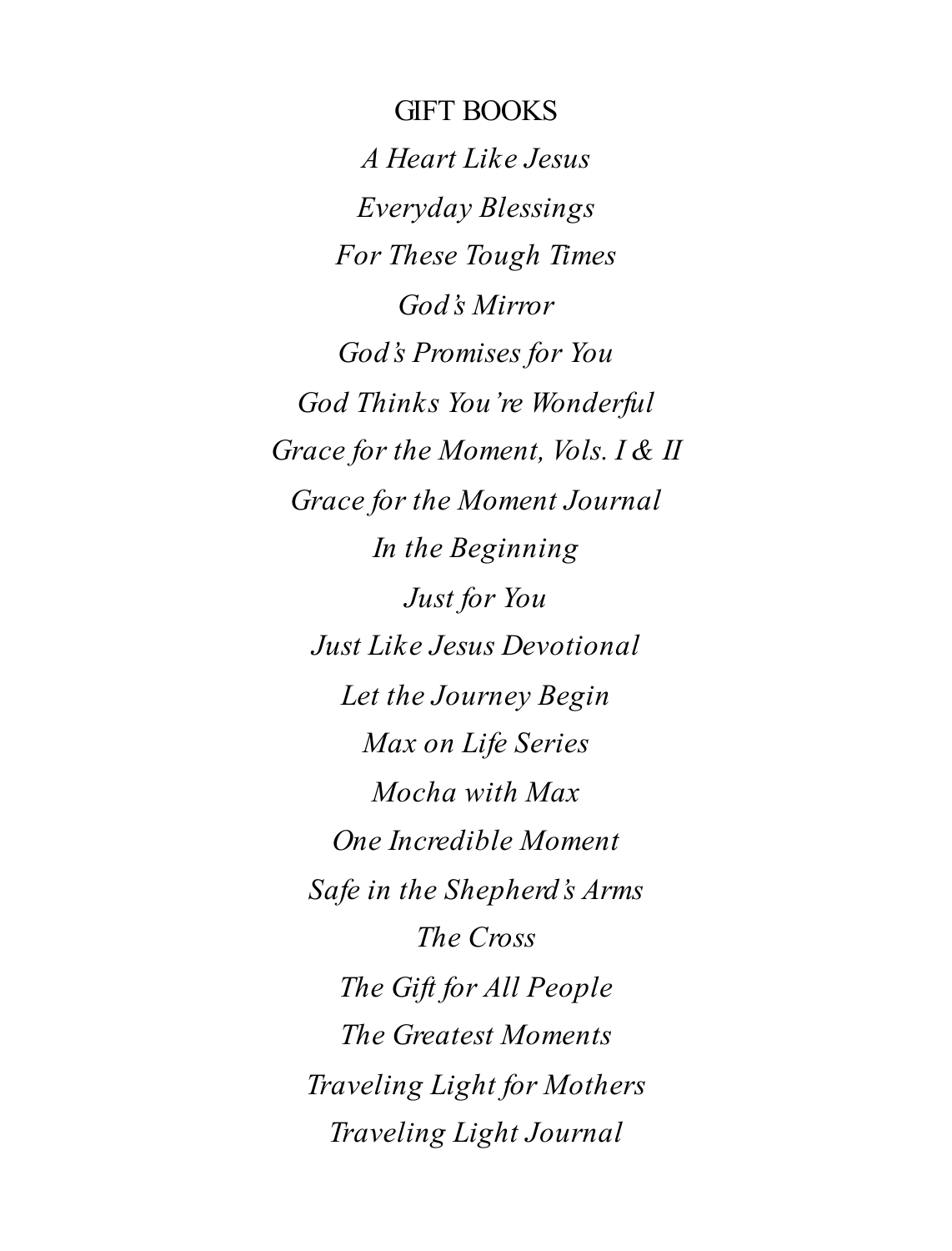*Turn*

*Walking with the Savior You: God's Brand-New Idea!*

#### FICTION

*An Angel's Story The Christmas Candle The Christmas Child*

#### BIBLES (GENERALEDITOR)

*Grace for the Moment Daily Bible He Did This Just for You (New Testament) The Devotional Bible The Lucado Life Lessons Study Bible*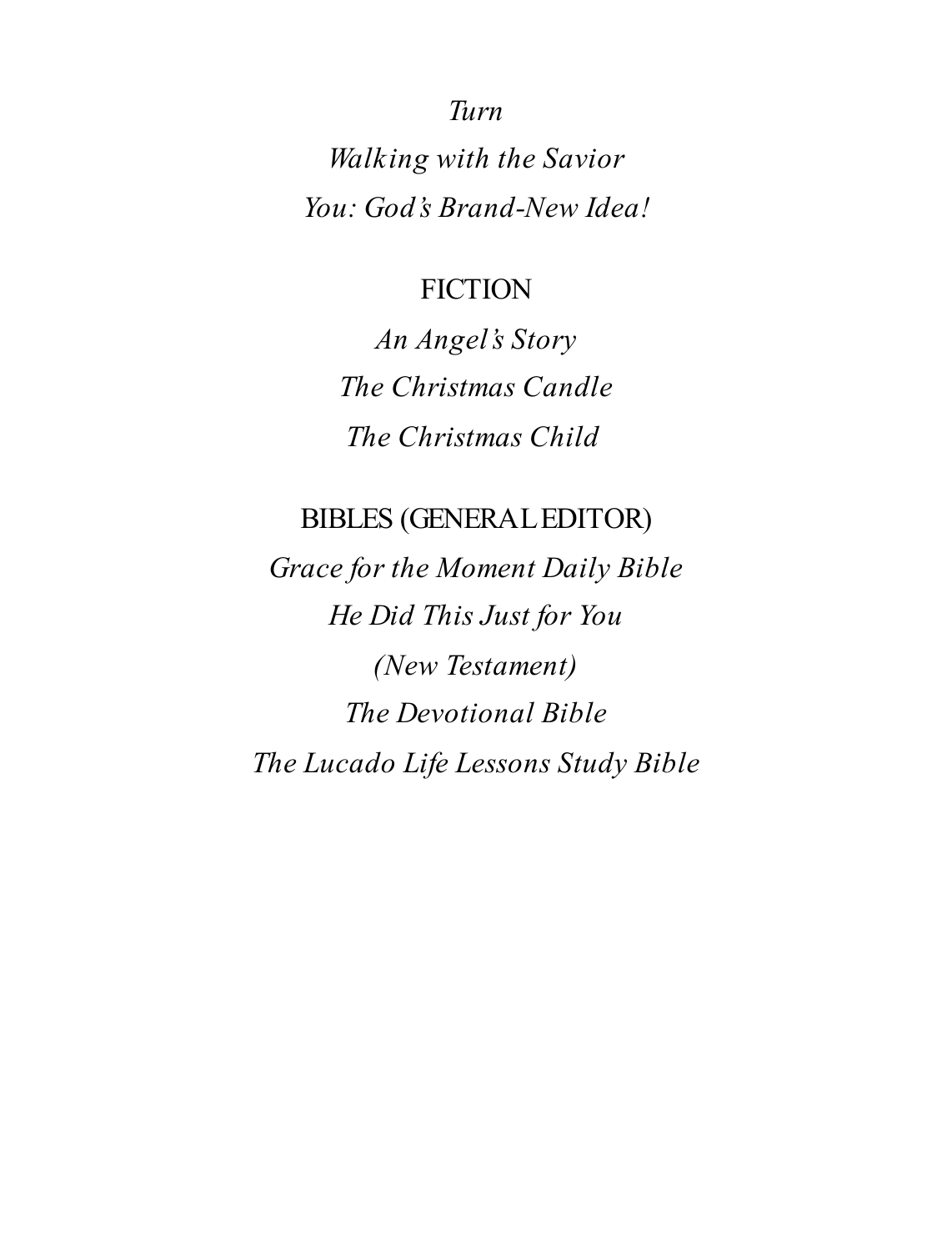# **FEARLESS**

IMAGINE YOUR LIFE WITHOUT FEAR

### **MAX LUCADO**



NASHVILLE DALLAS MEXICO CITY RIO DE IANEIRO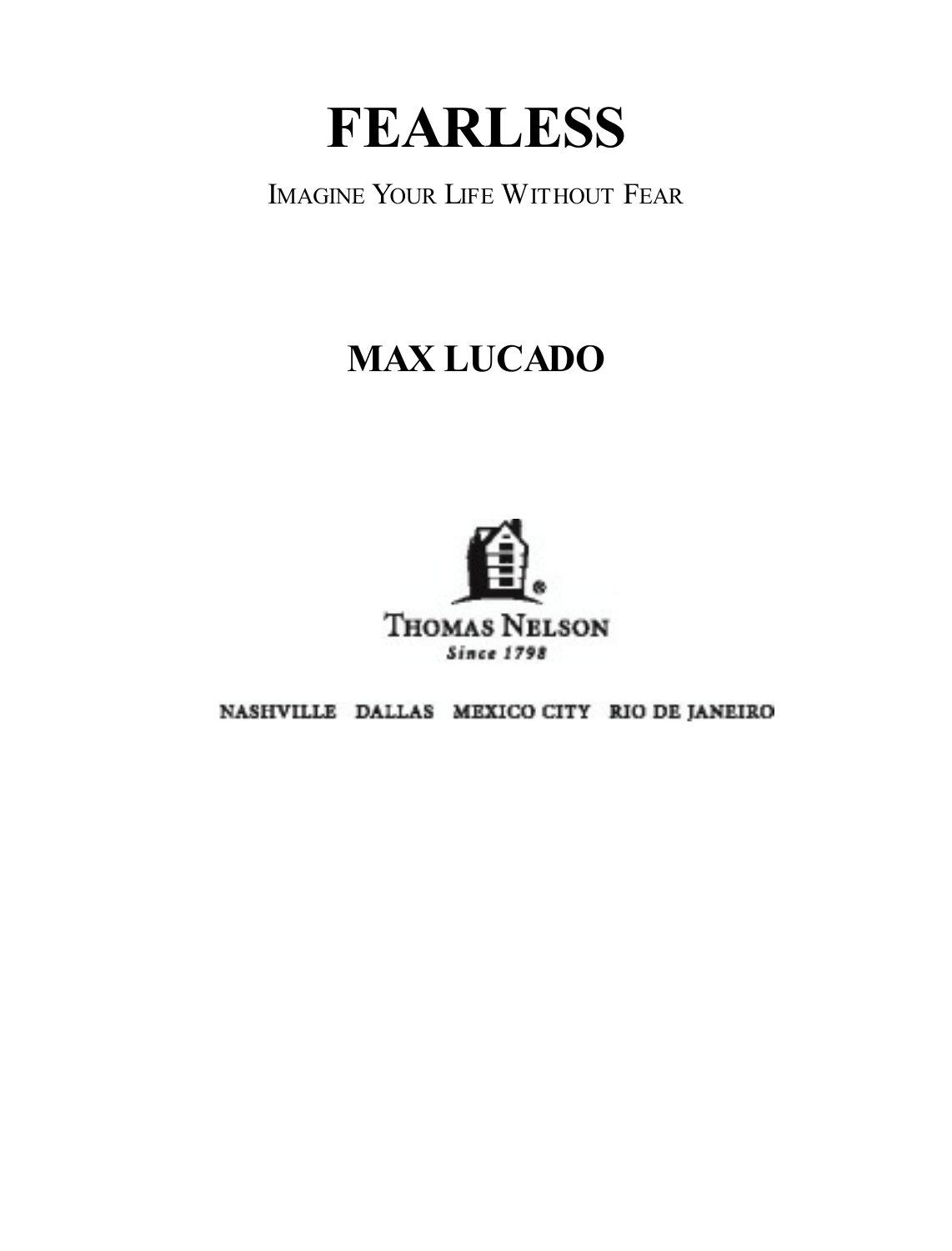© 2009 Max Lucado

All rights reserved. No portion of this book may be reproduced, stored in a retrieval system, or transmitted in any form or by any means—electronic, mechanical, photocopy, recording, scanning, or other—except for brief quotations in critical reviews or articles, without the prior written permission of the publisher.

Published in Nashville, Tennessee, by Thomas Nelson. Thomas Nelson is a registered trademark of Thomas Nelson, Inc.

Thomas Nelson, Inc., titles may be purchased in bulk for educational, business, fund-raising, or sales promotional use. For information, please e-mail SpecialMarkets@ThomasNelson.com.

All Scripture quotations, unless otherwise indicated, are taken from the New King James Version®. © 1982 by Thomas Nelson, Inc. Used by permission. All rights reserved.

Other Scripture references are from the following sources:

*The Amplified Bible* (AMP), © 1954, 1958, 1962, 1964, 1965, 1987 by The Lockman Foundation. Used by permission. The Contemporary English Version (CEV). © 1991 by the American Bible Society. Used by permission. *The Message* (MSG) by Eugene H. Peterson. © 1993, 1994, 1995, 1996, 2000. Used by permission of NavPress Publishing Group. All rights reserved. New American Standard Bible<sup>®</sup> (NASB), © The Lockman Foundation 1960, 1962, 1963, 1968, 1971, 1972, 1973, 1975, 1977, 1995. Used by permission. New Century Version® (NCV). © 2005 by Thomas Nelson, Inc. Used by permission. All rights reserved. The New English Bible (NEB). © 1961, 1970 by The Delegates of the Oxford University Press and the Syndics of the Cambridge University Press. Reprinted by permission. Holy Bible: New International Version® (NIV). © 1973, 1978, 1984 by International Bible Society. Used by permission of Zondervan Publishing House. All rights reserved. *Holy Bible*, New Living Translation (NLT). © 1996, 2004. Used by permission of Tyndale House Publishers, Inc., Wheaton, Illinois 60189. All rights reserved. Revised Standard Version of the Bible (RSV). © 1946, 1952 1971, 1973 by the Division of Christian Education of the National Council of the Churches of Christ in the U.S.A. Used by permission. The Weymouth HTML Bible (WEY). Weymouth.

Any italics in the Scripture quotations reflect the author's own emphasis.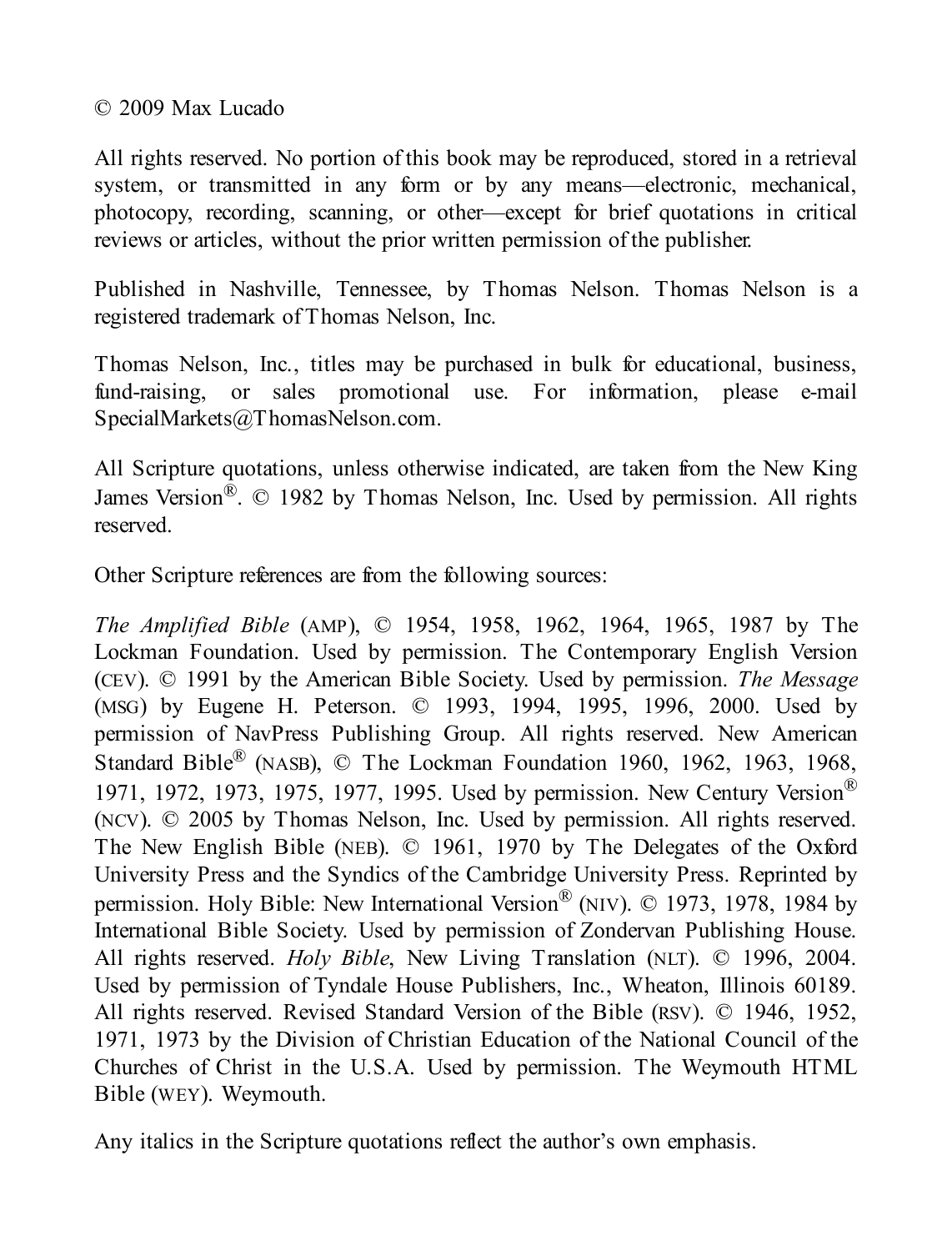ISBN: 978-0-8499-4639-4 (trade paper) ISBN: 978-0-8499-4658-5 (IE)

#### **Library of Congress Cataloging-in-Publication Data**

Lucado, Max. Fearless : imagine your life without fear / Max Lucado. p. cm. Includes bibliographical references. ISBN 978-0-8499-2139-1 (hardcover) 1. Fear—Religious aspects—Christianity. I. Title. BV4908.5.L83.2009 248.8'6—dc22

# **2009000707**

*Printed in the United States of America* 12 13 14 15 QG 6 5 4 3 2 1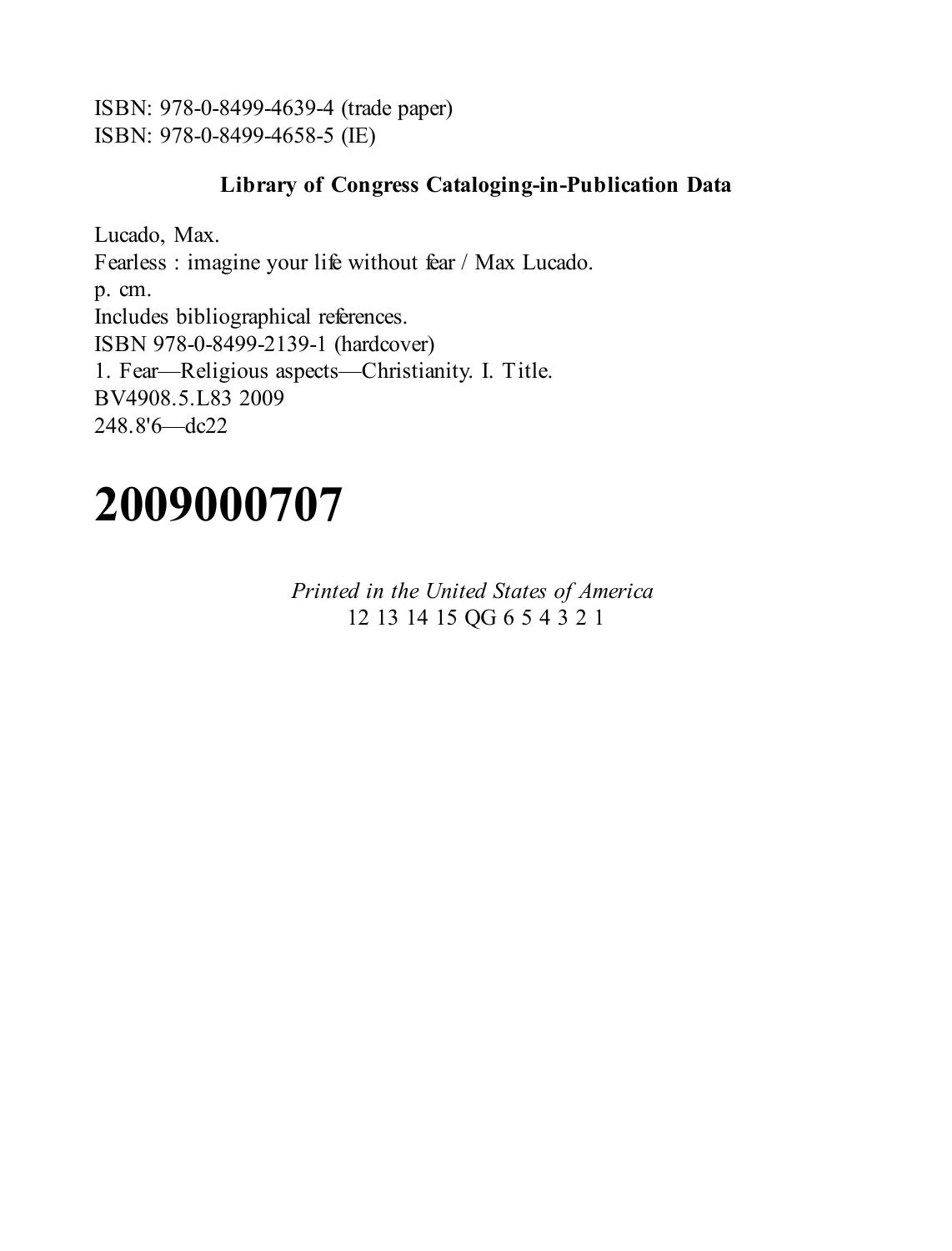For Dee and all who loved him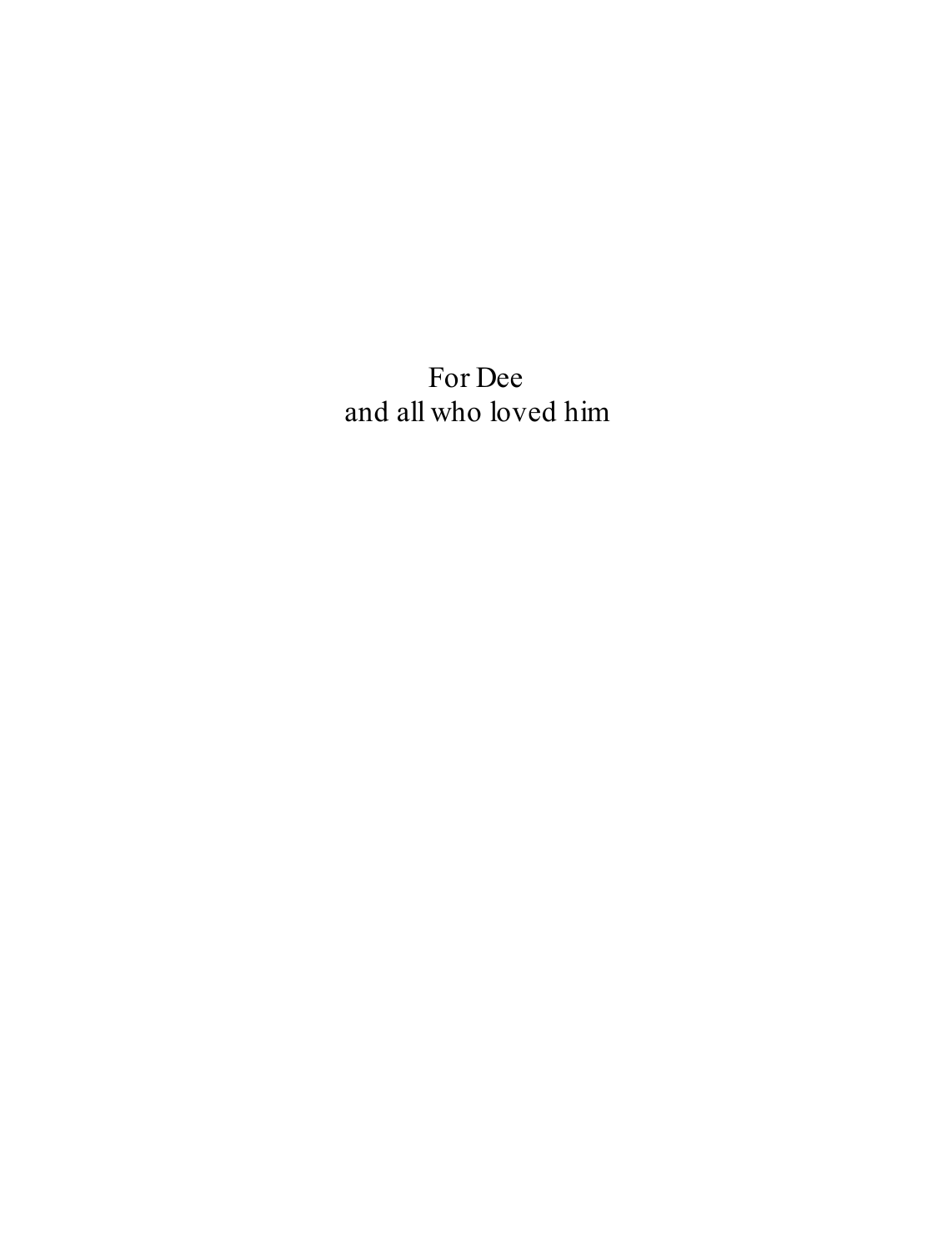# **Contents**

*Acknowledgments* 1. Why Are We Afraid? 2. The Villagers of Stiltsville *Fear of Not Mattering* 3. God's Ticked Off at Me *Fear of Disappointing God* 4. Woe, Be Gone *Fear of Running Out* 5. My Child Is in Danger *Fear of Not Protecting My Kids* 6. I'mSinking Fast *Fear of Overwhelming Challenges* 7. There's a Dragon in My Closet *Fear of Worst-Case Scenarios* 8. This Brutal Planet *Fear of Violence* 9. Make-Believe Money *Fear of the Coming Winter* 10. Scared to Death *Fear of Life's Final Moments*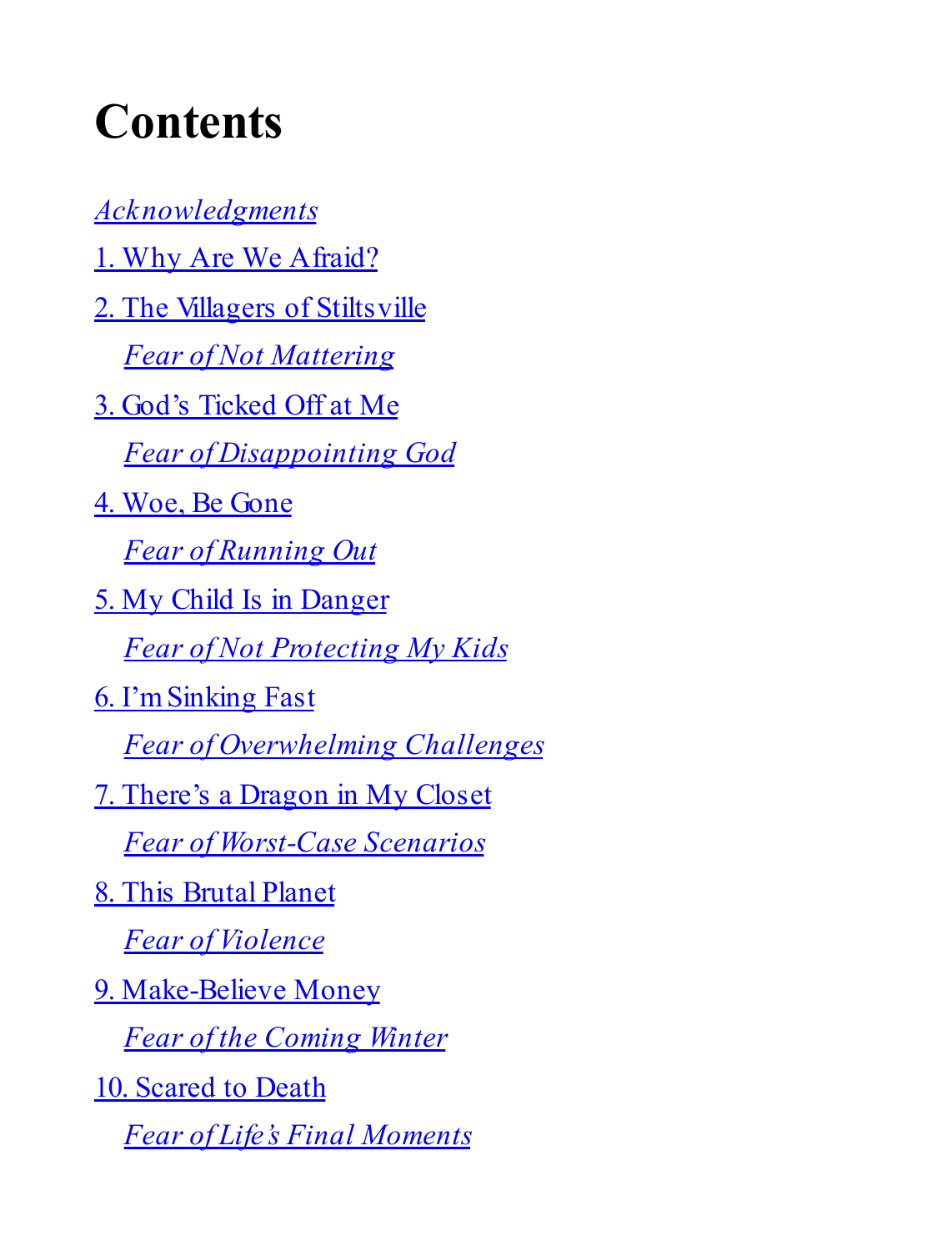11. Caffeinated Life *Fear of What's Next* 12. The Shadow of a Doubt *Fear That God Is Not Real* 13. What If Things Get Worse? *Fear of Global Calamity* 14. The One Healthy Terror *Fear of God Getting Out of My Box* 15. Conclusion *William's Psalm Notes Discussion Guide*

Bonus Material fromMaxLucado's next book, *Grace*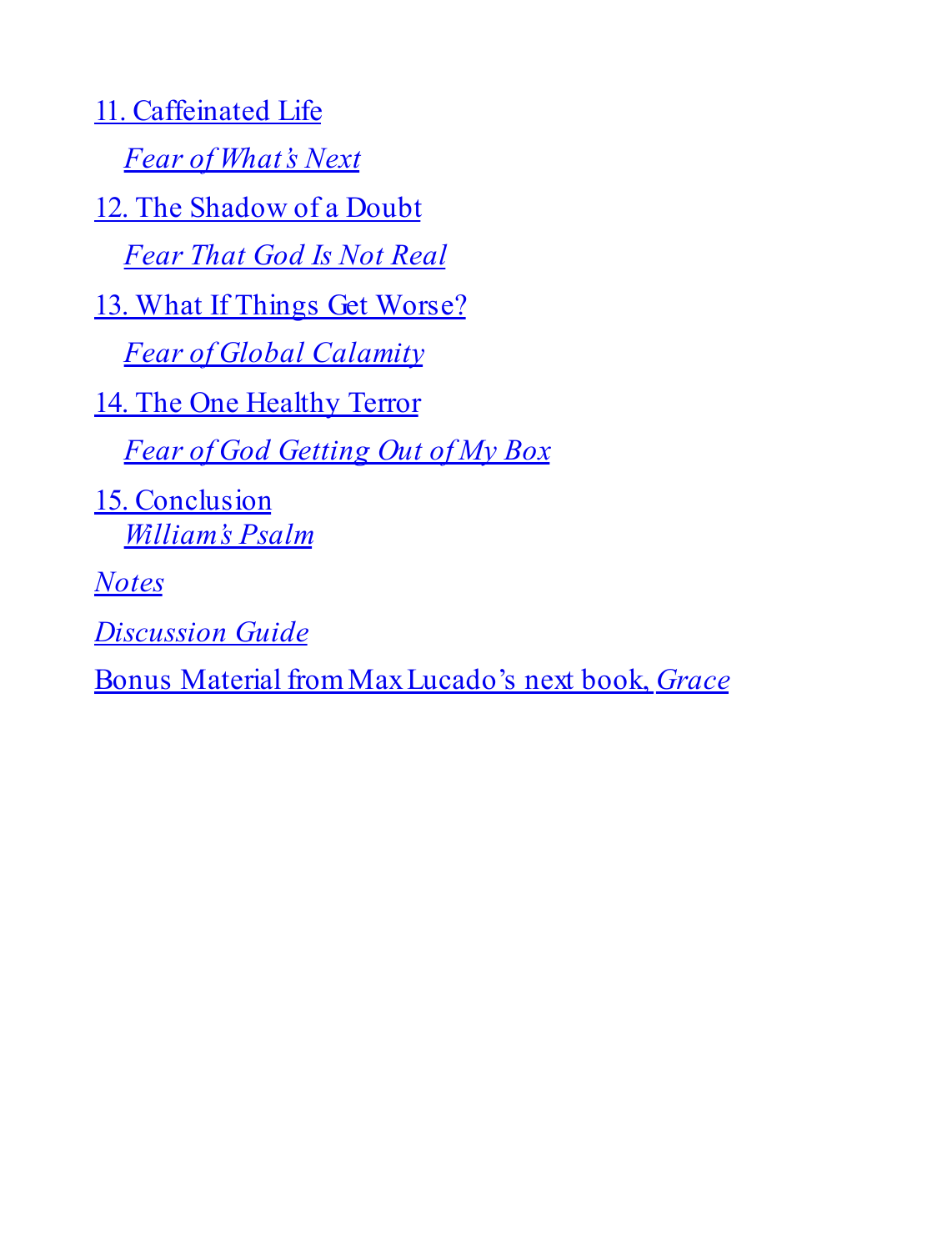### **Acknowledgments**

 $\prod$  f a book is a house, meet the construction crew behind this one. (Step out and take a bow as I call your name, please.) one. (Step out and take a bow as I call your name, please.) Liz Heaney and Karen Hill, editors. Is this really our twentyfifth book together? You two deserve gold medals. For the hundreds of chapters, thousands of nudges, and millions of happy moments—thank you.

Steve and Cheryl Green. The sun will forget to rise before you will fail to serve. I love you both.

Carol Bartley, copy editor. Turn you loose on the world, and it would be weedless. Great job.

Susan and Greg Ligon, David Moberg, and the entire Thomas Nelson team. You've tapped into the wellhead of creativity. I can't thank you enough.

David Drury, researcher. Every suggestion, timely. Every correction, appreciated.

David Treat, prayer partner. Quietly praying us through. So grateful.

Randy Frazee, senior minister. You and Rozanne have brought joy to our hearts and calmto our calendar. Welcome!

UpWords Ministry team. For managing the radio program, Web page, and correspondence and putting up with me, a standing ovation!

The Oak Hills Church, our spiritual family for twenty years. The best decades await us.

Jenna, Andrea, and Sara, our daughters. Each one of you made tangible contributions to this book. Chasing down passages, digging through sources. I'm bursting with pride.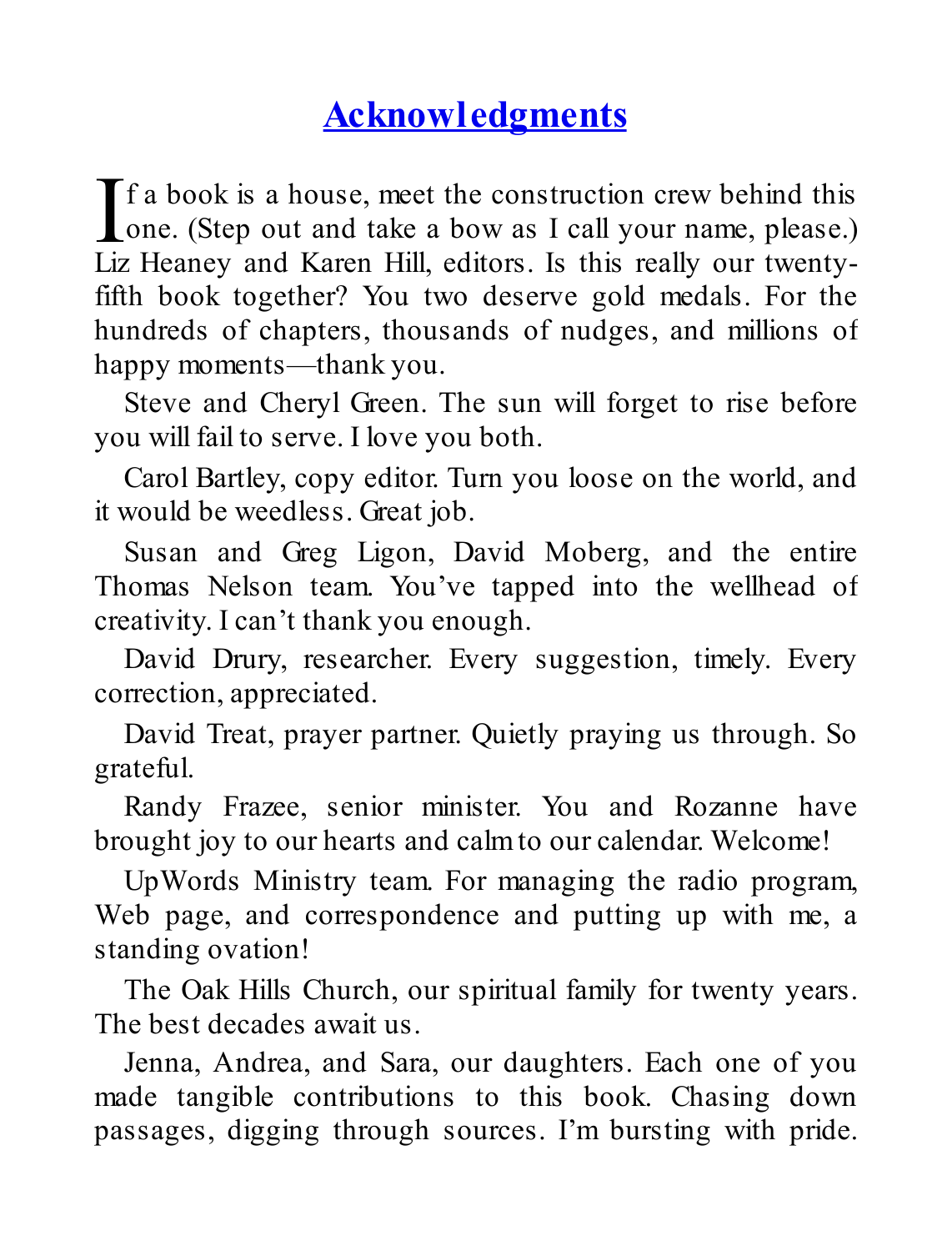And Brett Bishop, welcome to the family! May God unload a truck of blessings on you and Jenna.

And my wife, Denalyn. The sight of heaven's angels won't surprise me. I've been married to one for twenty-seven years. I love you!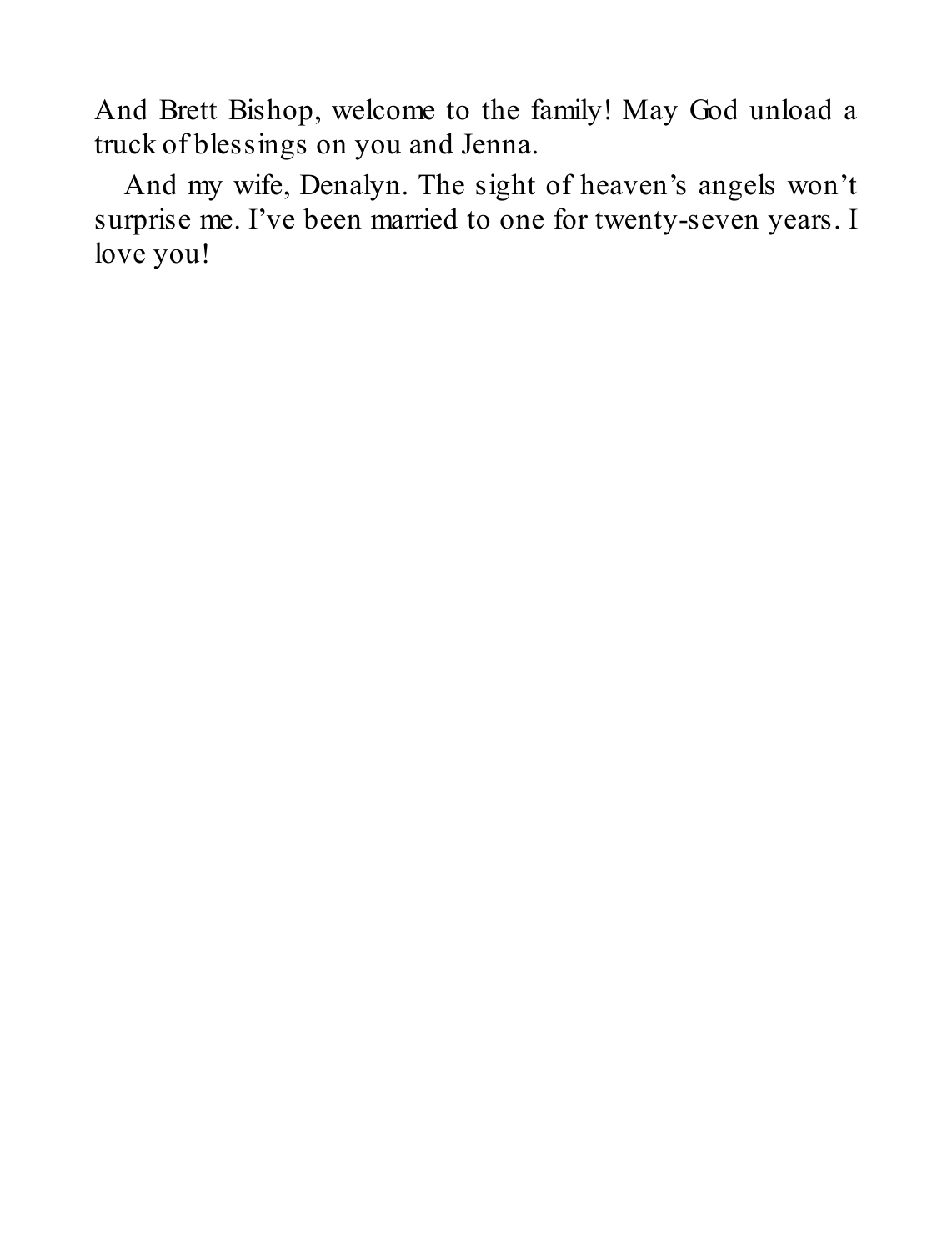**CHAPTER 1**

**Why Are We Afraid?**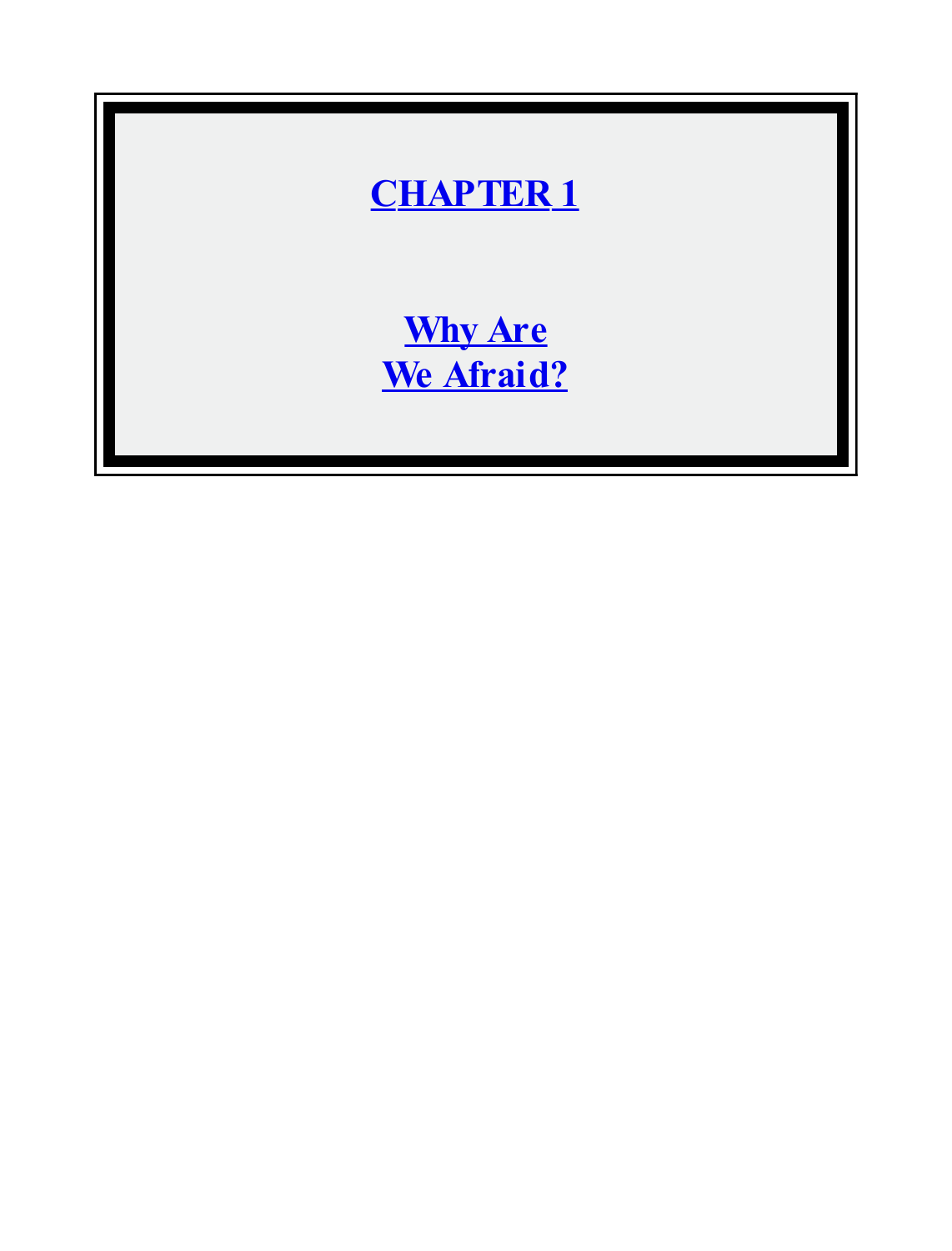### Why are you fearful, O you of little faith? —MATTHEW 8: 26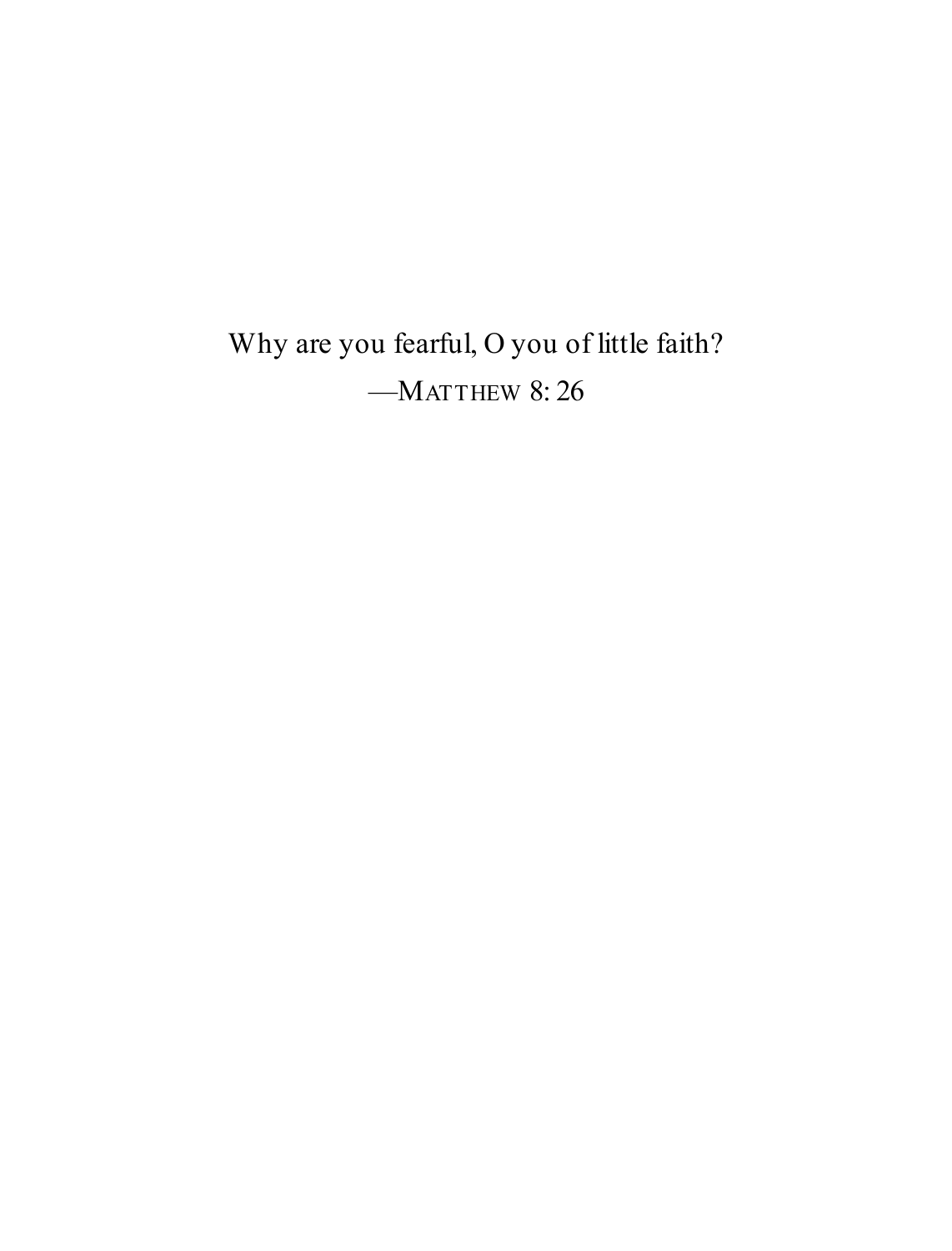$\sum$  ou would have liked my brother. Everyone did. Dee made<br>
Handshake — hig and eager: laughter contagious and friends the way bakers make bread: daily, easily, warmly. Handshake— big and eager; laughter—contagious and volcanic. He permitted no stranger to remain one for long. I, the shy younger brother, relied on himto make introductions for us both. When a family moved onto the street or a newcomer walked onto the playground, Dee was the ambassador.

But in his midteen years, he made one acquaintance he should have avoided—a bootlegger who would sell beer to underage drinkers. Alcohol made a play for us both, but although it entwined me, it enchained him. Over the next four decades my brother drank away health, relationships, jobs, money, and all but the last two years of his life.

Who can say why resolve sometimes wins and sometimes loses, but at the age of fifty-four my brother discovered an aquifer of willpower, drilled deep, and enjoyed a season of sobriety. He emptied his bottles, stabilized his marriage, reached out to his children, and exchanged the liquor store for the local AA. But the hard living had taken its toll.

Three decades of three-packs-a-day smoking had turned his big heart into ground meat.

On a January night during the week I began writing this book, he told Donna, his wife, that he couldn't breathe well. He already had a doctor's appointment for a related concern, so he decided to try to sleep. Little success. He awoke at 4:00 a.m. with chest pains severe enough to warrant a call to the emergency room. The rescue team loaded Dee onto the gurney and told Donna to meet them at the hospital. My brother waved weakly and smiled bravely and told Donna not to worry, but by the time she and one of Dee's sons reached the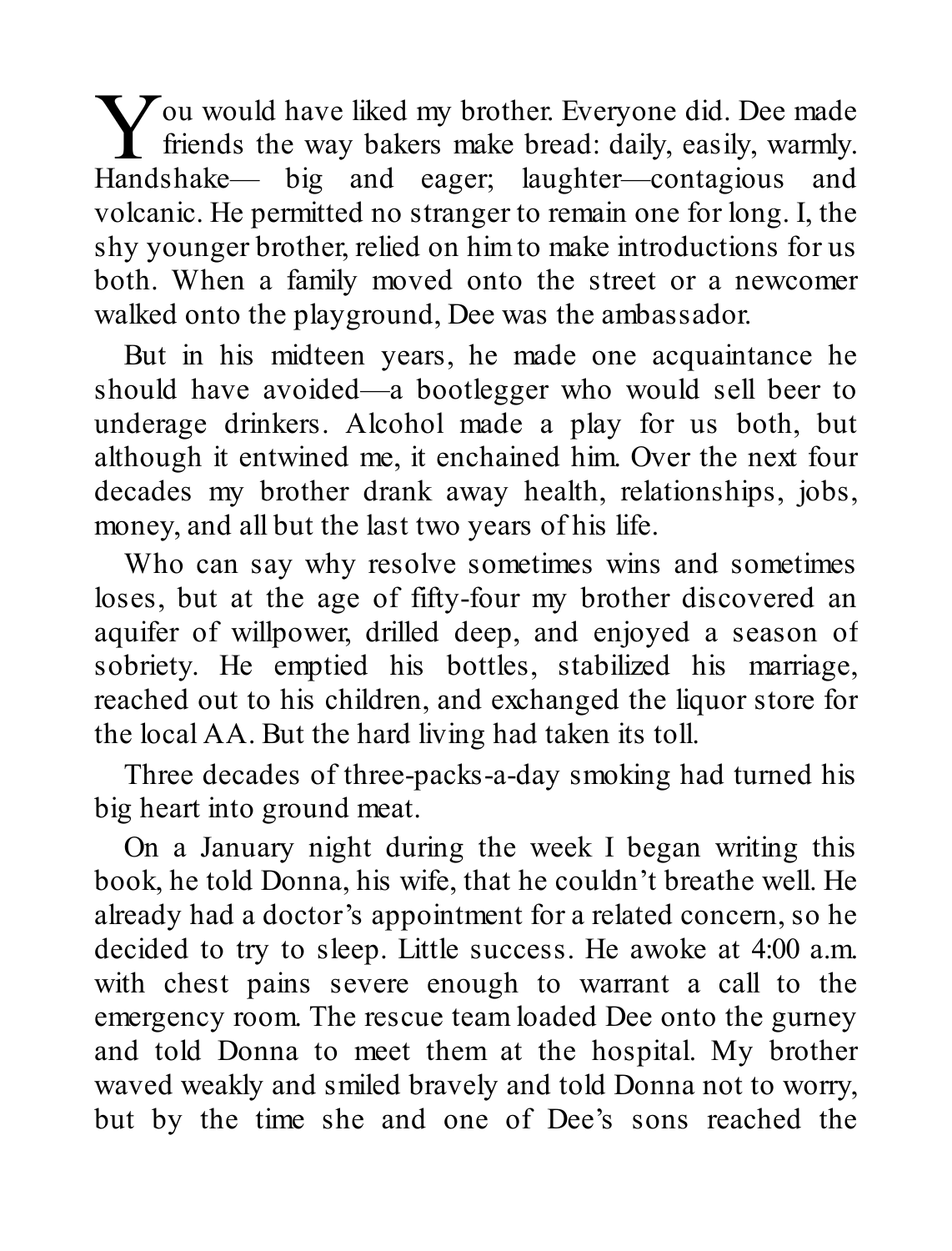hospital, he was gone.

The attending physician told them the news and invited them to step into the room where Dee's body lay. Holding each other, they walked through the doors and saw his final message. His hand was resting on the top of his thigh with the two center fingers folded in and the thumb extended, the universalsign-language symbol for "I love you."

I've tried to envision the final moments of my brother's earthly life: racing down a Texas highway in an ambulance through an inky night, paramedics buzzing around him, his heart weakening within him. Struggling for each breath, at some point he realized only a few remained. But rather than panic, he quarried some courage.

Perhaps you could use some. An ambulance isn't the only ride that demands valor. You may not be down to your final heartbeat, but you may be down to your last paycheck, solution, or thimble of faith. Each sunrise seems to bring fresh reasons for fear.

They're talking layoffs at work, slowdowns in the economy, flare-ups in the Middle East, turnovers at headquarters, downturns in the housing market, upswings in global warming, breakouts of al Qaeda cells. Some demented dictator is collecting nuclear warheads the way others collect fine wines. A strain of swine flu is crossing the border. The plague of our day, terrorism, begins with the word *terror*. News programs disgorge enough hand-wringing information to warrant an advisory: "Caution: this news report is best viewed in the confines of an underground vault in Iceland."

We fear being sued, finishing last, going broke; we fear the mole on the back, the new kid on the block, the sound of the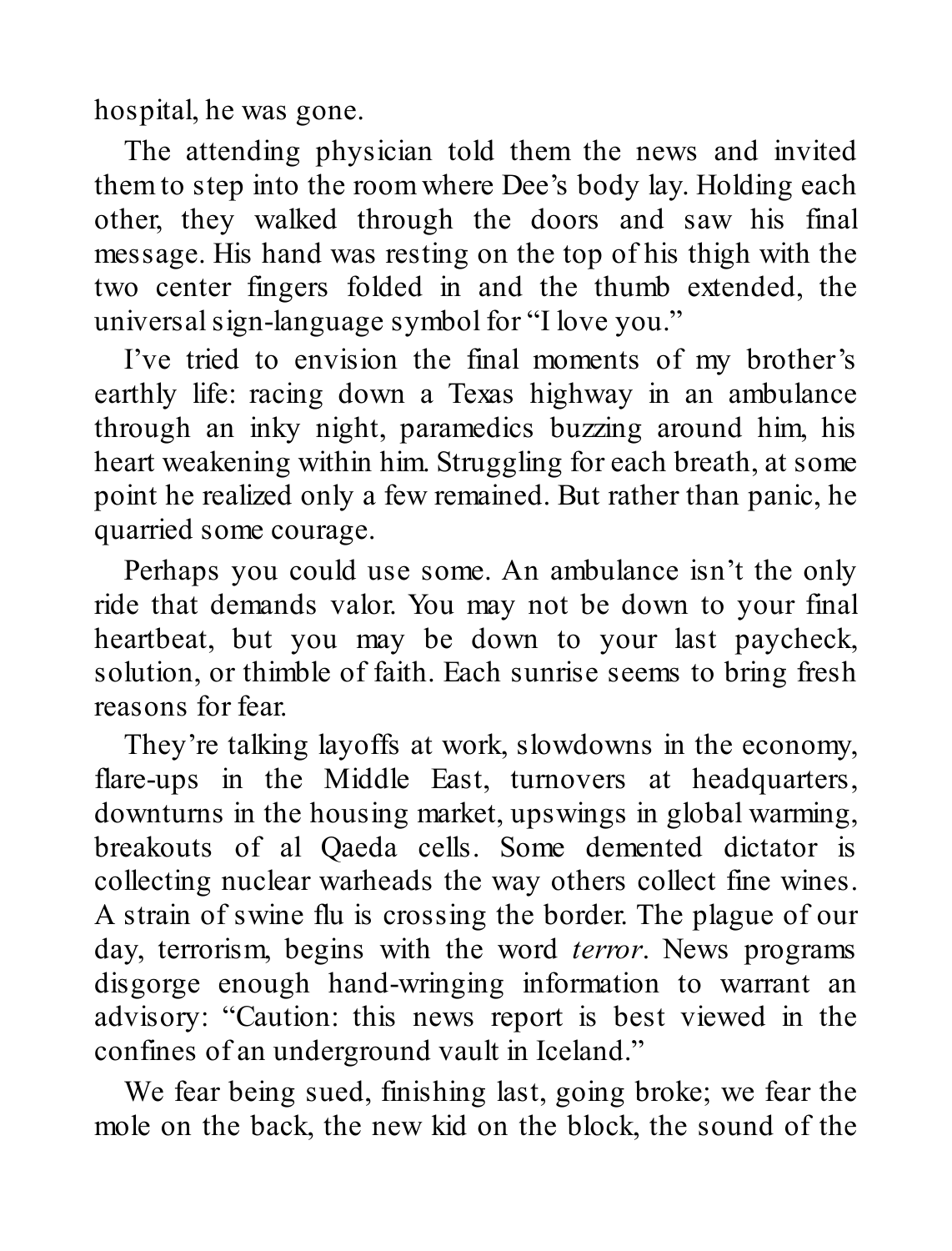clock as it ticks us closer to the grave. We sophisticate investment plans, create elaborate security systems, and legislate stronger military, yet we depend on mood-altering drugs more than any other generation in history. Moreover, "ordinary children today are more fearful than psychiatric patients were in the 1950s."<sup>1</sup>

Fear, it seems, has taken a hundred-year lease on the building next door and set up shop. Oversize and rude, fear is unwilling to share the heart with happiness. Happiness complies and leaves. Do you ever see the two together? Can one be happy and afraid at the same time? Clear thinking and afraid? Confident and afraid? Merciful and afraid? No. Fear is the big bully in the high school hallway: brash, loud, and unproductive. For all the noise fear makes and room it takes, fear does little good.

Fear never wrote a symphony or poem, negotiated a peace treaty, or cured a disease. Fear never pulled a family out of poverty or a country out of bigotry. Fear never saved a marriage or a business. Courage did that. Faith did that. People who refused to consult or cower to their timidities did that. But fear itself? Fear herds us into a prison and slams the doors.

Wouldn't it be great to walk out?

Imagine your life wholly untouched by angst. What if faith, not fear, was your default reaction to threats? If you could hover a fear magnet over your heart and extract every last shaving of dread, insecurity, and doubt, what would remain? Envision a day, just one day, absent the dread of failure, rejection, and calamity. Can you imagine a life with no fear? This is the possibility behind Jesus' question.

"Why are you afraid?" he asks (Matt. 8:26 NCV).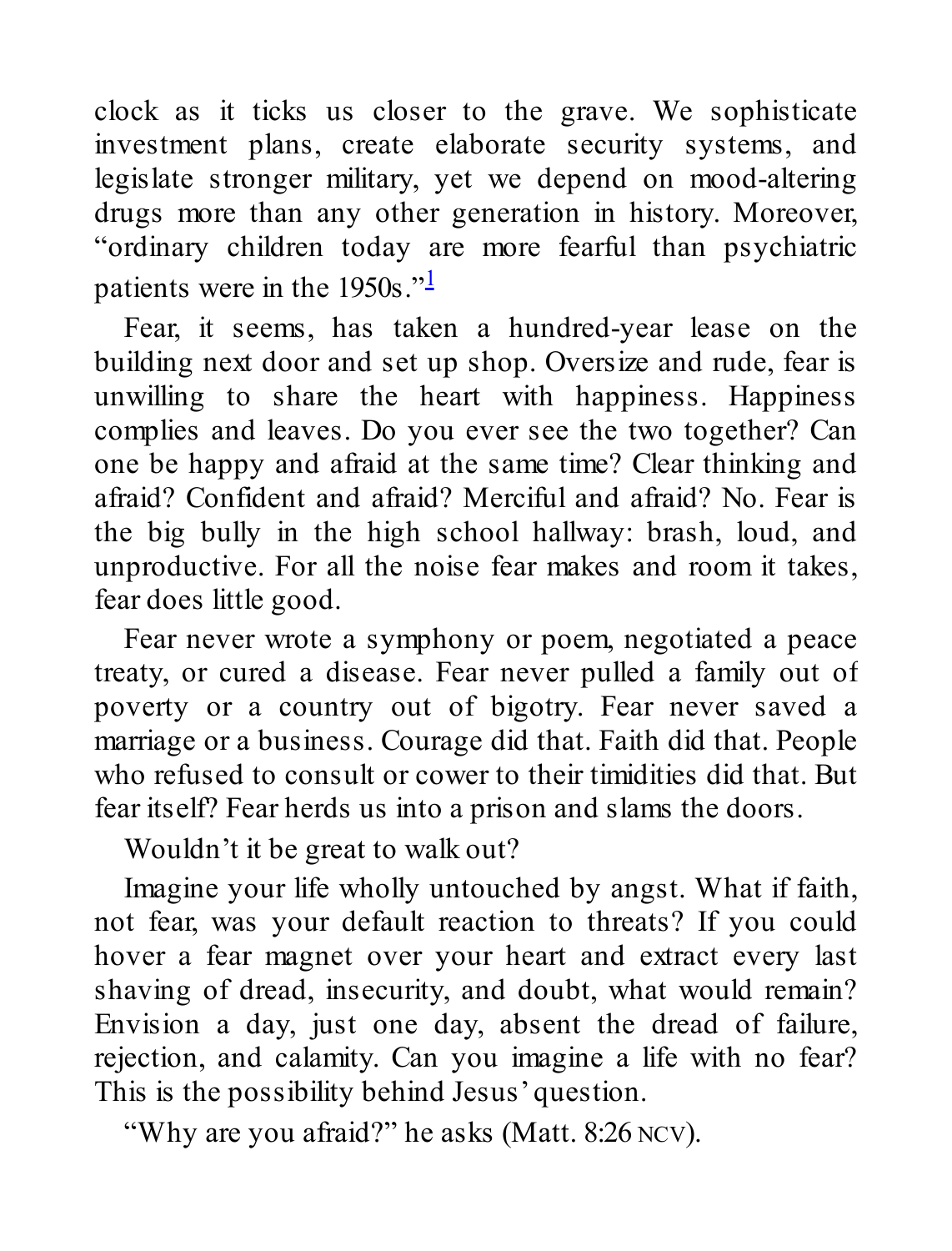At first blush we wonder if Jesus is serious. He may be kidding. Teasing. Pulling a quick one. Kind of like one swimmer asking another, "Why are you wet?" But Jesus doesn't smile. He's dead earnest. So are the men to whom he asks the question. A storm has turned their Galilean dinner cruise into a white-knuckled plunge.

Here is how one of themremembered the trip: "Jesus got into a boat, and his followers went with him. A great storm arose on the lake so that waves covered the boat" (Matt. 8:23–24 NCV).

These are Matthew's words. He remembered well the pouncing tempest and bouncing boat and was careful in his terminology. Not just any noun would do. He pulled his Greek thesaurus off the shelf and hunted for a descriptor that exploded like the waves across the bow. He bypassed common terms for spring shower, squall, cloudburst, or downpour. They didn't capture what he felt and saw that night: a rumbling earth and quivering shoreline. He recalled more than winds and whitecaps. His finger followed the column of synonyms down, down until he landed on a word that worked. "Ah, there it is." *Seismos*—a quake, a trembling eruption of sea and sky. "A great *seismos* arose on the lake."

The term still occupies a spot in our vernacular. A *seis*mologist studies earthquakes, a *seis*mograph measures them, and Matthew, along with a crew of recent recruits, felt a seismos that shook themto the core. He used the word on only two other occasions: once at Jesus' death when Calvary shook (Matt. 27:51–54) and again at Jesus' resurrection when the graveyard tremored (28:2). Apparently, the stilled storm shares equal billing in the trilogy of Jesus' great shake-ups: defeating sin on the cross, death at the tomb, and here silencing fear on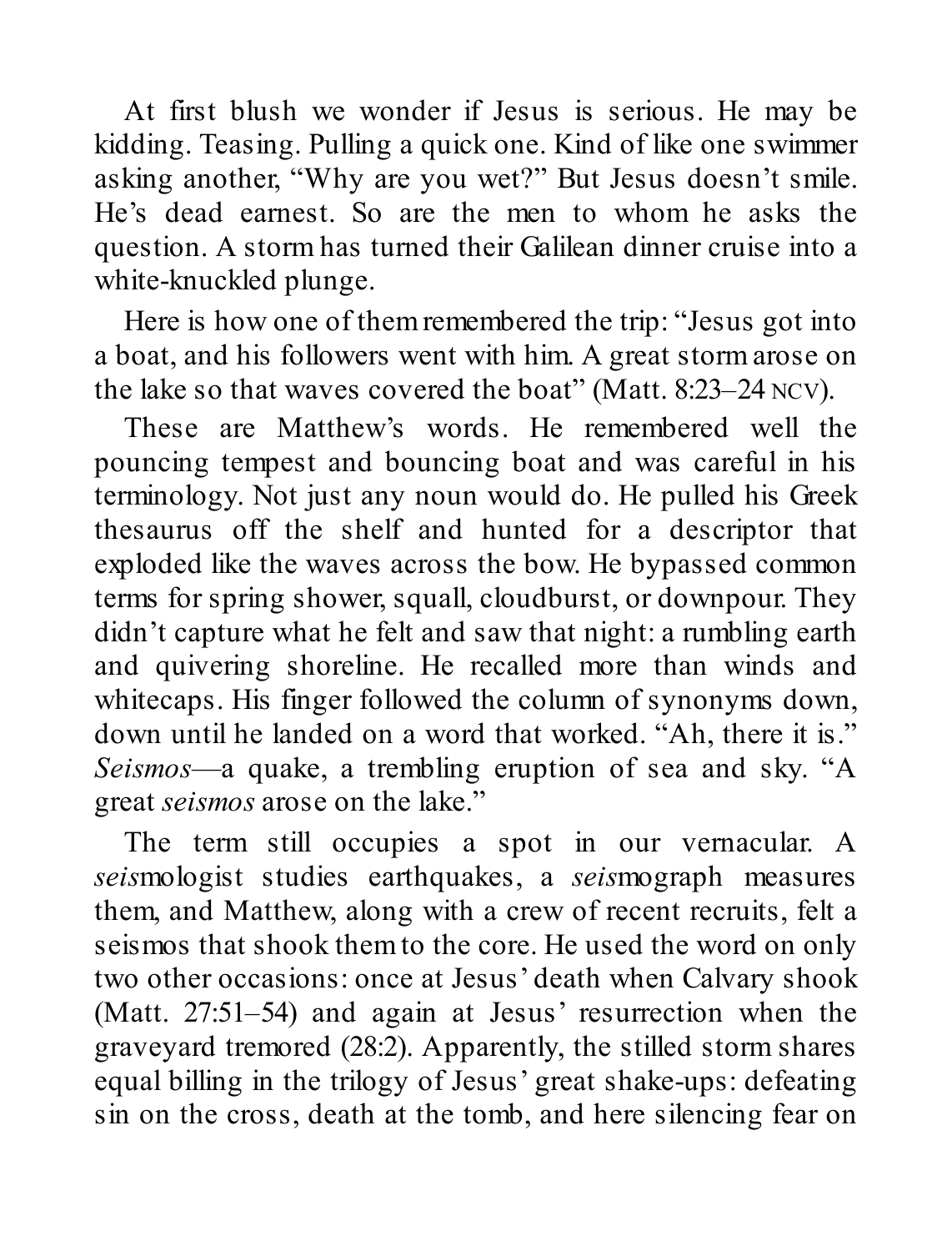the sea.

*Sudden* fear. We know the fear was sudden because the storm was. An older translation reads, "*Suddenly* a great tempest arose on the sea."

Not all storms come suddenly. Prairie farmers can see the formation of thunderclouds hours before the rain falls. This storm, however, springs like a lion out of the grass. One minute the disciples are shuffling cards for a midjourney game of hearts; the next they are gulping Galilean sea spray.

Peter and John, seasoned sailors, struggle to keep down the sail. Matthew, confirmed landlubber, struggles to keep down his breakfast. The storm is not what the tax collector bargained for. Do you sense his surprise in the way he links his two sentences? "Jesus got into a boat, and his followers went with him. A great storm arose on the lake" (8:23–24 NCV).

Wouldn't you hope for a more chipper second sentence, a happier consequence of obedience? "Jesus got into a boat. His followers went with him, and suddenly a great rainbow arched in the sky, a flock of doves hovered in happy formation, a sea of glass mirrored their mast." Don't Christ-followers enjoy a calendar full of Caribbean cruises? No. This story sends the not-so-subtle and not-too-popular reminder: getting on board with Christ can mean getting soaked with Christ. Disciples can expect rough seas and stout winds. "In the world you will [not 'might,' 'may,' or 'could'] have tribulation" (John 16:33, brackets mine).

Christ-followers contract malaria, bury children, and battle addictions, and, as a result, face fears. It's not the absence of storms that sets us apart. It's whom we discover in the storm: an unstirred Christ.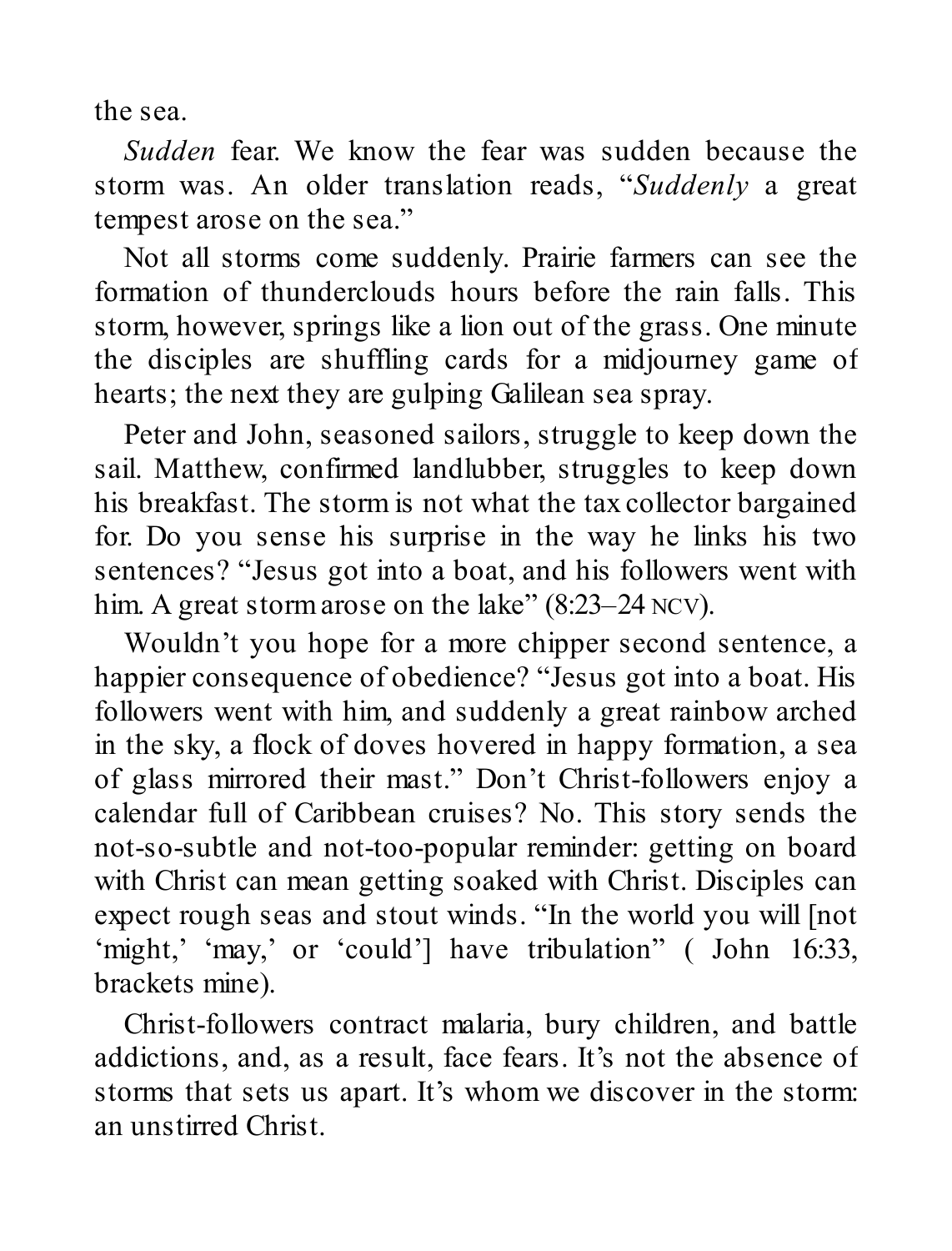"Jesus was sleeping" (v. 24 NCV).

Now there's a scene. The disciples scream; Jesus dreams. Thunder roars; Jesus snores. He doesn't doze, catnap, or rest. He slumbers. Could you sleep at a time like this? Could you snooze during a roller coaster loop-the-loop? In a wind tunnel? At a kettledrum concert? Jesus sleeps through all three at once!

Mark's gospel adds two curious details: "[ Jesus] was in the stern, asleep on a pillow" (Mark 4:38). In the stern, on a pillow. Why the first? Fromwhence came the second?

First-century fishermen used large, heavy seine nets for their work. They stored the nets in a nook that was built into the stern for this purpose. Sleeping *upon* the stern deck was impractical. It provided no space or protection. The small compartment beneath the stern, however, provided both. It was the most enclosed and only protected part of the boat. So Christ, a bit dozy from the day's activities, crawled beneath the deck to get some sleep.

He rested his head, not on a fluffy feather pillow, but on a leather sandbag. A ballast bag. Mediterranean fishermen still use them. They weigh about a hundred pounds and are used to ballast, or stabilize, the boat. $\frac{2}{5}$  Did Jesus take the pillow to the stern so he could sleep, or sleep so soundly that someone rustled himup the pillow? We don't know. But this much we do know. This was a premeditated slumber. He didn't accidentally nod off. In full knowledge of the coming storm, Jesus decided it was siesta time, so he crawled into the corner, put his head on the pillow, and drifted into dreamland.

His snooze troubles the disciples. Matthew and Mark record their responses as three staccato Greek pronouncements and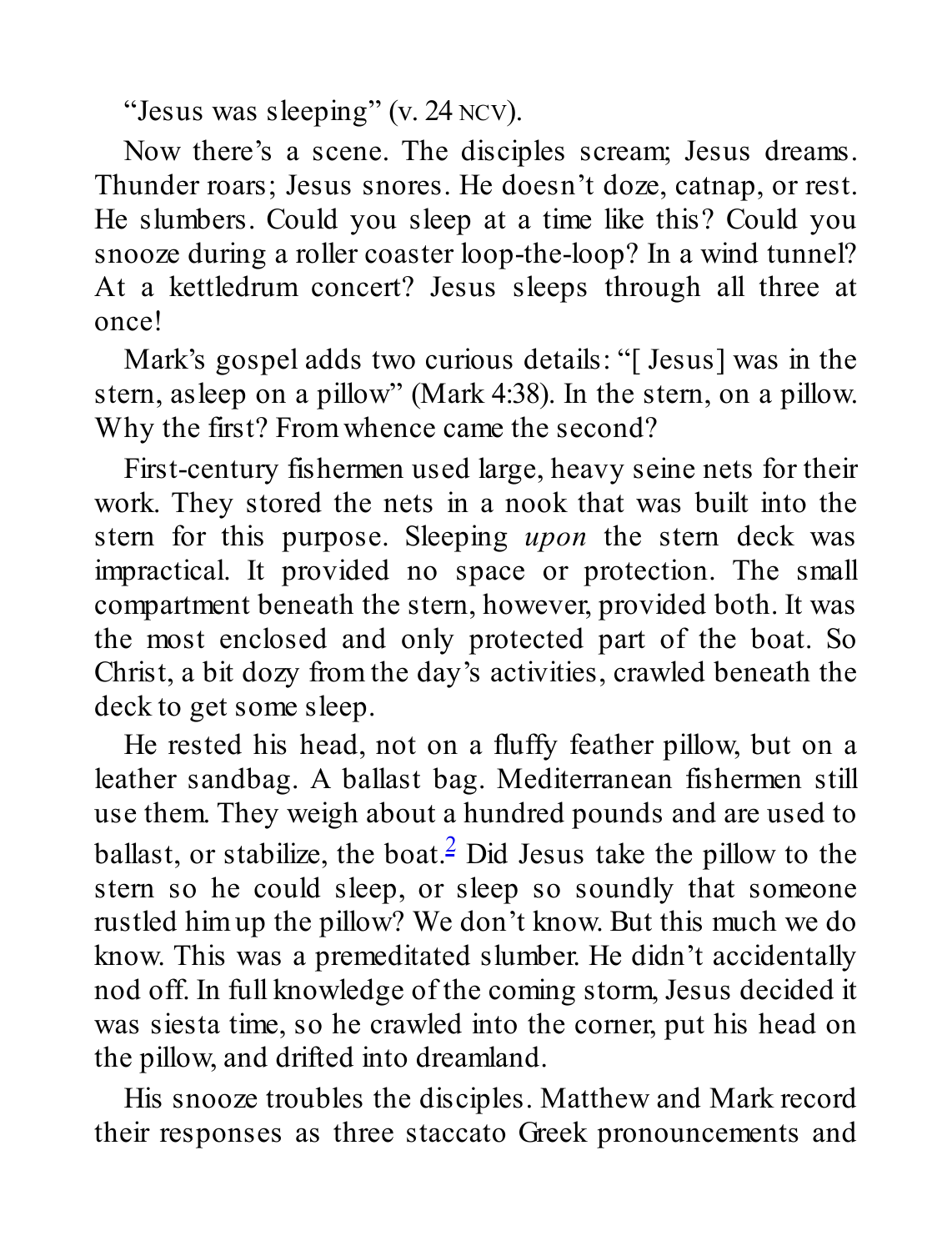one question.

The pronouncements: "Lord! Save! Dying!" (Matt. 8:25).

The question: "Teacher, do You not care that we are perishing?" (Mark 4:38).

They do not ask about Jesus' strength: "Can you still the storm?" His knowledge: "Are you aware of the storm?" Or his know-how: "Do you have any experience with storms?" But rather, they raise doubts about Jesus' character: "Do you not  $care \dots$ 

Fear does this. Fear corrodes our confidence in God's goodness. We begin to wonder if love lives in heaven. If God can sleep in our storms, if his eyes stay shut when our eyes grow wide, if he permits storms after we get on his boat, does he care? Fear unleashes a swarm of doubts, anger-stirring doubts.

And it turns us into control freaks. "Do something about the storm!" is the implicit demand of the question. "Fix it or . . . or . . . or else!" Fear, at its center, is a perceived loss of control. When life spins wildly, we grab for a component of life we can manage: our diet, the tidiness of a house, the armrest of a plane, or, in many cases, people. The more insecure we feel, the meaner we become. We growl and bare our fangs. Why? Because we are bad? In part. But also because we feel cornered.

Martin Niemöller documents an extreme example of this. He was a German pastor who took a heroic stand against Adolf Hitler. When he first met the dictator in 1933, Niemöller stood at the back of the room and listened. Later, when his wife asked him what he'd learned, he said, "I discovered that Herr Hitler is a terribly frightened man." $^{\frac{3}{2}}$  Fear releases the tyrant within.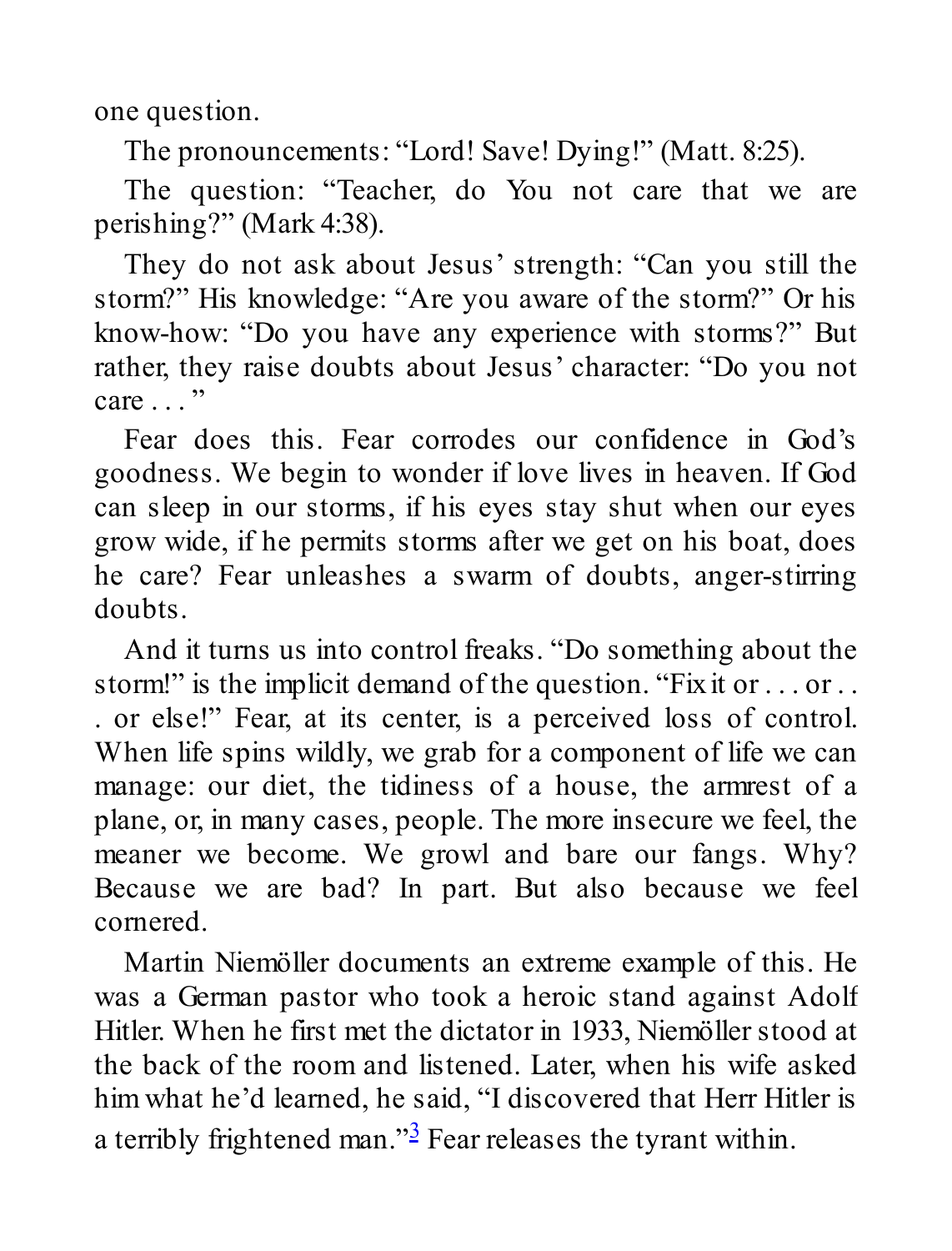It also deadens our recall. The disciples had reason to trust Jesus. By now they'd seen him "healing all kinds of sickness and all kinds of disease among the people" (Matt. 4:23). They had witnessed him heal a leper with a touch and a servant with a command (Matt. 8:3, 13). Peter saw his sick mother-in-law recover (Matt. 8:14–15), and they all saw demons scatter like bats out of a cave. "He cast out the spirits with a word, and healed all who were sick" (Matt. 8:16).

Shouldn't someone mention Jesus'track record or review his résumé? Do they remember the accomplishments of Christ? They may not. Fear creates a form of spiritual amnesia. It dulls our miracle memory. It makes us forget what Jesus has done and how good God is.

And fear feels dreadful. It sucks the life out of the soul, curls us into an embryonic state, and drains us dry of contentment. We become abandoned barns, rickety and tilting from the winds, a place where humanity used to eat, thrive, and find warmth. No longer. When fear shapes our lives, safety becomes our god. When safety becomes our god, we worship the risk-free life. Can the safety lover do anything great? Can the risk-averse accomplish noble deeds? For God? For others? No. The fear-filled cannot love deeply. Love is risky. They cannot give to the poor. Benevolence has no guarantee of return. The fear-filled cannot dream wildly. What if their dreams sputter and fall from the sky? The worship of safety emasculates greatness. No wonder Jesus wages such a war against fear.

His most common command emerges from the "fear not" genre. The Gospels list some 125 Christ-issued imperatives. Of these, 21 urge us to "not be afraid" or "not fear" or "have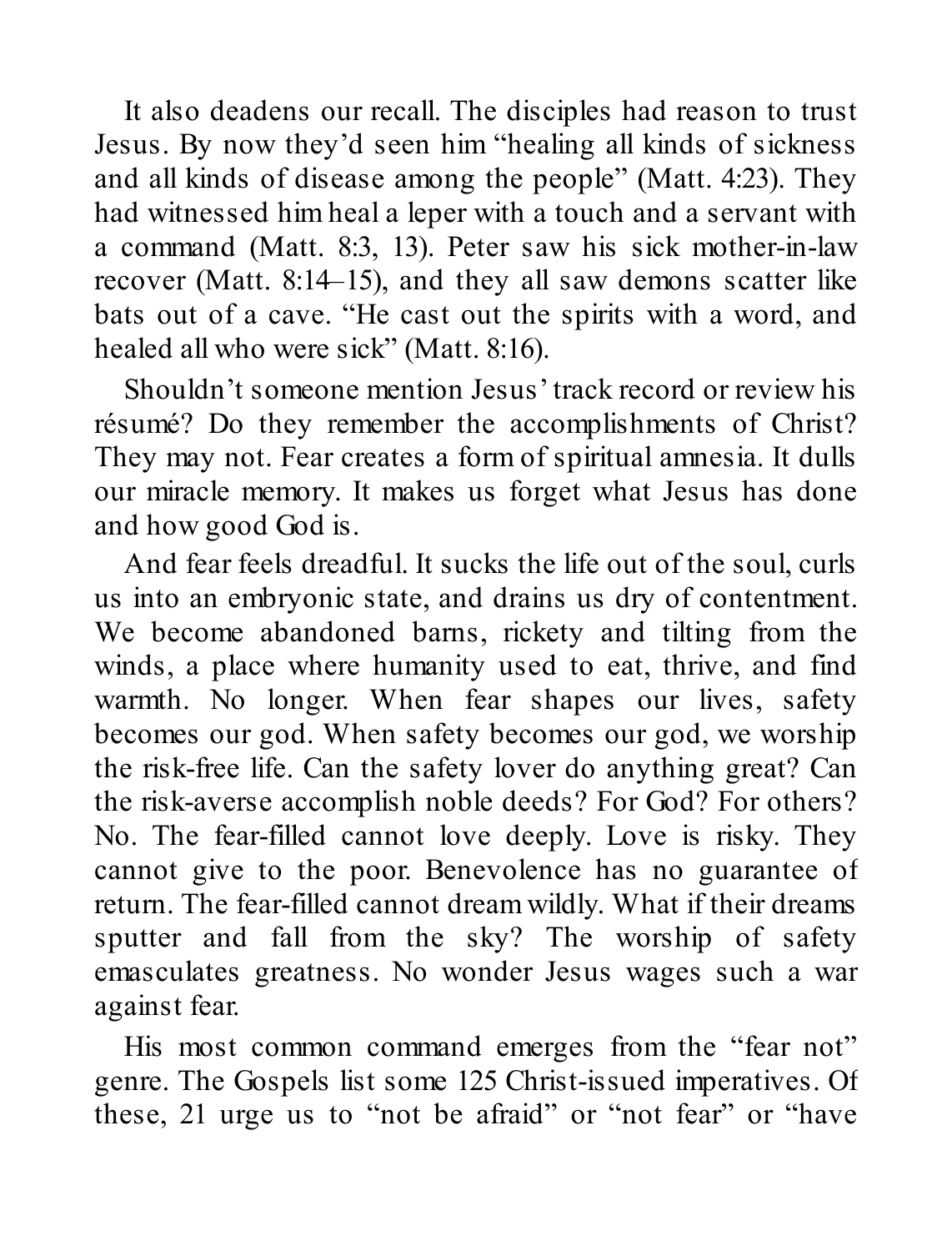courage" or "take heart" or "be of good cheer." The second most common command, to love God and neighbor, appears on only eight occasions. If quantity is any indicator, Jesus takes our fears seriously. The one statement he made more than any other was this: don't be afraid.

Siblings sometimes chuckle at or complain about the most common command of their parents. They remember how Mom was always saying, "Be home on time," or, "Did you clean your room?" Dad had his favorite directives too. "Keep your chin up." "Work hard." I wonder if the disciples ever reflected on the most-often-repeated phrases of Christ. If so, they would have noted, "He was always calling us to courage."

So don't be afraid. You are worth much more than many sparrows. (Matt. 10:31 NCV)

Take courage, son; your sins are forgiven. (Matt. 9:2 NASB)

I tell you not to worry about everyday life—whether you have enough. (Matt. 6:25 NLT)

Don't be afraid. Just believe, and your daughter will be well. (Luke 8:50 NCV)

Take courage. I am here! (Matt. 14:27 NLT)

Do not fear those who kill the body but cannot kill the soul. (Matt. 10:28)

Do not fear, little flock, for it is your Father's good pleasure to give you the kingdom. (Luke 12:32)

Don't let your hearts be troubled. Trust in God, and trust also in me. . . . I will come and get you, so that you will always be with me where I am. ( John 14:1, 3 NLT)

Don't be troubled or afraid. ( John 14:27 NLT)

"Why are you frightened?" he asked. "Why are your hearts filled with doubt?" (Luke 24:38 NLT)

You will hear of wars and rumors of wars, but see to it that you are not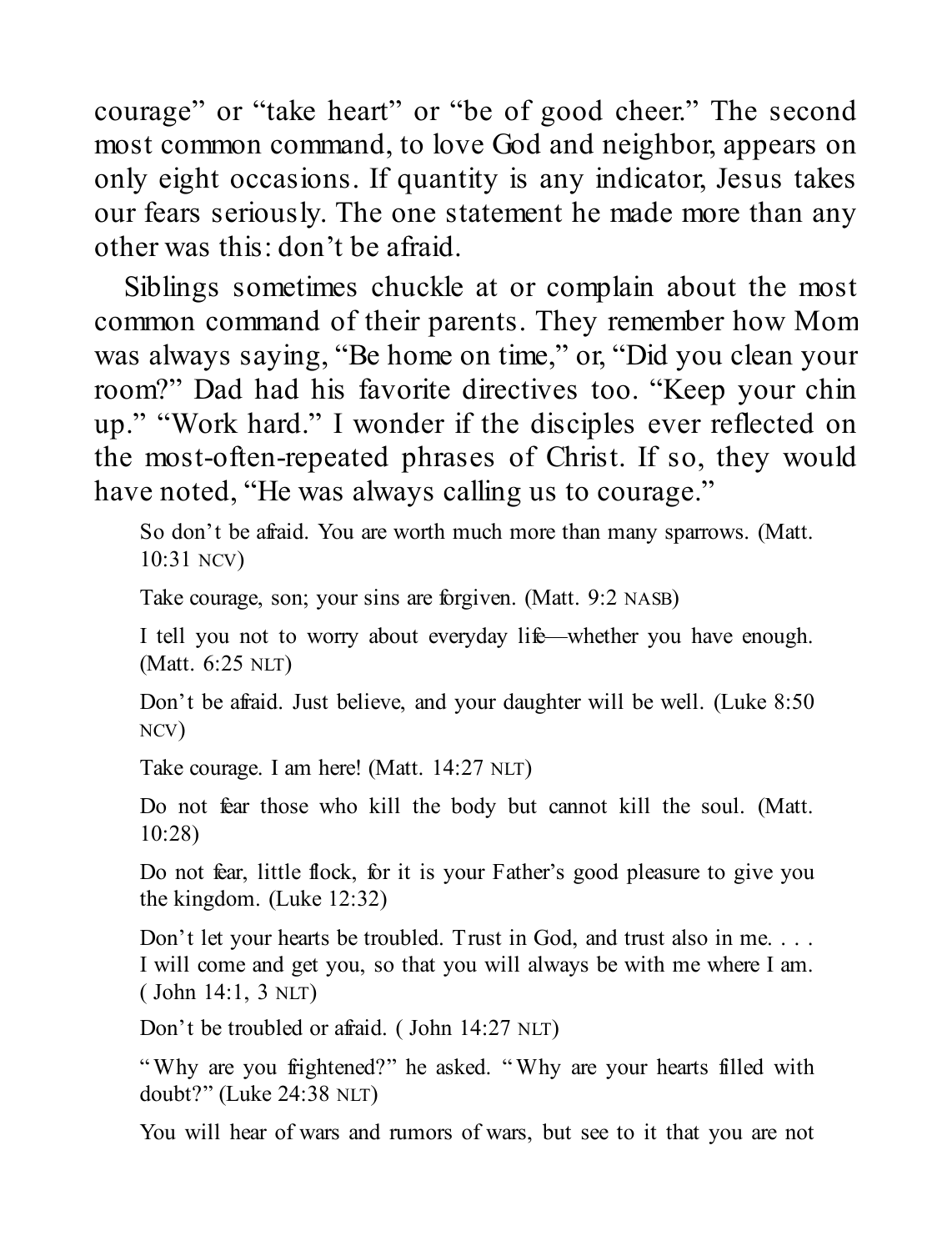alarmed. (Matt. 24:6 NIV)

Jesus came and touched them and said, " Arise, and do not be afraid." (Matt. 17:7)

Jesus doesn't want you to live in a state of fear. Nor do you. You've never made statements like these:

My phobias put such a spring in my step.

I'd be a rotten parent were it not for my hypochondria.

Thank God for my pessimism. I've been such a better person since I lost hope.

My doctor says if I don't begin fretting. I will lose my health

We've learned the high cost of fear.

Jesus' question is a good one. He lifts his head from the pillow, steps out from the stern into the storm, and asks, "Why are you fearful, O you of little faith?" (Matt. 8:26).

To be clear, fear serves a healthy function. It is the canary in the coal mine, warning of potential danger. A dose of fright can keep a child from running across a busy road or an adult from smoking a pack of cigarettes. Fear is the appropriate reaction to a burning building or growling dog. Fear itself is not a sin. But it can lead to sin.

If we medicate fear with angry outbursts, drinking binges, sullen withdrawals, self-starvation, or viselike control, we exclude God from the solution and exacerbate the problem. We subject ourselves to a position of fear, allowing anxiety to dominate and define our lives. Joy-sapping worries. Daynumbing dread. Repeated bouts of insecurity that petrify and paralyze us. Hysteria is not from God. "For God has not given us a *spirit* of fear" (2 Tim. 1:7).

Fear may fill our world, but it doesn't have to fill our hearts. It will always knock on the door. Just don't invite it in for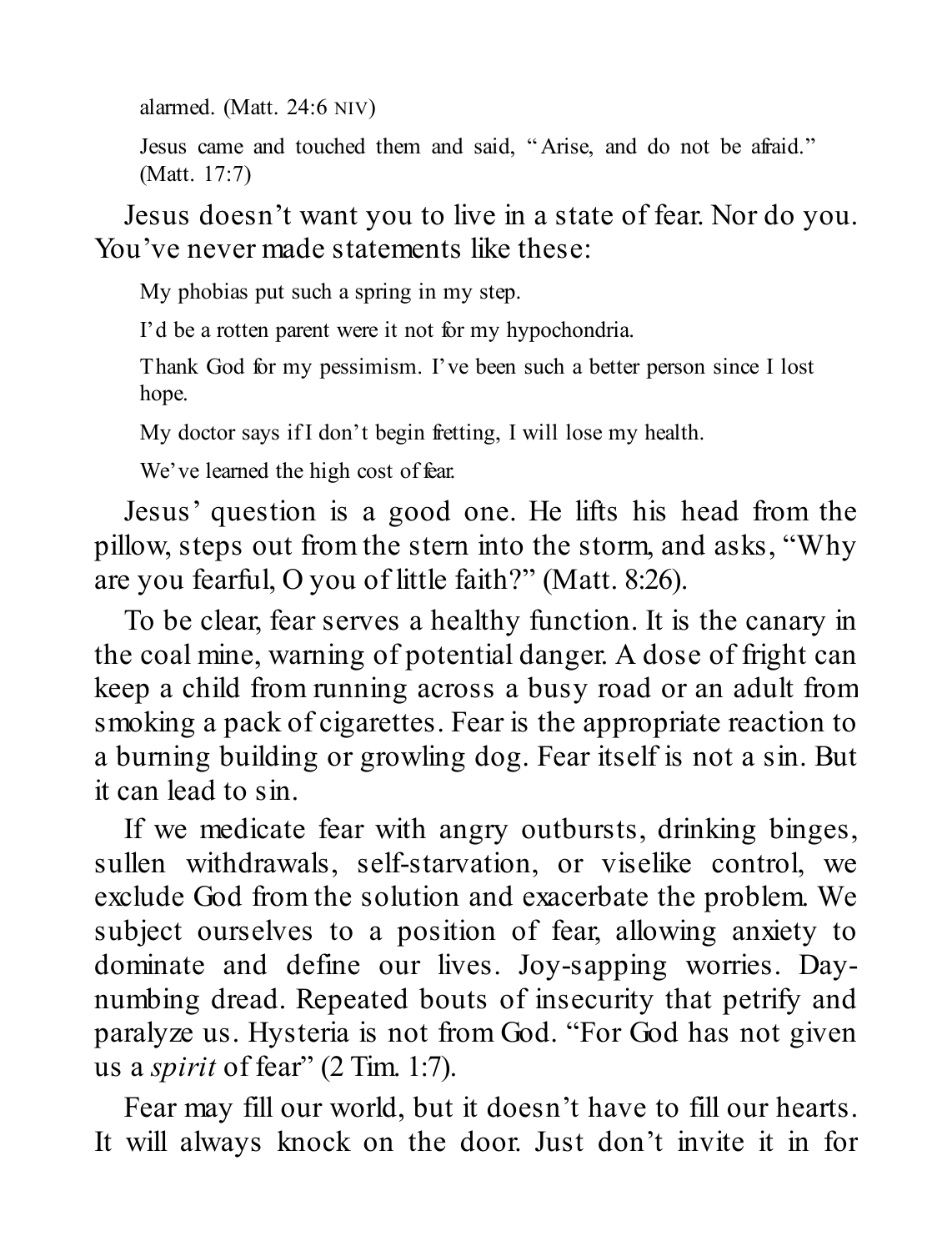dinner, and for heaven's sake don't offer it a bed for the night. Let's embolden our hearts with a select number of Jesus' "do not fear" statements. The promise of Christ and the contention of this book are simple: we can fear less tomorrow than we do today.

When I was sixyears old, my dad let me stay up late with the rest of the family and watch the movie *The Wolf Man*. Boy, did he regret that decision. The film left me convinced that the wolf man spent each night prowling our den, awaiting his preferred meal of first-grade, redheaded, freckle-salted boy. My fear proved problematic. To reach the kitchen from my bedroom, I had to pass perilously close to his claws and fangs, something I was loath to do. More than once I retreated to my father's bedroom and awoke him. Like Jesus in the boat, Dad was sound asleep in the storm. *How can a person sleep at a time like this?*

Opening a sleepy eye, he would ask, "Now, why are you afraid?" And I would remind him of the monster. "Oh yes, the Wolf Man," he'd grumble. He would then climb out of bed, arm himself with superhuman courage, escort me through the valley of the shadow of death, and pour me a glass of milk. I would look at himwith awe and wonder, *What kind of man is this?*

Might it be that God views our seismos storms the way my father viewed my Wolf Man angst? "Jesus got up and gave a command to the wind and the waves, and it became completely calm" (Matt. 8:26 NCV).

He handles the great quaking with a great calming. The sea becomes as still as a frozen lake, and the disciples are left wondering, "What kind of man is this? Even the winds and the waves obey him!" (v. 27 NCV).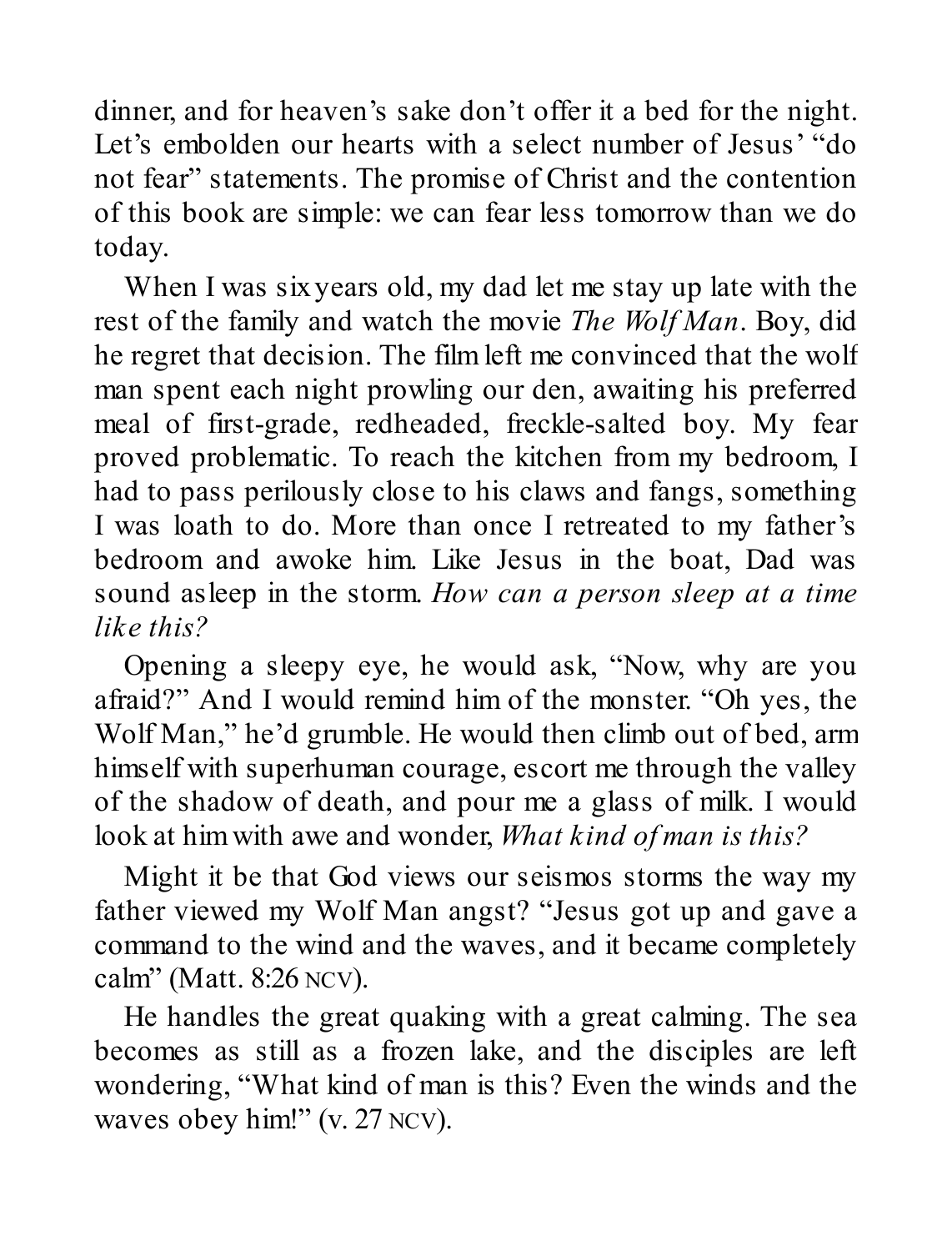What kind of man, indeed. Turning typhoon time into nap time. Silencing waves with one word. And equipping a dying man with sufficient courage to send a final love message to his family. Way to go, Dee. You faced your share of seismos moments in life, but in the end you didn't go under.

Here's a prayer that we won't either.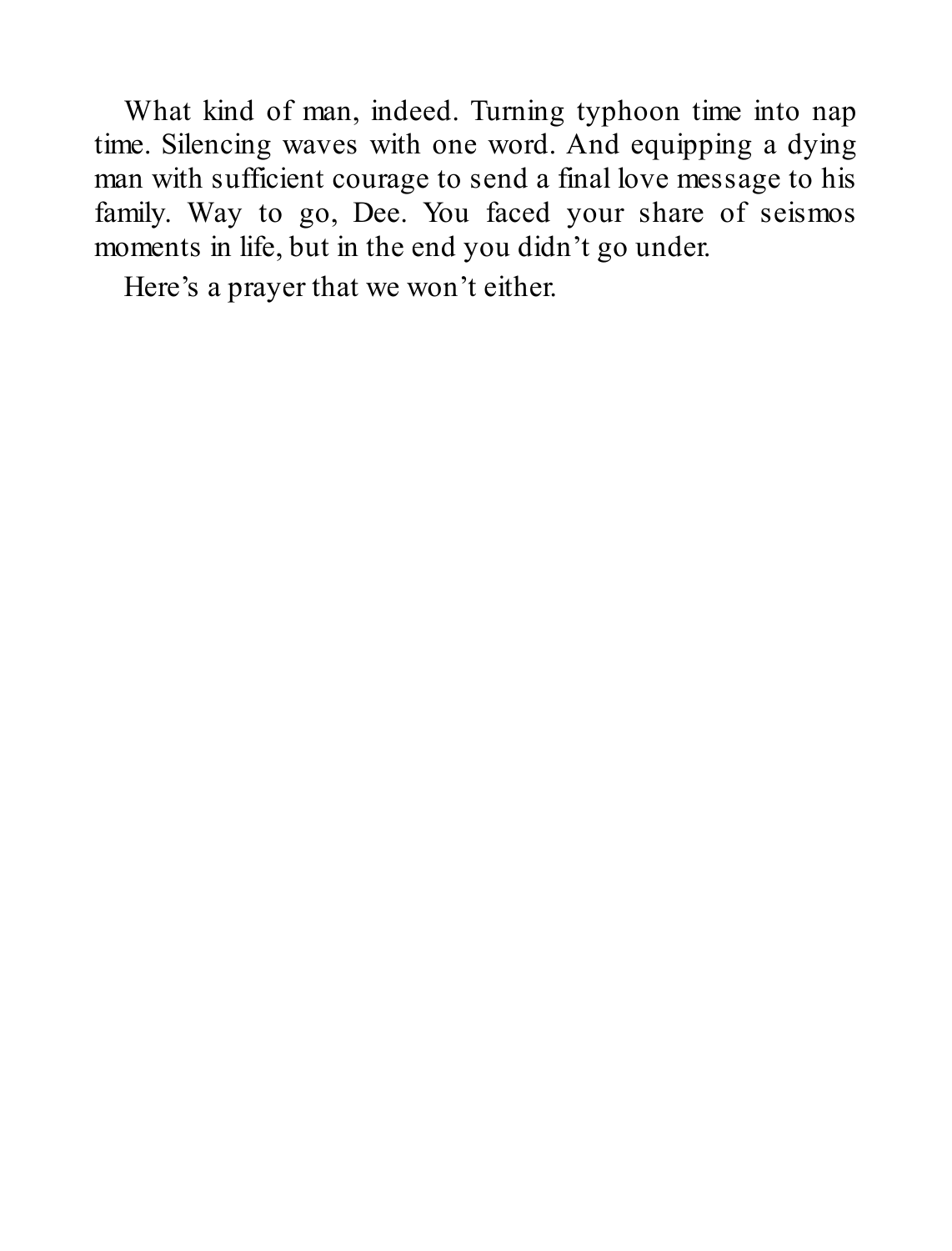**CHAPTER 2**

**The Villagers of Stiltsville**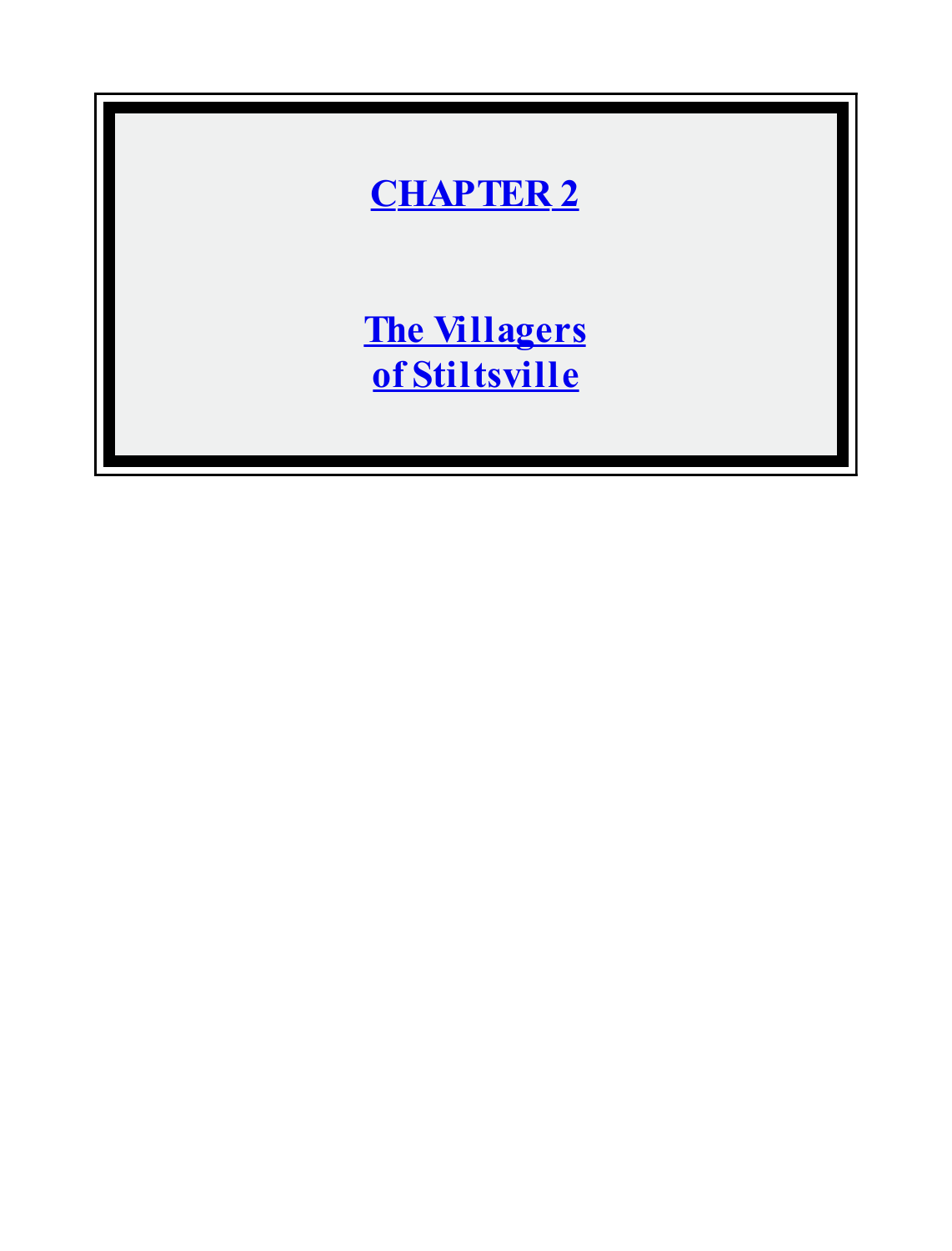#### So don't be afraid. You are worth much more than many sparrows.

—MATTHEW 10: 31 NCV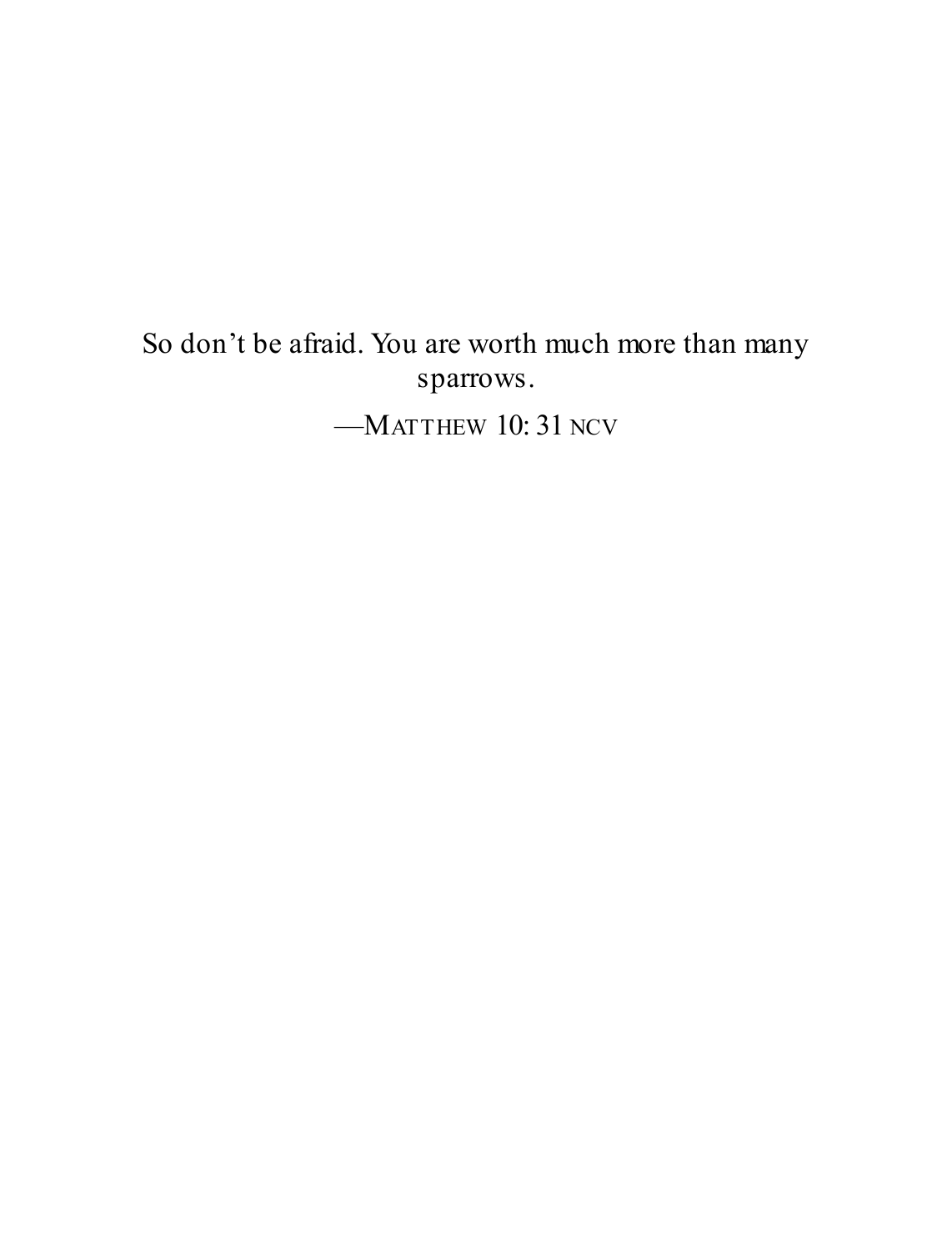# *Fear of Not Mattering*

**P**erhaps you don't know, then, maybe you do, about Stiltsville, the village, (so strange but so true)

where people like we, some tiny, some tall, with jobs and kids and clocks on the wall

keep an eye on the time. For each evening at six, they meet in the square for the purpose ofsticks, tall stilts upon which

Stiltsvillians can strut and be lifted above those down in the rut:

the less and the least, the Tribe of Too Smalls, the not cools and have-nots who want to be tall

but can't, because in the giving ofsticks, their name was not called. They didn't get picked.

Yet still they come when villagers gather;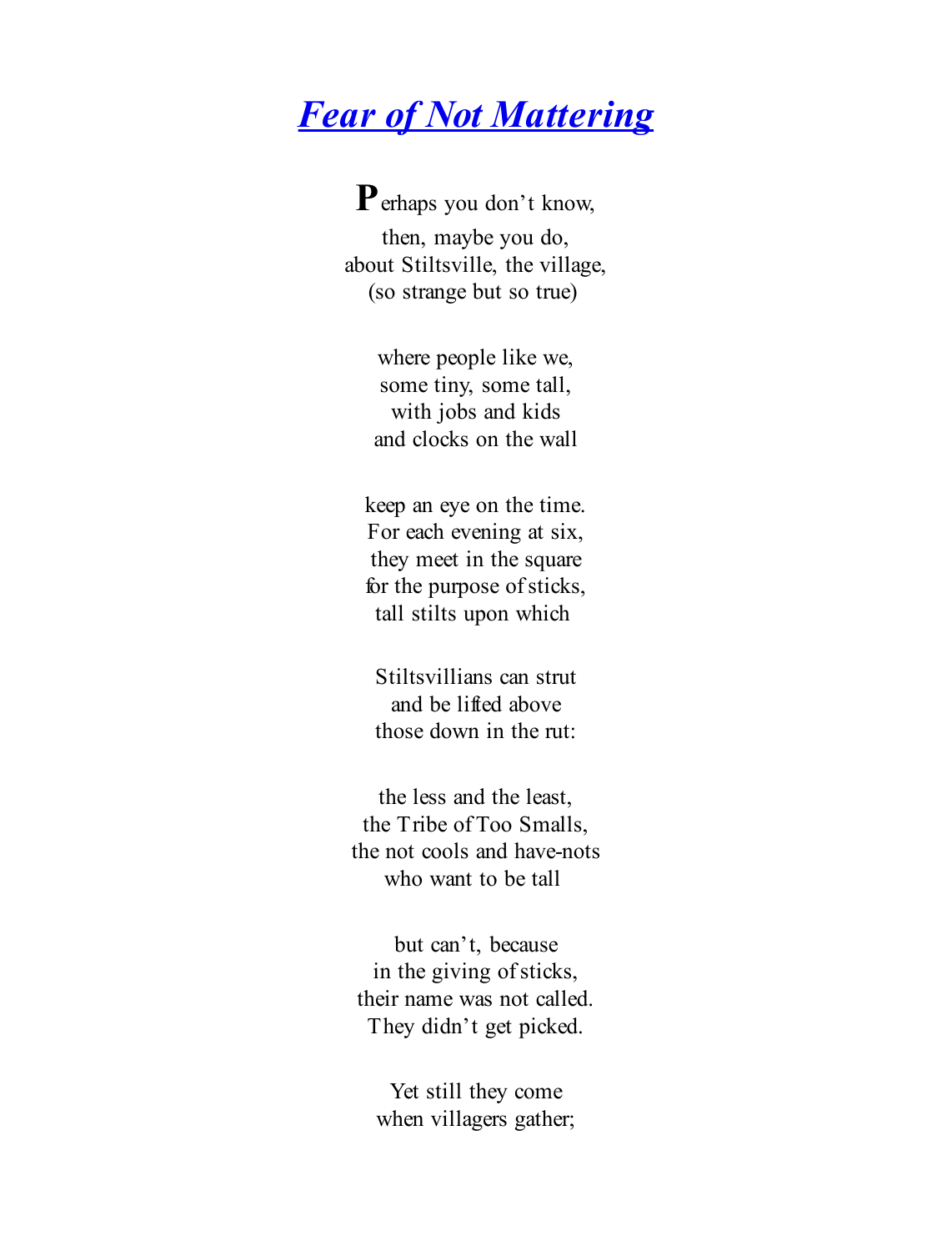they press to the front to see if they matter

to the clique of the cool, the court of high clout that decides who is special and declares with a shout,

" You're classy!" " You're pretty!" " You're clever" or "Funny!" And bequeath a prize, not of medals or money,

> not a freshly baked pie or a house someone built, but the oddest of gifts a gift ofsome stilts.

Moving up is their mission, going higher their aim. " Elevate your position" is the name of their game.

The higher-ups of Stiltsville (you know if you've been there) make the biggest to-do of the sweetness of thin air.

> They relish the chance on their high apparatus to strut on their stilts the ultimate status.

For isn't life best when viewed from the top? Unless you stumble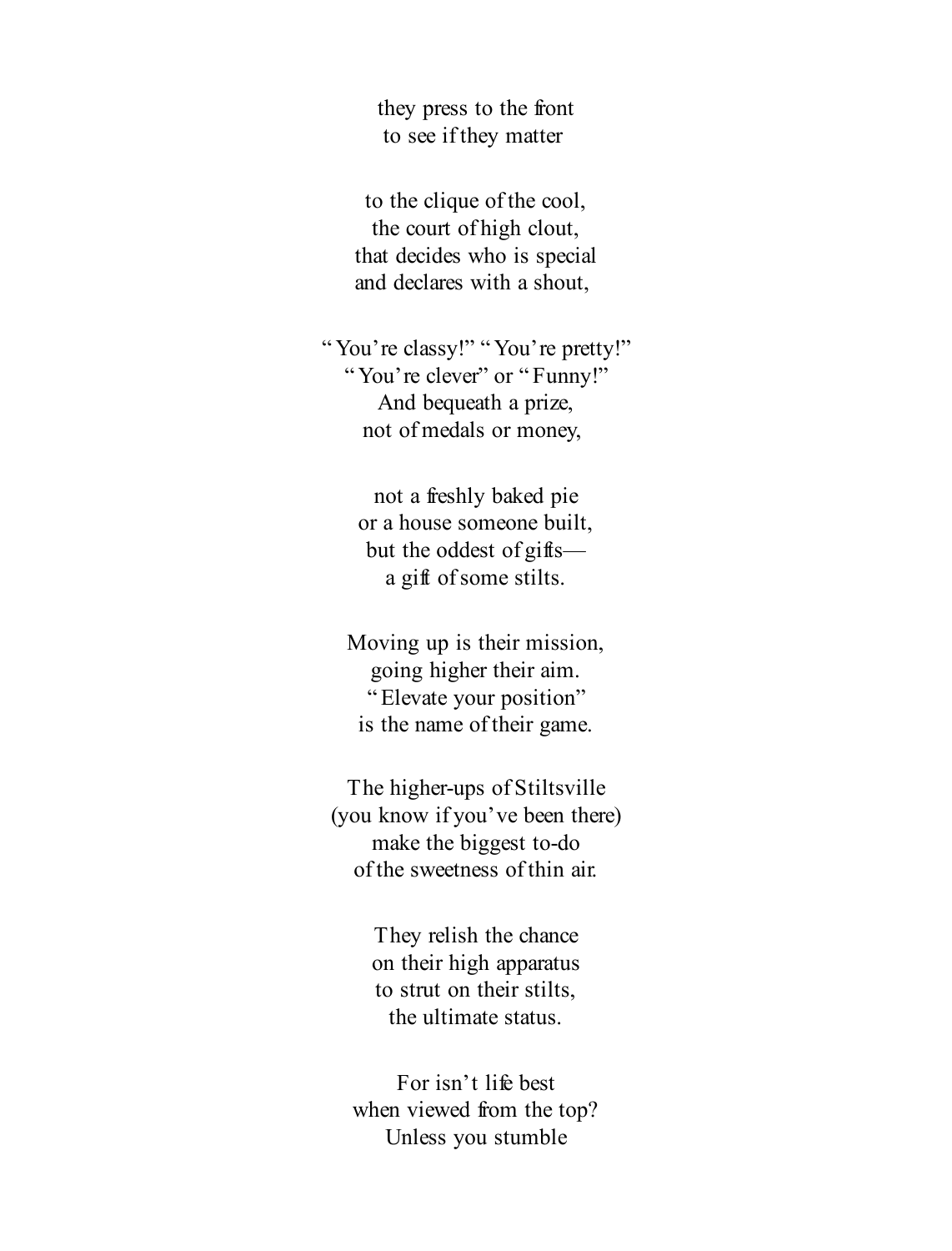and suddenly are not

so sure of your footing. You tilt and then sway. " Look out bel-o-o-o-w!" and you fall straightaway

into the Too Smalls, hoi polloi of the earth. You land on your pride oh boy, how it hurts

when the chic police, in the jilt of all jilts. don't offer to help but instead take your stilts.

"Who made you king?" you start to complain but then notice the hour and forget your refrain.

It's almost six! No time for chatter. It's back to the crowd to see if you matter.

Ah, there it is. There is the question. The Amazon River out of which a thousand fears flow do we matter? We fear we don't. We fear nothingness, insignificance. We fear evaporation. We fear that in the last tabulation we make no contribution to the final sum. We fear coming and going and no one knowing.

That's why it bothers us when a friend forgets to call or the teacher forgets our name or a colleague takes credit for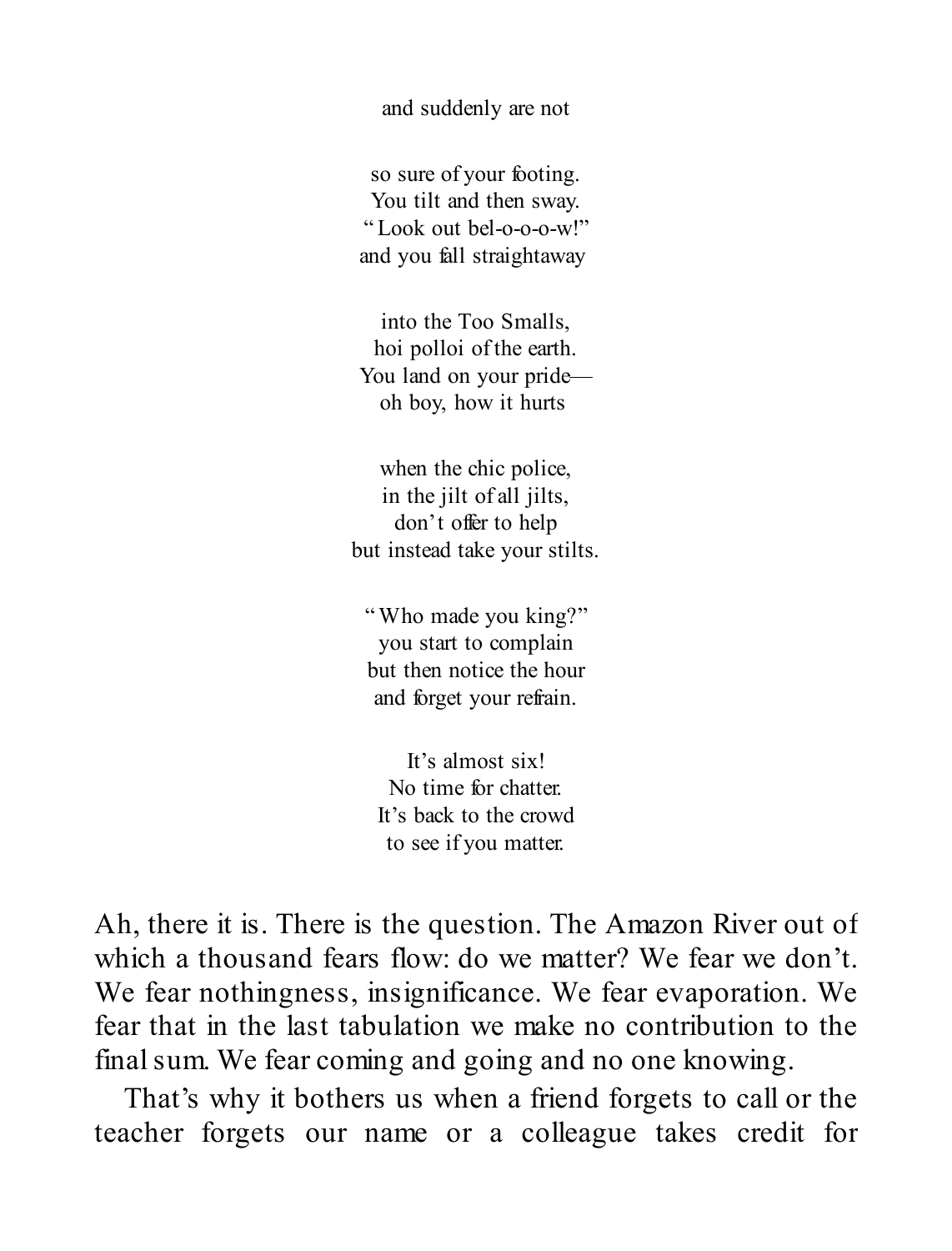something we've done or the airline loads us like cattle onto the next flight. They are affirming our deepest trepidation: no one cares, because we aren't worth caring about. For that reason we crave the attention of our spouse or the affirmation of our boss, drop names of important people in conversations, wear college rings on our fingers, and put silicone in our breasts, flashy hubcaps on our cars, grids on our teeth, and silk ties around our necks. We covet some stilts.

Fashion designers tell us, "You'll be somebody if you wear our jeans. Stick our name on your rear end, and insignificance will vanish." So we do. And for a while we distance ourselves from the Too Smalls and enjoy a promotion into the Society of Higher-Ups. Fashion redeems us from the world of littleness and nothingness, and we are something else. Why? Because we spent half a paycheck on a pair of Italian jeans.

But then, horror of horrors, the styles change, the fad passes, the trend shifts from tight to baggy, faded to dark, and we're left wearing yesterday's jeans, feeling like yesterday's news. Welcome back to the Tribe of the Too Smalls.

Maybe we can outsource our insignificance. By coupling our identity with someone's Gulliver-sized achievement, we give our Lilliputian lives meaning. How else can you explain our fascination with sports franchises and athletes?

I am among the fascinated: an unabashed fan of the San Antonio Spurs. When they play basketball, I play basketball. When they score a basket, I score a basket. When they win, I dare to shout with the seventeen thousand other fans, "*We* won!" Yet how dare I make such a statement? Did I attend a single practice? Scout an opposing team? Contribute a coaching tip or sweat a drop of perspiration? No. I would if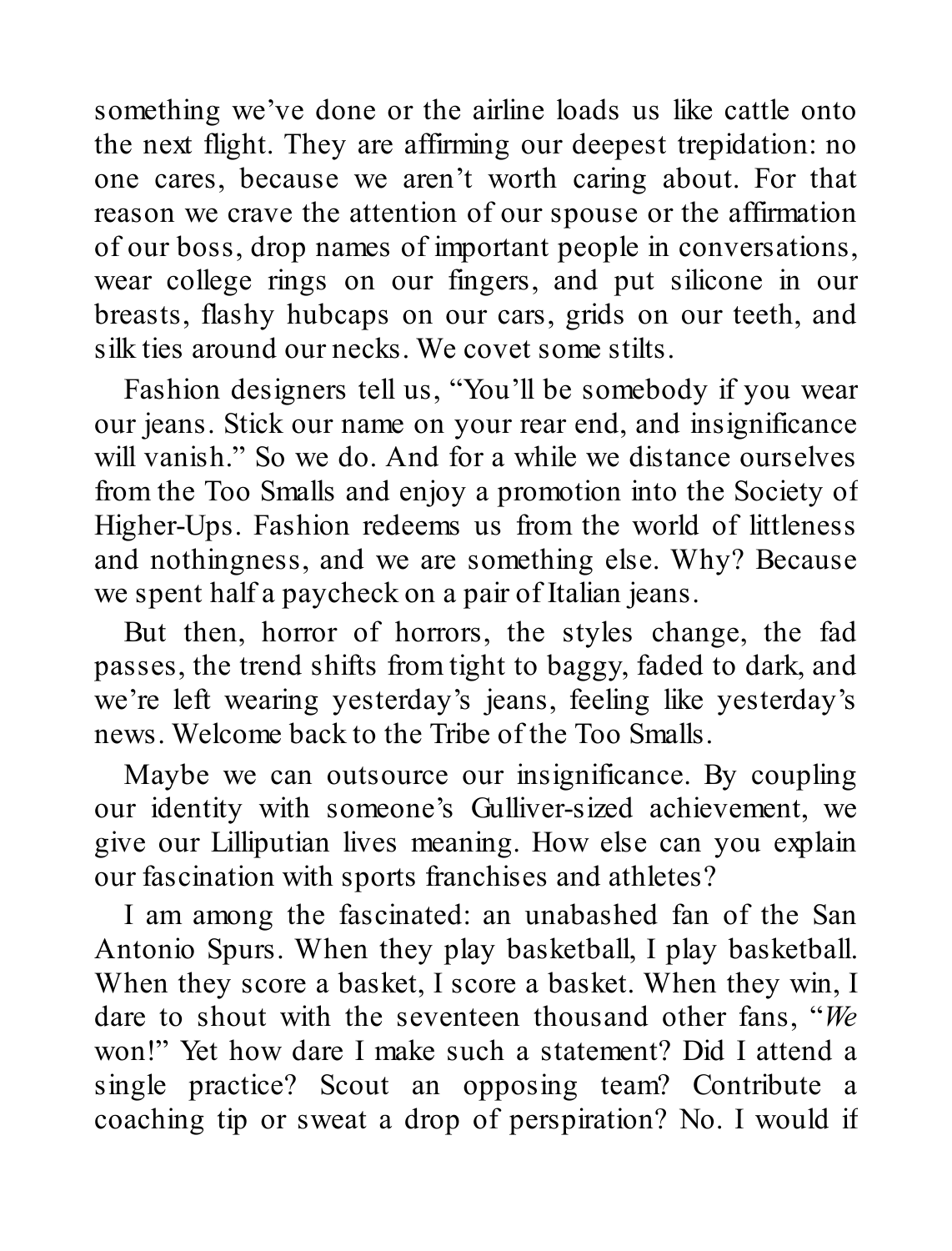they asked. But I'mtoo insignificant, slow, old, uncoordinated.

Still, I hook my wagon to their rising star. Why? Because it separates me from the plebeians. It momentarily elevates me, knights me.

That philosophy motivated my fourth-grade friend Thomas to keep Dean Martin's cigarette butt in a jar next to his bedside. Dean Martin crooned his way into the heart of 1960s America via television, radio, and nightclubs. He shared thin-air celebrity status with Frank Sinatra and Sammy Davis Jr. We lowborns could only admire such nobility from a distance. Thomas, however, could do more. When Dean Martin graced our West Texas town by appearing in a charity golf tournament, Thomas and his father followed him in the gallery. When the icon flicked his cigarette to the side, Thomas was there to snag it.

Who could forget the moment when we, the friends of Thomas, gathered in his bedroom to behold the holy stogie? We cashed in on the trickle-down principle of celebrity economy. Dean Martin was a star; Thomas owned Dean Martin's cigarette; we knew Thomas. We were down-the-line beneficiaries of Dean Martin's stardom.

Connect to someone special and become someone special, right?

Or simply outlive life. When the billionaire realizes that he will run out of years before he runs out of money, he establishes a foundation. No doubt some altruism motivates the move, but so does a hunger to matter.

We have kids for the same reason. Giving birth gives meaning to ourselves. Although parenthood is certainly a more noble reach for significance than showcasing Dean Martin's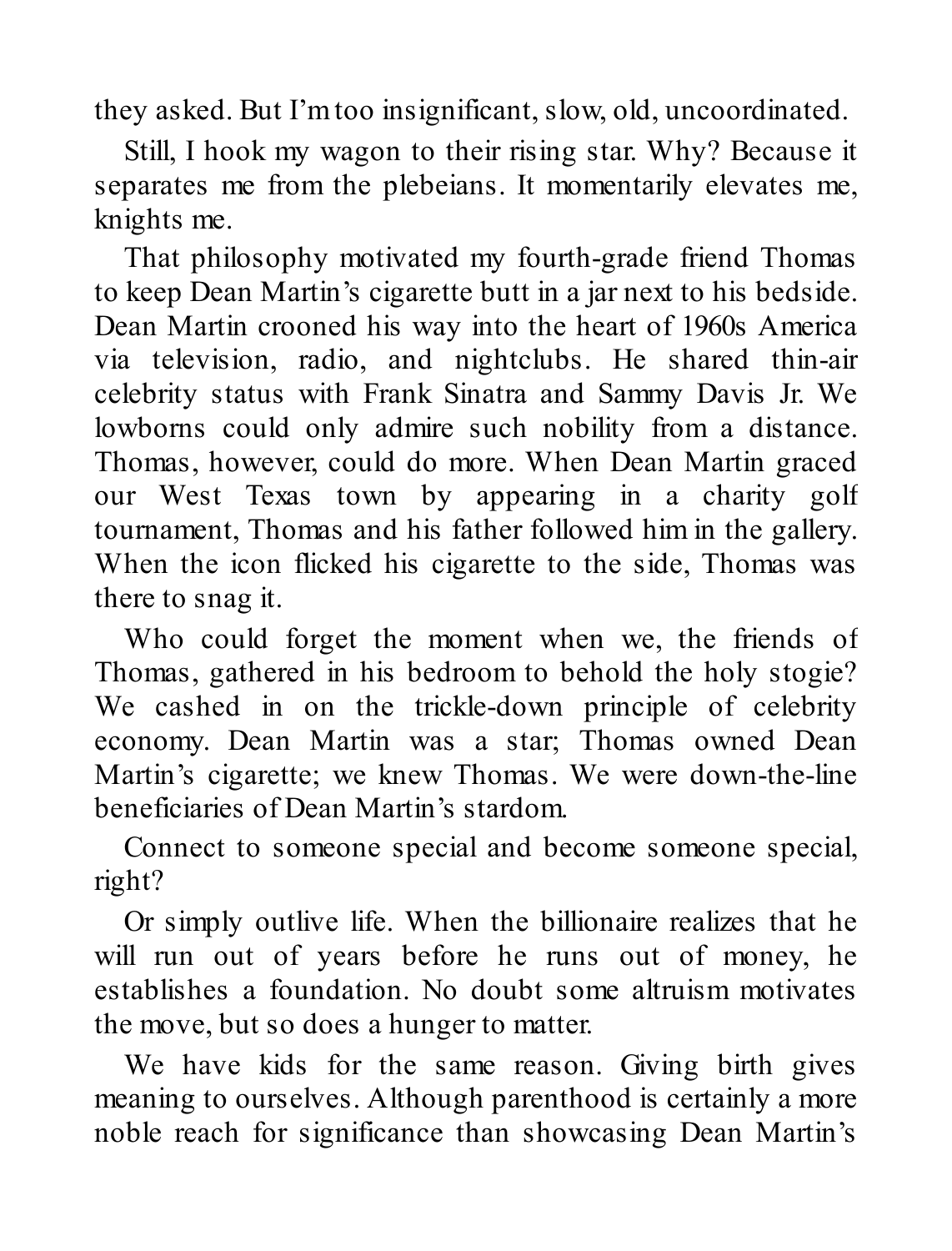cigarette butt, it is still, in part, just that. One day, when we die, our descendants will remember "good ol' Dad" or "sweet ol' Mom," and we will extend our lives via theirs.

Italian jeans. Dean Martin's cigarette butt. Foundations. Legacies. Forever looking to prove Bertrand Russell wrong. He was the fatalistic atheist who concluded, "I believe that when I

die my bones will rot and nothing shall remain of my ego."<sup>1</sup>

"He can't be right," we sigh.

"He isn't right!" Jesus announces. And in some of the kindest words ever heard, he allays the fear of the Stiltsvillians. "Are not two sparrows sold for a penny? Yet not one of them will fall to the ground apart from the will of your Father. And even the very hairs of your head are all numbered. So don't be afraid; you are worth more than many sparrows" (Matt. 10:29– 31 NIV).

What's more inglorious than hair? Who inventories follicles? We monitor other resources: the amount of money in the bank, gas in the tank, pounds on the scale. But hair on the skin? No one, not even the man with the expanding bald spot, posts tiny number signs adjacent to each strand. We style hair, color hair, cut hair . . . but we don't count hair.

God does. "The very hairs of your head are all numbered."

So are the sparrows in the field. In the days of Jesus a penny was one of the smallest coins in circulation. One such penny would buy two sparrows. In other words, everyone could own a couple of sparrows. But why would they? What purpose did they serve? What goal would they accomplish?

In Luke's gospel Jesus goes a tender step further. "Are not five sparrows sold for two pennies? And not one of them is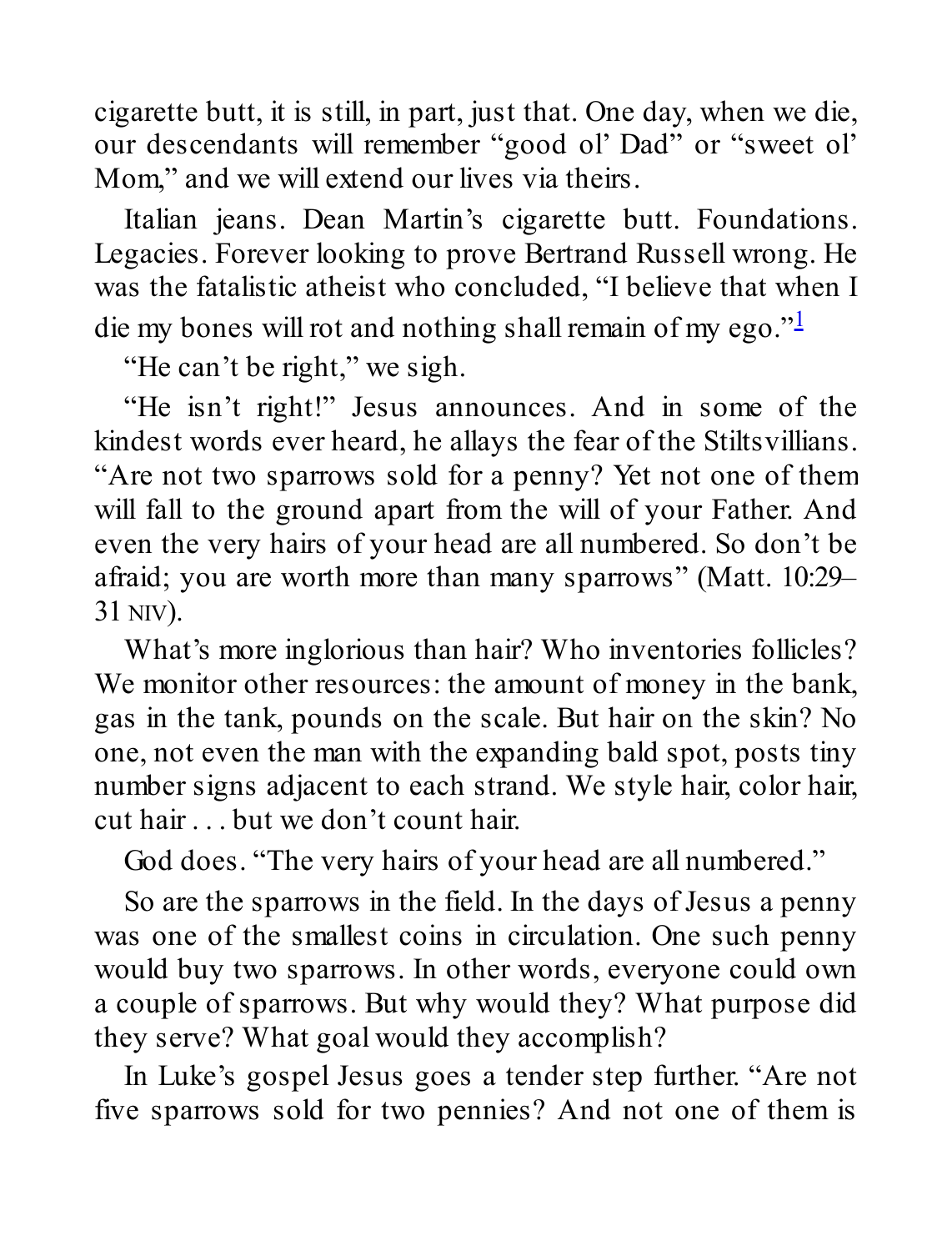forgotten before God" (12:6 RSV). One penny would buy you two sparrows. Two pennies, however, would buy you five. The seller threw in the fifth for free.

Society still has its share of fifth sparrows: indistinct souls who feel dispensable, disposable, worth less than a penny. They drive carpools and work in cubicles. Some sleep beneath cardboard on the sidewalks and others beneath comforters in the suburbs. What they share is a feeling of smallness.

You'll find a flock of fifth sparrows in a Chinese orphanage for the deaf and mute. China's one-child policy has a way of weeding out the weak. Males are selected over females. Healthy babies outrank the impaired. Chinese children who cannot speak or hear stand little chance of a healthy, productive life. Every message tells them, "You don't matter."

So when someone says otherwise, they melt. Chinese missionary John Bentley describes such a moment. Deaf orphans in Henan province were given a Mandarin translation of a children's book I wrote entitled *You Are Special*. The story describes Punchinello, a wooden person in a village of wooden people. The villagers had a practice of sticking stars on the achievers and dots on the strugglers. Punchinello had so many dots that people gave himmore dots for no reason at all.

But then he met Eli, his maker. Eli affirmed him, telling him to disregard the opinion of others. "I made you," he explained. "I don't make mistakes."

Punchinello had never heard such words. When he did, his dots began to fall off. And when the children in the Chinese orphanage heard such words, their worlds began to change. I'll let John describe the moment.

When they first distributed these books to the children and staff of the deaf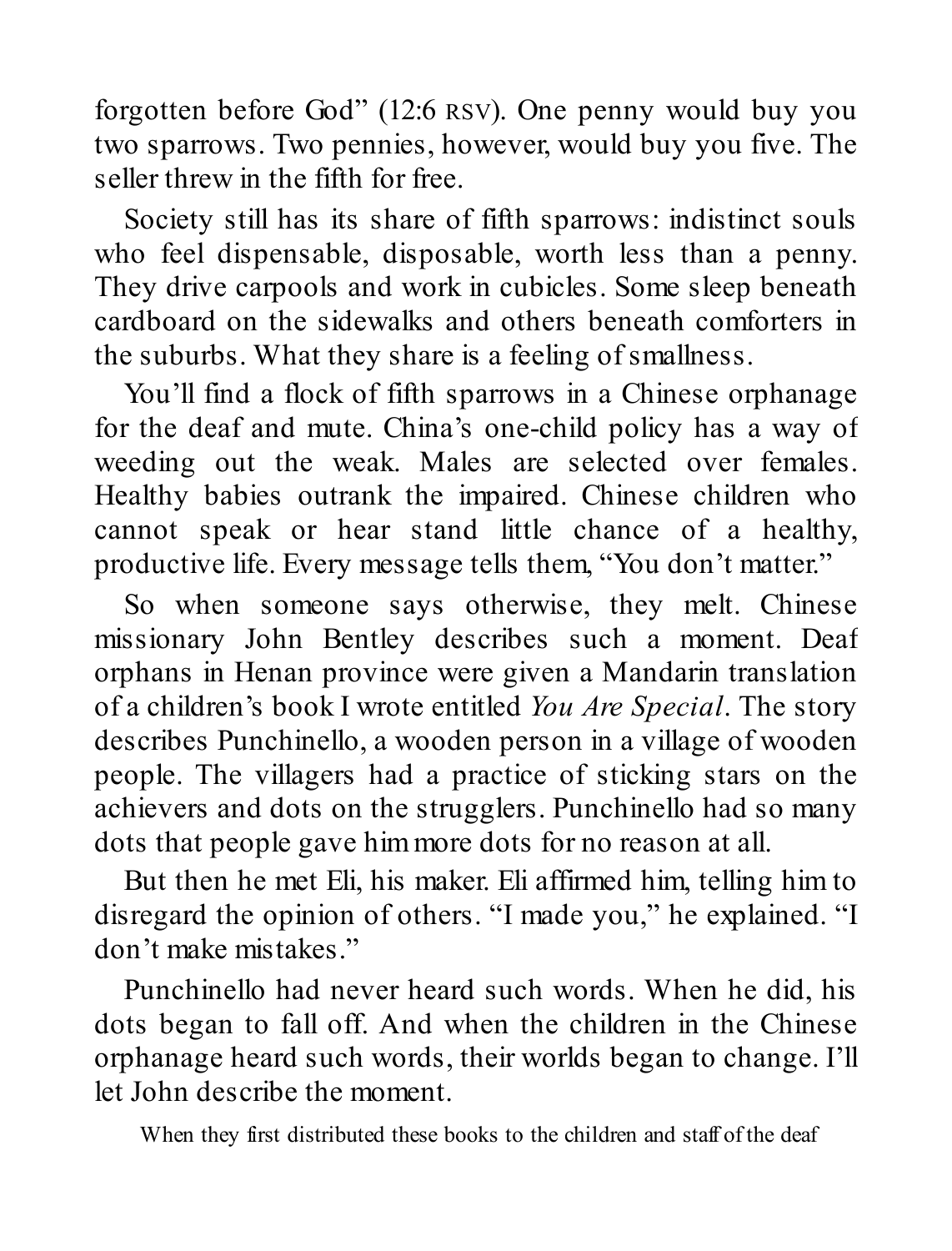school, the most bizarre thing happened. At a certain point everyone started crying. I could not understand this reaction. . . . Americans are<br>somewhat used to the idea of positive reinforcement. Not so in China somewhat used to the idea of positive reinforcement. and particularly not for these children who are virtually abandoned and considered valueless by their natural parents because they were born " broken." When the idea came through in the reading that they are special simply because they were made by a loving creator . . . everyone started crying—including their teachers! It was wild.<sup>2</sup>

Do you need this reminder? Any chance that these words are falling on the ears of a fifth sparrow? If so, it's time to deal with the fear of not mattering. Take this one seriously. The fear that you are one big zero will become a self-fulfilling prophecy that will ruin your life. It works like this.

You're slugging away at a menial job that pays poorly and saps your energy. The salary covers the bills but nothing more. Your God-given abilities languish like unwatered roses. But then you read of a job opening that capitalizes on your skills, maximizes your abilities. So in a moment of uncharacteristic courage, you submit your application. The employer invites you in for an interview. That's when the mentality of the Tribe of the Too Smalls returns. "I'll never impress them," you moan. "I'll look stupid in the interview. They'll ask questions I can't answer. I'll never get this job." A mouse in a lions' den has better odds of success. You flop miserably and descend yet another level into the basement of self-defeat.

Or consider the girl who is asked out on a date by a goodlooking guy. So good-looking that she wonders what he sees in her. He's out of her league. Once he gets to know her, he'll drop her. Why, she may not be able to maintain his interest for one evening. Insecurity drives her to use the only tool she trusts, her body. She sleeps with him on the first date for fear that there won't be a second. She ends up feeling like the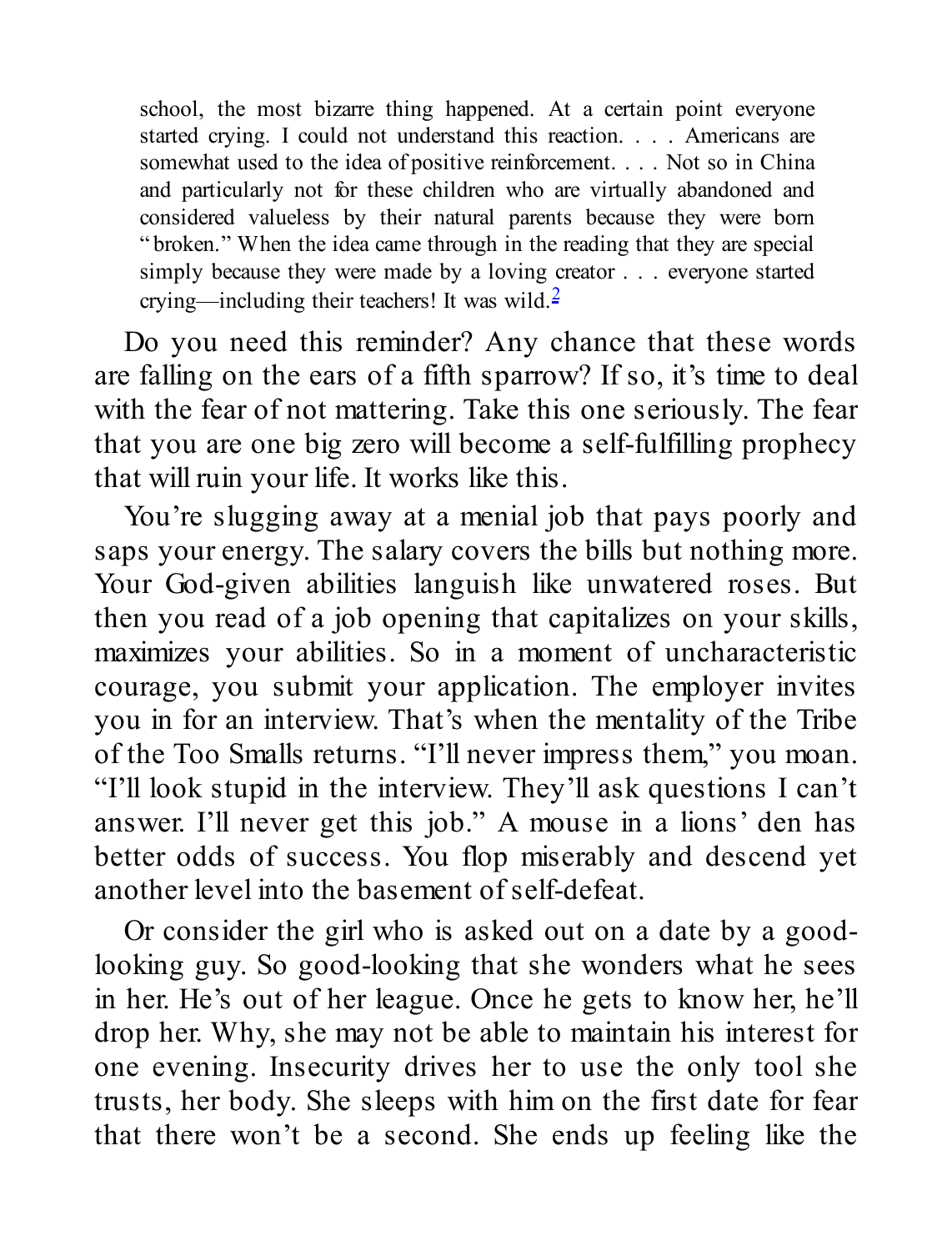disposable woman she didn't want to become.

Fear of insignificance creates the result it dreads, arrives at the destination it tries to avoid, facilitates the scenario it disdains. If a basketball player stands at the foul line repeating, "I'll never make the shot, I'll never make the shot," guess what? He'll never make the shot. If you pass your days mumbling, "I'll never make a difference; I'm not worth anything," guess what? You will be sentencing yourself to a life of gloomwithout parole.

Even more, you are disagreeing with God. Questioning his judgment. Second-guessing his taste. According to him you were "skillfully wrought" (Ps. 139:15). You were "fearfully and wonderfully made" (Ps. 139:14). He can't stop thinking about you! If you could count his thoughts of you, "they would be more in number than the sand" (Ps. 139:18).

Why does he love you so much? The same reason the artist loves his paintings or the boat builder loves his vessels. You are his idea. And God has only good ideas. "For we are God's masterpiece. He has created us anew in Christ Jesus, so we can do the good things he planned for us long ago" (Eph. 2:10 NLT).

Every year tens of thousands of women attend the Women of Faith conferences. One reason they do is to hear words of comfort. After hearing one speaker after another describe God's compassion for each of his children, an attendee sent this e-mail.

In the movie *Hook*, Peter Pan had grown up, become old and overweight, and looked nothing like the Peter the lost boys knew. In the midst of the boys shouting that this was NOT Peter, one of the smallest boys took him by the hand and pulled him down to his level. He then placed his hands on Peter's face and proceeded to move the skin around, reshaping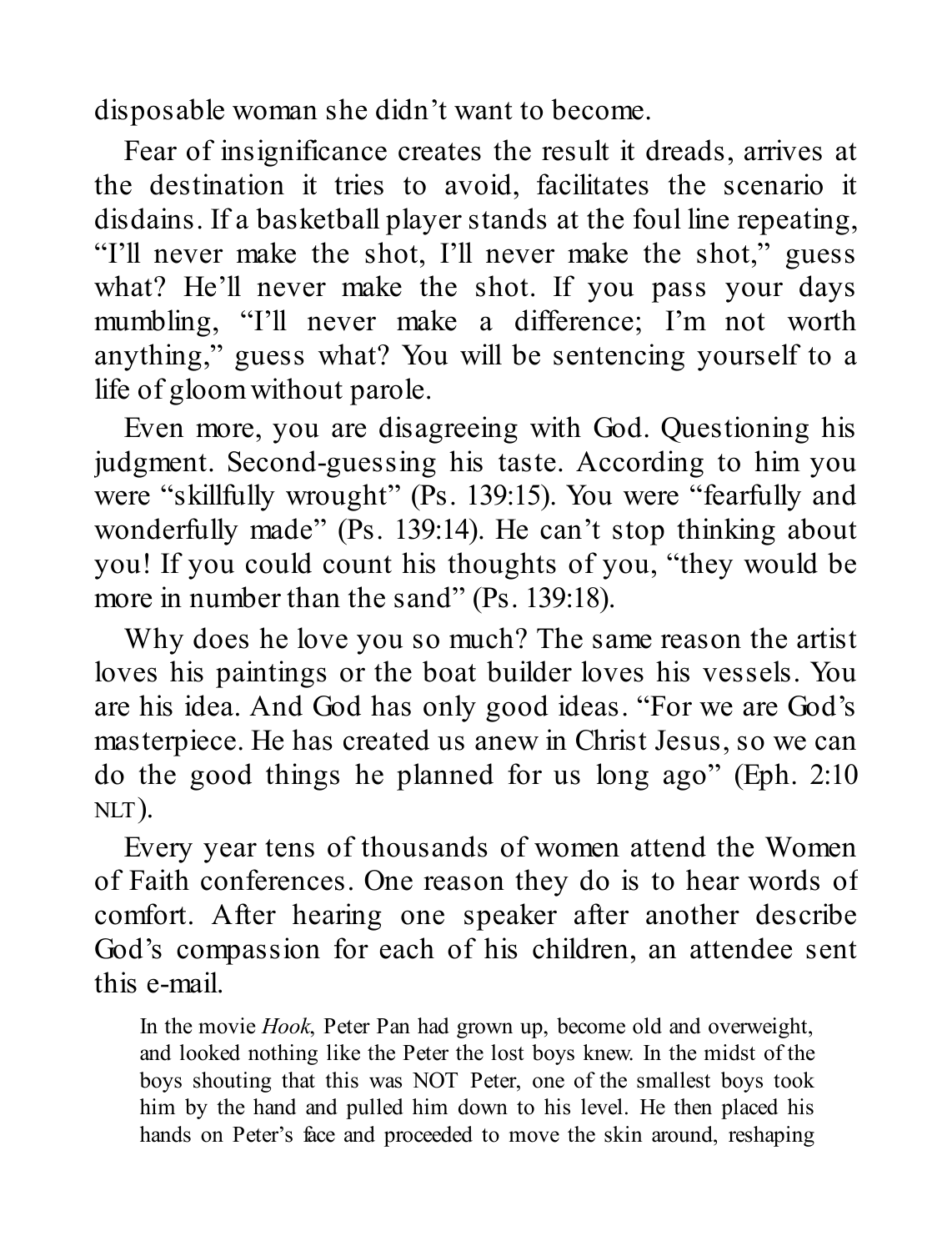his face. The boy looked into Peter's eyes and said, " There you are, Peter!"

I brought a lot with me to Women ofFaith, things that only God could see. But throughout the weekend I could feel God's hands on my face, pushing away all of the "stuff" I had brought. And then I could hear Him say, "There you are. There you are!"<sup>2</sup>

Shhh. Listen. Do you hear? God is saying the same words to you. Finding the beauty the years bury, the sparkle that time tries to take. Seeing you and loving the you he sees. "There you are. There you are."

He's enough. Isn't he? No more stilts or struts, spills or falls. Let others play the silly games. Not us. We've found something better. So, I'm told, have some of the people of Stiltsville.

> Stiltsvillians still cluster, and crowds still clamor, but more stay away. They seem less enamored

since the Carpenter came and refused to be stilted. He chose low over high, left the system tip-tilted.

" You matter already," he explained to the town. " Trust me on this one. Keep your feet on the ground."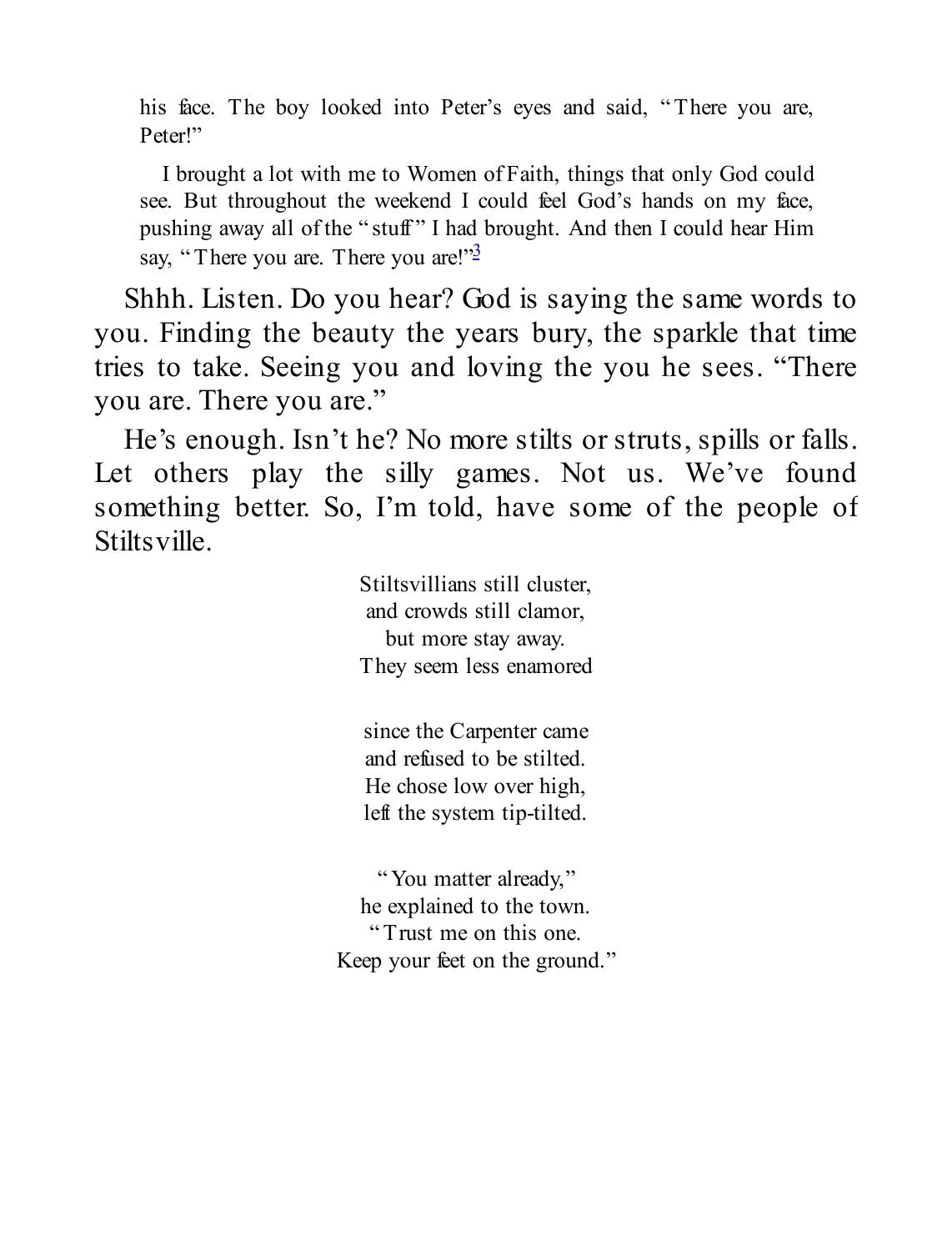**CHAPTER 3**

**God's Ticked Off at Me**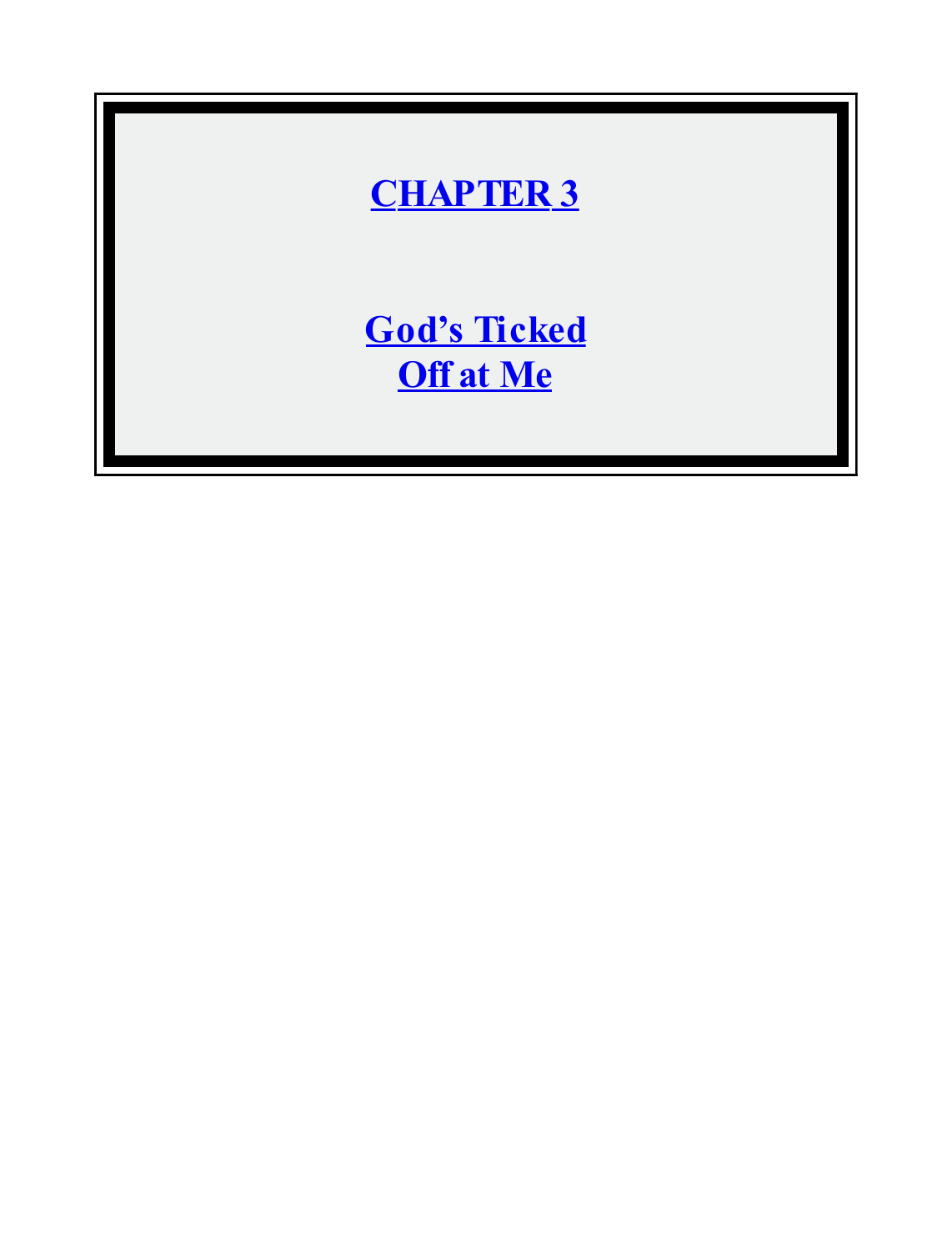#### Take courage, son; your sins are forgiven. —MATTHEW 9: 2 NASB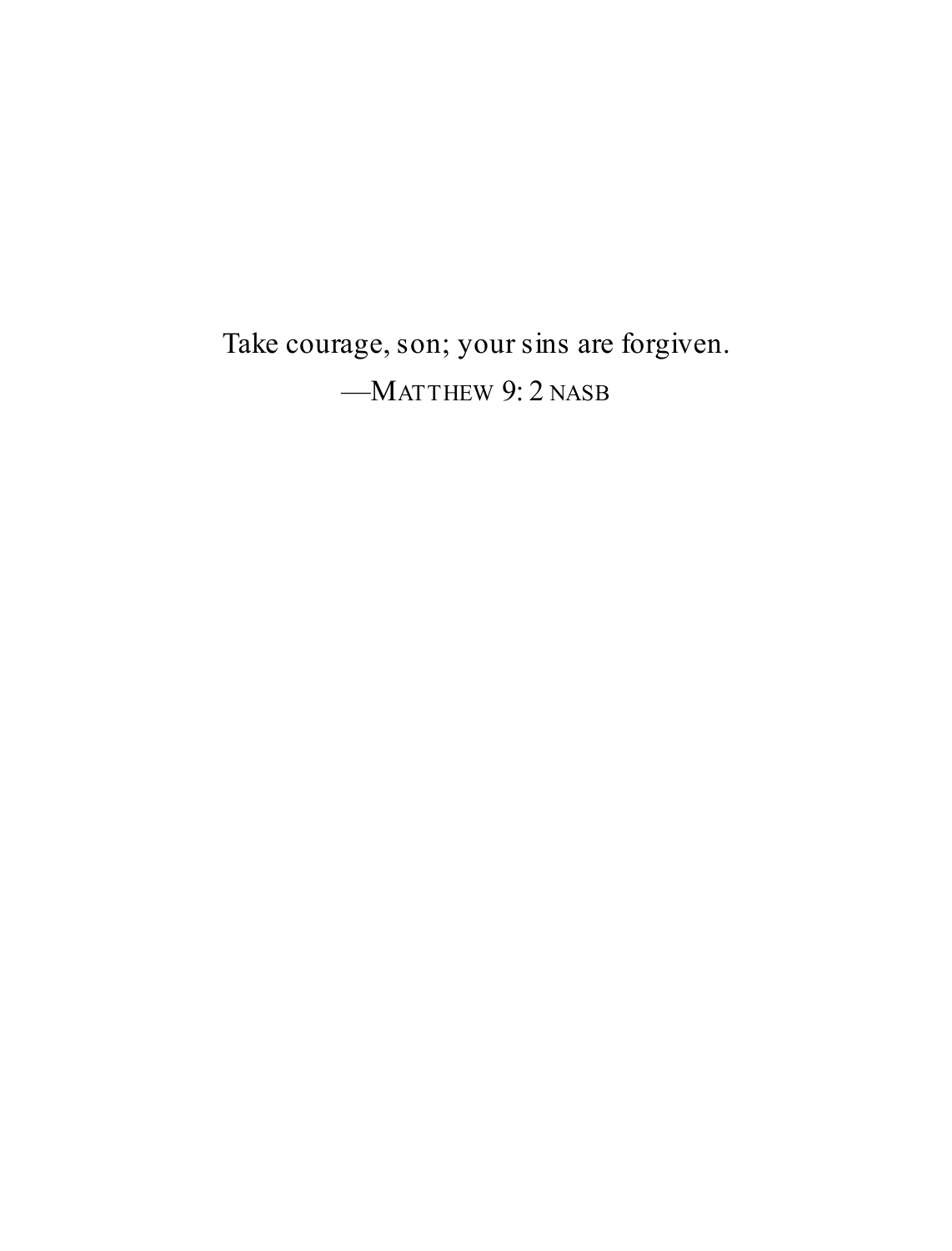## *Fear of Disappointing God*

Noble Doss dropped the ball. One ball. One pass. One mistake. In 1941 he let one fall. And it's haunted him ever mistake. In 1941 he let one fall. And it's haunted him ever since. "I cost us a national championship," he says.

The University of Texas football team was ranked number one in the nation. Hoping for an undefeated season and a berth in the Rose Bowl, they played conference rival Baylor University. With a 7–0 lead in the third quarter, the Longhorn quarterback launched a deep pass to a wide-open Doss.

"The only thing I had between me and the goal," he recalls, "was twenty yards of grass."

The throw was on target. Longhorn fans rose to their feet. The sure-handed Doss spotted the ball and reached out, but it slipped through.

Baylor rallied and tied the score with seconds to play. Texas lost their top ranking and, consequently, their chance at the Rose Bowl.

"I think about that play every day," Doss admits.

Not that he lacks other memories. Happily married for more than six decades. A father. Grandfather. He served in the navy during World War II. He appeared on the cover of *Life* magazine with his Texas teammates. He intercepted seventeen passes during his collegiate career, a university record. He won two NFL titles with the Philadelphia Eagles. The Texas High School Football Hall of Fame and the Longhorn Hall of Honor include his name.

Most fans remember the plays Doss made and the passes he caught. Doss remembers the one he missed. Once, upon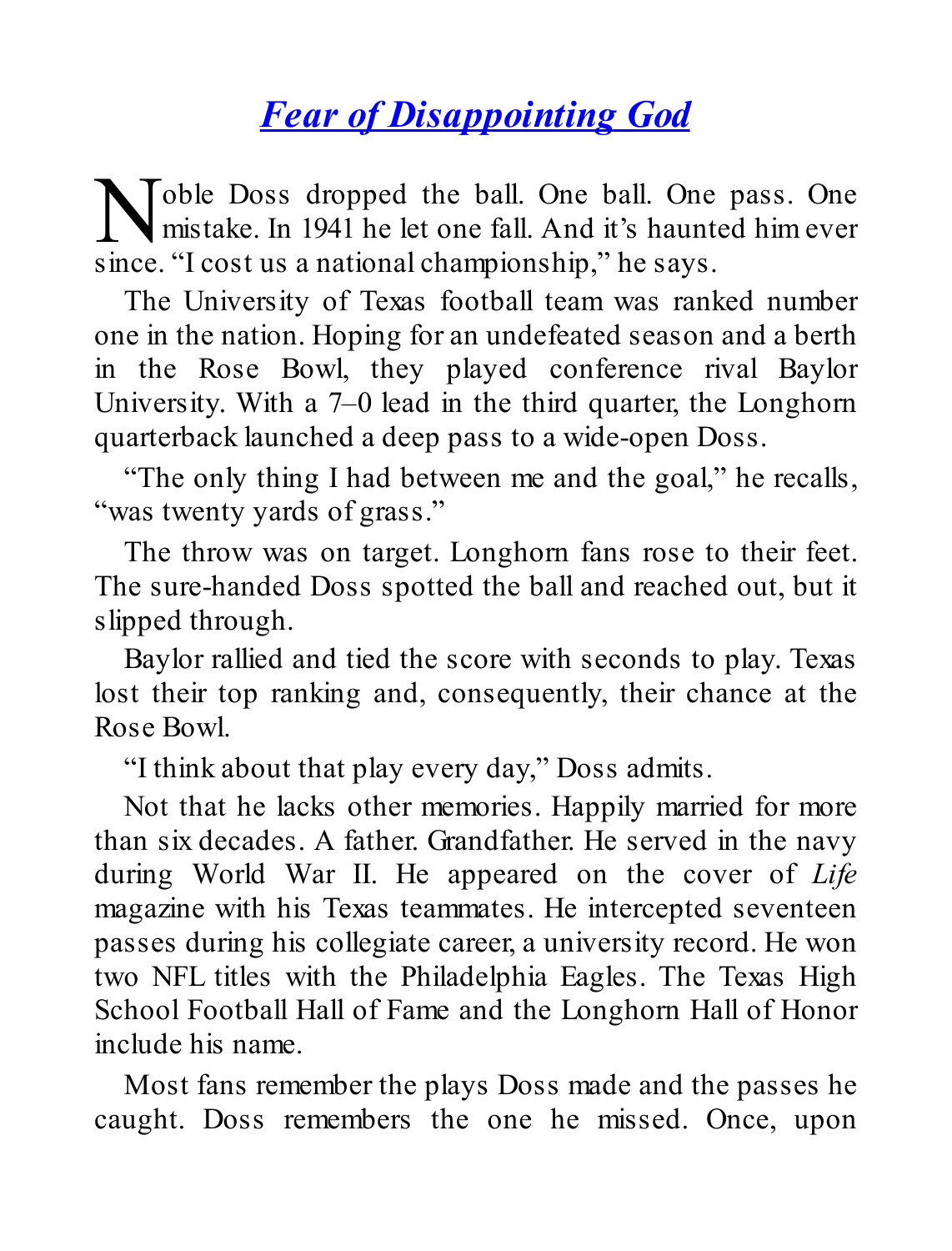meeting a new Longhorn head coach, Doss told him about the bobbled ball. It had been fifty years since the game, but he wept as he spoke.<sup>1</sup>

Memories of dropped passes fade slowly. They stir a lonely fear, a fear that we have disappointed people, that we have let down the team, that we've come up short. A fear that, when needed, we didn't do our part, that others suffered from our fumbles and bumbles. Of course, some of us would gladly swap our blunders for Doss's. If only we'd merely dropped a pass. If only we'd merely disappointed a footballsquad.

I converse often with a fellow who, by his own admission, wasted the first half of his life. Blessed with more talent than common sense, he made enemies and money at breakneck speed. Now he's the stuff of which sad country songs are written. Ruined marriage. Angry kids. His liver functions as if it's been soaked in vodka. (It has.)

When we talk, his eyes dart back and forth like a man hearing footsteps. His past pursues him like a posse. Our conversations return to the same orbit: "Can God ever forgive me?" "He gave me a wife; I blew it. He gave me kids; I blew it." I try to tell him, "Yes, you failed, but you aren't a failure. God came for people like us." He absorbs my words the way the desert absorbs a downpour. But by the next time I see him, he needs to hear them again. The parched soil of fear needs steady rain.

I correspond with a prisoner. Actually, he does most of the corresponding. He has three to five years to reflect on his financial misdealing. Shame and worry take turns dominating the pages—shame for the mistake, worry about the consequences. He's disappointed everyone he loves.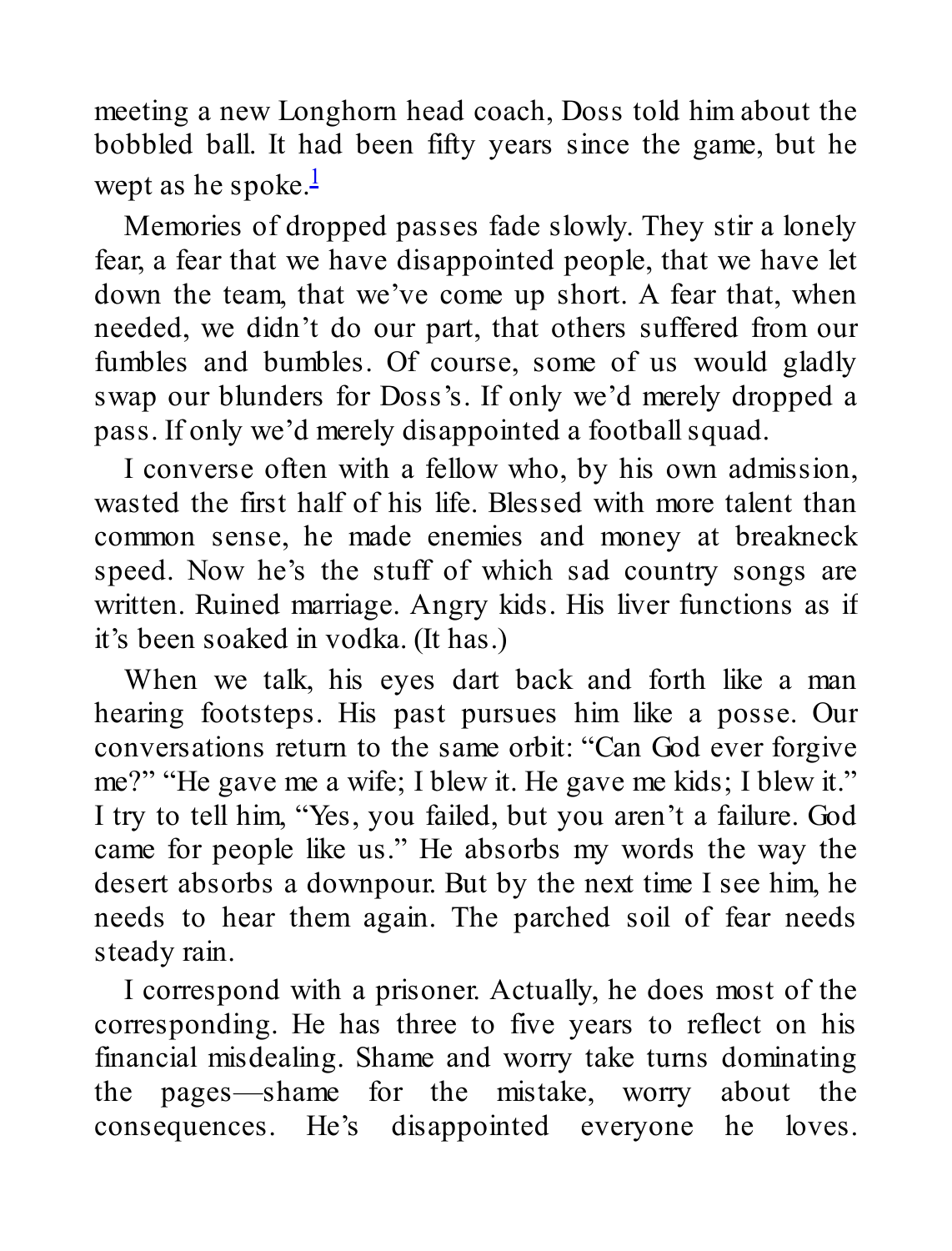Including God. Especially God. He fears he's outsinned God's patience.

He's not unique. "God's well of grace must have a bottom to it," we reason. "A person can request forgiveness only so many times," contends our common sense. "Cash in too many mercy checks, and sooner or later one is going to bounce!" The devil loves this line of logic. If he can convince us that God's grace has limited funds, we'll draw the logical conclusion. The account is empty. God has locked the door to his throne room. Pound all you want; pray all you want. No access to God.

"No access to God" unleashes a beehive of concerns. We are orphans, unprotected and exposed. Heaven, if there is such a place, has been removed from the itinerary. Vulnerable in this life and doomed in the next. The fear of disappointing God has teeth.

But Christ has forceps. In his first reference to fear, he does some serious defanging. "Take courage, son; your sins are forgiven" (Matt. 9:2 NASB). Note how Jesus places *courage* and *forgiven sins* in the same sentence. Might bravery begin when the problemof sin is solved? Let's see.

Jesus spoke these words to a person who could not move. "A paralytic lying on a bed . . . " (v. 2 NASB). The disabled man couldn't walk the dog or jog the neighborhood. But he did have four friends, and his friends had a hunch. When they got wind that Jesus was a guest in their town, they loaded their companion on a mat and went to see the teacher. An audience with Christ might bode well for their buddy.

A standing-room-only crowd packed the residence where Jesus spoke. People sat in windows, crowded in doorways.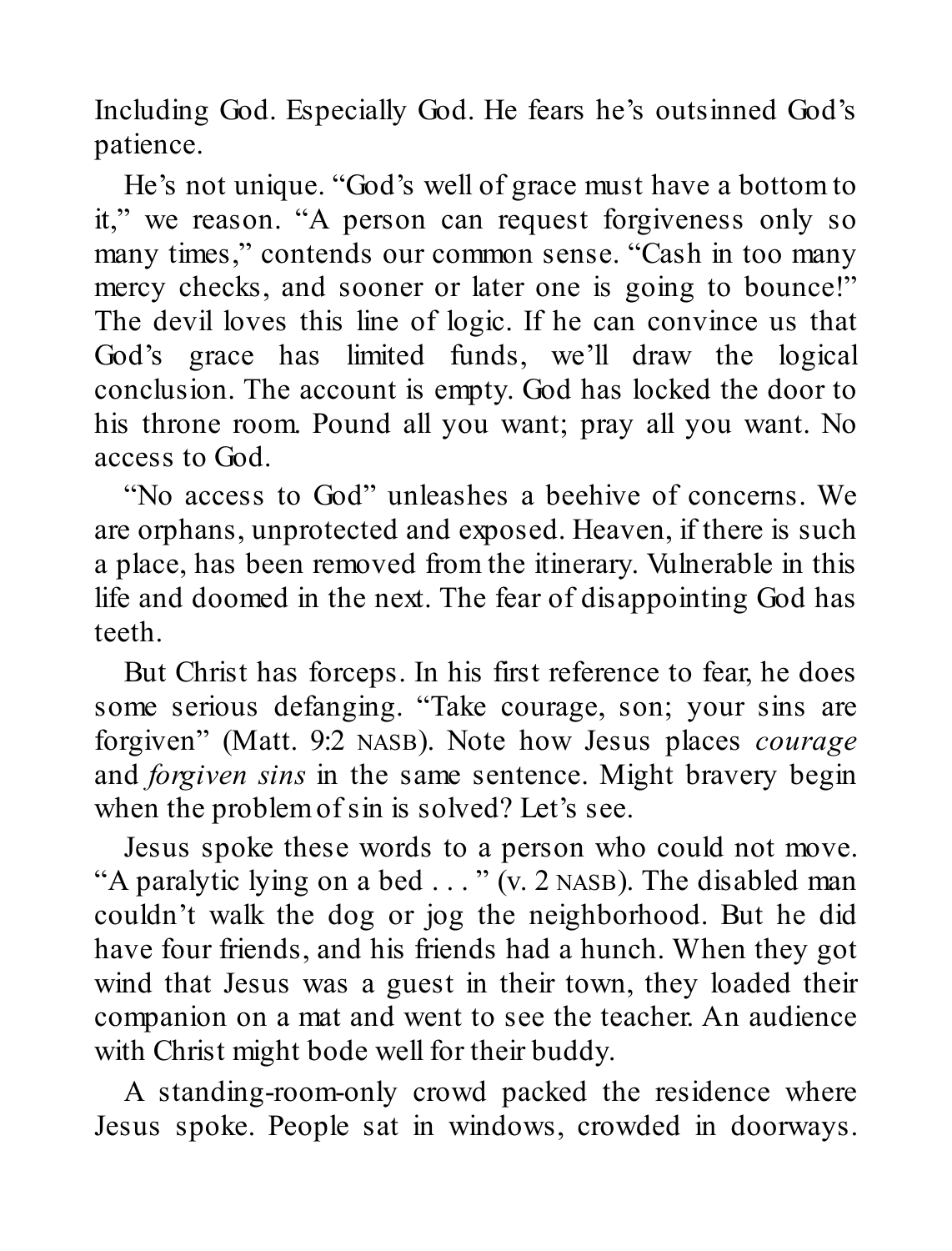You'd have thought God himself was making the Capernaum appearance. Being the sort of fellows who don't give up easily, the friends concocted a plan. "When they weren't able to get in because of the crowd, they removed part of the roof and lowered the paraplegic on his stretcher" (Mark 2:4 MSG).

Risky strategy. Most home owners don't like to have their roofs disassembled. Most paraplegics aren't fond of a one-way bungee drop through a ceiling cavity. And most teachers don't appreciate a spectacle in the midst of their lesson. We don't know the reaction of the home owner or the man on the mat. But we know that Jesus didn't object. Matthew all but paints a smile on his face. Christ issued a blessing before one was requested. And he issued a blessing no one expected: "Take courage, son; your sins are forgiven" (Matt. 9:2 NASB). Wouldn't we anticipate different words? "Take courage. Your legs are healed." "Your paralysis is over." "Sign up for the Boston Marathon."

The man had limbs as sturdy as spaghetti, yet Jesus offered mercy, not muscles. What was he thinking? Simple. He was thinking about our deepest problem: sin. He was considering our deepest fear: the fear of failing God. Before Jesus healed the body (which he did), he treated the soul. "Take courage, son; your sins are forgiven."

To sin is to disregard God, ignore his teachings, deny his blessings. Sin is "God-less" living, centering life on the center letter of the word *sIn*. The sinner's life is me-focused, not Godfocused. Wasn't this the choice of Adamand Eve?

Prior to their sin they indwelled a fearless world. One with creation, one with God, one with each other. Eden was a "onederful" world with one command: don't touch the tree of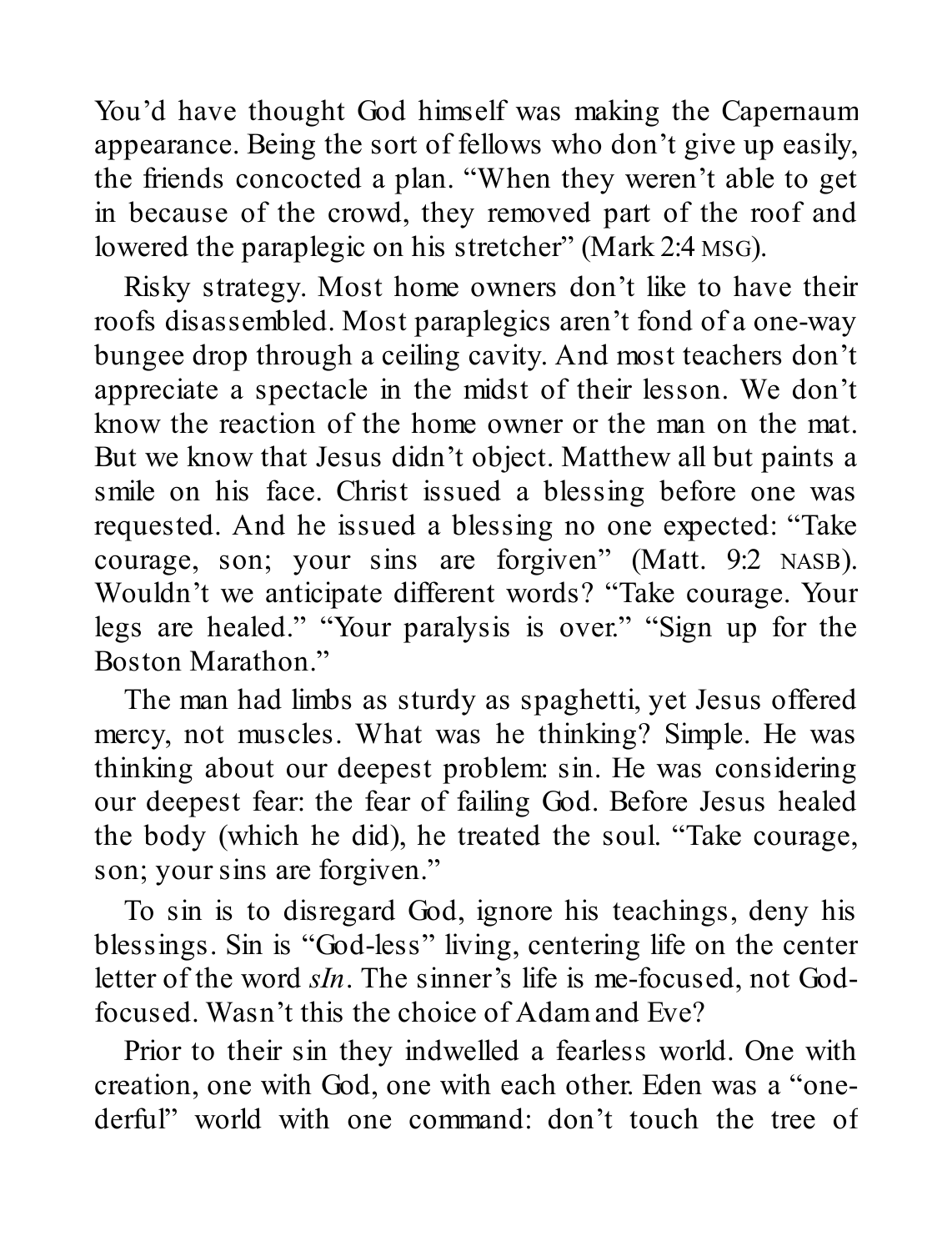knowledge. Adam and Eve were given a choice, and each day they chose to trust God. But then came the serpent, sowing seeds of doubt and offering a sweeter deal. "Has God indeed said . . . ," he questioned (Gen. 3:1). "You will be like God." he offered (Gen. 3:5).

Just like that, Eve was afraid. Some say she was pride filled, defiant, disobedient . . . but wasn't she first afraid? Afraid that God was holding out, that she was missing out? Afraid Eden wasn't enough? Afraid God wasn't enough? Afraid God couldn't deliver?

Suppose she and Adam had defied these fears. Refused to give soil to the serpent's seeds of doubt. "You're wrong, you reptile. Our Maker has provided for each and every need. We have no reason to doubt him. Go back to the hole from which you came." But they spoke no such words. They mishandled fear, and fear did themin.

Eve quit trusting God and took matters—and the fruit—into her own hands. "Just in case God can't do it, I will." Adam followed suit.

Adam and Eve did what fear-filled people do. They ran for their lives. "Adam and his wife hid themselves from the presence of the Lord God among the trees of the garden. Then the Lord God called to Adamand said to him, 'Where are you?' So he said, 'I heard Your voice in the garden, and I was afraid'" (Gen. 3:8–10).

Fear, mismanaged, leads to sin. Sin leads to hiding. Since we've all sinned, we all hide, not in bushes, but in eighty-hour workweeks, temper tantrums, and religious busyness. We avoid contact with God.

We are convinced that God must hate our evil tendencies.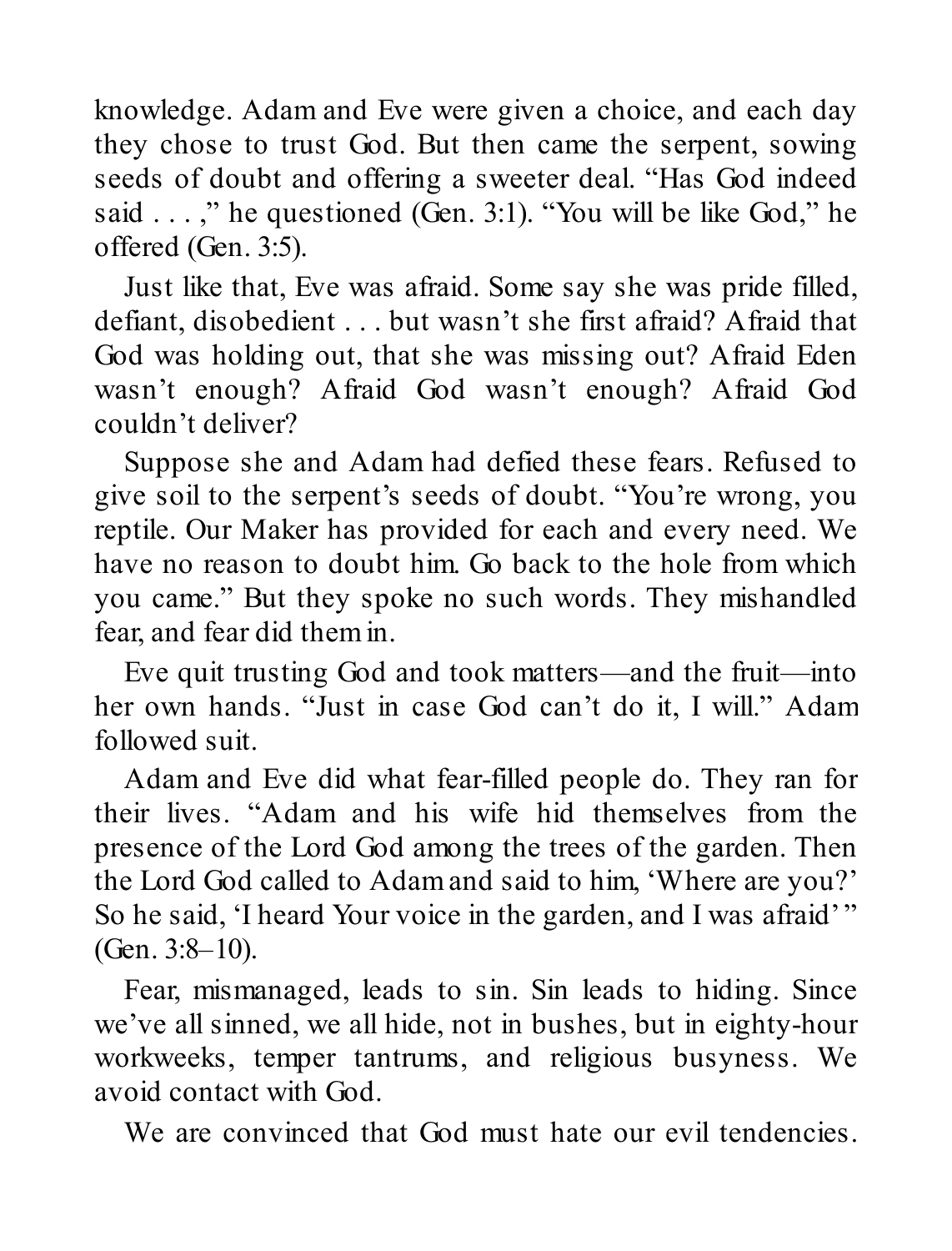We sure do. We don't like the things we do and say. We despise our lustful thoughts, harsh judgments, and selfish deeds. If our sin nauseates us, how much more must it revolt a holy God! We draw a practical conclusion: God is irreparably ticked off at us. So what are we to do except duck into the bushes at the sound of his voice?

The prophet Isaiah says that sin has left us as lost and confused as stray sheep. "All we like sheep have gone astray; we have turned, every one, to his own way" (Isa. 53:6). If the prophet had known my dog, he might have written, "All we like Molly have gone astray . . . "

For such a sweet dog, she has a stubborn, defiant streak. Once her nose gets wind of a neighbor's grilling steak or uncovered trash, no amount of commands can control her. You don't want to know how many times this minister has chased his dog down the street, tossing un-minister-like warnings at his pet. She "sins," living as if her master doesn't exist. She is known to wander.

Last week we thought she'd wandered away for good. We posted her picture on bulletin boards, drove through the neighborhood, calling her name. Finally, after a day of futility, I went to the animal shelter. I described Molly to the animal shelter director. She wished me luck and pointed toward a barrack-shaped building whose door bore the sign Stray Dogs.

Warning to softhearted dog lovers: don't go there! I've not seen such sadness since they shut down the drive-in movie theater in my hometown. Cage after cage of longing, frightened eyes. Big, round ones. Narrow, dark ones. Some peered from beneath the thick eyebrows of a cocker spaniel. Others from the bald-as-a-rock head of a Chihuahua. Different breeds but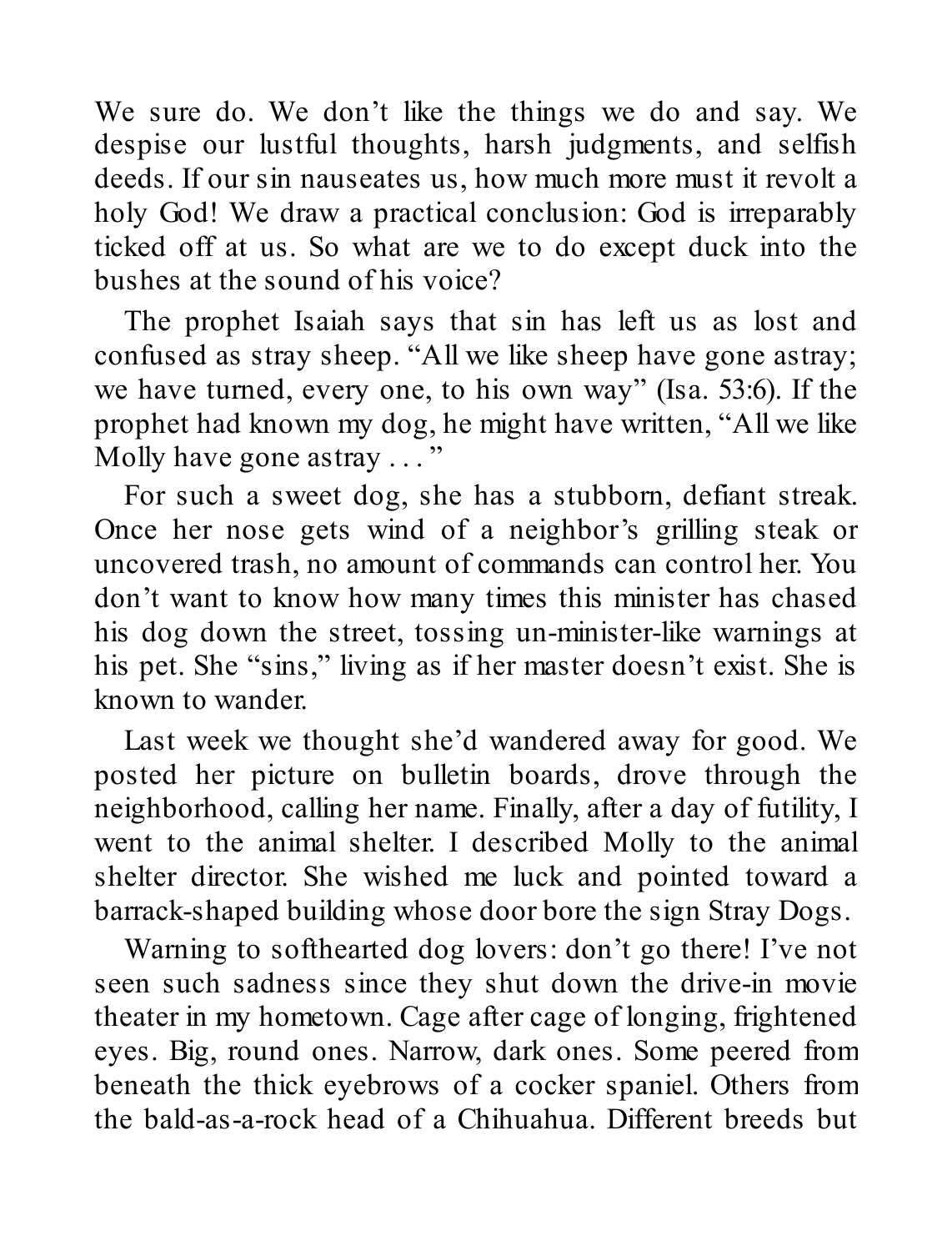same plight. Lost as blind geese with no clue how to get home.

Two terriers, according to a note on the gate, were found on a remote highway. Someone found an aging poodle in an alley. I thought I'd found her when I spotted a golden retriever with salty hair. But it wasn't Molly. It was a he with eyes so brown and lonely they nearly landed hima place in my backseat.

I didn't find Molly at the shelter.

I did have a crazy urge at the shelter, however. I wanted to announce Jesus' declaration: "Be of good cheer. You are lost no more!" I wanted to take the strays home with me, to unlock door after door and fill my car with barking, tail-wagging *dog*igals. I didn't do it. As much as I wanted to save the dogs, I wanted to stay married even more.

But I did have the urge, and the urge helps me understand why Jesus made forgiveness his first fearless announcement. Yes, we have disappointed God. But, no, God has not abandoned us.

[We are] delivered . . . from the power of darkness and conveyed . . . into the kingdom of the Son. (Col. 1:13)

He who believes in Him is not condemned. ( John 3:18)

Everyone who looks to the Son and believes in him shall have eternal life, and I will raise him up at the last day. ( John 6:40 NIV)

These things I have written to you who believe in the name of the Son of God, that you may *know* that you have eternal life. (1 John 5:13)

Jesus loves us too much to leave us in doubt about his grace. His "perfect love expels all fear" (1 John 4:18 NLT). If God loved with an imperfect love, we would have high cause to worry. Imperfect love keeps a list of sins and consults it often. God keeps no list of our wrongs. His love casts out fear because he casts out our sin!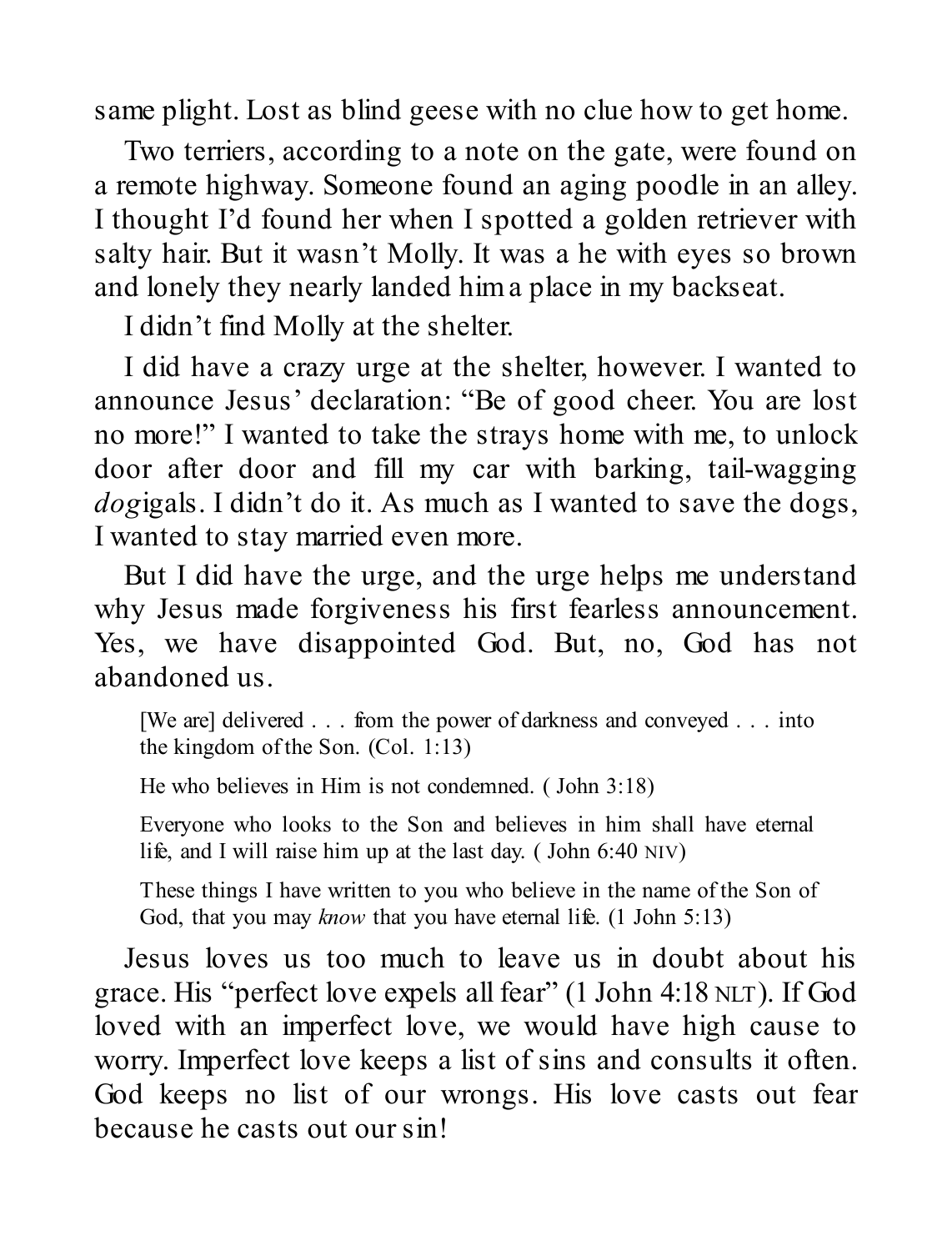Tether your heart to this promise, and tighten the knot. Remember the words of John's epistle: "If our heart condemns us, God is greater than our heart, and knows all things" (1 John 3:20). When you feel unforgiven, evict the feelings. Emotions don't get a vote. Go back to Scripture. God's Word holds rank over self-criticismand self-doubt.

As Paul told Titus, "God's readiness to give and forgive is now public. Salvation's available for everyone! . . . Tell them all this. Build up their *courage*" (Titus 2:11, 15 MSG). Do you know God's grace? Then you can love boldly, live robustly. You can swing fromtrapeze to trapeze; his safety net will break your fall.

Nothing fosters courage like a clear grasp of grace.

And nothing fosters fear like an ignorance of mercy. May I speak candidly? If you haven't accepted God's forgiveness. you are doomed to fear. Nothing can deliver you from the gnawing realization that you have disregarded your Maker and disobeyed his instruction. No pill, pep talk, psychiatrist, or possession can set the sinner's heart at ease. You may deaden the fear, but you can't remove it. Only God's grace can.

Have you accepted the forgiveness of Christ? If not, do so. "If we confess our sins, He is faithful and just to forgive us our sins and to cleanse us from all unrighteousness" (1 John 1:9). Your prayer can be as simple as this: *Dear Father, I need forgiveness. I admit that I have turned away from you. Please forgive me. I place my soul in your hands and my trust in your grace. Through Jesus I pray, amen.*

Having received God's forgiveness, live forgiven! Jesus has healed your legs, so walk. Jesus has opened the cage of the kennel, so step out. When Jesus sets you free, you are free indeed.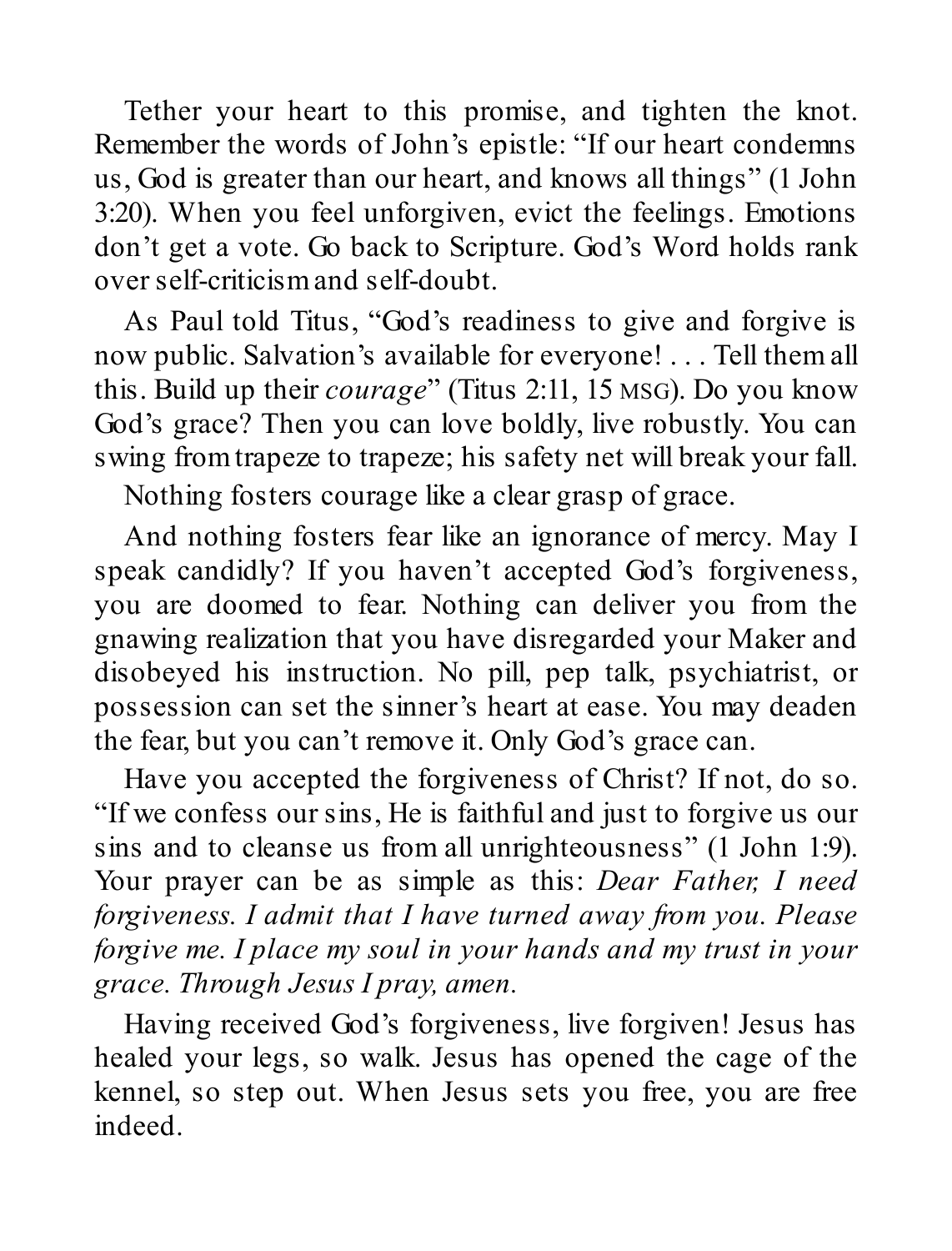But you may need to silence some roosters. Booker T. Washington relates a helpful story of the day his mother did so. Every morning of his young life, he, along with all the plantation slaves, was awakened by the crow of a rooster. Long before daybreak the unwelcome noise would fill the sod shanties, reminding Washington and his fellow workers to crawl out of bed and leave for the cotton fields. The rooster's crow came to symbolize their dictated life of long days and backbreaking labor.

But then came the Emancipation Proclamation. Abraham Lincoln pronounced freedom for slaves. The first morning afterward, young Booker was awakened by the rooster again. Only this time his mother was chasing it around the barnyard with an ax. The Washington family fried and ate their alarm clock for lunch. Their first act of freedom was to silence the reminder of slavery.

Any roosters stealing your sleep? You might need to sharpen the blade. The great news of the gospel is, yes, his grace is real, and so is our freedom. 2

By the way, the case of the missing Molly? She turned up in a neighbor's backyard. Turns out she wasn't as far from home as we all feared. Neither are you.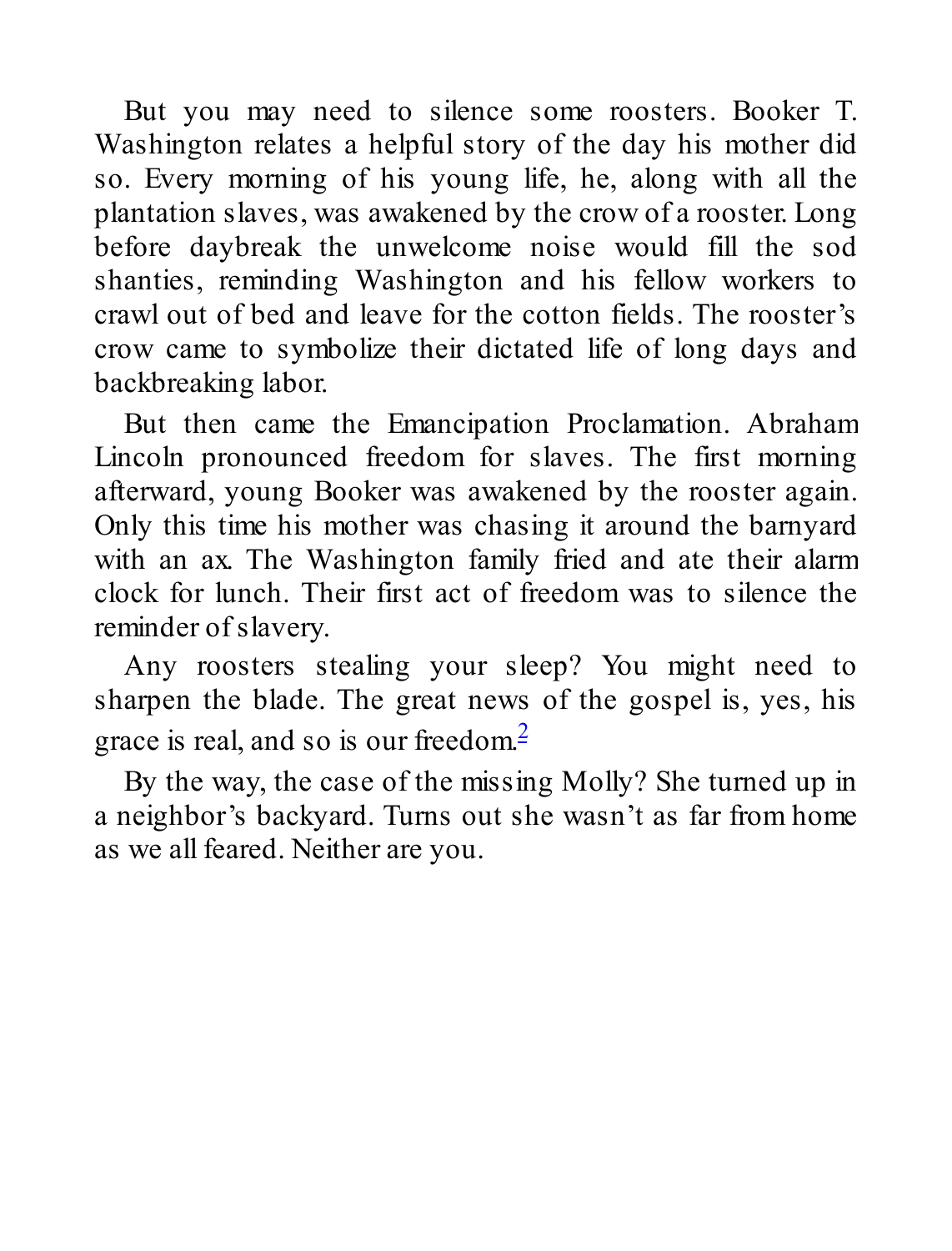**CHAPTER 4**

**Woe, Be Gone**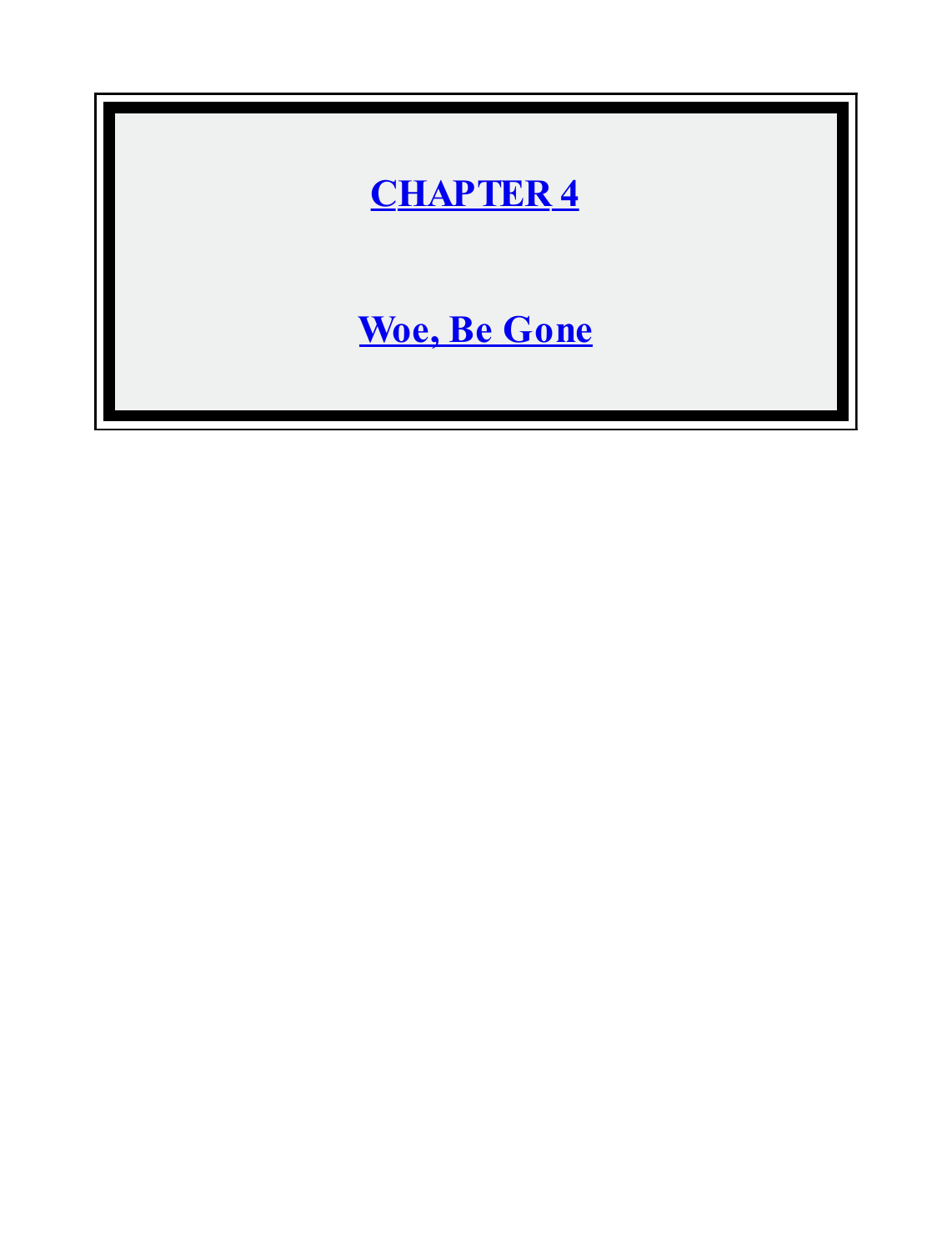#### I tell you not to worry about everyday life—whether you have enough.

—MATTHEW 6: 25 NLT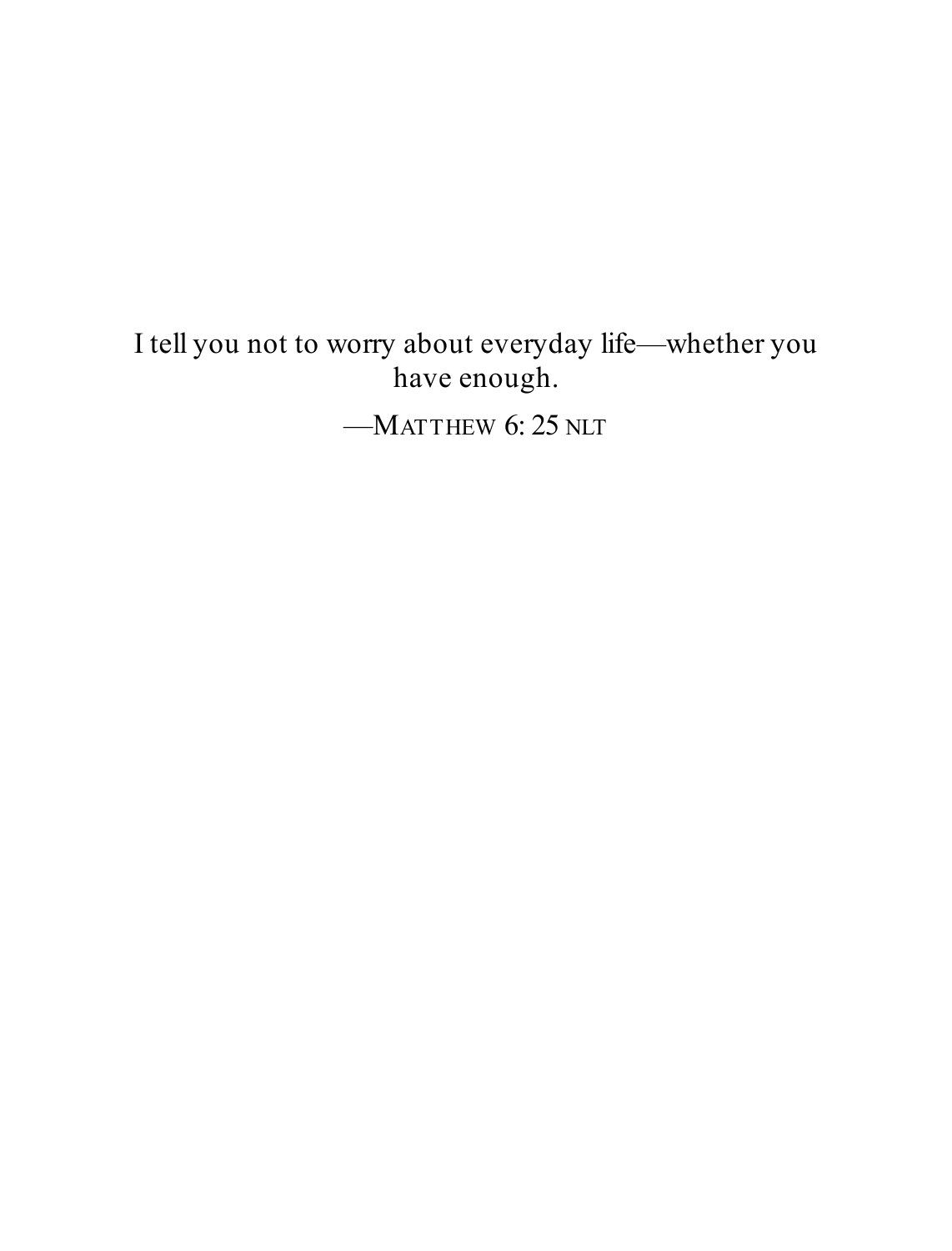# *Fear of Running Out*

**W** orry stands in the airport security line and removes her<br>him and liquids in the platfic hag and has removed the bracelet. She's already placed her shoes in a rubberized bin and liquids in the plastic bag and has removed the boarding pass from her purse. Her stomach tightens as she awaits her turn to step through the body scanner that will identify her as weaponless. Worry wonders about the fungus on the floor, the skill of the screeners, and what happened to the day when a traveler could walk straight to the gate and catch the flight. She hates the thought but permits it anyway. *Any day now our luck is going to run out.* She looks beyond the X-ray machine to the TSA agent, who runs a wand around the body of a grandmother. Worry starts to feel sorry for her, then decides not to. Terrorists grow old too. She worries that the grandmother is on her flight.

Worry sits on the back row of the English as a Second Language class. He'd prefer the front row, but by the time he caught the city bus and endured the evening traffic, the best seats were taken. His hands still smell of diner dishwater where Worry worked since six this morning. Within twelve hours he'll be at the sink again, but for now he does his best to make sense of verbs, adverbs, and nouns. Everyone else seems to get it. He doesn't. He never diagrammed a sentence in Spanish; how will he ever do it in English? Yet with no English how will he ever do more than wash plates? Worry has more questions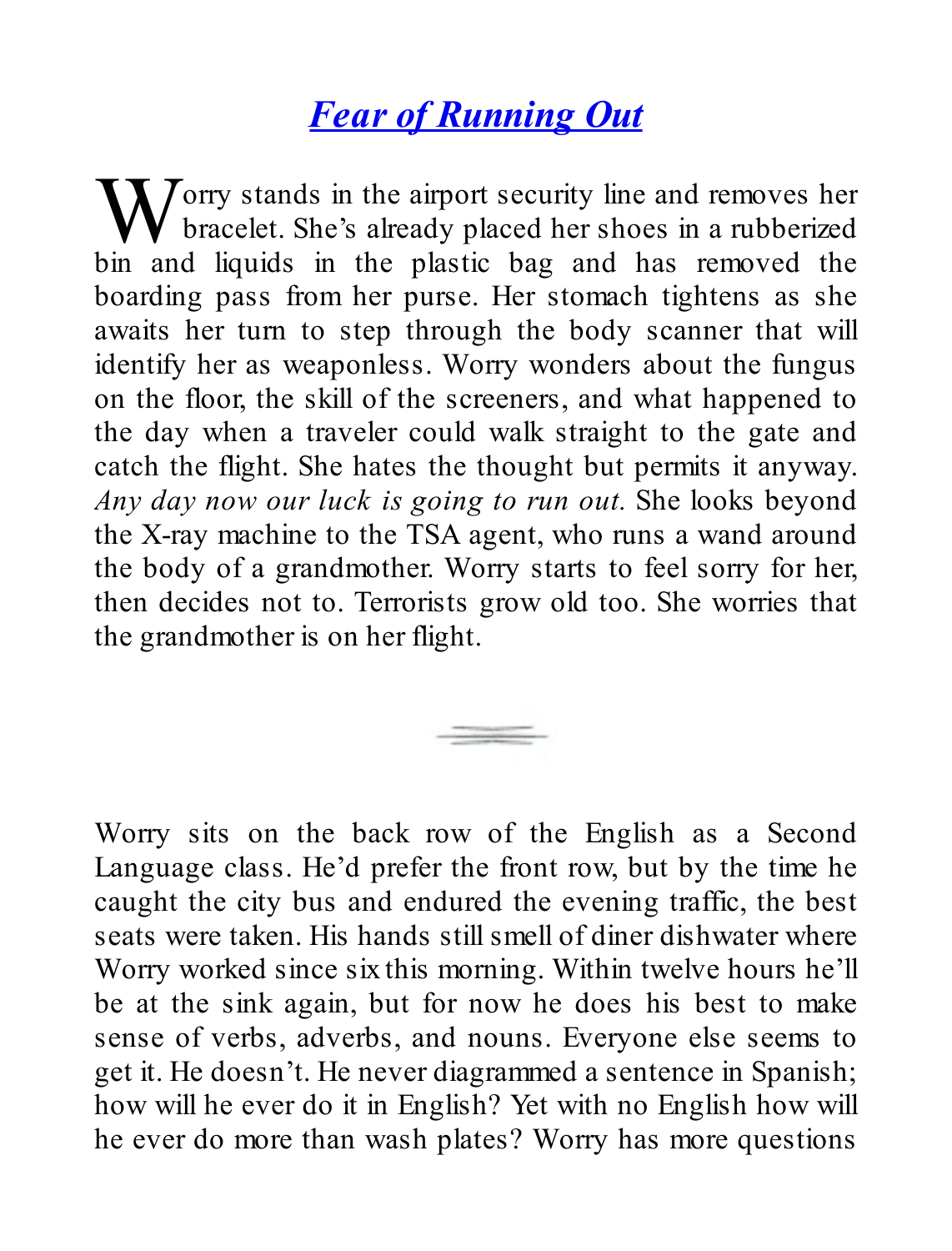than answers, more work than energy, and thinks often about giving up.

 $\sim$   $\sim$   $\sim$   $\sim$   $\sim$ 

Worry thinks her son should wear a scarf. Today's temperature won't warm beyond freezing, and she knows he will spend the better part of his lunch hour kicking a soccer ball over the frozen grass. She knows better than to tell him to wear it. Thirteen-year-olds don't wear scarves. But her thirteen-yearold is prone to throat infections and earaches, so she shoves a wrap into his backpack next to the algebra homework that kept them both up past bedtime last night. Worry reminds him to review the assignment, gives him a kiss, and watches him run out the door to board the awaiting bus. She looks up at the gray sky and asks God if he ever air-drops relief packages to weary moms. "You have one needing some strength down here."

Worry awoke at 4:30 a.m. today, struggling with this chapter. It needs to be finished by 5:00 p.m. I pulled the pillow over my head and tried in vain to return to the blissful netherworld of sleep that knows nothing of deadlines or completion dates. But it was too late. The starter's pistol had fired. An Olympic squad of synapses was racing in my brain, stirring a wake of

 $\label{eq:reduced} \begin{split} \mathcal{L}_{\text{c}}(\mathcal{L}_{\text{c}}) = \mathcal{L}_{\text{c}}(\mathcal{L}_{\text{c}}) = \mathcal{L}_{\text{c}}(\mathcal{L}_{\text{c}}) = \mathcal{L}_{\text{c}}(\mathcal{L}_{\text{c}}) = \mathcal{L}_{\text{c}}(\mathcal{L}_{\text{c}}) = \mathcal{L}_{\text{c}}(\mathcal{L}_{\text{c}}) = \mathcal{L}_{\text{c}}(\mathcal{L}_{\text{c}}) = \mathcal{L}_{\text{c}}(\mathcal{L}_{\text{c}}) = \mathcal{L}_{\text{c}}(\mathcal{$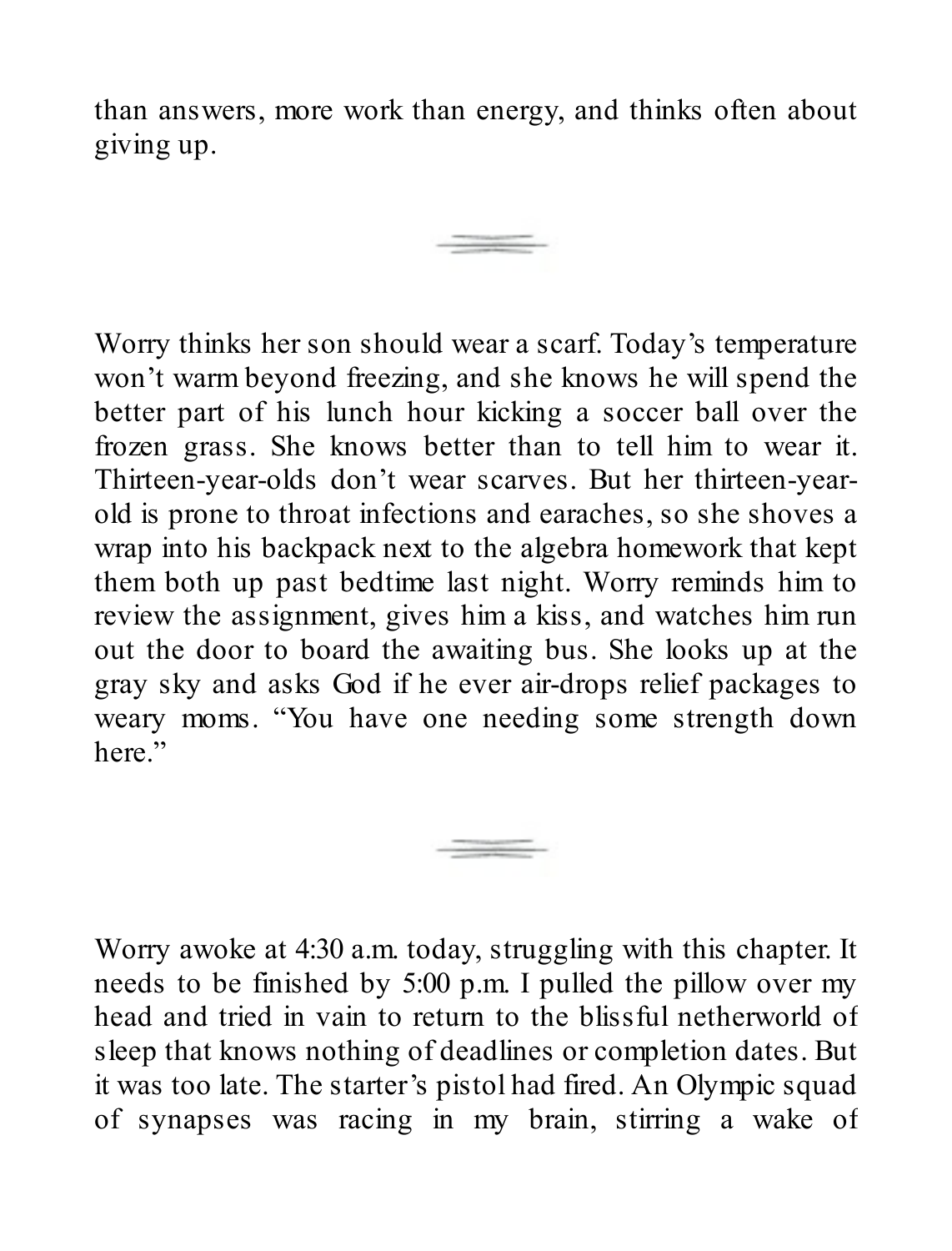adrenaline. So Worry climbed out of bed, dressed, and slipped out of the house into the silent streets and drove to the office. I grumbled, first about the crowded calendar, next about my poor time management. Worry unlocked the door, turned on the computer, stared at the passage on the monitor, and smiled at the first verse: Jesus' definition of worry.

That is why I tell you not to worry about everyday life—whether you have enough. (Matt. 6:25 NLT)

*Whether you have enough*. Shortfalls and depletions inhabit our trails. Not enough time, luck, credit, wisdom, intelligence. We are running out of everything, it seems, and so we worry. But worry doesn't work.

Look at the birds. They don't plant or harvest or store food in barns, for your heavenly Father feeds them. And aren't you far more valuable to him than they are? Can all your worries add a single moment to your life? (vv. 26–27 NLT)

Fret won't fill a bird's belly with food or a flower's petal with color. Birds and flowers seem to get along just fine, and they don't take antacids. What's more, you can dedicate a decade of anxious thoughts to the brevity of life and not extend it by one minute. Worry accomplishes nothing.

Suppose I had responded differently to the uninvited wakeup call. Rather than tackle the task, suppose I had curled up in a fetal position and bemoaned my pathetic state. "The publisher expects too much! Every year another book. Every book complete with chapters. Why, not even Jesus could bear up under such stress. I'll never meet the deadline. When I don't, the editorial staff will hate me and revoke my contract. Bookstores will learn of my missed deadline and will burn Lucado books in their parking lots. My wife will be humiliated, my children ostracized. I think I'll have Jack Daniel's for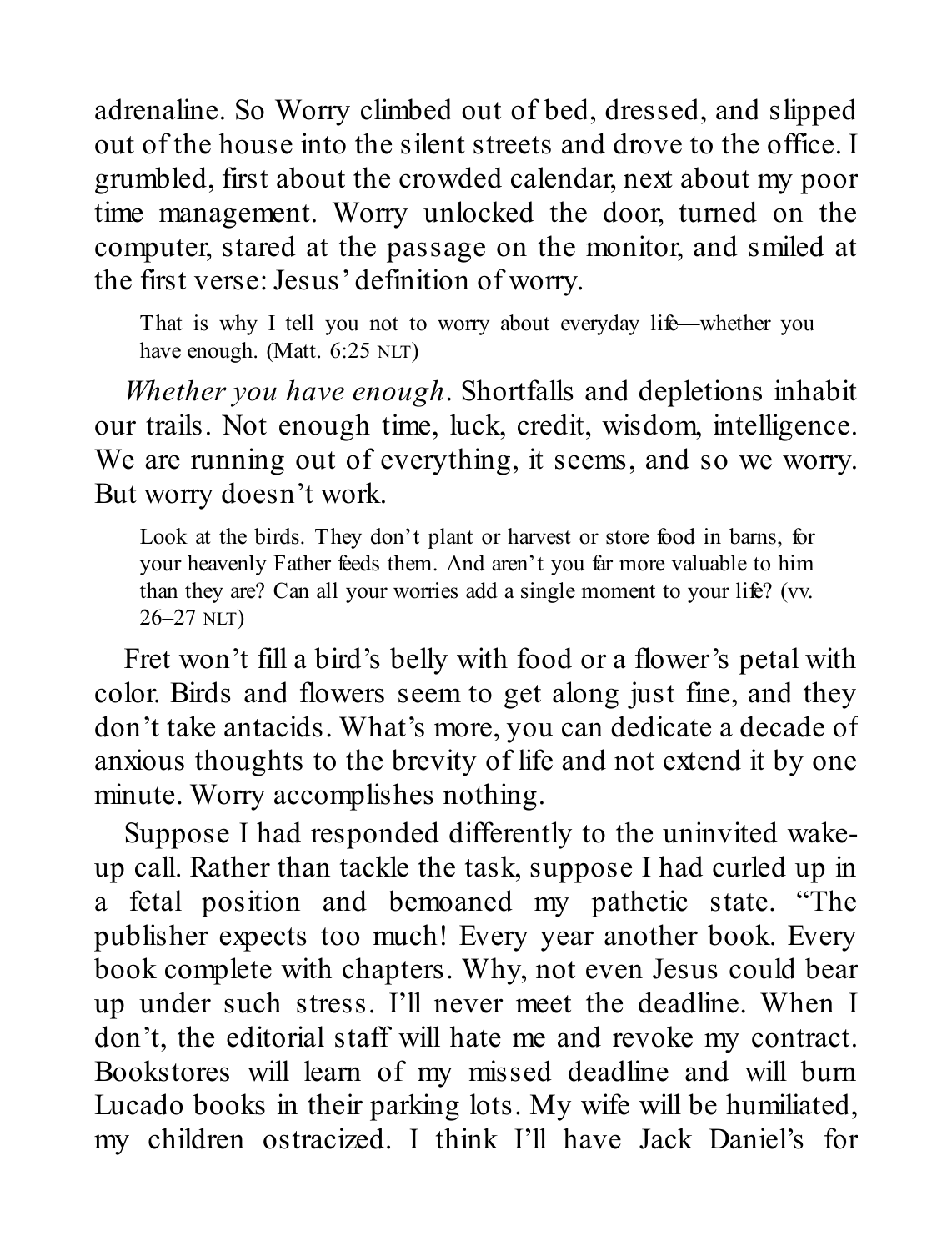breakfast."

See what happened? Legitimate concern morphed into toxic panic. I crossed a boundary line into the state of fret. No longer anticipating or preparing, I took up membership in the fraternity of Woe-Be-Me. Christ cautions us against this. Look at how one translation renders his words: "Therefore I tell you, stop being perpetually uneasy (anxious and worried) about your life" (Matt. 6:25 amp).

Jesus doesn't condemn legitimate concern for responsibilities but rather the continuous mind-set that dismisses God's presence. Destructive anxiety subtracts God from the future, faces uncertainties with no faith, tallies up the challenges of the day without entering God into the equation. Worry is the darkroomwhere negatives become glossy prints.

A friend saw an example of perpetual uneasiness in his sixyear-old daughter. In her hurry to dress for school, she tied her shoelaces in a knot. She plopped down at the base of the stairs and lasered her thoughts on the tangled mess. The school bus was coming, and the minutes were ticking, and she gave no thought to the fact that her father was standing nearby, willing to help upon request. Her little hands began to shake, and tears began to drop. Finally, in an expression of total frustration, she dropped her forehead to her knees and sobbed.

That's a child-sized portrait of destructive worry. A knot fixation to the point of anger and exasperation, oblivious to the presence of our Father, who stands nearby. My friend finally took it upon himself to come to his daughter's aid.

Why didn't she request her father's help to start with? We could ask the same question of the disciples. They were one request away fromhelp.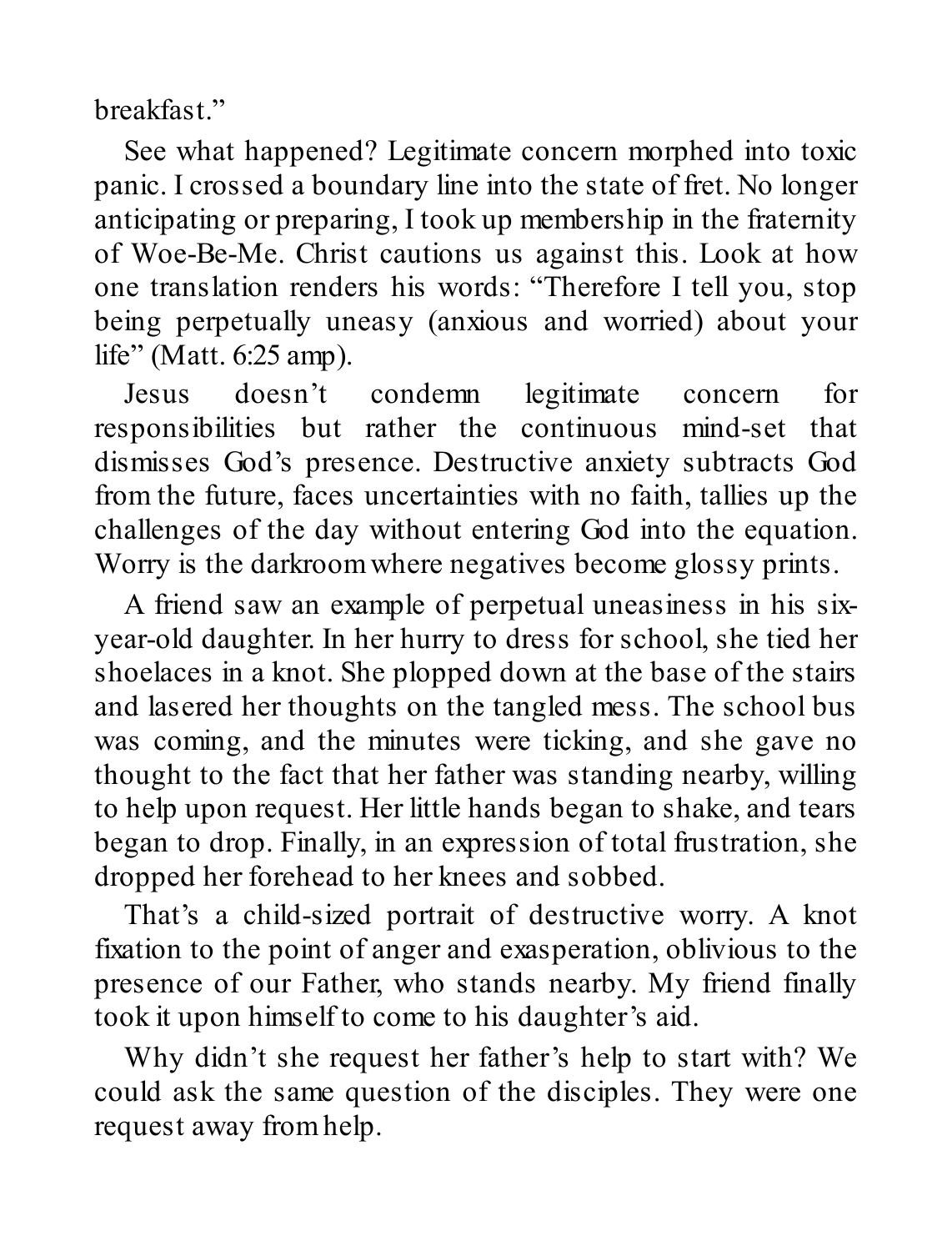Jesus had taken them on a retreat. His heart was heavied by the news of the murder of John the Baptist, so he told his disciples, "Come aside by yourselves to a deserted place and rest a while" (Mark 6:31).

But then came the hungry crowd. Droves of people—fifteen, maybe twenty, thousand individuals—followed them. A multitude of misery and sickness who brought nothing but needs. Jesus treated the people with kindness. The disciples didn't share his compassion. "That evening the disciples came to him and said, 'This is a remote place, and it's already getting late. Send the crowds away so they can go to the villages and buy food for themselves'" (Matt. 14:15 NLT).

Whoops, somebody was a bit testy. The followers typically prefaced their comments with the respectful *Lord*. Not this time. Anxiety makes tyrants out of us. They issued a command, not a request: "Send them home so they can buy food for themselves." *Do they think we have the keys to Fort Knox?* The disciples didn't have the resources for such a mob.

Their disrespect didn't perturb Jesus; he simply issued them an assignment: "They do not need to go away. You give them something to eat" (v. 16). I'm imagining a few shoulder shrugs and rolled eyes, the disciples huddling and tallying their supplies. Peter likely led the discussion with a bark: "Let's count the bread: one, two, three, four, five. I have five loaves. Andrew, you check me on this." He does: "One, two, three, four, five  $\ldots$ "

Peter set aside the bread and inquired about the fish. Same routine, lower number. "Fish? Let me see. One, two, three . . . Change that. I counted one fish twice. Looks like the grand total of fish is two!"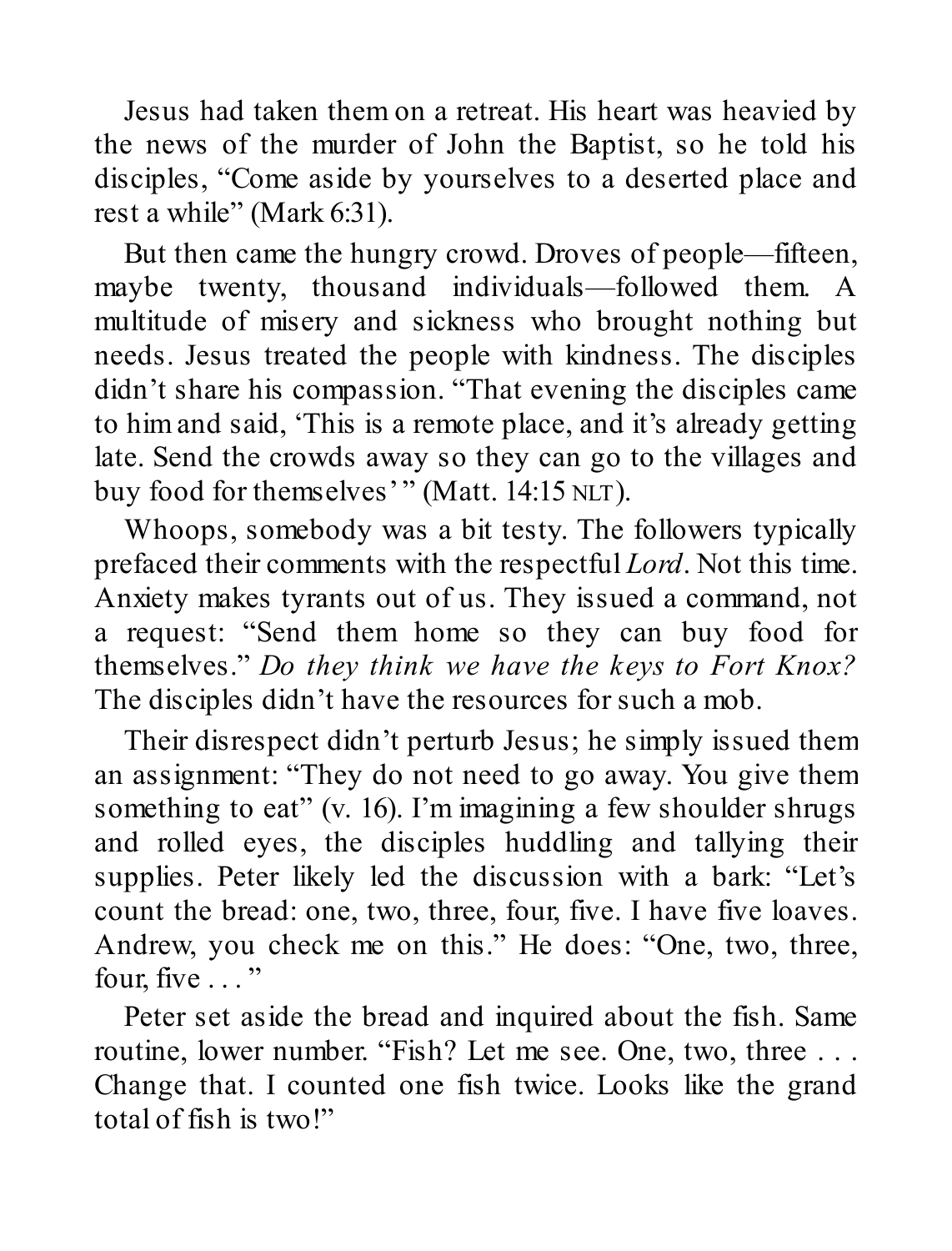The aggregate was declared. "We have here only five loaves and two fish" (v. 17). The descriptor *only* stands out. As if to say, "Our resources are hopelessly puny. There is nothing left but this wimpy lunch." The fuel needle was on empty; the clock was on the last hour; the pantry was down to crumbs. Philip added a personal audit: "Eight months' wages would not buy enough bread for each one to have a bite!" ( John 6:7 NIV). The exclamation point was an exasperation point. "Your assignment is too great!"

How do you suppose Jesus felt about the basket inventory? Any chance he might have wanted them to include the rest of the possibilities? Involve all the options? Do you think he was hoping someone might count to eight?

"Well, let's see. We have five loaves, two fish, and . . . Jesus!" Jesus Christ. The same Jesus who told us:

Ask and it will be given to you; seek and you will find; knock and the door will be opened to you. (Luke 11:9 NIV)

If you remain in me and my words remain in you, ask whatever you wish, and it will be given you. ( John 15:7 NIV)

Whatever you ask for in prayer, believe that you have received it, and it will be yours. (Mark 11:24 NIV)

Standing next to the disciples was the solution to their problems . . . but they didn't go to him. They stopped their count at seven and worried.

What about you? Are you counting to seven, or to eight?

Here are eight worry-stoppers to expand your tally:

1. *Pray, first.* Don't pace up and down the floors of the waiting room; pray for a successful surgery. Don't bemoan the collapse of an investment; ask God to help you. Don't join the chorus of co-workers who complain about your boss; invite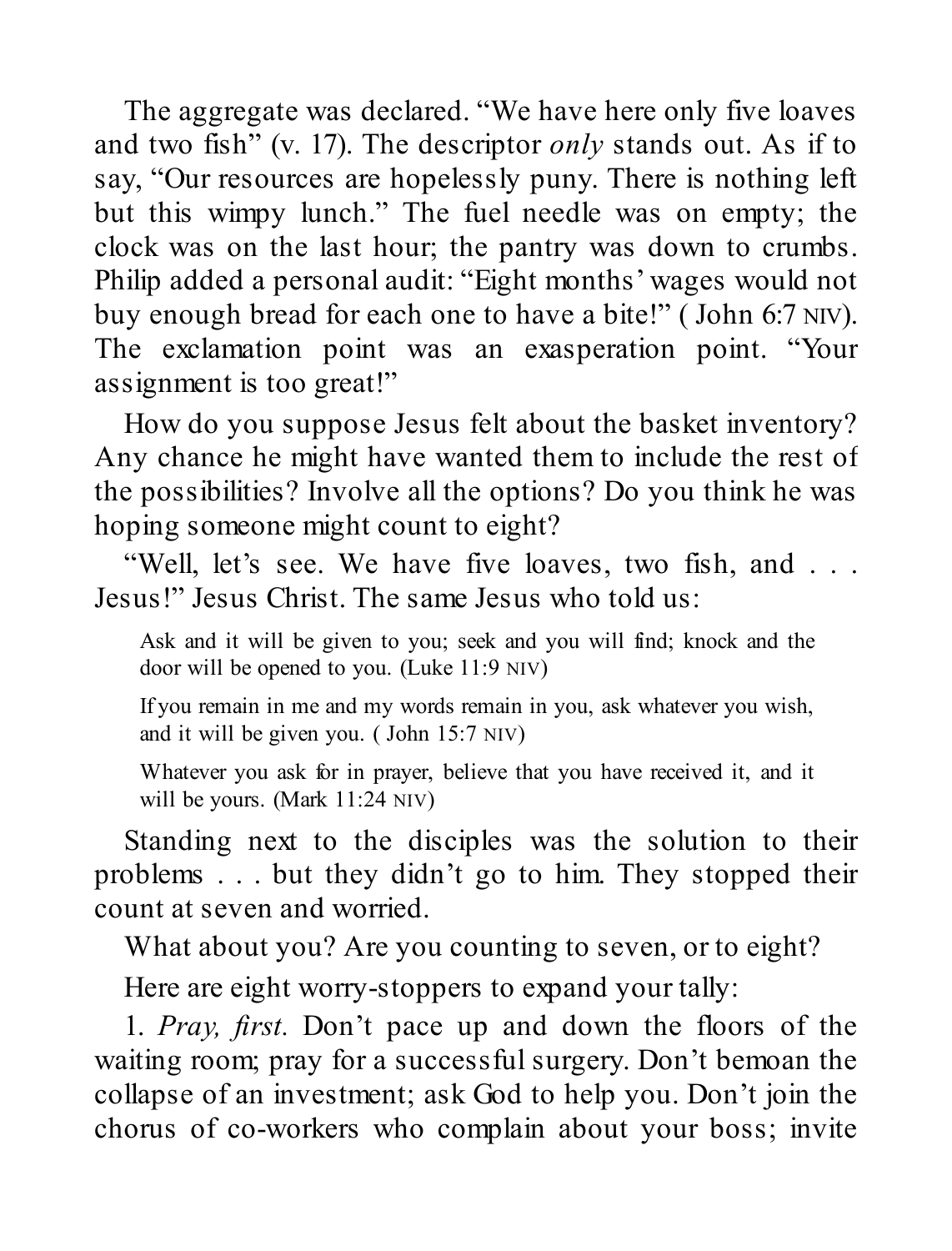them to bow their heads with you and pray for him. Inoculate yourself inwardly to face your fears outwardly. "Casting the whole of your care [all your anxieties, all your worries, all your concerns, once and for all] on Him. . . " (1 Peter 5:7 amp).

2. *Easy, now.* Slow down. "Rest in the Lord, and wait patiently for Him" (Ps. 37:7). Imitate the mother of Jesus at the wedding in Cana. The reception was out of wine, a huge social no-no in the days of Jesus. Mary could have blamed the host for poor planning or the guests for overdrinking, but she didn't catastrophize. No therapy sessions or counseling. Instead, she took the shortage straight to Jesus. "When they ran out of wine, the mother of Jesus said to Him, 'They have no wine'" ( John 2:3). See how quickly you can do the same. Assess the problem. Take it to Jesus and state it clearly.

3. *Act on it.* Become a worry-slapper. Treat frets like mosquitoes. Do you procrastinate when a bloodsucking bug lights on your skin? "I'll take care of it in a moment." Of course you don't! You give the critter the slap it deserves. Be equally decisive with anxiety. The moment a concern surfaces, deal with it. Don't dwell on it. Head off worries before they get the best of you. Don't waste an hour wondering what your boss thinks; ask her. Before you diagnose that mole as cancer, have it examined. Instead of assuming you'll never get out of debt, consult an expert. Be a doer, not a stewer.

4. *Compile a worry list.* Over a period of days record your anxious thoughts. Maintain a list of all the things that trouble you. Then review them. How many of them turned into a reality? You worried that the house would burn down. Did it? That your job would be outsourced. Was it?

5. *Evaluate your worry categories.* Your list will highlight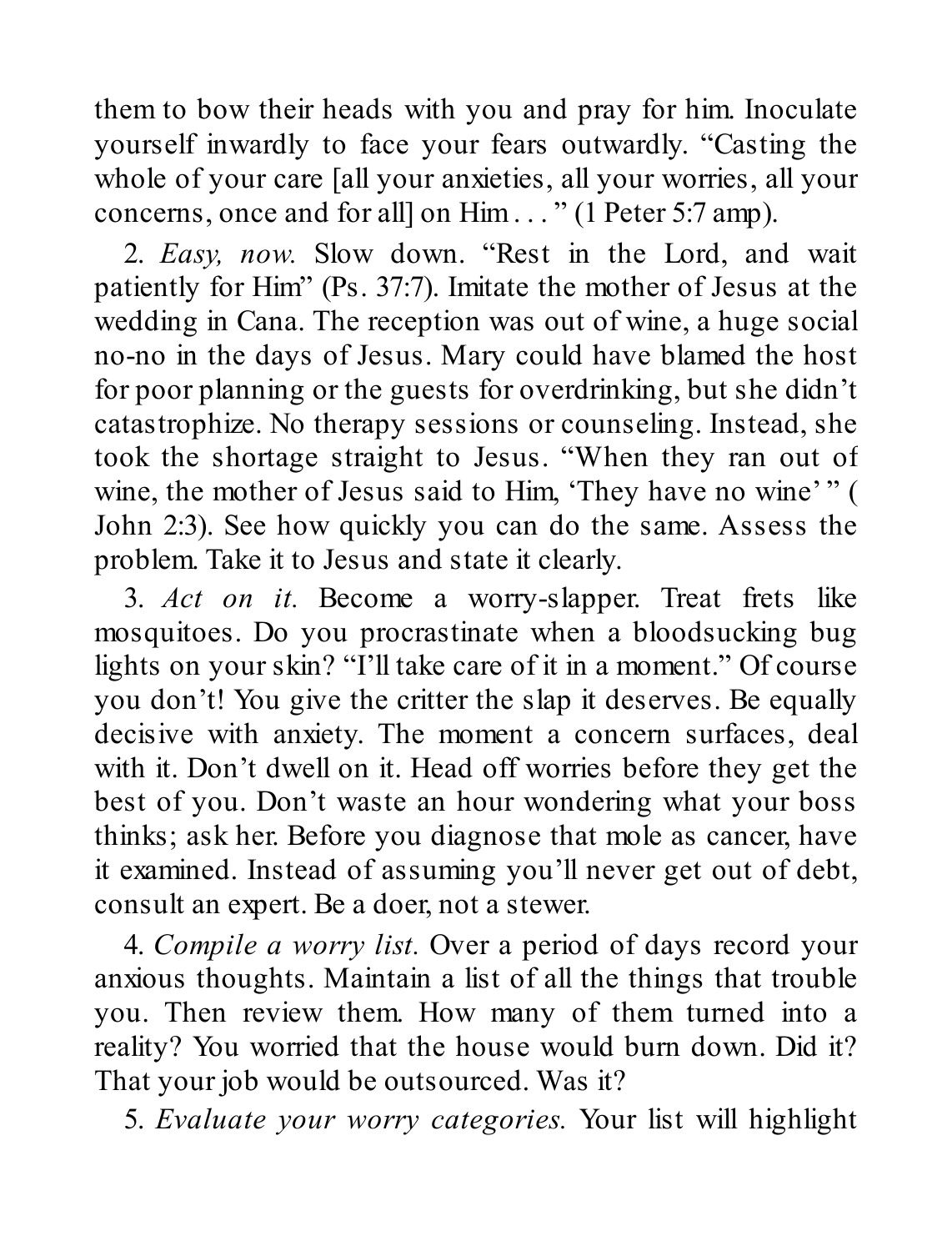themes of worry. You'll detect recurring areas of preoccupation that may become obsessions: what people think of you, finances, global calamities, your appearance or performance. Pray specifically about them.

6. *Focus on today.* God meets daily needs daily. Not weekly or annually. He will give you what you need when it is needed. "Let us therefore boldly approach the throne of our gracious God, where we may receive mercy and in his grace find *timely* help" (Heb. 4:16 NEB). An ancient hymn expresses the heart this patient waiting creates.

> Not so in haste, my heart! Have faith in God, and wait; Have latter in Soc.,<br>Although He linger long, He never comes too late. He never comes too late; He knoweth what is best; Vex not thyself in vain; Until He cometh, rest. Until He cometh, rest, Nor grudge the hours that roll; The feet that wait for God Are soonest at the goal. Are soonest at the goal That is not gained with speed; Then hold thee still, my heart,<br>For I shall wait His lead.<sup>1</sup>

7. *Unleash a worry army.* Share your feelings with a few loved ones. Ask them to pray with and for you. They're more willing to help than you might imagine. Less worry on your part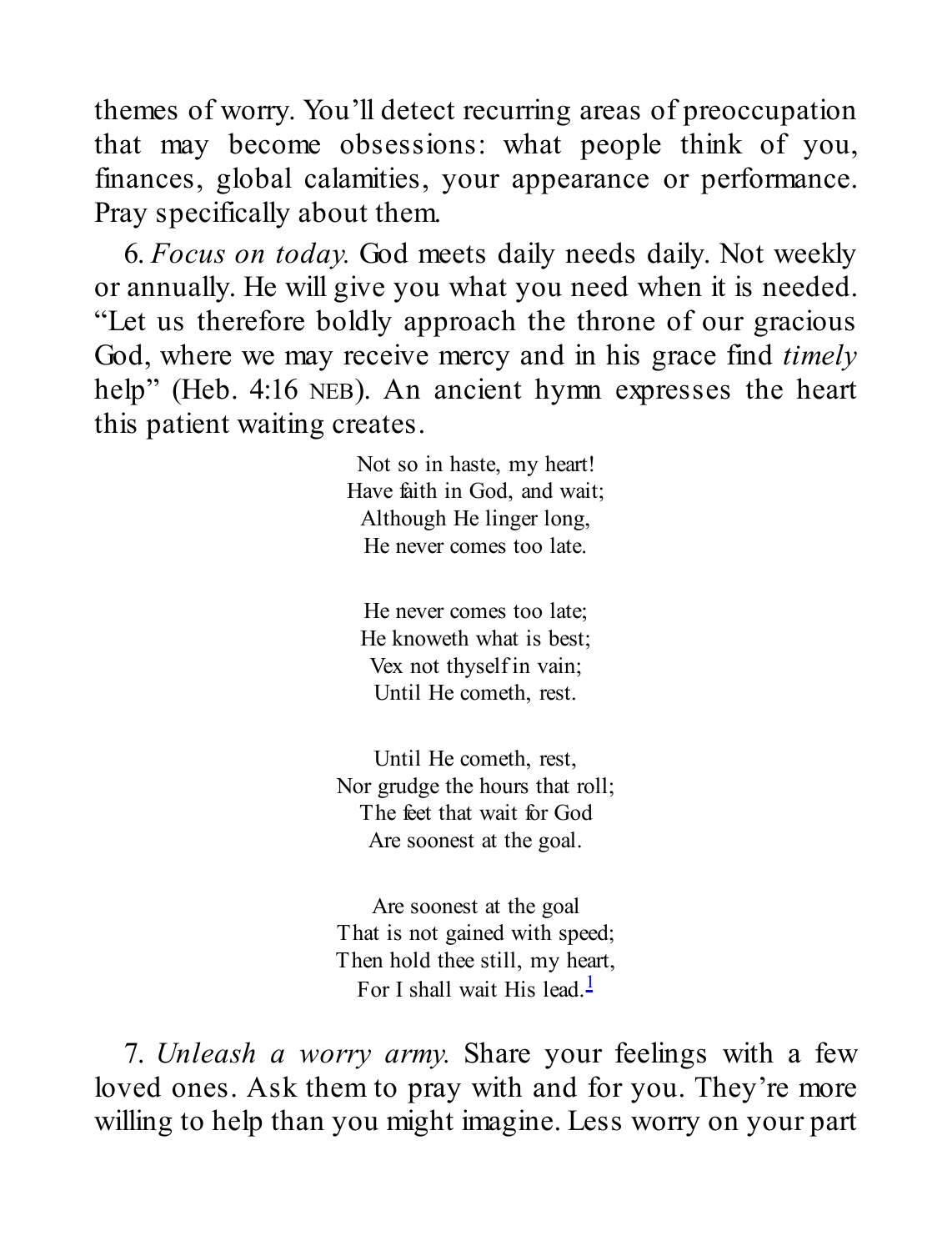means more happiness on theirs.

8. *Let God be enough.* Jesus concludes his call to calmness with this challenge: "Your heavenly Father already knows all your needs. Seek the Kingdom of God above all else, and live righteously, and he will give you everything you need" (Matt.  $6:32-33$  NLT).

Seek first the kingdomof wealth, and you'll worry over every dollar. Seek first the kingdom of health, and you'll sweat every blemish and bump. Seek first the kingdom of popularity, and you'll relive every conflict. Seek first the kingdom of safety, and you'll jump at every crack of the twig. But seek first his kingdom, and you will find it. On that, we can depend and never worry.

Eight steps. **P**ray, first. **E**asy, now. **A**ct on it. **C**ompile a worry list. **E**valuate your worry categories. **F**ocus on today. **U**nleash a worry army. **L**et God be enough.

P-E-A-C-E-F-U-L.

(I'd better stop with that. It's nearly 5:00 p.m.)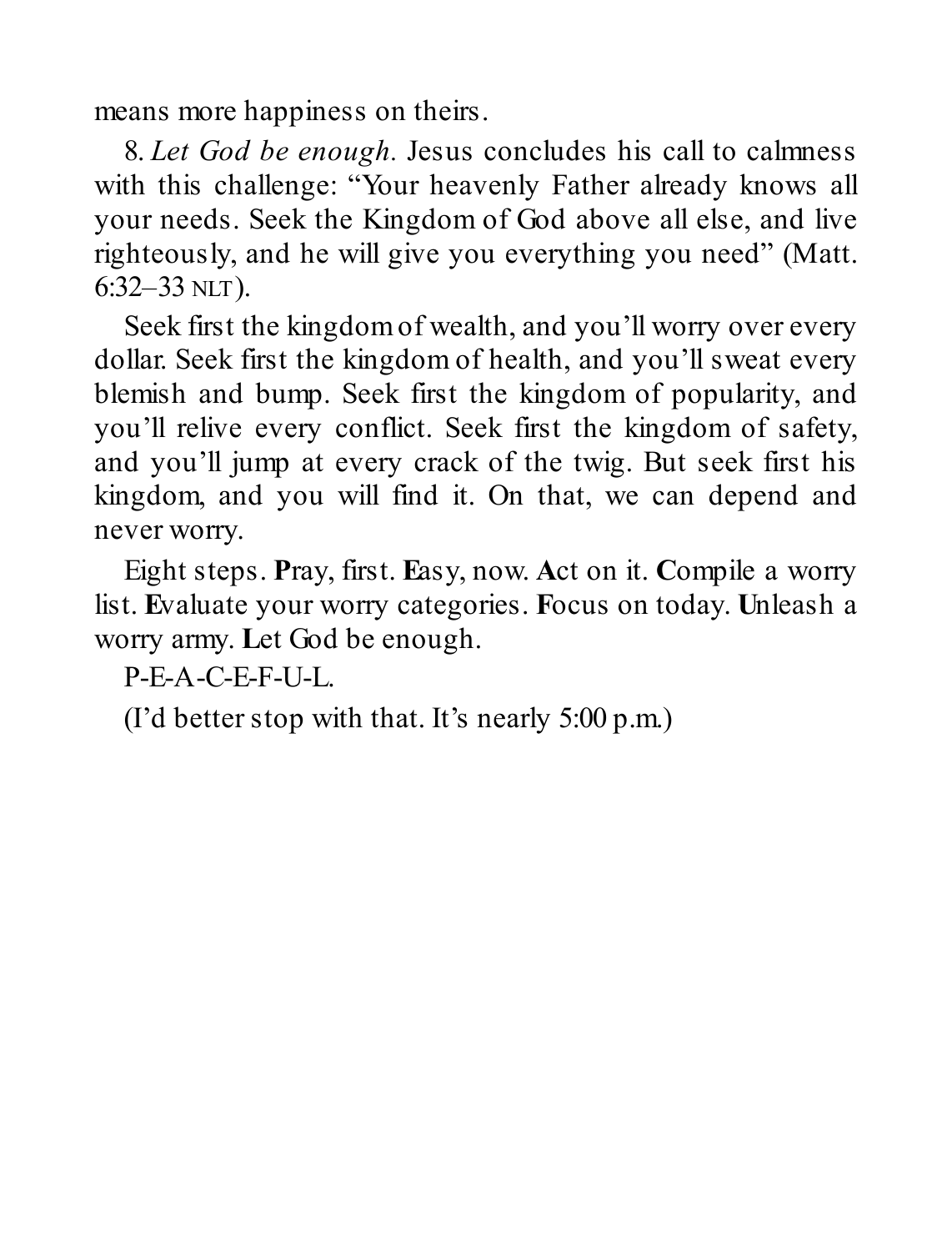**CHAPTER 5**

**My Child Is in Danger**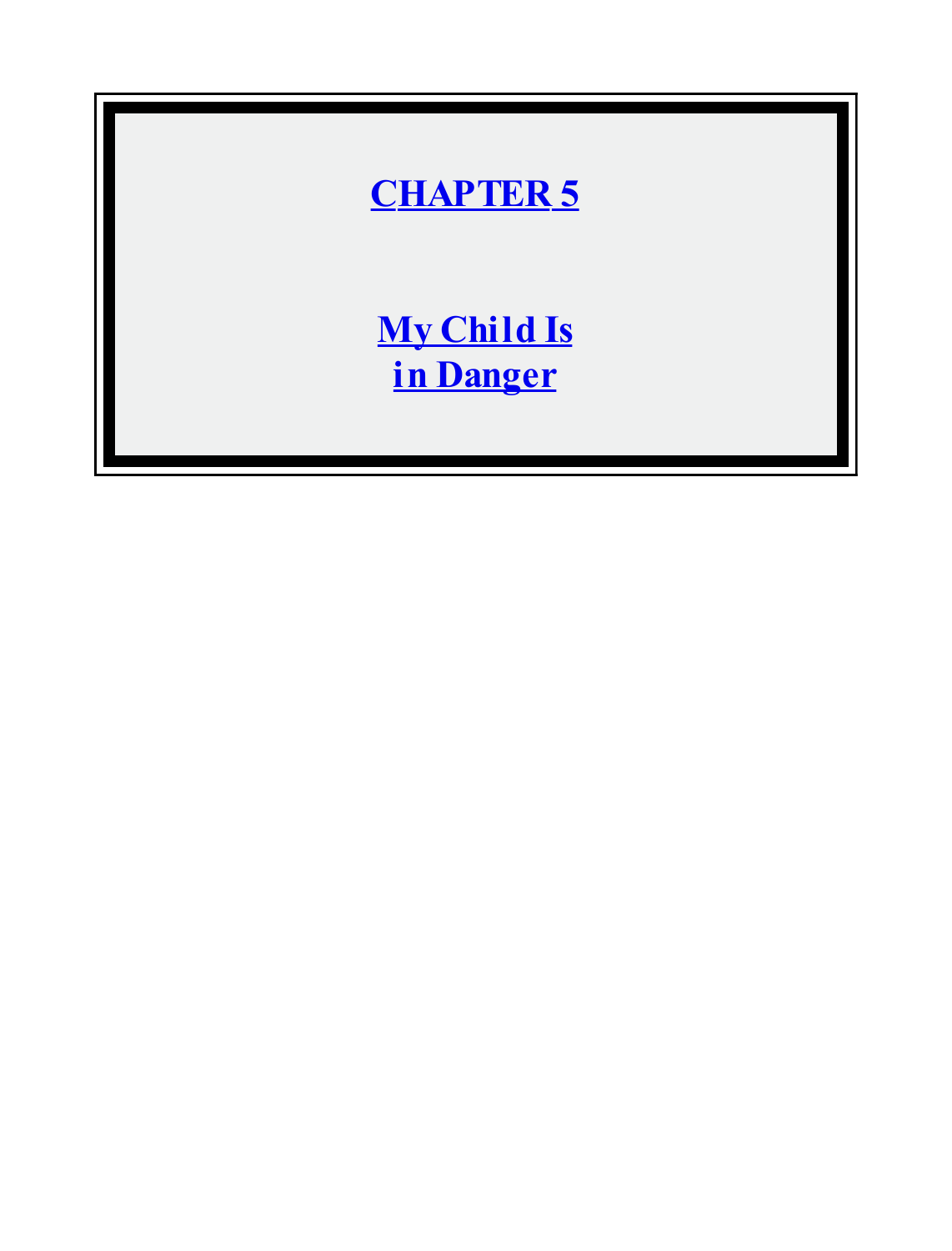#### Don't be afraid. Just believe, and your daughter will be well.

—LUKE 8:50 NCV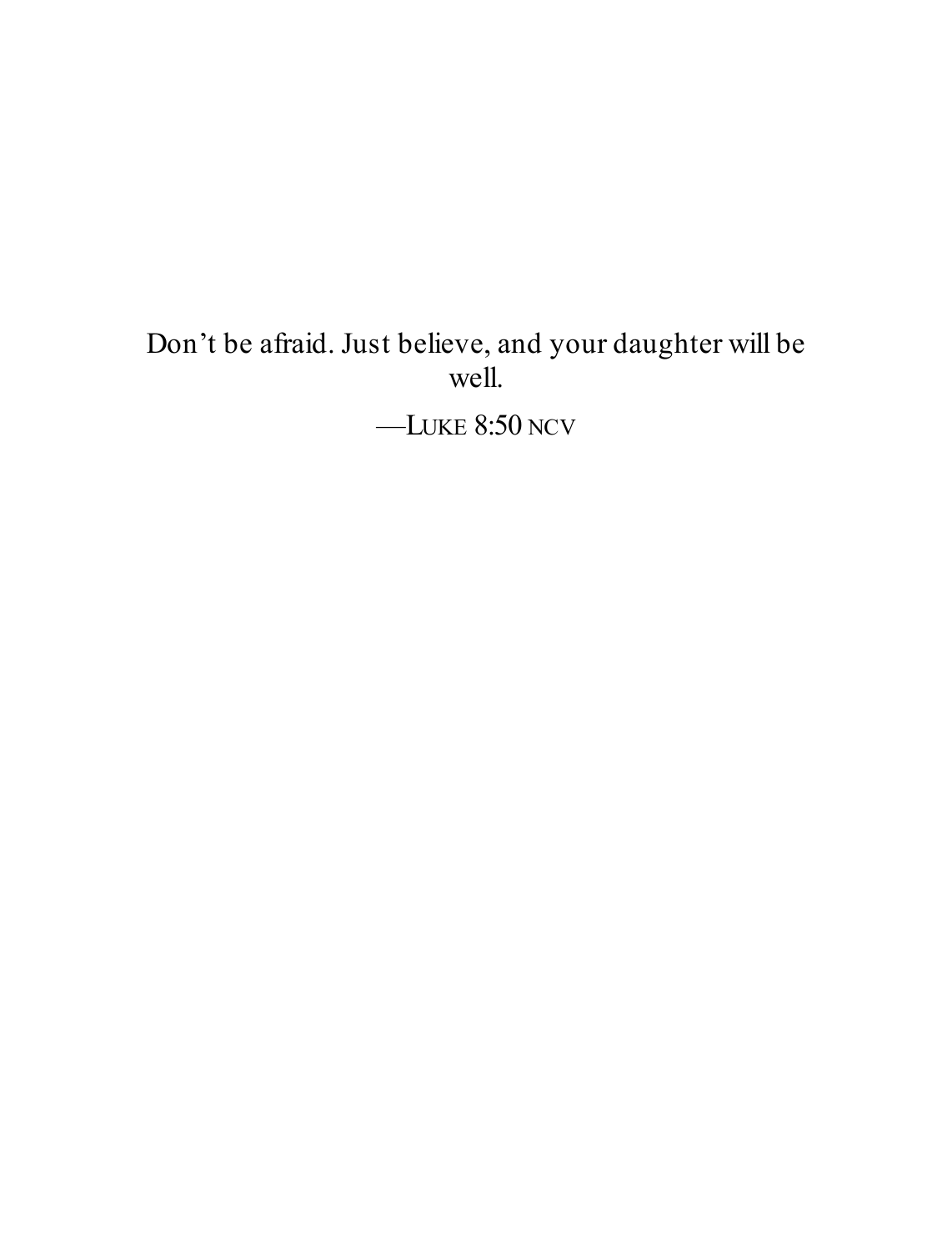## *Fear of Not Protecting My Kids*

No one told me that newborns make nighttime noises. All<br>night long. They gurgle; they pant. They whimper; they<br>whine. They graph their line and sigh. They keen Doddy night long. They gurgle; they pant. They whimper; they whine. They smack their lips and sigh. They keep Daddy awake. At least Jenna kept me awake. I wanted Denalyn to sleep. Thanks to a medication mix-up, her post-C-section rest was scant. So for our first night home with our first child, I volunteered to serve as first responder. We wrapped our eight pounds and four ounces of beauty in a soft pink blanket, placed her in the bassinet, and set it next to my side of the bed. Denalyn fell quickly into a sound slumber. Jenna followed her mom's example. And Dad? This dad didn't know what to make of the baby noises.

When Jenna's breathing slowed, I leaned my ear onto her mouth to see if she was alive. When her breathing hurried, I looked up "infant hyperventilation" in the family medical encyclopedia. When she burbled and panted, so did I. After a couple of hours I realized, *I have no clue how to behave!* I lifted Jenna out of her bed, carried her into the living room of our apartment, and sat in a rocker. That's when a tsunami of sobriety washed over me.

"We're in charge of a human being."

I don't care how tough you are. You may be a Navy SEAL who specializes in high-altitude skydiving behind enemy lines. You might spend each day making million-dollar, split-second stock market decisions. Doesn't matter. Every parent melts the moment he or she feels the full force of parenthood.

I did.

*How did I get myself into this?* I retraced my steps. First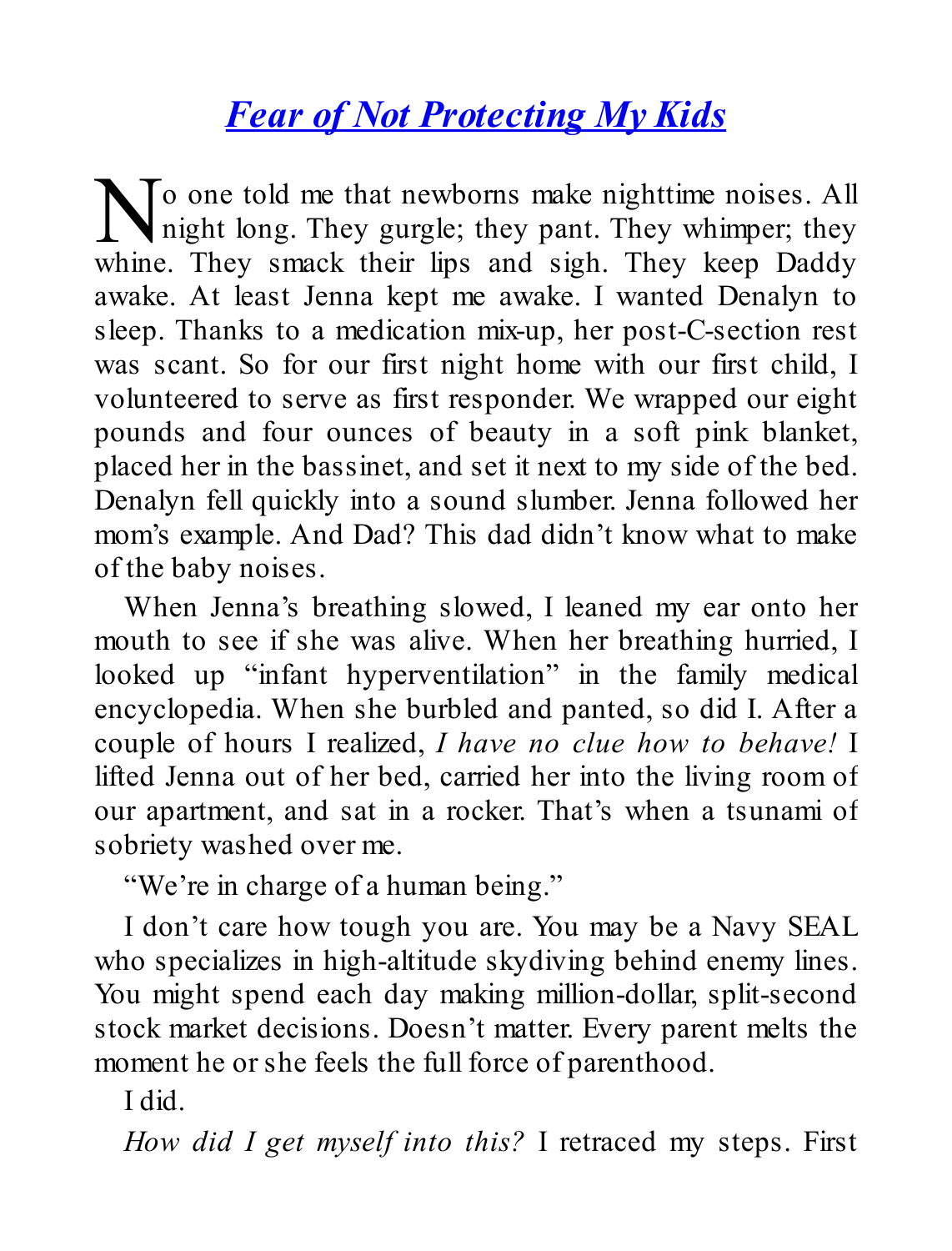came love, then came marriage, then the *discussions* of a baby carriage. Of course I was open to the idea. Especially when I considered my role in launching the effort. Somehow during the nine-month expansion project, the reality of fatherhood didn't dawn on me. Women are nodding and smiling. "Never underestimate the density of a man," you say. True. But moms have an advantage: thirty-six weeks of reminders elbowing around inside them. Our kick in the gut comes later. But it does come. And for me it came in the midnight quiet of an apartment living room in downtown Rio de Janeiro, Brazil, as I held a human being in my arms.

The semitruck of parenting comes loaded with fears. We fear failing the child, forgetting the child. Will we have enough money? Enough answers? Enough diapers? Enough drawer space? Vaccinations. Educations. Homework. Homecoming. It's enough to keep a parent awake at night.

And even though we learn to cope, an apiary of dangers buzzes in the background. Consider the mom who called me last evening. A custody battle rages around her ten-year-old son. The courts, the father, the mother, the lawyers—they're stretching the boy like taffy. She wonders if her child will survive the ordeal.

So do the parents of the teenage daughter who collapsed in a volleyball workout. No one knew about her heart condition or knows how she'll fare. When we prayed at her bedside, her mom's tears left circles on the sheets.

At least they know where their child is. The mother who called our church for prayers doesn't. Her daughter, a high school senior, ran away with a boyfriend. He's into drugs. She's into him. Both are into trouble. The mother begs for help.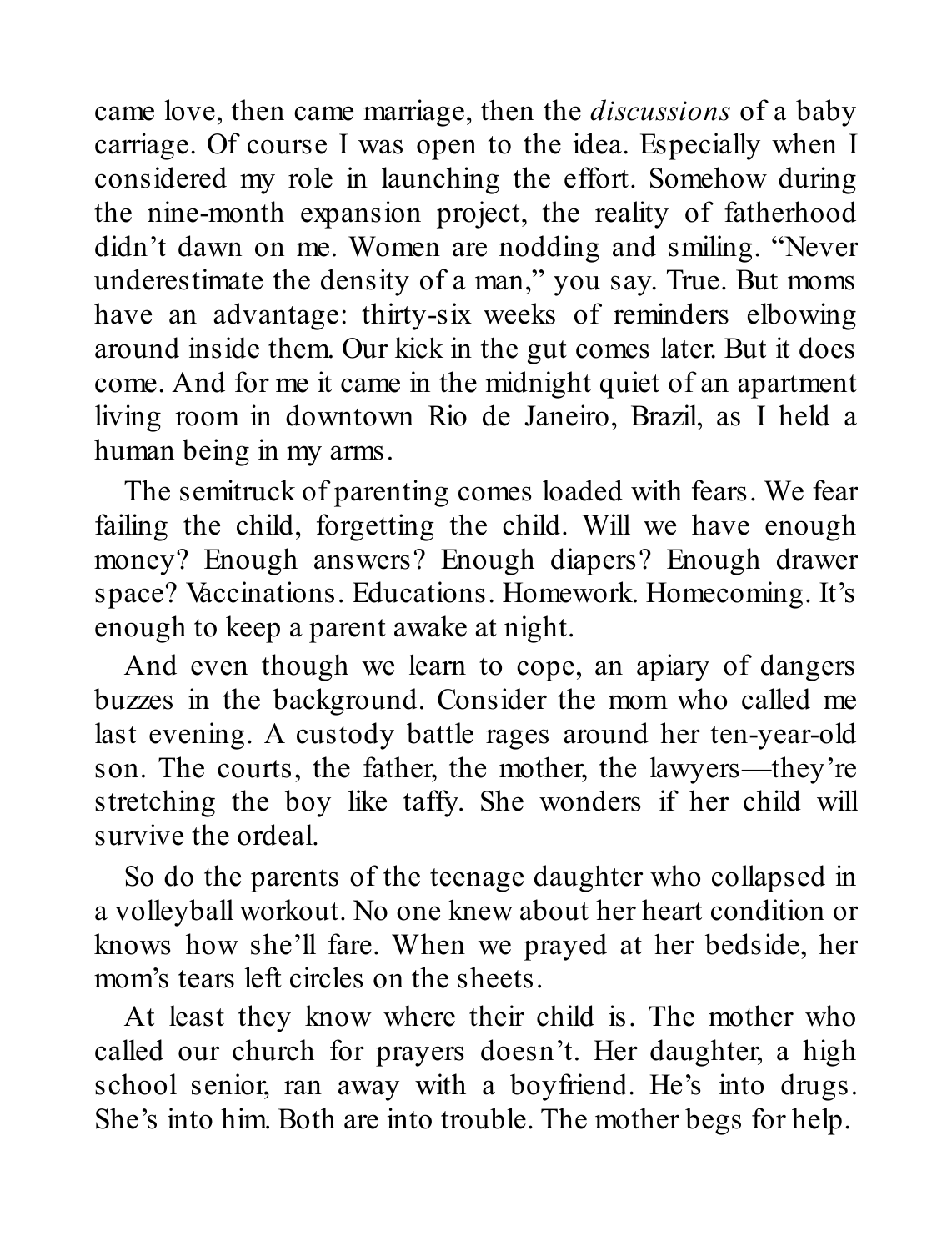Fear distilleries concoct a high-octane brew for parents—a primal, gut-wrenching, pulse-stilling dose. Whether Mom and Dad keep vigil outside a neonatal unit, make weekly visits to a juvenile prison, or hear the crunch of a bike and the cry of a child in the driveway, their reaction is the same: "I have to do something." No parent can sit still while his or her child suffers.

Jairus couldn't.

On the other side of the lake the crowds welcomed Jesus, because they had been waiting for him. Then a man named Jairus, a leader of the local synagogue, came and fell at Jesus' feet, pleading with him to come home with him. His only daughter, who was about twelve years old, was dying. As Jesus went with him, he was surrounded by the crowds. (Luke 8:40–42 NLT)

Jairus was a Capernaum community leader, "one of the rulers of the synagogue" (Mark 5:22). Mayor, bishop, and ombudsman, all in one. The kind of man a city would send to welcome a celebrity. But when Jairus approached Jesus on the Galilean shoreline, he wasn't representing his village; he was pleading on behalf of his child.

Urgency stripped the formalities fromhis greeting. He issued no salutation or compliment, just a prayer of panic. Another gospel reads: "[ Jairus] fell at his feet, pleading fervently with him. 'My little daughter is dying,' he said.'Please come and lay your hands on her; heal her so she can live' " (Mark 5:22–23  $NTL$ 

Jairus isn't the only parent to run onto gospel pages on behalf of a child. A mother stormed out of the Canaanite hills, crying, "Mercy, Master, Son of David! My daughter is cruelly afflicted by an evil spirit" (Matt. 15:22 MSG). A father of a seizure-tormented boy sought help from the disciples, then Jesus. He cried out with tears, "Lord, I believe; help my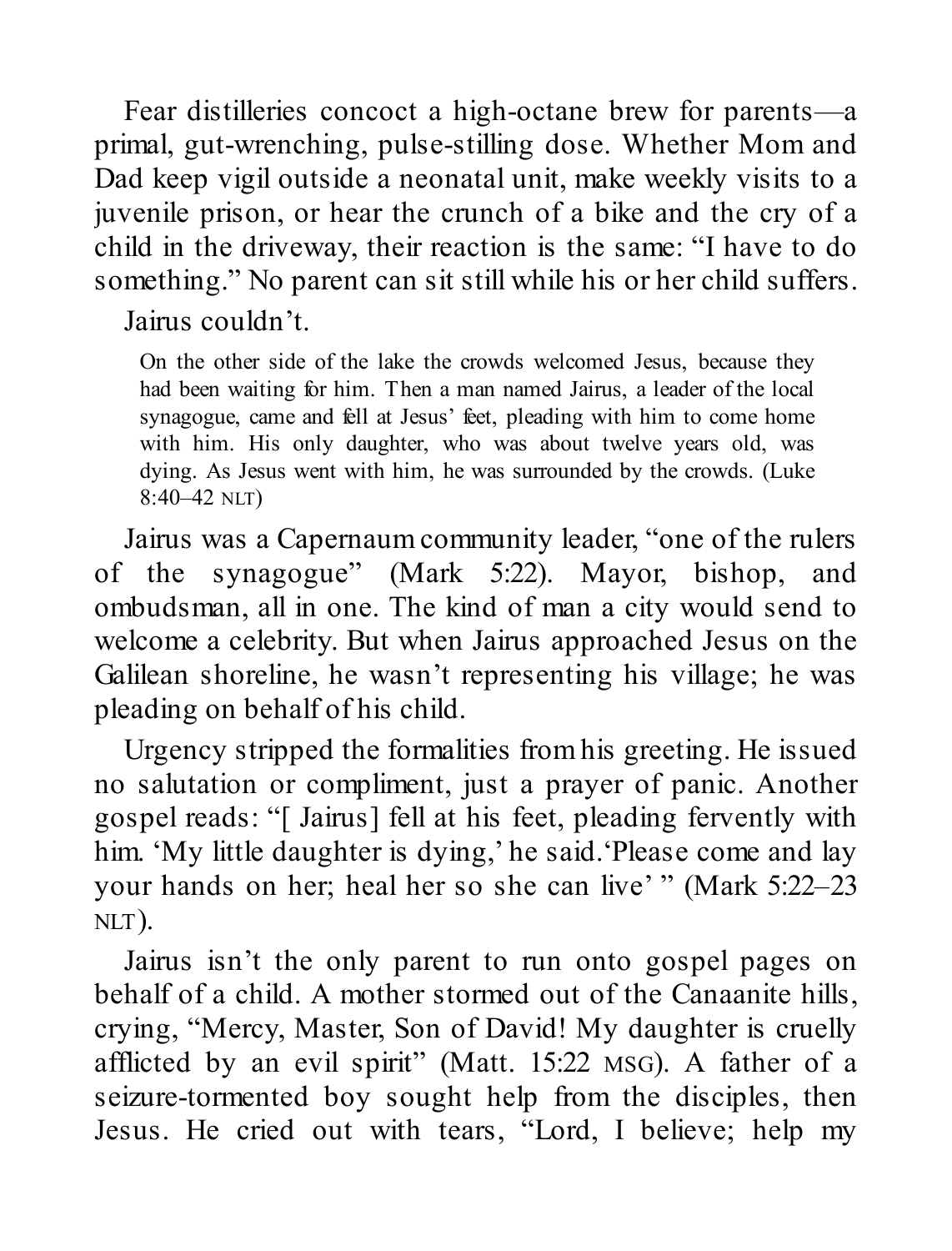unbelief!" (Mark 9:24).

The Canaanite mother. The father of the epileptic boy. Jairus. These three parents form an unwitting New Testament society: struggling parents of stricken children. They held the end of their rope in one hand and reached toward Christ with the other. In each case Jesus responded. He never turned one away.

His consistent kindness issues a welcome announcement: Jesus heeds the concern in the parent's heart.

After all, our kids were his kids first. "Don't you see that children are God's best gift? the fruit of the womb his generous legacy?" (Ps. 127:3 MSG). Before they were ours, they were his. Even as they are ours, they are still his.

We tend to forget this fact, regarding our children as "our" children, as though we have the final say in their health and welfare. We don't. All people are God's people, including the small people who sit at our tables. Wise are the parents who regularly give their children back to God.

Abraham famously modeled this. The father of the faith was also the father of Isaac. Abraham and Sarah waited nearly a century for this child to be born. I don't know which is more amazing, that Sarah became pregnant at the age of ninety or that she and Abraham at that age were still trying to conceive. Of all the gifts God gave them, Isaac was the greatest. Of all the commands God gave Abraham, this one was the hardest: "He said, 'Take your dear son Isaac whom you love and go to the land of Moriah. Sacrifice himthere as a burnt offering on one of the mountains that I'll point out to you'" (Gen. 22:2 MSG).

Abraham saddled the donkey, took Isaac and two servants, and traveled to the place of sacrifice. When he saw the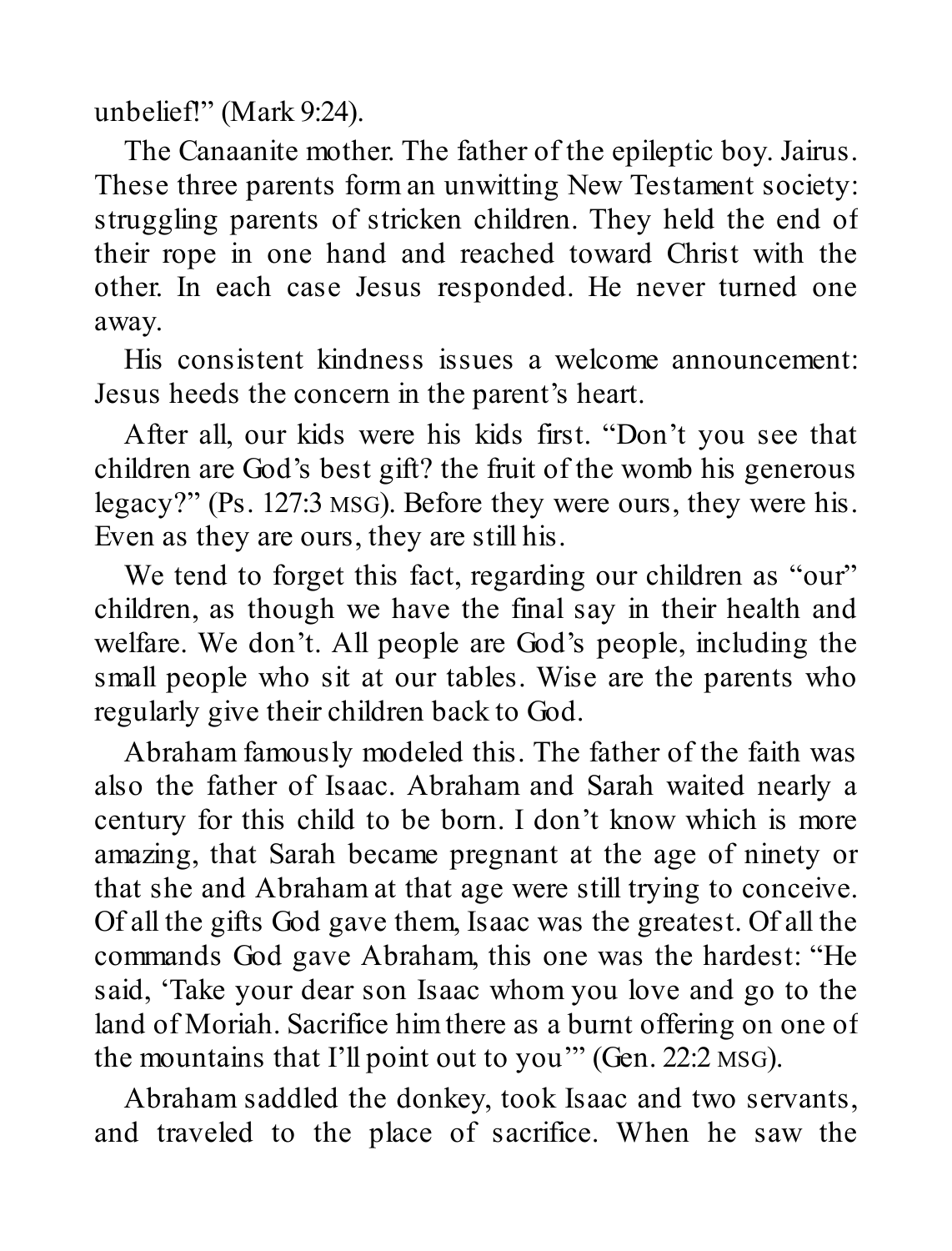mountain in the distance, he instructed the servants to stay and wait. And he made a statement that is worthy of special note: "Stay here with the donkey. My son and I will go over there and worship, and then we will come back to you" (Gen. 22:5 NCV).

Look at Abraham's confident "*we* will come back." "Abraham reasoned that if Isaac died, God was able to bring him back to life again. And in a sense, Abraham did receive his son back from the dead" (Heb. 11:19 NLT). God interrupted the sacrifice and spared Isaac.

Jairus was hoping for the same with his daughter. He begged Jesus to come to his home (Luke 8:41). The father wasn't content with long-distance assistance; he wanted Christ beneath his roof, walking through his rooms, standing at the bedside of his daughter. He wanted the presence of Christ to permeate his house.

My wife displays this same longing. I will someday ask God, "Why were you so good to my daughters and me?" and he will answer by pointing to Denalyn. "She just kept talking about you and your kids." Denalyn takes regular prayer walks through our house, stepping into each bedroom and living area. She pauses to pray for her daughters and husband. She takes full advantage of the invitation of Lamentations 2:19: "Pour out your heart like water before the face of the Lord. Lift your hands toward Him for the life of your young children" (Lam. 2:19).

Parents, we can do this. We can be loyal advocates, stubborn intercessors. We can take our parenting fears to Christ. In fact, if we don't, we'll take our fears out on our kids. Fear turns some parents into paranoid prison guards who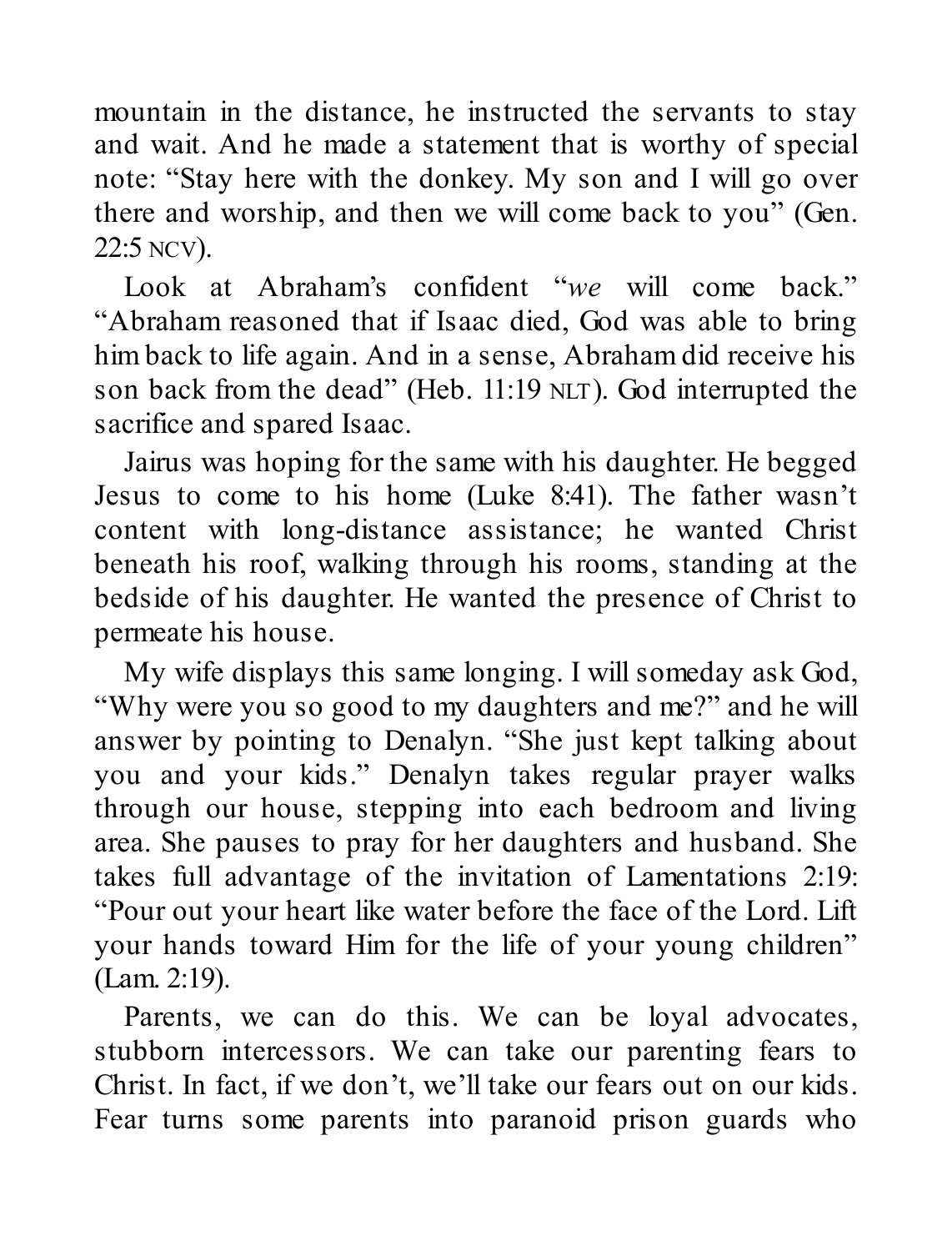monitor every minute, check the background of every friend. They stifle growth and communicate distrust. A family with no breathing roomsuffocates a child.

On the other hand, fear can also create permissive parents. For fear that their child will feel too confined or fenced in, they lower all boundaries. High on hugs and low on discipline. They don't realize that appropriate discipline is an expression of love. Permissive parents. Paranoid parents. How can we avoid the extremes? We pray.

Prayer is the saucer into which parental fears are poured to cool. Jesus says so little about parenting, makes no comments about spanking, breast-feeding, sibling rivalry, or schooling. Yet his actions speak volumes about prayer. Each time a parent prays, Christ responds. His big message to moms and dads? Bring your children to me. Raise them in a greenhouse of prayer.

When you send them off for the day, do so with a blessing. When you tell them good night, cover them in prayer. Is your daughter stumped by geography homework? Pray with her about it. Is your son intimidated by the new girl? Pray with him about her. Pray that your children have a profound sense of place in this world and a heavenly place in the next.

Some years ago I witnessed a father taking this priority seriously during a Sunday morning worship service. As we took communion, I heard a small boy asking, "What's that, Daddy?" The father explained the meaning of the bread and then offered a prayer. The boy was quiet until the cup was passed. Then he asked again, "What's that, Daddy?" The father began again, explaining the blood and the cross and how the wine symbolizes Jesus' death. Then he prayed.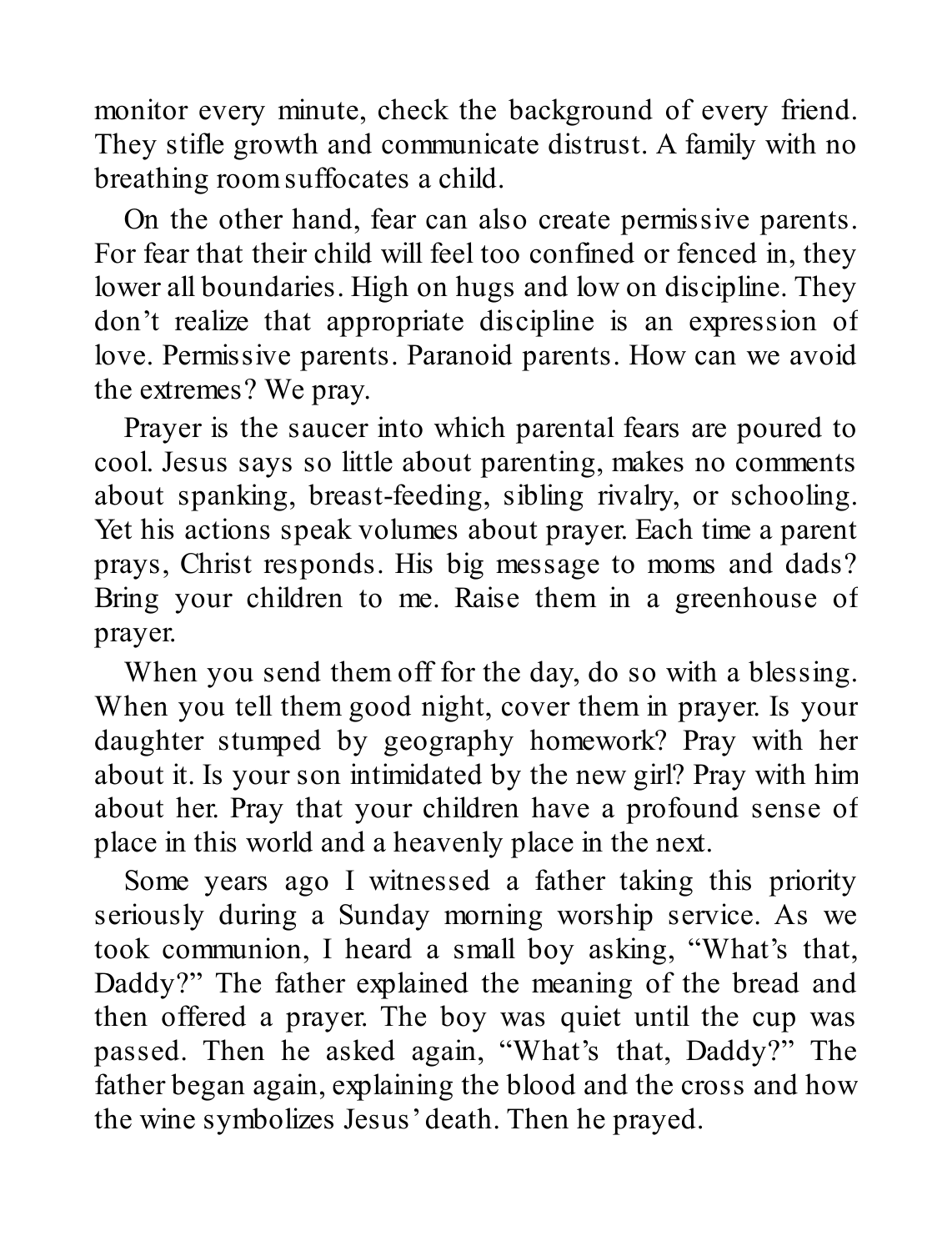I chuckled at the colossal task the father was tackling. When I turned to give him a knowing nod, I realized the father was David Robinson, NBA basketball player for the San Antonio Spurs. Sitting on his lap was his six-year-old son, David Jr.

Less than twenty-four hours earlier David had led the Spurs in scoring in a play-off game against the Phoenix Suns. Within twenty-four hours David would be back in Phoenix, doing the same. But sandwiched between the two nationally televised, high-stakes contests was David the dad. Not David the MVPor Olympic Gold Medal winner, but David the father, explaining holy communion to David the son.

Of the events of that weekend, which mattered most? The basketball games or the communion service? Which will have eternal consequences? The points scored on the court? Or the message shared at church? What will make the biggest difference in young David's life? Watching his dad play basketball or hearing himwhisper a prayer?

Parents, we can't protect children from every threat in life. but we can take them to the Source of life. We can entrust our kids to Christ. Even then, however, our shoreline appeals may be followed by a difficult choice.

As Jairus and Jesus were going to Jairus's home, "a messenger arrived from the home of Jairus, the leader of the synagogue. He told him, 'Your daughter is dead. There's no use troubling the Teacher now.' But when Jesus heard what had happened, he said to Jairus, 'Don't be afraid. Just have faith, and she will be healed'" (Luke 8:49–50 NLT).

Jairus was whipsawed between the contrasting messages. The first, from the servants: "Your daughter is dead." The second, from Jesus: "Don't be afraid." Horror called from one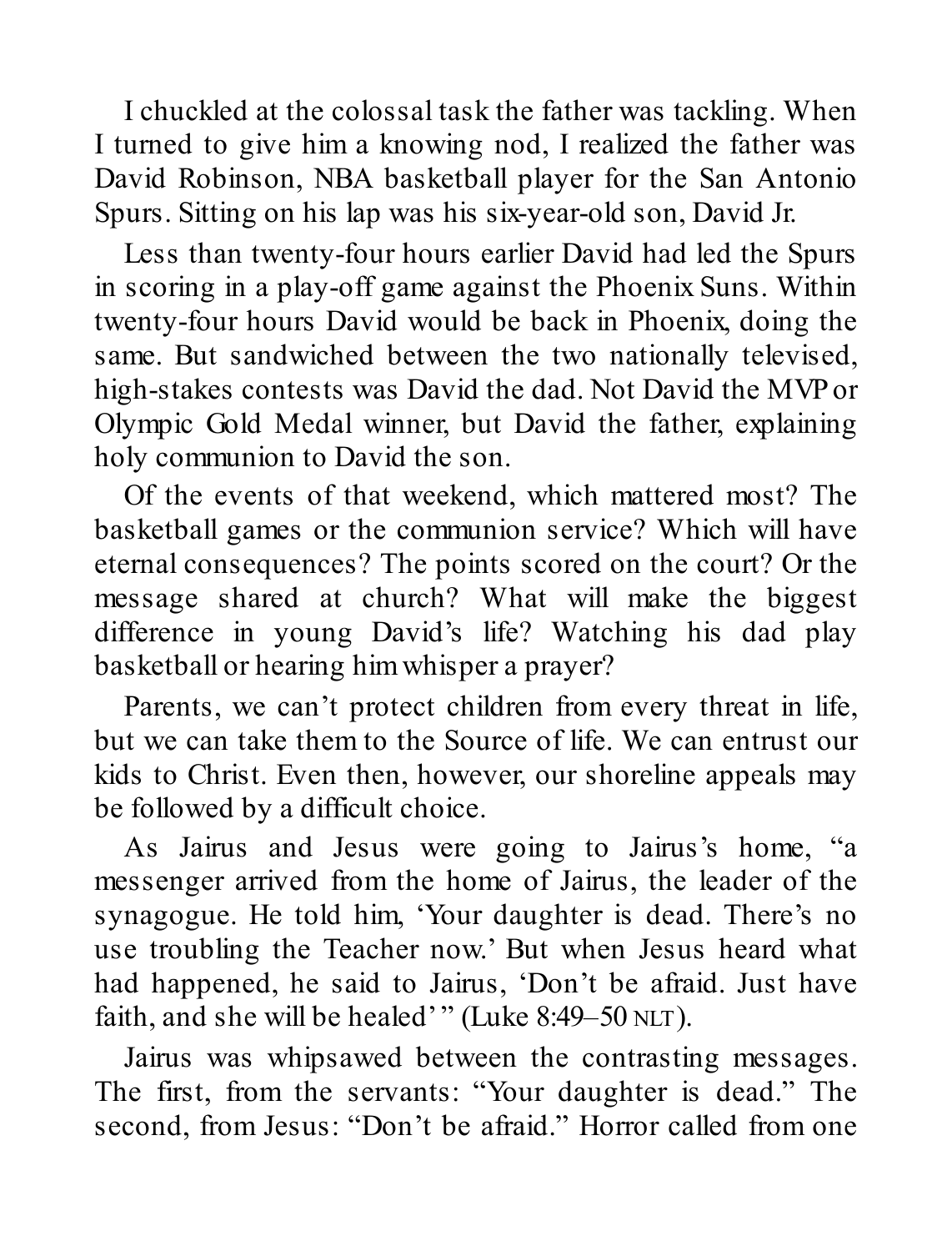side. Hope compelled from the other. Tragedy, then trust. Jairus heard two voices and had to choose which one he would heed.

Don't we all?

The hard reality of parenting reads something like this: you can do your best and still stand where Jairus stood. You can protect, pray, and keep all the bogeymen at bay and still find yourself in an ER at midnight or a drug rehab clinic on visitors' Sunday, choosing between two voices: despair and belief. Jairus could have chosen despair. Who would have faulted him for deciding "Enough is enough"? He had no guarantee that Jesus could help. His daughter was dead. Jairus could have walked away. As parents, we're so glad he didn't. We need to know what Jesus will do when we entrust our kids to him.

He *united the household.* "When Jesus went to the house, he let only Peter, John, James, and the girl's father and mother go inside with him" (Luke 8:51 NCV).

Jesus included the mother. Until this point she had been, for whatever reason, out of the picture. Perhaps she was at her daughter's bedside. Or she might have been at odds with her husband. Crisis can divide a family. The stress of caring for a sick or troubled child can drive a wedge between Mom and Dad. But here, Christ united them. Picture Jesus pausing at the house entrance, gesturing for the distraught mother to join them. He didn't have to do so. He could have hurried in without her. But he wanted Mom and Dad to stand together in the struggle. Jesus gathered the entire, albeit small, household in the presence of the daughter.

And he *banished unbelief*. "Now all wept and mourned for her; but He said, 'Do not weep; she is not dead, but sleeping.' And they ridiculed Him, knowing that she was dead. But He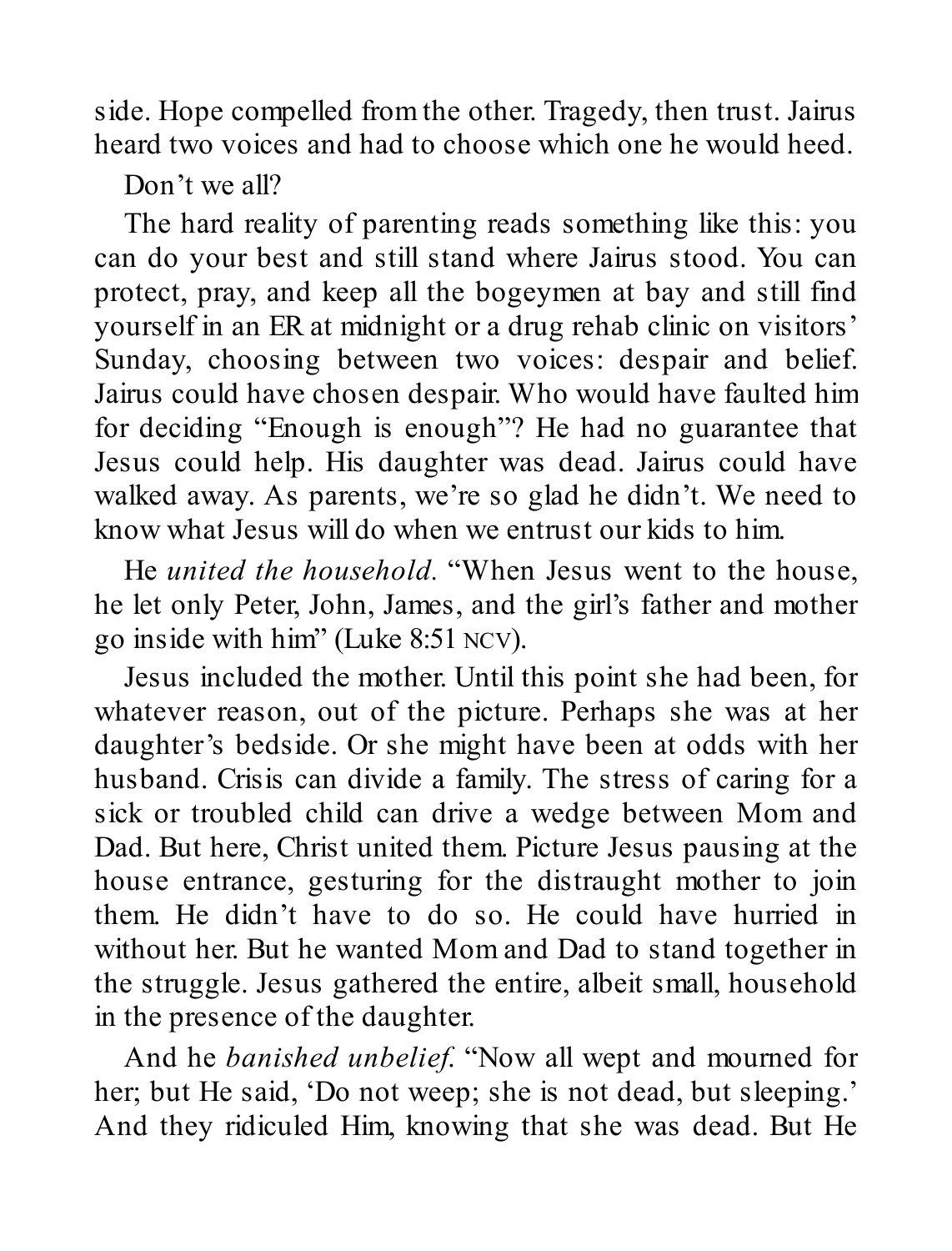put themall outside" (vv. 52–54).

He commanded doubt to depart and permitted only faith and hope to stay. And in this intimate circle of trust, Jesus "took her by the hand and called, saying, 'Little girl, arise.' Then her spirit returned, and she arose immediately. And He commanded that she be given something to eat. And her parents were astonished" (vv. 54–56).

God has a heart for hurting parents. Should we be surprised? After all, God himself is a father. What parental emotion has he not felt? Are you separated from your child? So was God. Is someone mistreating your child? They mocked and bullied his. Is someone taking advantage of your children? The Son of God was set up by false testimony and betrayed by a greedy follower. Are you forced to watch while your child suffers? God watched his son on the cross. Do you find yourself wanting to spare your child from all the hurt in the world? God did. But because of his great love for us, "he did not spare his own Son but gave him for us all. So with Jesus, God will surely give us all things" (Rom. 8:32 NCV).

"All things" must include courage and hope.

Some of you find the story of Jairus difficult to hear. You prayed the same prayer he did, yet you found yourself in a cemetery facing every parent's darkest night: the death of your child. No pain compares. What hope does the story of Jairus offer to you? Jesus resurrected Jairus's child. Why didn't he save yours?

God understands your question. He buried a child too. He hates death more than you do. That's why he killed it. He "abolished death and brought life and immortality to light" (2 Tim. 1:10). For those who trust God, death is nothing more than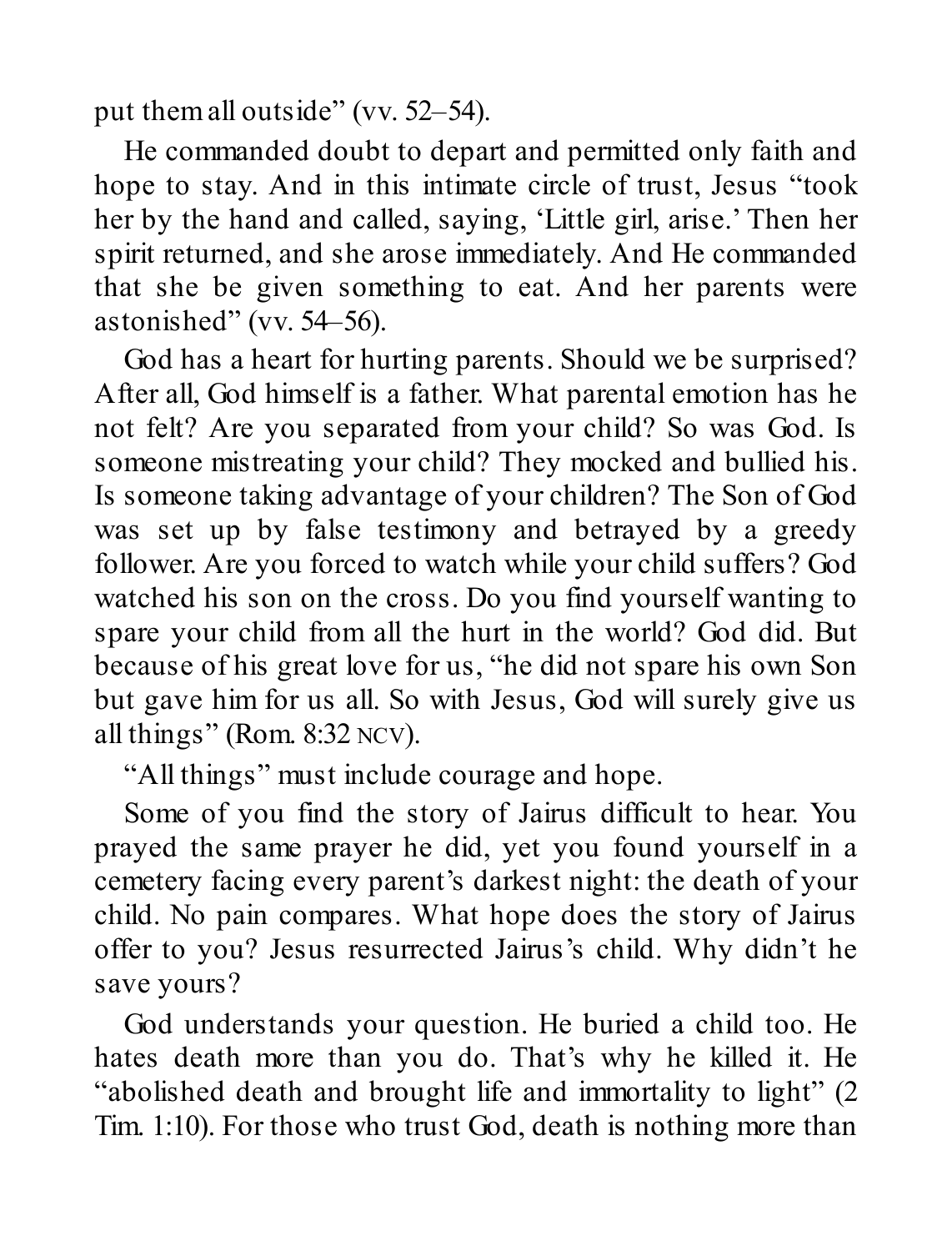a transition to heaven. Your child may not be in your arms, but your child is safely in his.

Others of you have been standing for a long time where Jairus stood. You've long since left the water's edge of offered prayer but haven't yet arrived at the household of answered prayer. You've wept a monsoon of tears for your child, enough to summon the attention of every angel and their neighbor to your cause. At times you've felt that a breakthrough was nearing, that Christ was following you to your house. But you're not so sure anymore. You find yourself alone on the path, wondering if Christ has forgotten you and your child.

He hasn't. He never dismisses a parent's prayer. Keep giving your child to God, and in the right time and the right way, God will give your child back to you.

Late that night a quarter century ago, I gave my daughter to God. As I rocked her in our just-bought rocker, I remembered the way Abraham had placed Isaac on the altar, and I decided to do the same. So following the centenarian's example, I made our apartment living room my Moriah and lifted my daughter toward heaven. *I can't raise this girl,* I confessed, *but you can. I give her back to you.* Must have been a sight to behold, a pajama-clad father lifting his blanket-wrapped baby toward the ceiling. But something tells me that a few parents appreciated the gesture. Among them, Abraham, Jairus, and, of course, God.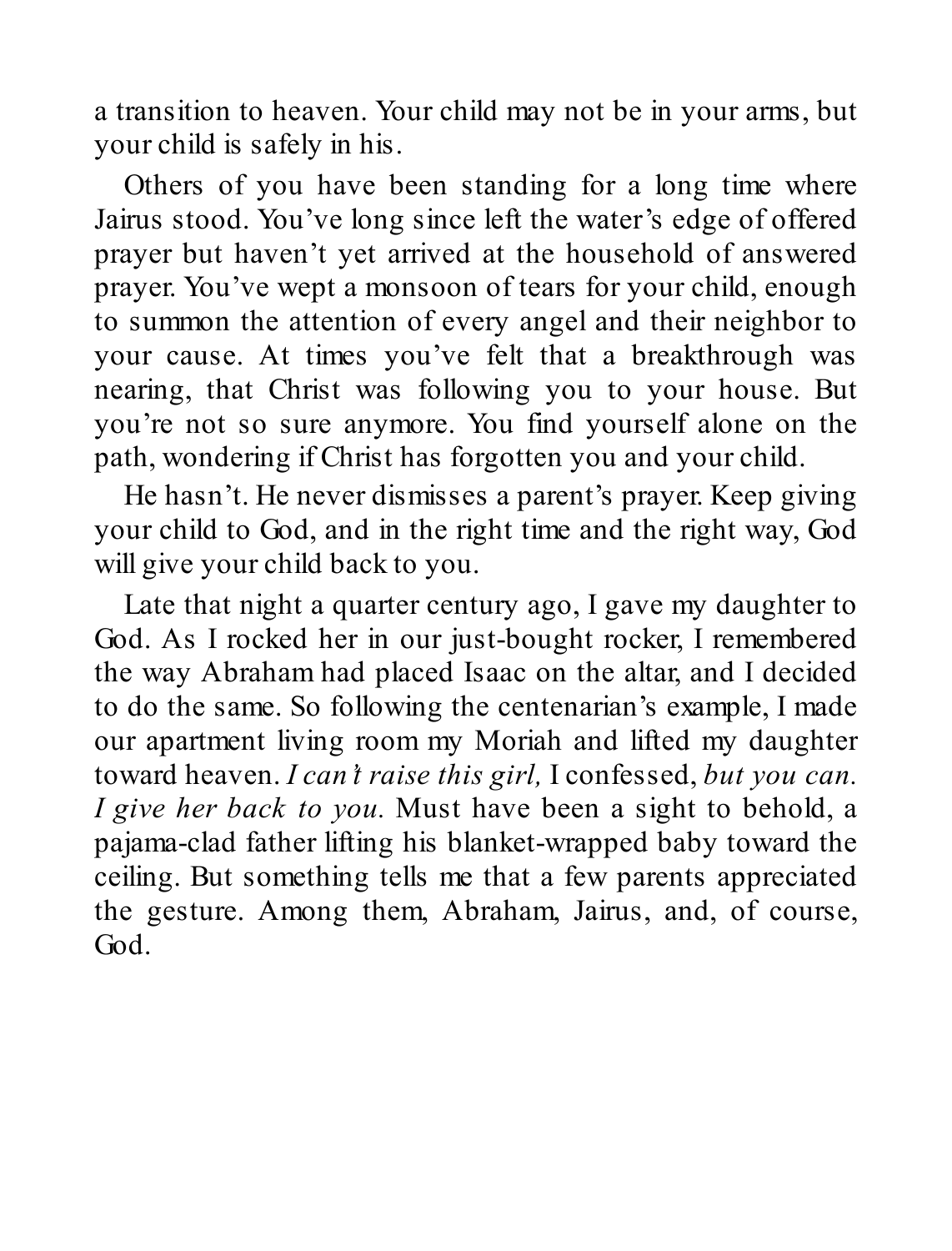**CHAPTER 6**

**I'm Sinking Fast**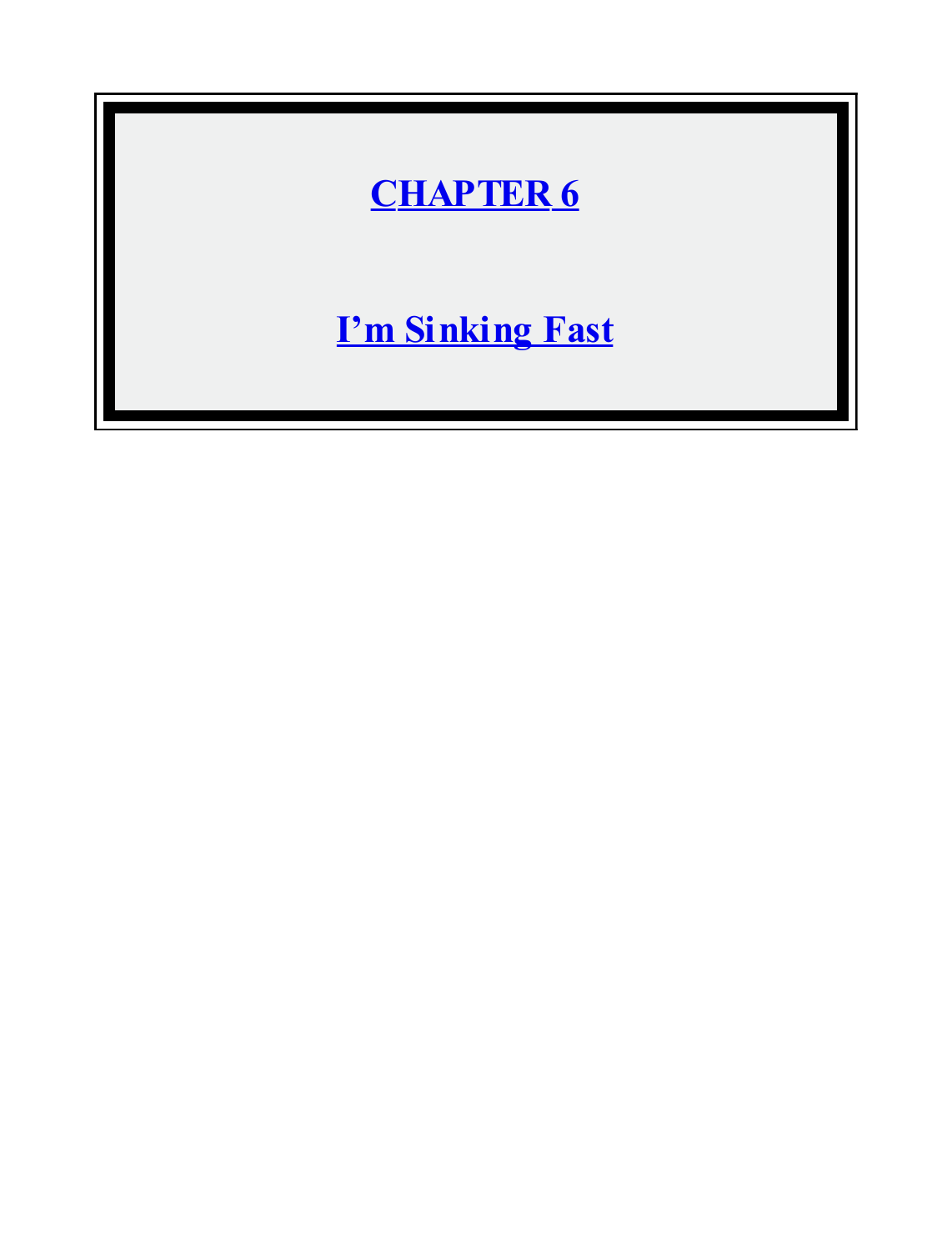"Don't be afraid," he said. "Take courage. I amhere!" —MATTHEW 14: 27 NLT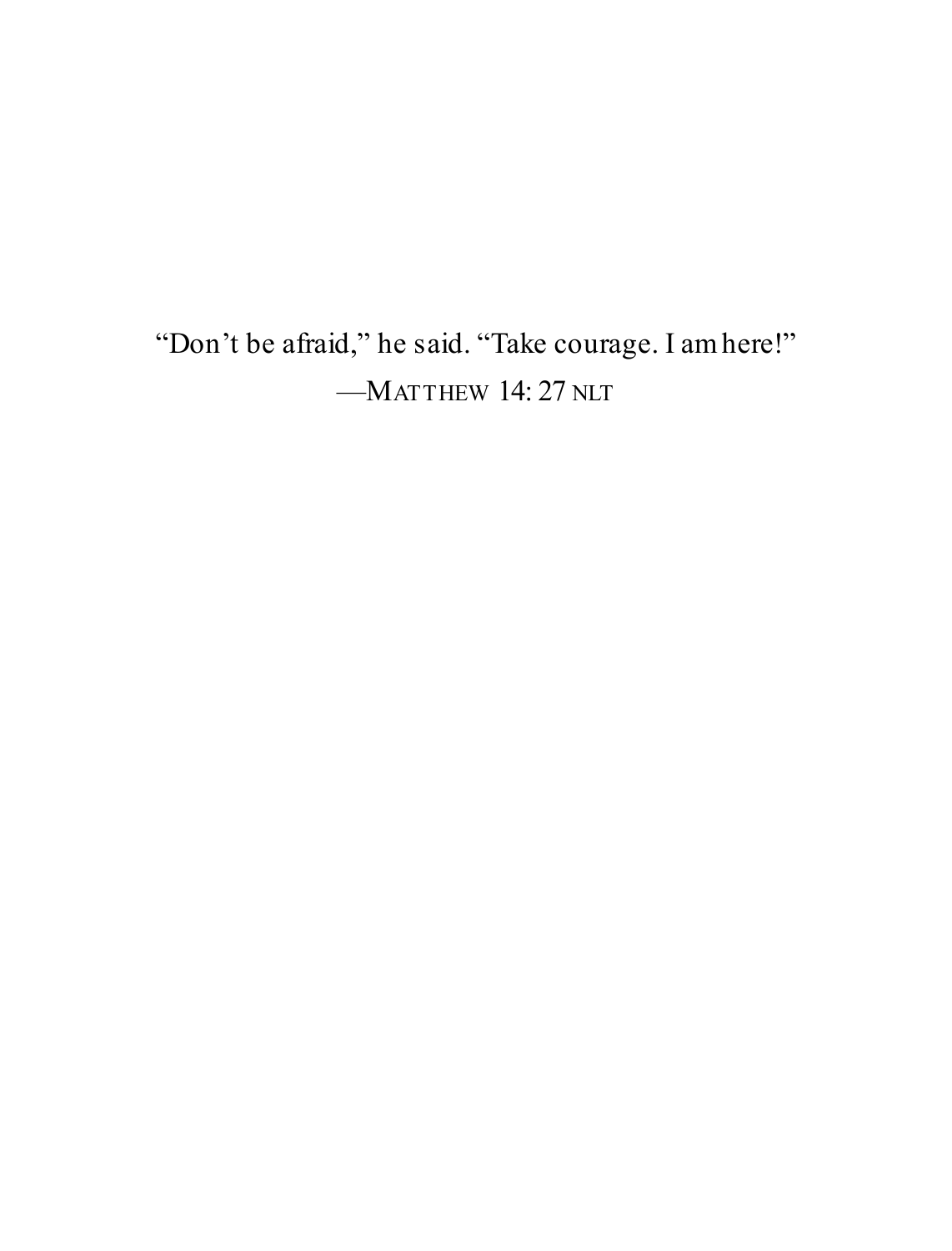# *Fear of Overwhelming Challenges*

**B** efore the flight I'm a midlife version of Tom Cruise in *Top* Gun: wearing an air force helmet, a flight suit, and a smile the size of a watermalpo slice. After the flight Top Gun is *Gun*: wearing an air force helmet, a flight suit, and a smile the size of a watermelon slice. After the flight Top Gun is undone. I'm as pale as bleached bone. I list to the side, and my big smile has flattened as straight as the tarmac on which we just landed. Chalk the change up to sixty minutes of acrobatics at ten thousand feet.

I occupied the cockpit seat directly behind Lt. Col. Tom McClain. One month shy of retirement he invited me to join him on an orientation flight. The invitation came complete with

- a preflight physical (in which I was measured for the ejection seat);
- a safety briefing (in which I practiced pulling the handle for the ejection seat);
- a few moments hanging in the harness of a training parachute (simulating how I would return to earth after any activation of the ejection seat).

Message to air force public relations: any way to scale down the ejection-seat discussion? Turns out we didn't use it. No small accomplishment since we dived, rose, and dived again, sometimes with a vertical velocity of ten thousand feet per minute. Can you picture a roller coaster minus the rails? We flew in tandem with another T-6. At one point the two wingtips were separated by seven feet. I don't like to get that close to another person in the shopping mall.

Here's what one hour of aerial somersaults taught me:

• Fighter pilots are underpaid. I have no clue what their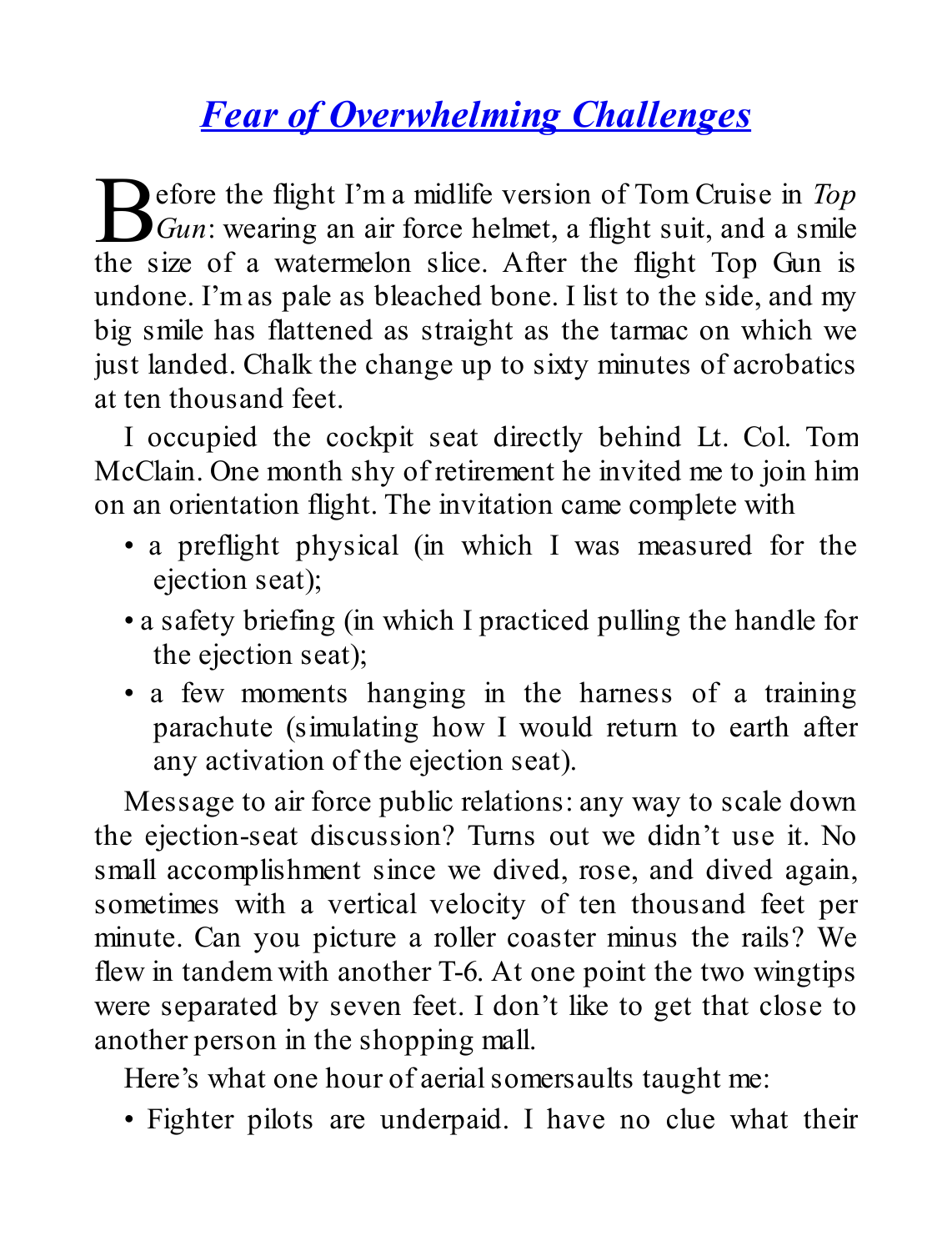salary is, but it's not enough. Anyone willing to protect his country at 600 mph deserves a bonus.

- G's are well named. Funny, I thought the phrase "pulling g's" had to do with gravitational pull against your body. It actually describes the involuntary sound a minister emits during a 360-degree rollover: "G-G-G-Geee!"
- The call sign of the pilot is stenciled on the back of his helmet.

They have such great callsigns: Iceman. Buff. Hatchet. Mine was Max. Pretty cool, huh? Col. McClain responds to T-Mac. It appears on the back of his helmet just above the collar line. I know this well. For fifty of the sixty minutes, I stared at his name. I read it forward, then backward, counted the letters, and created an acrostic: T-M-A-C. **T**ell **M**e **A**bout **C**hrist. I couldn't stomach looking anywhere else. The horizon kept bouncing. So did the instrument panel. Closing my eyes only increased the nausea. So I stared at T-Mac. After all, he was the one with nearly sixthousand hours of flight time!

Six thousand hours! He's spent more time flying planes than I've spent eating pizza, a thought that occurred to me as I began regretting my dinner from the night before. Six thousand hours! The equivalent of eight months' worth of twenty-fourhour days in the air, time enough to circumnavigate the globe 143 times. No wonder he was smiling when we boarded. This sortie was a bike ride on training wheels. I actually heard him humming during a near-vertical bank turn.

Didn't take me long to figure out where to stare. No more looking down or out. My eyes were on the pilot. If T-Mac was okay, I was okay. I know where to stare in turbulence.

Peter learned the same lesson the hard way. Exchange the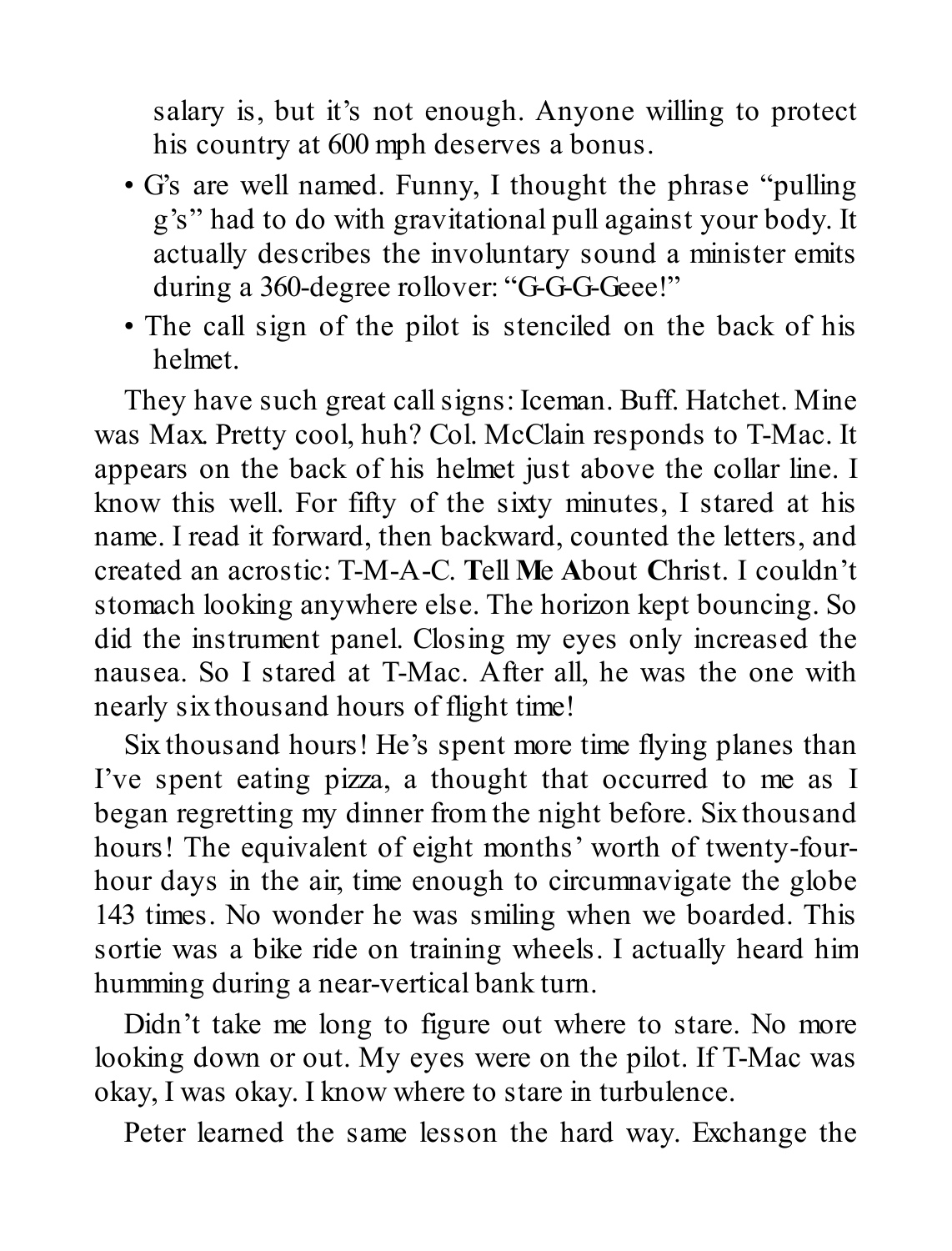plane for a thirty-foot fishing boat, the San Antonio sky for a Galilean sea, and our stories begin to parallel. "But the boat was now in the middle of the sea, tossed by the waves, for the wind was contrary" (Matt. 14:24).

As famous lakes go, Galilee—only thirteen miles at its longest, seven and a half at its widest—is a small, moody one. The diminutive size makes it more vulnerable to the winds that howl out of the Golan Heights. They turn the lake into a blender, shifting suddenly, blowing first from one direction, then another. Winter months bring such storms every two weeks or so, churning the waters for two to three days at a time.<sup>1</sup>

Peter and his fellow storm riders knew they were in trouble. What should have been a sixty-minute cruise became a nightlong battle. The boat lurched and lunged like a kite in a March wind. Sunlight was a distant memory. Rain fell from the night sky in buckets. Lightning sliced the blackness with a silver sword. Winds whipped the sails, leaving the disciples "in the middle of the sea, tossed by the waves." Apt description, perhaps, for your stage in life? Perhaps all we need to do is substitute a couple of nouns . . .

In the middle of a divorce, tossed about by guilt.

In the middle of debt, tossed about by creditors.

In the middle of a recession, tossed about by stimulus packages and bailouts.

The disciples fought the storm for nine cold, skin-drenching hours. And about 4:00 a.m. the unspeakable happened. They spotted someone coming on the water. " 'A ghost!' they said, crying out in terror" (v. 26 MSG).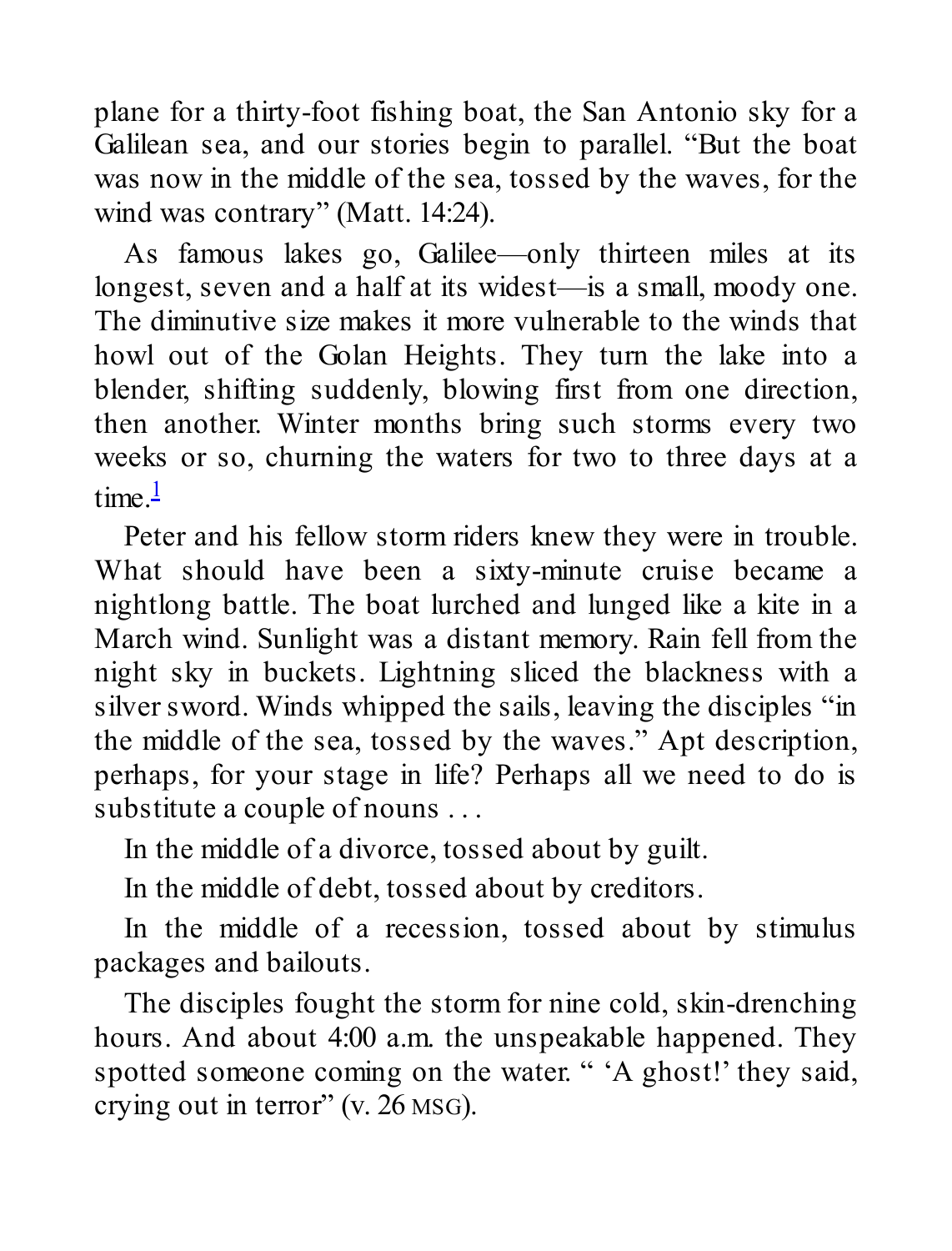They didn't expect Jesus to come to themthis way.

Neither do we. We expect himto come in the formof peaceful hymns or Easter Sundays or quiet retreats. We expect to find Jesus in morning devotionals, church suppers, and meditation. We never expect to see him in a bear market, pink slip, lawsuit, foreclosure, or war. We never expect to see him in a storm. But it is in storms that he does his finest work, for it is in storms that he has our keenest attention.

Jesus replied to the disciples' fear with an invitation worthy of inscription on every church cornerstone and residential archway. " 'Don't be afraid,' he said. 'Take courage. I am here!'  $"$  (v. 27 NLT).

Power inhabits those words. To awaken in an ICU and hear your husband say, "I am here." To lose your retirement yet feel the support of your family in the words "We are here." When a Little Leaguer spots Mom and Dad in the bleachers watching the game, "I am here" changes everything. Perhaps that's why God repeats the "I amhere" pledge so often.

The Lord is near. (Phil. 4:5 NIV)

You are in me, and I am in you. (John 14:20 NIV)

I am with you always, to the very end of the age. (Matt. 28:20 NIV)

I give them eternal life, and they shall never perish; no one can snatch them out of my hand. ( John 10:28 NIV)

Nothing can ever separate us from God's love. Neither death nor life, neither angels nor demons, neither our fears for today nor our worries about tomorrow—not even the powers of hell can separate us from God's love. (Rom. 8:38 NLT)

We cannot go where God is not. Look over your shoulder; that's God following you. Look into the storm; that's Christ coming toward you.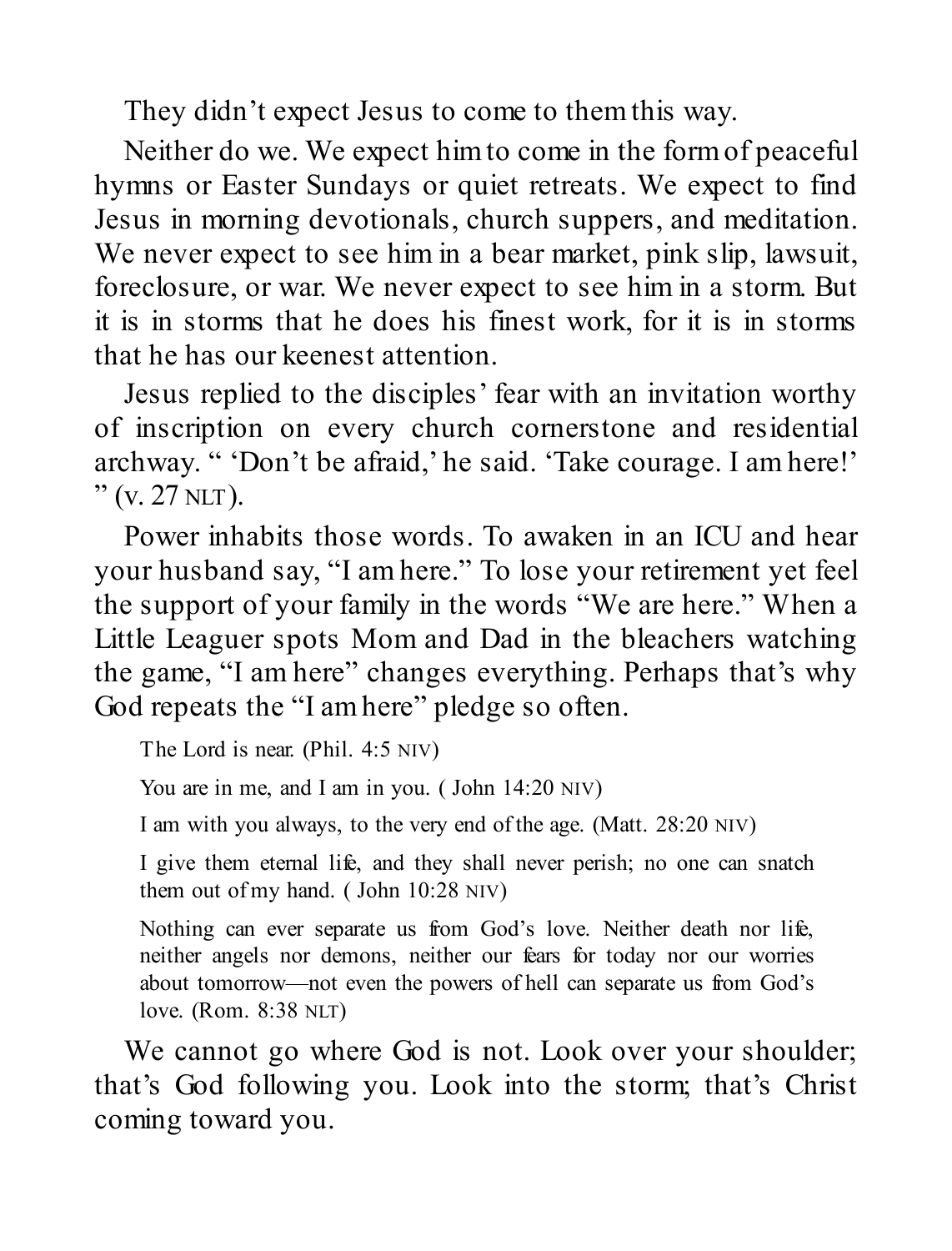Much to Peter's credit, he took Jesus at his word. " 'Lord, if it is You, command me to come to You on the water.' So He said, 'Come.' And when Peter had come down out of the boat, he walked on the water to go to Jesus" (Matt. 14:28–29).

Peter never would have made this request on a calmsea. Had Christ strolled across a lake that was as smooth as mica, Peter would have applauded, but I doubt he would have stepped out of the boat. Storms prompt us to take unprecedented journeys. For a few historic steps and heart-stilling moments, Peter did the impossible. He defied every law of gravity and nature; "he walked on the water to go to Jesus."

My editors wouldn't have tolerated such brevity. They would have flooded the margin with red ink: "Elaborate! How quickly did Peter exit the boat? What were the other disciples doing? What was the expression on his face? Did he step on any fish?"

Matthew had no time for such questions. He moves us quickly to the major message of the event: where to stare in a storm. "But when [Peter] saw that the wind was boisterous, he was afraid; and beginning to sink he cried out, saying, 'Lord, save me!' " (v. 30).

A wall of water eclipsed his view. A wind gust snapped the mast with a crack and a slap. A flash of lightning illuminated the lake and the watery Appalachians it had become. Peter shifted his attention away from Jesus and toward the squall, and when he did, he sank like a brick in a pond. Give the storm waters more attention than the Storm Walker, and get ready to do the same.

Whether or not storms come, we cannot choose. But where we stare during a storm, that we can. I found a direct example of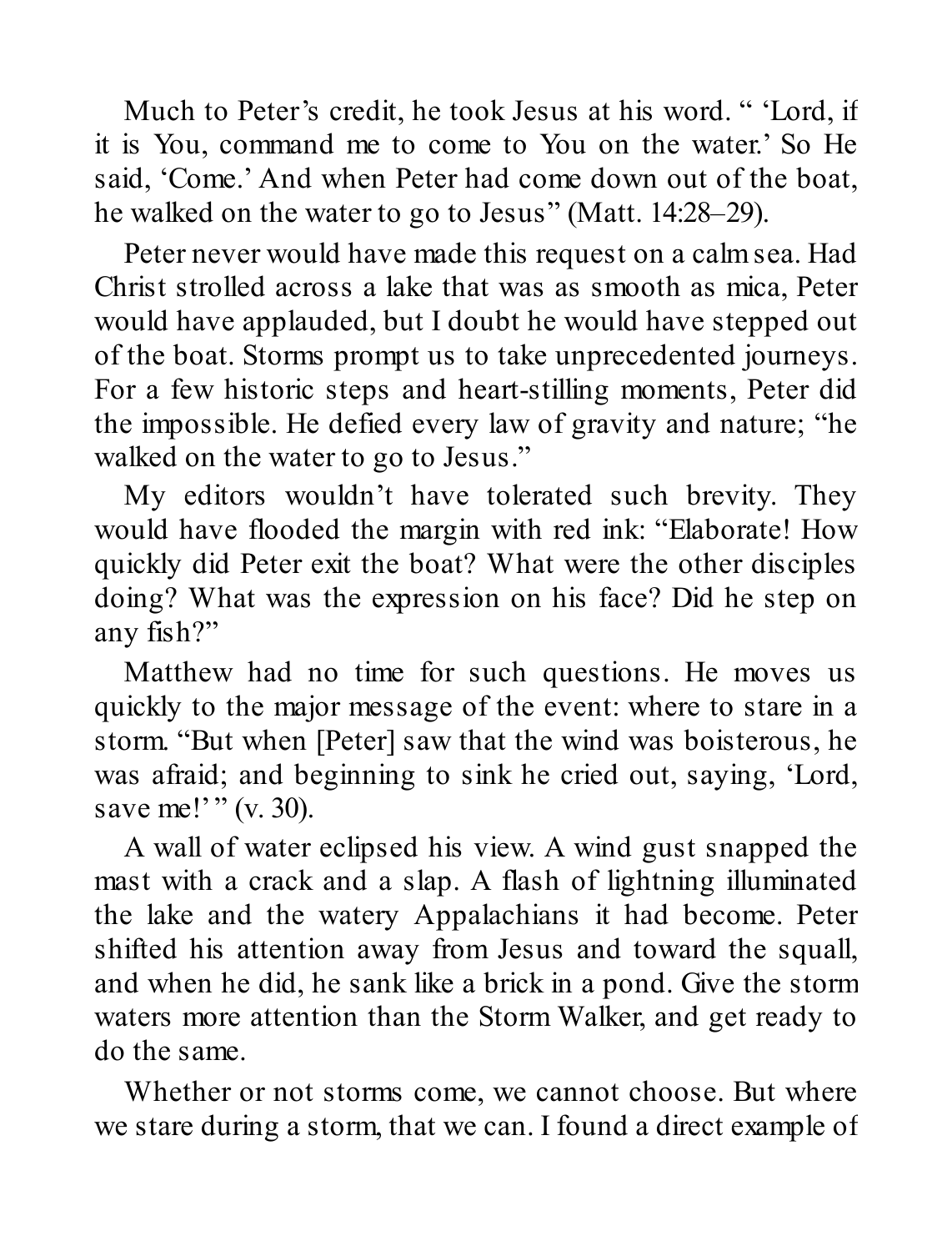this truth while sitting in my cardiologist's office. My heart rate was misbehaving, taking the pace of a NASCAR race and the rhythm of a Morse code message. So I went to a specialist. After reviewing my tests and asking me some questions, the doctor nodded knowingly and told me to wait for him in his office.

I didn't like being sent to the principal's office as a kid. I don't like being sent to the doctor's office as a patient. But I went in, took a seat, and quickly noticed the doctor's abundant harvest of diplomas. They were everywhere, from everywhere. One degree from the university. Another degree from a residency. The third degree from his wife. (I'm pausing to see if you caught the joke . . . )

The more I looked at his accomplishments, the better I felt. *I'm in good hands.* About the time I leaned back in the chair to relax, his nurse entered and handed me a sheet of paper. "The doctor will be in shortly," she explained. "In the meantime he wants you to acquaint yourself with this information. It summarizes your heart condition."

I lowered my gaze from the diplomas to the summary of the disorder. As I read, contrary winds began to blow. Unwelcome words like *atrial fibrillation, arrhythmia, embolic stroke,* and *blood clot* caused me to sink into my own Sea of Galilee.

What happened to my peace? I was feeling much better a moment ago. So I changed strategies. I counteracted diagnosis with diplomas. In between paragraphs of bad news, I looked at the wall for reminders of good news. That's what God wants us to do.

His call to courage is not a call to naïveté or ignorance. We aren't to be oblivious to the overwhelming challenges that life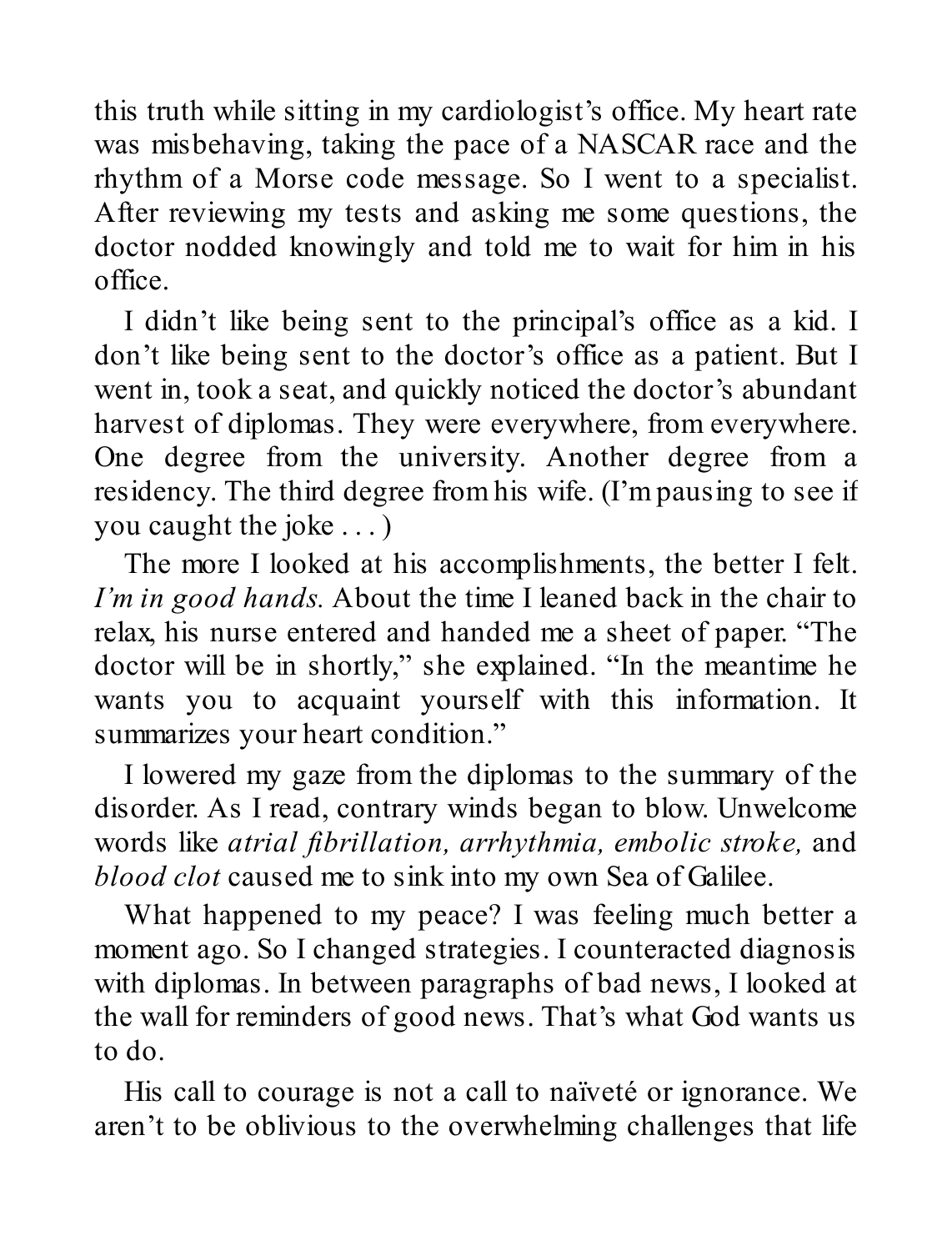brings. We're to counterbalance them with long looks at God's accomplishments. "We must *pay much closer attention* to what we have heard, so that we do not drift away fromit" (Heb. 2:1 NASB). Do whatever it takes to keep your gaze on Jesus.

When a friend of mine spent several days in the hospital at the bedside of her husband, she relied on hymns to keep her spirits up. Every few minutes she stepped into the restroom and sang a few verses of "Great Is Thy Faithfulness." Do likewise! Memorize scripture. Read biographies of great lives. Ponder the testimonies of faithful Christians. Make the deliberate decision to set your hope on him. Courage is always a possibility.

C. S. Lewis wrote a great paragraph on this thought:

Faith . . . is the art of holding on to things your reason has once accepted, in spite of your changing moods. For moods will change, whatever view your reason takes. I know that by experience. Now that I am a Christian I do have moods in which the whole thing looks very improbable: but when I was an atheist I had moods in which Christianity looked terribly probable. . . . That is why Faith is such a necessary virtue: unless you teach your moods " where they get off," you can never be either a sound Christian or even a sound atheist, but just a creature dithering to and fro, with its beliefs really dependent on the weather and the state of its digestion. 2

Feed your fears, and your faith will starve.

Feed your faith, and your fears will.

Jeremiah did this. Talk about a person caught in a storm! Slide down the timeline to the left about six hundred years, and learn a lesson from this Old Testament prophet. "I am the man who has seen affliction under the rod of [God's] wrath; he has driven and brought me into darkness without any light; surely against me he turns his hand again and again the whole day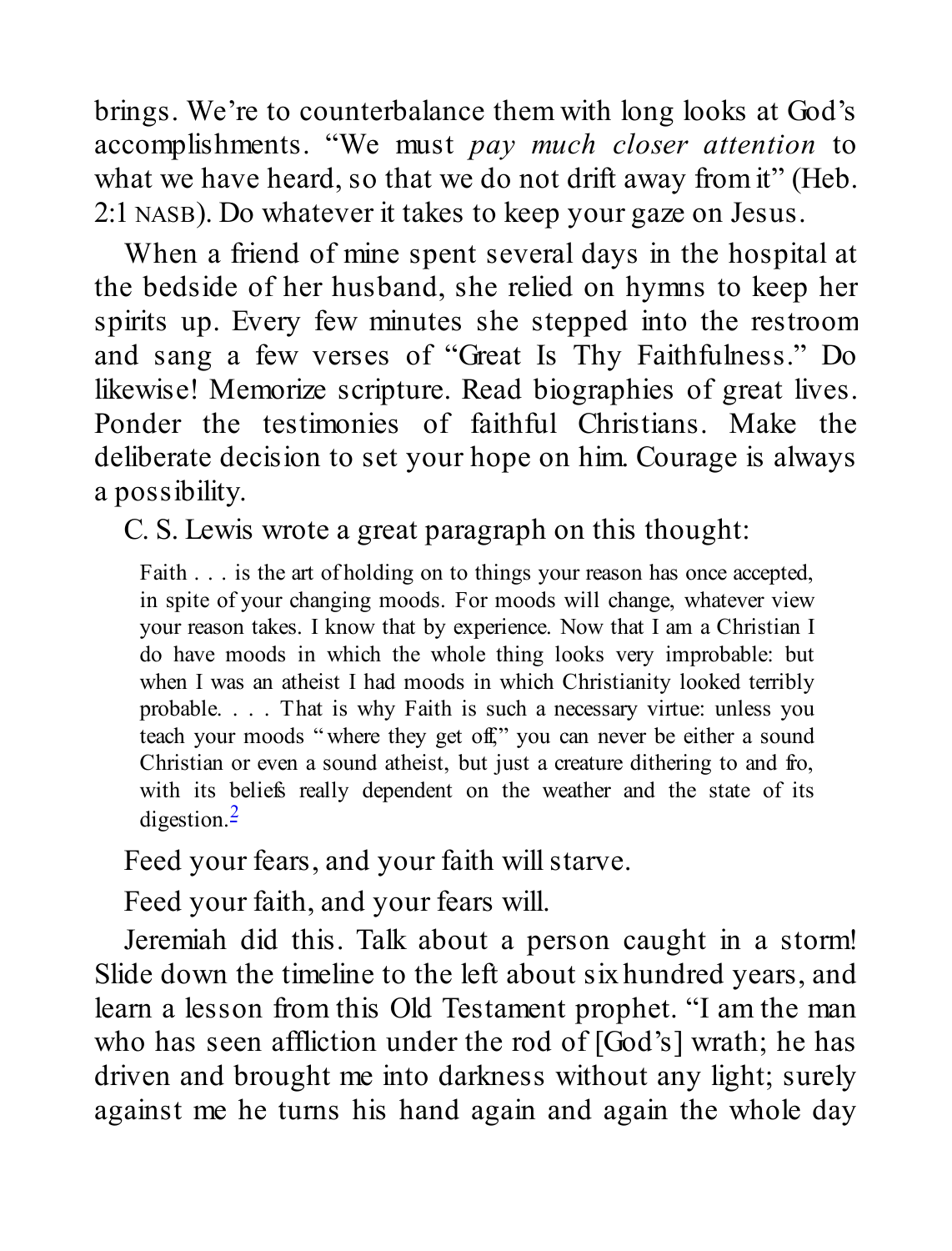long" (Lam. 3:1–3 RSV).

Jeremiah was depressed, as gloomy as a giraffe with a neck ache. Jerusalem was under siege, his nation under duress. His world collapsed like a sand castle in a typhoon. He faulted God for his horrible emotional distress. He also blamed God for his physical ailments. "He [God] has made my flesh and my skin waste away, and broken my bones" (v. 4 RSV).

His body ached. His heart was sick. His faith was puny. "[God] has besieged and enveloped me with bitterness and tribulation" (v. 5 RSV). Jeremiah felt trapped like a man on a dead-end street. "He has walled me about so that I cannot escape; he has put heavy chains on me; though I call and cry for help, he shuts out my prayer; he has blocked my ways with hewn stones, he has made my paths crooked" (vv. 7–9 RSV).

Jeremiah could tell you the height of the waves and the speed of the wind. But then he realized how fast he was sinking. So he shifted his gaze. "But this I call to mind, and therefore I have hope: The steadfast love of the Lord never ceases, his mercies never come to an end; they are new every morning; great is thy faithfulness. 'The Lord is my portion,' says my soul, 'therefore I will hope in him'" (vv. 21–24 RSV).

"But this I call to mind . . . " Depressed, Jeremiah altered his thoughts, shifted his attention. He turned his eyes away from the waves and looked into the wonder of God. He quickly recited a quintet of promises. (I can envision him tapping these out on the five fingers of his hand.)

1. The steadfast love of the Lord never ceases.

- 2. His mercies never come to an end.
- 3. They are new every morning.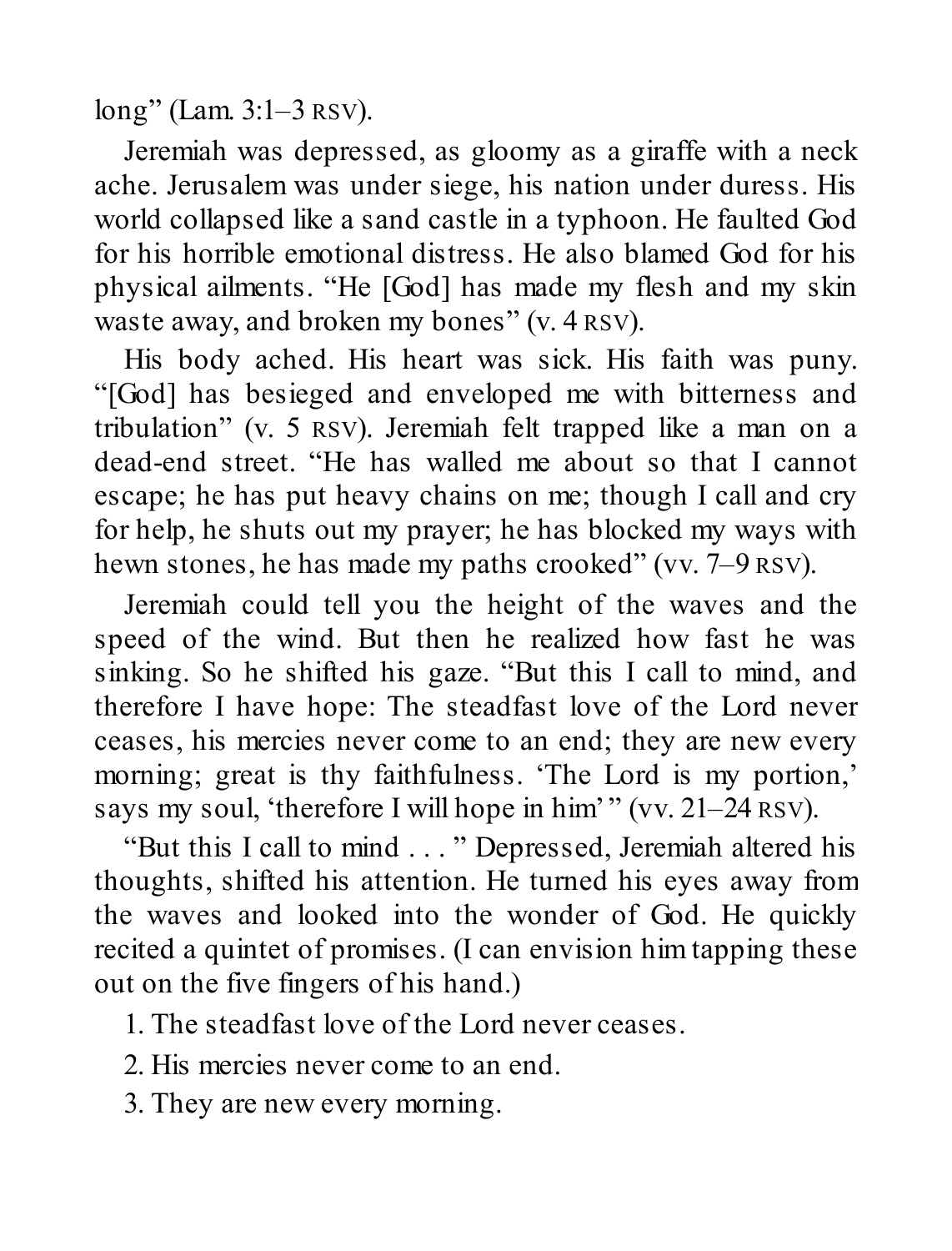4. Great is thy faithfulness.

5. The Lord is my portion.

The storm didn't cease, but his discouragement did. So did Peter's. After a few moments of flailing in the water, he turned back to Christ and cried, " 'Lord, save me!' Immediately Jesus reached out his hand and caught him. 'You of little faith,' he said, 'why did you doubt?' And when they climbed into the boat, the wind died down" (Matt. 14:30–32 NIV).

Jesus could have stilled this storm hours earlier. But he didn't. He wanted to teach the followers a lesson. Jesus could have calmed your storm long ago too. But he hasn't. Does he also want to teach you a lesson? Could that lesson read something like this: "Storms are not an option, but fear is"?

God has hung his diplomas in the universe. Rainbows, sunsets, horizons, and star-sequined skies. He has recorded his accomplishments in Scripture. We're not talking six thousand hours of flight time. His résumé includes Red Sea openings. Lions' mouths closings. Goliath topplings. Lazarus raisings. Stormstillings and strollings.

His lesson is clear. He's the commander of every storm. Are you scared in yours? Then stare at him. This may be your first flight. But it's certainly not his. Your pilot has a call sign too: I AmHere.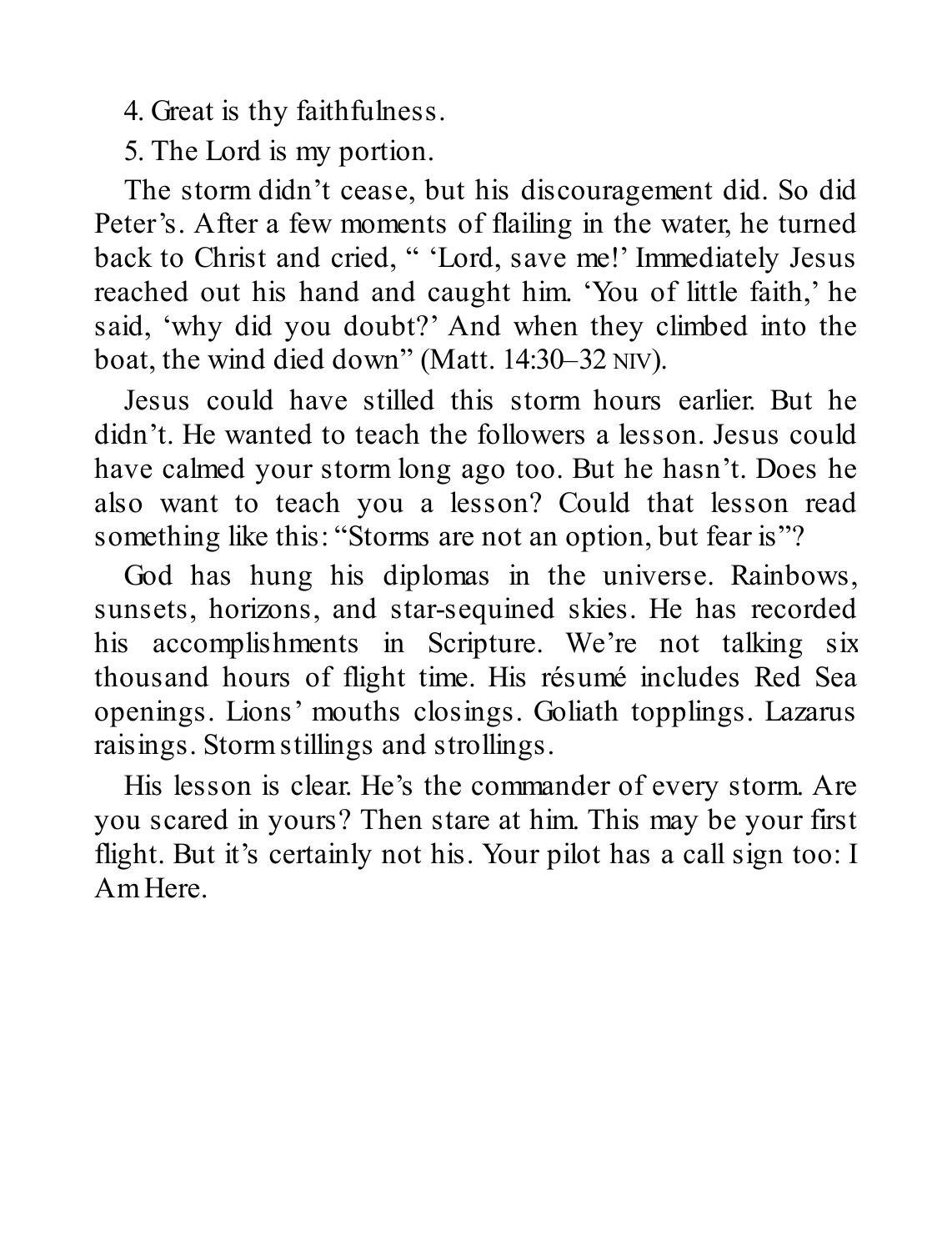**CHAPTER 7**

**There's a Dragon in My Closet**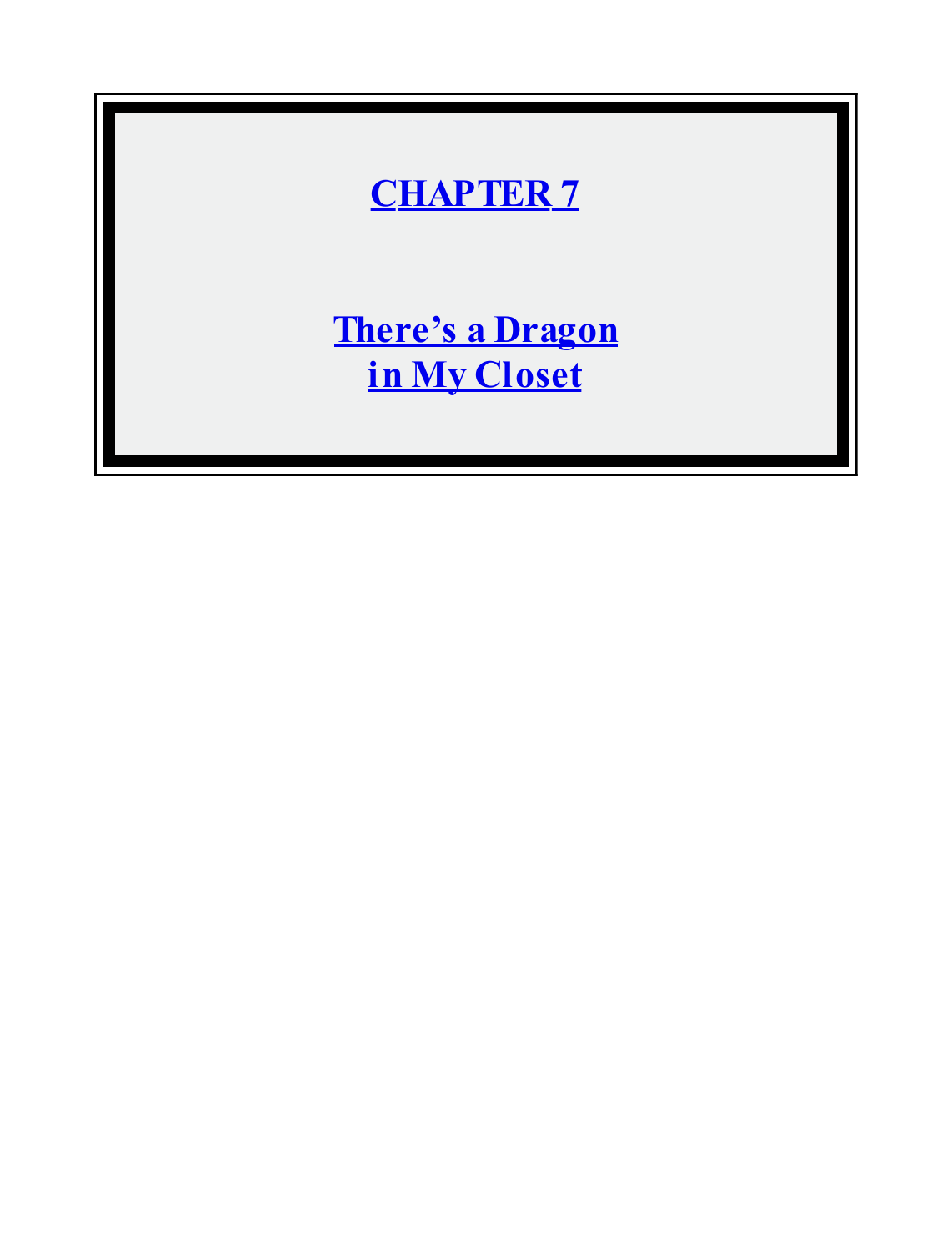### [Jesus] plunged into a sinkhole of dreadful agony. —MARK 14: 33 MSG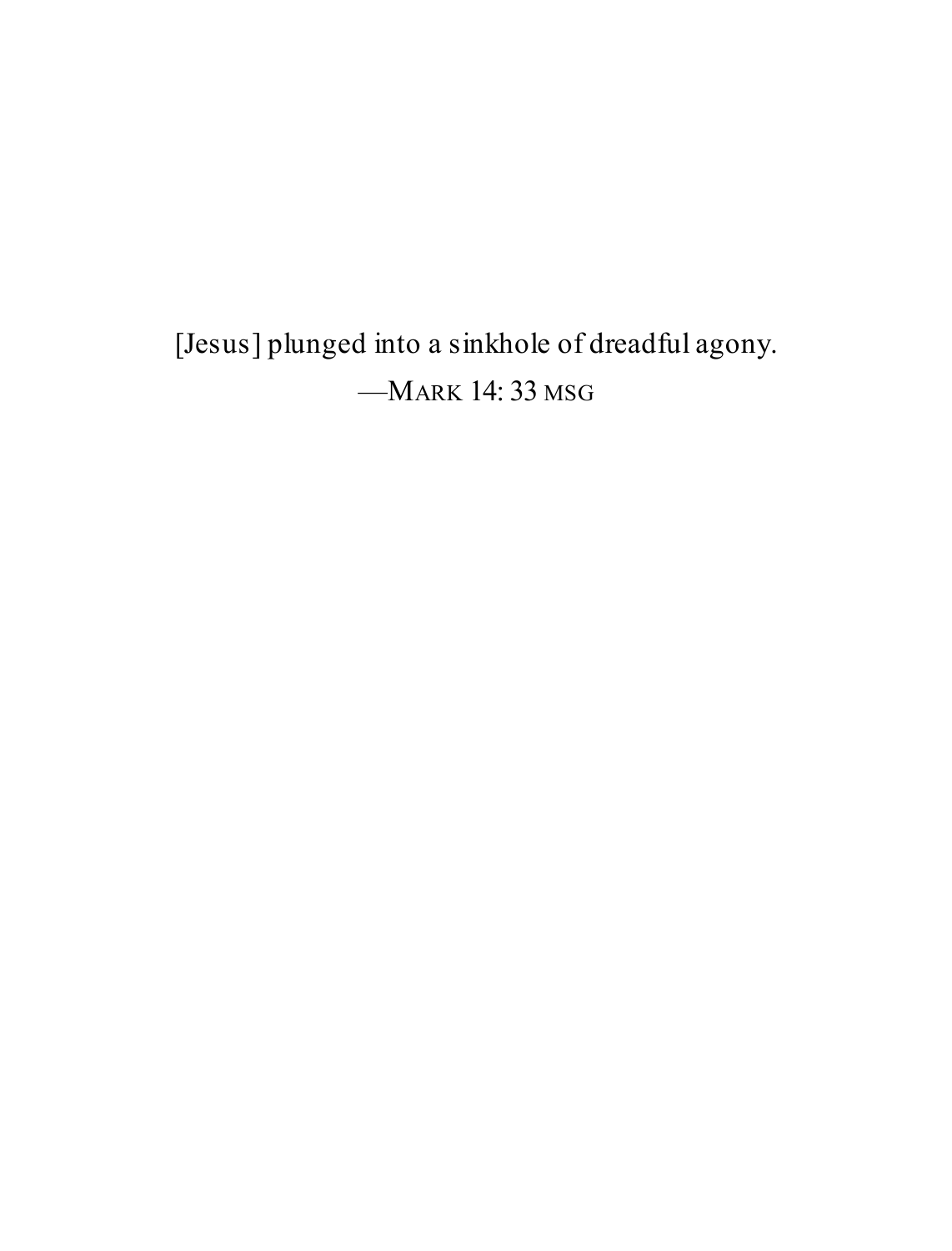## *Fear of Worst - Case Scenarios*

Next time an octopus traps you on the ocean floor, don't<br>despair. Just launch into a flurry of somersaults. Unless despair. Just launch into a flurry of somersaults. Unless you're wrapped in the grip of a fearfully strong arm or two, you'll escape with only a few sucker lesions.

As you ascend to the surface, you might encounter a shark. Don't panic; punch! Pound away at the eyes and gills. They are the most sensitive parts of its body.

The same holds true for alien encounters. Foil your next UFO abduction by going straight for the invader's eyes. Guard your thoughts, however, as space creatures may be able to read your mind.

Though gorillas can't read your mind, they can lock you in their grasp. The grip of a silverback is padlock tight. Your only hope of escape is to stroke its arm while loudly smacking your lips. Primates are fastidious groomers. Hopefully, the gorilla will interpret your actions as a spa treatment.

If not, things could be worse. You could be falling from the sky in a malfunctioning parachute, trapped in a plummeting elevator, or buried alive in a steel coffin. You could be facing your worst-case scenario. We all have them: situations of ultimate desperation. That's why *The Complete Worst-Case Scenario Survival Handbook* <sup>1</sup> has been such a success.

Thanks to the book, I now know how to react to a grabbing gorilla or an abducting alien. The odds of such occasions are so remote, however, I've lost no sleep over them. I have stayed awake pondering other gloomy possibilities.

Growing senile is one. The thought of growing old doesn't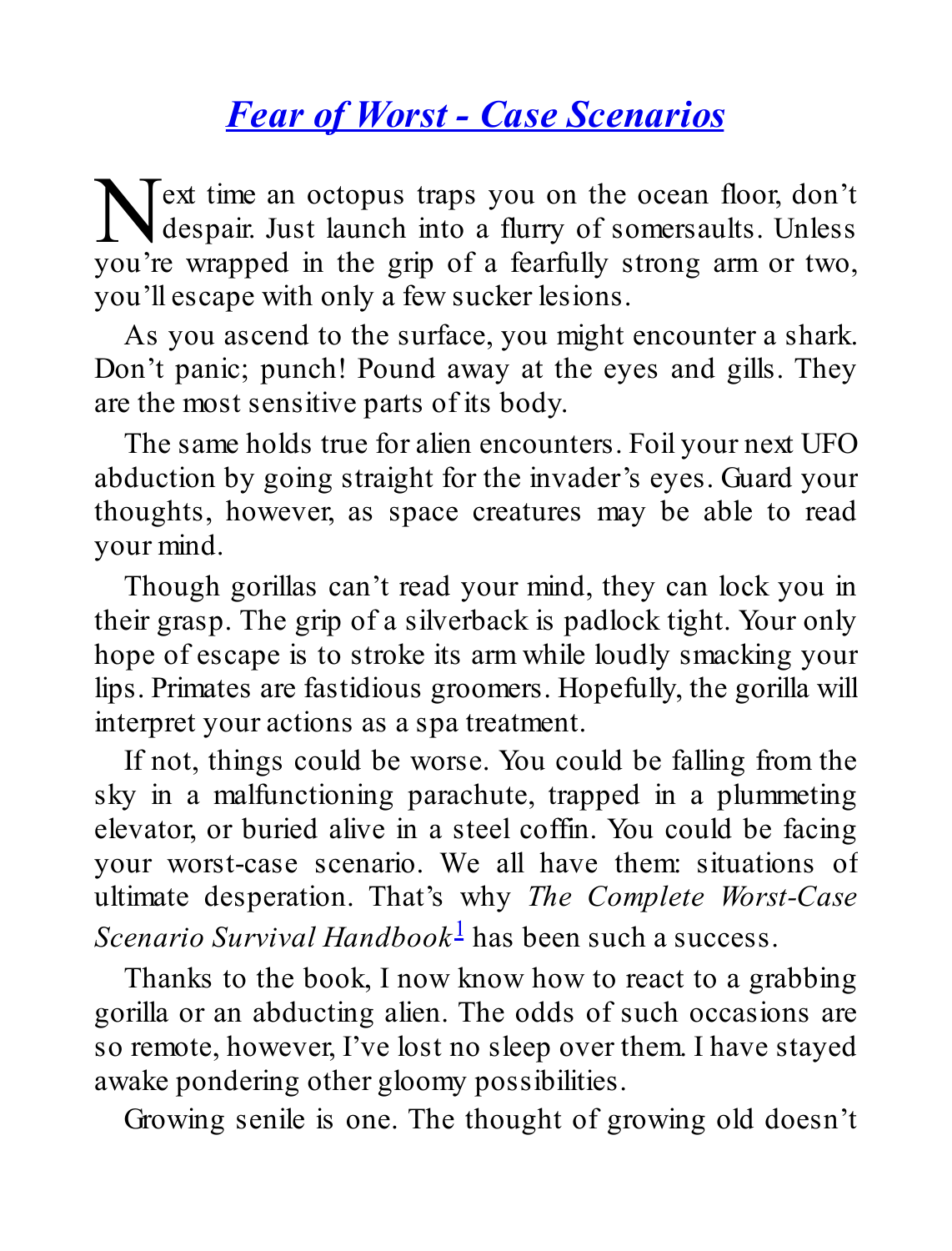trouble me. Don't mind losing my youth, hair, or teeth. But the thought of losing my mind? Dreadful. To visit an Alzheimer's unit is a disturbing thing. Silver-haired elderly staring blankly into space, asking dementia-driven questions. I don't want to end up that way.

Failing to provide for my family has haunted me. In another worst-case scenario my wife, Denalyn, outlives me and our savings and is destitute, dependent upon the generosity of some kind stranger. She tells me to dismiss such thoughts, that my concerns are folly. Easier said than done, I reply.

These lurking fears. These uninvited Loch Ness monsters. Not pedestrian anxieties of daily deadlines and common colds, but the lingering horror of some inescapable talon. Illogical and inexplicable, perhaps, but also undeniable.

What's your worst fear? A fear of public failure, unemployment, or heights? The fear that you'll never find the right spouse or enjoy good health? The fear of being trapped, abandoned, or forgotten?

These are real fears, born out of legitimate concerns. Yet left unchecked, they metastasize into obsessions. The step between prudence and paranoia is short and steep. Prudence wears a seat belt. Paranoia avoids cars. Prudence washes with soap. Paranoia avoids human contact. Prudence saves for old age. Paranoia hoards even trash. Prudence prepares and plans. Paranoia panics. Prudence calculates the risk and takes the plunge. Paranoia never enters the water.

The words *plunge* and *water* come to mind as I'm writing this chapter while sitting on the edge of a hotelswimming pool. (Amazing what a hot sun, a cool soda, and a pool chair can do for creativity.) A father and his two small daughters are at play.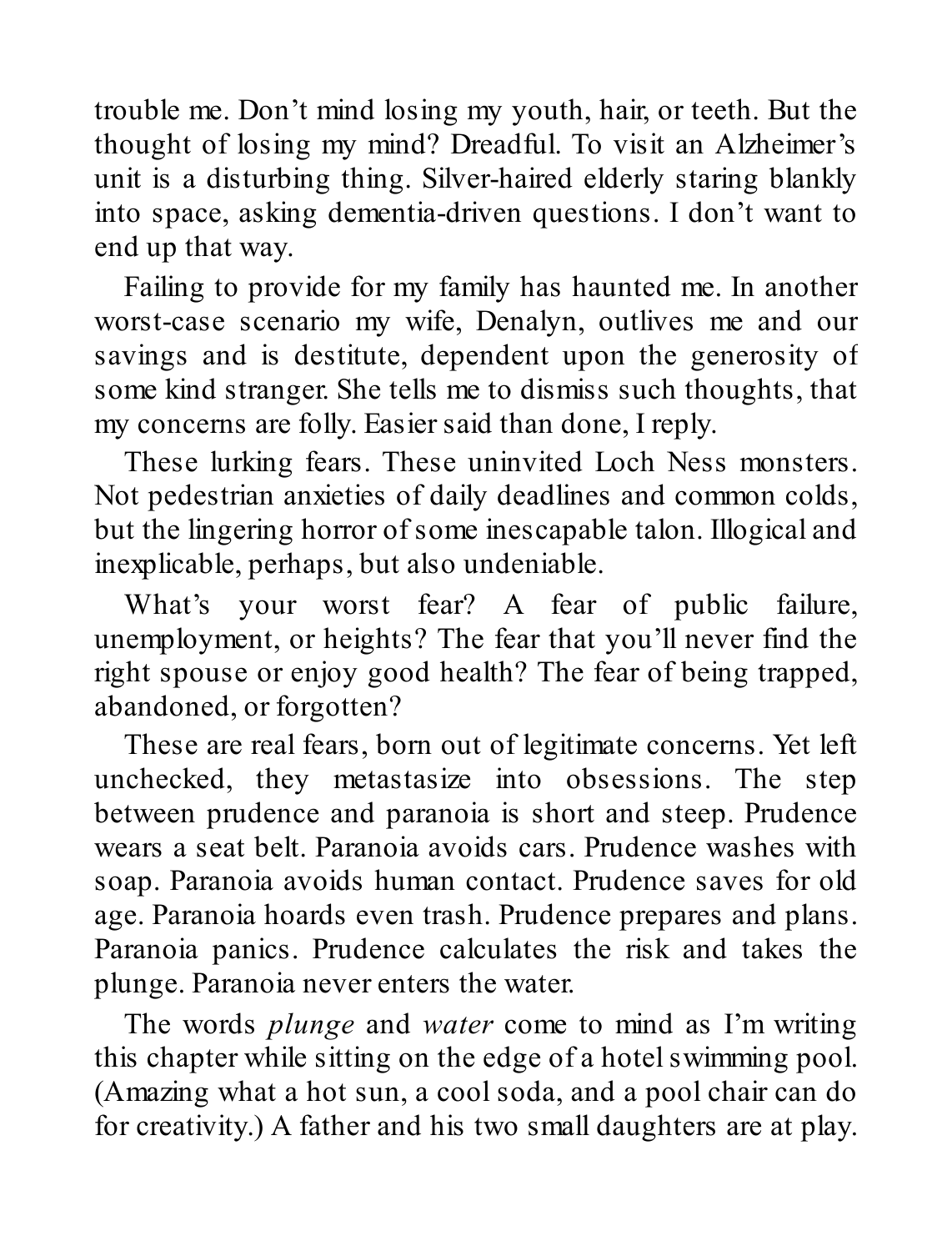He's in the water; they jump into his arms. Let me restate that: one jumps; the other ponders. The dry one gleefully watches her sister leap. She dances up and down as the other splashes. But when her dad invites her to do the same, she shakes her head and backs away.

A living parable! How many people spend life on the edge of the pool? Consulting caution. Ignoring faith. Never taking the plunge. Happy to experience life vicariously through others. Preferring to take no risk rather than any risk. For fear of the worst, they never enjoy life at its best.

By contrast, their sister jumps. Not with foolish abandon, but with belief in the goodness of a father's heart and trust in a father's arms. Such was the choice of Jesus. He did more than speak about fear. He faced it.

The decisive acts of the gospel drama are played out on two stages—Gethsemane's garden and Golgotha's cross. Friday's cross witnessed the severest suffering. Thursday's garden staged the profoundest fear. It was here, amidst the olive trees, that Jesus "fell to the ground. He prayed that, if it were possible, the awful hour awaiting him might pass him by. 'Abba, Father,' he cried out, 'everything is possible for you. Please take this cup of suffering away from me. Yet I want your will to be done, not mine'" (Mark 14:35–36 NLT).

A reader once called me both on the phone and on the carpet because of what I wrote on this passage. He didn't appreciate the way I described Christ as having "eyes wide with a stupor of fear."<sup>2</sup> I told him he needed to take his complaint to a higher level. Gospel-writer Mark is the one who paints the picture of Jesus as pale faced and trembling. "Horror . . . came over him" (Mark 14:33 NEB). The word *horror* is "used of a man who is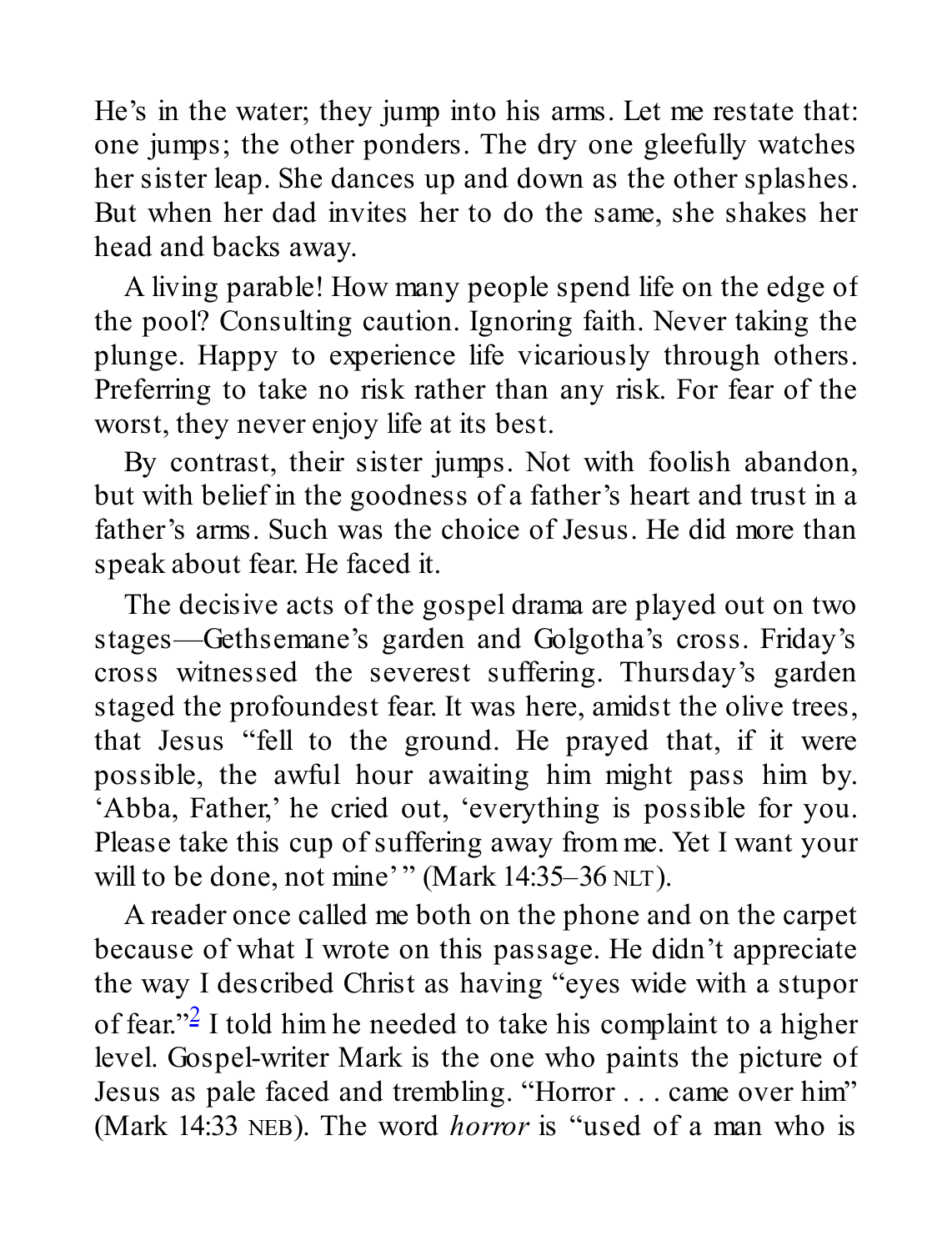rendered helpless, disoriented, who is agitated and anguished by the threat of some approaching event." $\frac{3}{2}$ 

Matthew agreed. He described Jesus as

depressed and confused (Matt.  $26:37<sup>4</sup>$ );

sorrowful and troubled (RSV);

anguish[ed] and dismay[ed] (NEB).

We've never seen Christ like this. Not in the Galilean storm, at the demoniac's necropolis, or on the edge of the Nazarene cliff. We've never heard such screams from his voice or seen his eyes this wide. And never, ever, have we read a sentence like this: "He plunged into a sinkhole of dreadful agony" (Mark 14:33 MSG). This is a weighty moment. God has become flesh, and Flesh is feeling fear full bore. Why? Of what was Jesus afraid?

It had something to do with a cup. "Please take this cup of suffering away from me." *Cup*, in biblical terminology, was more than a drinking utensil. *Cup* equaled God's anger, judgment, and punishment. When God took pity on apostate Jerusalem, he said, "See, I have taken out of your hand the cup that made you stagger . . . the goblet of my wrath" (Isa. 51:22 NIV). Through Jeremiah, God declared that all nations would drink of the cup of his disgust: "Take from my hand this cup filled to the brim with my anger, and make all the nations to whom I send you drink from it" (Jer. 25:15 NLT). According to John, those who dismiss God "must drink the wine of God's anger. It has been poured full strength into God's cup of wrath. And they will be tormented with fire and burning sulfur in the presence of the holy angels and the Lamb" (Rev. 14:10 NLT).

The cup equaled Jesus' worst-case scenario: to be the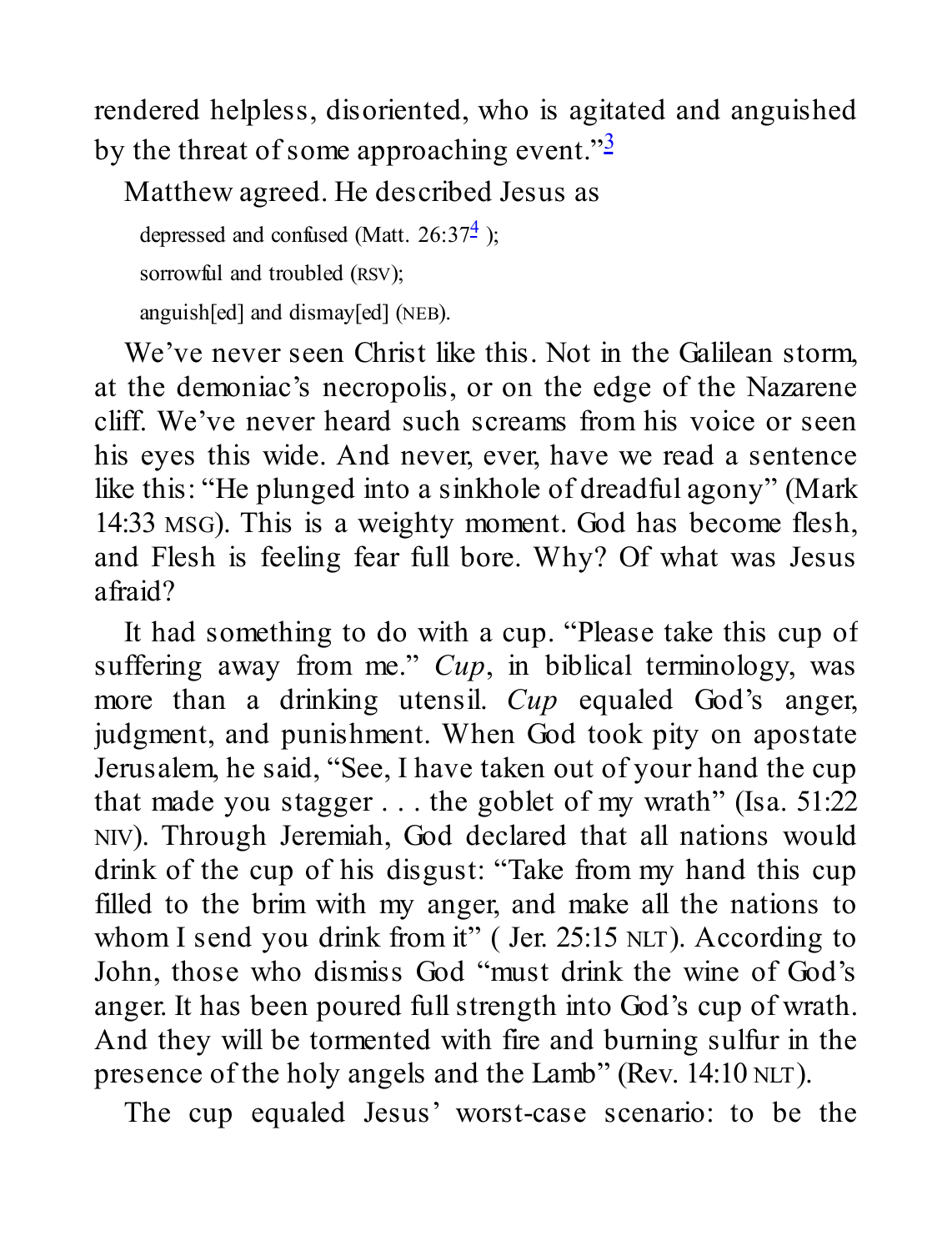recipient of God's wrath. He had never felt God's fury, didn't deserve to. He'd never experienced isolation from his Father; the two had been one for eternity. He'd never known physical death; he was an immortal being. Yet within a few short hours, Jesus would face them all. God would unleash his sin-hating wrath on the sin-covered Son. And Jesus was afraid. Deathly afraid. And what he did with his fear shows us what to do with ours.

He prayed. He told his followers, "Sit here while I go and pray over there" (Matt. 26:36). One prayer was inadequate. "Again, a second time, He went away and prayed . . . and prayed the third time, saying the same words" (vv. 42, 44). He even requested the prayer support of his friends. "Stay awake and pray for strength," he urged (v. 41 NCV).

Jesus faced his ultimate fear with honest prayer.

Let's not overcomplicate this topic. Don't we do so? We prescribe words for prayer, places for prayer, clothing for prayer, postures for prayer; durations, intonations, and incantations. Yet Jesus' garden appeal had none of these. It was brief (twenty-six English words), straightforward ("Please take this cup of suffering away"), and trusting ("Yet I want your will to be done, not mine"). Low on slick and high on authentic. Less a silver-tongued saint in the sanctuary; more a frightened child in a father's lap.

That's it. Jesus' garden prayer is a child's prayer. *Abba*, he prayed, using the homespun word a child would use while scampering up on the lap of Papa.

My father let me climb onto his lap . . . when he drove! He'd be arrested for doing so today. But half a century ago no one cared. Especially in a flat-as-a-skillet West Texas oil field, where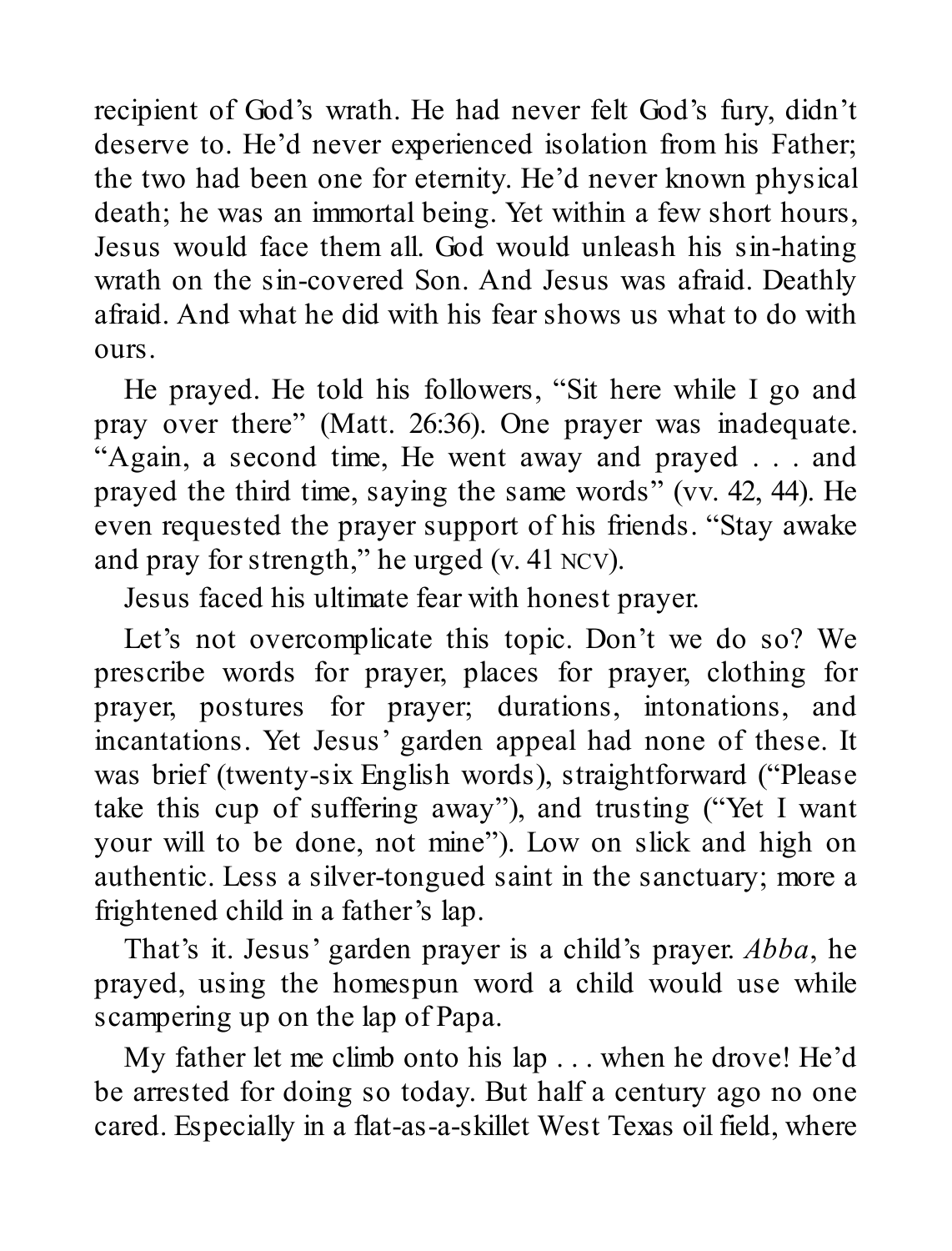rabbits outnumber people. Who cares if little Maxsits on Dad's lap as he drives the company truck (oops, sorry, Exxon) fromrig to rig?

I loved it. Did it matter that I couldn't see over the dash? That my feet stopped two feet shy of the brake and accelerator? That I didn't know a radio from a carburetor? By no means. I helped my dad drive his truck.

There were occasions when he even let me select the itinerary. At an intersection he would offer, "Right or left, Max?" I'd lift my freckled face and peer over the steering wheel, consider my options, and make my choice.

And do so with gusto, whipping the wheel like a race car driver at Monte Carlo. Did I fear driving into the ditch? Overturning the curve? Running the tire into a rut? By no means. Dad's hands were next to mine, his eyes keener than mine. Consequently, I was fearless! Anyone can drive a car fromthe lap of a father.

And anyone can pray fromthe same perspective.

Prayer is the practice of sitting calmly in God's lap and placing our hands on his steering wheel. He handles the speed and hard curves and ensures safe arrival. And we offer our requests; we ask God to "take this cup away." This cup of disease, betrayal, financial collapse, joblessness, conflict, or senility. Prayer is this simple. And such simple prayer equipped Christ to stare down his deepest fear.

Do likewise. Fight your dragons in Gethsemane's garden. Those persistent, ugly villains of the heart—talk to God about them.

*I don't want to lose my spouse, Lord. Help me to fear less and trust you more.*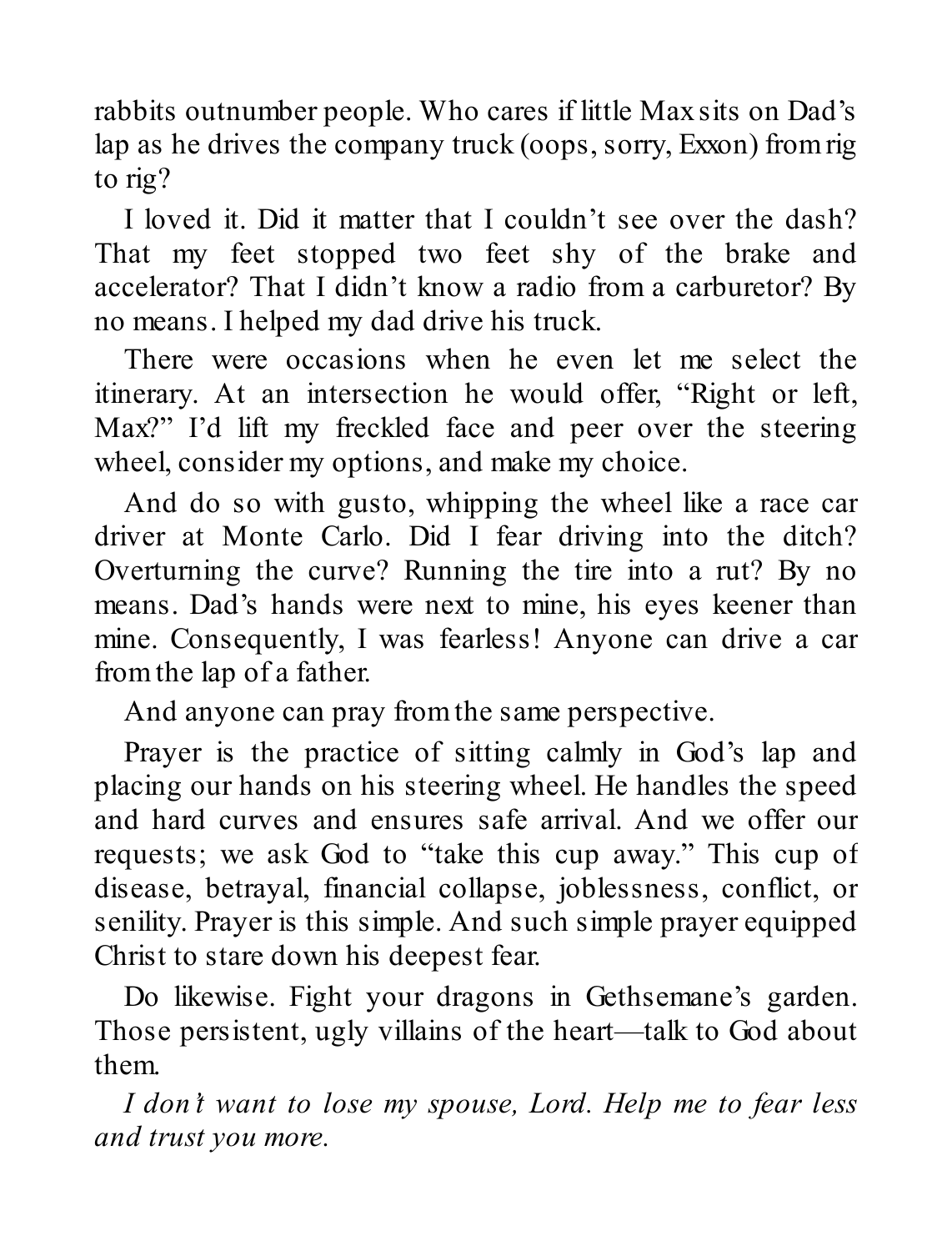*I have to fly tomorrow, Lord, and I can't sleep for fear some terrorist will get on board and take down the plane. Won't you remove this fear?*

*The bank just called and is about to foreclose on our home. What's going to happen to my family? Can you teach me to trust?*

*I'm scared, Lord. The doctor just called, and the news is not good. You know what's ahead for me. I give my fear to you.*

Be specific about your fears. Identify what "this cup" is and talk to God about it. Putting your worries into words disrobes them. They look silly standing there naked.

Yann Martel points this out in his novel *Life of Pi*. The main character, Pi, finds himself adrift at sea on a twenty-six-foot lifeboat with a 450-pound Bengal tiger as a companion. Pi ended up in this plight when his father, a zookeeper, went broke and loaded the family on a Japanese ship headed to Canada. The ship sank, leaving Pi and the tiger (named Richard Parker) alone on the ocean. While on the lifeboat, Pi begins to analyze his fears, both of the sea and the tiger.

I must say a word about fear. It is life's only true opponent. Only fear can defeat life. It is a clever, treacherous adversary, how well I know. It has no decency, respects no law or convention, shows no mercy. It goes for your weakest spot, which it finds with unerring ease. It begins in your mind, always. One moment you are feeling calm, self-possessed, happy. Then fear, disguised in the garb of mild-mannered doubt, slips into your mind like a spy. Doubt meets disbelief and disbelief tries to push it out. But disbelief is a poorly armed foot soldier. Doubt does away with it with little trouble. You become anxious. Reason comes to do battle for you. You are reassured. Reason is fully equipped with the latest weapons technology. But, to your amazement, despite superior tactics and a number of undeniable victories, reason is laid low. You feel yourself weakening, wavering. Your anxiety becomes dread. . . .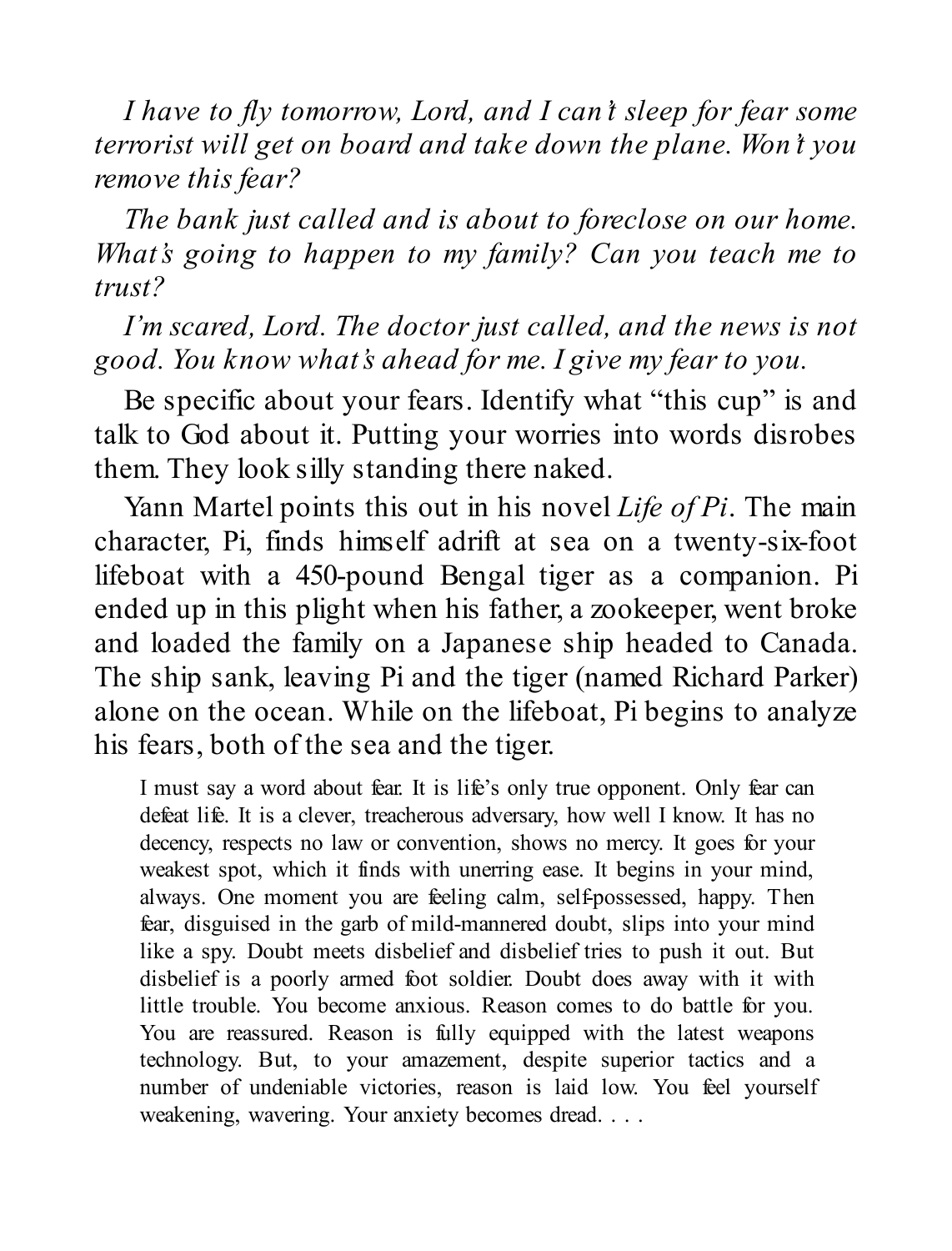Quickly you make rash decisions. You dismiss your last allies: hope and trust. There, you've defeated yourself. Fear, which is but an impression, has triumphed over you.<sup>5</sup>

Pi realizes that fear cannot be reasoned with. Logic doesn't talk fear off the ledge or onto the airplane. So what does? How can one avoid that towel-in-thering surrender to the enemy? Pi gives this counsel:

You must fight hard to express it. You must fight hard to shine the light of words upon it. Because if you don't, if your fear becomes a wordless darkness that you avoid, perhaps even manage to forget, you open yourself to further attacks of fear because you never truly fought the opponent who defeated you.<sup>6</sup>

It's our duty to pull back the curtains, to expose our fears, each and every one. Like vampires, they can't stand the sunlight. Financial fears, relationship fears, professional fears, safety fears—call them out in prayer. Drag them out by the hand of your mind, and make them stand before God and take their comeuppance!

Jesus made his fears public. He "offered up prayers and petitions with loud cries and tears to the one who could save him from death" (Heb. 5:7 NIV). He prayed loudly enough to be heard and recorded, and he begged his community of friends to pray with him.

His prayer in the garden becomes, for Christians, a picture of the church in action—a place where fears can be verbalized, pronounced, stripped down, and denounced; an escape from the "wordless darkness" of suppressed frights. A healthy church is where our fears go to die. We pierce them through with Scripture, psalms of celebration and lament. We melt them in the sunlight of confession. We extinguish them with the waterfall of worship, choosing to gaze at God, not our dreads.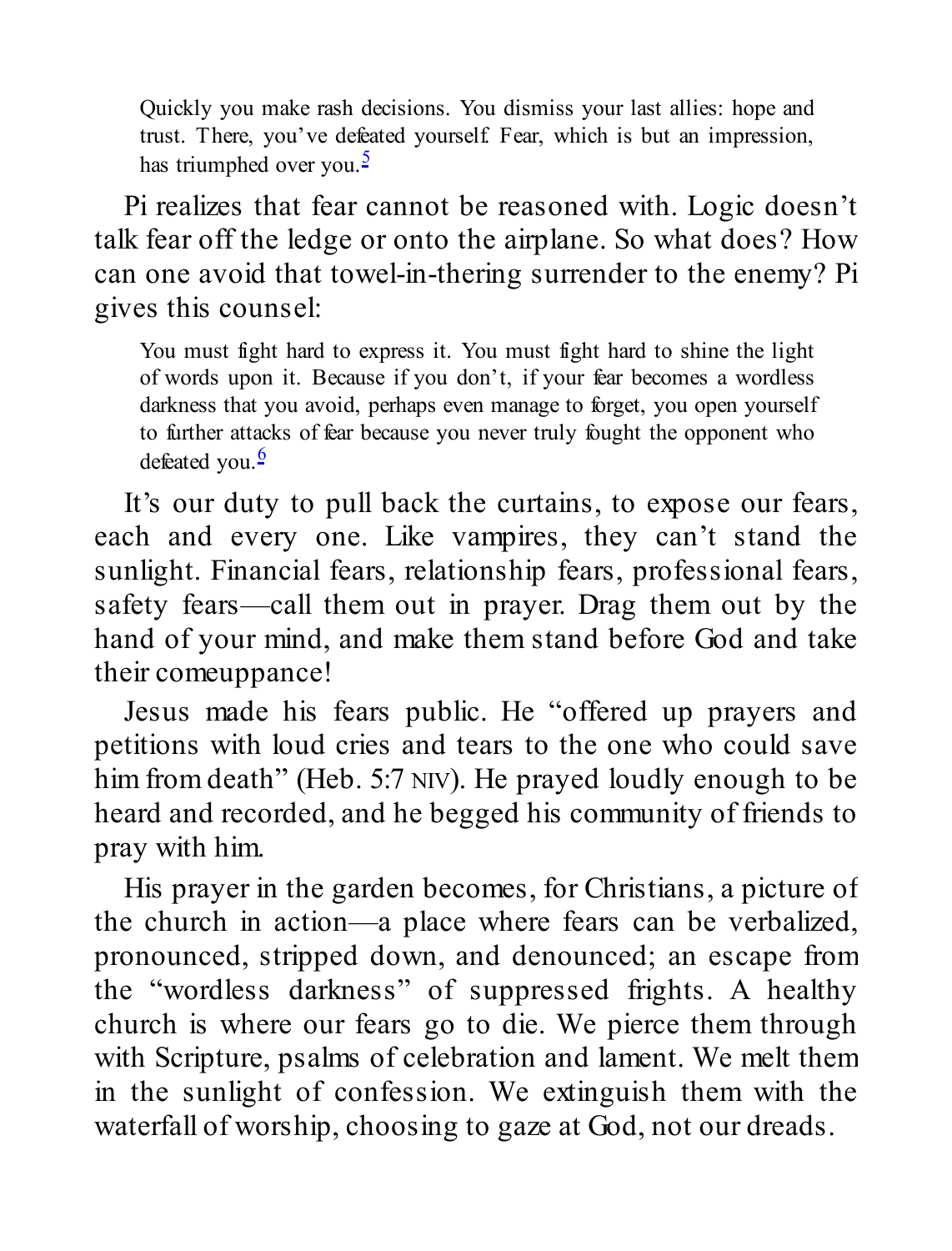The next time you find yourself facing a worst-case moment, do this. Verbalize your angst to a trusted circle of God-seekers. This is an essentialstep. Find your version of Peter, James, and John. (One hopes yours will stay awake longer.) The big deal (and good news) is this: you needn't live alone with your fear.

Besides, what if your fears are nothing more than the devil's hoax? A hell-hatched, joy-stealing prank?

I have a friend who was dreading a letter from the IRS. According to their early calculation, he owed them money, money he did not have. He was told to expect a letter detailing the amount. When the letter arrived, his courage failed him. He couldn't bear to open it, so the envelope sat on his desk for five days while he writhed in dread. How much could it be? Where would he get the funds? For how long would he be sent to prison? Finally he summoned the gumption to open the envelope. He found, not a bill to be paid, but a check to be cashed. The IRS, as it turned out, owed him money! He had wasted five days on needless fear. There are very few monsters who warrant the fear we have of them.

As followers of God, you and I have a huge asset. We know everything is going to turn out all right. Christ hasn't budged from his throne, and Romans 8:28 hasn't evaporated from the Bible. Our problems have always been his possibilities. The kidnapping of Joseph resulted in the preservation of his family. The persecution of Daniel led to a cabinet position. Christ entered the world by a surprise pregnancy and redeemed it through his unjust murder. Dare we believe what the Bible teaches? That no disaster is ultimately fatal?

Chrysostom did. He was the archbishop of Constantinople from AD 398 to 404. He gained a following by his eloquent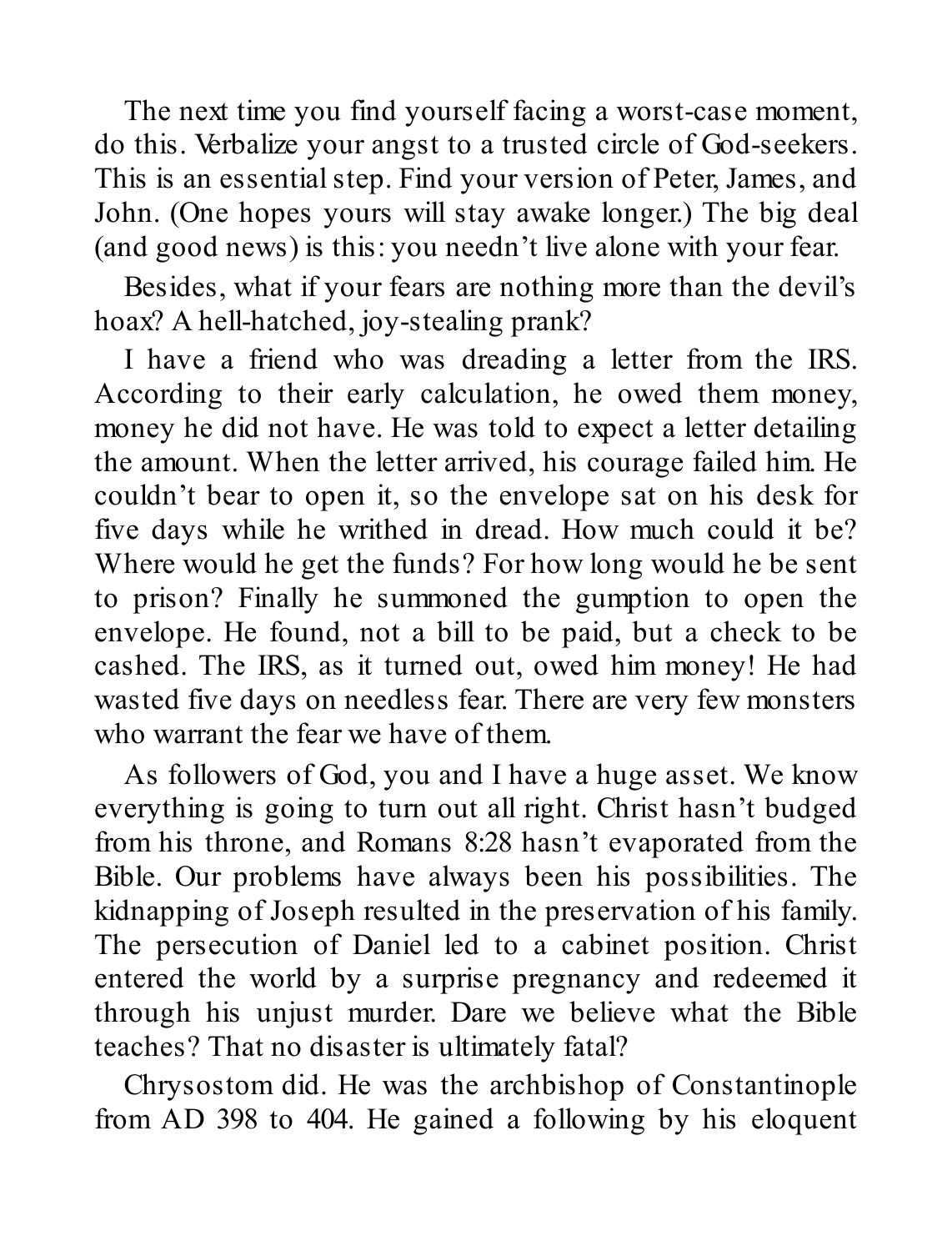criticisms of the wealthy and powerful. Twice banished by the authorities, he once asked: "What can I fear? Will it be death? But you know that Christ is my life, and that I shall gain by death. Will it be exile? But the earth and all its fulness is the Lord's. Will it be the loss of wealth? But we have brought nothing into the world, and can carry nothing out. Thus all the terrors of the world are contemptible in my eyes; and I smile at all its good things. Poverty I do not fear; riches I do not sigh for. Death I do not shrink from."<sup>7</sup>

The apostle Paul would have applauded that paragraph. He penned his final words in the bowels of a Roman prison, chained to a guard— within earshot of his executioner's footsteps. Worst-case scenario? Not from Paul's perspective. "God's looking after me, keeping me safe in the kingdom of heaven. All praise to him, praise forever!" (2 Tim. 4:18 MSG).

Paul chose to trust his Father.

By the way, I'm happy to report that the poolside girl has chosen to believe hers. After extensive coaxing from her dad and coaching from her sister, she held her nose and jumped. Last tally, she's taken at least a dozen plunges. Good for her. Another fear has fallen victimto trust.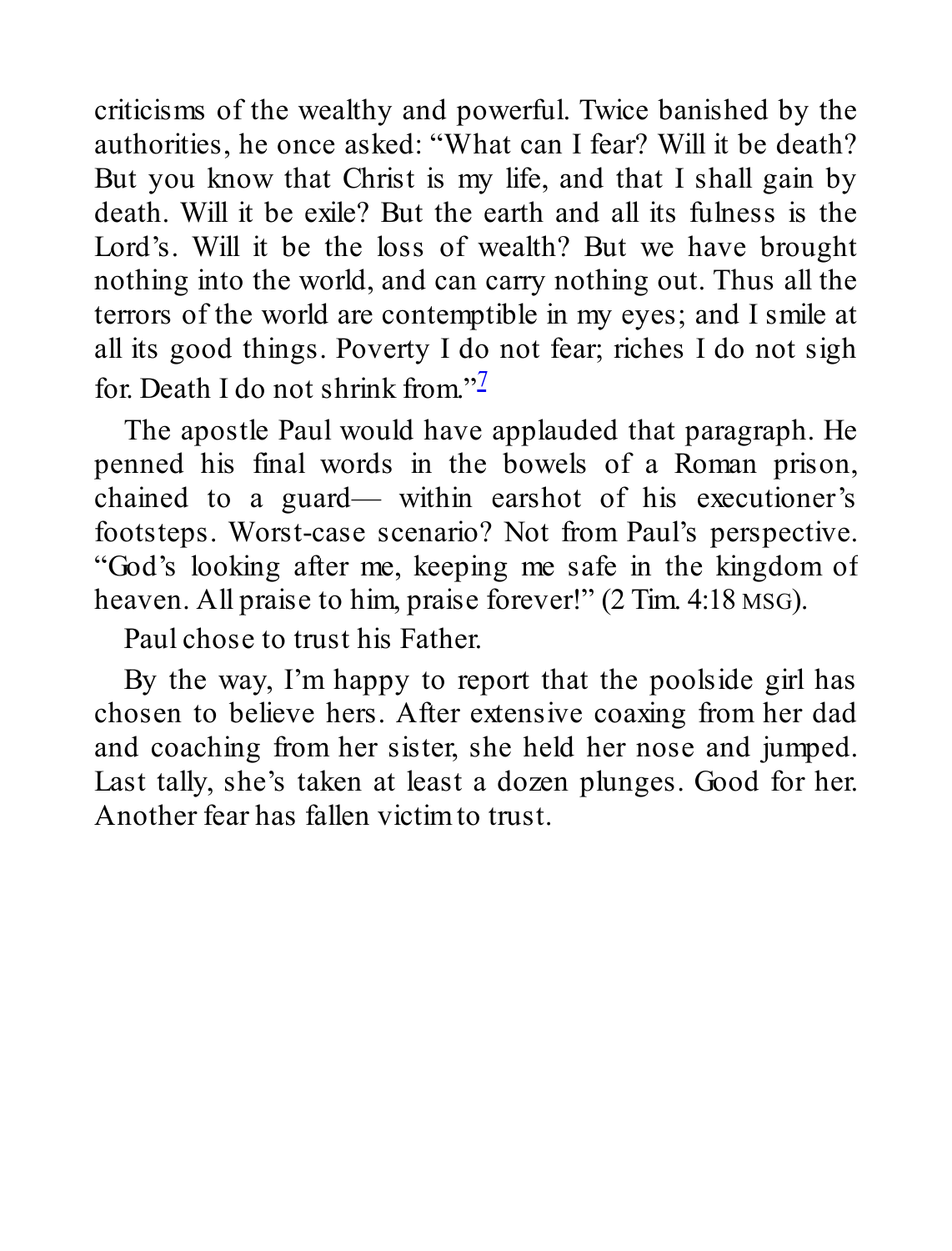**CHAPTER 8**

**This Brutal Planet**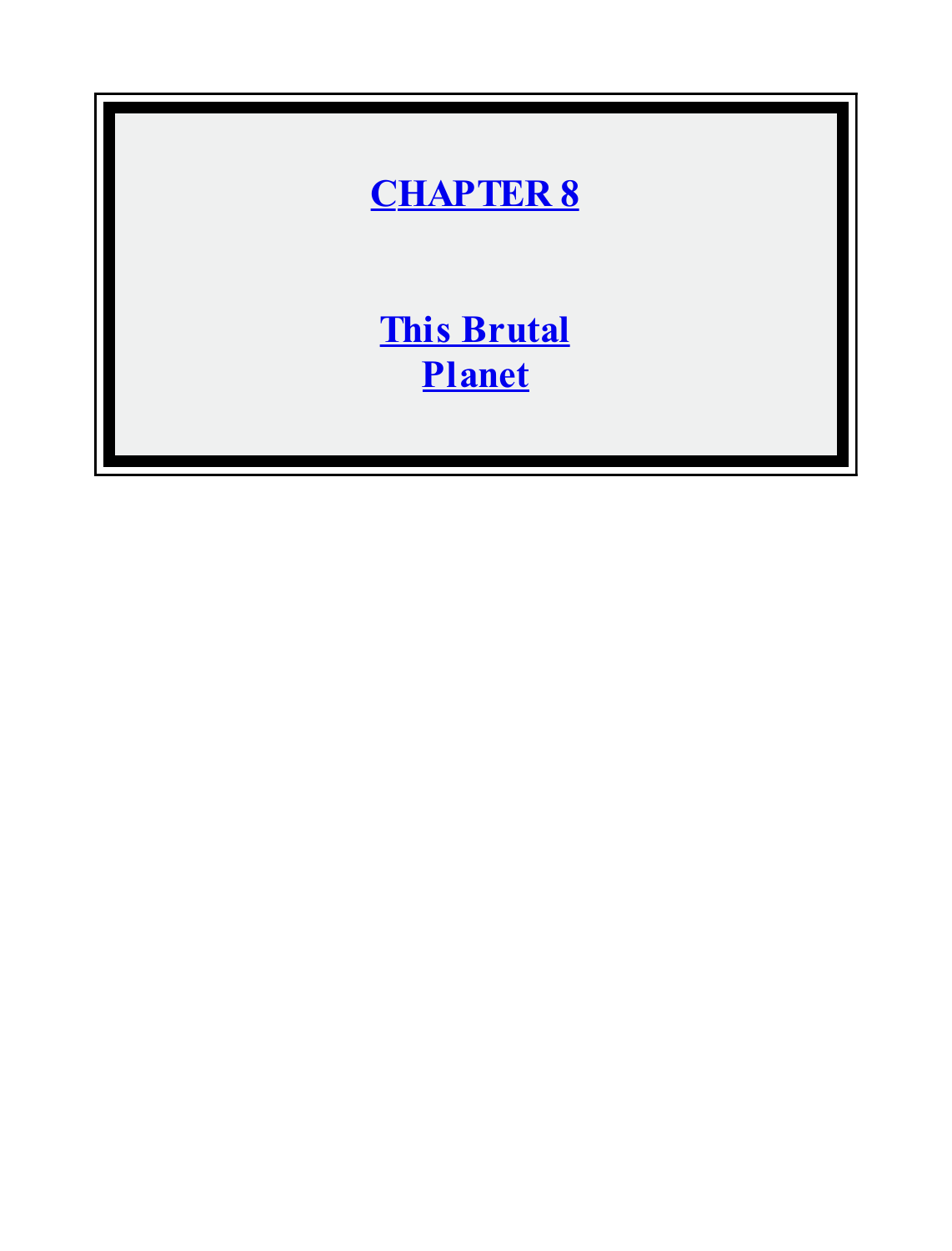#### Do not fear those who kill the body but cannot kill the soul.

—MATTHEW 10: 28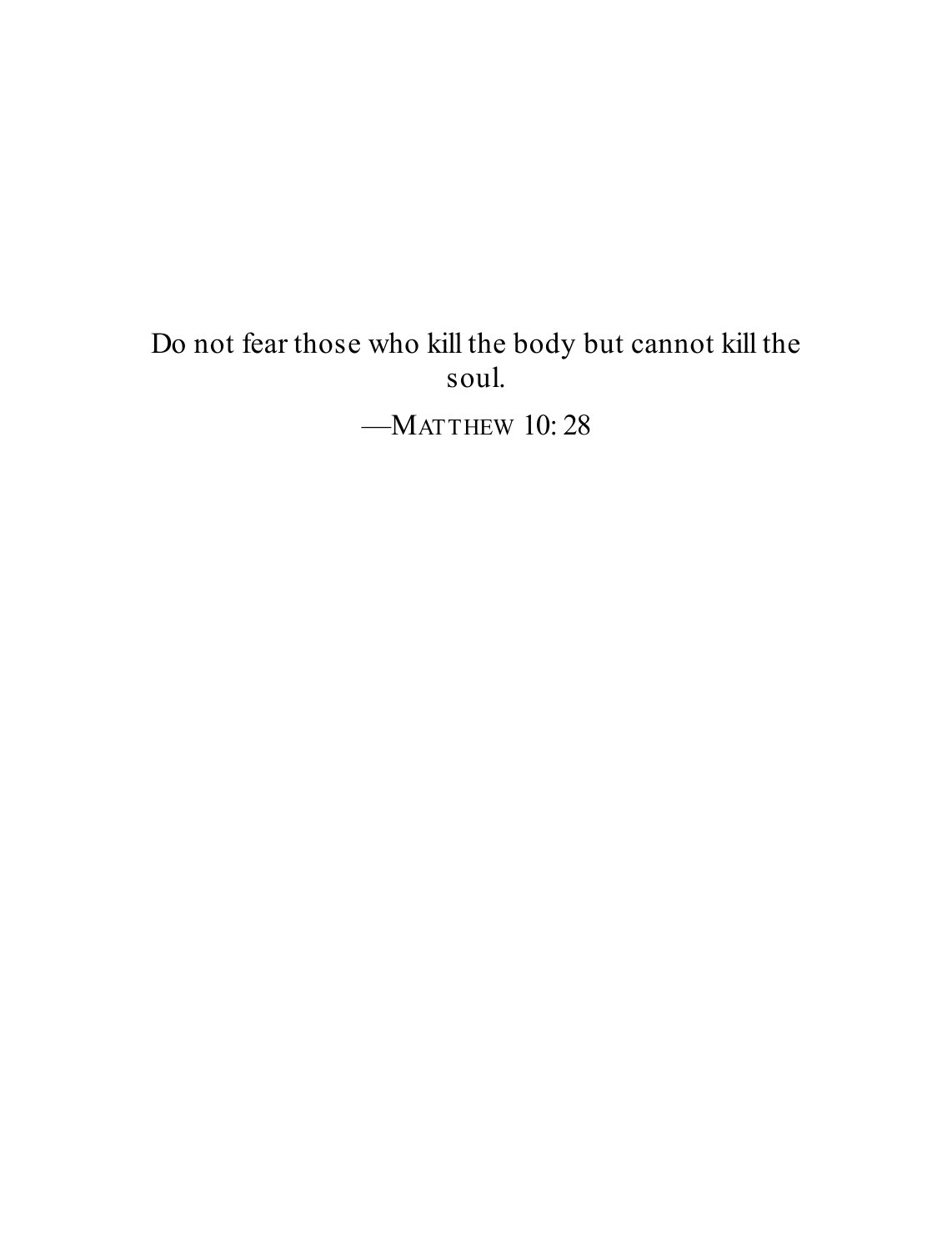# *Fear of Violence*

The greatest golfer in the history of the sport sat down to eat his breakfast, never suspecting it would be his last. eat his breakfast, never suspecting it would be his last. Byron Nelson had slept well the night before, better than he had in days. He had showered, shaved, and then smiled when his wife, Peggy, announced the meal of the morning: sausage, biscuits, and eggs.

He was ninety-four years old, sixty-one years removed from the streak: eleven consecutive tournament victories. Tiger Woods has won six in a row. Arnold Palmer won three; so did Sam Snead, Ben Hogan, and a few others. But Nelson's record of eleven straight stands out like an oak tree in a wheat field. He retired a year later and bought a ranch near Fort Worth, Texas, where he lived peacefully until God called him home September 26, 2006.

After washing the dishes, he sat down to listen to a favorite Christian radio broadcast. Peggy left for Bible study at the church. ("I'mso proud of you," he told her.) She returned a few hours later to find him on the floor. No sign of pain or struggle. His good heart had just stopped. $\frac{1}{1}$ 

Russia of the early 1950s needed little excuse to imprison her citizens. Let a person question a decision of Stalin or speak against the Communist regime, and he could find himself walking the frozen tundra behind the barbed wires of a Soviet

 $\sim$   $\sim$   $\sim$   $\sim$   $\sim$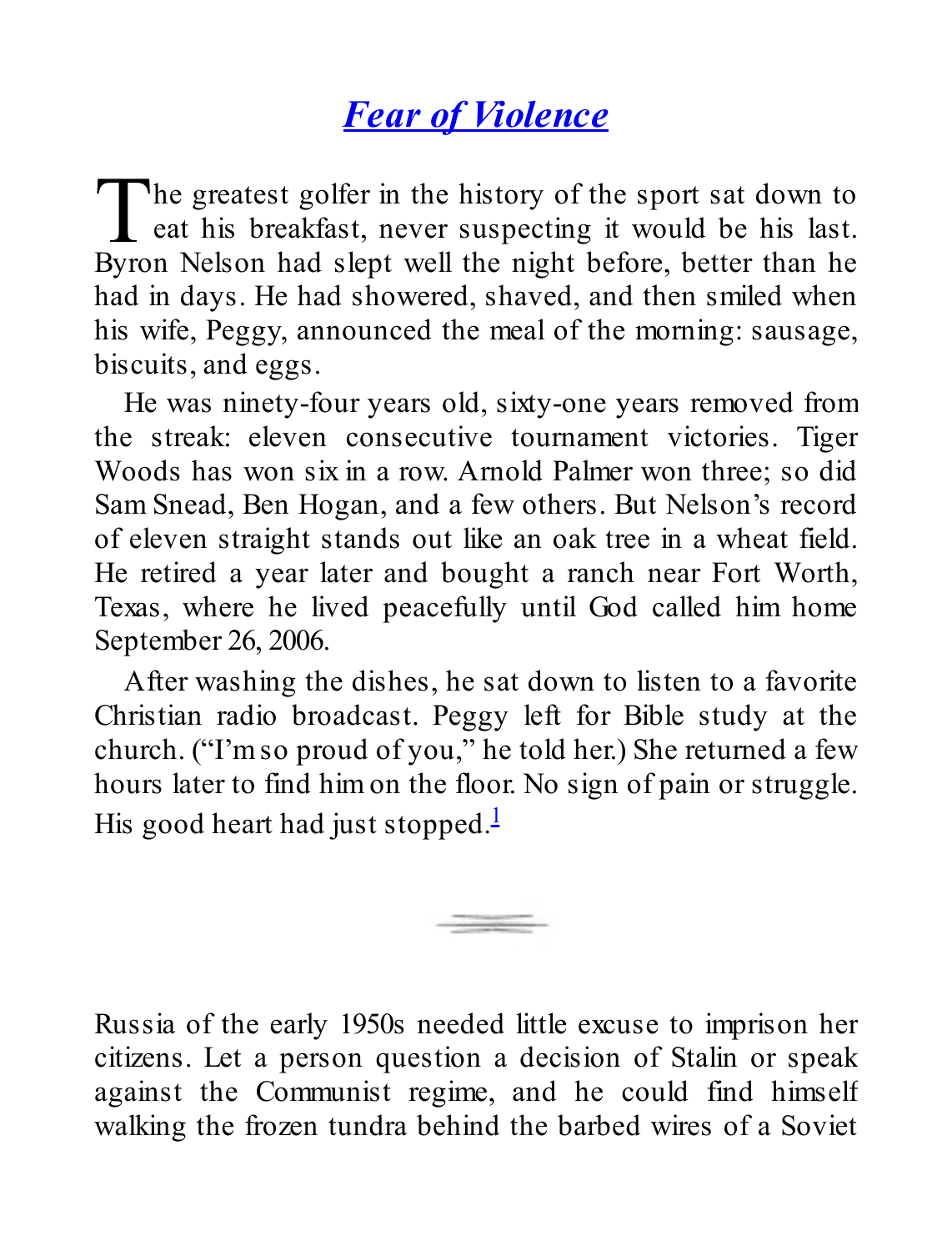concentration camp. Boris Kornfeld did. No known record of his crime survives, only the sketchy details of his life. Born a Jew. Trained as a physician and befriended by a believer in Christ.

With ample time on their hands, the two men engaged in long, rigorous discussions. Kornfeld began to connect the promised Messiah of the old covenant with the Nazarene of the new. Following Jesus went against every fiber of his ancestry, but in the end he chose to do so.

The decision cost himhis life.

He saw a guard stealing bread from a dying man. Prior to his conversion, Kornfeld never would have reported the crime. Now his conscience compelled him to do so. It was only a matter of time before the other guards would get even. Kornfeld, even in danger, was at complete peace. For the first time in his life, he had no fear of death or eternity. His only desire was to tell someone about his discovery before he lost his life.

An opportunity came in the form of a cancer patient, a fellow prisoner who was recovering from abdominal surgery. Left alone with him in the recovery room, Kornfeld urgently whispered his story. He poured out every detail. The young man was stirred yet so groggy from the anesthesia that he fell asleep. When he awoke, he asked to see the physician. It was too late. During the night someone had dealt the doctor eight blows on the head with a plasterer's hammer. Colleagues had tried to save his life but couldn't.<sup>2</sup>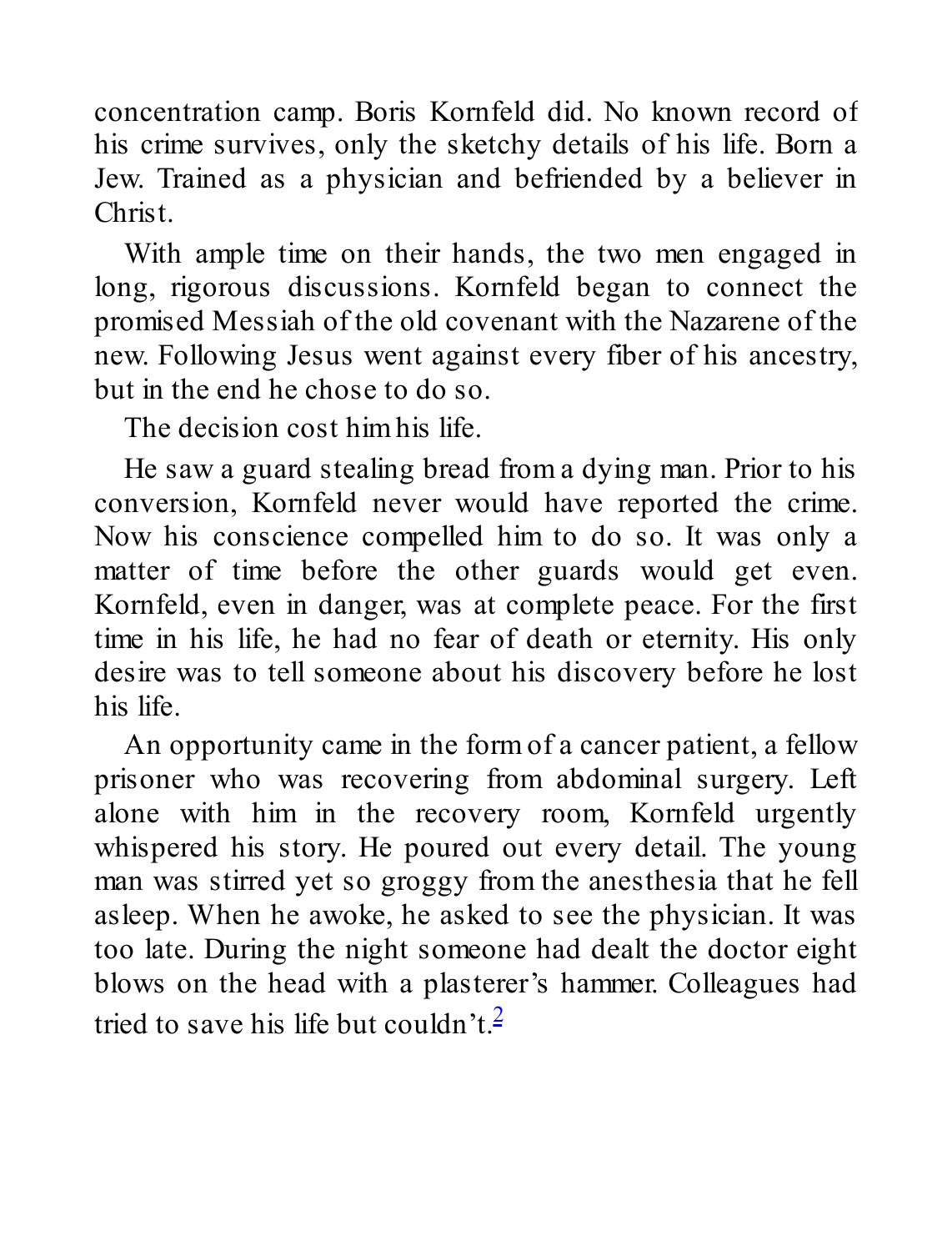Byron Nelson and Boris Kornfeld embraced the same convictions. They anchored their hope to the same rock and set their sights on the same heaven and trusted the same Savior. Yet one passed into heaven on a pathway of peace, the other through a maelstromof brutality.

 $\label{eq:1} \begin{minipage}{0.5\textwidth} \begin{minipage}{0.5\textwidth} \centering \end{minipage} \begin{minipage}{0.5\textwidth} \centering \end{minipage} \begin{minipage}{0.5\textwidth} \centering \begin{minipage}{0.5\textwidth} \centering \end{minipage} \begin{minipage}{0.5\textwidth} \centering \end{minipage} \begin{minipage}{0.5\textwidth} \centering \end{minipage} \begin{minipage}{0.5\textwidth} \centering \end{minipage} \begin{minipage}{0.5\textwidth} \centering \end{minipage} \begin{minipage}{0.5\textwidth}$ 

Given the choice, I'd go out like Mr. Nelson.

The unnamed heroes of Hebrews would have as well. Their stories occupy a curious paragraph toward the end of the patriarch parade. They follow the better-known names of Abel, who though "being dead still speaks" (Heb. 11:4); Enoch, who "did not see death" (v. 5); Noah, who "became heir of the righteousness" (v. 7); Abraham and Sarah, whose descendants are as "innumerable as the sand which is by the seashore" (v. 12).

A person might read this far and draw a conclusion. God rewards faithful lives with serenity and storied legacies. Live well. Live and die peacefully. Right? Then verses 35–37 present the hard side: "Others were tortured, not accepting deliverance, that they might obtain a better resurrection. Still others had trials of mockings and scourgings, yes, and of chains and imprisonment. They were stoned, they were sawn in two, were tempted, were slain with the sword. They wandered about in sheepskins and goatskins, being destitute, afflicted, tormented."

Contrary to what we'd hope, good people aren't exempt from violence. Murderers don't give the godly a pass. Rapists don't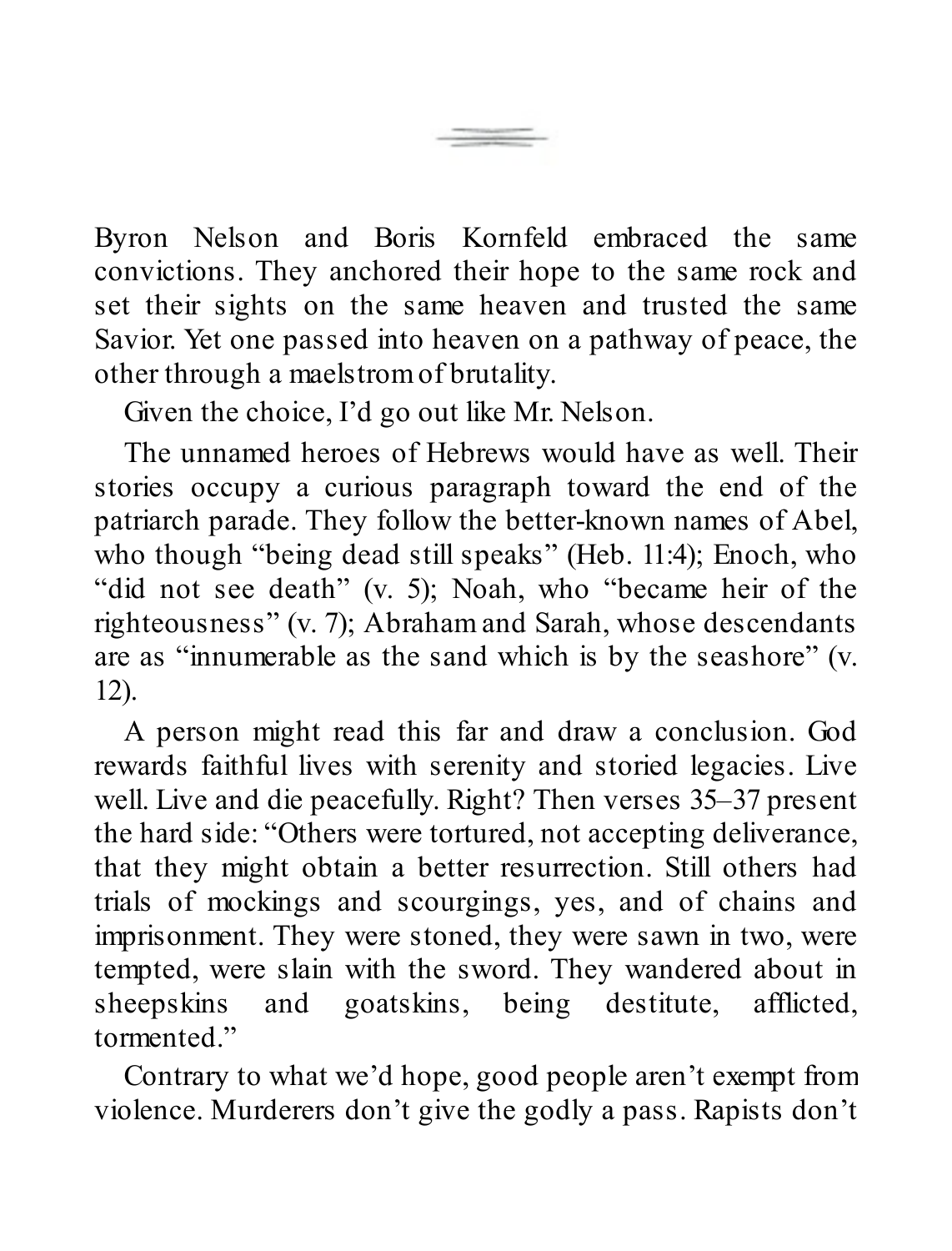vet victims according to spiritual résumés. The bloodthirsty and wicked don't skip over the heavenbound. We aren't insulated. But neither are we intimidated. Jesus has a word or two about this brutal world: "Do not fear those who kill the body but cannot kill the soul" (Matt. 10:28).

The disciples needed this affirmation. Jesus had just told them to expect scourging, trials, death, hatred, and persecution (vv. 17–23). Not the kind of locker room pep talk that rallies the team. To their credit none defected. Perhaps they didn't because of the fresh memory of Jesus' flexed muscles in the graveyard. Jesus had taken his disciples to "the other side into the country of the Gadarenes, [where] two men who were demon-possessed met Him as they were coming out of the tombs. They were so extremely violent that no one could pass by that way. And they cried out, saying, 'What business do we have with each other. Son of God? Have You come here to torment us before the time?' " (Matt. 8:28–29 NASB).

The most dramatic and immediate reactions to the presence of God on earth emerged from demons like these—the numberless, invisible, sexless, fiendish djinns of Satan. These two men were demon possessed and, consequently, "extremely violent." People walked wide detours around the cemetery to avoid them.

Not Jesus. He marched in as if he owned the place. The stunned demons never expected to see Jesus here in the devil's digs on the foreign side of Galilee, the region of pagans and pigs. Jews avoided such haunts. Jesus didn't.

The demons and Jesus needed no introduction. They had battled it out somewhere else, and the demons had no interest in a rematch. They didn't even put up a fight. "Have you come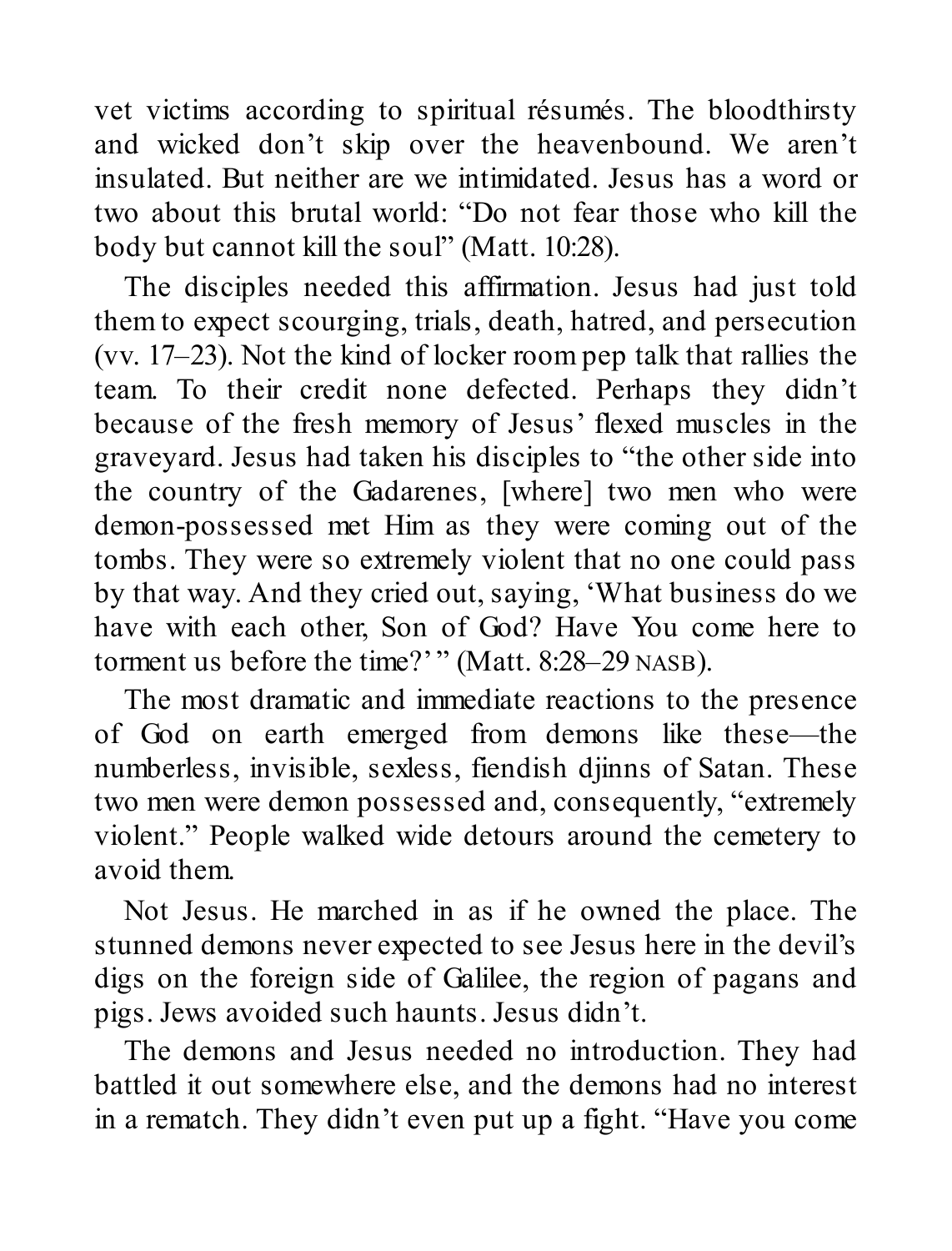to punish us before our time?" (v. 29 cev). Backpedaling. Stuttering. Translation? "We know you will put it to us in the end, but do we get double trouble in the meantime?" They crumpled like stringless puppets. Pathetic, their appeal: "Please send us into those pigs!" (v. 31 cev).

Jesus did so. "Move," he exorcised. No shout, scream, incantation, dance, incense, or demand. Just one small word. He who sustains the worlds with a word directs demonic traffic with the same.

And though this world, with devils filled, should threaten to undo us, we will not fear, for God hath willed His truth to triumph through us. The Prince of Darkness grim, we tremble not for him; his rage we can endure, for lo, his doom is sure; *one little word* shall fell him. 3

The contest between good and evil lasted a matter of seconds. Christ is fire, and demons are rats on the ship. They scurried overboard at first heat.

This is the balance on which Jesus writes the check of courage: "Do not fear those who kill the body but cannot kill the soul" (Matt. 10:28). You indwell the garrison of God's guardianship. "Can anything separate us from the love Christ has for us? Can troubles or problems or sufferings or hunger or nakedness or danger or violent death? . . . Nothing above us, nothing below us, nor anything else in the whole world will ever be able to separate us from the love of God that is in Christ Jesus our Lord" (Rom. 8:35, 39 NCV).

Courage emerges, not from increased police security, but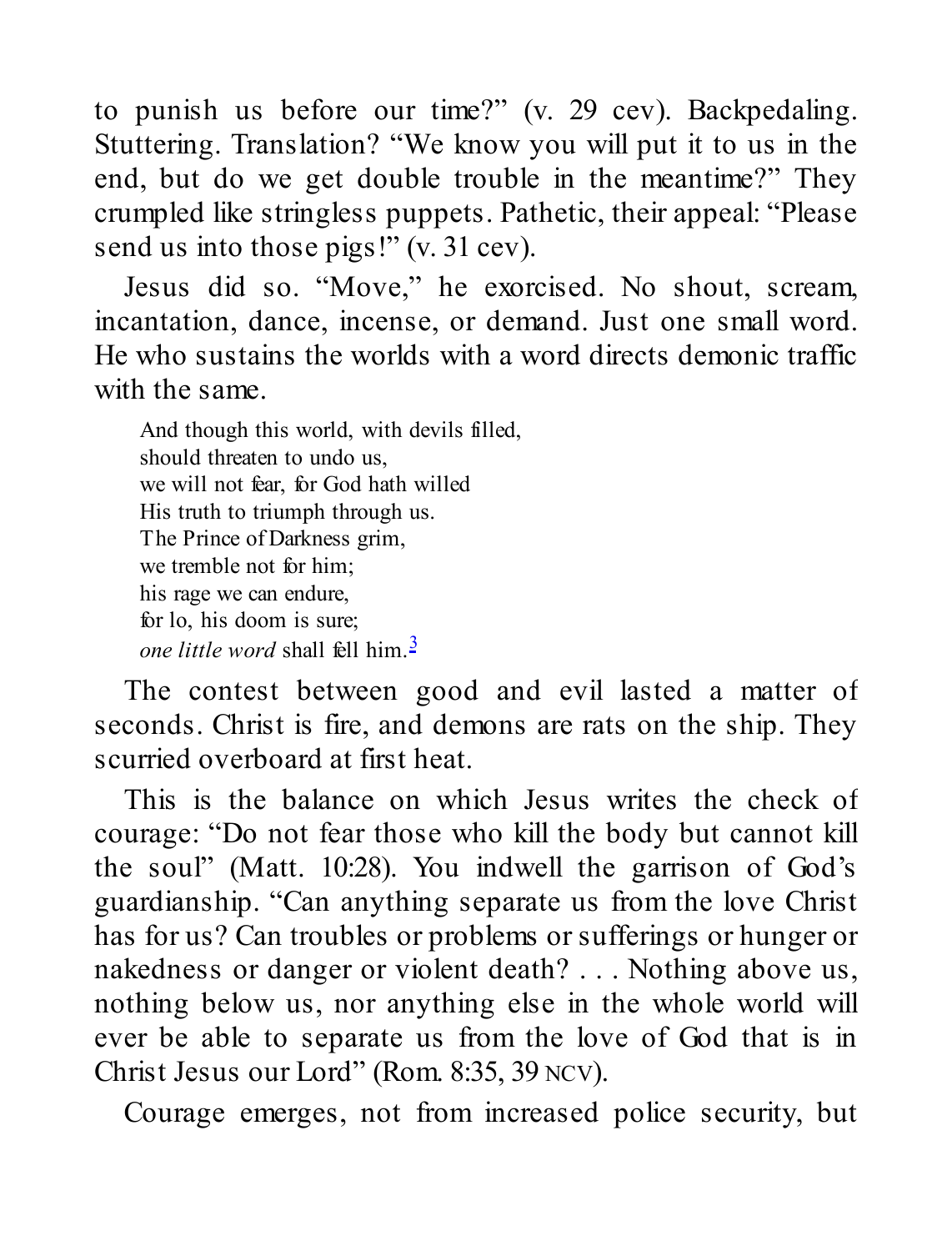from enhanced spiritual maturity. Martin Luther King exemplified this. He chose not to fear those who meant him harm. On April 3, 1968, he spent hours in a plane, waiting on the tarmac, due to bomb threats. When he arrived in Memphis later that day, he was tired and hungry but not afraid.

"We've got some difficult days ahead," he told the crowd. "But it doesn't matter with me now. Because I've been to the mountaintop. And I don't mind. Like anybody, I would like to live a long life. Longevity has its place. But I'm not concerned about that now. I just want to do God's will. And He's allowed me to go up to the mountain. And I've looked over. And I've seen the promised land. I may not get there with you. But I want you to know tonight that we, as a people, will get to the promised land. And I'm happy tonight. I'm not worried about anything. I'm not fearing any man. Mine eyes have seen the glory of the coming of the Lord." 4

He would be dead in less than twenty-four hours. But the people who meant him harm fell short in their goal. They took his breath, but they never took his soul.

In his award-winning book on the Rwandan genocide of 1994, Philip Gourevitch tells the story of Thomas, a Tutsi marked for slaughter. He was one of the few who escaped the machete-wielding Hutu murderers.

Thomas told me that he had been trained as a Boy Scout " to look at danger, and study it, but not to be afraid," and I was struck that each of his encounters with Hutu Power had followed a pattern: when the minister ordered him back to work, when the soldiers came for him, and when they told him to sit on the street, Thomas always refused before complying. The killers were accustomed to encountering fear, and Thomas had always acted as if there must be some misunderstanding for anyone to feel the need to threaten him. 5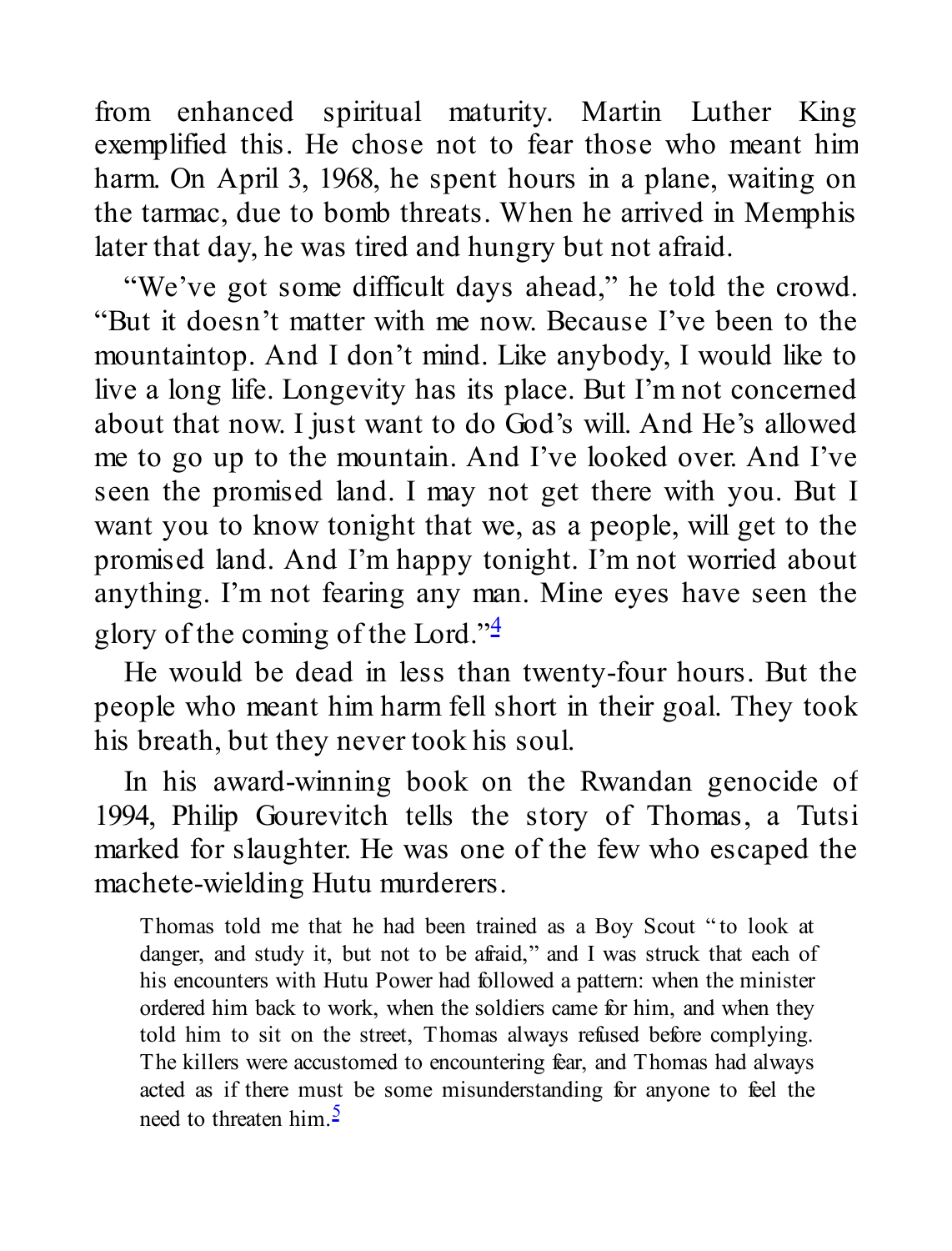Evildoers have less chance of hurting you if you aren't already a victim. "Fearing people is a dangerous trap, but trusting the Lord means safety" (Prov. 29:25 NLT). Remember, "his angels . . . guard you" (Ps. 91:11 NIV). He is your "refuge" (Ps. 62:8), your "hiding place" (Ps. 32:7), your "fortress" (2 Sam. 22:2–3). "The Lord is on my side; I will not fear. What can man do to me?" (Ps. 118:6). Satan cannot reach you without passing through him.

Then what are we to make of the occasions Satan does reach us? How are we supposed to understand the violence listed in Hebrews 11 or the tragic end of Boris Kornfeld? Or, most supremely, how are we to understand the suffering of Jesus? Ropes. Whips. Thorns. Nails. These trademarked his final moments. Do you hear the whip slapping against his back, ripping sinew from bone? Thirty-nine times the leather slices, first the air, then the skin. Jesus clutches the post and groans, battered by wave after wave of violence. Soldiers force a thorny wreath over his brow, sting his face with slaps, coat it with saliva. They load a beam on his shoulders and force him to march up a hill. This is the condemned sharpening his own guillotine, tying his own noose, wiring his own electric chair. Jesus shouldered his own tool of execution. The cross.

Cicero referred to crucifixion as "a most cruel and disgusting punishment." 6 In polite Roman society the word *cross* was an obscenity, not to be uttered in conversation. Roman soldiers were exempt fromcrucifixion except in matters of treason. It was ugly and vile, harsh and degrading. And it was the manner by which Jesus chose to die. "He humbled himself and became obedient to death—even death on a cross!" (Phil. 2:8 NIV).

A calmer death would have sufficed. A single drop of blood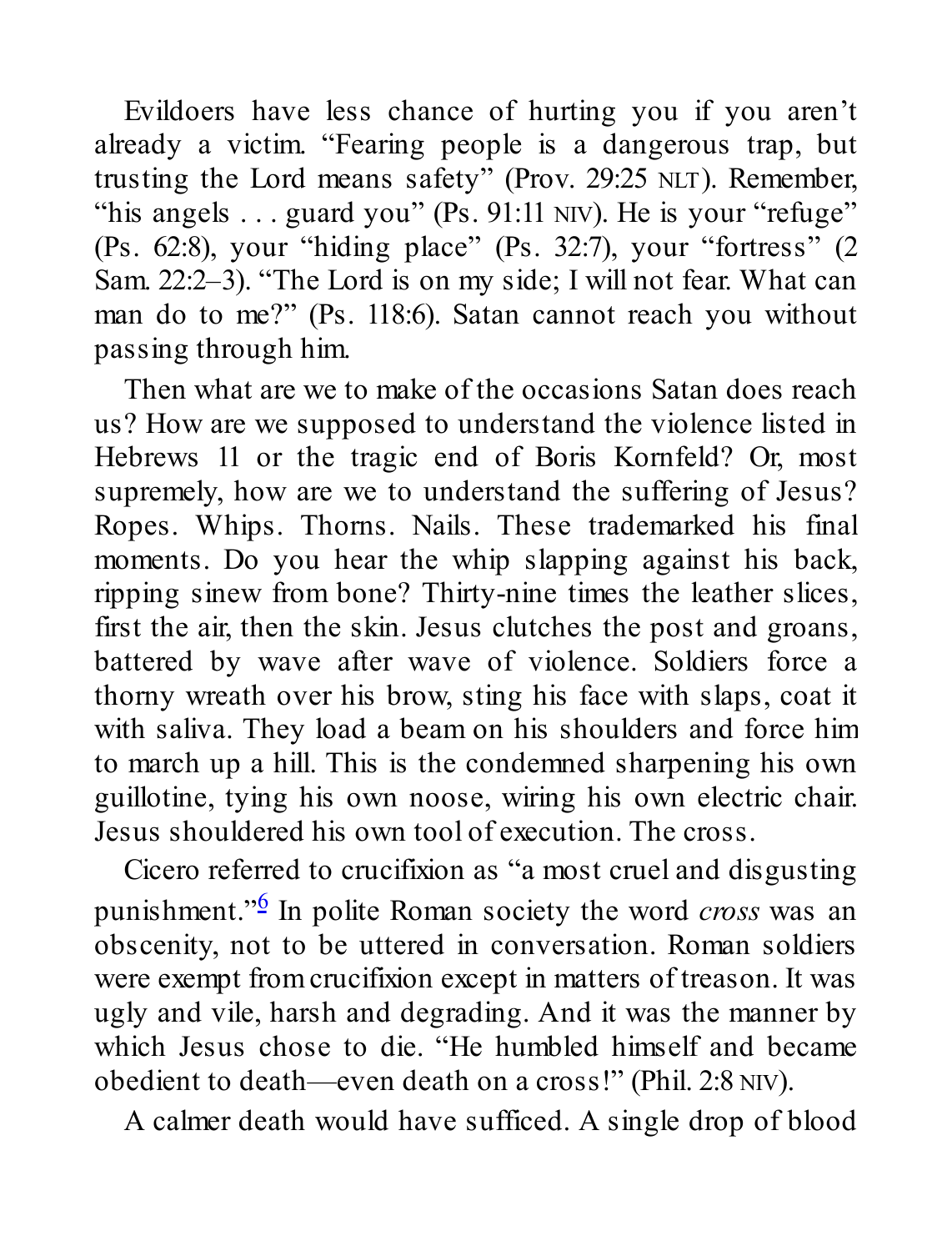could have redeemed humankind. Shed his blood, silence his breath, still his pulse, but be quick about it. Plunge a sword into his heart. Take a dagger to his neck. Did the atonement for sin demand sixhours of violence?

No, but his triumph over sadism did. Jesus once and for all displayed his authority over savagery. Evil may have her moments, but they will be brief. Satan unleashed his meanest demons on God's Son. He tortured every nerve ending and inflicted every misery. Yet the master of death could not destroy the Lord of life. Heaven's best took hell's worst and turned it into hope.

I pray God spares you such evil. May he grant you the long life and peaceful passage of a Byron Nelson. But if he doesn't, if you "have been given not only the privilege of trusting in Christ but also the privilege of suffering for him" (Phil. 1:29 NLT), remember, God wastes no pain.

Consider Boris Kornfeld, the Russian physician bludgeoned to death because of his convictions. Though the doctor died, his testimony survived. The man with whom he spoke never forgot the conversation.

There, in the quiet camp hospital recovery room, the doctor sat by his patient's bedside, dispensing compassion and peace. Dr. Kornfeld passionately related the story of his conversion to Christianity, his words flavored with conviction. The patient was hot and feverish, yet alert enough to ponder Dr. Kornfeld's words. He would later write that he sensed a "mystical knowledge" in the doctor's voice.

The "mystical knowledge" transformed the young patient. He embraced Kornfeld's Christ and later celebrated in verse with this joyous affirmation: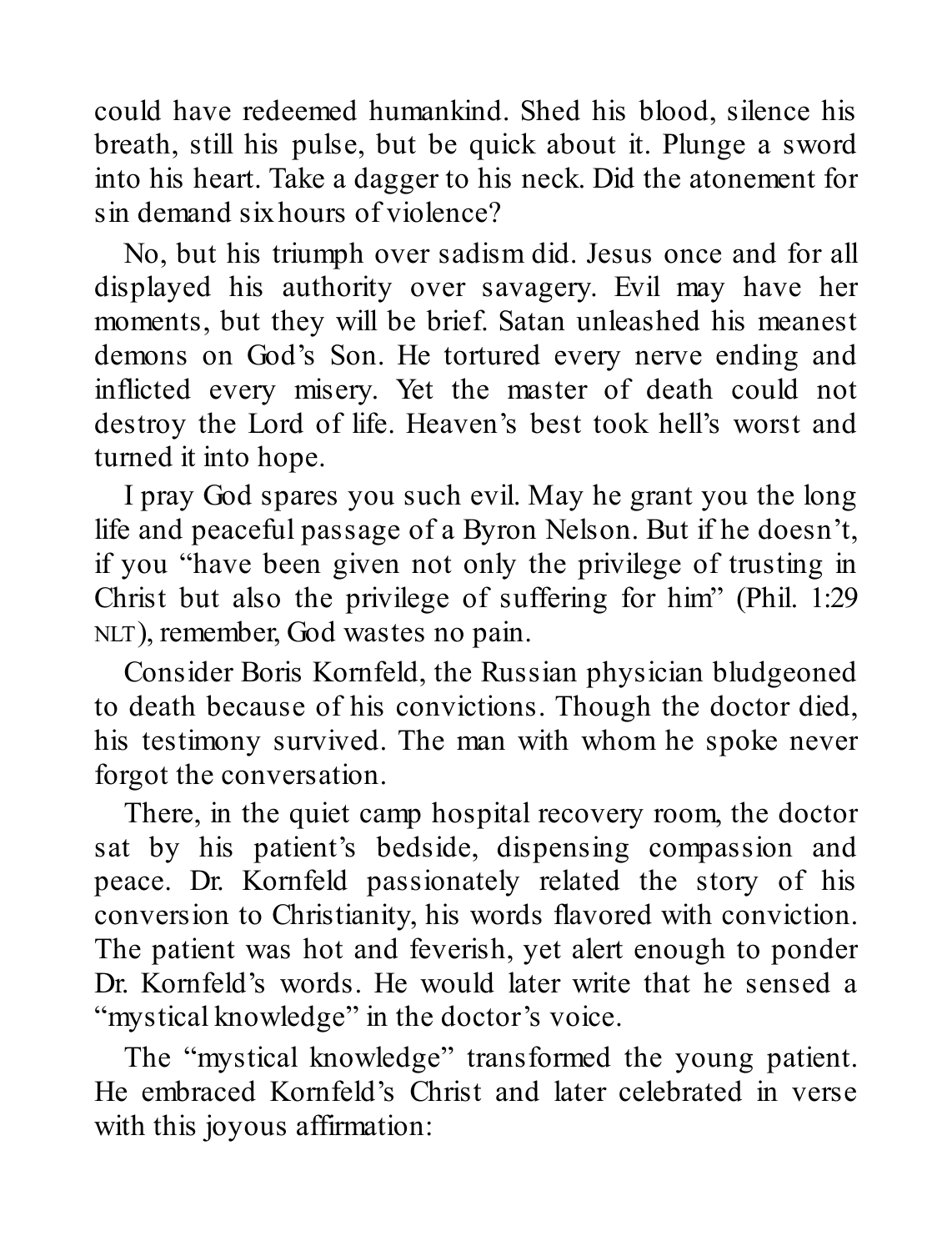God of Universe! I believe again!<sup>7</sup>

The patient survived the camps and began to write about his prison experience, disclosing the gulag horror. One exposé after another: *One Day in the Life of Ivan Denisovich, The Gulag Archipelago, Live Not by Lies.* Some attribute the collapse of Eastern Communism, in part, to his writings. But were it not for the suffering of Kornfeld, we'd have never known the brilliance of his young convert: Alexander Solzhenitsyn.

What man meant for evil, God, yet again, used for good.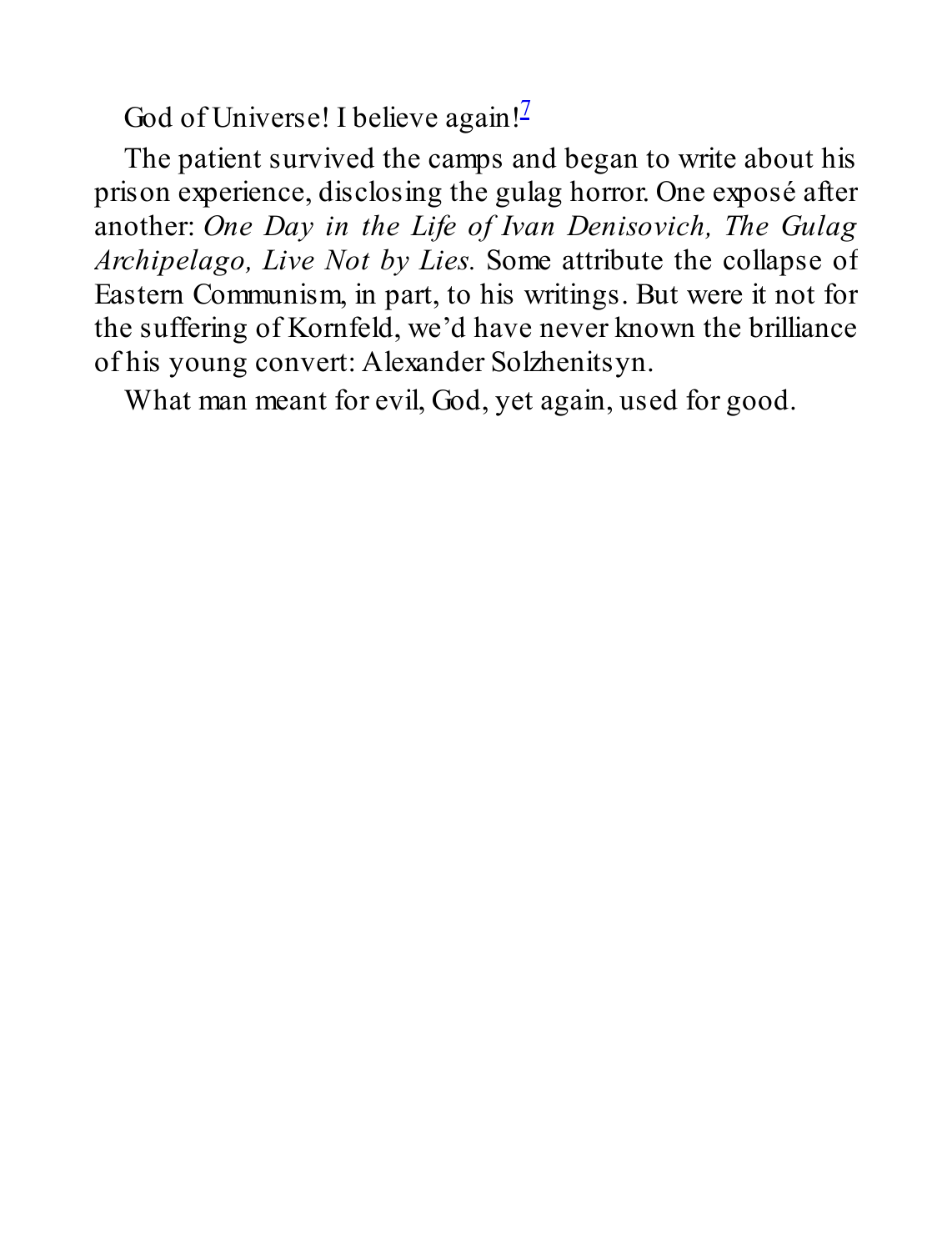**CHAPTER 9**

**Make-Believe Money**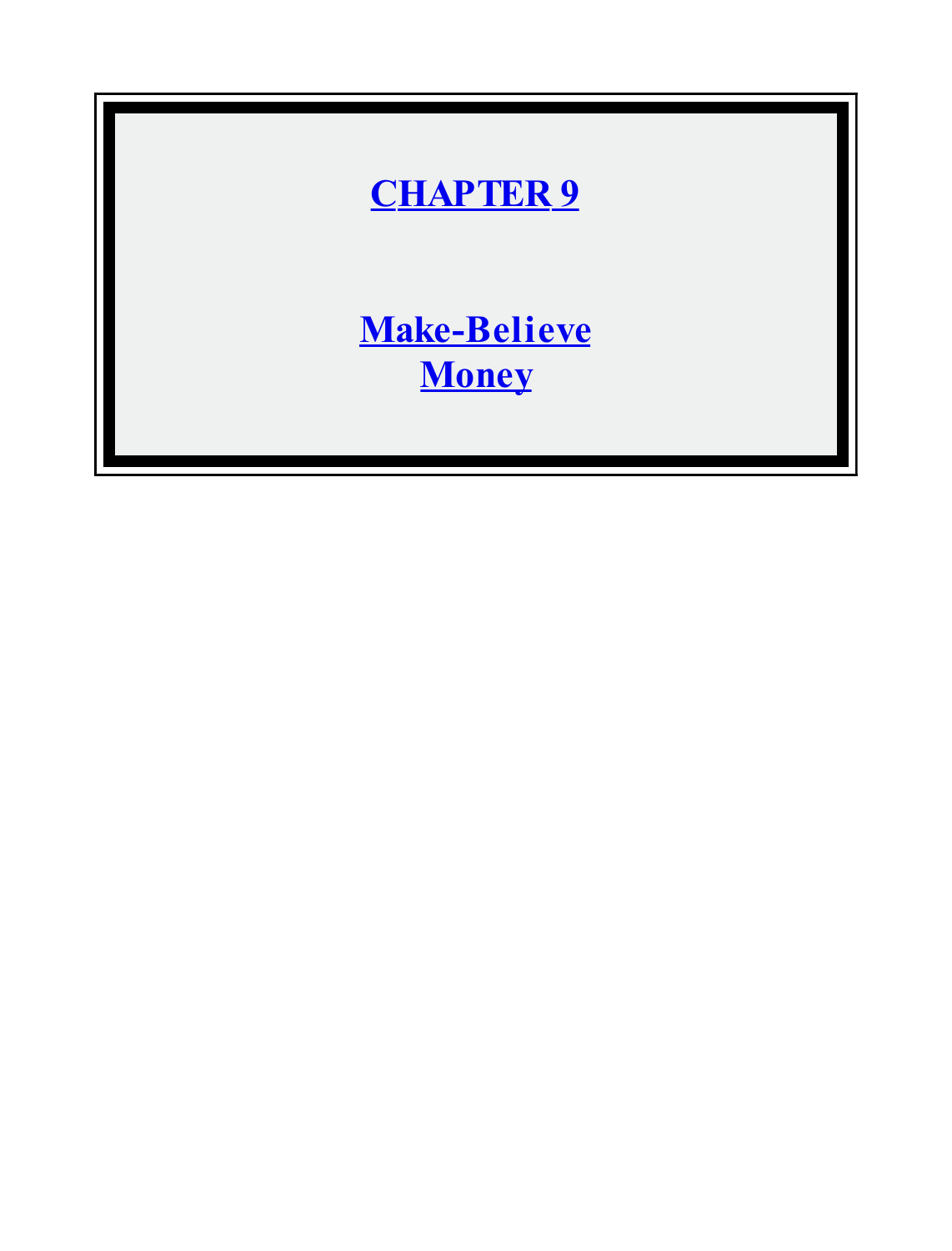## Do not fear, little flock, for it is your Father's good pleasure to give you the kingdom.

—LUKE 12: 32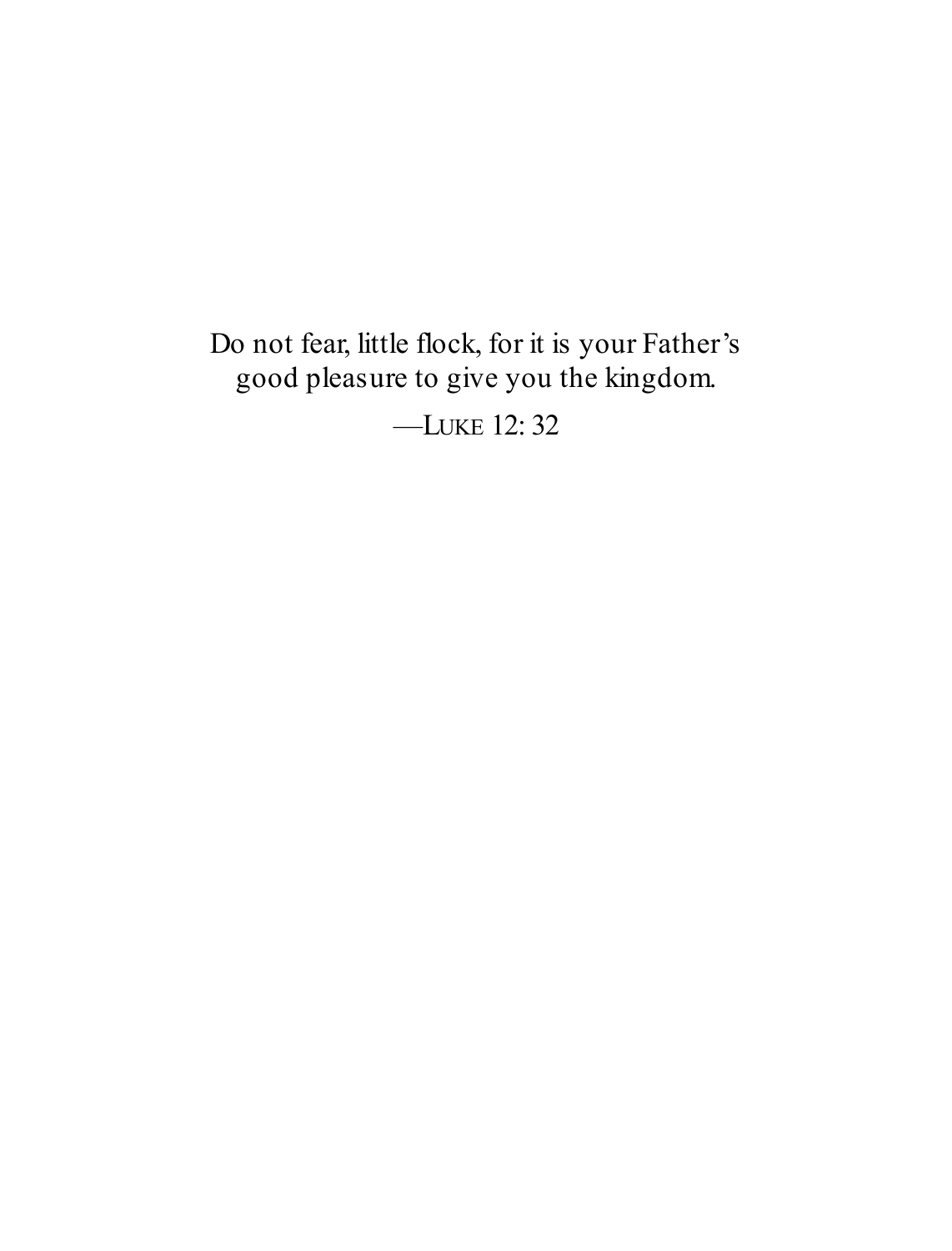## *Fear of the Coming Winter*

A Monopoly champion sits in your office. The Michael<br>Phelps of the game board. The Pelé of the Boardwalk. He<br>spands all day avery day slam durking the competition Monopoly champion sits in your office. The Michael spends all day every day slam-dunking the competition, collecting houses, Park Places, and make-believe money the way Solomon collected wives. He never goes to jail, always passes Go, and has permanent addresses on Illinois and Kentucky avenues. If the Fortune 500 ranked Monopoly billionaires, this guy would out-Buffett Warren Buffett. No one has more money than he.

And he wants you to help him invest it. You are, after all, a financial planner. You speak the language of stocks and annuities, have ample experience with IRAs, mutual funds, and securities. But all your experience didn't prepare you for this request. Yet here he sits in your office, encircled by bags of pink cash and little plastic buildings. Invest Monopoly earnings?

"I have 314 Park Places, 244 Boardwalks, and enough Reading Railroads to circle the globe like thread on a spool."

Is this guy for real? You do your best to be polite. "Seems you've amassed quite a Monopoly fortune."

He crosses his arms and smiles. "Indeed I have. And I'm ready for you to put it to work. It's time for me to sit back and take it easy. Let someone else monopolize Monopoly for a while."

You take another look at his stacks of funny money and toy real estate and abandon all tact. "Sir, you're crazy. Your currency has no value. Your cash has no clout. Outside of your game, it's worthless. I'm sorry to tell you this, but you've made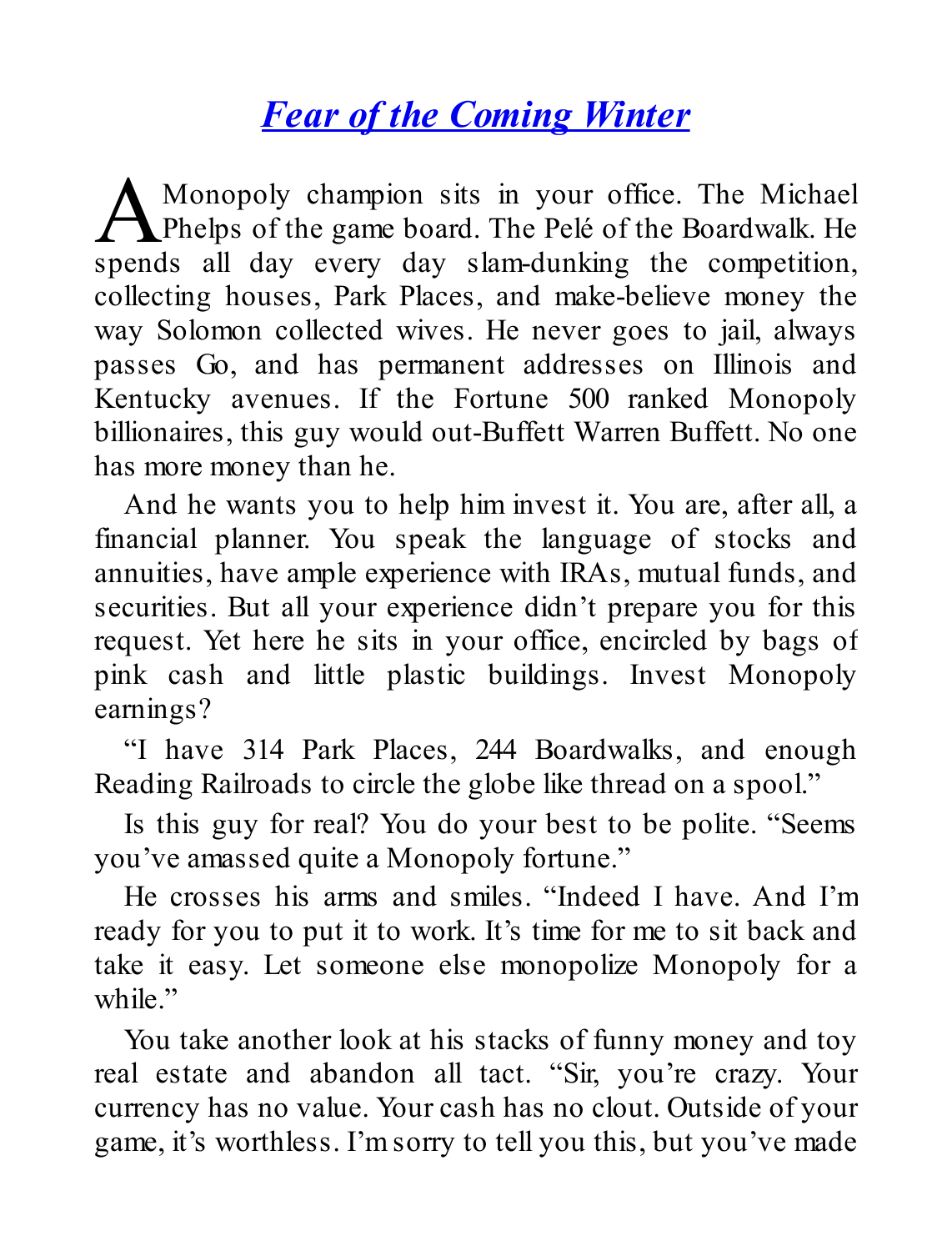a foolish mistake. In fact, you are a fool."

Strong language. But if you choose to use it, you are in the company of God.

And [ Jesus] told them this parable: "The ground of a certain rich man produced a good crop. He thought to himself, 'What shall I do? I have no place to store my crops.'

" Then he said, 'This is what I'll do. I will tear down my barns and build bigger ones, and there I will store all my grain and my goods. And I'll say to myself, "You have plenty of good things laid up for many years. Take life easy; eat, drink and be merry. '

"But God said to him, 'You fool! This very night your life will be demanded from you. Then who will get what you have prepared for yourself?'

" This is how it will be with anyone who stores up things for himself but is not rich toward God." (Luke 12:16–21 NIV)

He seemed to be a decent fellow, this wealthy farmer. Sharp enough to turn a profit, savvy enough to enjoy a windfall. For all we know he made his fortune honestly. No mention is made of exploitation or embezzlement. He put his God-given talent to making talents and succeeded. Flush with success, he resolved to learn a lesson fromthe fable of the ant and the grasshopper.

The grasshopper, you'll remember, wondered why the ant worked so hard in the summer day. "Why not come and chat with me instead of toiling in that way?" The ant explained his labor: "I'm helping to lay up food for the winter and recommend you do the same." But the grasshopper preferred to flitter than work. So while the ant prepared, the grasshopper played. And when winter brought its harsh winds and barren fields, the ant nibbled on corn while the grasshopper stood on the street corner holding a cardboard sign: "Any work will do. I'll hop right to it."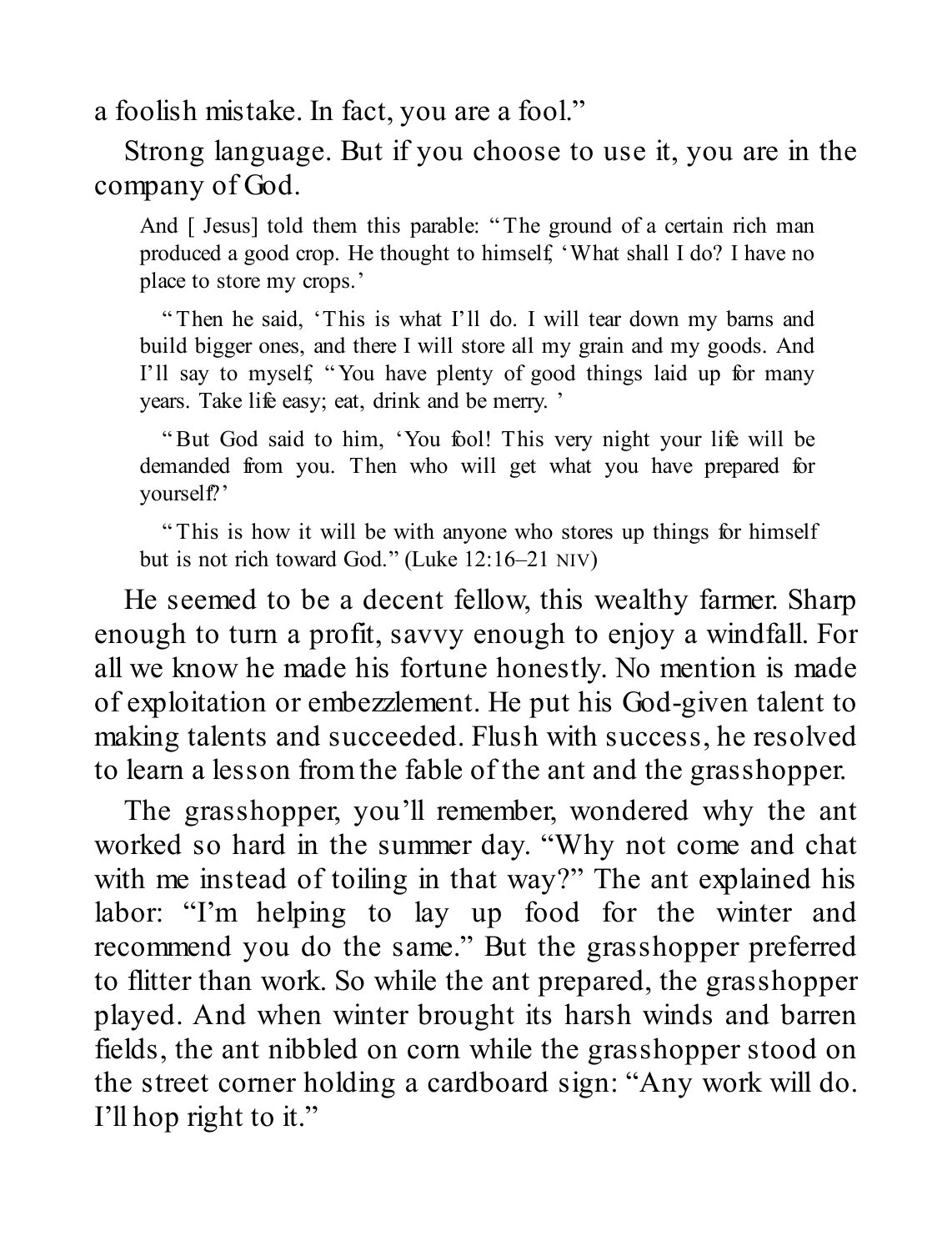The tycoon in Jesus' story wasn't about to play the role of the grasshopper. No food lines or soup kitchens for him. And no food lines or soup kitchens for us either. We empathize with the fecund farmer. Truth be told, we want to learn from his success. Has he written a book (*Bigger Barns for Retirement*)? Does he conduct seminars ("Recession-Proof Your Barn in Twelve Easy Steps")? Doesn't the barn stuffer model responsible planning? And yet Jesus crowns him with the pointy hat of the dunce. Where did the guy mess up? Jesus answers by populating three paragraphs with a swarm of personal pronouns. Reread the heart of the parable, noting the heart of the investor:

And *he* thought to *himself*, saying, "What shall *I* do since *I* have no room to store *my* crops?" So *he* said, " *I* will do this: *I* will pull down *my* barns and build greater ones, and there *I* will store all *my* crops and all *my* goods. And *I* will say to *my* soul, 'Soul, *you* have many goods laid up for many years; take *your* ease, eat, drink, and be merry.'" (vv. 18–19)

This rich man indwelled a one-room house of mirrors. He looked north, south, east, and west and saw the same individual—himself. I. I. My. I. I. My. I. My. My. I. My. No *they*. No *thee*. Just *me*. Even when he said *you*, he spoke to himself. "You have many goods. Take your ease."

And so he did. He successfully hoarded enough stuff so he could wine, dine, and recline. He moved to Scottsdale, bought a five-bedroom split-level on the third fairway of the country club. He unpacked the moving vans, set up his bank accounts, pulled on his swimming trunks, and dove into the backyard pool. Too bad he forgot to fill it with water. He popped his skull on the concrete and woke up in the presence of God, who was anything but impressed with his portfolio. "Fool! This night your soul will be required of you; then whose will those things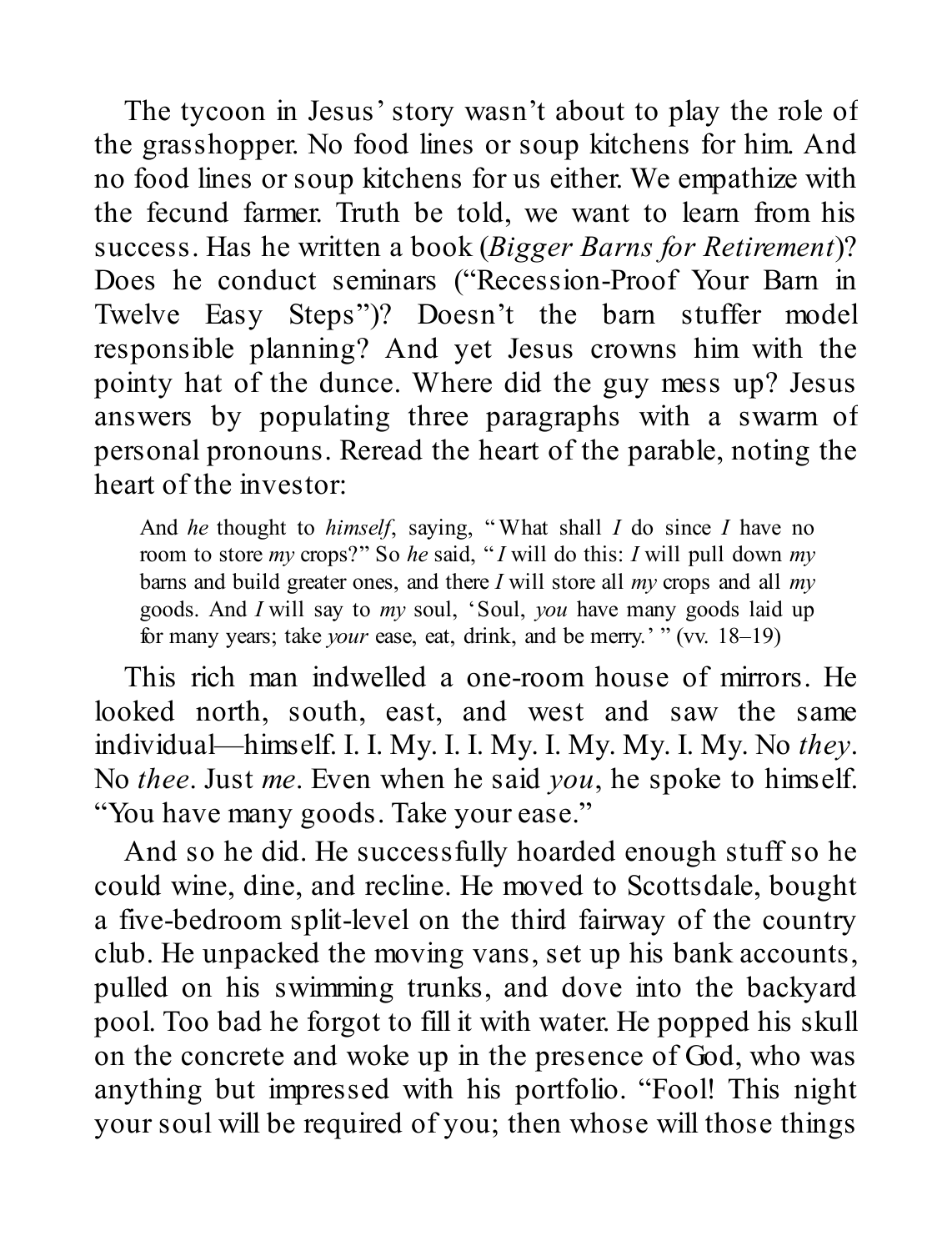be which you have provided?" (v. 20).

The rich fool went to the wrong person ("He thought to himself") and asked the wrong question ("What shall I do?"). His error was not that he planned but rather that his plans didn't include God. Jesus criticized not the man's affluence but his arrogance, not the presence of personal goals but the absence of God in those goals. What if he'd taken his money to the right person (God) with the right question ("What do you want me to do?")?

Accumulation of wealth is a popular defense against fear. Since we fear losing our jobs, health care, or retirement benefits, we amass possessions, thinking the more we have, the safer we are. The same insecurity motivated Babel's tower builders. The nations that spread out after Noah's flood decided to circle their wagons. "Come, let us build ourselves a city, and a tower whose top is in the heavens; let us make a name for ourselves, lest we be scattered abroad over the face of the whole earth" (Gen. 11:4).

Do you detect the fear in those words? The people feared being scattered and separated. Yet rather than turn to God, they turned to stuff. They accumulated and stacked. They collected and built. News of their efforts would reach the heavens and keep their enemies at a distance. The city motto of Babel was this: "The more you hoard, the safer you are." So they hoarded. They heaped stones and mortar and bricks and mutual funds and IRAs and savings accounts. They stockpiled pensions, possessions, and property. Their tower of stuff grew so tall they got neck aches looking at it.

"We are safe!" they announced at the ribbon-cutting ceremony.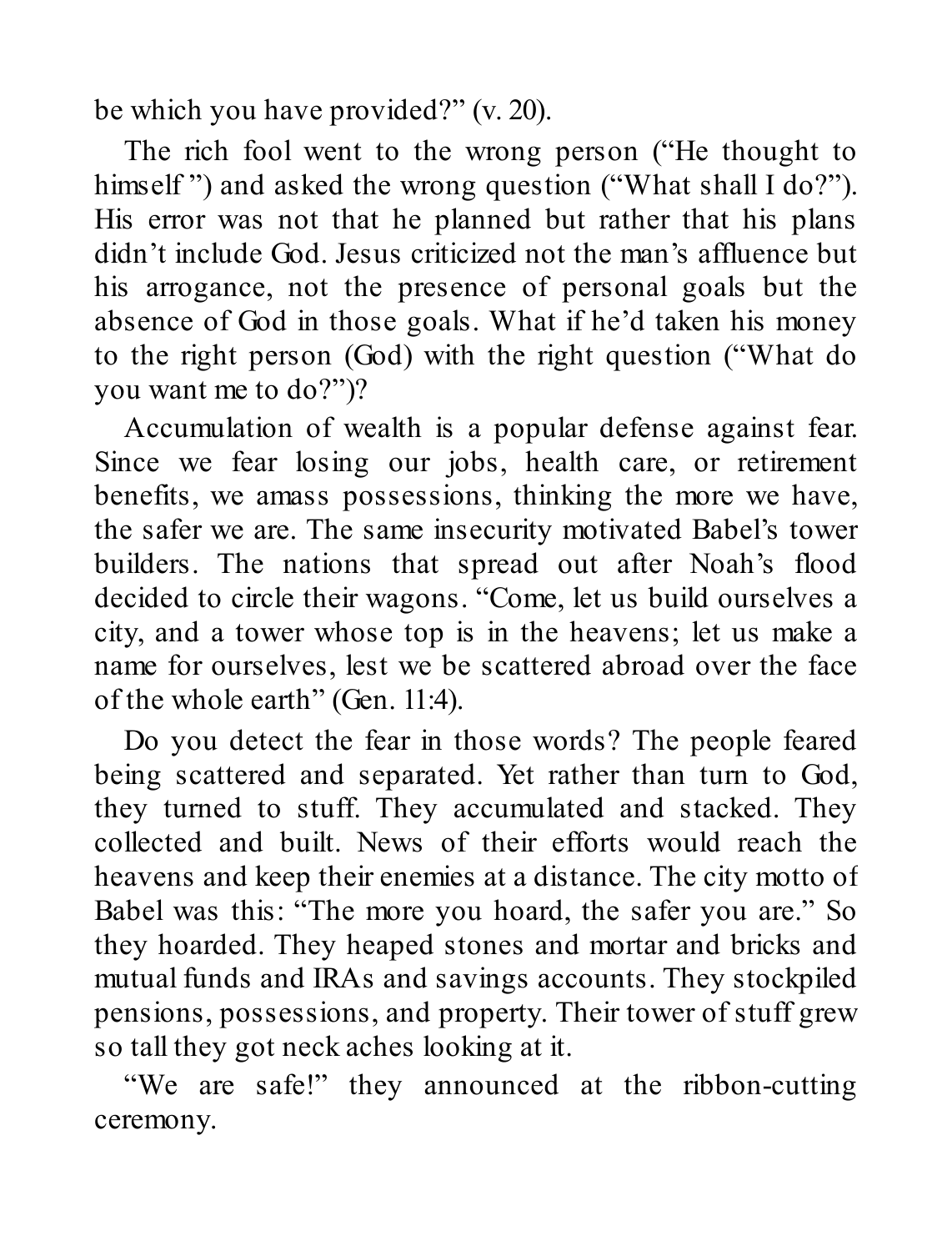"No you aren't," God corrected. And the Babel-builders began to babble. The city of one language became the glossolalia of the United Nations minus the interpreters. Doesn't God invoke identical correction today? We engineer stock and investment levies, take cover behind the hedge of hedge funds. We trust annuities and pensions to the point that balance statements determine our mood levels. But then come the Katrina-level recessions and downturns, and the confusion begins all over again.

During the economic collapse of October 2008, a Stamford, Connecticut, man threatened to blow up a bank. When he lost \$500,000 of his \$2,000,000 portfolio, he planned to bring a gun into the facility and take the lives of innocent people if necessary. <sup>1</sup> As if a shooting spree would do anything to restore his loss. Fear has never been famous for its logic.

If there were no God, stuff-trusting would be the only appropriate response to an uncertain future. But there is a God. And this God does not want his children to trust money. He responded to the folly of the rich man with a flurry of "Do not worry" appeals. "Do not worry about your life. . . . Do not seek what you should eat or what you should drink, nor have an anxious mind" (vv. 22, 29).

Don't follow the path of the wealthy bumpkin who was high on financial cents but impoverished of spiritual sense. Instead, "Do not fear, *little flock*, for it is your Father's good pleasure to give you the kingdom" (v. 32). This is the only occasion when Jesus calls us his "little flock." The discussion of provision prompts such pastoral concern.

I once rode on horseback with a shepherdess through the Black Mountains of Wales. The green valleys were cotton-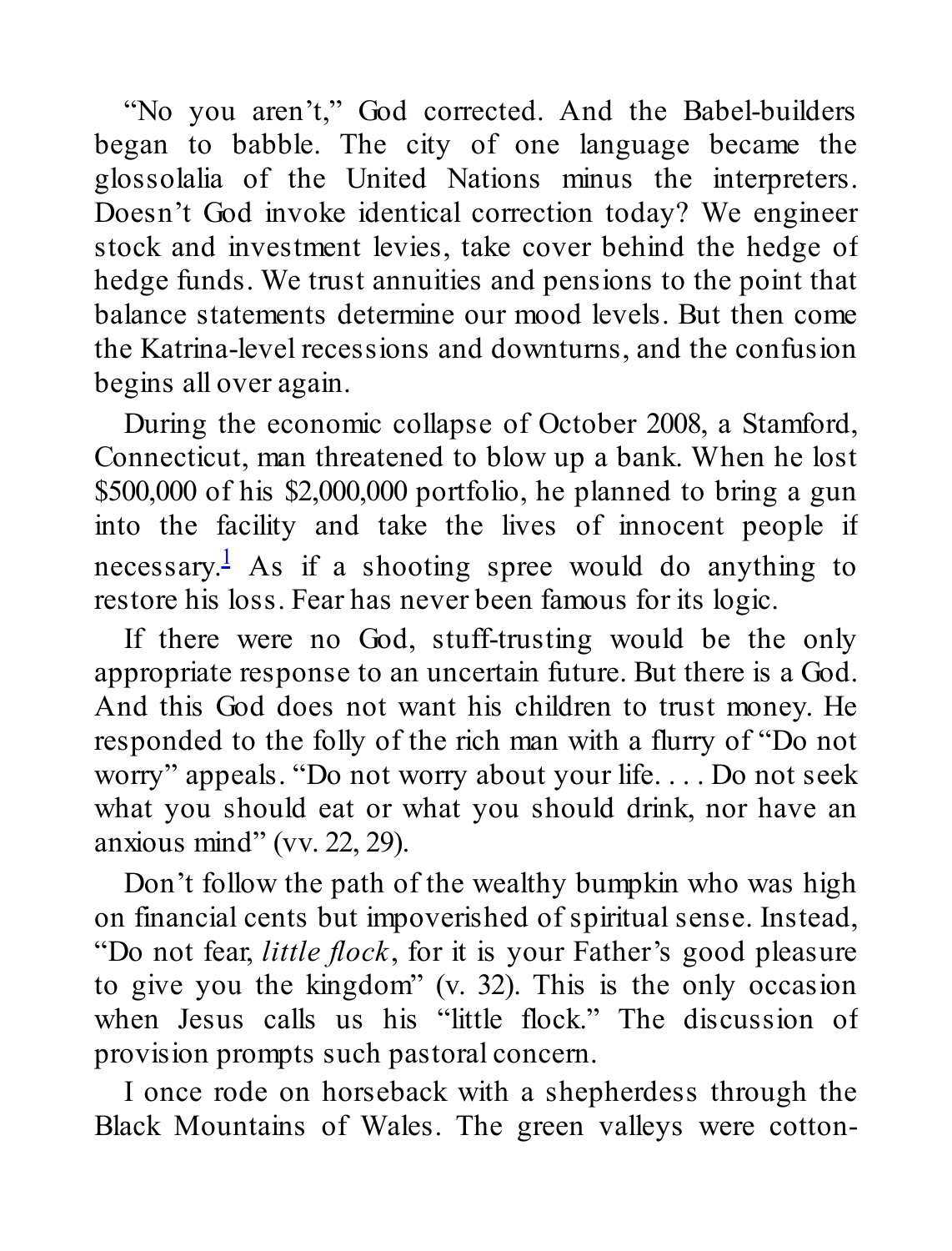puffed with heads of sheep. We came upon one member of the flock that had gotten herself into quite a fix. She was stuck on her back in the rut of a dirt road and couldn't stand up.

When the shepherdess saw her, she dismounted from her horse, looked at me, and chuckled. "They aren't the brightest of beasts." She righted the animal, and off it ran.

We aren't the brightest of beasts either. Yet we have a shepherd who will get us back on our feet. Like a good shepherd, he will not let us go unclothed or unfed. "I have never seen the godly abandoned or their children begging for bread" (Ps. 37:25 NLT). What a welcome reminder! When homes foreclose or pensions evaporate, we need a shepherd. In Christ we have one. And his "good pleasure [is] to *give* you the kingdom."

Giving characterizes God's creation. From the first page of Scripture, he is presented as a philanthropic creator. He produces in pluralities: star*s*, plant*s*, bird*s*, and animal*s*. Every gift arrives in bulk, multiples, and medleys. God begets Adam and Eve into a "liturgy of abundance"<sup>2</sup> and tells them to follow suit: "be fruitful and multiply" (Gen. 1:28).

Scrooge didn't create the world; God did.

Psalm 104 celebrates this lavish creation with twenty-three verses of itemized blessings: the heavens and the earth, the waters and streams and trees and birds and goats and wine and oil and bread and people and lions. God is the source of "innumerable teeming things, living things both small and great. . . . These all wait for You, that You may give them their food in due season" (vv. 25, 27).

And he does. God is the great giver. The great provider. The fount of every blessing. Absolutely generous and utterly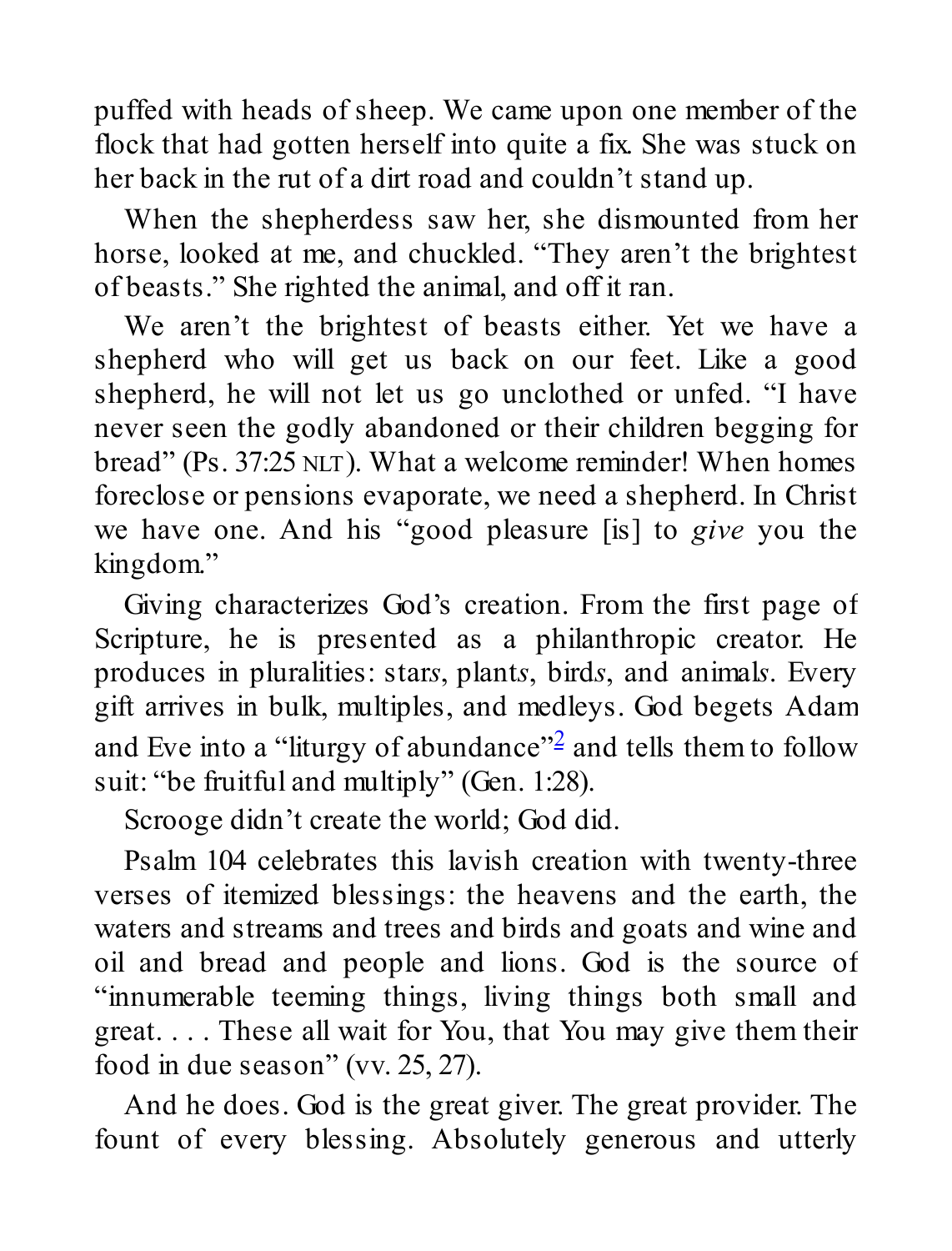dependable. The resounding and recurring message of Scripture is clear: God owns it all. God shares it all. Trust him, not stuff!

Command those who are rich in this present age not to be haughty, nor to trust in uncertain riches but in the living God, who gives us richly all things to enjoy. Let them do good, that they be rich in good works, ready to give, willing to share, storing up for themselves a good foundation for the time to come, that they may lay hold on eternal life. (1 Tim. 6:17– 19)

Are you "rich in this present age"? If you have the resources and education to read this book, you are. Almost half the world—more than three billion people—live on less than \$2.50 a day. $3$  If your income is higher, then you are rich, and your affluence demands double vigilance.

"Adversity is sometimes hard upon a man," wrote Thomas Carlyle, "but for one man who can stand prosperity, there are a hundred that will stand adversity."<sup>4</sup> The abundance of possessions has a way of eclipsing God, no matter how meager those possessions may be. There is a predictable progression from poverty to pride. The poor man prays and works; God hears and blesses. The humble man becomes rich and forgets God. The faithful, poor man becomes the proud, rich man. As God said through Hosea, "When I fed them, they were satisfied; when they were satisfied, they became proud; then they forgot me" (Hos. 13:6 NIV). The proud, rich man falls under God's judgment. How can we avoid this? How can a person survive prosperity?

*Do not be haughty* . . . Do not think for a moment that you had anything to do with your accumulation. Scripture makes one thing clear. Your stocks, cash, and 401(k)? They are not yours.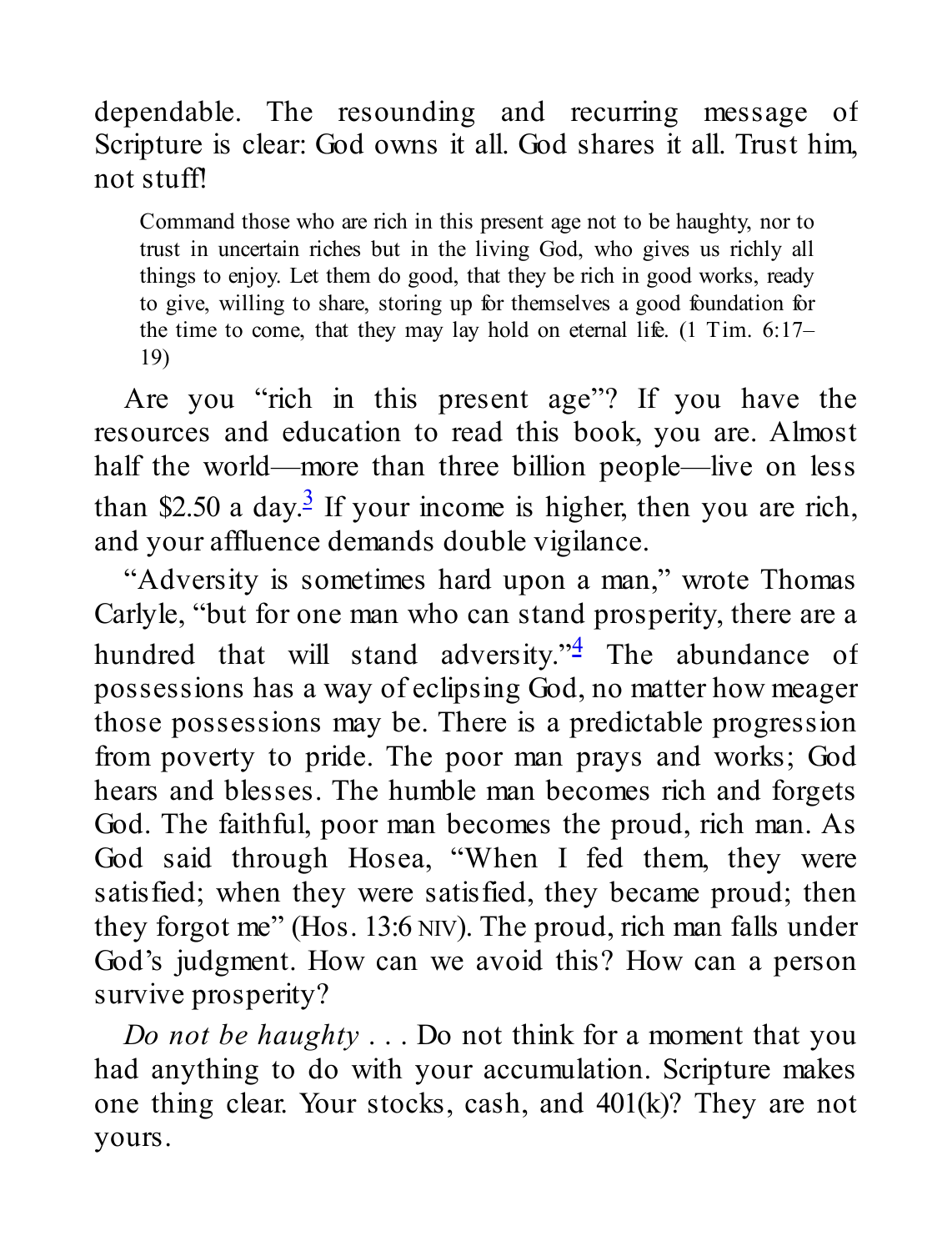To the Lord your God belong the heavens, even the highest heavens, the earth and everything in it. (Deut. 10:14 NIV)

Yours, O Lord, is the greatness and the power and the glory and the majesty and the splendor, for everything in heaven and earth is yours. (1  $Chron$  29:11 NIV)

" The silver is mine and the gold is mine," declares the Lord Almighty. (Hag. 2:8 NIV)

The rich fool in Jesus' story missed this point. The wise woman Jesus spotted in the temple did not. "Then a poor widow came and dropped in two small coins. Jesus called his disciples to him and said, 'I tell you the truth, this poor widow has given more than all the others who are making contributions. For they gave a tiny part of their surplus, but she, poor as she is, has given everything she had to live on' " (Mark 12:42–44 NLT).

The dear woman was down to her last pennies, yet rather than spend them on bread, she returned them to God. Wall Street financial gurus would have urged her to cut back on her giving. In fact, the investment counselors would have applauded the investment strategy of the barn builder and discouraged the generosity of the lady. Jesus did just the opposite. His hero of financial stewardship was a poor woman who placed her entire portfolio in the offering plate.

Do not put your "trust in uncertain riches." Or, as one translation reads, "[the rich] must not be haughty nor set their hope on riches— that unstable foundation" (1 Tim. 6:17 wey). Money is an untrustworthy foundation. The United States economy endured ten recessions between 1948 and 2001. These downturns lasted an average of ten months apiece and resulted in the loss of billions of dollars.<sup>5</sup> Every five years or so, the economy dumps its suitors and starts over. What would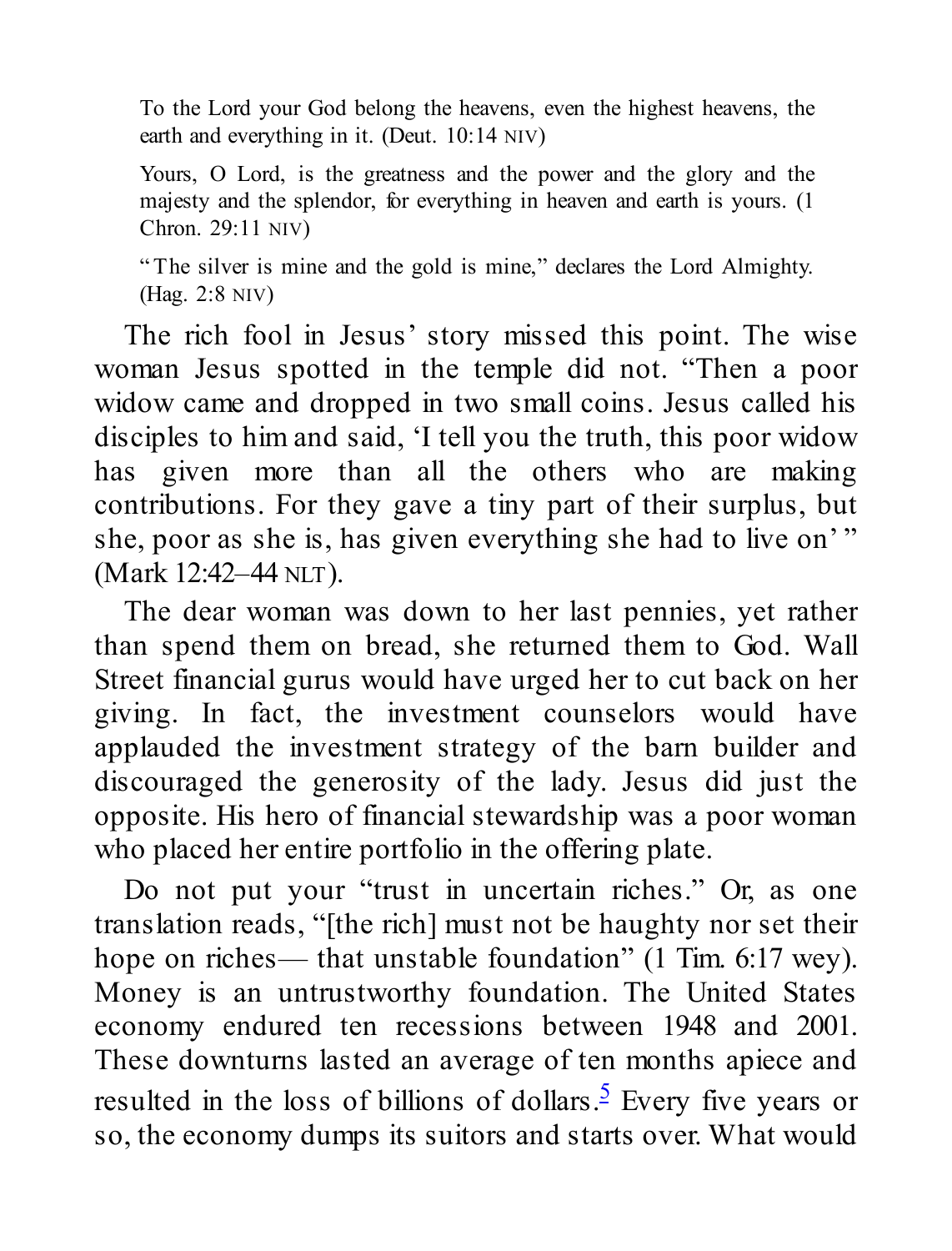you think of a man who did the same with women? What word would you use to describe a husband who philandered his way through nine different wives over fifty years?

And what word would you use to describe wife number ten? How about this one? *Fool.* Those who trust money are foolish. They are setting themselves up to be duped and dumped into a dystopia of unhappiness. Have you ever noticed that the word *miser* is just one letter short of the word *misery*?

Bob Russell learned the connection between the two words. He relates this great story:

A few years ago our family got involved in a game of Monopoly. I was on a roll. First time around I stopped on Illinois Avenue and Park Place and bought them both. Then I added Indiana Avenue and Boardwalk. Let anyone come down that street and I had them dead. I bought all four railroads. I had houses and hotels; I couldn't keep from smirking. I had so much money; I had to set some on the side. Everyone else was counting their little dollar bills and I had hundreds and thousands!

Finally, about 1:00 a.m., they all went bankrupt and I won! They got up from the table with no word of congratulations and headed for bed. "Wait a minute, now!" I said. "Someone needs to put the game away." They replied: " That's your reward for winning. Good night!"

And there I sat, alone. All my hotels, all my deeds, all my money, and I realized, it doesn't amount to a thing. And I had to put them back in that box. Fold it up and put it on the shelf. And I went upstairs to a cold bed. My wife did not say, " You know, I'm so proud of you. You are such an impressive investor. We can never beat you. You are Mr. Monopoly." She just gave me a perfunctory kiss and turned over.<sup>6</sup>

Good thing, in Bob's case, his mistake was in a game. Too bad, in many cases, the mistake comes in life.

So don't be impressed with those who get rich and pile up fame and fortune. They can't take it with them; fame and fortune all get left behind. Just when they think they've arrived and folks praise them because they've made good, they enter the family burial plot where they'll never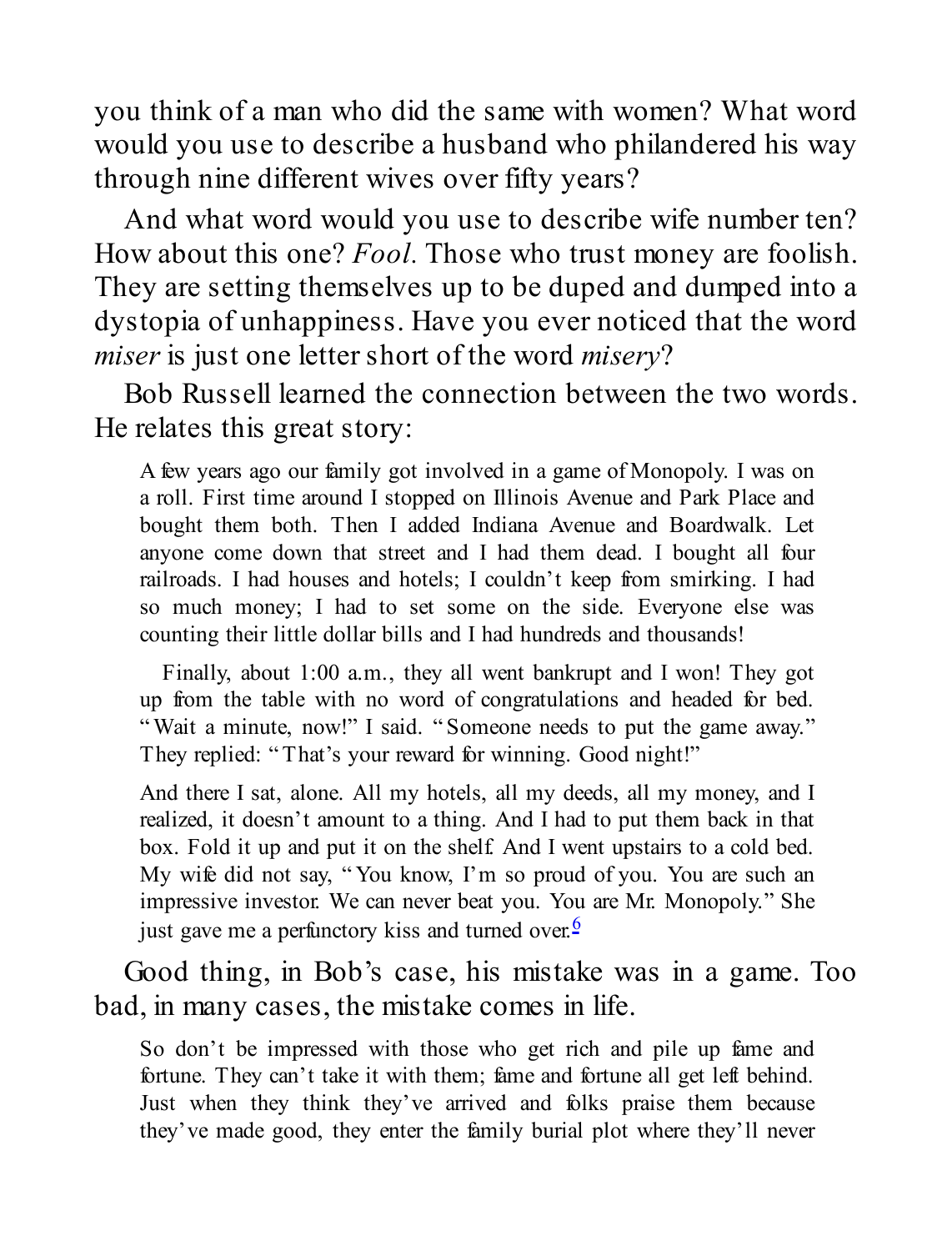see sunshine again. We aren't immortal. We don't last long. Like our dogs, we age and weaken. And die. (Ps. 49:16–20 MSG)

God owns everything and gives us all things to enjoy. He is a good shepherd to us, his little flock. Trust him, not stuff. Move from the fear of scarcity to the comfort of provision. Less hoarding, more sharing. "Do good . . . be rich in good works, ready to give, willing to share."

And, most of all, replace fear of the coming winter with faith in the living God. After all, it's just Monopoly money. It all goes back in the boxwhen the game is over.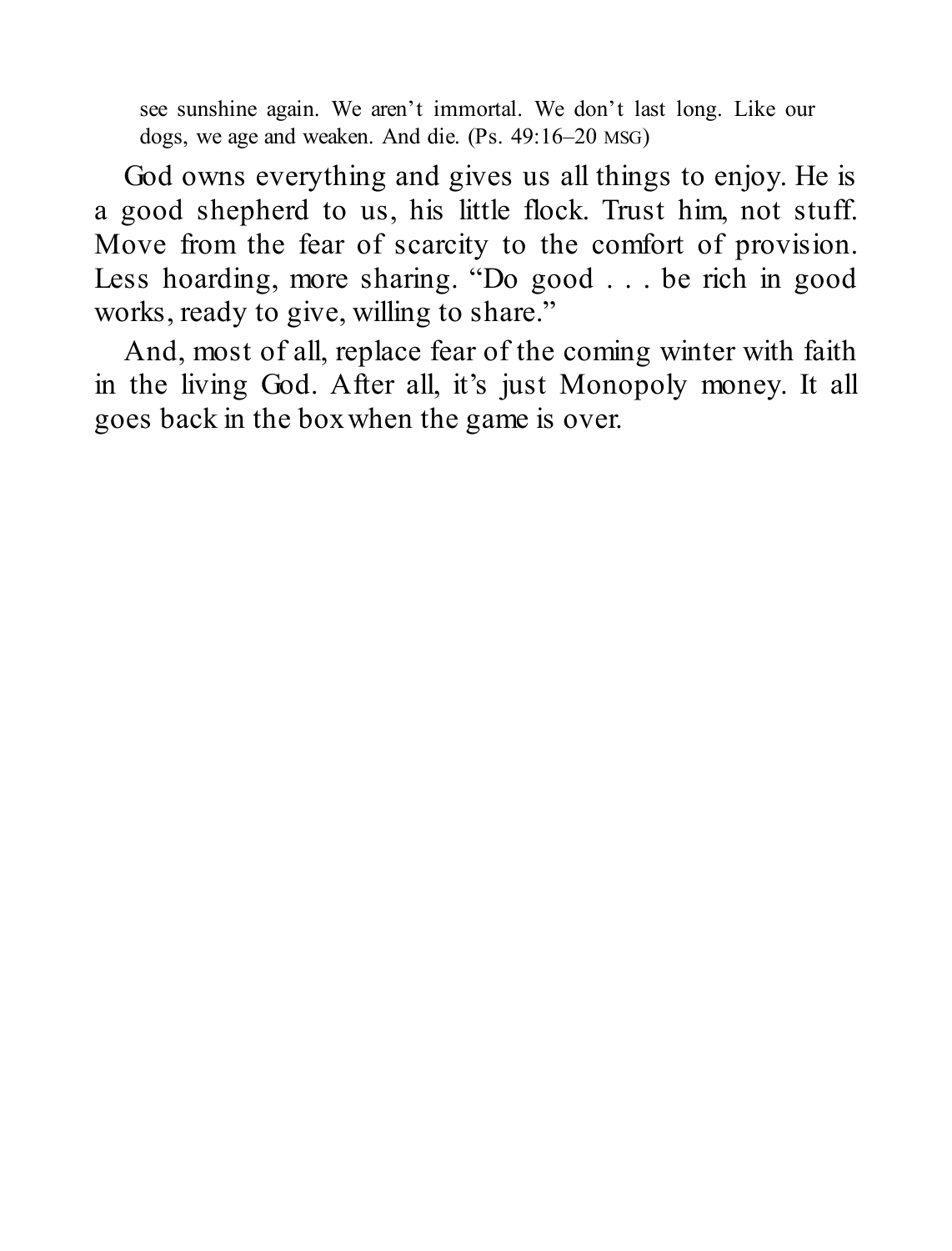**CHAPTER 10**

**Scared to Death**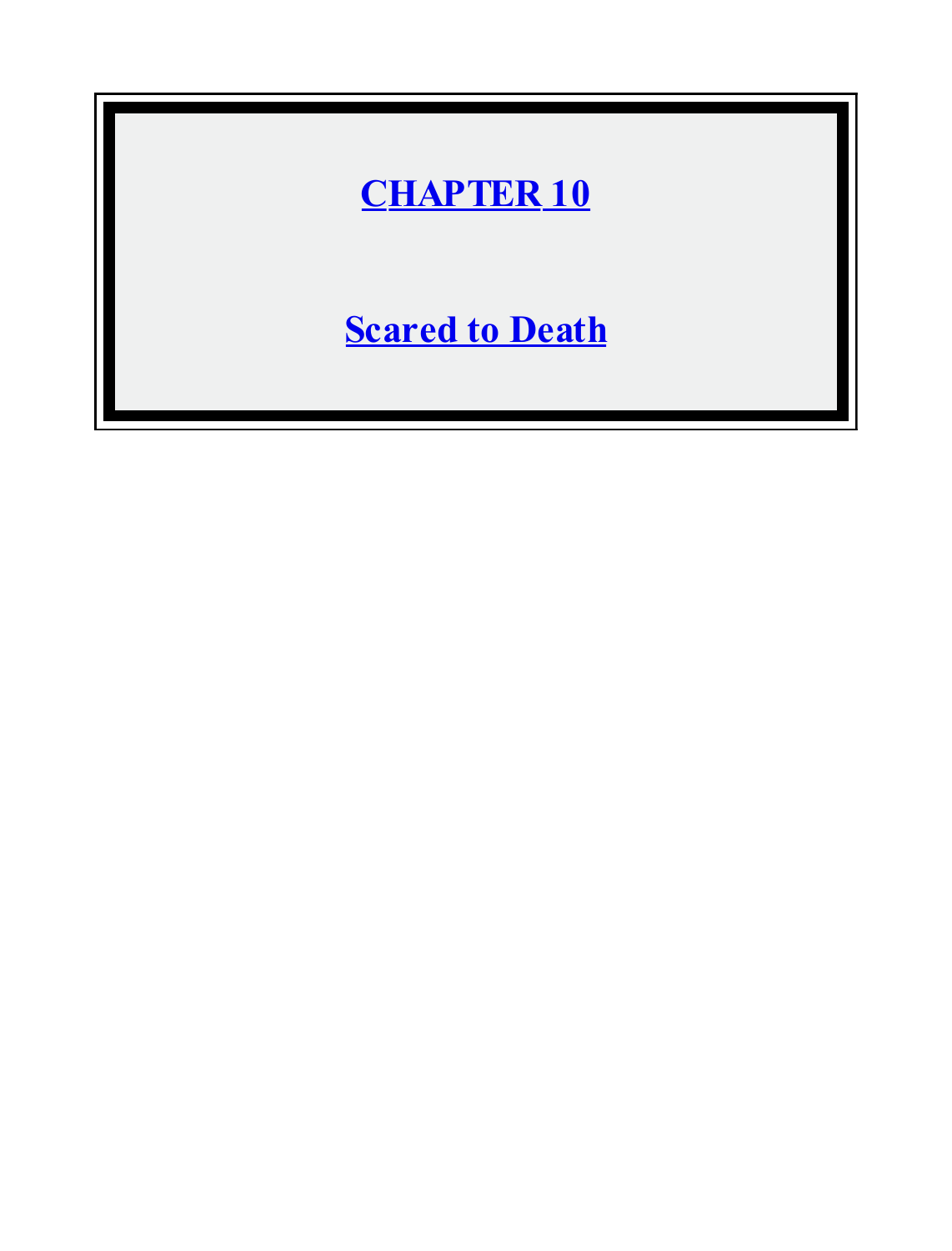Don't let your hearts be troubled. Trust in God, and trust also in me. . . . I will come and get you, so that you will always be with me where I am.

—JOHN 14: 1, 3 NLT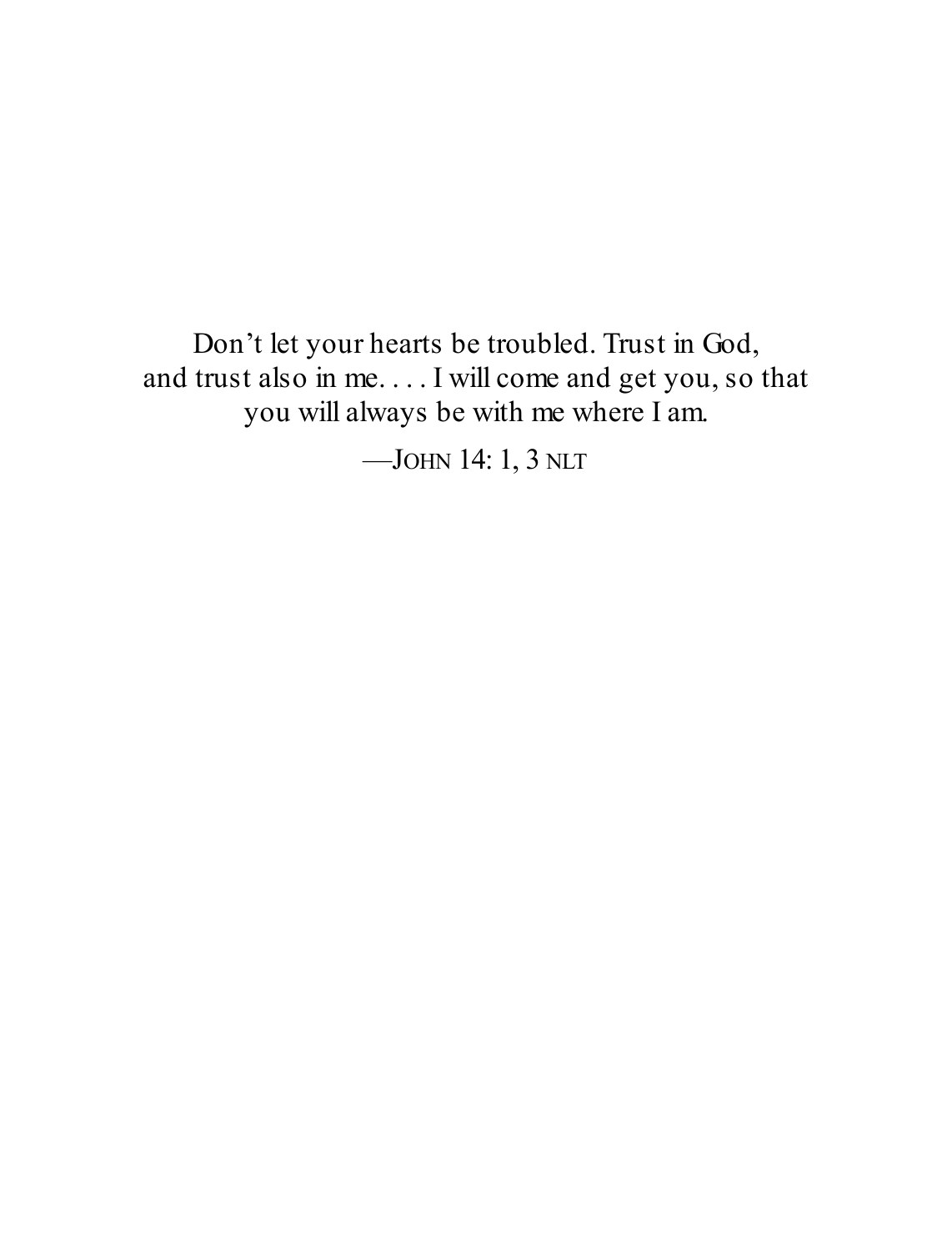## *Fear of Life's Final Moments*

**O** free, in a dream, I encountered a man who was wearing a fedora and a corduroy coat. He was the classroom nce, in a dream, I encountered a man who was wearing a version of Indiana Jones: distinguished, professorial, strong jawed, and kind eyed. He frequented funerals. Apparently I did as well, for the dream consisted of one memorial after another —at funeral homes, chapels, gravesides. He never removed his hat. I never asked him why he wore it, but I did ask him to explain his proverbial presence at interments.

"I come to take people to their eternal home." In waking moments this explanation would have prompted a call to the FBI for a background check. But this was a dream, and dreams permit oddities, so I didn't probe. I didn't ask about the source of his list or the mode of his transport. I didn't think it odd to see the fedora at funerals. But I did think it strange to run into the man on a crowded street.

Think Thanksgiving Day parade or Fourth of July festival. A people-packed avenue. "I'm surprised to see you here," I told him. He didn't reply.

I saw one of my friends standing nearby. A good man, a widower, up in years, poor in health. Suddenly I understood the presence of the fedora-clad angel.

"You've come for my friend."

"No."

Then the dream did what only dreams can do. It dismissed everyone but the visitor and me. The crowded sidewalk became a quiet boulevard, so quiet I couldn't mistake his next words.

"Max, I came for you."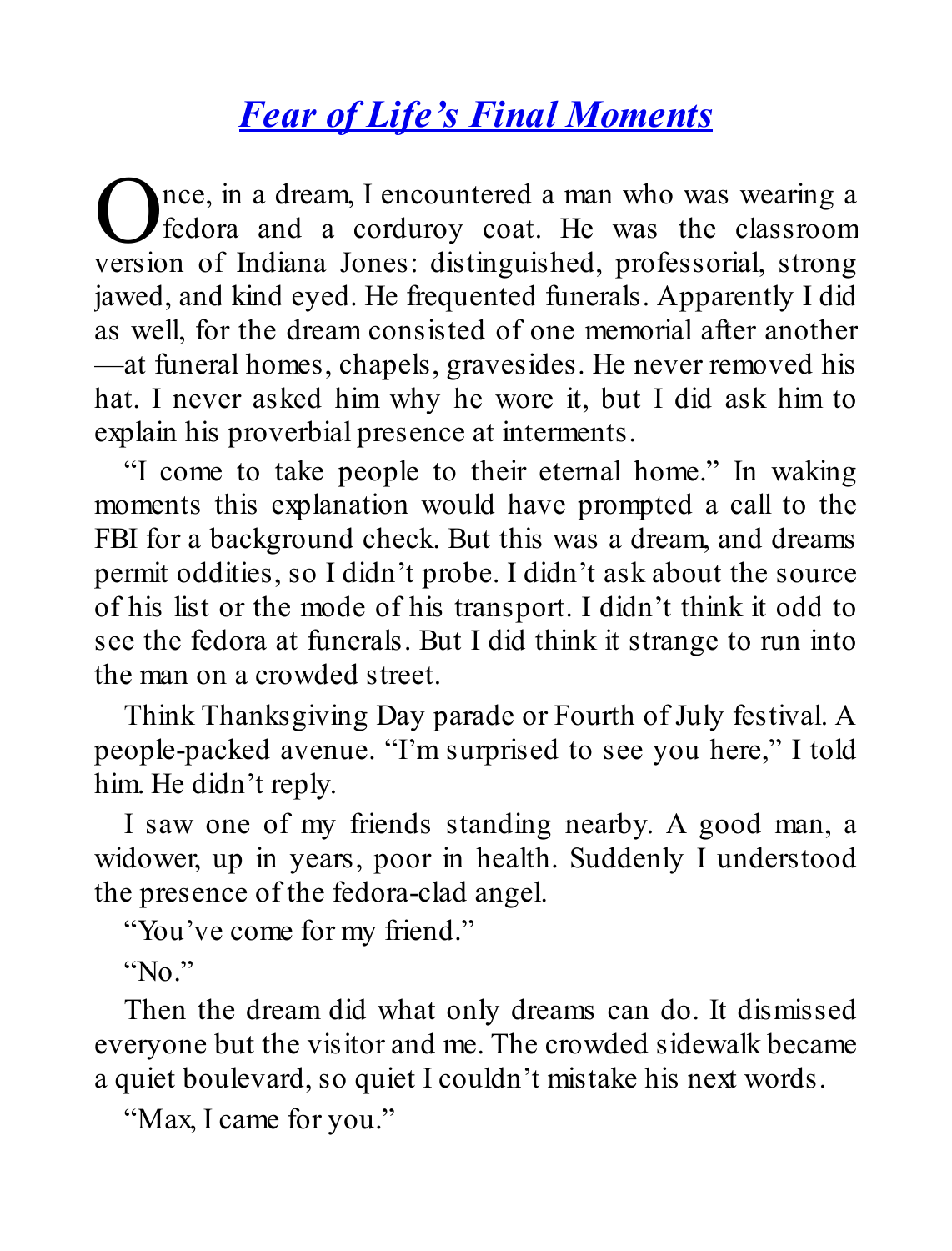Curiously, I didn't resist, object, or run. I did, however, make a request. When he agreed, the street suddenly filled, and I began going fromperson to person, saying good-bye. I told no one about the angel or the hat or where I was going. As far as others knew, they would see me again tomorrow.

But I knew better, and because I did, the world righted itself. As if the lens of life had been out of focus, with a twist the picture cleared. Follies and offenses were forgotten. Love was amplified. I shook the hand of a harsh critic, gave my wallet to a beggar. I embraced a few coldhearted and hot-tempered folks. And to my dear ones, my wife and daughters, I gave a prayer. A more simple prayer I could not have prayed. *Stay strong. Trust Christ.*

And then the dream was done. I was awake. And within an hour I had recorded every memory of the dream.

It's lingered with me for years. Like a favorite song or sweater, I return to it. Can't say I do the same with other dreams. But this one stands out because it resonates with a deep desire that you might share: a desire to face death unafraid. To die without fright or a fight . . . perhaps with a smile.

Impossible? Some have said so.

Aristotle called death the thing to be feared most because "it appears to be the end of everything."<sup>1</sup> Jean-Paul Sartre asserted that death "removes all meaning from life."<sup>2</sup> Robert Green Ingersoll, one of America's most outspoken agnostics, could offer no words of hope at his brother's funeral. He said, "Life is a narrow vale between the cold and barren peaks of two eternities. We strive in vain to look beyond the heights."<sup>3</sup> The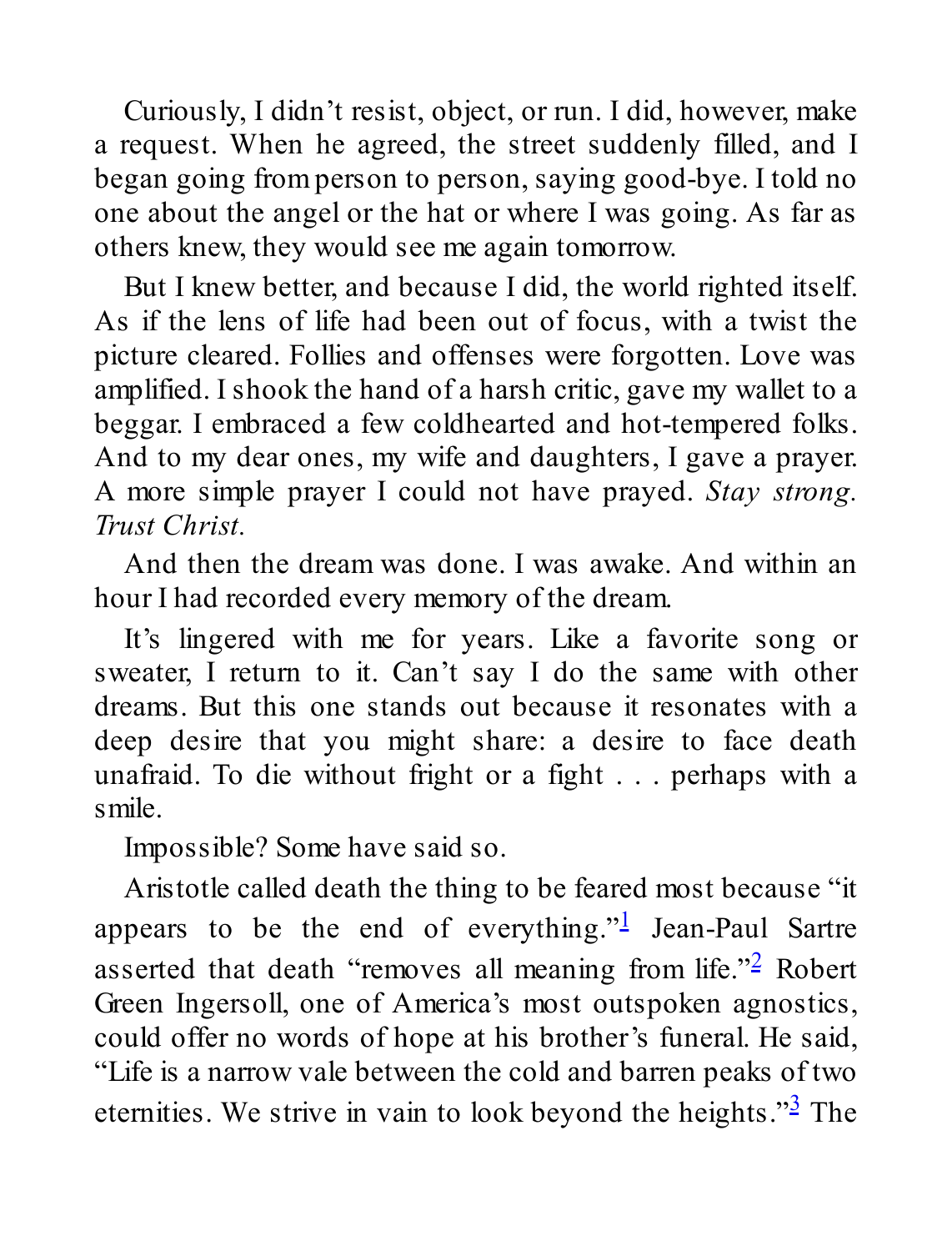pessimism of French philosopher François Rabelais was equally arctic. He made this sentence his final one: "I am going to the great Perhaps."<sup>4</sup> Shakespeare described the afterlife with the gloomiest of terms in Hamlet's line: "The dread of something after death, the undiscover'd country from whose bourn no traveller returns." 5

Such sad, depressing language! If death is nothing more than "the end of everything," "barren peaks," and "the great Perhaps," what is the possibility of dying bravely? But what if the philosophers missed it? Suppose death is different from how they thought of it, less a curse and more a passageway, not a crisis to be avoided but a corner to be turned? What if the cemetery is not the dominion of the Grim Reaper but the domain of the Soul Keeper, who will someday announce, "O dwellers in the dust, awake and sing for joy!" (Isa. 26:19 RSV)?

This is the promise of Christ: "Don't let your hearts be troubled. Trust in God, and trust also in me. There is more than enough room in my Father's home. If this were not so, would I have told you that I am going to prepare a place for you? When everything is ready, I will come and get you, so that you will always be with me where I am" (John 14:1–3 NLT).

While Jesus' words sound comforting to us, they sounded radical to his first-century audience. He was promising to accomplish a feat no one dared envision or imagine. He would return fromthe dead and rescue his followers fromthe grave.

Traditional Judaism was divided on the topic of resurrection. "For Sadducees say that there is no resurrection—and no angel or spirit; but the Pharisees confess both" (Acts 23:8). The Sadducees saw the grave as a tragic, one-way trip into Sheol. No escape. No hope. No possibility of parole. "The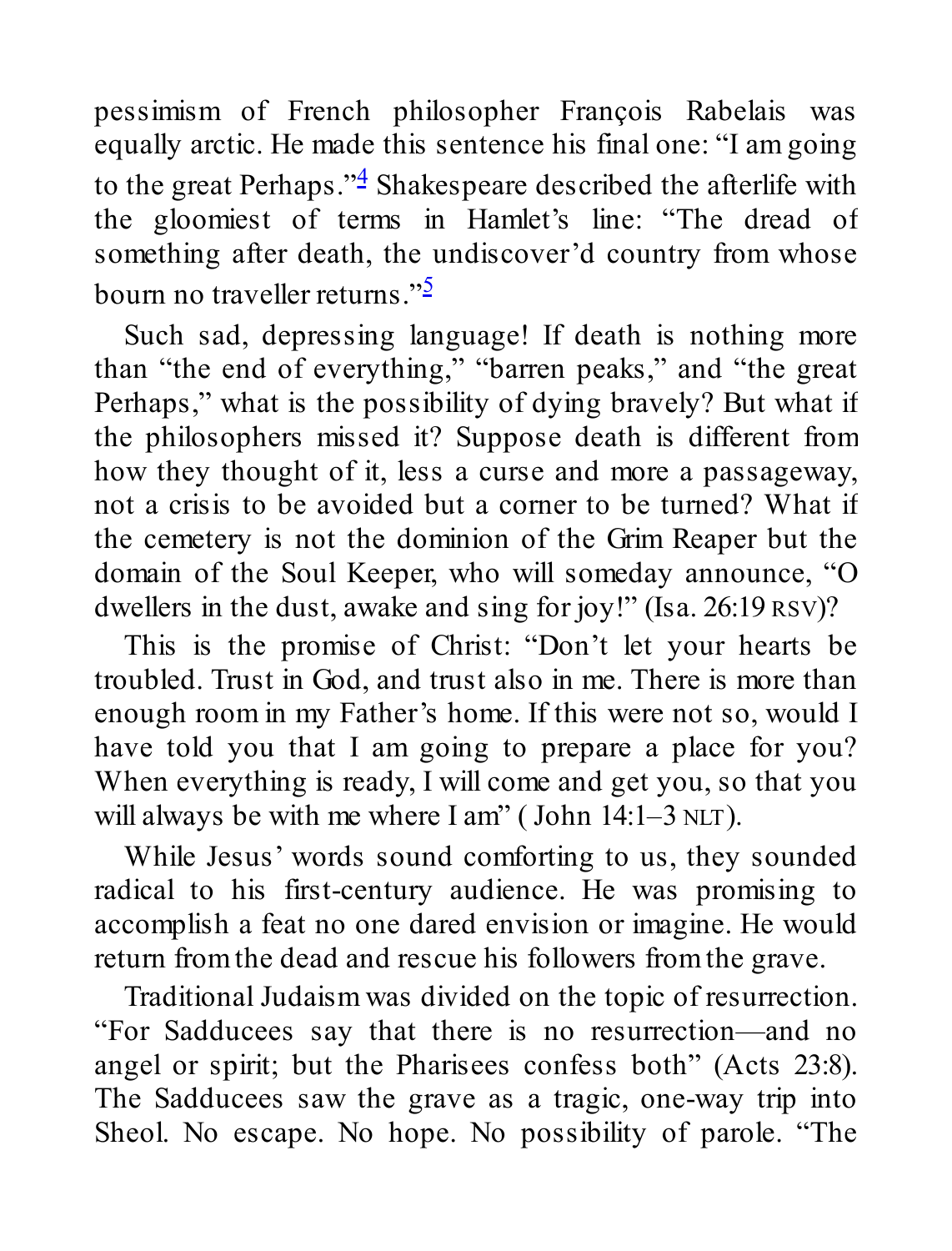living know that they will die, but the dead know nothing" (Eccl. 9:5 NIV).

The Pharisees envisioned a resurrection, yet the resurrection was spiritual, not physical. "There are no traditions about prophets being raised to a new bodily life. . . . However exalted Abraham, Isaac, and Jacob may have been in Jewish thought, nobody imagined they had been raised from the dead."<sup>6</sup>

Ancient Greek philosophy used different language but resulted in identical despair. Their map of death included the River Styx and the boatman Charon. Upon death, the soul of the individual would be ferried across the river and released into a sunless afterlife of bodiless spirits, shades, and shadows.

This was the landscape into which Jesus entered. Yet he walked into this swamp of uncertainty and built a sturdy bridge. He promised, not just an afterlife, but a better life.

"There are many rooms in my Father's home, and I am going to prepare a place for you." We Westerners might miss the wedding images, but you can bet your sweet chuppah that Jesus' listeners didn't. This was a groom-to-bride promise. Upon receiving the permission of both families, the groom returned to the home of his father and built a home for his bride. He "prepared a place."

By promising to do the same for us, Jesus elevates funerals to the same hope level as weddings. From his perspective the trip to the cemetery and the walk down the aisle warrant identical excitement.

This point strikes home in our home as we are in the throes of planning a wedding. I use the word *we* loosely. Denalyn and our daughter Jenna are planning the wedding. I'm smiling and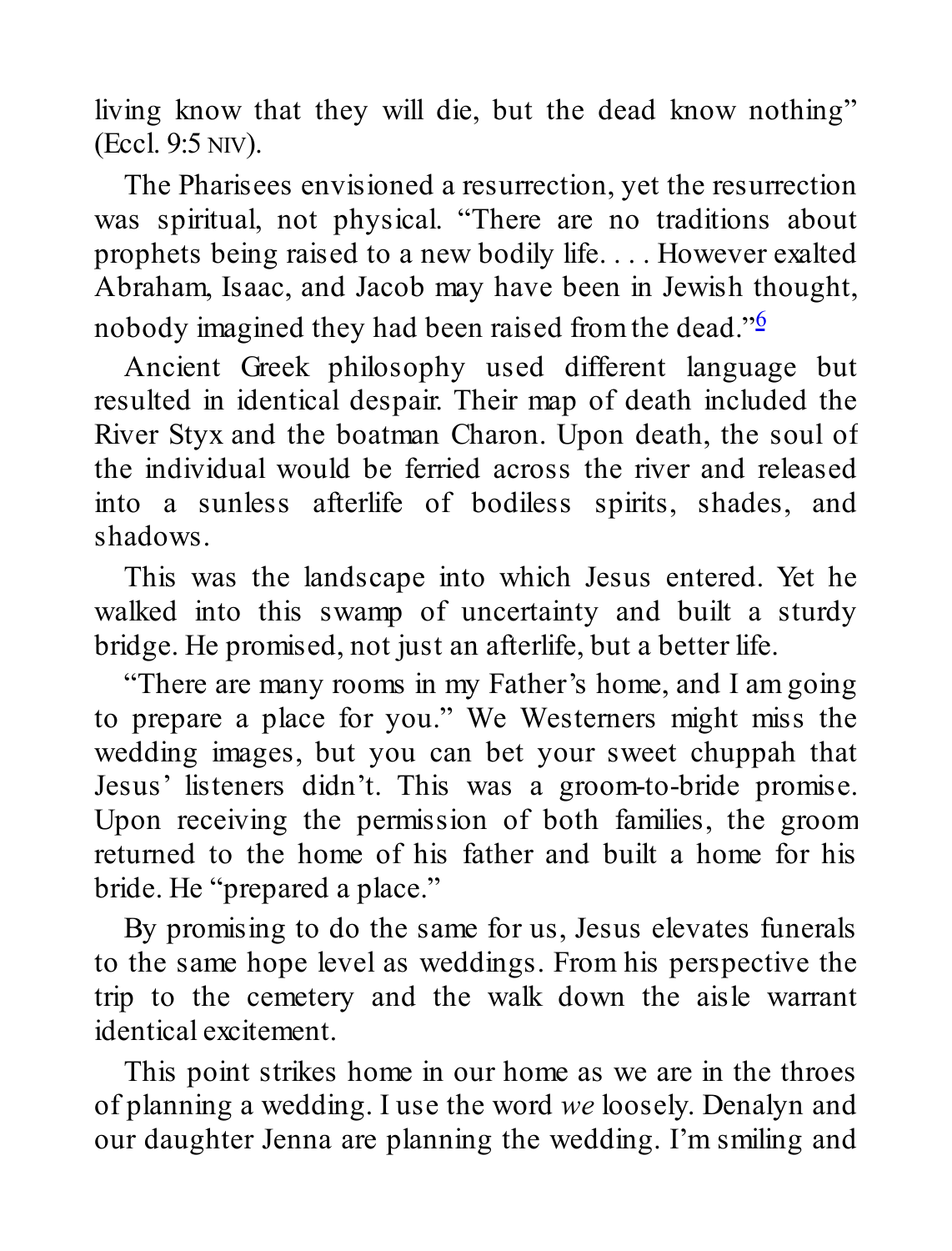nodding and signing the checks. Our house bustles with talk of bridal gowns, wedding cakes, invitations, and receptions. The date is set, church reserved, and excitement high. Weddings are great news!

So, says Jesus, are burials. Both celebrate a new era, name, and home. In both the groom walks the bride away on his arm. Jesus is your coming groom. "I will come and get you . . . " He will meet you at the altar. Your final glimpse of life will trigger your first glimpse of him.

But how can we be sure he will keep this pledge? Do we have any guarantee that his words are more than empty poetry or vain superstition? Dare we set our hope and hearts in the hands of a small-town Jewish carpenter? The answer rests in the Jerusalem graveyard. If Jesus' tomb is empty, then his promise is not. Leave it to the apostle Paul to reduce the logic to a single sentence: "There is an order to this resurrection: Christ was raised as the first of the harvest; then all who belong to Christ will be raised when he comes back" (1 Cor. 15:23 NLT).

Paul was writing to Corinthian Christians, people who had been schooled in the Greek philosophy of a shadowy afterlife. Someone was convincing themthat corpses couldn't be raised, neither theirs nor Christ's. The apostle couldn't bear such a thought. "Let me go over the Message with you one final time" (1 Cor. 15:1 MSG). With the insistence of an attorney in closing arguments, he reviewed the facts: "[ Jesus] was raised from death on the third day . . . he presented himself alive to Peter . . . his closest followers . . . more than five hundred of his followers . . . James . . . the rest of those he commissioned . . . and . . . finally . . . to me" (1 Cor. 15:4–8 MSG).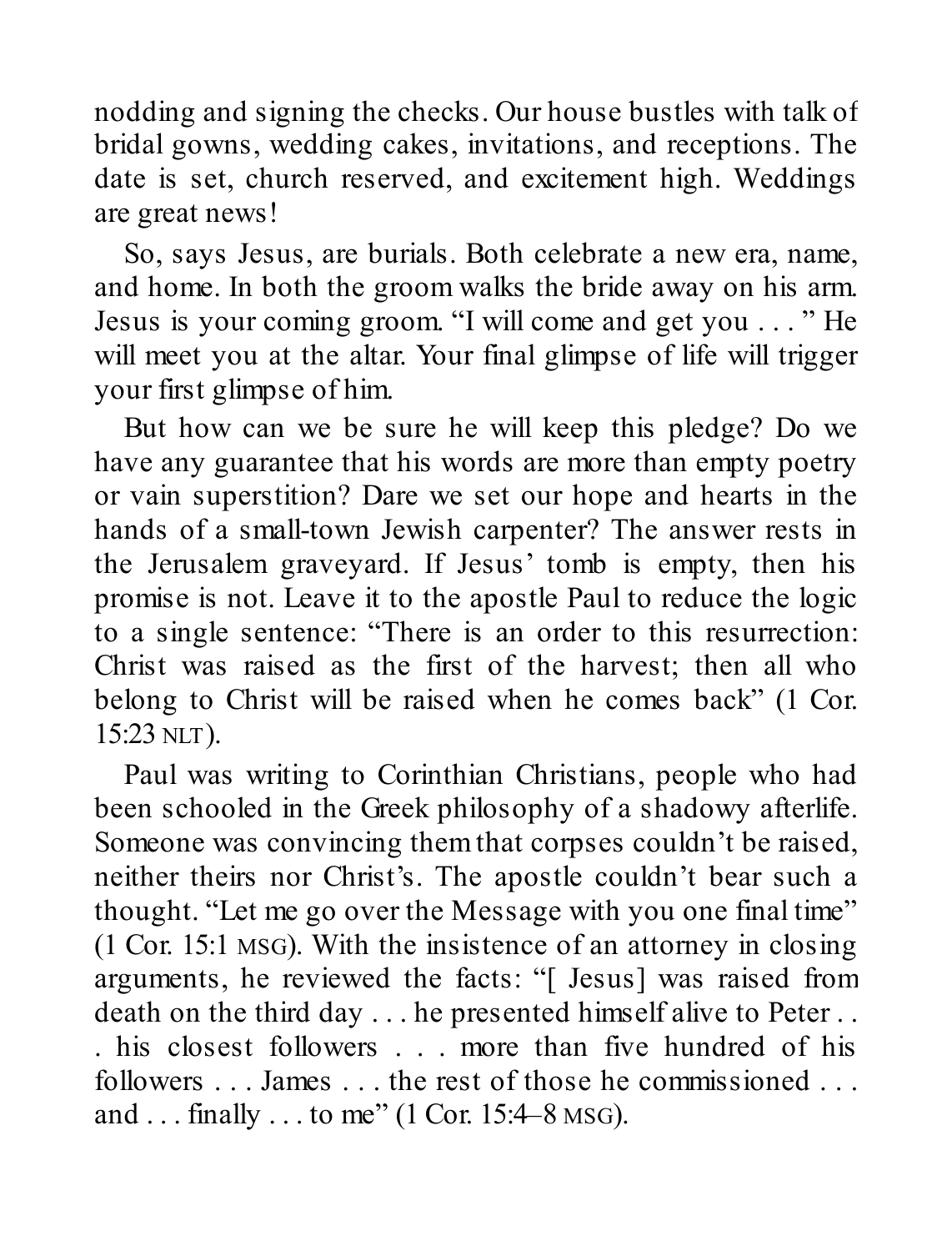Line up the witnesses, he offered. Call them out one by one. Let each person who saw the resurrected Christ say so. Better pack a lunch and clear your calendar, for more than five hundred testifiers are willing to speak up.

Do you see Paul's logic? If one person claimed a post-cross encounter with Christ, disregard it. If a dozen people offered depositions, chalk it up to mob hysteria. But fifty people? A hundred? Three hundred? When one testimony expands to hundreds, disbelief becomes belief.

Paul knew, not handfuls, but hundreds of eyewitnesses. Peter. James. John. The followers, the gathering of five hundred disciples, and Paul himself. They saw Jesus. They saw him physically.

They saw him factually. They didn't see a phantom or experience a sentiment. Grave eulogies often include such phrases as "She'll live on forever in my heart." Jesus'followers weren't saying this. They saw Jesus "in the flesh."

When he appeared to the disciples, he assured them,"It is I myself!" (Luke 24:39 NIV). The Emmaus-bound disciples saw nothing extraordinary about his body. His feet touched the ground. His hands touched the bread. They thought he was a fellow pilgrim until "their eyes were opened" (Luke 24:31 NIV). Mary saw Jesus in the garden and called him "sir" (John 20:15 NIV). The disciples saw Jesus cooking fish on the shore. The resurrected Christ did physical deeds in a physical body. "I am not a ghost," he informed (Luke 24:39 NLT). "Handle Me and see, for a spirit does not have flesh and bones as you see I have" (24:39).

Jesus experienced a physical and factual resurrection. And —here it is—because he did, we will too! "Christ was raised as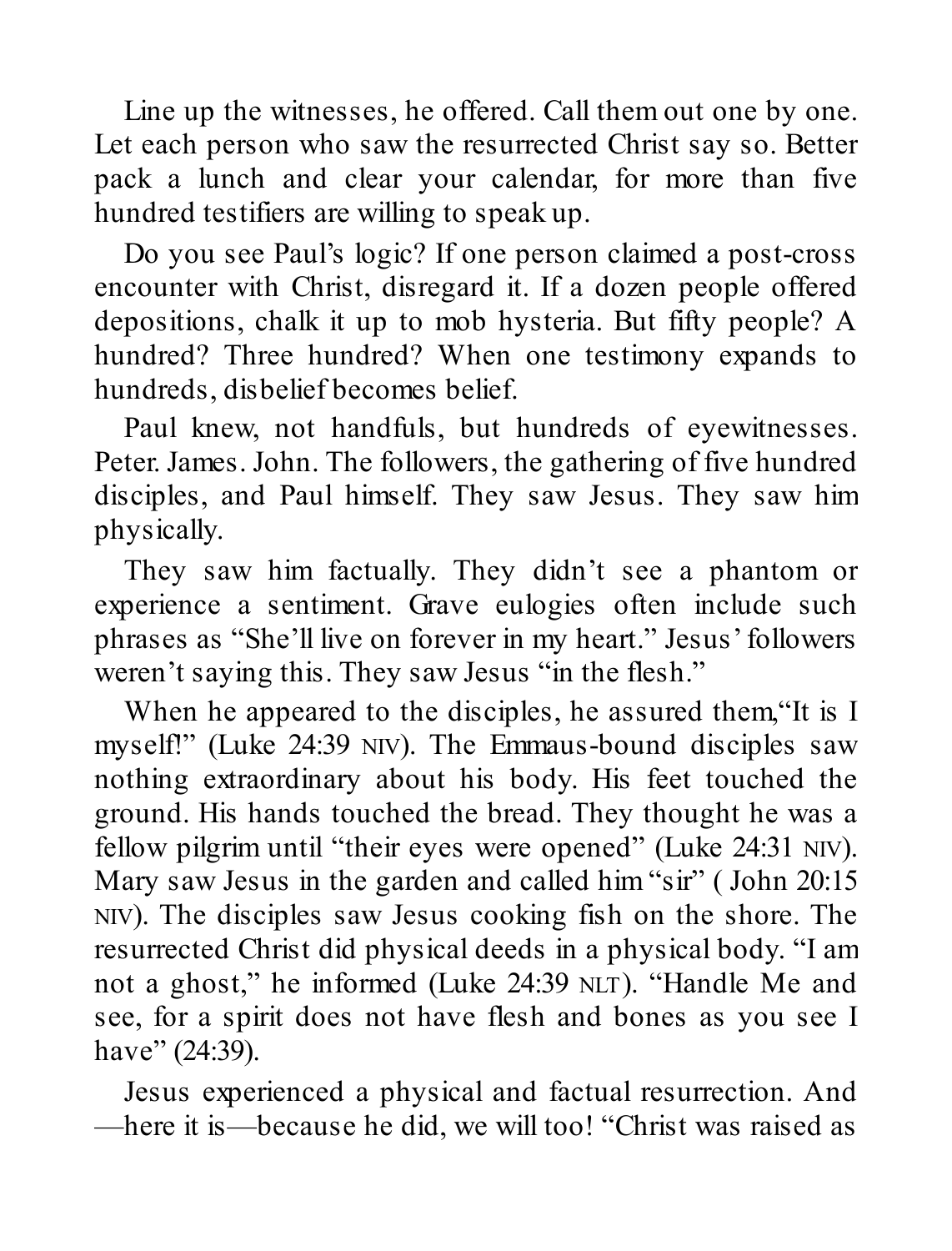the first of the harvest; then all who belong to Christ will be raised when he comes back" (1 Cor. 15:23 NLT).

Aristotle was wrong. Death is not to be feared. Sartre was mistaken. Your last moment is not your worst. The Greek itinerary was inaccurate. Charon won't ferry you into oblivion. Five hundred witnesses left a still-resounding testimony: it's safe to die.

So let's die with faith. Let's allow the resurrection to sink into the fibers of our hearts and define the way we look at the grave. Let it "free those who were like slaves all their lives because of their fear of death" (Heb. 2:15 NCV).

Jesus grants courage for the final passage. He did for Charles Lindbergh, the first person to fly solo across the Atlantic Ocean. When the pilot discovered he had terminal cancer, he and his wife went to spend their final days at his Hawaiian home. He engaged a minister to conduct his last rites and wrote out these words to be read at his burial service:

We commit the body of Charles A. Lindbergh to its final resting place; but his spirit we commit to Almighty God, knowing that death is but a new adventure in existence and remembering how Jesus said upon the cross, "Father, into thy hands I commend my spirit."<sup>7</sup>

Death—"a new adventure in existence." No need to dread it or ignore it. Because of Christ, you can face it.

I did. As heart surgeries go, mine was far from the riskiest. But any procedure that requires four hours of probes inside your heart is enough to warrant an added prayer. So on the eve of my surgery, Denalyn, I, and some kind friends offered our share. We were staying at a hotel adjacent to the Cleveland Clinic in Ohio. We asked God to bless the doctors and watch over the nurses. After we chatted a few minutes, they wished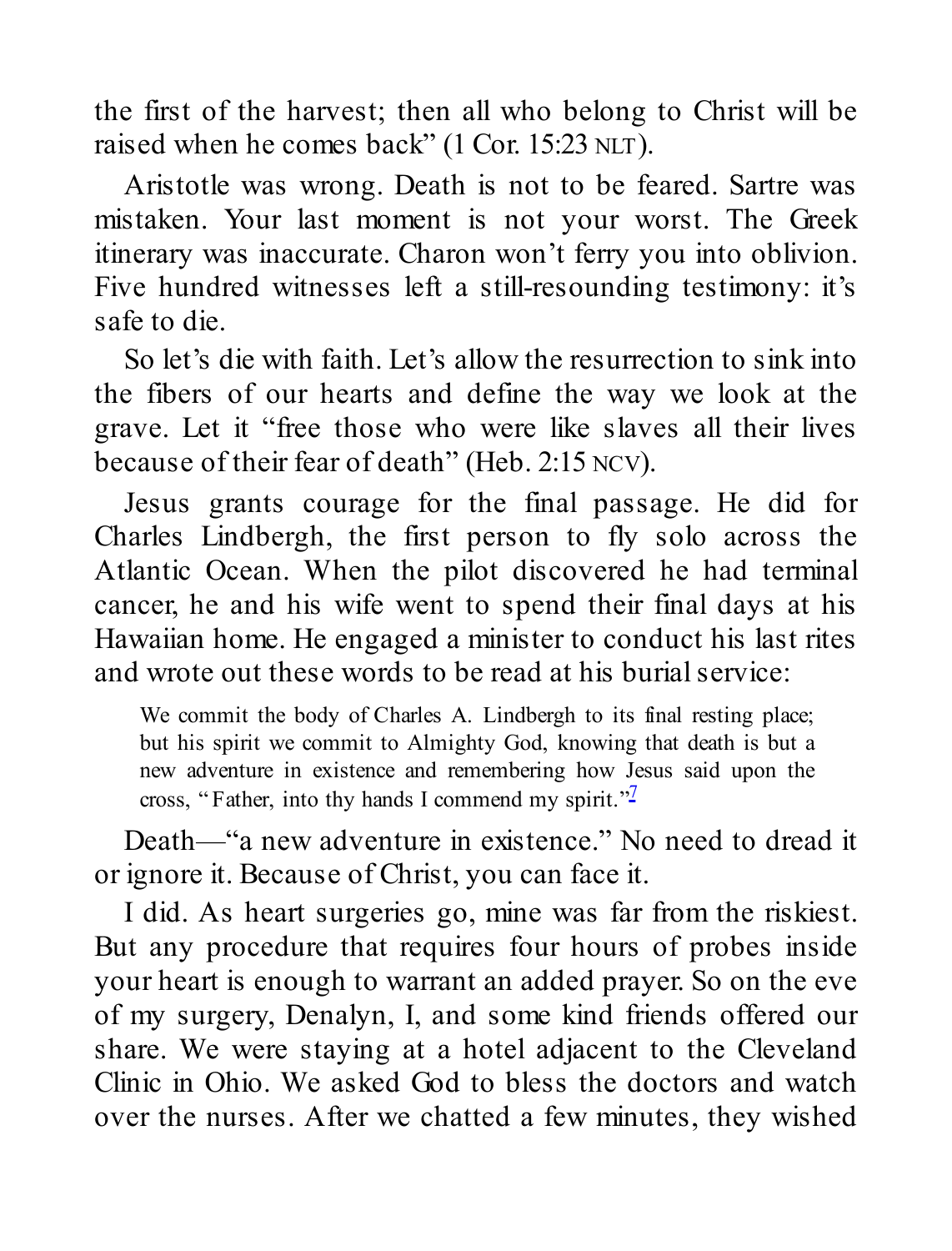me well and said good-bye. I needed to go to bed early. But before I could sleep, I wanted to offer one more prayer . . . alone.

I took the elevator down to the lobby and found a quiet corner and began to think. *What if the surgery goes awry? What if this is my final night on earth? Is there anyone with whom I should make my peace? Do I need to phone any person and make amends?* I couldn't think of anyone. (So if you are thinking I should have called you, sorry. Perhaps we should talk.)

Next I wrote letters to my wife and daughters, each beginning with the sentence "If you are reading this, something went wrong in the surgery."

Then God and I had the most honest of talks. We began with a good review of my first half century. The details would bore you, but they entertained us. I thanked him for grace beyond measure and for a wife who descended from the angels. My tabulation of blessings could have gone on all night and threatened to do just that. So I stopped and offered this prayer: *I'm in good hands, Lord. The doctors are prepared; the staf is experienced. But even with the best of care, things happen. This could be my final night in this version of life, and I'd like you to know, if that's the case, I'm okay.*

And I went to bed. And slept like a baby. As things turned out, no angel came. I saw no fedora. I recovered from the surgery, and here I am, strong as ever, still pounding away at the computer keyboard. One thing is different, though. This matter of dying bravely?

I think I will.

May you do the same.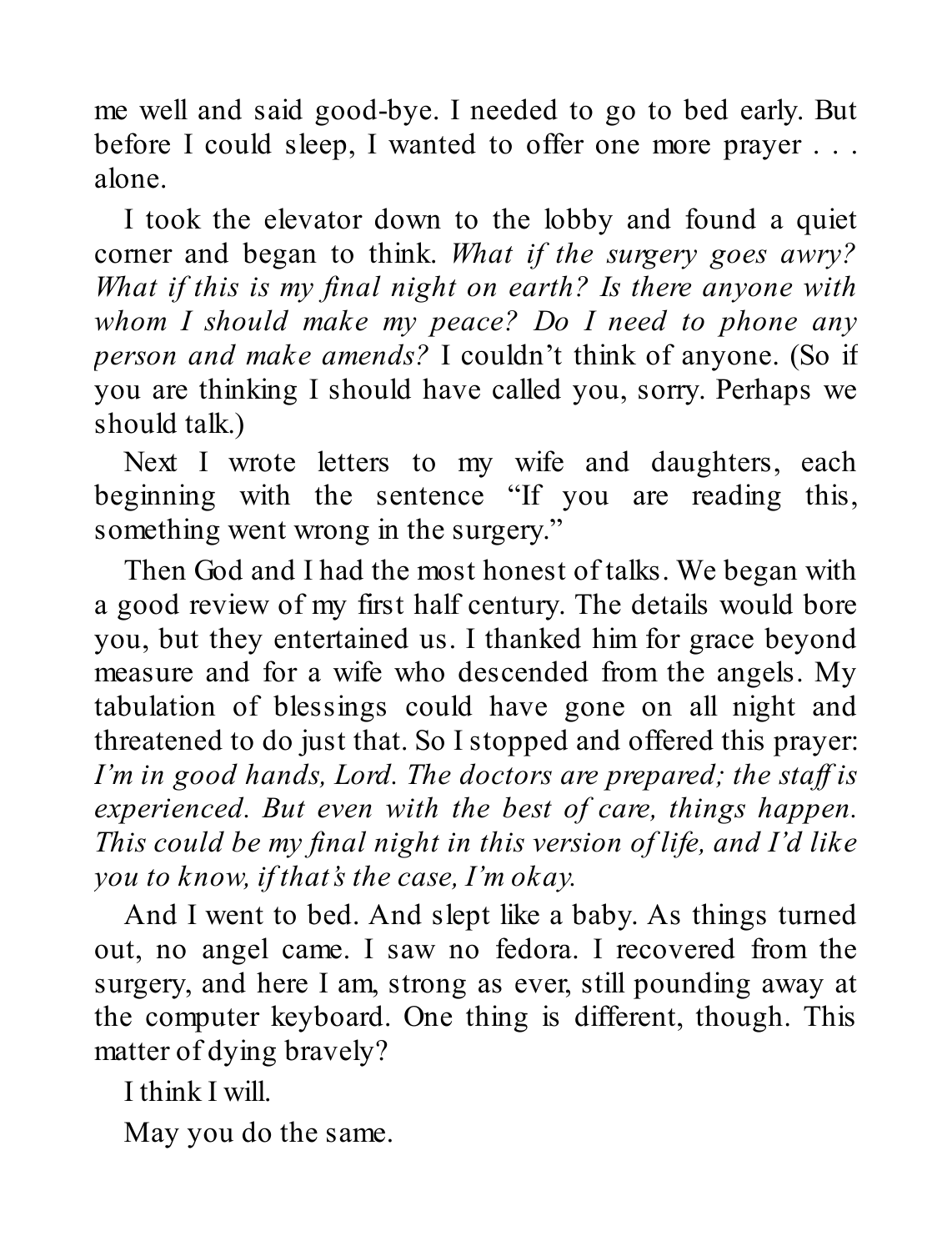**CHAPTER 11**

**Caffeinated Life**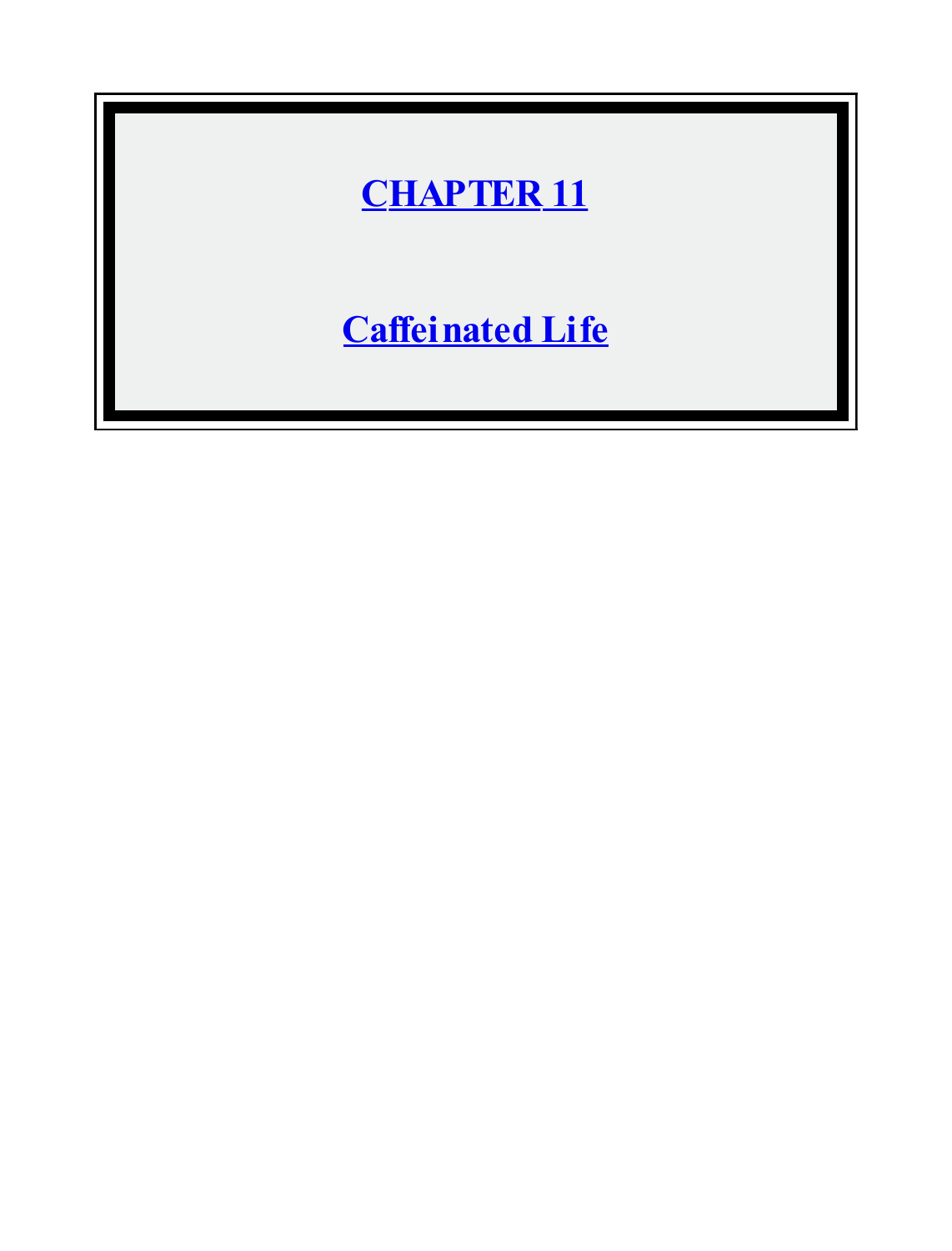I amleaving you with a gift—peace of mind and heart. And the peace I give is a gift the world cannot give. So don't be troubled or afraid.

—JOHN 14: 27 NLT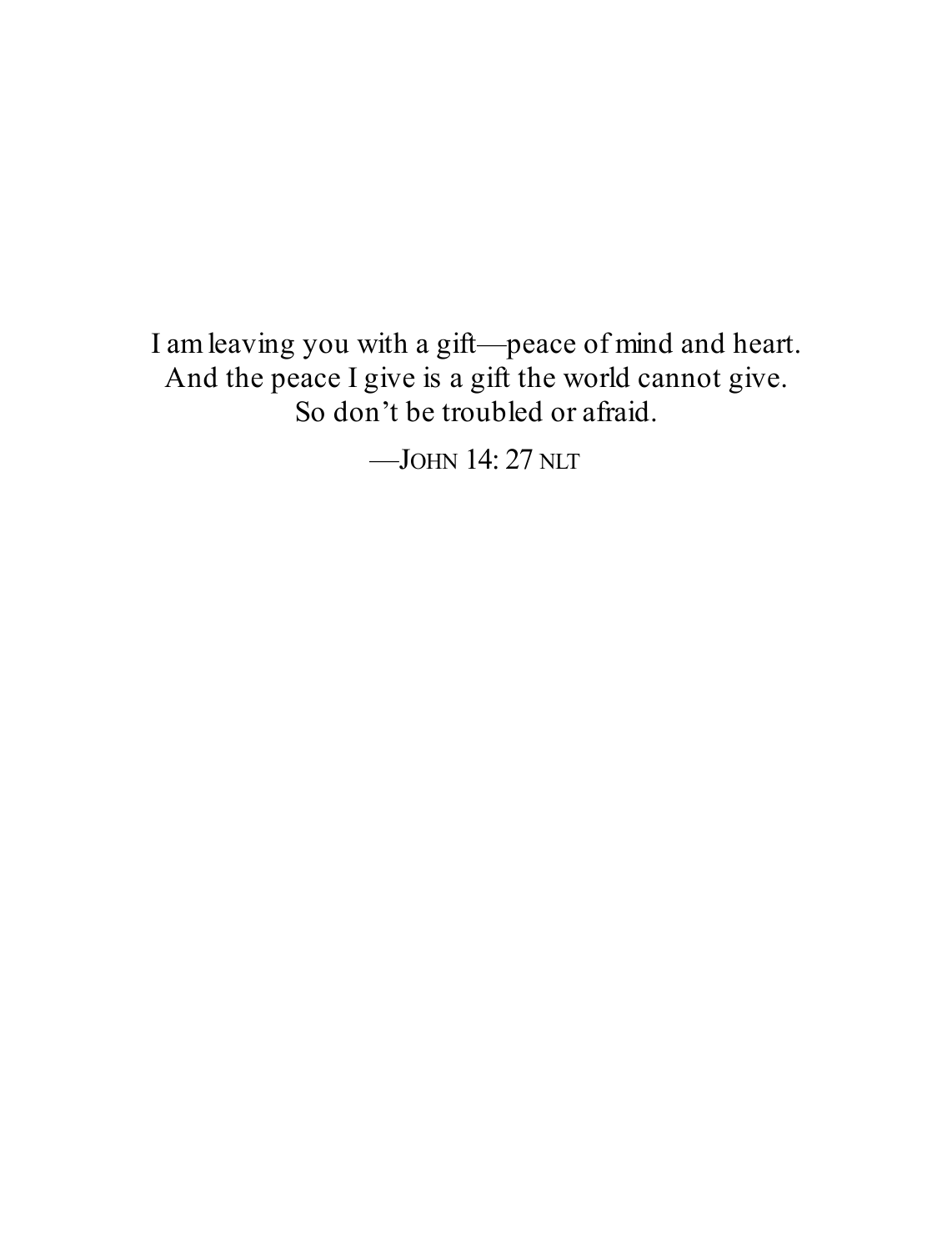## *Fear of What's Next*

If only we could order life the way we order gourmet coffee.<br>Wouldn't you love to mix and match the ingredients of your Wouldn't you love to mix and match the ingredients of your future?

"Give me a tall, extra-hot cup of adventure, cut the dangers, with two shots of good health.<sup>3</sup>

"A decaf brew of longevity, please, with a sprinkle of fertility. Go heavy on the agility and cut the disability."

"I'll have a pleasure mocha with extra stirrings of indulgence. Make sure it's consequence free."

"I'll go with a grande happy-latte, with a dollop of love, sprinkled with Caribbean retirement."

Take me to *that* coffee shop. Too bad it doesn't exist. Truth is, life often hands us a concoction entirely different from the one we requested. Ever feel as though the barista-from-above called your name and handed you a cup of unwanted stress?

"Joe Jones, enjoy your early retirement. Looks as if it comes with marital problems and inflation."

"Mary Adams, you wanted four years of university education, then kids. You'll be having kids first. Congratulations on your pregnancy."

"A hot cup of job transfer sixmonths before your daughter's graduation, Susie. Would you like some patience with that?"

Life comes caffeinated with surprises. Modifications. Transitions. Alterations. You move down the ladder, out of the house, over for the new guy, up through the system. All this moving. Some changes welcome, others not. And in those rare seasons when you think the world has settled down, watch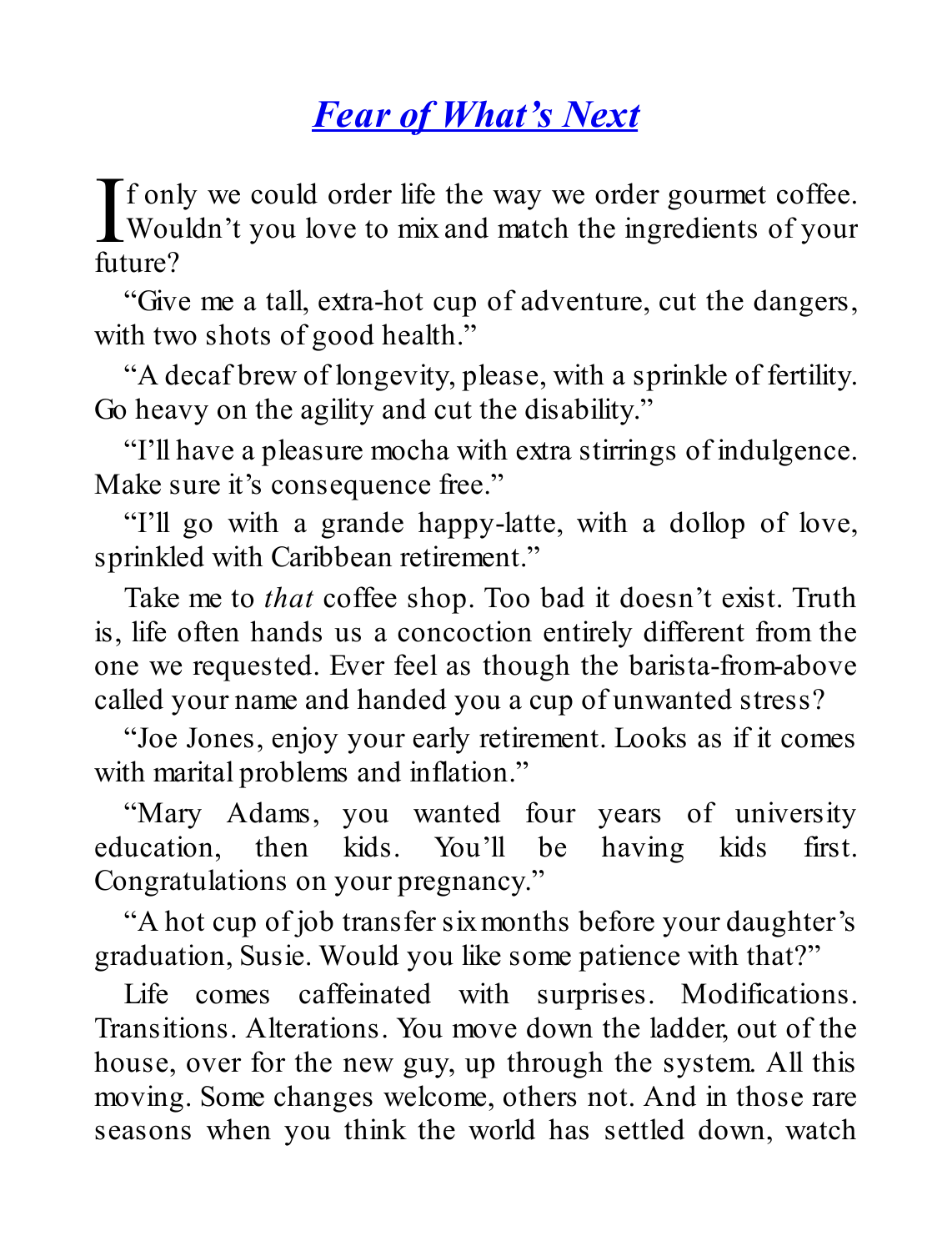out. One seventy-seven-year-old recently told a friend of mine, "I've had a good life. I am enjoying my life now, and I am looking forward to the future." Two weeks later a tornado ripped through the region, taking the lives of his son, daughter-in-law, grandson, and daughter-in-law's mother. We just don't know, do we? On our list of fears, the fear of what's next demands a prominent position. We might request a decaffeinated life, but we don't get it. The disciples didn't.

"I amgoing away" ( John 14:28).

Imagine their shock when they heard Jesus say those words. He spoke them on the night of the Passover celebration, Thursday evening, in the Upper Room. Christ and his friends had just enjoyed a calm dinner in the midst of a chaotic week. They had reason for optimism: Jesus' popularity was soaring. Opportunities were increasing. In three short years the crowds had lifted Christ to their shoulders . . . he was the hope of the common man.

The disciples were talking kingdom rhetoric, ready to rain down fire on their enemies, jockeying for positions in the cabinet of Christ. They envisioned a restoration of Israel to her days of glory. No more Roman occupation or foreign oppression. This was the parade to freedom, and Jesus was leading it.

And now this? Jesus said, "I am going away." The announcement stunned them. When Jesus explained, "You know the way to where I am going," Thomas, with no small dose of exasperation, replied, "No, we don't know, Lord. We have no idea where you are going, so how can we know the way?" ( John 14:4–5 NLT).

Christ handed the disciples a cup of major transition, and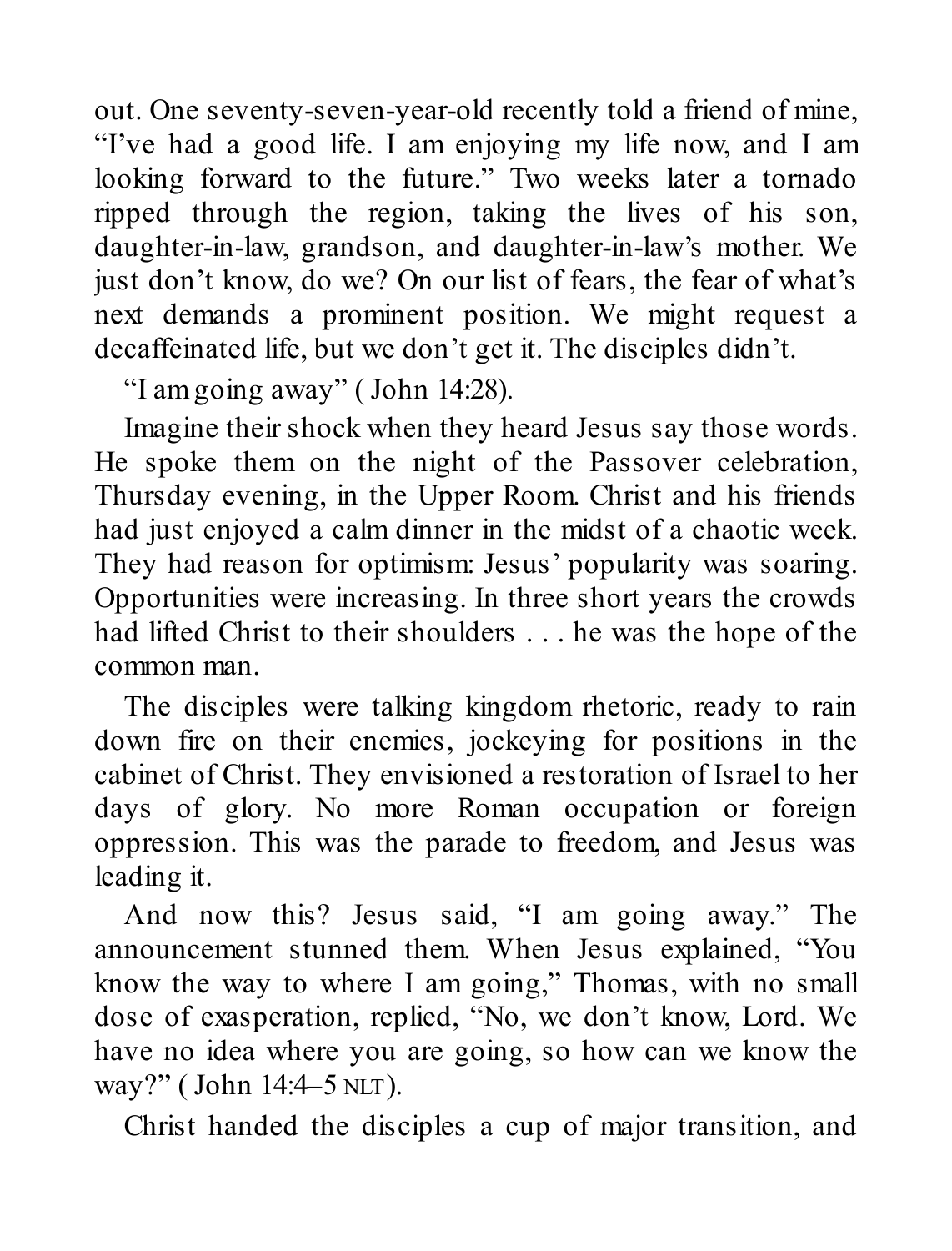they tried to hand it back. Wouldn't we do the same? Yet who succeeds? What person passes through life surprise free? If you don't want change, go to a soda machine; that's the only place you won't find any. Remember the summary of Solomon?

For everything there is a season, a time for every activity under heaven. A time to be born and a time to die. A time to plant and a time to harvest. A time to kill and a time to heal. A time to tear down and a time to build up. A time to cry and a time to laugh. A time to grieve and a time to dance. A time to scatter stones and a time to gather stones. A time to embrace and a time to turn away. A time to search and a time to quit searching. A time to keep and a time to throw away. A time to tear and a time to mend. A time to be quiet and a time to speak.

A time to love and a time to hate.

A time for war and a time for peace. (Eccl. 3:1–8 NLT)

I count twenty-eight different seasons. Birth, death, lamenting, cheering, loving, hating, embracing, separating. God dispenses life the way he manages his cosmos: through seasons. When it comes to the earth, we understand God's management strategy. Nature needs winter to rest and spring to awaken. We don't dash into underground shelters at the sight of spring's tree buds. Autumn colors don't prompt warning sirens. Earthly seasons don't upset us. But unexpected personal ones certainly do. The way we panic at the sight of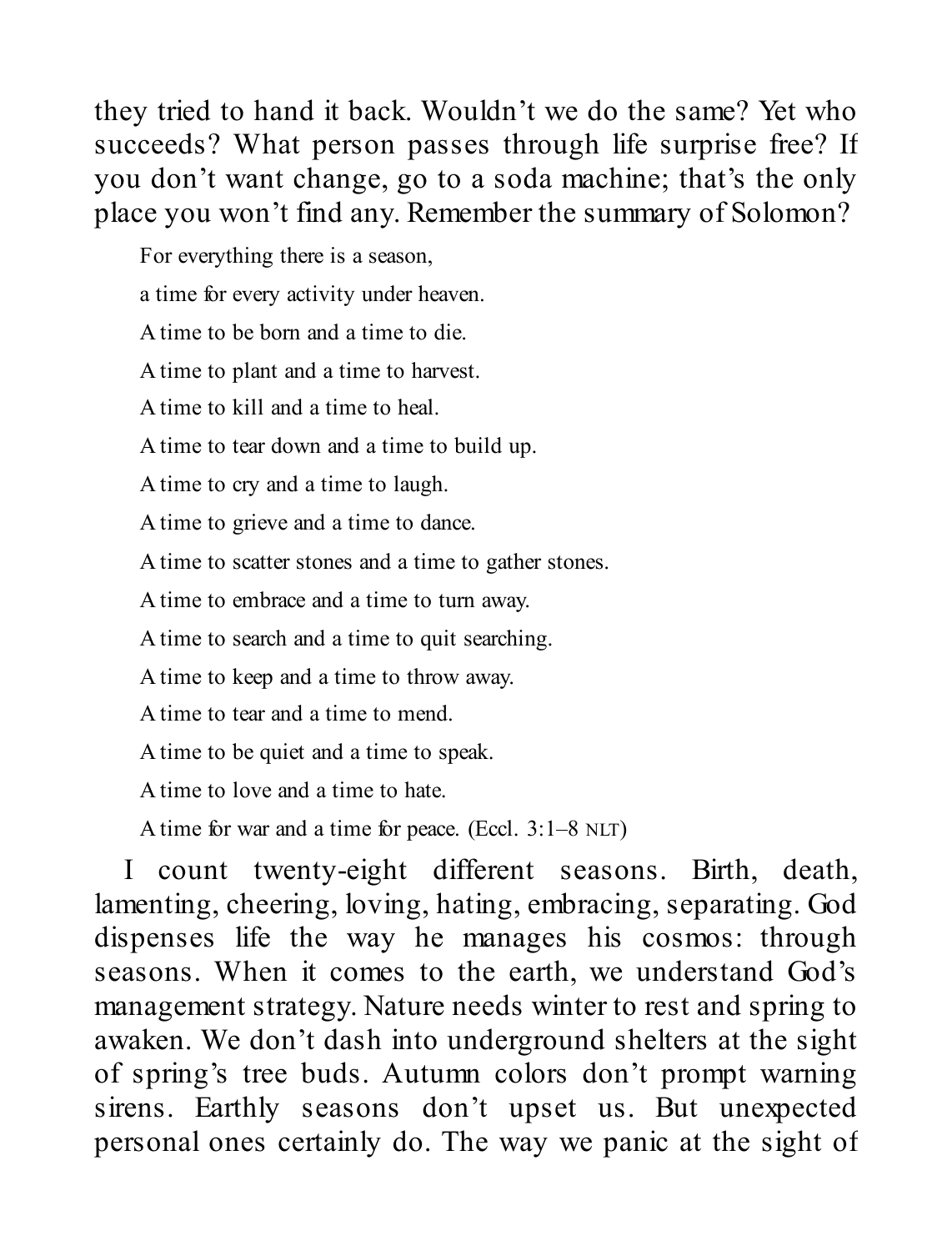change, you'd think bombs were falling on Iowa.

"Run for your lives! Graduation is coming!"

"The board of directors just hired a new CEO. Take cover!"

"Load the women and children into the bus, and head north. The department store is going out of business!"

Change trampolines our lives, and when it does, God sends someone special to stabilize us. On the eve of his death, Jesus gave his followers this promise: "When the Father sends the Advocate as my representative—that is, the Holy Spirit—he will teach you everything and will remind you of everything I have told you. I am leaving you with a gift—peace of mind and heart. And the peace I give is a gift the world cannot give. So don't be troubled or afraid" ( John 14:26–27 NLT).

As a departing teacher might introduce the classroom to her replacement, so Jesus introduces us to the Holy Spirit. And what a ringing endorsement he gives. Jesus calls the Holy Spirit his "representative." The Spirit comes in the name of Christ, with equal authority and identical power. Earlier in the evening Jesus had said, "I will ask the Father, and he will give you *another Counselor* to be with you forever" (John 14:16 NIV).

"Another Counselor." Both words shimmer. The Greek language enjoys two distinct words for *another*. One means "totally different," and the second translates "another just like the first one." When Jesus promises "another Counselor," he uses word number two, promising "another just like the first one."

The distinction is instructive. Let's say you are reading a book as you ride on a bus. Someone takes the seat next to yours, interrupts your reading, and inquires about the book.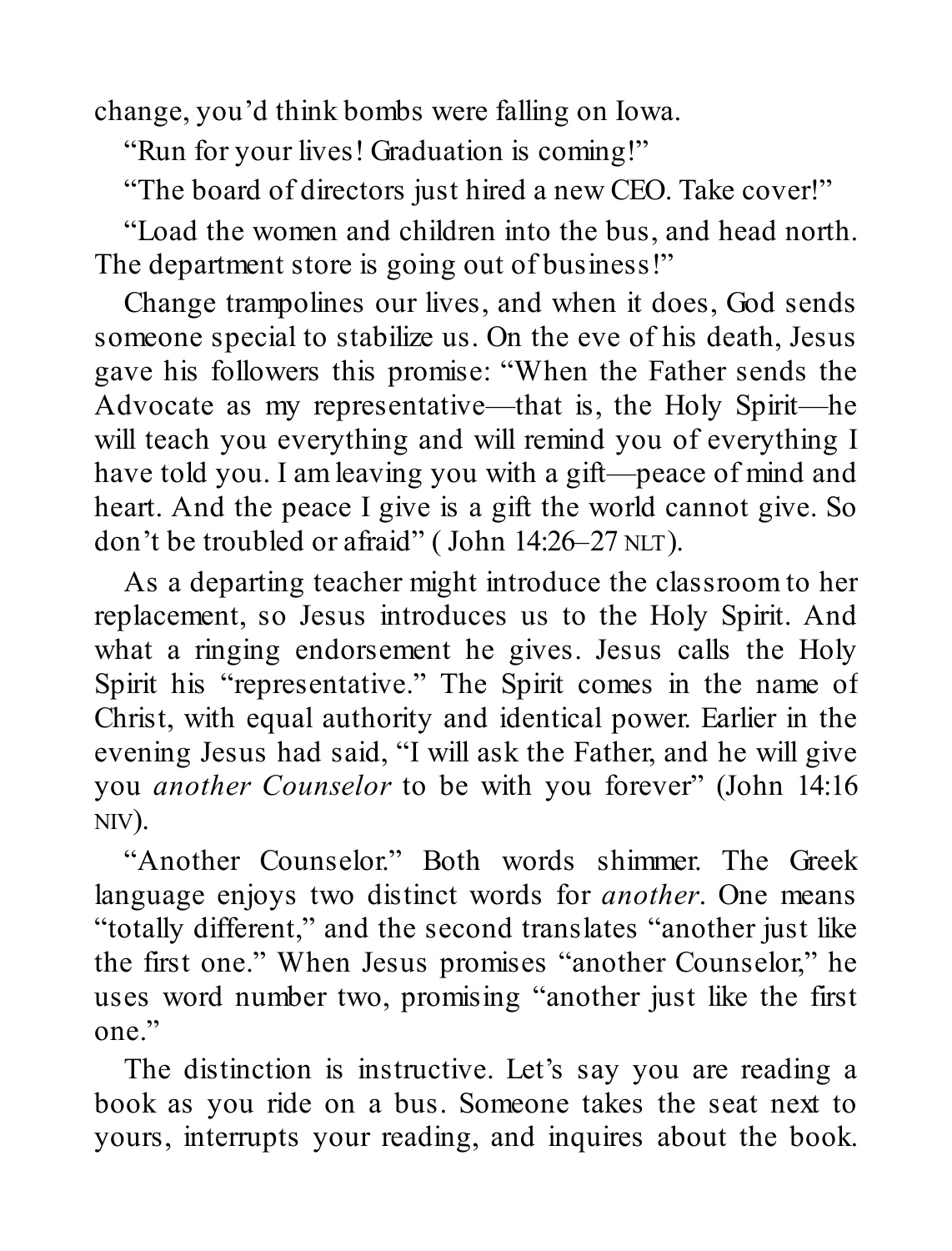You tell him, "Max Lucado wrote it. Here, take it. I can get *another*."

When you say, "I can get another," do you mean "another" in the sense of "any other" book? A crime novel, cookbook, or a romance paperback? Of course not. Being a person of exquisite taste, you mean a book that is identical to the one you so kindly gave away. If you had been speaking Greek, you would have used the term John used in recording Jesus' promise: *allos*—"another one just like the first one."

And who is the first one? Jesus himself. Hence, the assurance Jesus gives to the disciples is this: "I am going away. You are entering a new season, a different chapter. Much will be different, but one thing remains constant: my presence. You will enjoy the presence of 'another Counselor.'"

*Counselor* means "friend" (MSG), "helper" (NKJV), "intercessor, advocate, strengthener, standby" (AMP). All descriptors attempt to portray the beautiful meaning of *parakletos*, a compound of two Greek words. *Para* means "alongside of " (think of "*para*llel" or "*para*dox"). *Kletos* means "to be called out, designated, assigned, or appointed." The Holy Spirit is designated to come alongside you. He is the presence of Jesus with and in the followers of Jesus.

Can you see how the disciples needed this encouragement? It's Thursday night before the crucifixion. By Friday's sunrise they will abandon Jesus. The breakfast hour will find them hiding in corners and crevices. At 9 a.m. Roman soldiers will nail Christ to a cross. By this time tomorrow he will be dead and buried. Their world is about to be flipped on its head. And Jesus wants themto know: they'll never face the future without his help.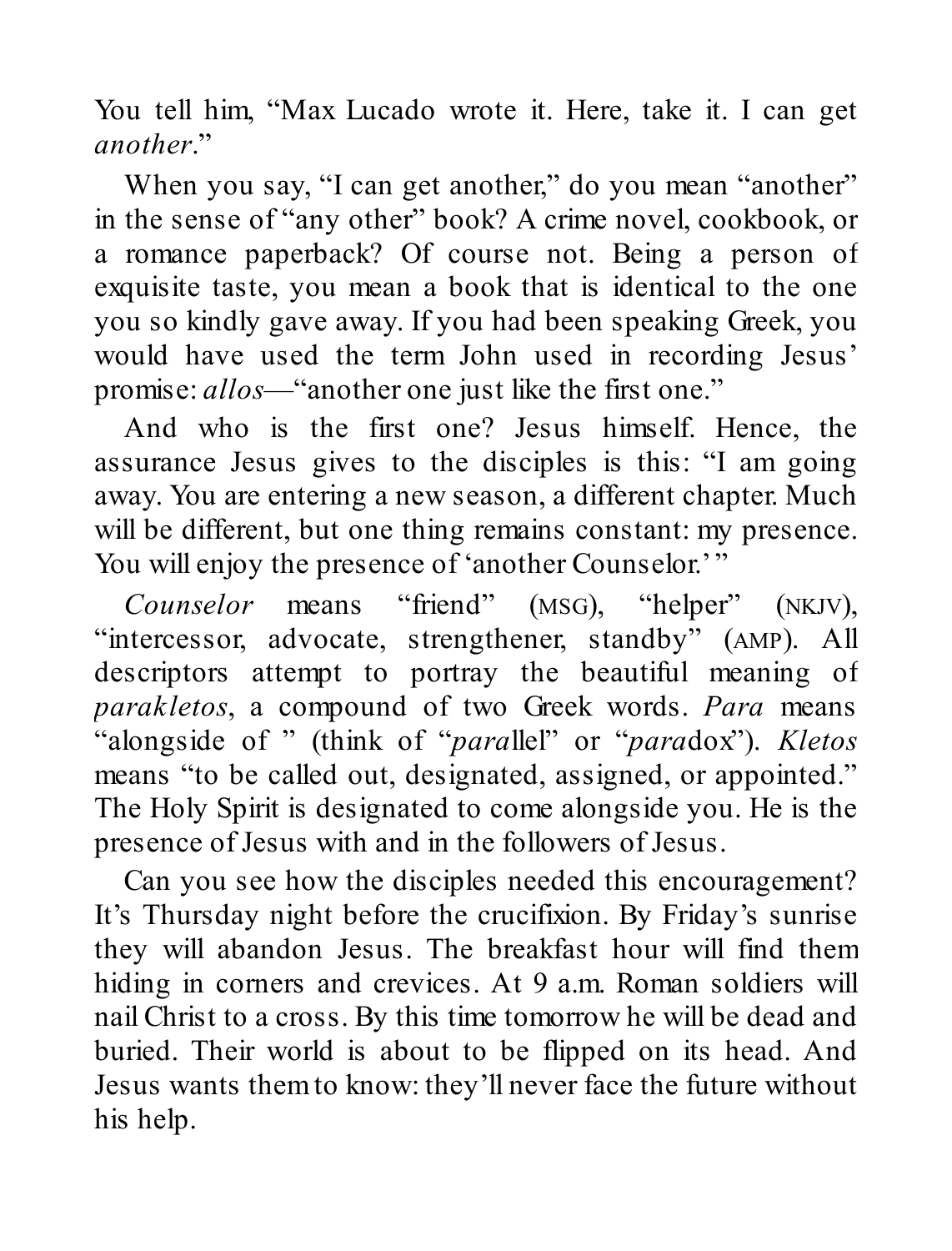Nor will you. You have a travel companion.

You have a Pat McGrath. Pat is my biking buddy. A few years ago I took up road biking as a hobby and exercise. I bought the helmet, gloves, and thin-wheeled bike. I clipped my shoes in the pedals and almost died on the first ride. Hills are Everestish for the old and overweight. I literally had to walk my bike home.

Pat heard of my interest and offered to ride with me. Pat prefers biking to breathing. To him, biking *is* breathing. If he didn't have a job and five kids, the Tour de France might have known one more American. He has pistons for legs and a locomotive engine for a heart. When I complained about the steep roads and stiff winds, he made this offer: "No problem. You can ride on my wheel."

To ride on a biker's wheel is to draft on him. When Pat and I pedal into a stiff wind, I pull in behind him as close as I dare. My front wheel is within a foot of his rear one. He vanguards into the breeze, leaving me a cone of calm in which to ride. And when we bike up stiff hills? I'm a bit embarrassed to admit this, but Pat has been known to place a hand on my back and push me up the incline.

Couldn't you use such a friend? You have one. When you place your faith in Christ, Christ places his Spirit before, behind, and within you. Not a strange spirit, but the *same* Spirit: the parakletos. Everything Jesus did for his followers, his Spirit does for you. Jesus taught; the Spirit teaches. Jesus healed; the Spirit heals. Jesus comforted; his Spirit comforts. As Jesus sends you into new seasons, he sends his Counselor to go with you.

God treats you the way one mother treated her young son,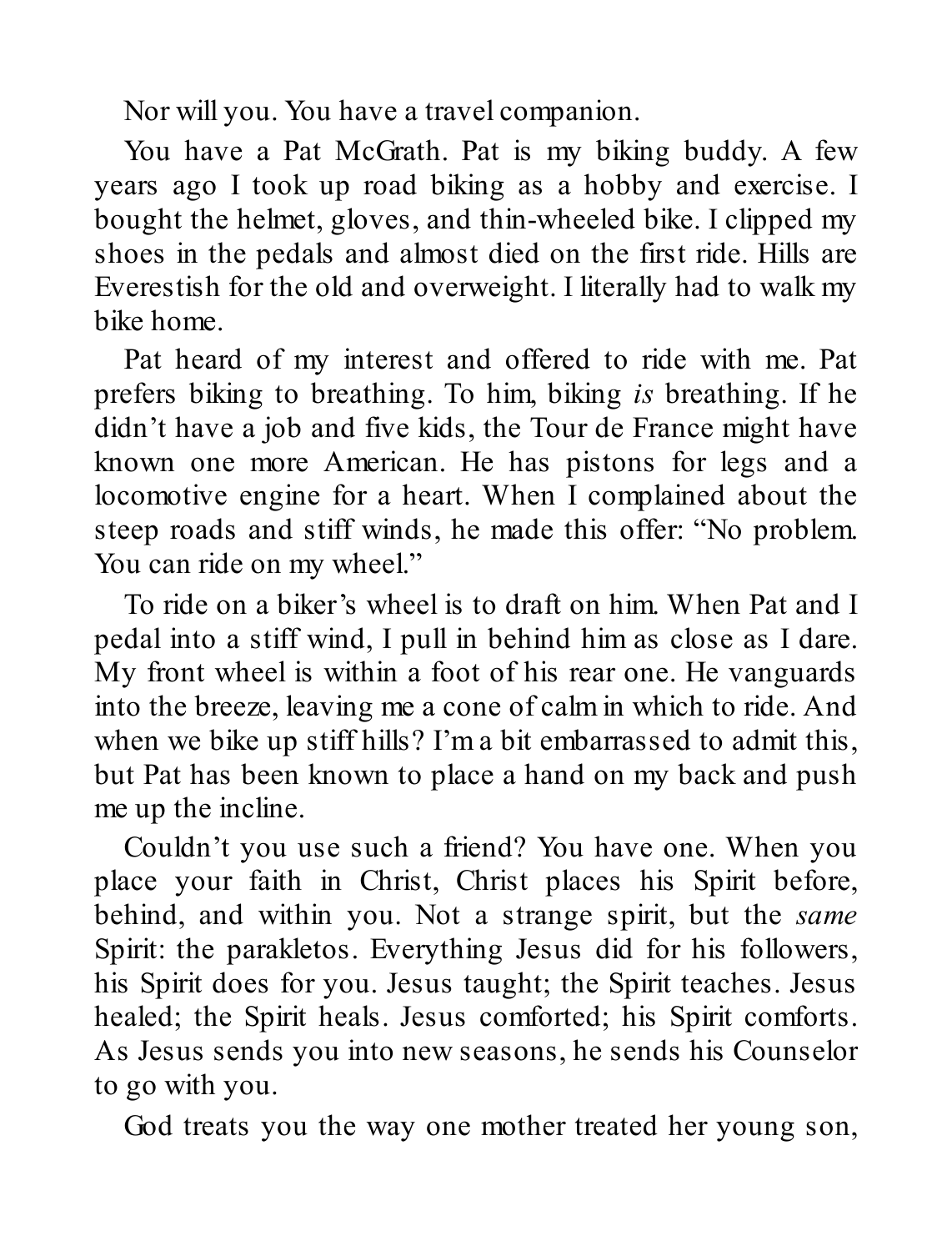Timmy. She didn't like the thought of Timmy walking to his first-grade class unaccompanied. But he was too grown-up to be seen with his mother. "Besides," he explained, "I can walk with a friend." So she did her best to stay calm, quoting the Twenty-third Psalm to him every morning: "Surely goodness and mercy shall follow me all the days of my life  $\ldots$ ."

One day she came up with an idea. She asked a neighbor to follow Timmy to school in the mornings, staying at a distance, lest he notice her. The neighbor was happy to oblige. She took her toddler on morning walks anyway.

After several days Timmy's little friend noticed the lady and the child.

"Do you know who that woman is who follows us to school?"

"Sure," Timmy answered. "That's Shirley Goodnest and her daughter Marcy."

"Who?"

"My mom reads about them every day in the Twenty-third Psalm. She says, 'Shirley Goodnest and Marcy shall follow me all the days of my life.' Guess I'll have to get used to them."

You will too. God never sends you out alone. Are you on the eve of change? Do you find yourself looking into a new chapter? Is the foliage of your world showing signs of a new season? Heaven's message for you is clear: when everything else changes, God's presence never does. You journey in the company of the Holy Spirit, who "will teach you everything and will remind you of everything I have told you" ( John 14:26  $NT$ ).

So make friends with whatever's next.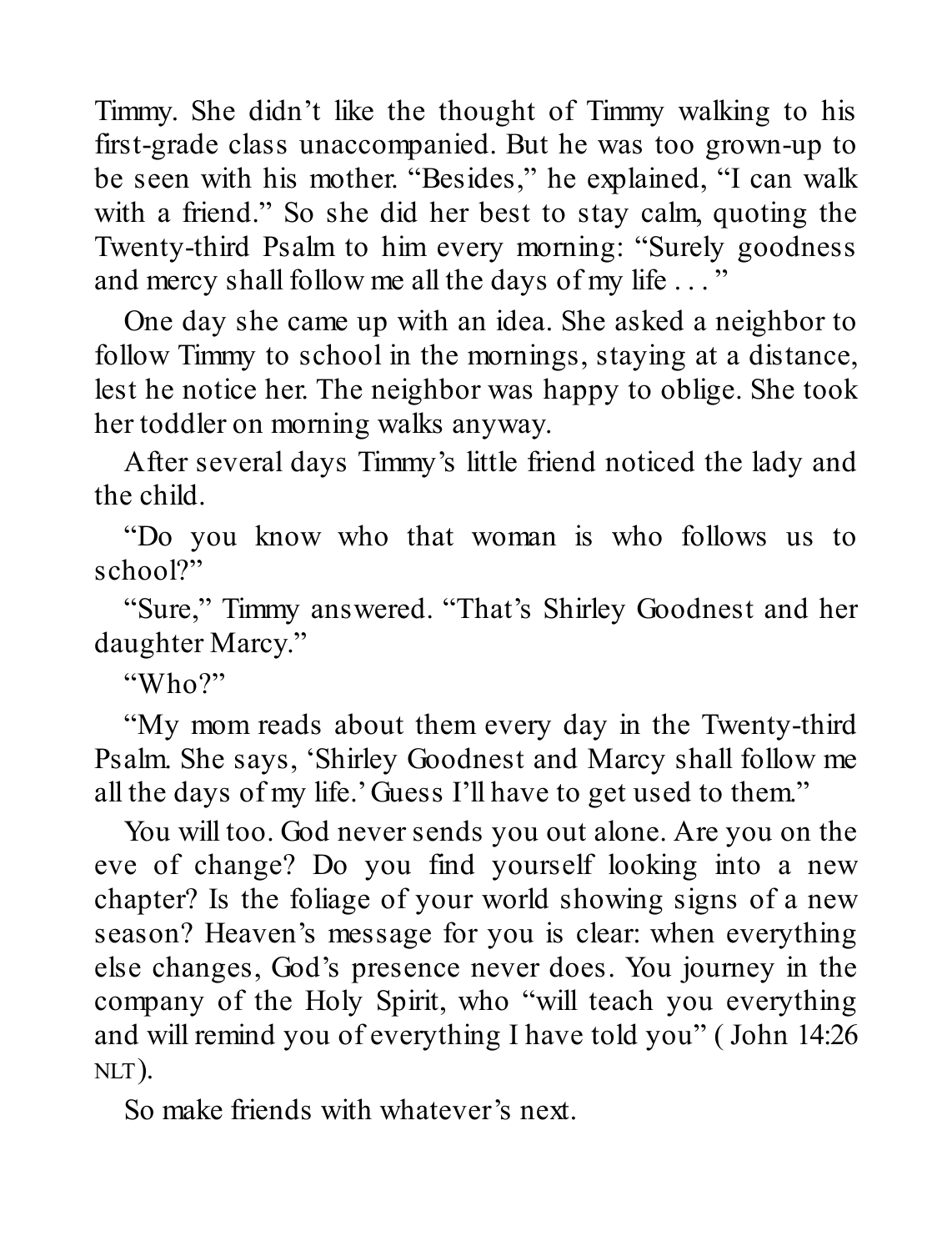Embrace it. Accept it. Don't resist it. Change is not only a part of life; change is a necessary part of God's strategy. To use us to change the world, he alters our assignments. Gideon: from farmer to general; Mary: from peasant girl to the mother of Christ; Paul: from local rabbi to world evangelist. God transitioned Joseph from a baby brother to an Egyptian prince. He changed David from a shepherd to a king. Peter wanted to fish the Sea of Galilee. God called him to lead the first church. God makes reassignments.

But, someone might ask, what about the tragic changes God permits? Some seasons make no sense. Who can find a place in life's puzzle for the deformity of a child or the enormity of an earthquake's devastation? When a company discontinues a position or a parent is deployed . . . do such moments serve a purpose?

They do if we see them from an eternal perspective. What makes no sense in this life will make perfect sense in the next. I have proof: you in the womb.

I know you don't remember this prenatal season, so let me remind you what happened during it. Every gestation day equipped you for your earthly life. Your bones solidified, your eyes developed, the umbilical cord transported nutrients into your growing frame . . . for what reason? So you might remain enwombed? Quite the contrary. Womb time equipped you for earth time, suited you up for your postpartumexistence.

Some prenatal features went unused before birth. You grew a nose but didn't breathe. Eyes developed, but could you see? Your tongue, toenails, and crop of hair served no function in your mother's belly. But aren't you glad you have themnow?

Certain chapters in this life seem so unnecessary, like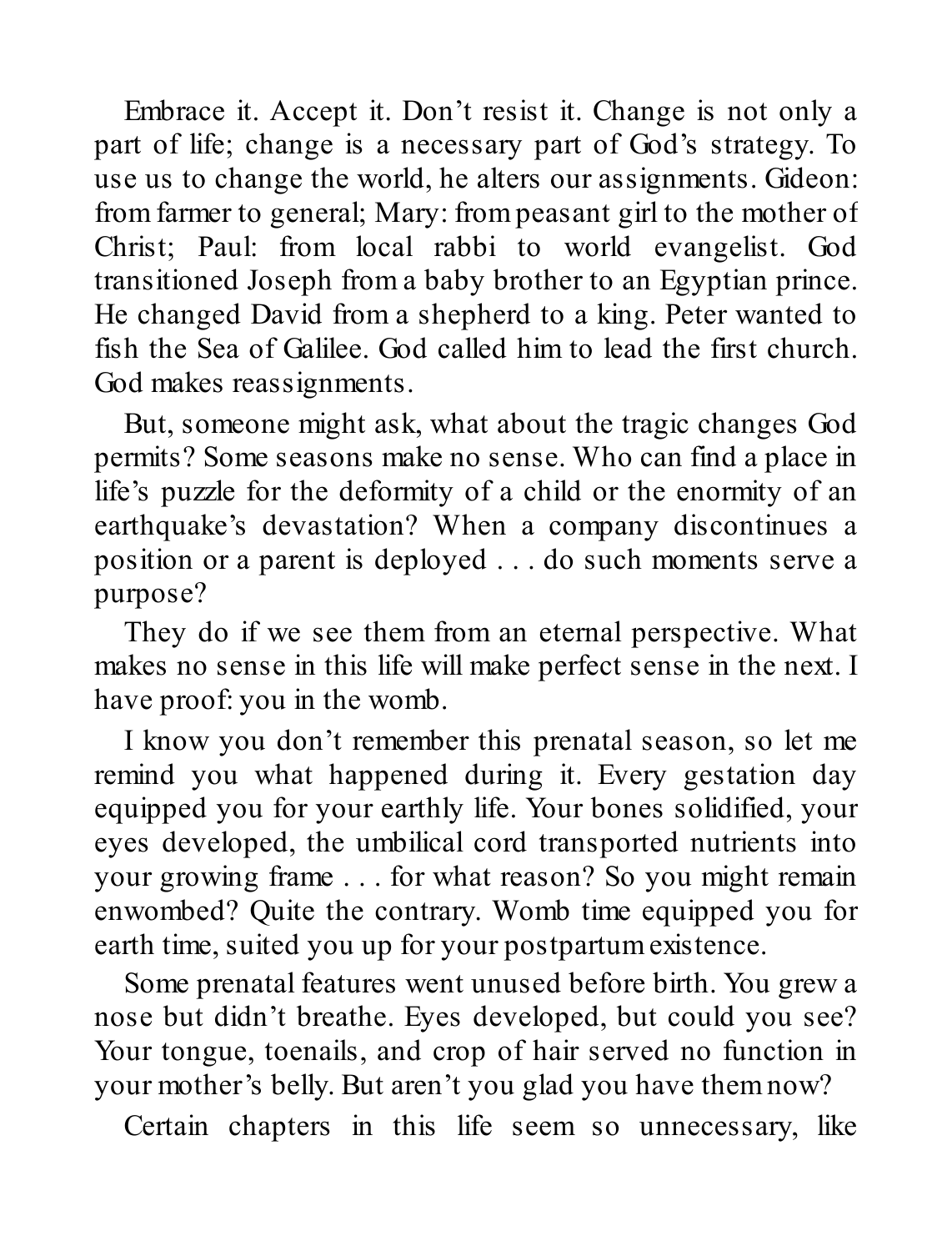nostrils on the preborn. Suffering. Loneliness. Disease. Holocausts. Martyrdom. Monsoons. If we assume this world exists just for pregrave happiness, these atrocities disqualify it from doing so. But what if this earth is the womb? Might these challenges, severe as they may be, serve to prepare us, equip us for the world to come? As Paul wrote, "These little troubles are *getting us ready* for an eternal glory that will make all our troubles seemlike nothing" (2 Cor. 4:17 CEV).

Eternal glory. I'd like a large cup, please. "One ventisized serving of endless joy in the presence of God. Go heavy on the wonder, and cut all the heartache." Go ahead and request it. The Barista is still brewing. For all you know, it could be the next cup you drink.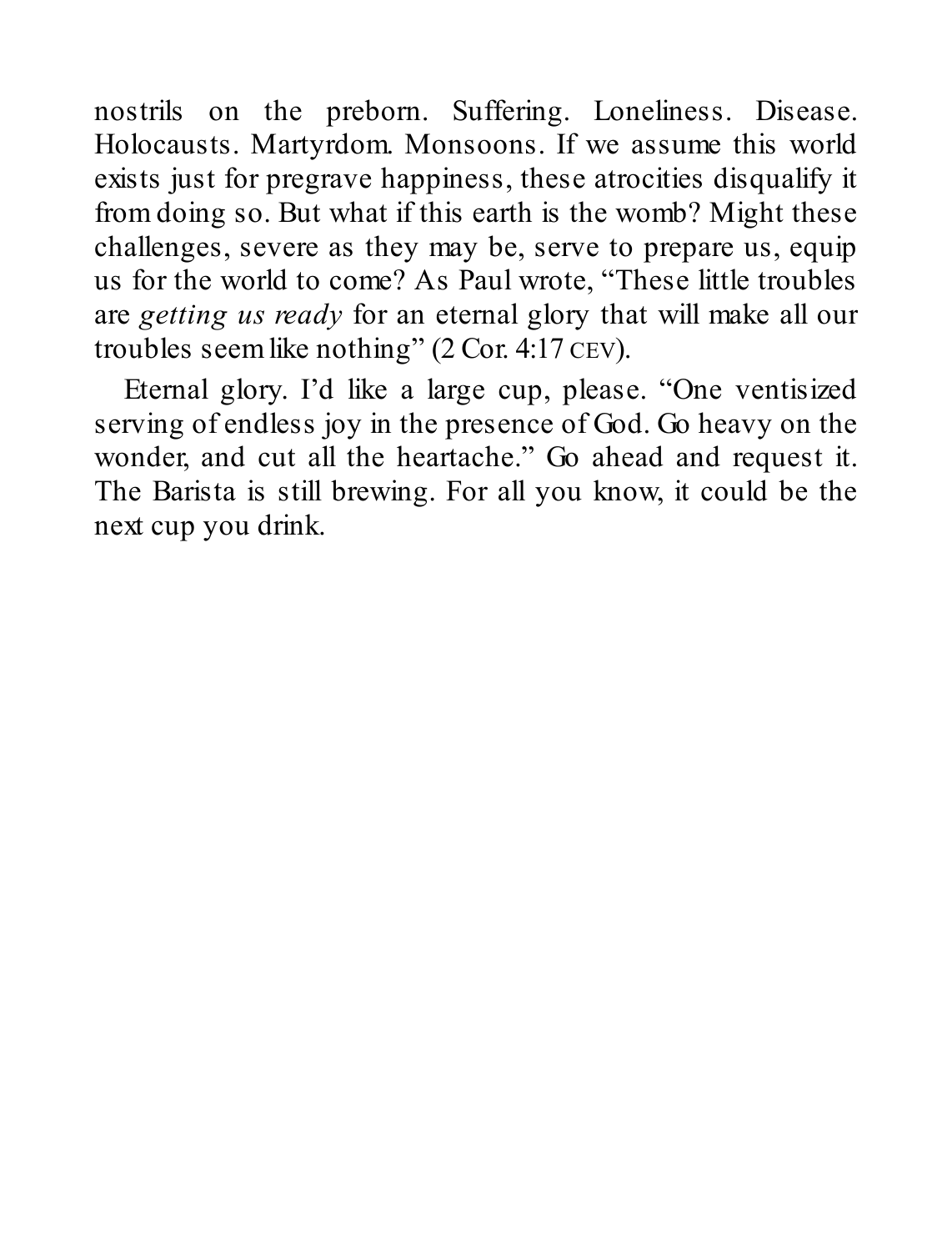# **CHAPTER 12**

**The Shadow of a Doubt**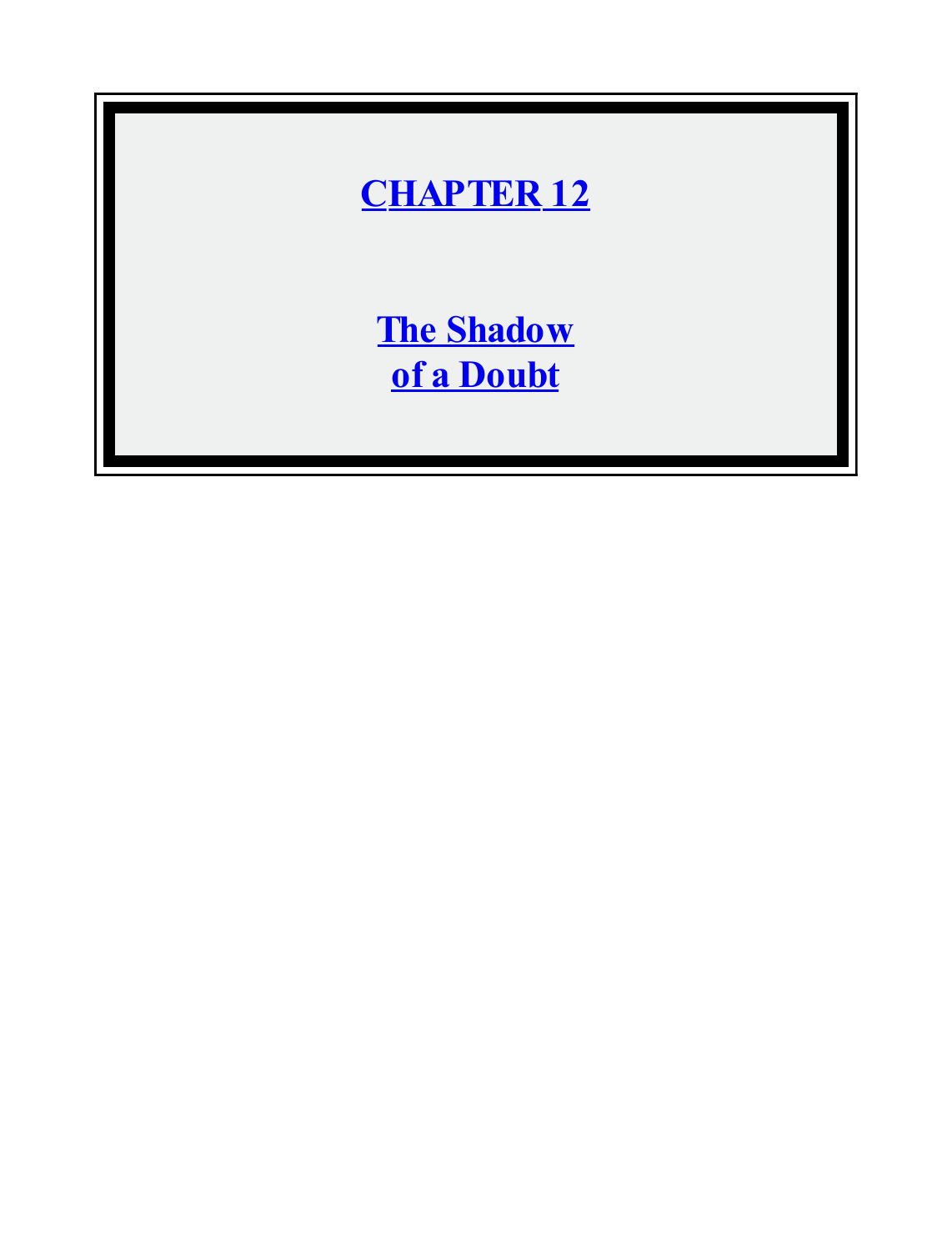"Why are you frightened?" he asked. "Why are your hearts filled with doubt?"

—LUKE 24: 38 NLT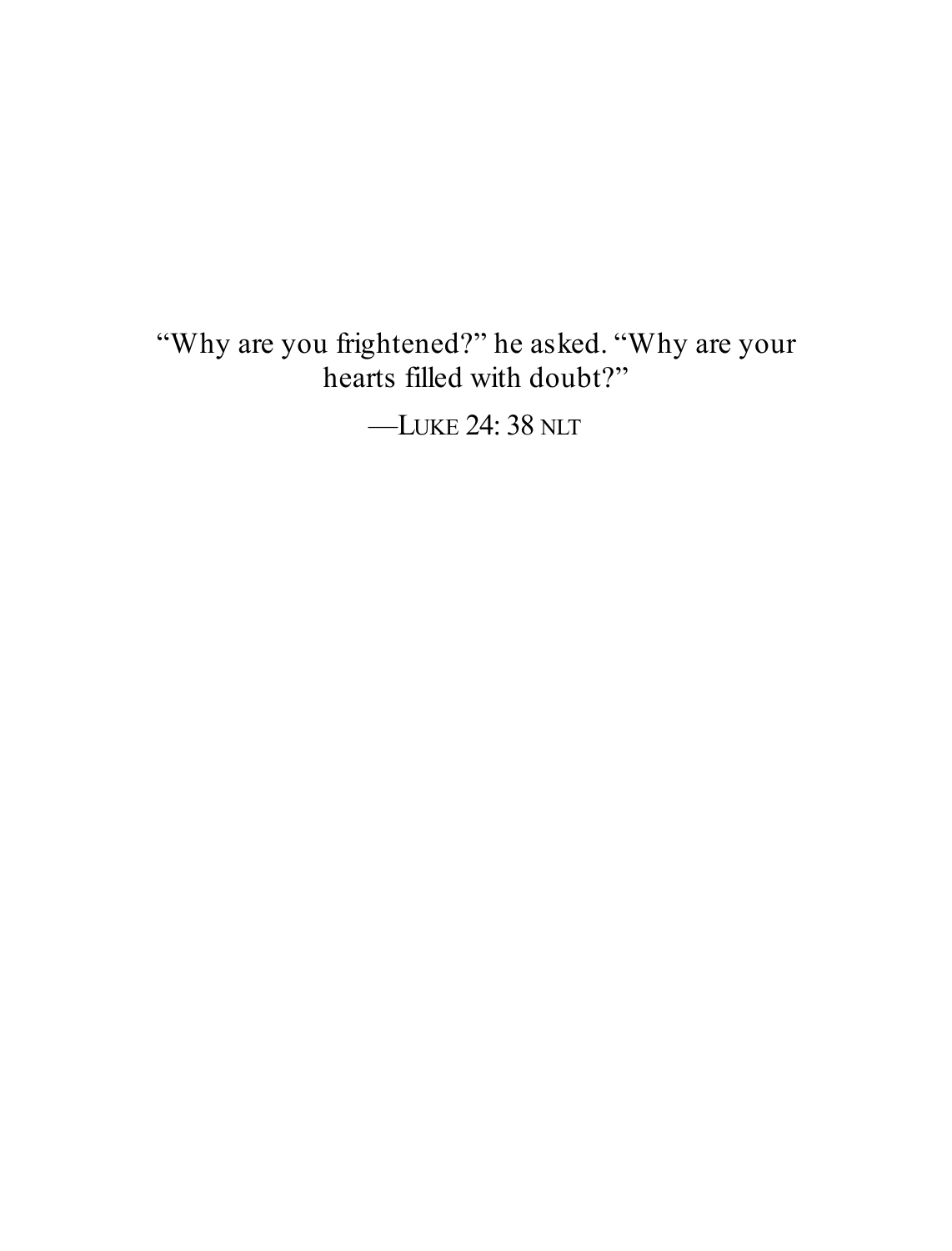### *Fear That God Is Not Real*

**W** oody Allen can't sleep at night. He is a restless soul.<br>
Fears keep the moviemaker, in his seventies, awake. To Fears keep the moviemaker, in his seventies, awake. To look at him, you'd think otherwise, what with his timid demeanor and gentle smile. He could pass as everyone's ideal uncle, polite and affable. His hair seems to be the only ruffled part about him. Yet beneath the surface, anacondas of fear nibble away.

The void overwhelms him. A strident atheist, Allen views life as a "meaningless little flicker." No God, no purpose, no life after this life, and, consequently, no life in this one. "I can't really come up with a good argument to choose life over death," he admits, "except that I'm too scared. . . . The trains all go to the same place. They all go to the dump."

So he makes films to stay distracted. For decades he's churned them out at the relentless pace of one a year. "I need to be focused on something so I don't see the big picture." $\frac{1}{2}$ 

I suppose someone exists who can't fathom Woody Allen's fears. There must be in God's great world a soul who has never doubted God's existence or questioned his goodness. But that soul is not writing this book.

My Woody Allen moments tend to surface, of all times, on Sunday mornings. I awake early, long before the family stirs, the sunrise flickers, or the paper plops on the driveway. Let the rest of the world sleep in. I don't. Sunday's my big day, the day I stand before a congregation of people who are willing to swap thirty minutes of their time for some conviction and hope.

Most weeks I have ample to go around. But occasionally I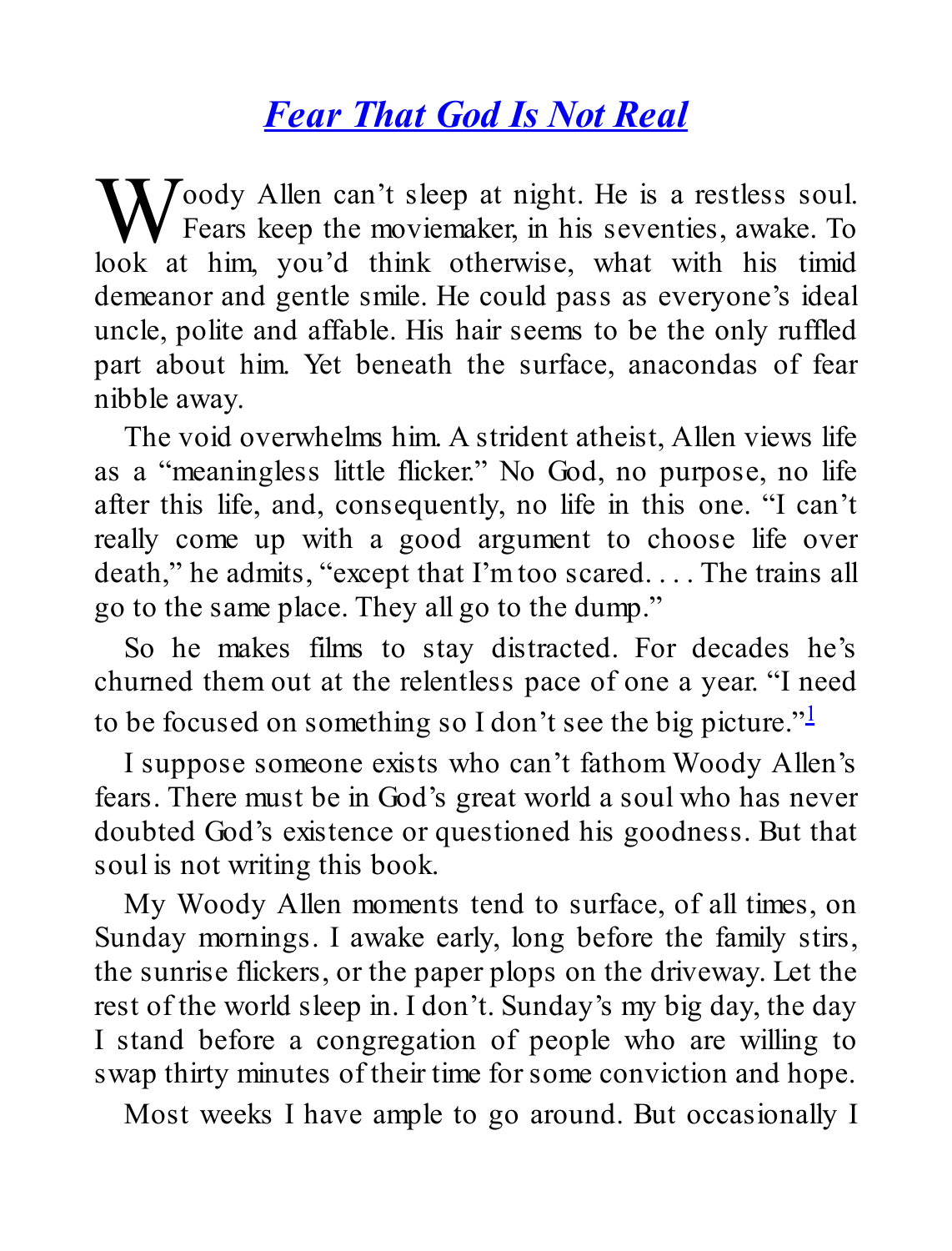don't. (Does it bother you to know this?) Sometimes in the dawn-tinted, prepulpit hours, the seeming absurdity of what I believe hits me. I can remember one Easter in particular. As I reviewed my sermon by the light of a lamp, the resurrection message felt mythic, more closely resembling an urban legend than the gospel truth. Angels perched on cemetery rocks; burial clothing needed, then not; soldiers scared stiff; a wasdead, now-walking Jesus. I half expected the Mad Hatter or the seven dwarfs to pop out of a hole at the turn of a page. A bit of a stretch, don't you think?

Sometimes I do. And when I do, I relate to Woody Allen's uneasiness: the fear that God isn't. The fear that "why?" has no answer. The fear of a pathless life. The fear that the status quo is as good as it gets and that anyone who believes otherwise probably invested in Juneau, Alaska, beachfront property. The chilling, quiet, horrifying shadows of aloneness in a valley that emerges from and leads into a fog-covered curve.

The valley of the shadow of doubt.

Perhaps you know its gray terrain? In it

- the Bible reads like Aesop's fables;
- prayers bounce back like cavern echoes;
- moral boundaries are mapped in pencil;
- believers are alternately pitied or envied; someone is deluded. But who?

To one degree or another we all venture into the valley. At one point or another we all need a plan to escape it. May I share mine? Those Sunday morning sessions of secondguessing dissipate quickly these days thanks to a small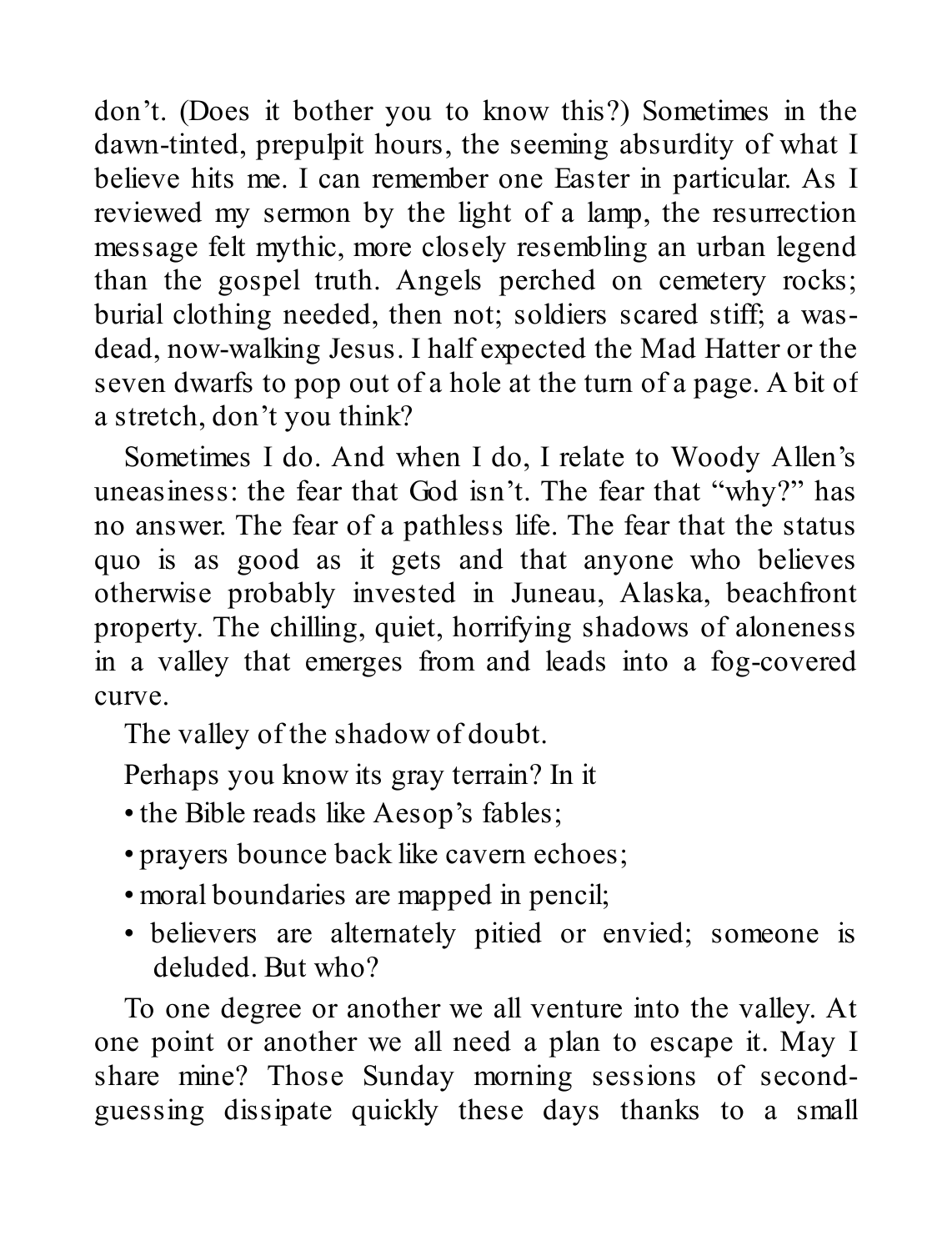masterpiece, a wellspring of faith bubbling in the final pages of Luke's gospel. The physician-turned-historian dedicated his last chapter to answering one question: how does Christ respond when we doubt him?

He takes us to the Upper Room in Jerusalem. It's Sunday morning following Friday's crucifixion. Jesus' followers had gathered, not to change the world, but to escape it; not as gospel raconteurs, but as scared rabbits. They'd buried their hopes with the carpenter's corpse. You'd have found more courage in a chicken coop and backbone in a jellyfish. Fearless faith? Not here. Search the bearded faces of these men for a glint of resolve, a hint of courage—you'll come up empty.

One look at the bright faces of the females, however, and your heart will leap with theirs. According to Luke they exploded into the room like the sunrise, announcing a Jesussighting.

[The women] rushed back from the tomb to tell his eleven disciples and everyone else—what had happened. It was Mary Magdalene, Joanna, Mary the mother ofJames, and several other women who told the apostles what had happened. But the story sounded like nonsense to the men, so they didn't believe it. (Luke  $24.9-11$  NLT)

Periodic doubters of Christ, take note and take heart. The charter followers of Christ had doubts too. But Christ refused to leave them alone with their questions. He, as it turned out, was anything but dead and buried. When he spotted two of the disciples trudging toward a village called Emmaus,

Jesus himself came up and walked along with them; but they were kept from recognizing him. He asked them, "What are you discussing together as you walk along?" They stood still, their faces downcast. (vv. 15–17 NIV)

For this assignment angels wouldn't do, an emissary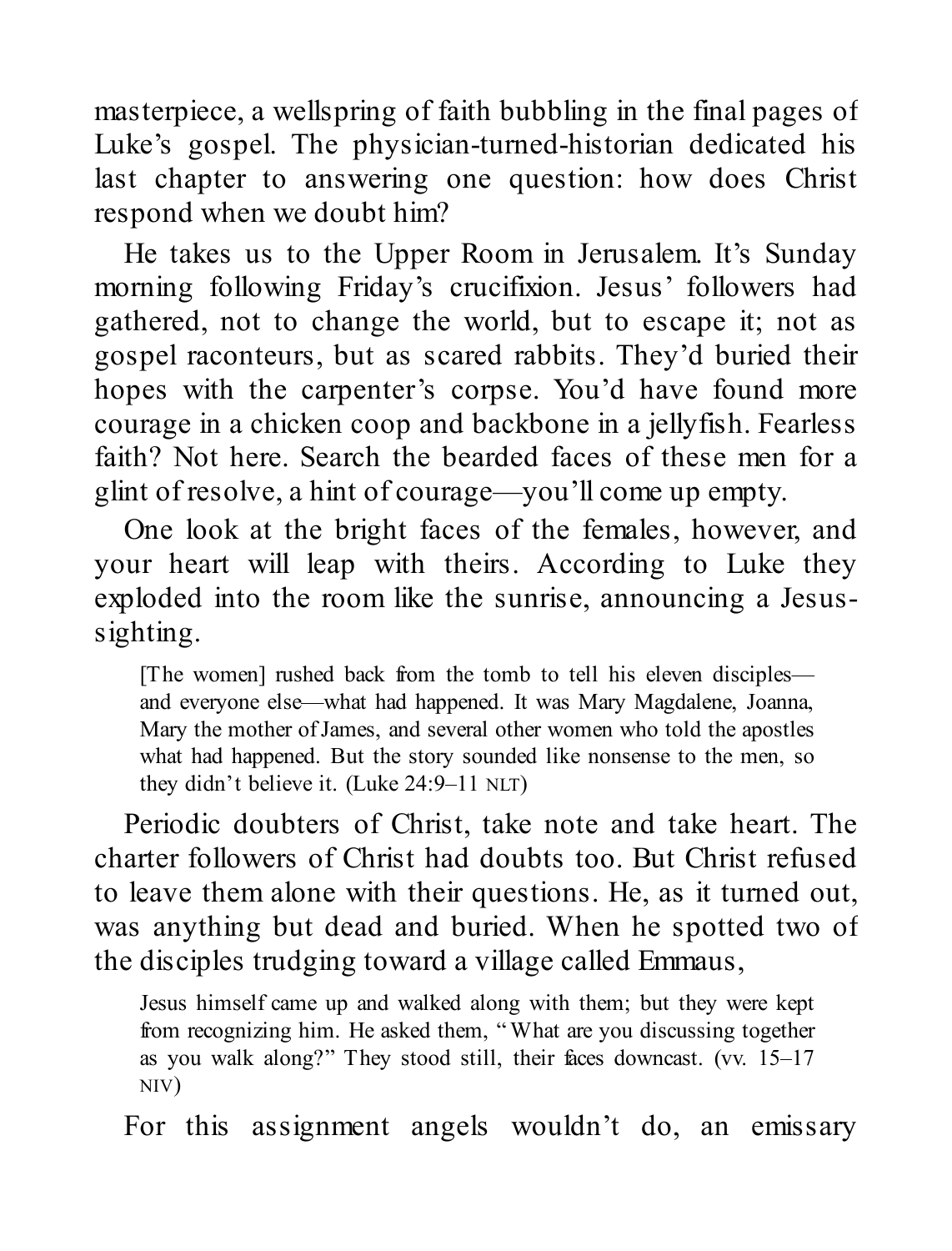wouldn't suffice, an army of heaven's best soldiers wouldn't be sent. Jesus himself came to the rescue.

And how did he bolster the disciples'faith? A thousand and one tools awaited his bidding. He had marked Friday's crucifixion with an earthquake and a solar eclipse. Matthew's gospel reveals that "saints who had fallen asleep were raised; and coming out of the graves after His resurrection, they went into the holy city and appeared to many" (27:52–53). Christ could have summoned a few of them to chat with the Emmaus disciples. Or he could have toured them through the empty tomb. For that matter he could have made the rocks speak or a fig tree dance a jig. But Christ did none of these things. What did he do? "Jesus took them through the writings of Moses and all the prophets, explaining from all the Scriptures the things concerning himself " (Luke 24:27 NLT).

Well, what do you know. Christ conducted a Bible class. He led the Emmaus-bound duo through an Old Testament survey course, from the writings of Moses (Genesis though Deuteronomy) into the messages of Isaiah, Amos, and the others. He turned the Emmaus trail into a biblical timeline, pausing to describe . . . the Red Sea rumbling? Jericho tumbling? King David stumbling? Of special import to Jesus was what the "Scriptures said about himself." His face watermarks more Old Testament stories than you might imagine. Jesus is Noah, saving humanity from disaster; Abraham, the father of a new nation; Isaac, placed on the altar by his father; Joseph, sold for a bag of silver; Moses, calling slaves to freedom; Joshua, pointing out the promised land.

Jesus "took them through the writings of Moses and all the prophets." Can you imagine Christ quoting Old Testament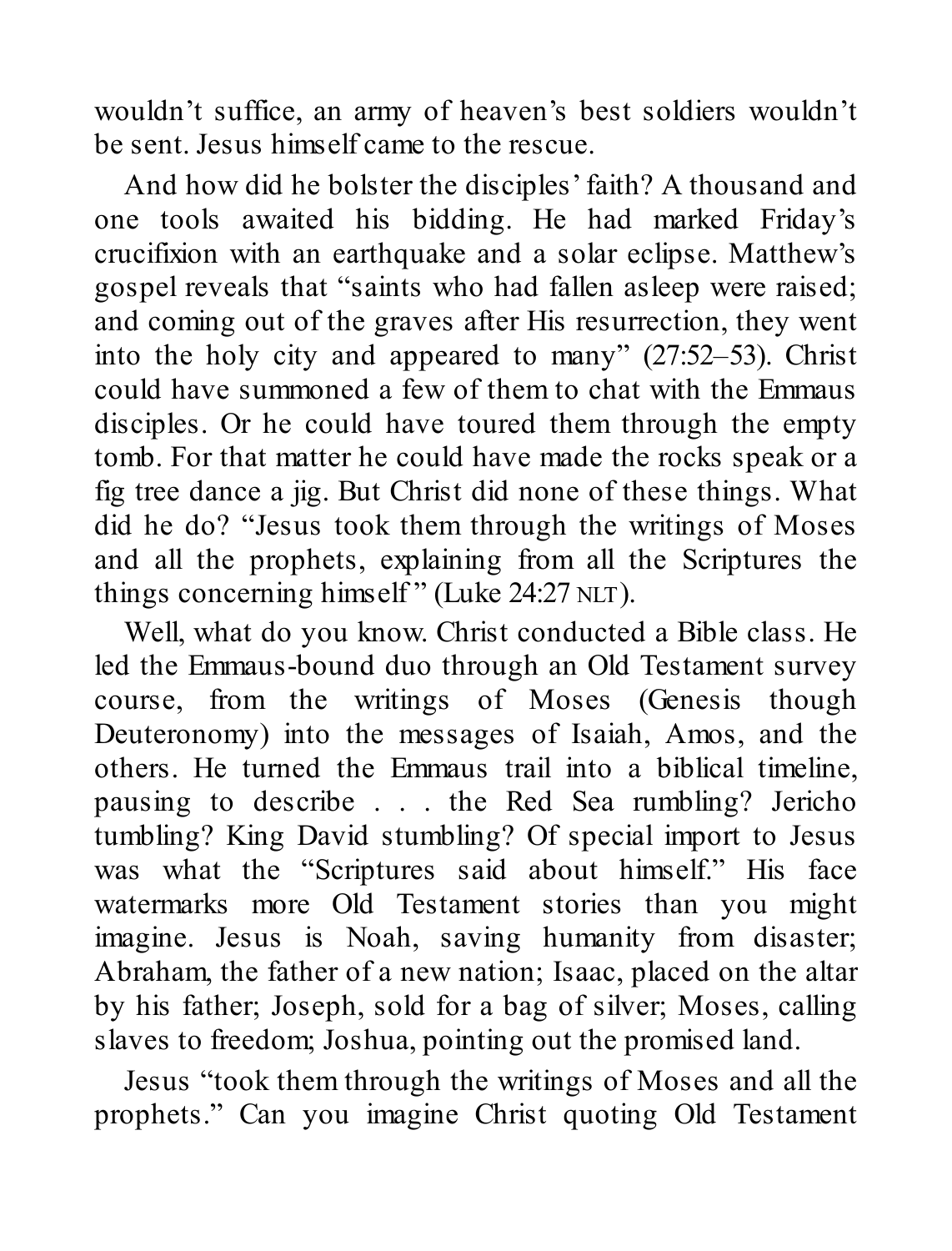scripture? Did Isaiah 53 sound this way: "*I* was wounded and crushed for *your* sins. *I* was beaten that *you* might have peace" (v. 5)? Or Isaiah 28: "*I* am placing a foundation stone in Jerusalem. It is firm, a tested and precious cornerstone that is safe to build on"  $(v, 16)$ ? Did he pause and give the Emmaus students a wink, saying, "I'm the stone Isaiah described"? We don't know his words, but we know their impact. The two disciples felt "our hearts burning within us while he talked" (Luke 24:32 NIV).

By now the trio had crossed northwesterly out of the rocky hills into a scented, gardened valley of olive groves and luscious fruit trees. Jerusalem's grief and bloodshed lay to their backs, forgotten in the conversation. The seven-mile hike felt more like a half-hour stroll. All too quickly fled the moments; the disciples wanted to hear more. "By this time they were nearing Emmaus and the end of their journey. Jesus acted as if he were going on, but they begged him, 'Stay the night with us.'. . . As they sat down to eat, he took the bread and blessed it. Then he broke it and gave it to them. Suddenly, their eyes were opened, and they recognized him. And at that moment he disappeared!" (vv. 28–31 NLT). Jesus taught the Word and broke the bread, and then like a mist on a July morning, he was gone. The Emmaus men weren't far behind. The pair dropped the broken loaf, grabbed their broken dreams, raced back to Jerusalem, and burst in on the apostles. They blurted out their discovery, only to be interrupted and upstaged by Jesus himself.

And just as they were telling about it, Jesus himself was suddenly standing there among them. "Peace be with you," he said. But the whole group was startled and frightened, thinking they were seeing a ghost!

"Why are you frightened?" he asked. "Why are your hearts filled with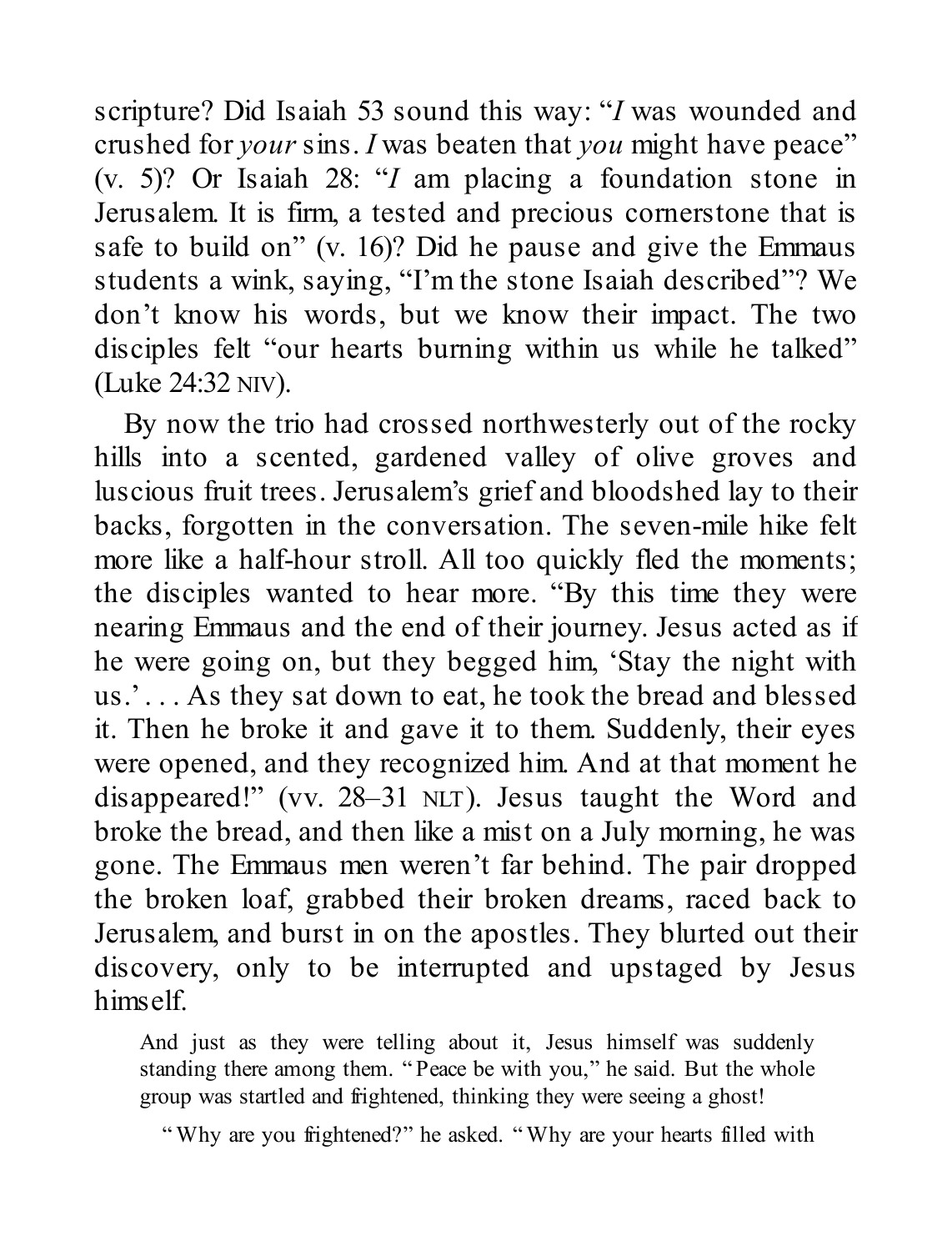doubt?"

(Don't hurry past Christ's causal connection between fright and doubt. Unanswered qualms make for quivering disciples. No wonder Christ makes our hesitations his highest concern.)

" Look at my hands. Look at my feet. You can see that it's really me. Touch me and make sure that I am not a ghost, because ghosts don't have bodies, as you see that I do." As he spoke, he showed them his hands and his feet.

Still they stood there in disbelief, filled with joy and wonder. Then he asked them, " Do you have anything here to eat?" They gave him a piece of broiled fish, and he ate it as they watched.

Then he said, "When I was with you before, I told you that everything written about me in the law of Moses and the prophets and in the Psalms must be fulfilled." Then he opened their minds to understand the Scriptures. (vv. 36–45 NLT)

The disciples didn't know whether to kneel and worship or to turn tail and run. Someone decided the moment was too good to be true and called Jesus a ghost. Christ could have taken offense. After all, he'd passed through hell itself to save them, and they couldn't differentiate between himand Casper's cousin? But ever patient, as he is with doubters, Jesus extended first one hand, then the other. Then an invitation: "Touch me." He asked for food, and between bites of broiled fish, Jesus initiated his second Bible lesson of the day. " 'Everything I told you while I was with you comes to this: All the things written about me in the Law of Moses, in the Prophets, and in the Psalms have to be fulfilled.' He went on to open their understanding of the Word of God, showing them how to read their Bibles this way" (Luke 24:44–45 MSG).

We're detecting a pattern, aren't we?

• Jesus spots two fellows lumbering toward Emmaus, each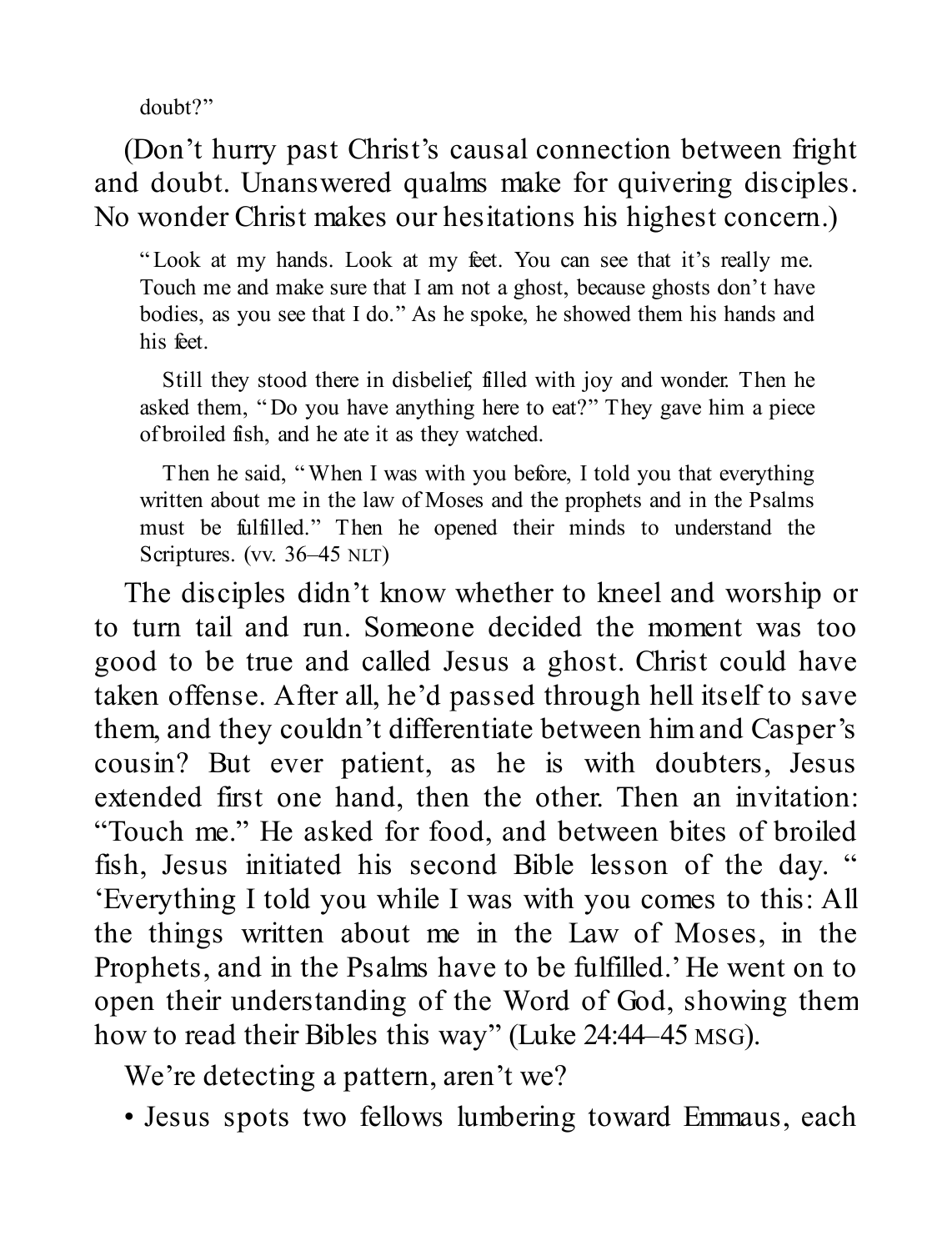looking as if he had just buried a best friend. Christ either catches up or beams down to them . . . we don't know. He raises the topic of the garden of Eden and the book of Genesis. Next thing you know, a meal is eaten, their hearts are warmed, and their eyes are open.

•Jesus pays a visit to the cowardly lions of the Upper Room. Not a Superman-in-the-sky flyover, mind you. But a faceto-face, put-your-hand-on-my-wound visit. A meal is served, the Bible is taught, the disciples find courage, and we find two practical answers to the critical question, what would Christ have us do with our doubts?

His answer? Touch my body and ponder my story.

We still can, you know. We can still touch the body of Christ. We'd love to touch his physical wounds and feel the flesh of the Nazarene. Yet when we brush up against the church, we do just that. "The church is his body; it is made full and complete by Christ, who fills all things everywhere with himself" (Eph. 1:23 NLT).

Questions can make hermits out of us, driving us into hiding. Yet the cave has no answers. Christ distributes courage through community; he dissipates doubts through fellowship. He never deposits all knowledge in one person but distributes pieces of the jigsaw puzzle to many. When you interlock your understanding with mine, and we share our discoveries . . . When we mix, mingle, confess, and pray, Christ speaks.

The adhesiveness of the disciples instructs us. They stuck together. Even with ransacked hopes, they clustered in conversant community. They kept "going over all these things that had happened" (Luke 24:14 MSG). Isn't this a picture of the church—sharing notes, exchanging ideas, mulling over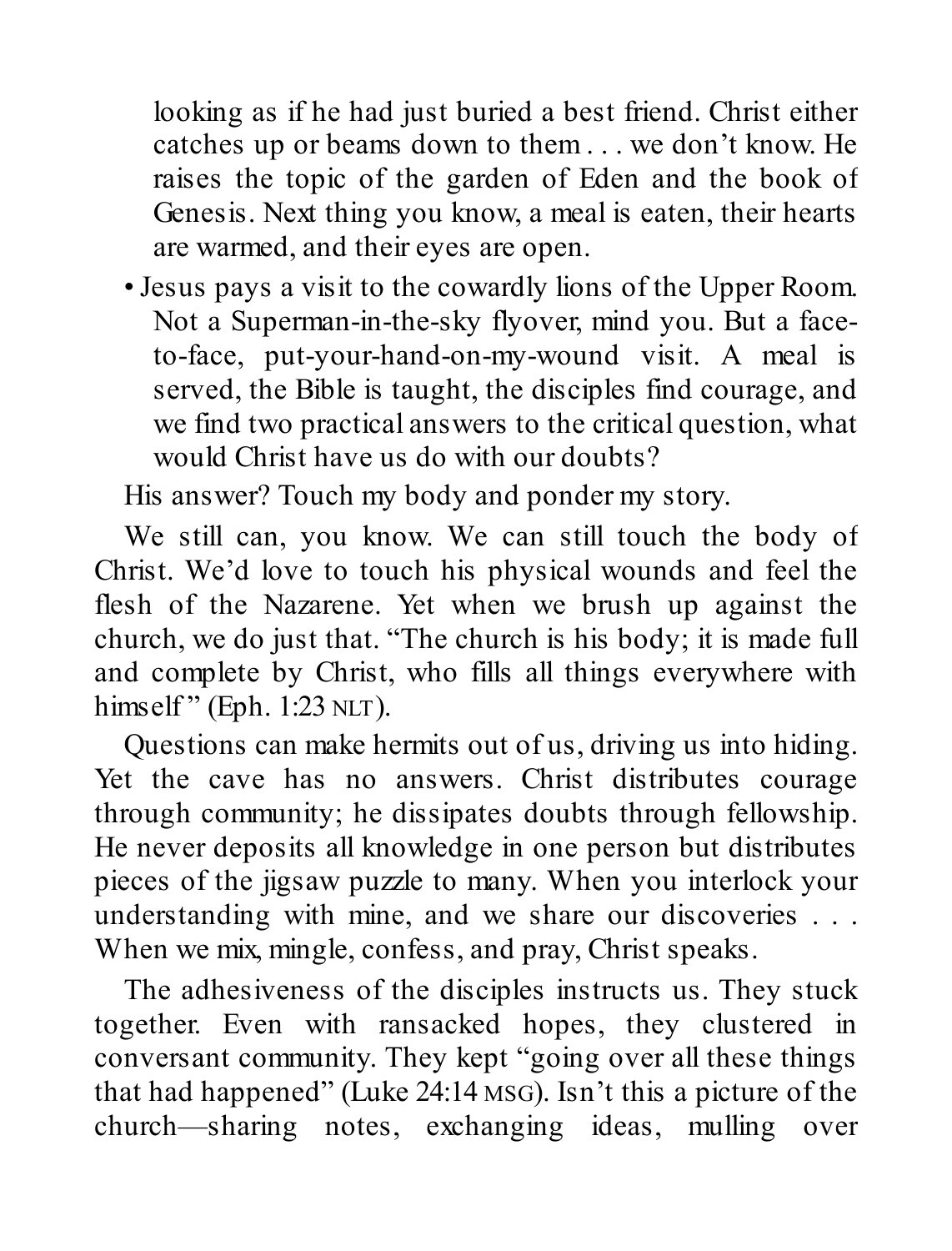possibilities, lifting spirits? And as they did, Jesus showed up to teach them, proving "when two or three of you are together because of me, you can be sure that I'll be there" (Matt. 18:20 MSG).

And when he speaks, he shares his story. God's go-to therapy for doubters is his own Word. "Before you trust, you have to listen. But unless Christ's Word is preached, there's nothing to listen to" (Rom. 10:17 MSG). So listen to it.

Jack did.

We began with the story of one atheist. Can we conclude with the account of another? Jack summarized the first half of his life with an incident that happened in his teenage years. He arrived at Oxford University in Oxford, England, anticipating his first glimpse of the "fabled cluster of spires and towers." Yet as he walked, he saw no sign of the great campuses. Only when he turned around did he realize he was actually walking away from the schools, headed in the wrong direction. More than thirty years later he wrote, "I did not see to what extent this little adventure was an allegory of my whole life."

He was a militant nonbeliever, devout in his resolve that God did not exist, for no God could stand for such a disaster as we call human existence. He summed up his worldview with a verse from Lucretius:

*Had God designed the world, it would not be A world so frail and faulty as we see.*

Dismissing God, he turned his attention to academics, excelling in each field he studied. In short order the dons of Oxford took him in as a respected peer, and he began to teach and write. Yet not far beneath the surface, his doubts were taking their toll. He described his mental state with words like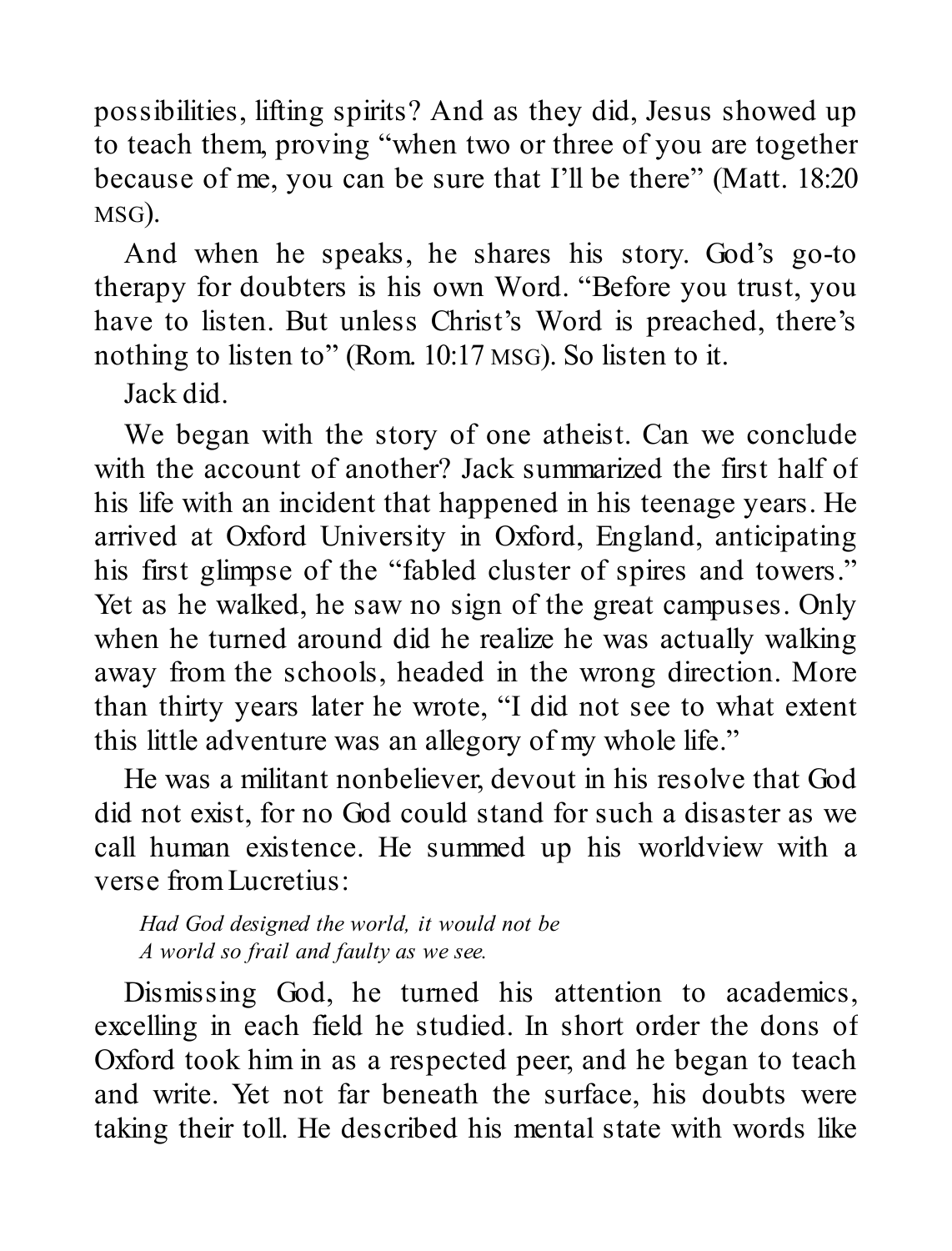*abject terrorism, misery,* and *hopelessness*. He was angry and pessimistic, caught in a whirl of contradictions. "I maintained God did not exist. I was also angry with God for not existing." Jack would have agreed with Woody Allen's assessment of life: that all trains go to the same place . . . to the dump. He likely would have passed his days chugging toward the darkness, except for two factors.

A few of his close friends, also Oxford dons, rejected their materialistic view and became God-followers and Jesusseekers. He first thought their conversion was nonsense and felt no fear of being "taken in." Then he met other faculty whom he admired, highly regarded teachers such as J. R. R. Tolkien and H. V. V. Dyson. Both men were devout believers and urged Jack to do something he'd, surprisingly, never done. Read the Bible. So he did.

As he read the New Testament, he was struck by its chief figure: Jesus Christ. Jack had dismissed Jesus as a Hebrew philosopher, a great moral teacher. But as he read, Jack began to wrestle with the claims this person made: calling himself God and offering to forgive people of their sins. Jesus was, Jack concluded, either deluded, deceptive, or the very one he claimed to be, the Son of God.

On the evening of September 19, 1931, Jack and his two colleagues, Tolkien and Dyson, enjoyed a long walk through the beech trees and pathways of the Oxford campus—an Emmaus walk, of sorts. For, as they strolled, they rehashed the claims of Christ and the meaning of life. They talked late into the night. Jack, C. S. "Jack" Lewis, would later recall a rush of wind that caused the first leaves to fall—a sudden breeze, which possibly came to symbolize for him the Holy Spirit. Soon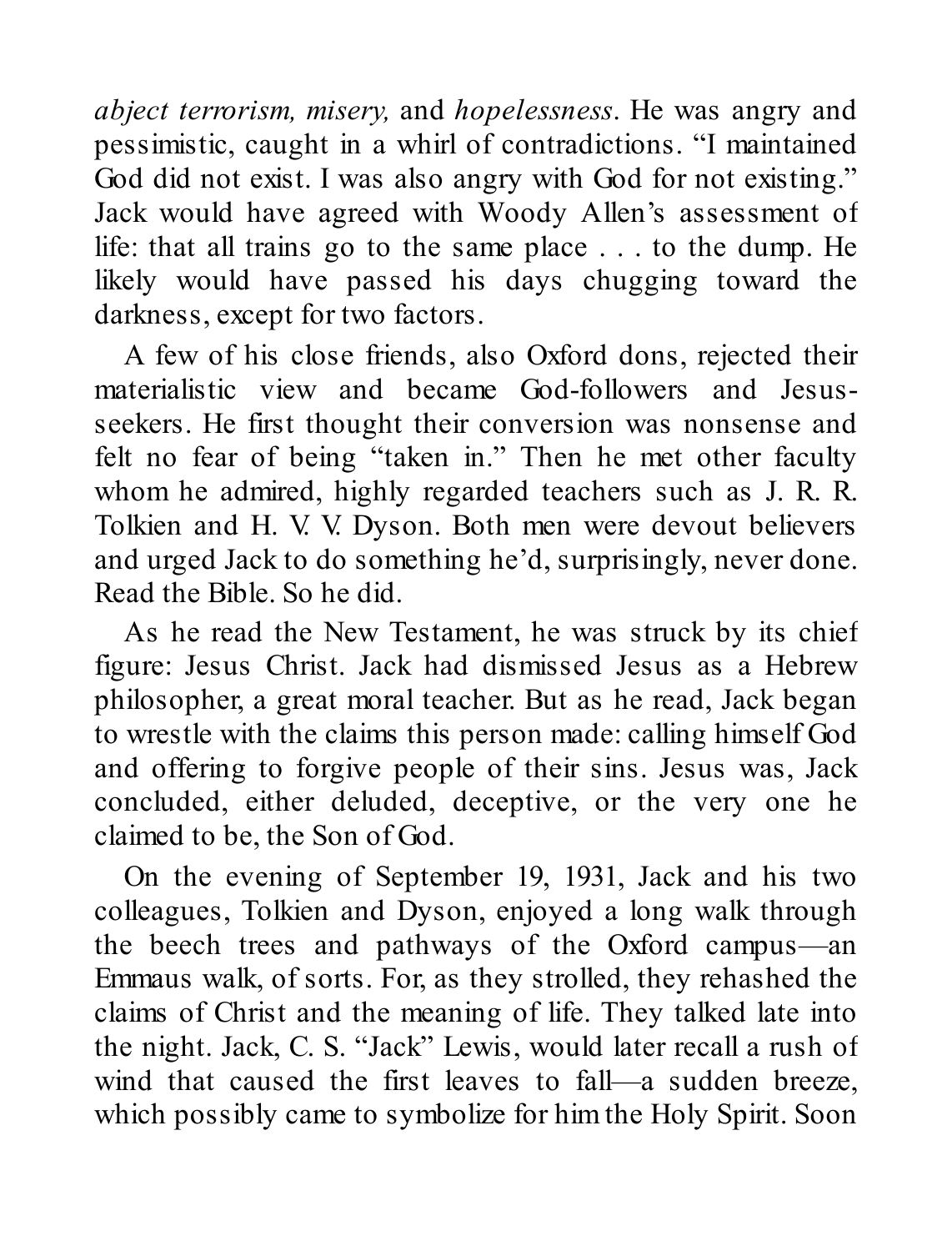after that night Lewis became a believer. He "began to know what life really is and what would have been lost by missing it." The change revolutionized his world and, consequently, the worlds of millions of readers. 2

What caused C. S. Lewis, a gifted, brilliant, hard-core atheist, to follow Christ? Simple. He came in touch with Christ's body, his followers, and in tune with his story, the Scriptures.

Could it be this simple? Could the chasm between doubt and faith be spanned with Scripture and fellowship? Find out for yourself. Next time the shadows come, immerse yourself in the ancient stories of Moses, the prayers of David, the testimonies of the Gospels, and the epistles of Paul. Join with other seekers, and make daily walks to Emmaus. And if a kind stranger joins you on the road with wise teaching . . . consider inviting himover for dinner.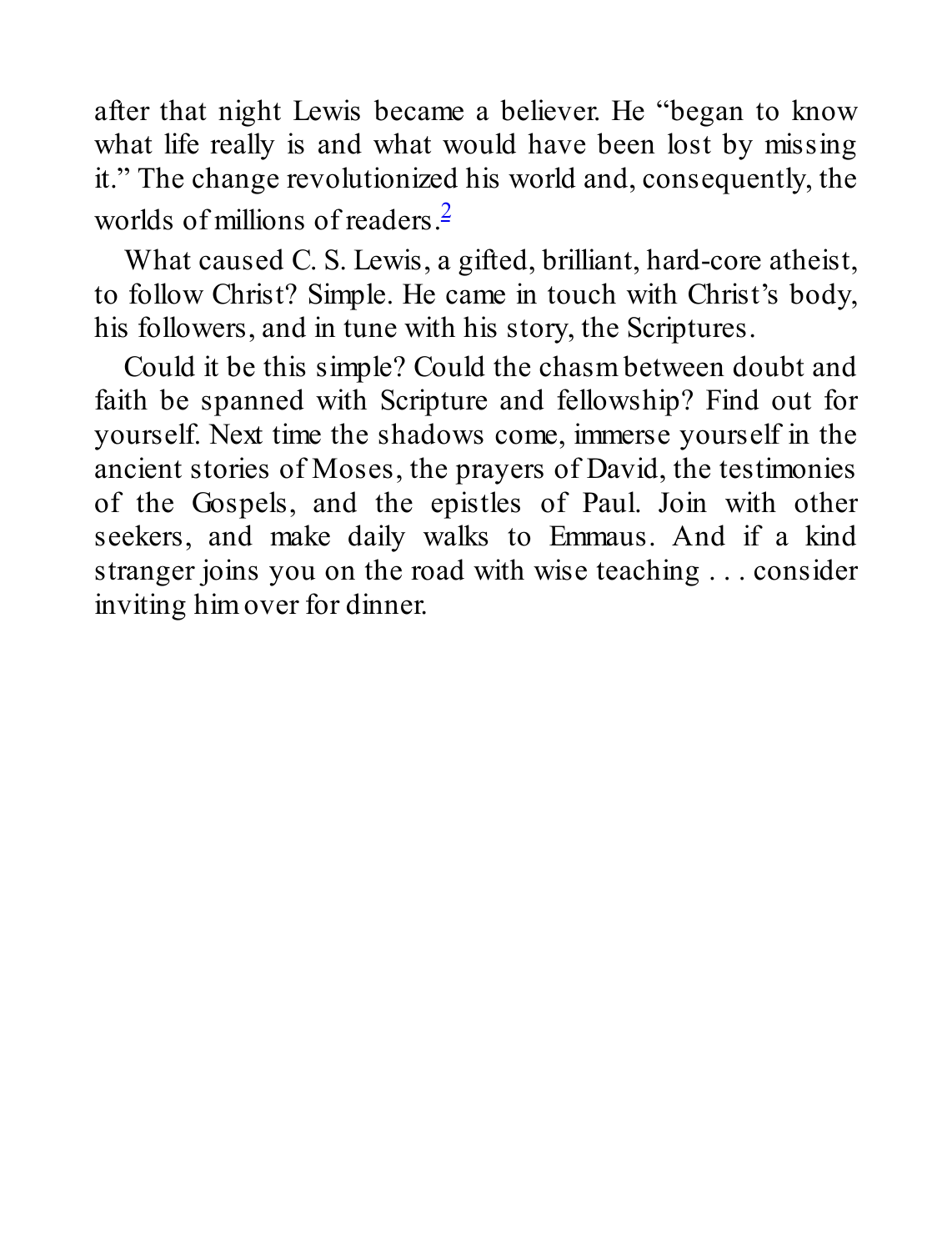**CHAPTER 13**

**What If Things Get Worse?**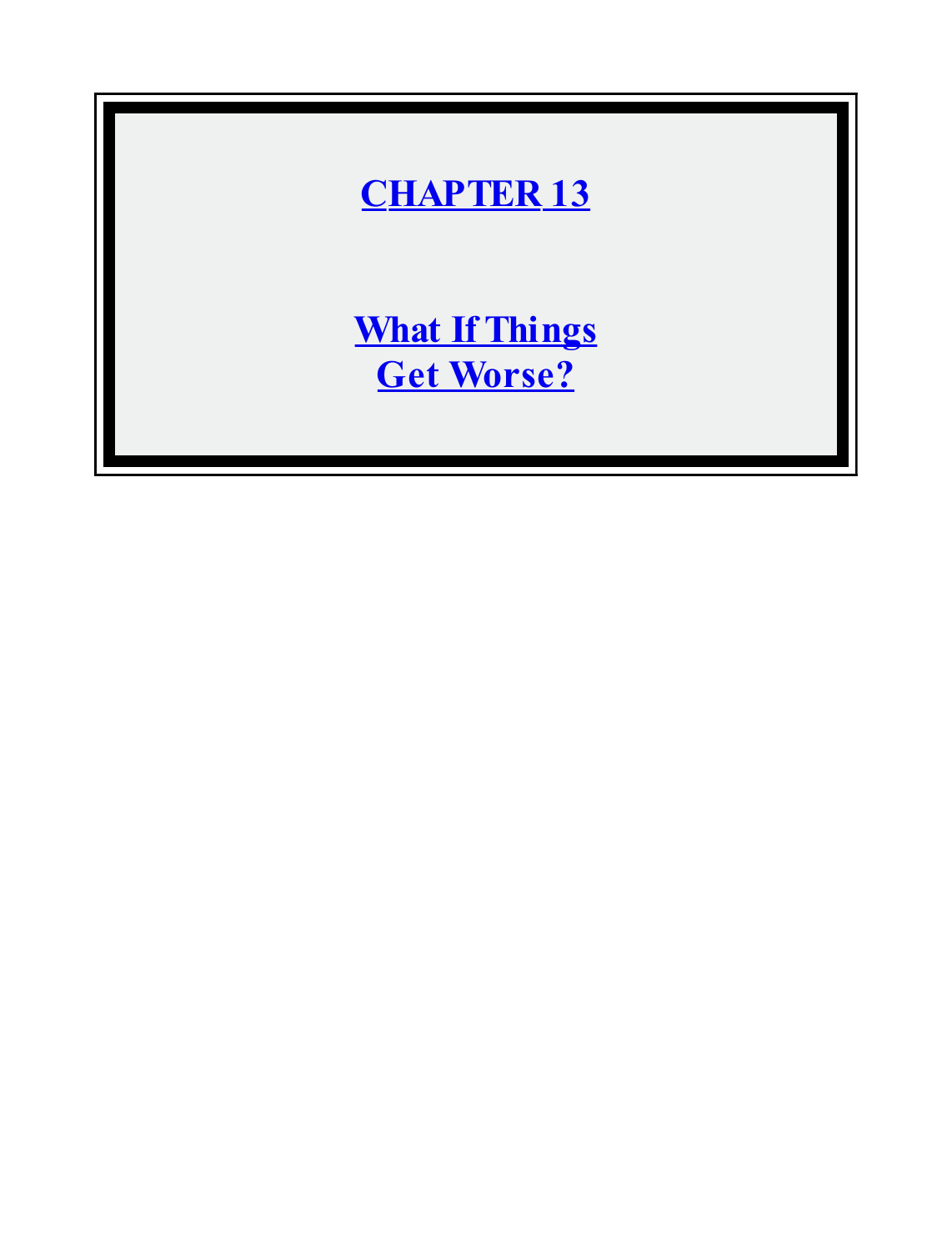You will hear of wars and rumors of wars, but see to it that you are not alarmed.

—MATTHEW 24: 6 NIV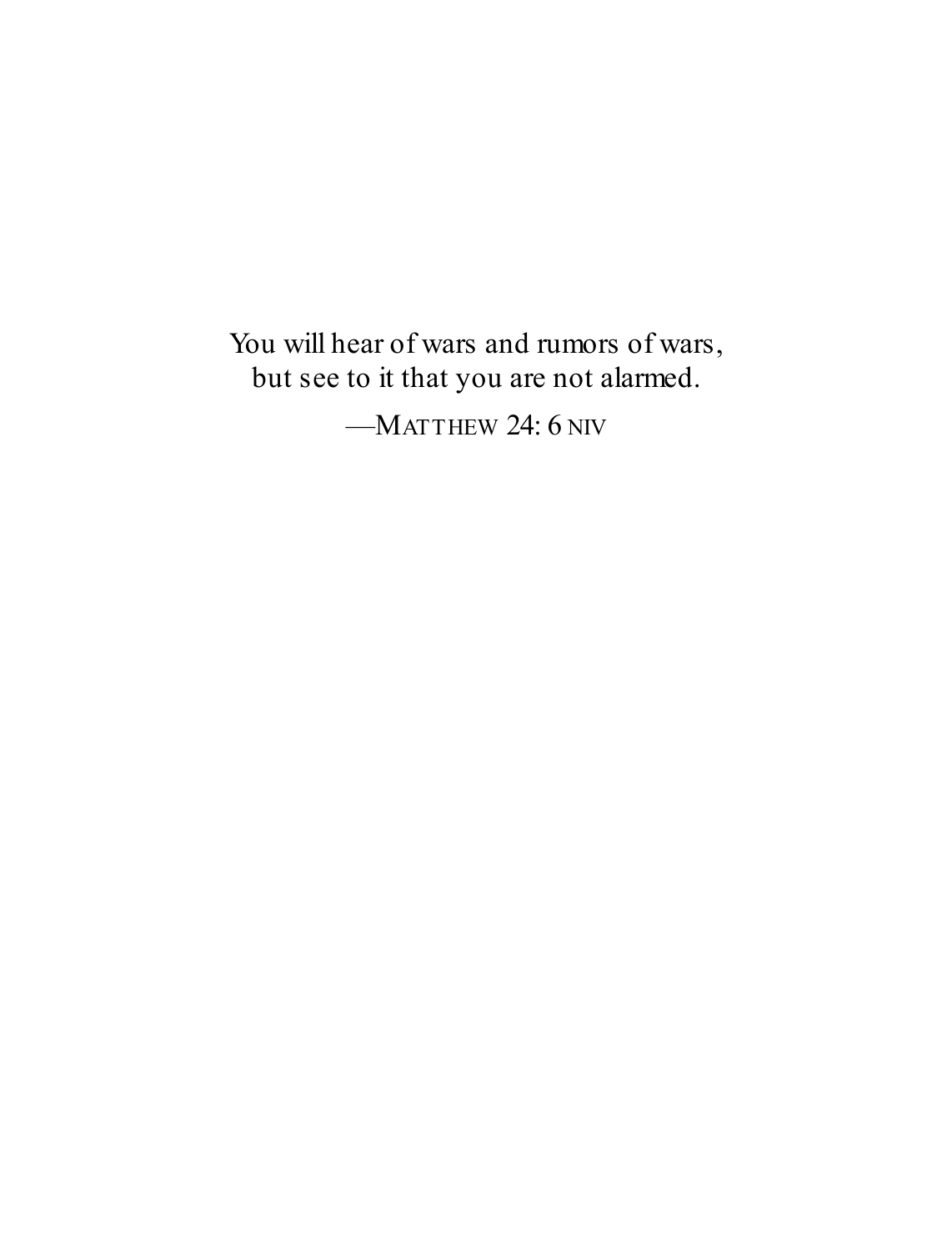### *Fear of Global Calamity*

**I** could do without the pharmaceutical warnings. I understand<br>their purpose, mind you. Medical manufacturers must<br>coution against every notantial tracedy so that when we take their purpose, mind you. Medical manufacturers must caution against every potential tragedy so that when we take their pill and grow a third arm or turn green, we can't sue them. I get that. Still, there is something about the merger of happy faces with voice-over advisories of paralysis that just doesn't work.

Let's hope this practice of total disclosure doesn't spill over into the delivery room. It might. After all, about-to-be-born babies need to know what they are getting into. Prebirth warnings could likely become standard maternity-ward procedure. Can you imagine the scene? A lawyer stands at a woman's bedside. She's panting Lamaze breaths between contractions. He's reading the fine print of a contract in the direction of her belly.

Welcome to the post–umbilical cord world. Be advised, however, that human life has been known, in most cases, to result in death. Some individuals have reported experiences with lethal viruses, chemical agents, and/or bloodthirsty terrorists. Birth can also result in fatal encounters with tsunamis, inebriated pilots, road rage, famine, nuclear disaster, and/or PMS. Side effects of living include super viruses, heart disease, and final exams. Human life is not recommended for anyone who cannot share a planet with evil despots or survive a flight on airplane food.

Life is a dangerous endeavor. We pass our days in the shadows of ominous realities. The power to annihilate humanity has, it seems, been placed in the hands of people who are happy to do so. Discussions of global attack prompted one small boy to beg, "Please, Mother, can't we go some place where there isn't any sky?" $\frac{1}{2}$  If the global temperature rises a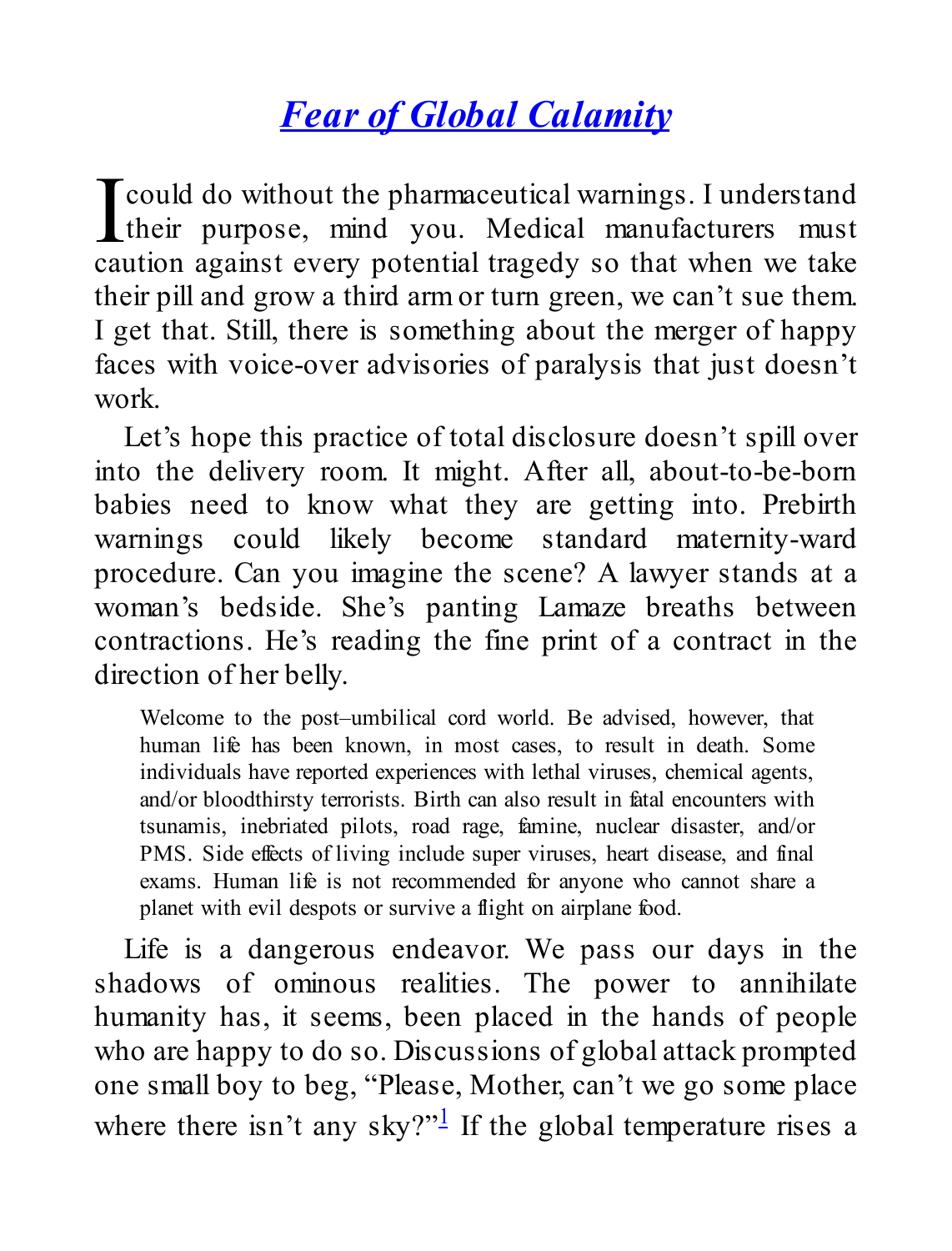few more degrees . . . if classified information falls into sinister hands ... if the wrong person pushes the wrong red button ... What if things only get worse?

Christ tells us that they will. He predicts spiritual bailouts, ecological turmoil, and worldwide persecution. Yet in the midst of it all, he contends bravery is still an option.

"Watch out that no one deceives you. For many will come in my name, claiming, 'I am the Christ,' and will deceive many. You will hear of wars and rumors of wars, but see to it that you are not alarmed. Such things must happen, but the end is still to come. Nation will rise against nation, and kingdom against kingdom. There will be famines and earthquakes in various places. All these are the beginning of birth pains.

" Then you will be handed over to be persecuted and put to death, and you will be hated by all nations because of me. At that time many will turn away from the faith and will betray and hate each other, and many false prophets will appear and deceive many people. Because of the increase of wickedness, the love of most will grow cold, but he who stands firm to the end will be saved. And this gospel of the kingdom will be preached in the whole world as a testimony to all nations, and then the end will come." (Matt. 24:4–14 NIV)

Things are going to get bad, really bad, before they get better. And when conditions worsen, "See to it that you are not alarmed" (v. 6 NIV). Jesus chose a stout term for *alarmed* that he used on no other occasion. It means "to wail, to cry aloud," as if Jesus counseled the disciples, "Don't freak out when bad stuff happens."

The disciples were making a big to-do over the buildings of the Jerusalem temple. Impressed with the massive hewed stones—some of them nearly twenty-four feet long—the followers applauded the awesome structure with its variegated marble that resembled the waves of the sea. Jesus was not so impressed. " 'Do you see all these things?' he asked. 'I tell you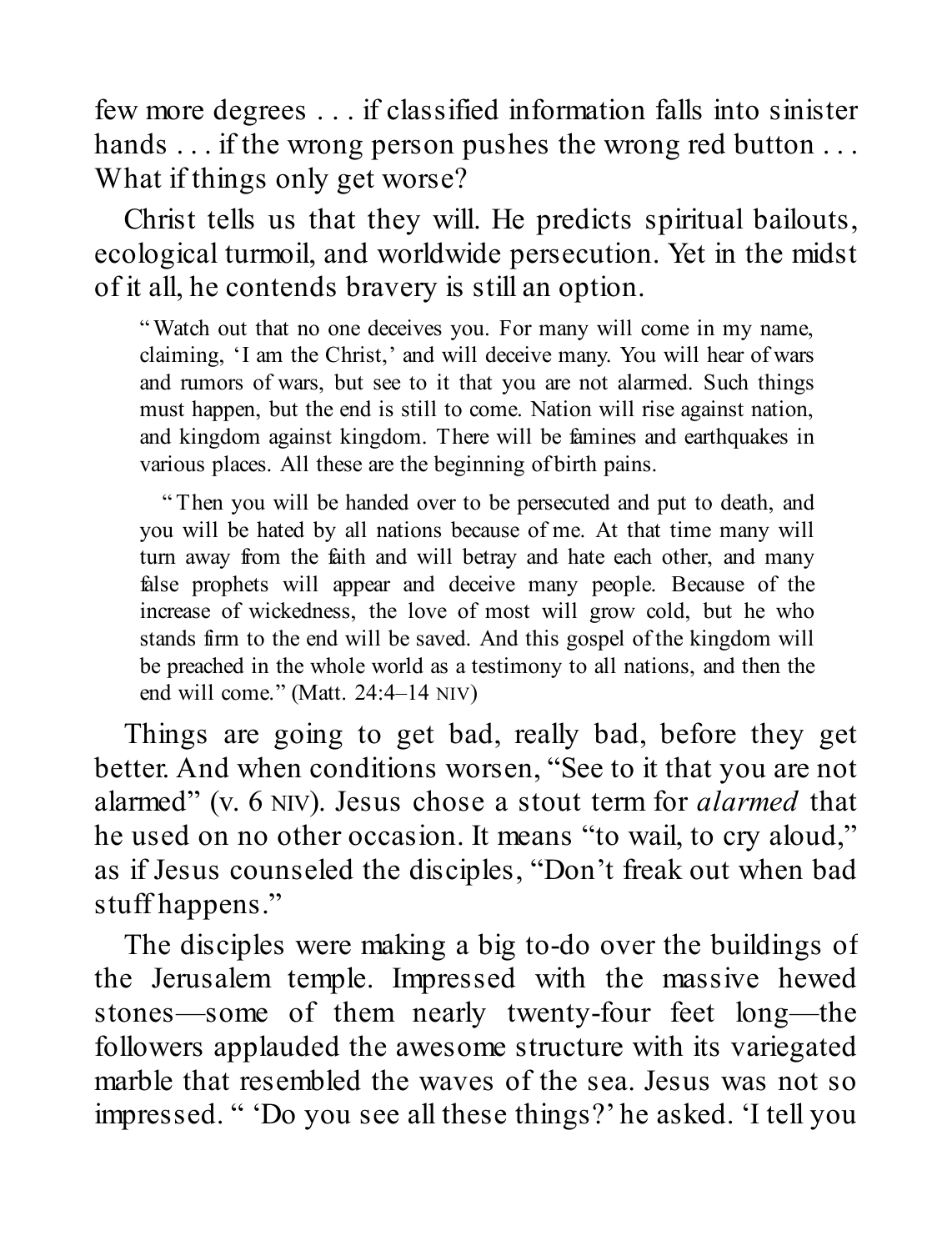the truth, not one stone here will be left on another; every one will be thrown down'" (Matt. 24:2 NIV).

Imagine someone forecasting the collapse of the White House, Buckingham Palace, or the Louvre. Wouldn't you want some details? The disciples did. "Tell us, when will these things be? And what will be the sign of Your coming, and of the end of the age?" (v. 3).

Sitting on the Mount of Olives, in full view of the temple and the City of David, Jesus issued a "buckle your seat belt, no kidding, life can be fatal to your health" warning.

He began with "Watch out that no one deceives you. For many will come in my name, claiming, 'I am the Christ,' and will deceive many" (vv. 4–5 NIV). Note the twofold appearance of the word *many*. Many deceived and many deceivers. Churches are petri dishes for self-serving egomaniacs who masquerade as ministers of God. They will do so "in his name," claiming a special status, a superior spirituality. They boast of insider information and adorn their teaching with phrases like "God told me . . . ," "God spoke to me . . . ," "God led me . . . " They present themselves as religious gurus, code breakers, members of an inner circle, implying that they have access to knowledge unavailable to the common person. Some even position themselves as Jesus himself, "saying, 'I am the Christ'<sup>"</sup> (v. 5).

Jose Luis de Jesus Miranda is among them. He does not merely talk about or pray to Jesus. This man claims to be Jesus reincarnate. Unlike Jesus of Nazareth, this would-be Jesus from Puerto Rico teaches that there is no sin and that his followers can do no wrong. Thousands of adherents in more than thirty countries have swallowed his Kool-Aid. 2

Don't be misled, Jesus warns. Don't be wooed by their slick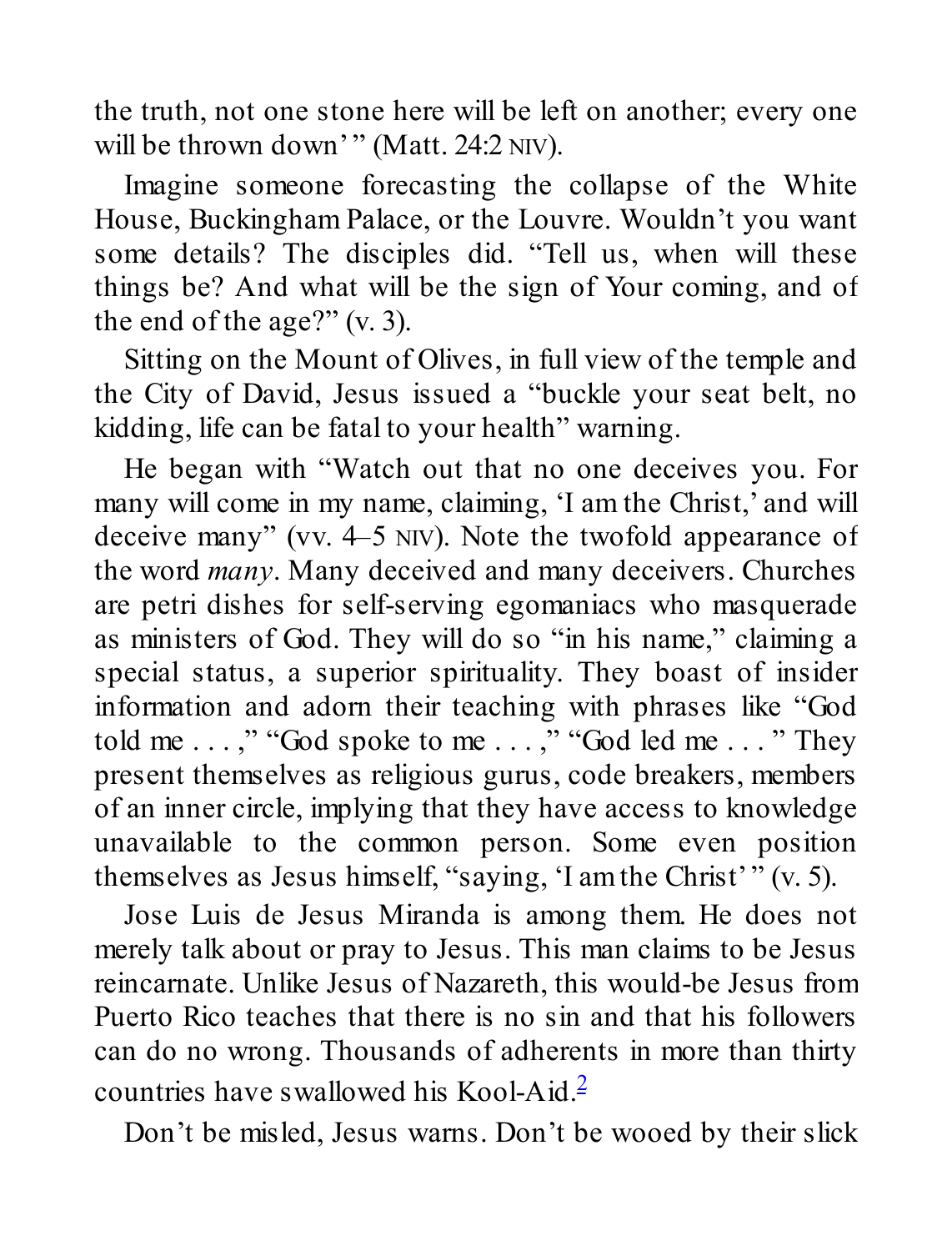appearances, silver-tongued oratory, or performances. Later in the same sermon Jesus said, "False Christs and false prophets will appear and perform great signs and miracles to deceive even the elect—if that were possible" (Matt. 24:24 NIV).

Multitudes and miracles. Large audiences and spectacular deeds. Throngs of people. Displays of power. When you see them, be careful. High volume doesn't equate with sound faith. Don't be impressed by numbers or tricks. Satan can counterfeit both.

Filter all messages and messengers through these verses: "And who is a liar? Anyone who says that Jesus is not the Christ. Anyone who denies the Father and the Son is an antichrist. Anyone who denies the Son doesn't have the Father, either" (1 John 2:22–23 NLT). False prophets always minimize the role of Christ and maximize the role of humanity. Be doctrinally diligent. Stick to one question—is this person directing listeners to Jesus? If the answer is yes, be grateful and pray for that individual. If the answer is no, get out while you still can.

Along with heresy we can expect calamity. "You will hear of wars and rumors of wars, but see to it that you are not alarmed. Such things must happen, but the end is still to come. Nation will rise against nation, and kingdom against kingdom. There will be famines and earthquakes in various places. All these are the beginning of birth pains" (Matt. 24:6–8 NIV).

Nature is a pregnant creation, third-trimester heavy. When a tornado rips through a city in Kansas or an earthquake flattens a region in Pakistan, this is more than barometric changes or shifts of ancient fault lines. The universe is passing through the final hours before delivery. Painful contractions are in the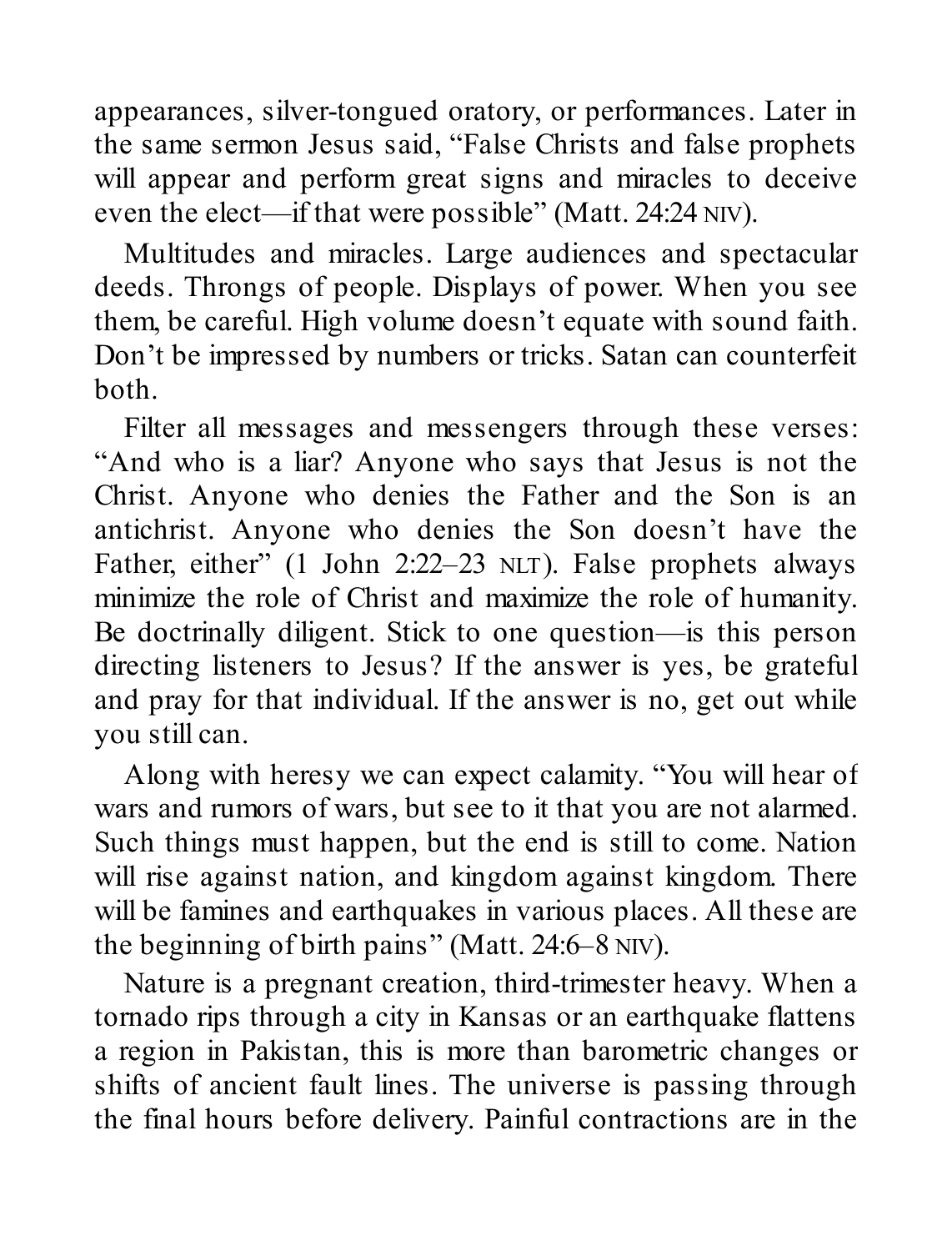forecast.

As are conflicts: "wars and rumors of wars." One nation invading another. One superpower defying another. Borders will always need checkpoints. War correspondents will always have employment. The population of the world will never see peace this side of heaven.

Christians will suffer the most. "Then you will be handed over to be persecuted and put to death, and you will be hated by all nations because of me. At that time many will turn away from the faith and will betray and hate each other, and many false prophets will appear and deceive many people. Because of the increase of wickedness, the love of most will grow cold" (Matt. 24:9–12 NIV).

Paradise is populated with people whose deaths fulfilled this prophecy. Peter. Paul. Stephen. James. Ignatius of Antioch. Polycarp. Justin Martyr. Origen. The world hated these Christfollowers.

Hatred still abounds. Voice of the Martyrs, a Christian agency that defends religious liberties, contends that more Christ-followers have been killed for their faith in the last century than all previous centuries combined. The names of Paul, James, and Peter have been joined by Tsehay Tolessa of Ethiopia, Xu Yonghai of mainland China, Mehdi Dibaj of Iran.<sup>3</sup> The Global Evangelization Movement reports an average of 165,000 martyrs per year, more than four times the number of a century past. 4

America, proud as she is of religious freedom, suffers from increasing anger toward Christians. Professors publicly mock Bible-believing students. Talk-show hosts denigrate people of faith. We can expect the persecution to increase. When it does,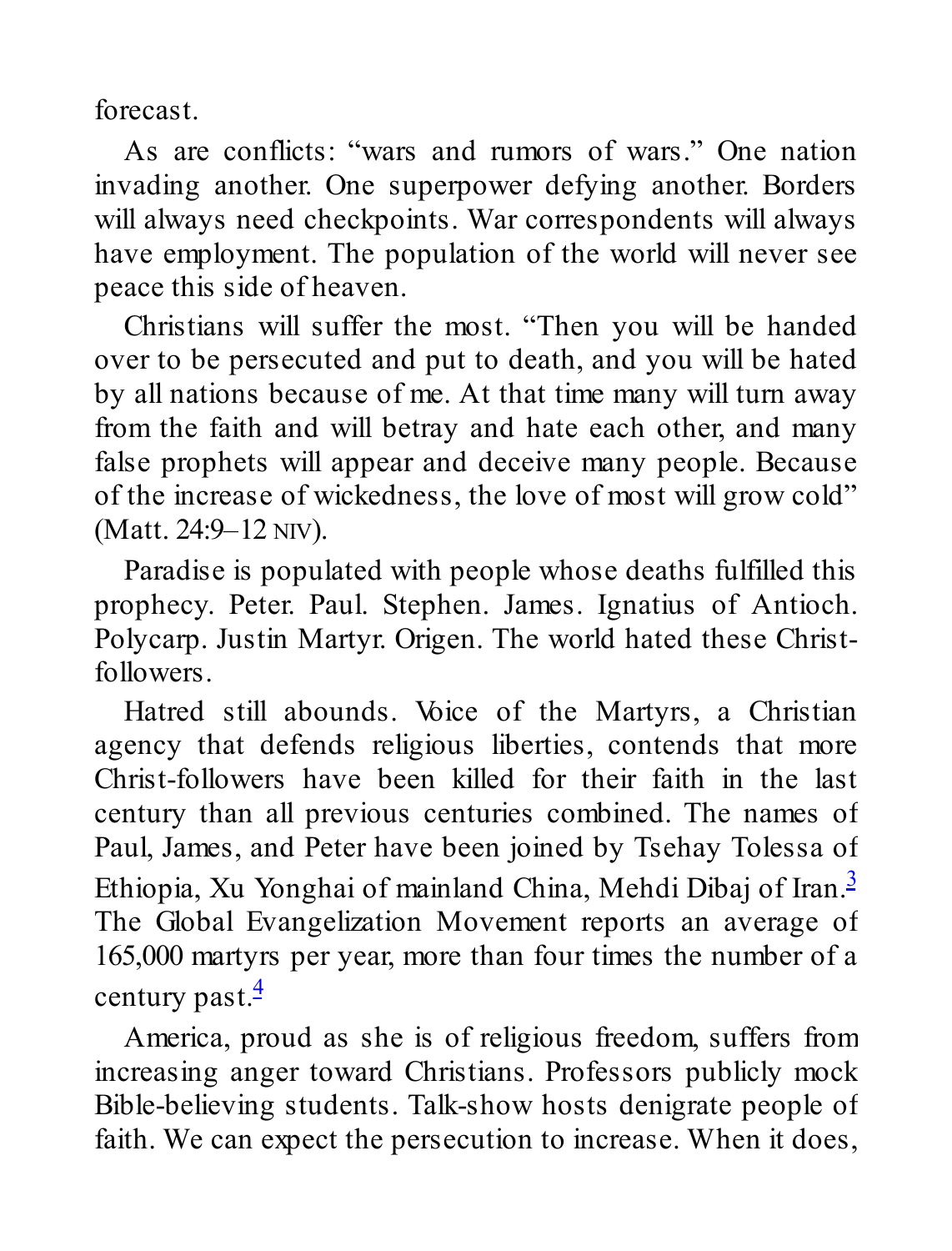fragile convictions will collapse. "The love of many will grow cold" (v. 12 NLT). Spiritual stowaways will jump ship. The halfhearted will become coldhearted. A great many church attenders will be disclosed as faith pretenders. They will not only leave the faith; they will make the lives of the faithful miserable.

Will this persecution come to us? For some of you it already has. For many of us it might. If we are thrown into jail for our faith or deposed for our convictions, may God help you and me to remember the counsel of Christ: "See to it that you are not alarmed" (v. 6 NIV).

Don't freak out at the heresy, calamity, and apostasy. Don't give in or give up, for you'll soon witness the victory. "But he who endures to the end shall be saved. And this gospel of the kingdom will be preached in all the world as a witness to all the nations, and then the end will come" (vv. 13–14).

Jesus equipped his followers with farsighted courage. He listed the typhoons of life and then pointed them "to the end." Trust in ultimate victory gives ultimate courage. Author Jim Collins makes reference to this outlook in his book *Good to Great*. Collins tells the story of Admiral James Stockdale, who was a prisoner of war for eight years during the VietnamWar.

After Stockdale's release Collins asked him how in the world he survived eight years in a prisoner-of-war camp.

He replied, "I never lost faith in the end of the story. I never doubted not only that I would get out, but also that I would prevail in the end and turn the experience into the defining event of my life, which, in retrospect, I would not trade."

Collins then asked, "Who didn't make it out?" Admiral Stockdale replied, "Oh, that's easy. The optimists. . . . they were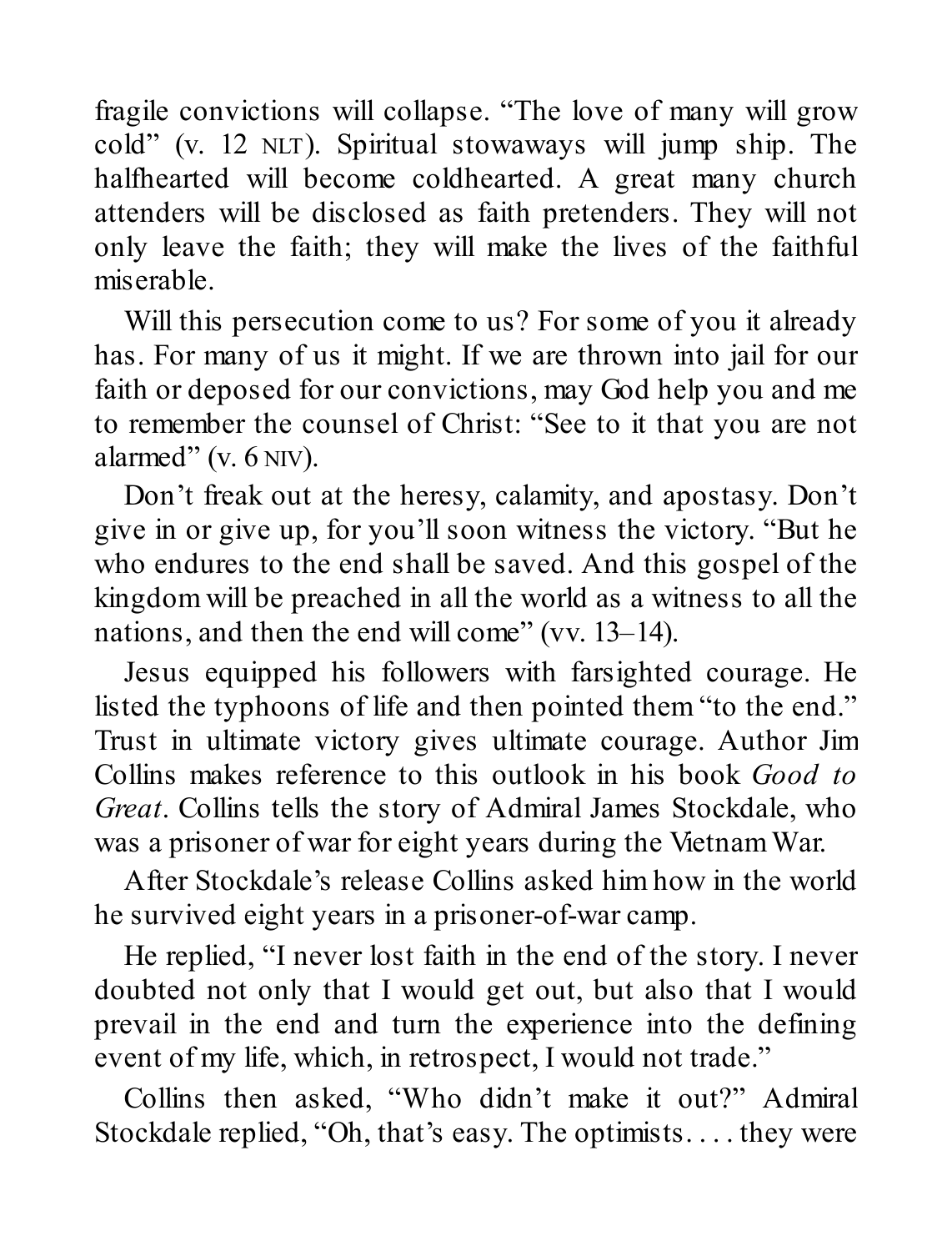the ones who said, 'We're going to be out by Christmas.' And Christmas would come, and Christmas would go. Then they'd say, 'We're going to be out by Easter.'And Easter would come, and Easter would go. And then Thanksgiving, and then it would be Christmas again. And they died of a broken heart."<sup>5</sup>

Real courage embraces the twin realities of current difficulty and ultimate triumph. Yes, life stinks. But it won't forever. As one of my friends likes to say, "Everything will work out in the end. If it's not working out, it's not the end."

Though the church is winnowed down like Gideon's army, though God's earth is buffeted by climate changes and bloodied by misfortune, though creation itself seems stranded on the Arctic seas, don't overreact. "Be still in the presence of the Lord, and wait patiently for him to act. Don't worry about evil people who prosper or fret about their wicked schemes" (Ps. 37:7 NLT).

Avoid Pollyanna optimism. We gain nothing by glossing over the brutality of human existence. This is a toxic world. But neither do we join the Chicken Little chorus of gloom and doom. "The sky is falling! The sky is falling!" Somewhere between Pollyanna and Chicken Little, between blind denial and blatant panic, stands the levelheaded, clear-thinking, stillbelieving follower of Christ. Wide eyed, yet unafraid. Unterrified by the terrifying. The calmest kid on the block, not for lack of bullies, but for faith in his older Brother. The old people of God knew this peace: "Though a host encamp against me, my heart shall not fear; though war arise against me, yet I will be confident" (Ps. 27:3 RSV).

After the bombs of World War II ravaged downtown Warsaw, only one skeletal structure remained on the city's main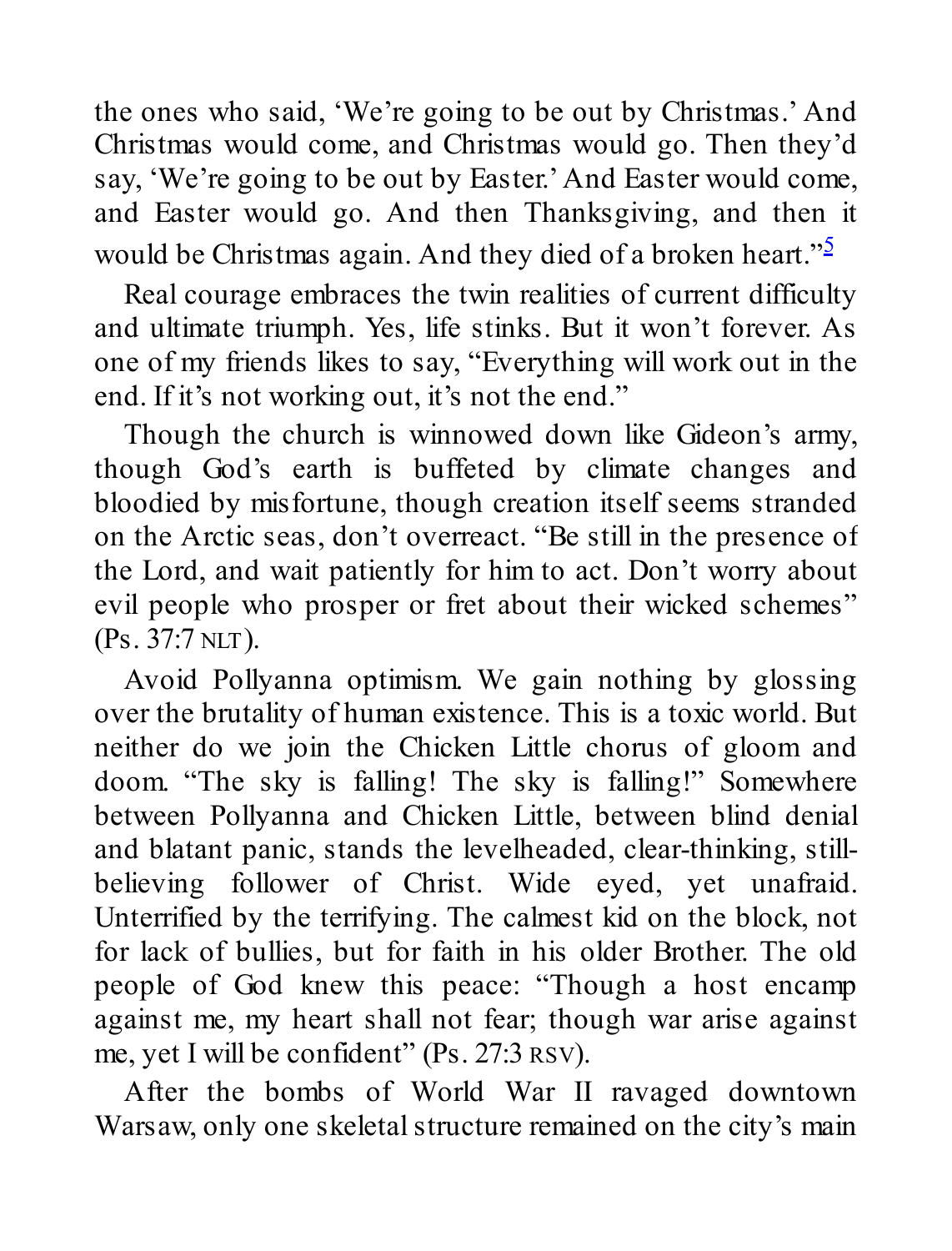street. "The badly damaged structure was the Polish headquarters of the British and Foreign Bible Society, and the words on its only remaining wall were clearly legible from the street . . . 'Heaven and earth will pass away, but my words will never pass away.' " $\frac{6}{5}$  This is the picture of the Christian hope. Though the world may collapse, the work of Christ will endure.

So, *see to it that you are not alarmed* (Matt. 24:6 NIV).

*"See to it* . . . *"* Bosses and teachers are known to use that phrase. "*See to it* that you fill out the reports." Or "Your essay is due tomorrow. *See to it* that you finish your work." The words call for additional attention, special focus, extra resolve. Isn't this what Christ is asking of us? In this dangerous day, on this Fabergé-fragile globe, with financial collapse on the news and terrorists on the loose, we have every reason to retreat into bunkers of dread and woe.

But Christ says to us, "See to it that you are not alarmed" (NIV).

"Keep your head and don't panic" (MSG).

"See that you are not troubled" (NKJV).

"Be faithful unto death, and I will give you the crown of life" (Rev. 2:10 RSV).

Make sure the hull of your convictions can withstand the stress of collisions.

Builders of the *Titanic* should have been so wise. The luxury liner sank because contractors settled for cheap rivets and suffered from poor planning. Rivets are the glue that hold the steel plates together. Facing a shortage of quality bolts, the builders used substandard ones that popped their heads upon impact with the iceberg.<sup>7</sup>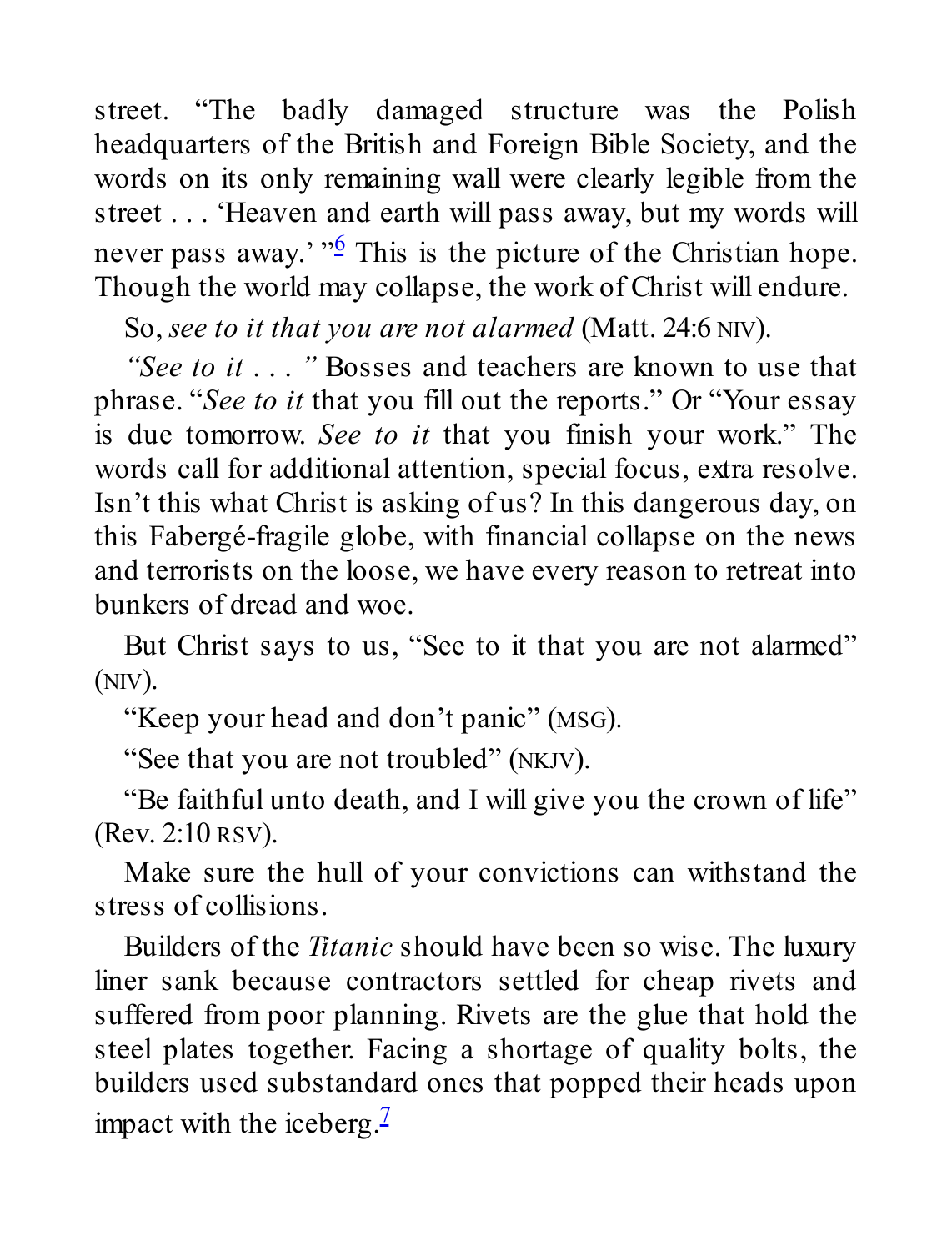How sturdy are the bolts of your belief? Reinforce them with daily Bible readings, regular worship, and earnest communion with God. "Courage is fear that has said its prayers."<sup>8</sup>

And remember: "All these [challenging times] are the beginning of birth pains" (Matt. 24:8 NIV), and birth pangs aren't all bad. (Easy for me to say.) Birth pains signal the onset of the final push. The obstetrician assures the mom-to-be, "It's going to hurt for a time, but it's going to get better." Jesus assures us of the same. Global conflicts indicate our date on the maternity calendar. We are in the final hours, just a few pushes from delivery, a few brief ticks of eternity's clock from the great crowning of creation. A whole new world is coming!

"These things must come to pass" (Matt. 24:6). *Must* is a welcome word that affirms that all events, even the most violent, are under a divine plan. Every trial and trouble has a place in God's scheme. "The reason why we ought not be terrified is not because wars are not terrifying. Quite the contrary. It is because above all chaos reigns a divine plan."<sup>2</sup>

All things, big and small, flow out of the purpose of God and serve his good will. When the world appears out of control, it isn't. When warmongers appear to be in charge, they aren't. When ecological catastrophes dominate the day, don't let them dominate you.

Let's trust our heavenly Father in the manner Peter Wirth trusted his earthly one.

Peter was a twenty-one-year-old university student when he began to experience severe pain in his right shoulder. He called his father for advice. Most students would do the same: call home for counsel. But few students have a better parent to call in such a situation. Peter's father, Michael, is a world-renowned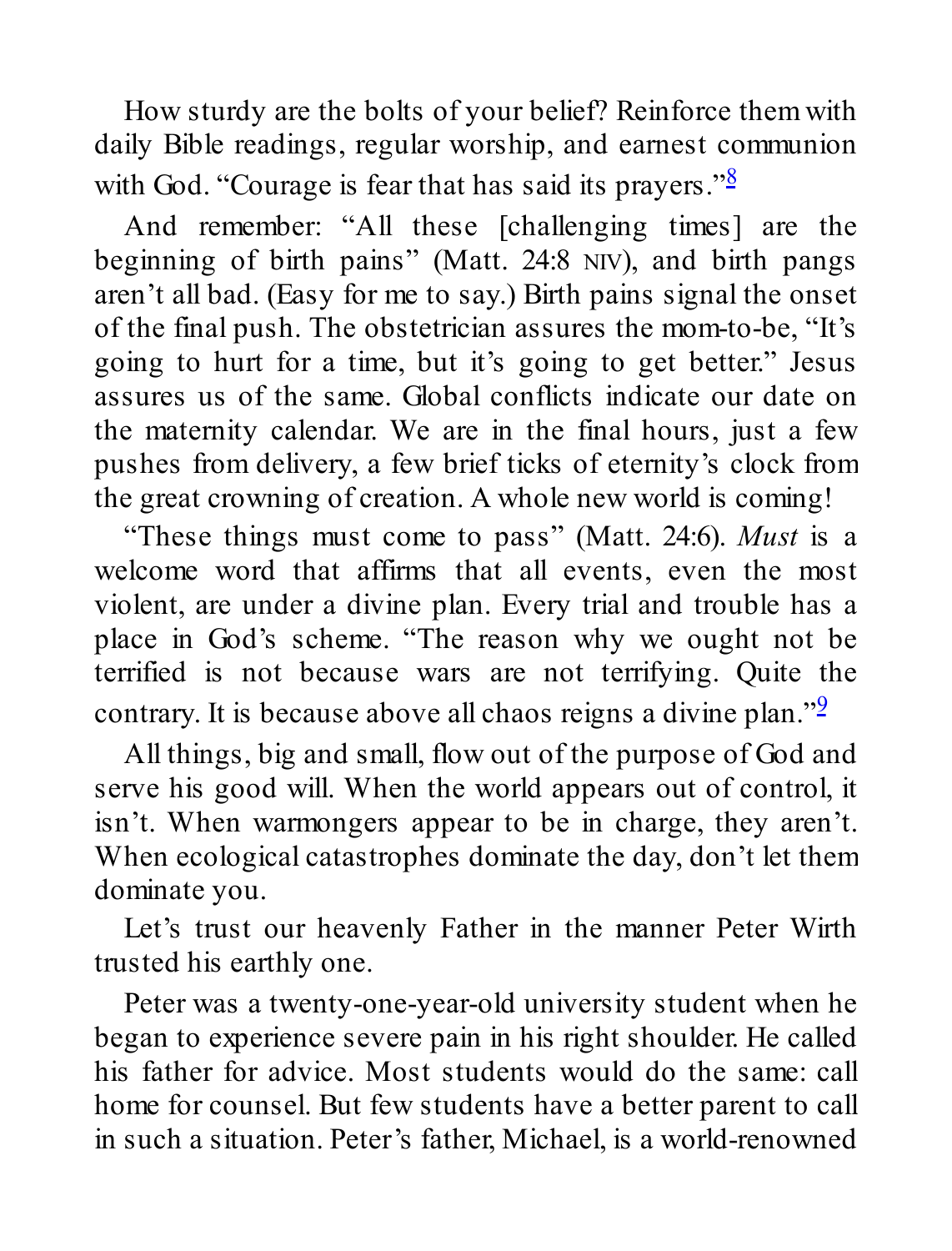orthopedic surgeon who specializes in shoulders. Peter calling Dr. Wirth with a shoulder problem is like Bill Gates's daughter calling himwith a software question.

Michael initially attributed Peter's pain to weight lifting. But after numbness and tingling set in, the doctor grew suspicious of an extremely rare shoulder condition called deep venous thrombosis. A clot was forming in his son's shoulder, dangerously close to his heart. Michael was not only acquainted with the condition; he had coauthored the paper on how to treat it. He sent Peter to the emergency room and told him to request an ultrasound. Turns out, Michael's longdistance diagnosis was right on target. Peter was immediately admitted to the hospital, where the clot was dissolved, and his earthly life was extended.

Wouldn't it be great to have such a father?

We do. He has diagnosed the pain of the world and written the book on its treatment. We can trust him. "Everything will work out in the end. If it's not working out, it's not the end."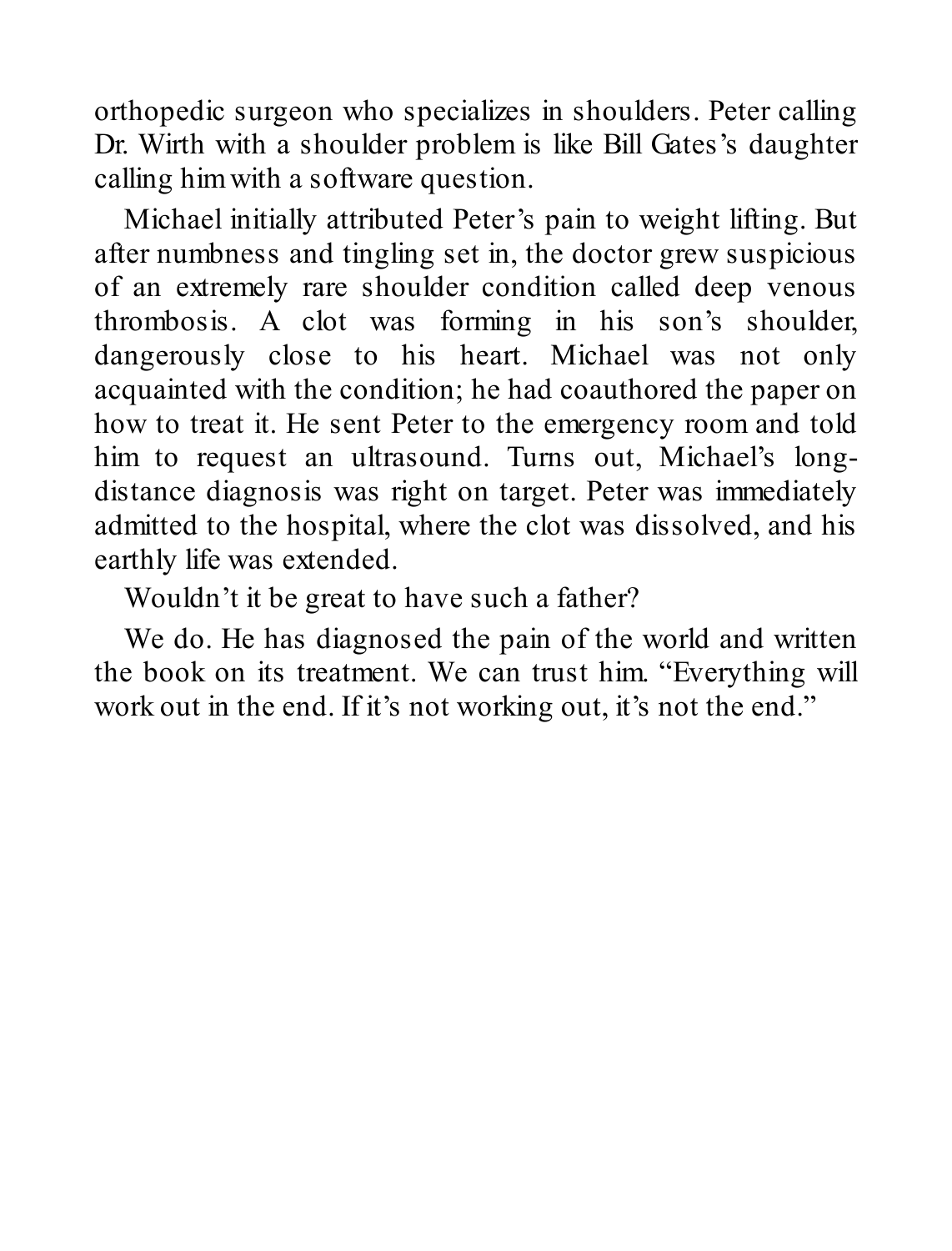**CHAPTER 14**

**The One Healthy Terror**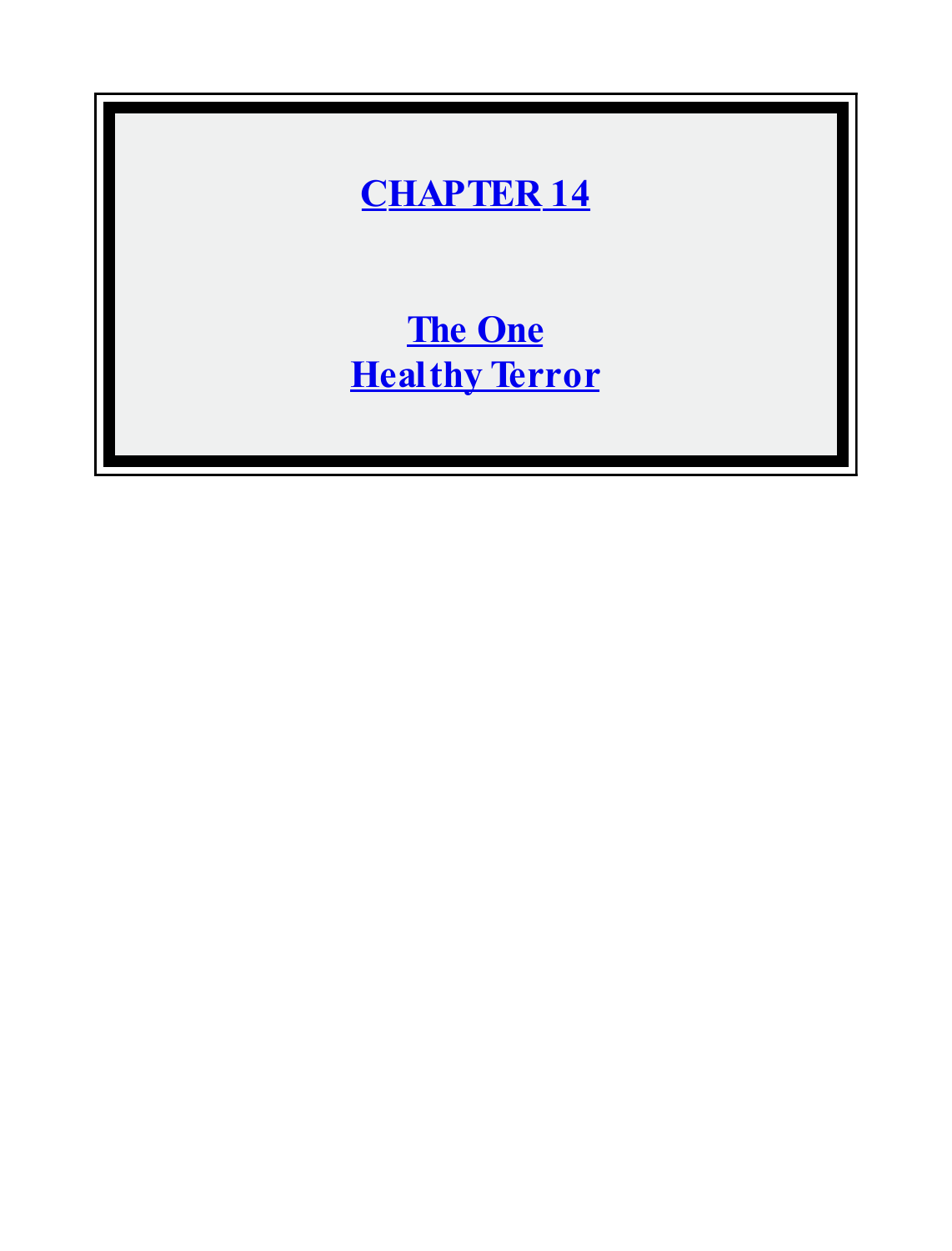#### They fell on their faces and were greatly afraid. But Jesus came and touched themand said, "Arise, and do not be afraid."

—MATTHEW 17: 6 –7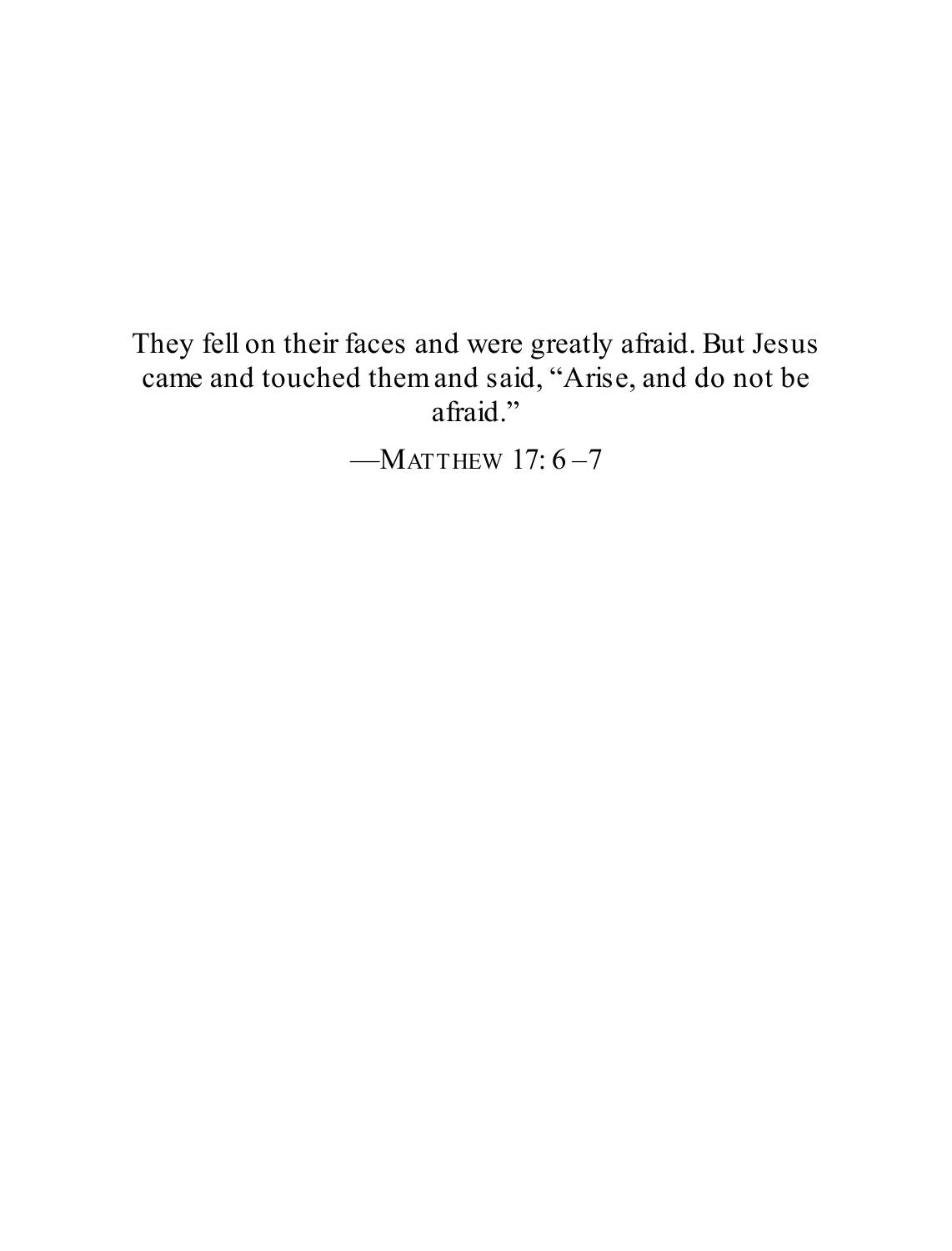## *Fear of God Getting Out of My Box*

**A** woman in the hotel check-in line was holding one of my<br>hooks under her arm. I was hesitant to introduce myself books under her arm. I was hesitant to introduce myself lest she explain that her doctor had prescribed the volume as insomnia treatment. But I took the risk. She actually said she liked it. But on second glance she didn't believe that I was who I claimed to be.

She flipped open the dust jacket, looked at my picture, then up at me. "You're not Max Lucado."

"Yes I am. The picture on the book was taken many years ago; I've changed."

With no smile she looked again at the photo. "No," she insisted, "Max Lucado has a mustache, no wrinkles, and a full head of hair."

"He used to," I explained.

She wouldn't budge. "He still does."

I started to show her my driver's license but opted to let her live with her delusion. After all, if she wanted to remember me as a thirty-year-old, who was I to argue?

Besides, I understand her reluctance. Once you have someone pegged, it's easier to leave him there. She had me figured out. Defined. Captured. Freeze-framed in a two-by-three image. Max-in-a-box.

Boxes bring wonderful order to our world. They keep cereal from spilling and books from tumbling. When it comes to containing stuff, boxes are masterful. But when it comes to explaining people, they fall short. And when it comes to defining Christ, no boxworks.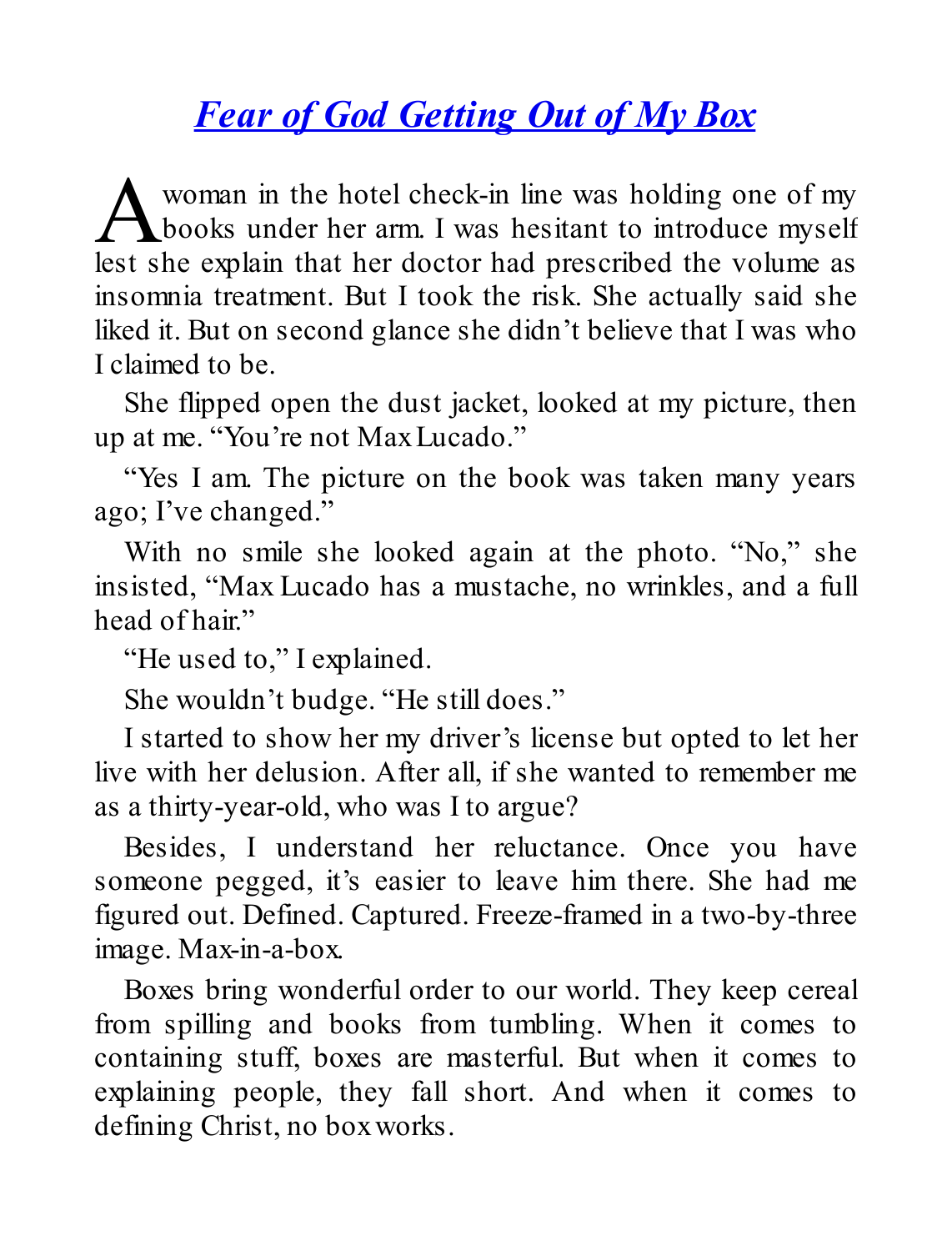His Palestinian contemporaries tried, mind you. They designed an assortment of boxes. But he never fit one. They called him a revolutionary; then he paid his taxes. They labeled him as a country carpenter, but he confounded scholars. They came to see his miracles, but he refused to cater. He defied easy definitions. He was a Jew who attracted Gentiles. A rabbi who gave up on synagogues. A holy man who hung out with streetwalkers and turncoats. In a male-dominated society, he recruited females. In an anti-Roman culture, he opted not to denounce Rome. He talked like a king yet lived like a pilgrim. People tried to designate him. They couldn't.

We still try.

My taxi-driving friend in Brazil kept a miniature Jesus superglued to his car dashboard. Anytime he needed a parking place or green light, he rubbed his plastic do-me-a-favor Jesus.

The preacher occupying the midnight broadcast time slot assured me and other late-night cable viewers that prosperity was only a prayer away. Just ask the make-me-a-buck Jesus.

I once reduced Christ down to a handful of doctrines. He was a recipe, and I had the ingredients. Mix them correctly, and the Jesus-of-my-making would appear.

Politicians pull box-sized versions of Jesus off the shelf, asserting that Jesus would most certainly vote green, conservative; often, never; like a hawk, dove, or eagle. The Jesus-of-my-politics comes in handy during elections.

Box-sized gods. You'll find them in the tight grip of people who prefer a god they can manage, control, and predict. This topsy-turvy life requires a tame deity, doesn't it? In a world out of control, we need a god we can control, a comforting presence akin to a lap dog or the kitchen cat. We call and he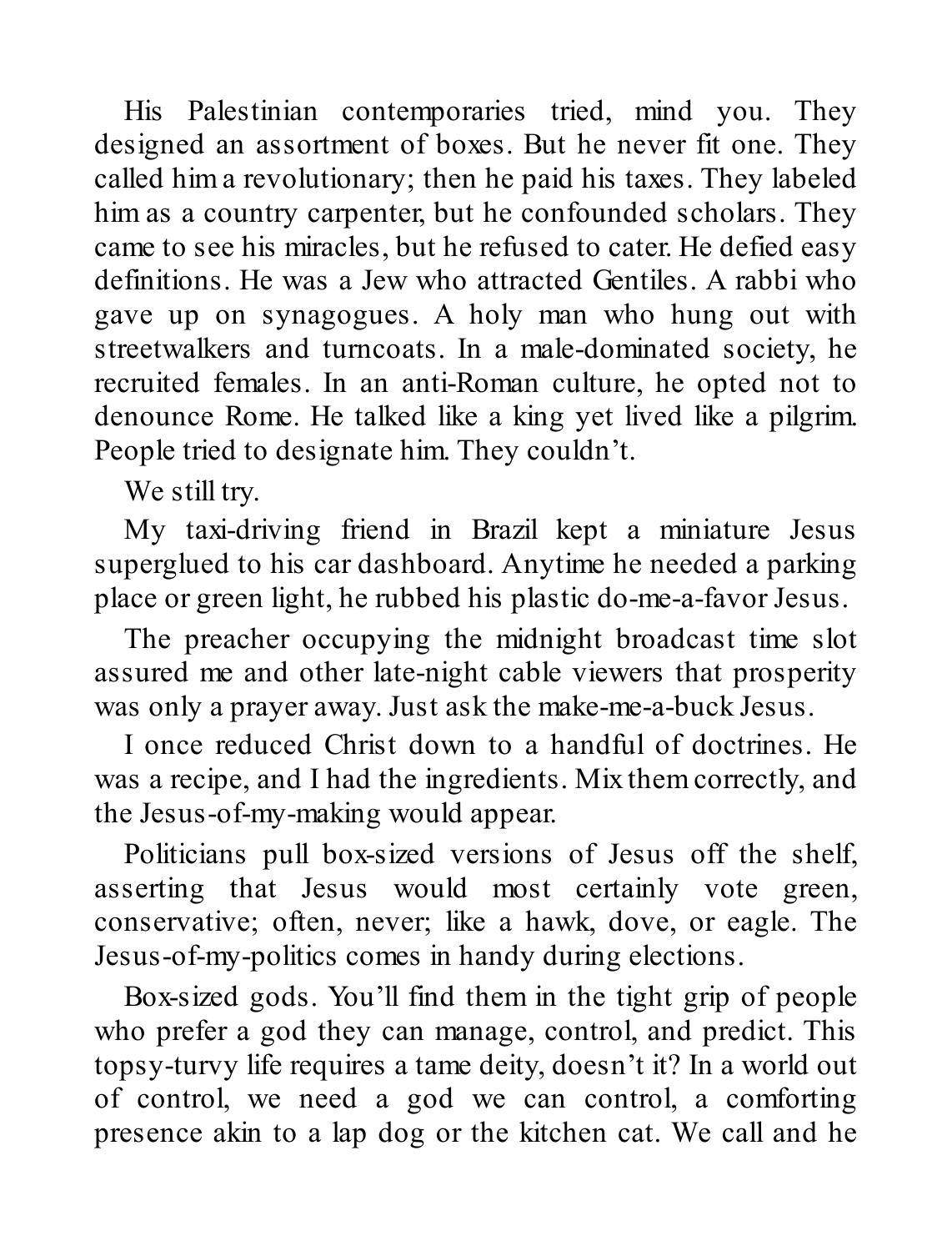comes. We pet and he purrs. *If we can just keep God in his place* . . .

Peter, James, and John must have tried. How else can you explain this box-blowing expedition on which Jesus took them?

Now after six days Jesus took Peter, James, and John his brother, led them up on a high mountain by themselves; and He was transfigured before them. His face shone like the sun, and His clothes became as white as the light. And behold, Moses and Elijah appeared to them, talking with Him. Then Peter answered and said to Jesus, " Lord, it is good for us to be here; if You wish, let us make here three tabernacles: one for You, one for Moses, and one for Elijah." While he was still speaking, behold, a bright cloud overshadowed them; and suddenly a voice came out of the cloud, saying, " This is My beloved Son, in whom I am well pleased. Hear Him!" And when the disciples heard it, they fell on their faces and were greatly afraid. But Jesus came and touched them and said, " Arise, and do not be afraid." When they had lifted up their eyes, they saw no one but Jesus only. (Matt. 17:1–8)

The high points of Scripture seem to occur on the high points of earth. Abraham offering Isaac on Mount Moriah. Moses witnessing the burning bush on Mount Sinai. Elijah ascending to heaven from Horeb. Christ redeeming humanity on a hill called Calvary. And Jesus peeling back his epidermis on Mount Hermon.

No one knows for sure, but most historians place this event on a 9,200-foot-tall mountain called Mount Hermon. It towers over the northern Israeli landscape, actually visible from the Dead Sea a hundred miles away. This gigantic, snowy peak was the perfect place for Christ to retreat with Peter, James, and John. Away from the clamoring crowds and nagging controversies, Jesus could have the undivided attention of his three closest friends. Together they could look out over the turquoise-colored Sea of Galilee or the great plain, lumpy with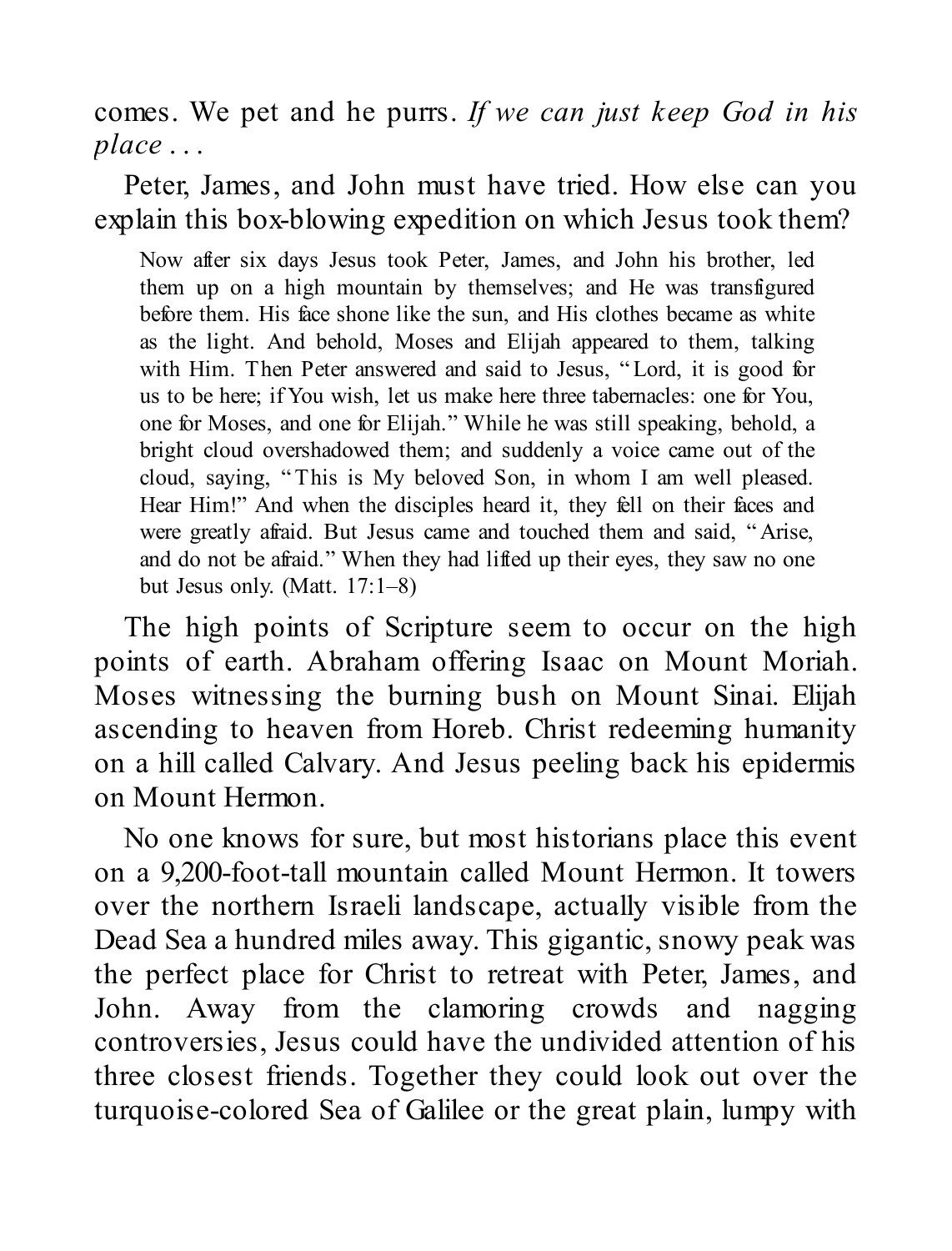vine-clad hills. Here they could pray. "He [ Jesus] took Peter, John, and James and went up on the mountain to pray" (Luke 9:28). Christ needed strength. He was only months from the cross. The spikes of the soldiers and the spite of the crowd loomed ahead. He needed fortitude to face them, and he wanted his followers to see where he got it.

At some point while praying, the gentle carpenter who ate matzos and shish kebabs and spoke with a Galilean accent erupted into a cosmic figure of light. "He was transfigured before them. His face shone like the sun, and His clothes became as white as the light" (Matt. 17:2).

Light spilled out of him. Brilliant. Explosive. Shocking. Brightness poured through every pore of his skin and stitch of his robe. Jesus on fire. To look at his face was to look squarely into Alpha Centauri. Mark wants us to know that Jesus' "clothes shimmered, glistening white, whiter than any bleach could make them" (Mark 9:3 MSG).

This radiance was not the work of a laundry; it was the presence of God. Scripture habitually equates God with light and light with holiness. "God is light; in him there is no darkness at all" (1 John 1:5 NIV). He dwells in "unapproachable light" (1 Tim. 6:16 NIV). The transfigured Christ, then, is Christ in his purest form.

It's also Christ as his truest self, wearing his pre-Bethlehem and postresurrection wardrobe. Not "a pale Galilean, but a towering and furious figure who will not be managed."<sup>1</sup> One "who is holy, blameless, pure, set apart from sinners" (Heb. 7:26 NIV). A diamond with no flaw, a rose with no bruise, a song on perfect pitch, and a poemwith impeccable rhyme.

In a flash Peter, James, and John were mosquitoes in an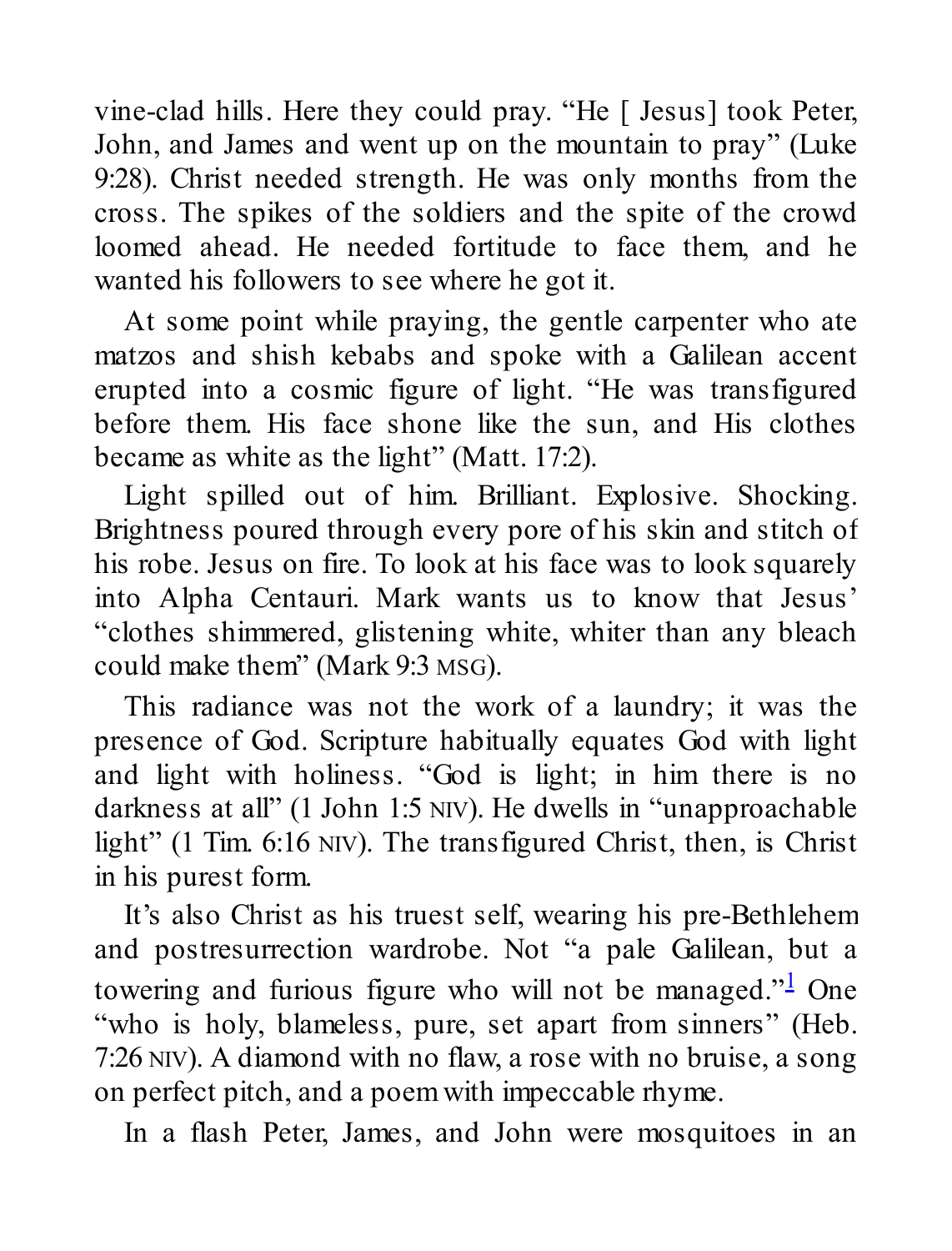eagle's shadow. They'd never seen Jesus in such a fashion. Walk on water, multiply bread, talk to the wind, banish demons, and raise the dead, yes. But a standing torch? Turns out, Jesus was just getting warmed up.

Two visitors appeared: Moses and Elijah. The giver of the Law and the prince of the prophets stepped through the thin veil that separates earth from paradise. "They were speaking about his exodus from this world, which was about to be fulfilled in Jerusalem" (Luke 9:31 NLT).

Moses and Elijah, the Washington and Lincoln of the Jewish people. Their portraits hung in the entryway to the Hebrew Hall of Fame. And here they stood, the answer to Jesus' prayer. Don't we half expect Peter, James, and John to repeat their Sea of Galilee question: "What kind of man is this?" (Matt. 8:27 NIV)? The steward of the Law and the teacher of the prophets respond to his bidding?

About this point Peter cleared his throat to speak. Fire on the mountain became foot in the mouth. "Lord, it is good for us to be here; if You wish, let us make here three tabernacles: one for You, one for Moses, and one for Elijah" (Matt. 17:4).

These words might seemharmless to us, even a good idea to some. We like to memorialize moments with statues, tablets, or monuments. Peter thinks this event deserves a special building program and volunteers to head up the committee. Good idea, right?

Not from God's perspective. Peter's idea of three tabernacles was so off base and inappropriate that God wouldn't permit him to finish the sentence. "While he [Peter] was still speaking, behold, a bright cloud overshadowed them; and suddenly a voice came out of the cloud, saying, 'This is My beloved Son,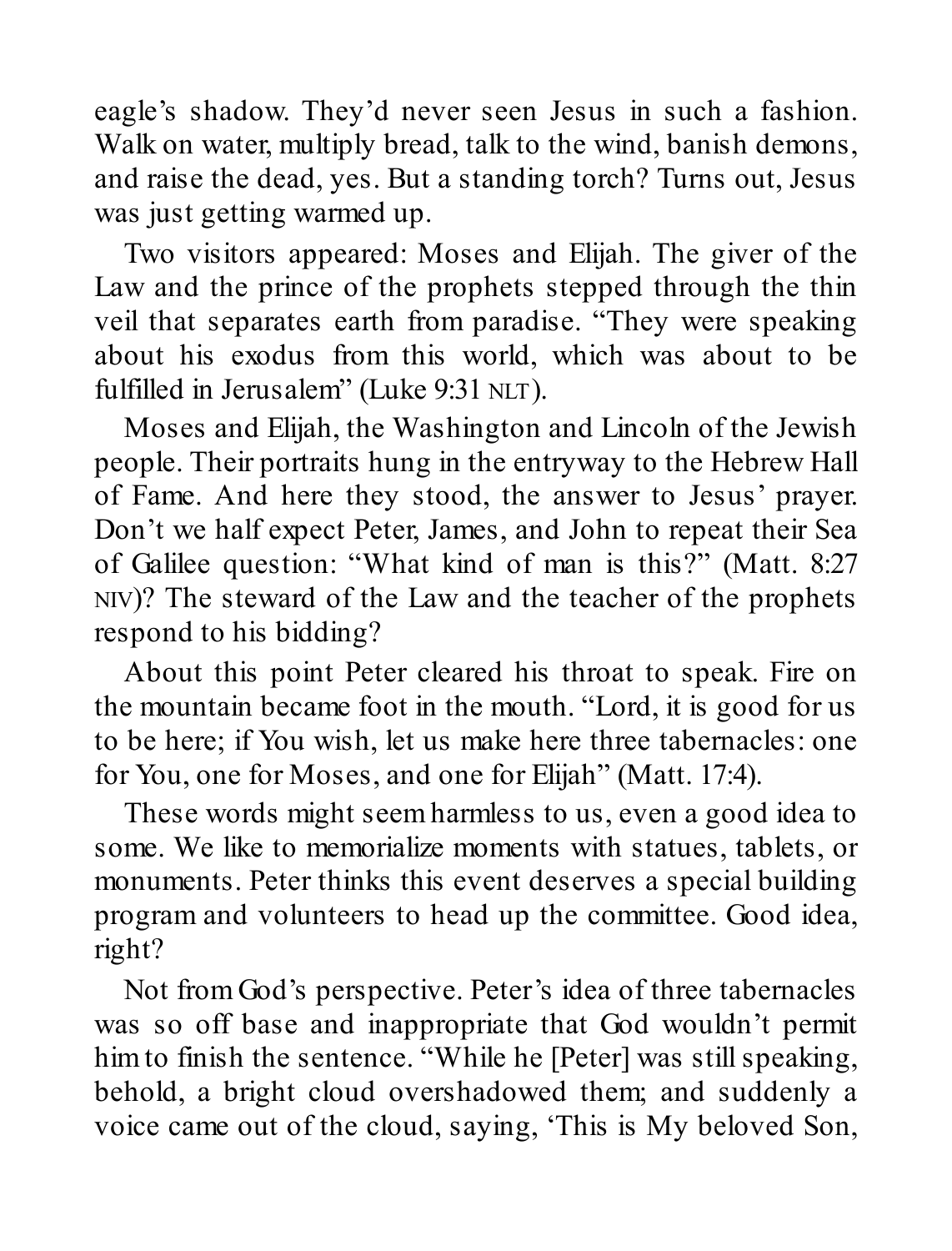in whom I am well pleased. Hear Him!'" (v. 5).

*Beloved* means "priceless" and "unique." There is none other like Christ. Not Moses. Not Elijah. Not Peter. Not Zoroaster, Buddha, or Muhammad. No one in heaven or on earth. Jesus, the Father declared, is not "a son" or even "the best of allsons." He is the "beloved Son."

Peter missed this. He placed Christ in a respectable box labeled "great men of history." He wanted to give Jesus *and* Moses *and* Elijah equal honor. God would have none of it. Christ has no counterparts. Only one tabernacle should be built, because only one person on the mountain deserved to be honored.

Peter, James, and John didn't speak anymore. No more talk of building programs. No discussion of basilicas, tabernacles, memorials, or buildings. They were submariners reaching the Mariana Trench, astronauts landing on the lunar surface. They saw what no other people have seen: Christ in cosmic greatness. Words don't work in such a moment. Blood drained from their faces. Skin ashened. Knees wobbled and pulses raced. "They fell on their faces and were greatly afraid" (v. 6).

Fire on the mountain led to fear on the mountain. A holy, healthy fear. Peter, James, and John experienced a fortifying terror, a stabilizing reverence of the one and only God. They encountered the Person who flung stars into the sky like diamonds on velvet, who whisked prophets away in chariots and left Pharaoh bobbing in the Red Sea.

They were gripped deep in their gut that God was, at once, everywhere and here. The very sight of the glowing Galilean sucked all air and arrogance out of them, leaving them appropriately prostrate. Face-first on the ground. "They fell on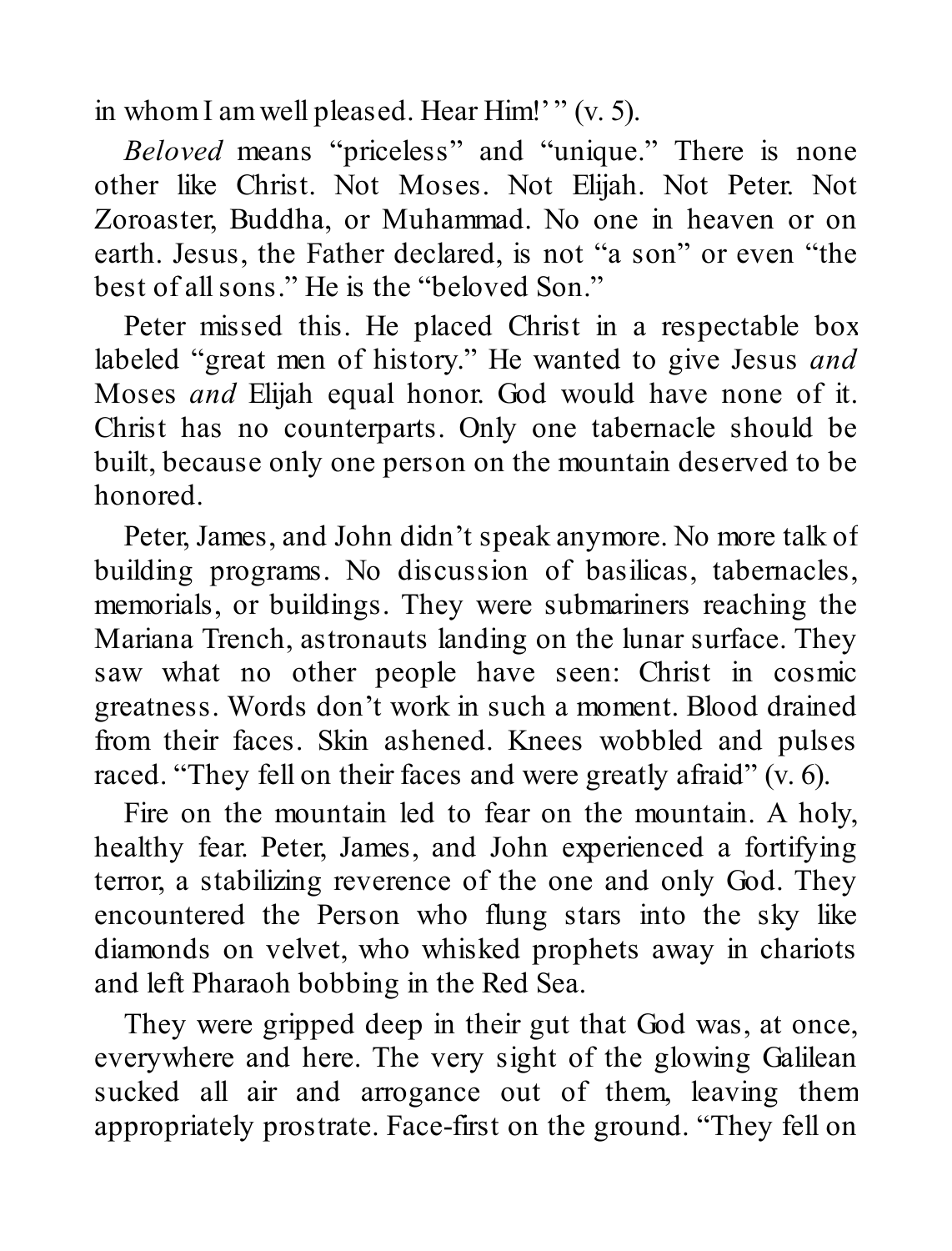their faces and were greatly afraid" (v. 6).

This is the fear of the Lord. Most of our fears are poisonous. They steal sleep and pillage peace. But this fear is different. "From a biblical perspective, there is nothing neurotic about fearing God. The neurotic thing is *not* to be afraid, or to be afraid of the wrong thing. That is why God chooses to be known to us, so that we may stop being afraid of the wrong thing. When God is fully revealed to us and we 'get it,'then we experience the conversion of our fear. . . . 'Fear of the Lord' is the deeply sane recognition that we are not God."<sup>2</sup>

How long since you felt this fear? Since a fresh understanding of Christ buckled your knees and emptied your lungs? Since a glimpse of him left you speechless and breathless? If it's been a while, that explains your fears.

When Christ is great, our fears are not.

As awe of Jesus expands, fears of life diminish. A big God translates into big courage. A small view of God generates no courage. A limp, puny, fireless Jesus has no power over cancer cells, corruption, identity theft, stock-market crashes, or global calamity. A packageable, portable Jesus might fit well in a purse or on a shelf, but he does nothing for your fears.

This must be why Jesus took the disciples up the mountain. He saw the box in which they had confined him. He saw the future that awaited them: the fireside denial of Peter, prisons of Jerusalem and Rome, the demands of the church, and the persecutions of Nero. A box-sized version of God simply would not work. So Jesus blew the sides out of their preconceptions.

May he blow the sides out of ours.

Don't we need to know the transfigured Christ? One who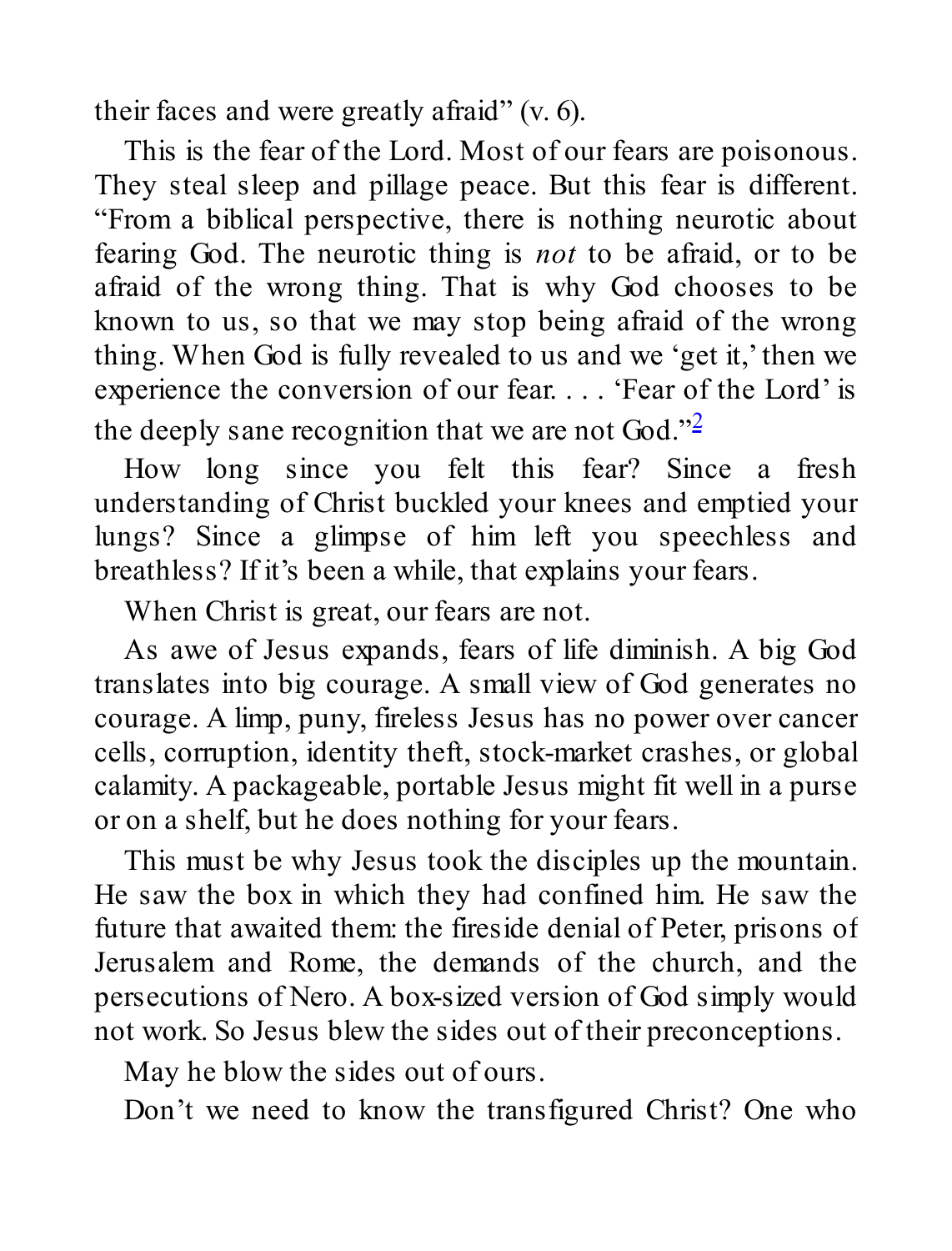spits holy fires? Who convenes and commands historical figures? Who occupies the loftiest perch and wears the only true crown of the universe, God's beloved Son? One who takes friends to Mount Hermon's peak so they can peek into heaven?

Ascend it. Stare long and longingly at the Bonfire, the Holy One, the Highest One, the Only One. As you do, all your fears, save the fear of Christ himself, will melt like ice cubes on a summer sidewalk. You will agree with David: "The Lord is my light and my salvation; whomshall I fear?" (Ps. 27:1).

In the book *Prince Caspian*, Lucy sees Aslan, the lion, for the first time in many years. He has changed since their last encounter. His size surprises her, and she tells himas much.

- " Aslan," said Lucy, " you're bigger."
- " That is because you are older, little one," answered he.
- " Not because you are?"
- " I am not. But every year you grow, you will find me bigger." $\frac{3}{2}$

And so it is with Christ. The longer we live in him, the greater he becomes in us. It's not that he changes but that we do; we see more of him. We see dimensions, aspects, and characteristics we never saw before, increasing and astonishing increments of his purity, power, and uniqueness. We discard boxes and old images of Christ like used tissues. We don't dare place Jesus on a political donkey or elephant. Arrogant certainty becomes meek curiosity. Define Jesus with a doctrine or confine him to an opinion? By no means. We'll sooner capture the Caribbean in a butterfly net than we'll capture Christ in a box.

In the end we respond like the apostles. We, too, fall on our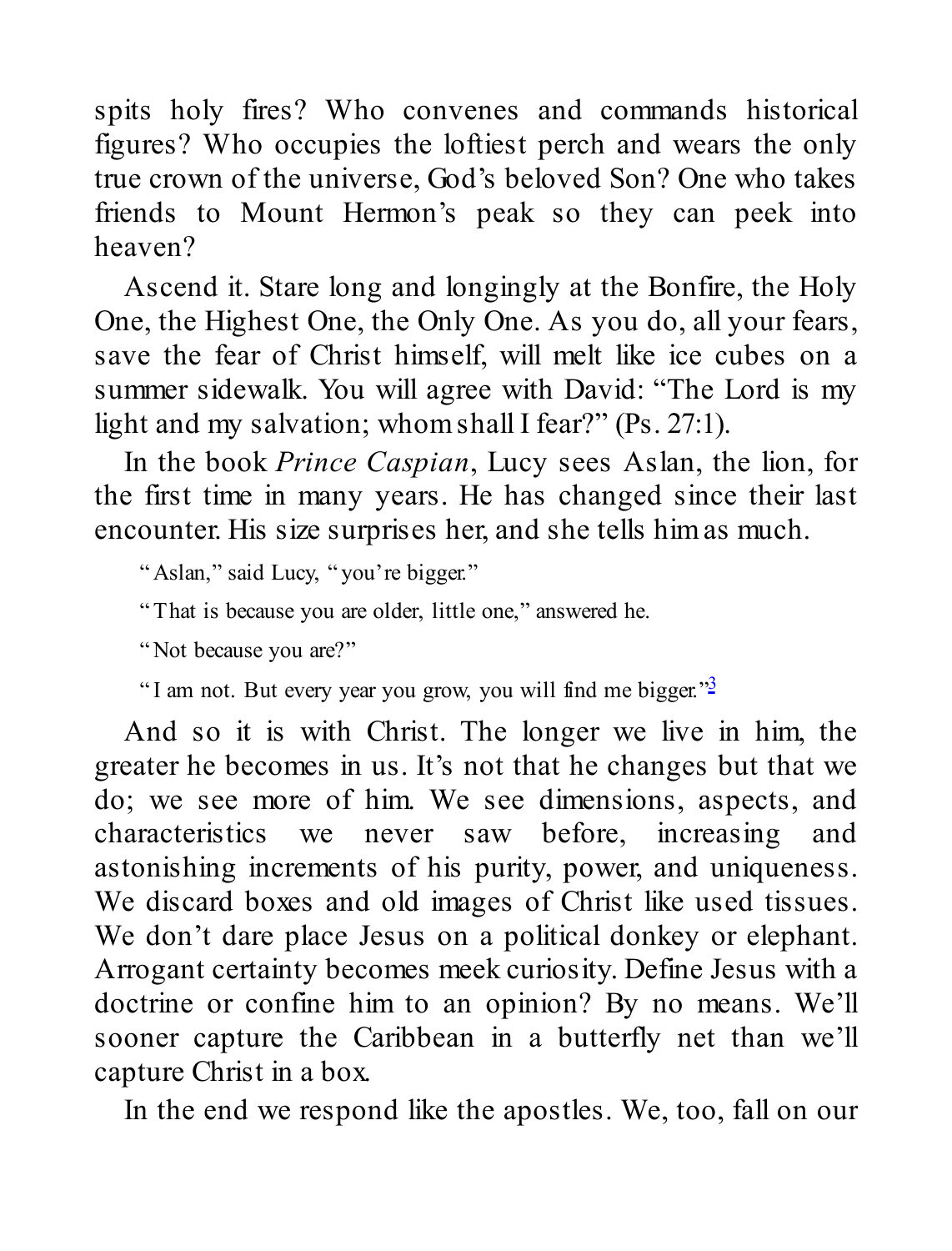faces and worship. And when we do, the hand of the carpenter extends through the tongue of towering fire and touches us. "Arise, and do not be afraid" (Matt. 17:7).

Here's my hunch. Peter, James, and John descended the mountain sunburned and smiling, with a spring in their step, if not a slight swagger. With a Messiah like this one, who could hurt them?

Here's my other hunch. Mount Hermon's still ablaze and has space for guests.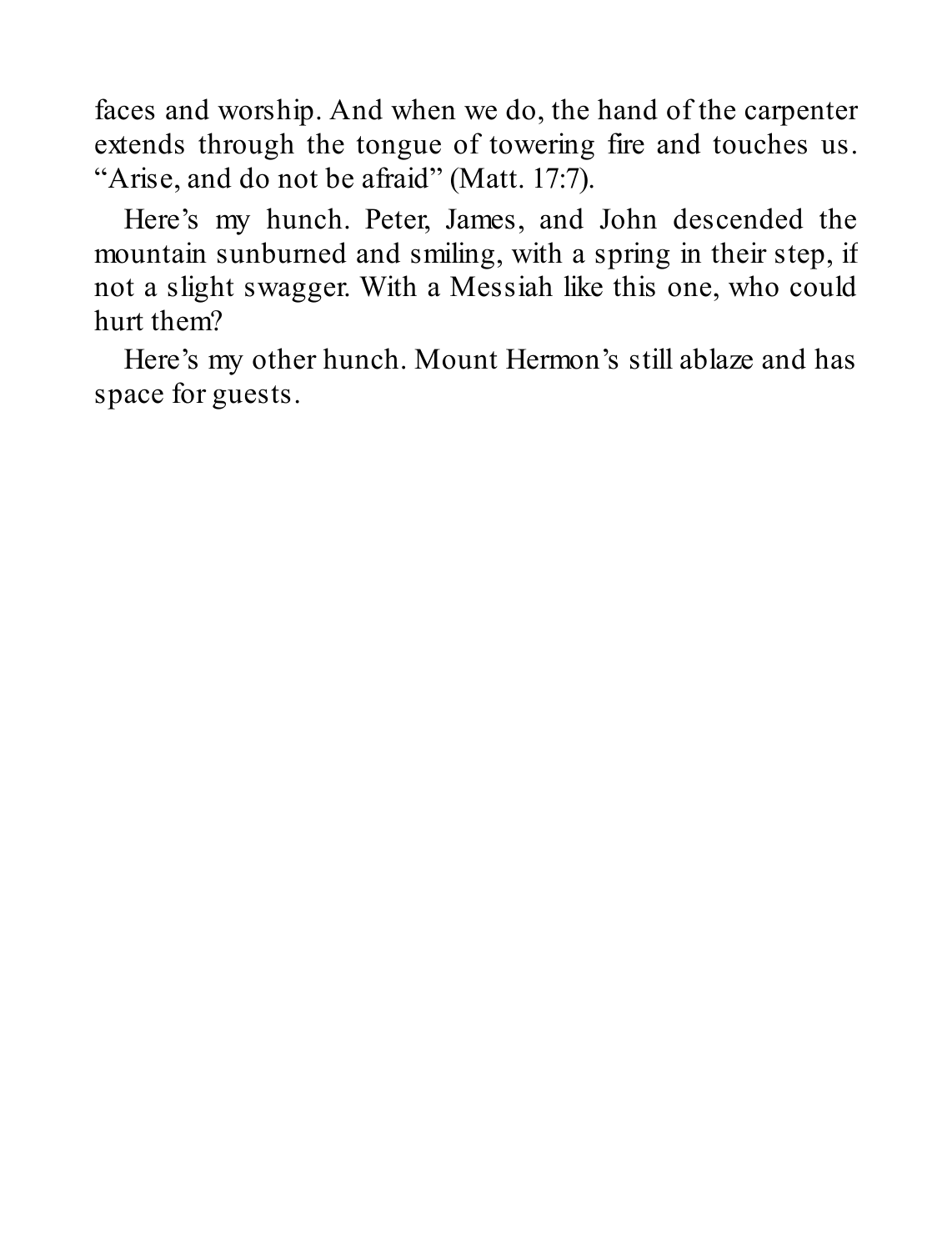**CONCLUSION**

**William's Psalm**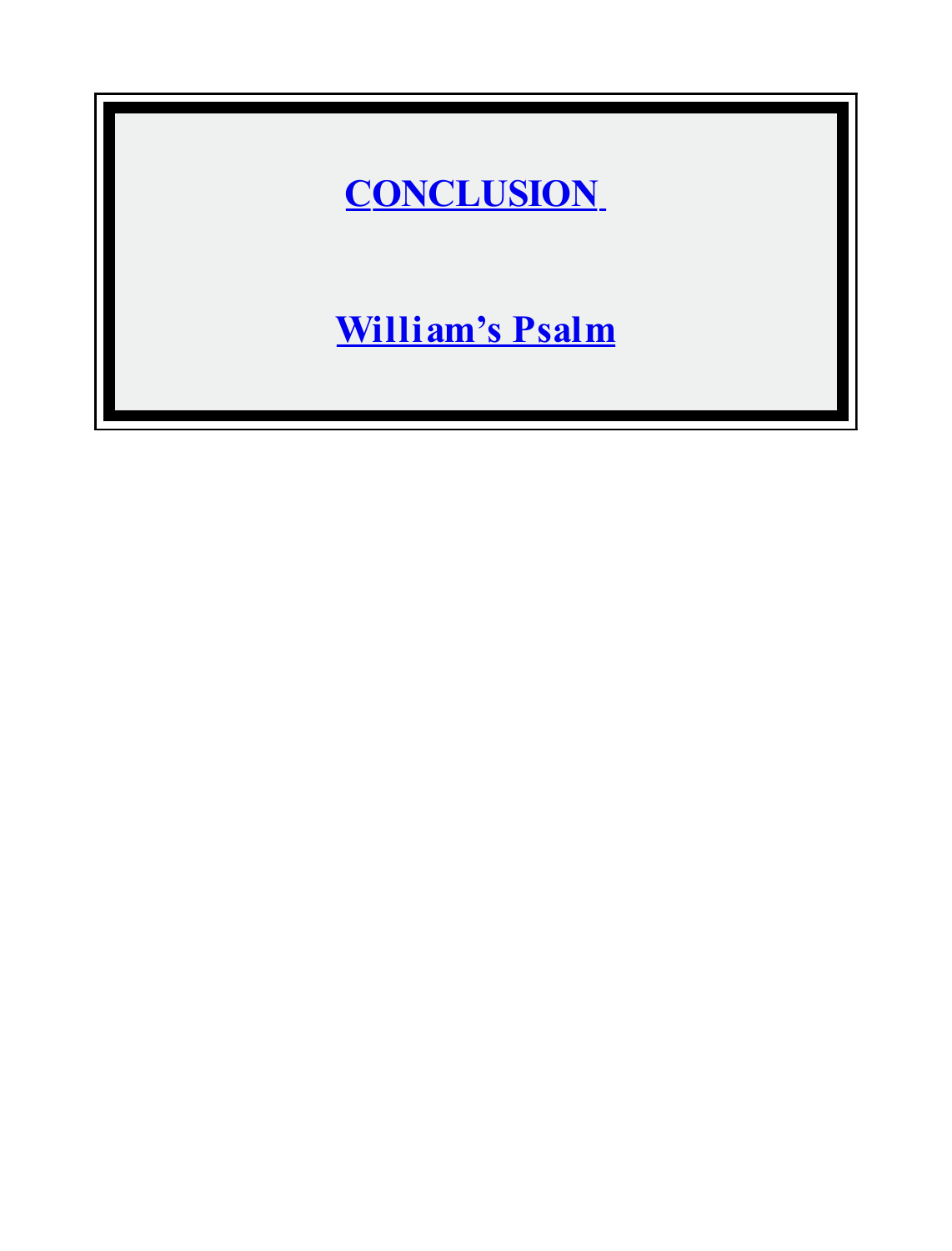$\Lambda$  t 8:17 on the evening of March 3, 1943, bomb-raid sirens<br>Workers and shonners stopped on sidewalks and boulevards bansheed through the air above London, England. Workers and shoppers stopped on sidewalks and boulevards and searched the skies. Buses came to a halt and emptied their passengers. Drivers screeched their brakes and stepped out of their cars. Gunfire could be heard in the distance. Nearby antiaircraft artillery forces launched a salvo of rockets. Throngs on the streets began to scream. Some people threw themselves on the ground. Others covered their heads and shouted, "They are starting to drop them!" Everyone looked above for enemy planes. The fact that they saw none did nothing to dampen their hysteria.

People raced toward the Bethnal Green Underground Station, where more than five hundred citizens had already taken refuge. In the next ten minutes fifteen hundred more would join them.

Trouble began when a rush of safety seekers reached the stairwell entrance at the same time. A woman carrying a baby lost her footing on one of the nineteen uneven steps leading down from the street. Her stumble interrupted the oncoming flow, causing a domino of others to tumble on top of her. Within seconds, hundreds of horrified people were thrown together, piling up like laundry in a basket. Matters worsened when the late arrivers thought they were being deliberately blocked from entering (they weren't). So they began to push. The chaos lasted for less than a quarter of an hour. The disentangling of bodies took until midnight. In the end 173 men, women, and children died.

No bombs had been dropped.

Fusillades didn't kill the people. Fear did.<sup>1</sup>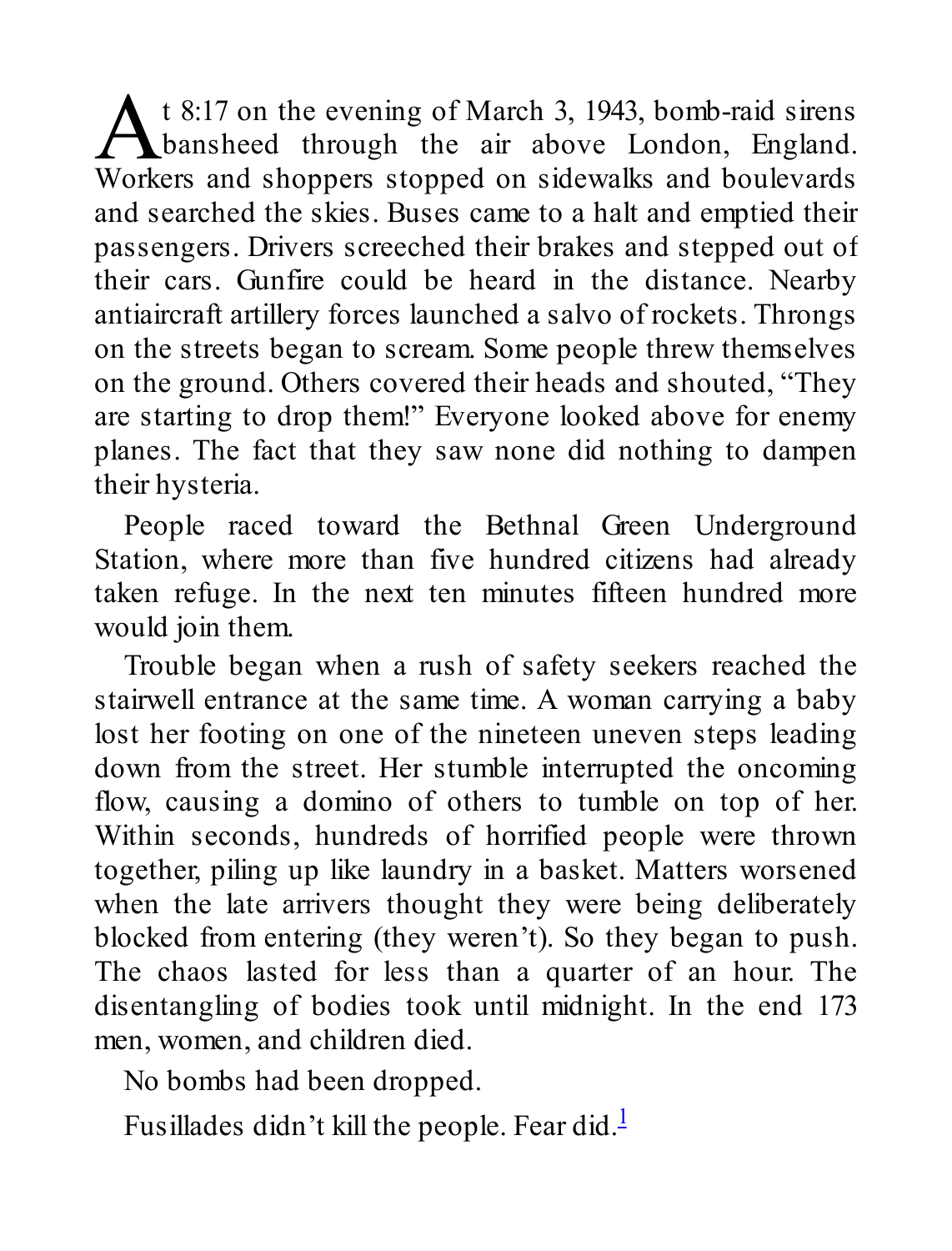Fear loves a good stampede. Fear's payday is blind panic, unfounded disquiet, and sleepless nights. Fear's been making a good living lately.

Here's a test. How far do you have to go to hear the reminder "Be afraid"? How near is your next "You are in trouble" memo? A flip of the newspaper page? A turn of the radio dial? A glance at the Internet update on the computer monitor? According to the media the world is one scary place.

And we suspect a campaign to keep it that way. Fear sells. Fear glues watchers to their seats, sells magazines off the racks, and puts money in the pockets of the system. Newscasts have learned to rely on a glossary of trouble-stirring phrases to keep our attention: "Coming up, the frightening truth about sitting in traffic." "How chocolate affects your I.Q." "What you can do to avoid the danger." "What you may not know about the water you drink."

Frank Furedi documented an increasing use of fear in the media by counting the appearances of the term *at risk* in British newspapers. In 1994 the term appeared 2,037 times. By the end of the next year, the total had doubled. It increased by half in 1996. During the year 2000 *at risk* was printed more than eighteen thousand times. <sup>2</sup> Honestly, did world danger increase ninefold in six years? We are peppered with bad news. Global warming, asteroid attack, SARS, genocide, wars, earthquakes, tsunamis, AIDS . . . Does it ever stop? The bad news is taking its toll. We are the most worried culture that has ever lived. For the first time since the end of the Second World War, parents expect that life for the next generation will be worse than it was for them.<sup>3</sup>

Even though life expectancy has doubled and disease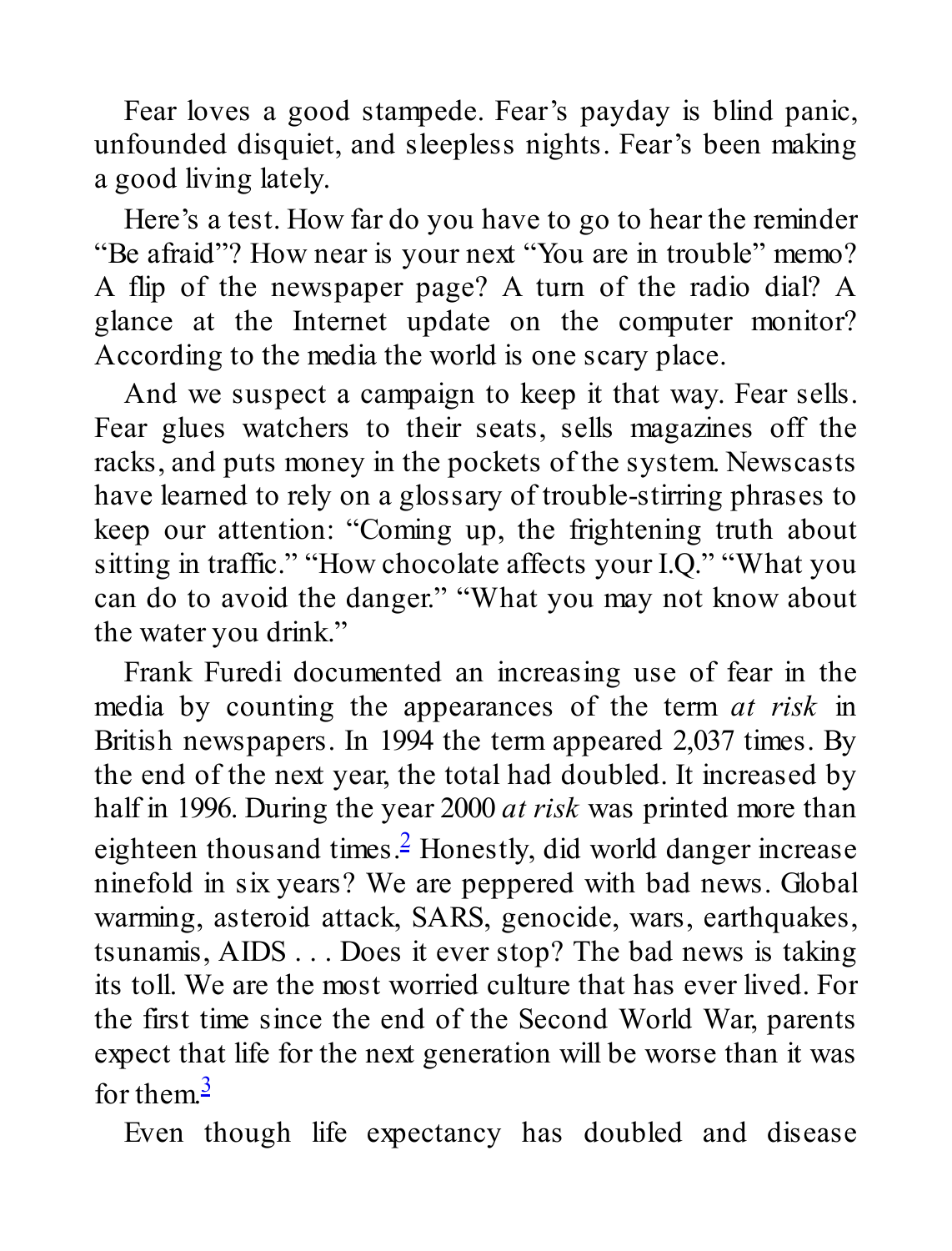research is at an all-time high, you'd think the bubonic plague was raging in the streets. Reporter Bob Garfield tracked health articles in major publications and discovered that, among other health issues,

- 59 million Americans have heart disease,
- 53 million Americans have migraines,
- 25 million Americans have osteoporosis,
- 16 million struggle with obesity,
- 
- 3 million have cancer,
- 2 million have severe brain disorders.

Reportedly, in total, 543 million Americans consider themselves to be seriously sick, a troubling figure since there are 266 million people in the country. As Garfield noted, "Either as a society we are doomed, or someone is seriously doubledipping." 4

There's a stampede of fear out there. Let's not get caught in it. Let's be among those who stay calm. Let's recognize danger but not be overwhelmed. Acknowledge threats but refuse to be defined by them. Let others breathe the polluted air of anxiety, not us. Let's be numbered among those who hear a different voice, God's. Enough of these shouts of despair, wails of doom. Why pay heed to the doomsdayer on Wall Street or the purveyor of gloom in the newspaper? We will incline our ears elsewhere: upward. We will turn to our Maker, and because we do, we will fear less.

Courage does not panic; it prays. Courage does not bemoan; it believes. Courage does not languish; it listens. It listens to the voice of God calling through Scripture, "Fear not!" It hears Christ's voice comforting through the hospital corridors,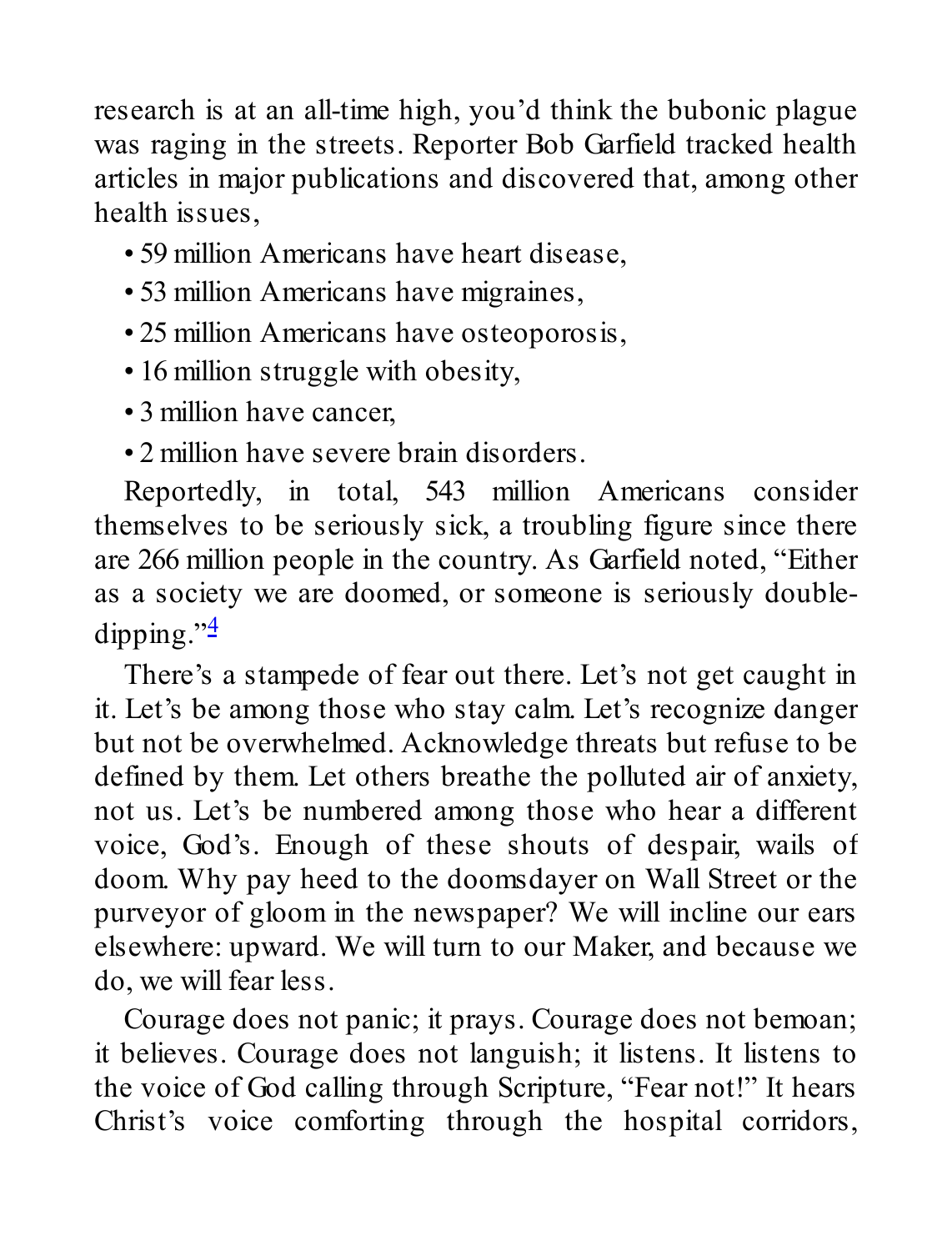graveyards, and war zones:

Be of good cheer; your sins are forgiven. (Matt. 9:2)

Be of good cheer! It is I: do not be afraid. (Matt. 14:27).

When reports come in of wars and rumored wars, keep your head and don't panic. (Matt. 24:6 MSG)

Let not your heart be troubled. ( John 14:1)

Don't let your hearts be troubled or afraid. ( John 14:27 NCV)

Do not fear therefore; you are of more value than many sparrows. (Luke  $12.7$ 

Don't be afraid. (Luke 12:7 NIV)

We will follow the astounding example of William Fariss, who as a seven-year-old boy watched his house go up in flames. He is the son of Pioneer Bible translators in West Africa, a bright young man with a voracious interest in dinosaurs and animals. His family lived in a tin-roofed house covered by a layer of thatch. One day the wind lifted sparks from a nearby fire, and they exploded the Farisses' thatch roof in flames. The family attempted to save the house but stood no chance in the dry air and hot African sun. As they witnessed the fire reduce their home to cinders and charred brick, William's mother heard him praying. She noted that the words were psalm-like, and when she heard him repeat it a few days later, she wrote down what he said.

Through wind and rain Through fire and lava The Lord will never leave you. Through earthquakes and floods Through changing sea levels and burning ash The Lord will never leave you. If you love Him, He will bless you and He will give you many things.

. . . . . . . . . . . . . . . . . . . . .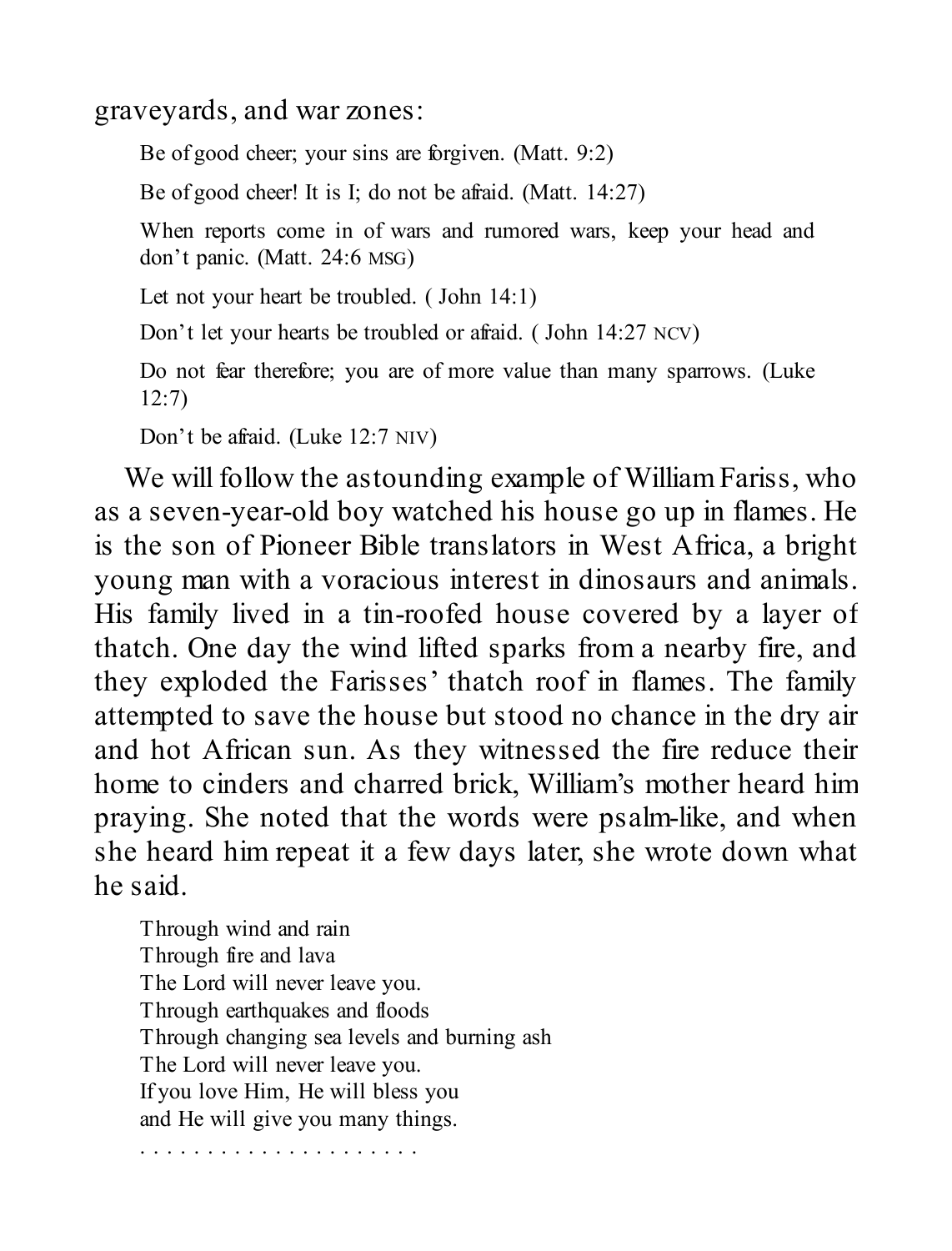Who can chase a cheetah across the plains of Africa?<br>Who can chase a cheetah across the plains of Africa?<br>The Lord, He can.<br>Who can stand on Mount Everest? Who can face a rhinoceros? The Lord. The Lord can give you sheep and goats and cows and ducks and chickens and dogs and cats. The Lord can give you anything He wants to. . . . . . . . . . . . . . . . . . . . . . Who can stop the Lord? Who can face an elephant? Who is brave enough to face a lion? The Lord. Who's as fast as a horse? Who can catch a blue whale? Who is brave enough to face a giant squid? The Lord. Just as Jesus died on the cross, so the Lord has done so. The Lord will never leave His people. The Bible is His word. The Lord is a good leader. . . . . . . . . . . . . . . . . . . . . . The Lord who loves you. And He will not forsake His people. The end.<sup>5</sup> Though the flames threatened, the boy saw God in the flames. Williamtrusted God and feared less. So can we.

Amen, William. And amen.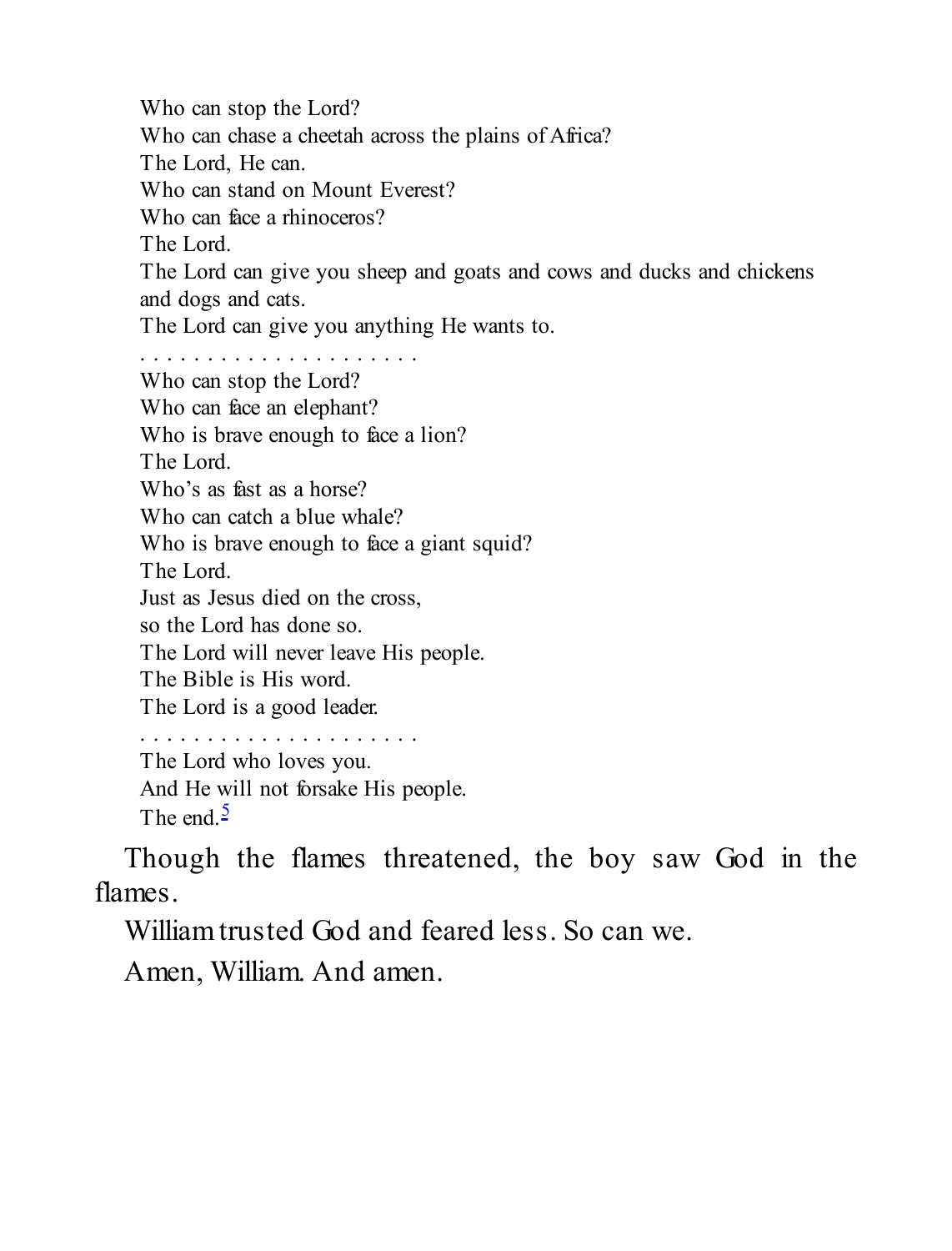# **NOTES**

### CHAPTER 1: WHY ARE WE AFRAID?

- 1. The Report Newsmagazine, January 22, 2001, Candis McLean. http://www.findarticles.com/plarticles/m\_hb3543/is2001/01/ai\_n8359052?<br>tag=content;col1
- 2. Shelley Wachsmann, *The Sea of Galilee Boat: An Extraordinary 2000 Year Old Discovery* (New York: Plenum Press, 1995), 326–28.
- 3. Walter Brueggemann, " The Liturgy of Abundance, the Myth ofScarcity," *Christian Century,* March 24–31, 1999, http://www.religiononline.org/showarticle.asp?title=533.

## CHAPTER 2: THE VILLAGERS OF **STILTSVILLE**

- 1. Rabbi Shmuley Boteach, *Face Your Fear: Living with Courage in an Age of Caution* (New York: St Martin's Griffin, 2004), 21.
- 2. John Bentley, e-mail message to author. Used by permission.
- 3. E-mail message to Women ofFaith, September 6, 2008. Used by permission.

### CHAPTER 3: GOD'S TICKED OFF AT ME

- 1. Ken Rodriguez, " History Keeps Digging Its Horns into Texas Receiver," *San Antonio Express-News,* October 26, 2001.
- 2. Calvin Miller, *Into the Depths of God: Where Eyes See the Invisible, Ears Hear the Inaudible, and Minds Conceive the Inconceivable (Minneapolis:* Bethany House Publishers, 2000), 135.

### CHAPTER 4: WOE, BE GONE

1. Bradford Torrey, " Not So in Haste, My Heart," *The Boston Transcript,* 1875, CyberHymnal.org, http://www.cyberhymnal.org/htm/n/s/nsinhamh.htm.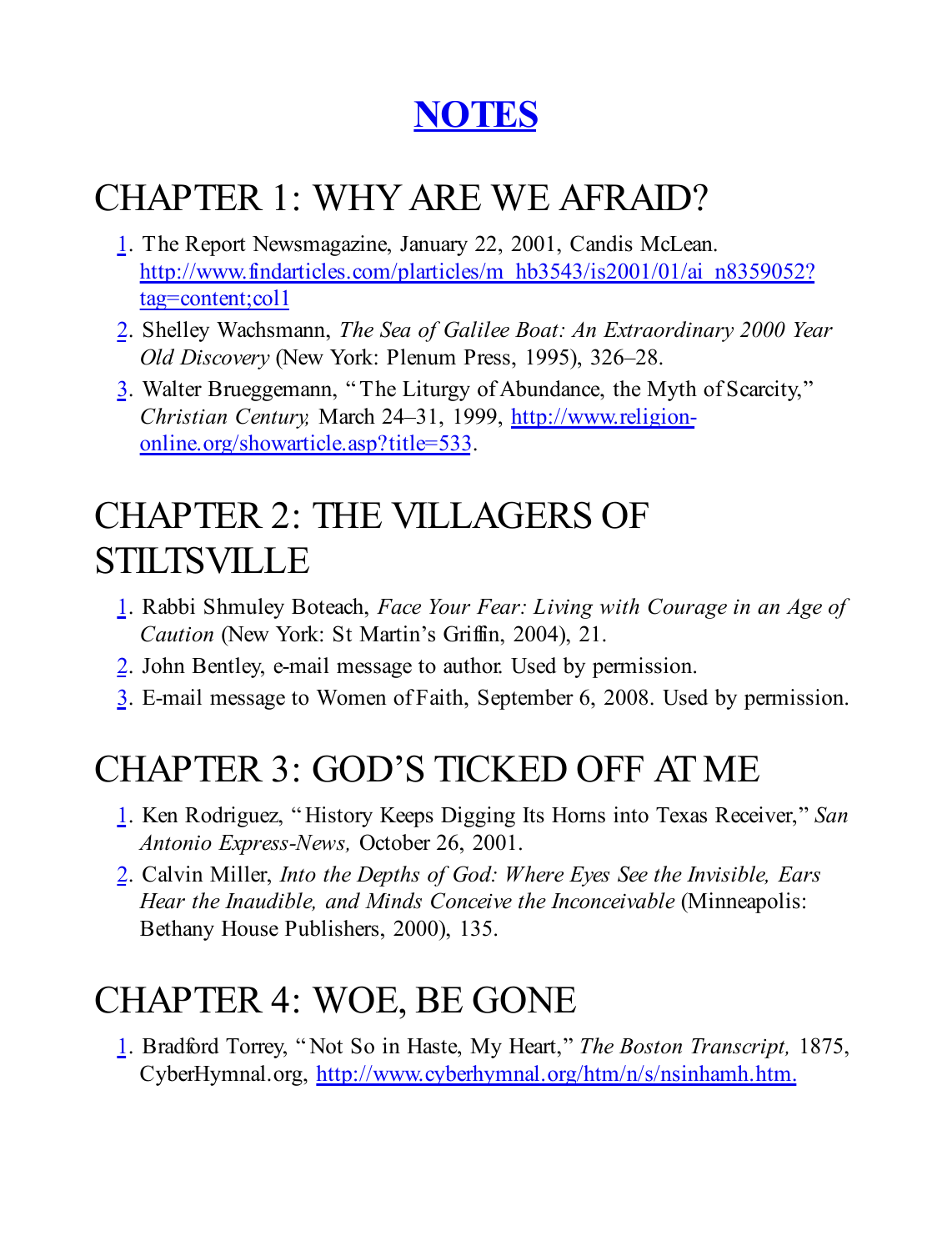### CHAPTER 6: I'M SINKING FAST

- 1. Shelley Wachsmann, *The Sea of Galilee Boat: An Extraordinary 2000 Year Old Discovery* (New York: Plenum Press, 1995), 39, 121.
- 2. C. S. Lewis, *Mere Christianity* (New York: Macmillan Publishing, 1952), 123–24. © C. S. Lewis Pte. Ltd. 1942, 1943, 1944, 1952. Extract reprinted by permission.

## CHAPTER 7: THERE'S A DRAGON IN MY CLOSET

- 1. Joshua Previn and David Borgenicht, *The Complete Worst-Case Scenario*
- *Survival Handbook* (San Francisco: Chronicle Books, 2007). 2. Max Lucado, *No Wonder They Call Him the Savior* (Nashville, TN: Thomas
- Nelson, 2004), 105. 3. Pierre Benoit, *The Passion and Resurrection of Jesus Christ,* trans. Benet
- Weatherhead (New York: Herder and Herder, 1969), 10, as quoted by Frederick Dale Bruner, *Matthew: A Commentary,* vol. 2, *The Churchbook: Matthew 13– 28* (Dallas: Word Publishing, 1990), 979.
- 4. Bruner, *The Churchbook,* 978.
- 5. Yann Martel, *Life of Pi* (Orlando, FL: Harcourt, 2001), 160. Copyright by Yann Martel. Reprinted by permission of Houghton Miffl in Harcourt Publishing Company.
- $6.$  Ibid.
- 7. Robert Wheler Bush, *The Life and Times of Chrysostom* (London, England: Religious Tract Society, 1885), 245.

## CHAPTER 8: THIS BRUTAL PLANET

- 1. From a conversation with Peggy Nelson. Used by permission.
- 2. Charles Colson, *Loving God* (Grand Rapids: Zondervan, 1983), 27–34.
- 3. Martin Luther, " A Mighty Fortress," Hymnsite.com,
- http://www.hymnsite.com/lyrics/umh110.sht.
- 4. Rabbi Shmuley Boteach, *Face Your Fear: Living with Courage in an Age of Caution* (New York: St Martin's Griffin, 2004), 86.
- 5. Philip Gourevitch, *We Wish to Inform You That Tomorrow We Will Be Killed*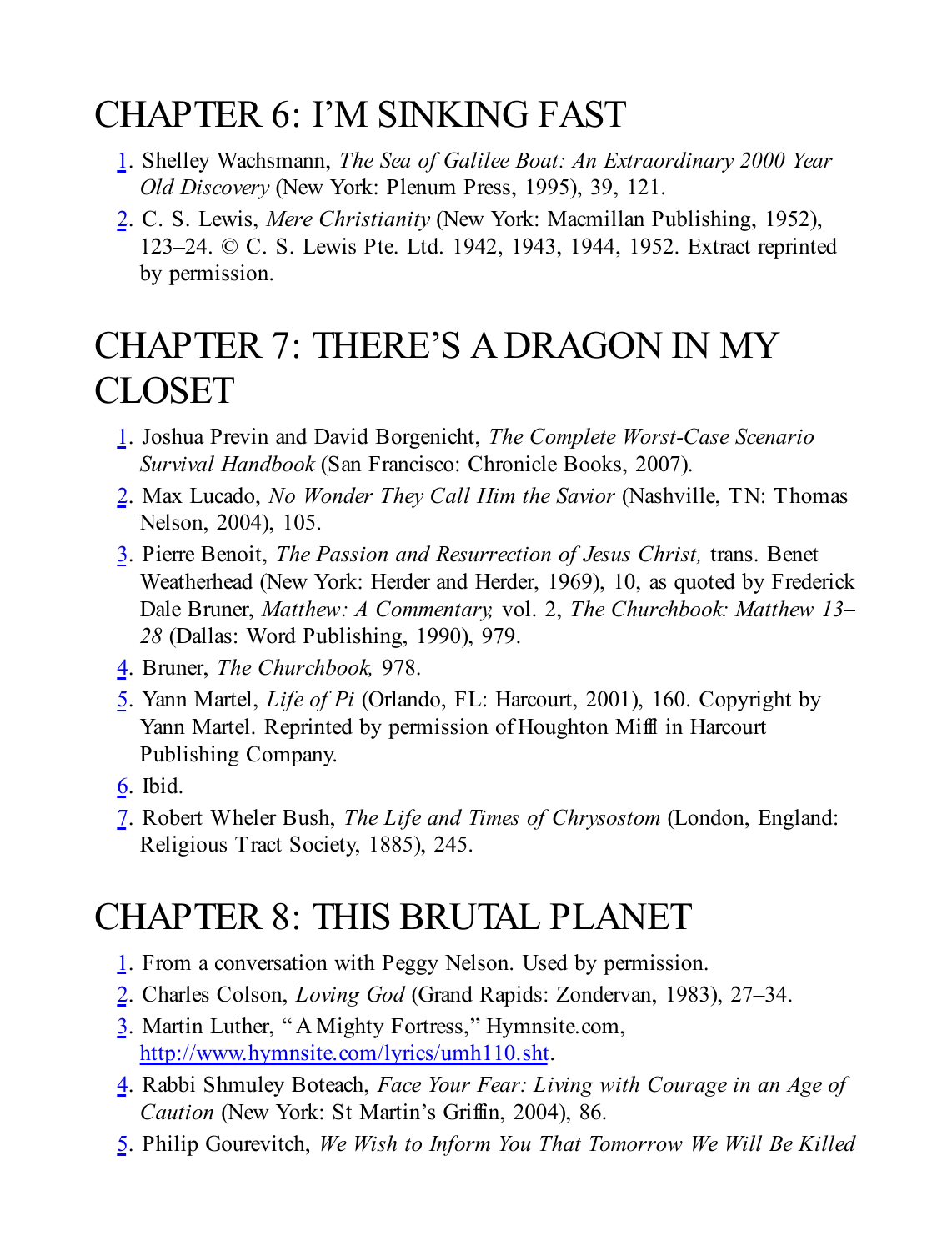*with Our Families: Stories from Rwanda* (New York: Farrar, Straus, and Giroux, 1998), 123.

- 6. Peter Lewis, *The Glory of Christ* (London: Hodder and Stoughton, 1992), 235.
- 7. Aleksandr I. Solzhenitsyn, *The Gulag Archipelago, 1918–1956: An Experiment in Literary Investigation,* trans. Thomas P. Whitney (New York: HarperPerennial, 2007), 309-12.

### CHAPTER 9: MAKE-BELIEVE MONEY

- 1. Michael P. Mayko, "Stamford Man Faces Federal Charges in Bomb Threat," *Connecticut Post,* October 9, 2008, http://www.connpost.com/archive? vertical=archive.
- 2. Walter Brueggemann, "The Liturgy of Abundance, the Myth of Scarcity," *Christian Century,* March 24–31, 1999, http://www.religiononline.org/showarticle.asp?title=533.
- 3. Anup Shah, "Poverty Facts and Stats," citing World Bank Development Indicators 2008, http://www.globalissues.org/article/26/poverty-facts-and-stats.
- 4. Thomas Carlyle, QuoteWorld.org, http://www.quoteworld.org/quotes/2411.
- 5. " The Politics of Investing," *Leading the Way: A Publication of Hartford Leaders Suite of Variable Annuities,* third quarter, 2008.
- $\underline{6}$ . Bob Russell, "Favorites of Bob Russell, "CD (Louisville, KY: Southeast Christian Church, 2005).

### CHAPTER 10: SCARED TO DEATH

- 1. Donald G. Bloesch, *The Last Things: Resurrection, Judgment, Glory* (Downers Grove, IL: InterVarsity Press, 2004), 125.
- 2. Ibid.
- 3. John Blanchard, *Whatever Happened to Hell?* (Wheaton, IL: Crossway Books, 1995), 63.
- 4. Blanchard, *Whatever Happened to Hell?* 62.
- 5. William Shakespeare, *Hamlet*, in *The Complete Works of Shakespeare,* ed. Hardin Craig (Glenview, IL: Scott, Foresman and Company, 1961), 3.1.78– 80. References are to act, scene, and line.
- 6. N. T. Wright, *Christian Origins and the Question of God,* vol. 3, *The*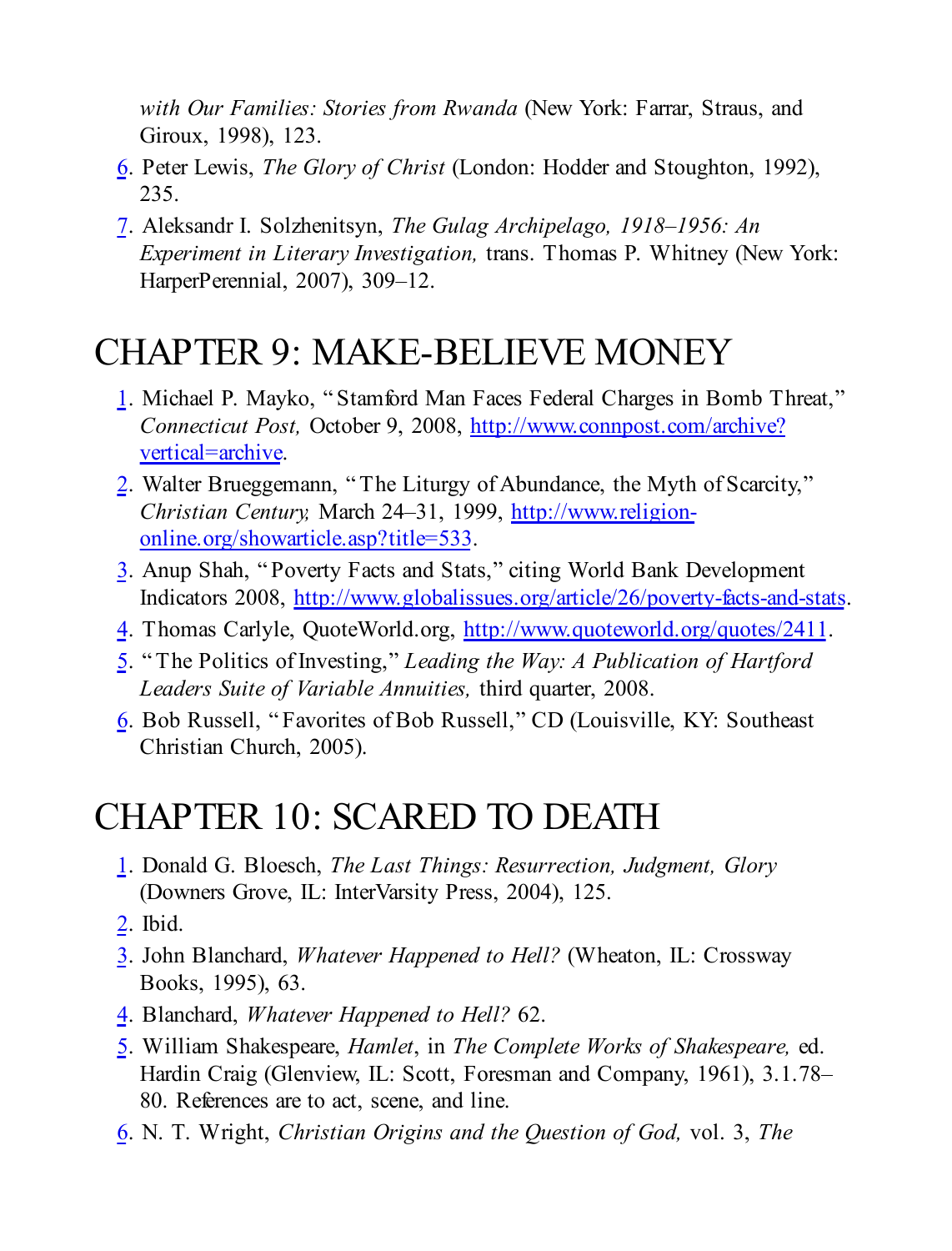*Resurrection of the Son of God* (Minneapolis: Fortress Press, 2003), 205–6. 7. Benjamin P. Browne, *Illustrations for Preaching* (Nashville, TN: Broadman Press, 1977), 85.

### CHAPTER 12: THE SHADOW OF A DOUBT

- 1. Jennie Yabroff, " Take the Bananas and Run," *Newsweek,* August 18–25, 2008, 57.
- 2. Armand M. Nicholi Jr., *The Question of God: C. S. Lewis and Sigmund Freud Debate God, Love, Sex, and the Meaning of Life* (New York: Free Press, 2002), 84–92, 111–14.

### CHAPTER 13: WHAT IF THINGS GETWORSE?

- 1. Joanna Bourke, *Fear: A Cultural History* (Emeryville, CA: Shoemaker and Hoard, 2005), 195.
- 2. John Zarrella and Patrick Oppmann, "Pastor with 666 Tattoo Claims to Be Divine," CNN.com, February 19, 2007,<br>http://www.cnn.com/2007/US/02/16/miami.preacher.
- 3. dc Talk and the Voice of the Martyrs, *Jesus Freaks* (Tulsa, OK: Albury
- Publishing, 1999), 133, 167, 208. 4. Global Evangelization Movement, "Status of Global Mission, 2001, in<br>Context of 20th and 21st Centuries," Worldwide Persian Outreach,<br>http://www.farsinet.com/pwo/world\_mission.html.
- 5. Jim Collins, *Good to Great: Why Some Companies Make the Leap . . . and Others Don't* (New York: Harper Collins, 2001), 83–5.
- 6. Frederick Dale Bruner, *Matthew: A Commentary,* vol. 2, *The Churchbook: Matthew 13–28* (Dallas: Word Publishing, 1990), 878.
- 7. William J. Broad, "Scientists' New Findings Link Titanic's Fast Sinking to Rivets," *San Antonio Express-News,* April 15, 2008.
- 
- 8. Dorothy Bernard, The Quotations Page, http://www.quotationspage.com/quote/29699.html.
- 9. Bruner, *The Churchbook,* 847.

### CHAPTER 14: THE ONE HEALTHY TERROR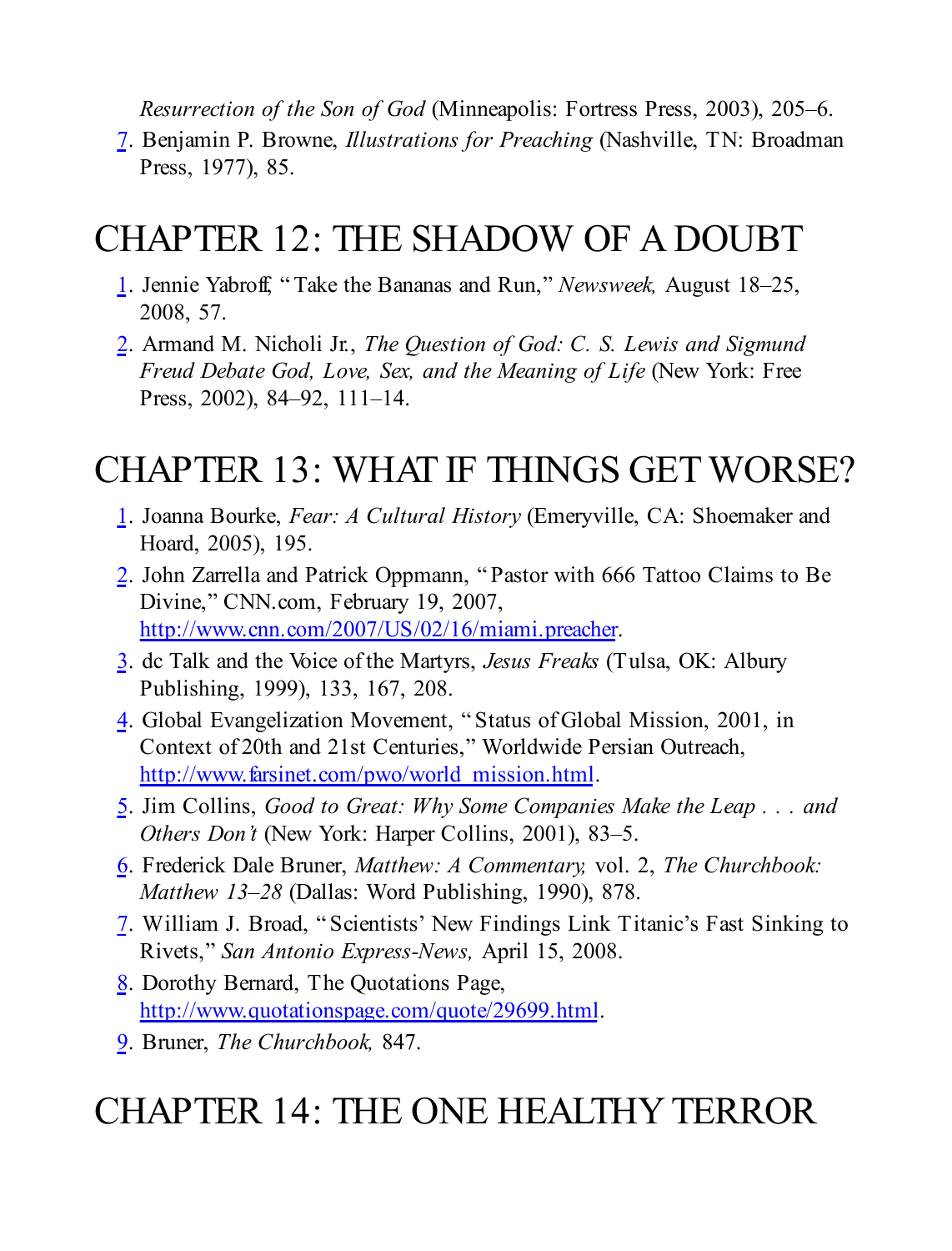- 1. Thomas Howard, *Christ the Tiger* (Philadelphia: J. B. Lippincott, 1967), 10.
- 2. Ellen F. Davis, *Getting Involved with God: Rediscovering the Old Testament* (Cambridge, MA: Cowley Press, 2001), 102–3.
- 3. C. S. Lewis, *Prince Caspian: The Return to Narnia* (New York: Macmillan Publishing, 1951), 136. Copyright © C. S. Lewis Pte. Ltd. 1942, 1943, 1943, 1944, 1952. Extract reprinted by permission.

### CONCLUSION: WILLIAM'S PSALM

- 1. Joanna Bourke, *Fear: A Cultural History* (Emeryville, CA: Shoemaker and Hoard, 2005), 232–33.
- 
- 2. Frank Furedi, *Culture of Fear Revisited: Risk-taking and the Morality of Low Expectation,* 4th ed. (New York: Continuum Books, 2006), xviii.
- 3. Ibid., 68
- $\frac{4}{5}$ . John Ortberg, If You Want to Walk on Water, You've Got to Get Out of the Boat (Grand Rapids, MI: Zondervan, 2001), 132.
- 5. Greg Pruett, "President's Blog," Pioneer Bible Translators, February 27,<br>
2008, http://www.pioneerbible.org/cms/tiki-view\_blog\_post.php?<br>
blogld=2&postld=9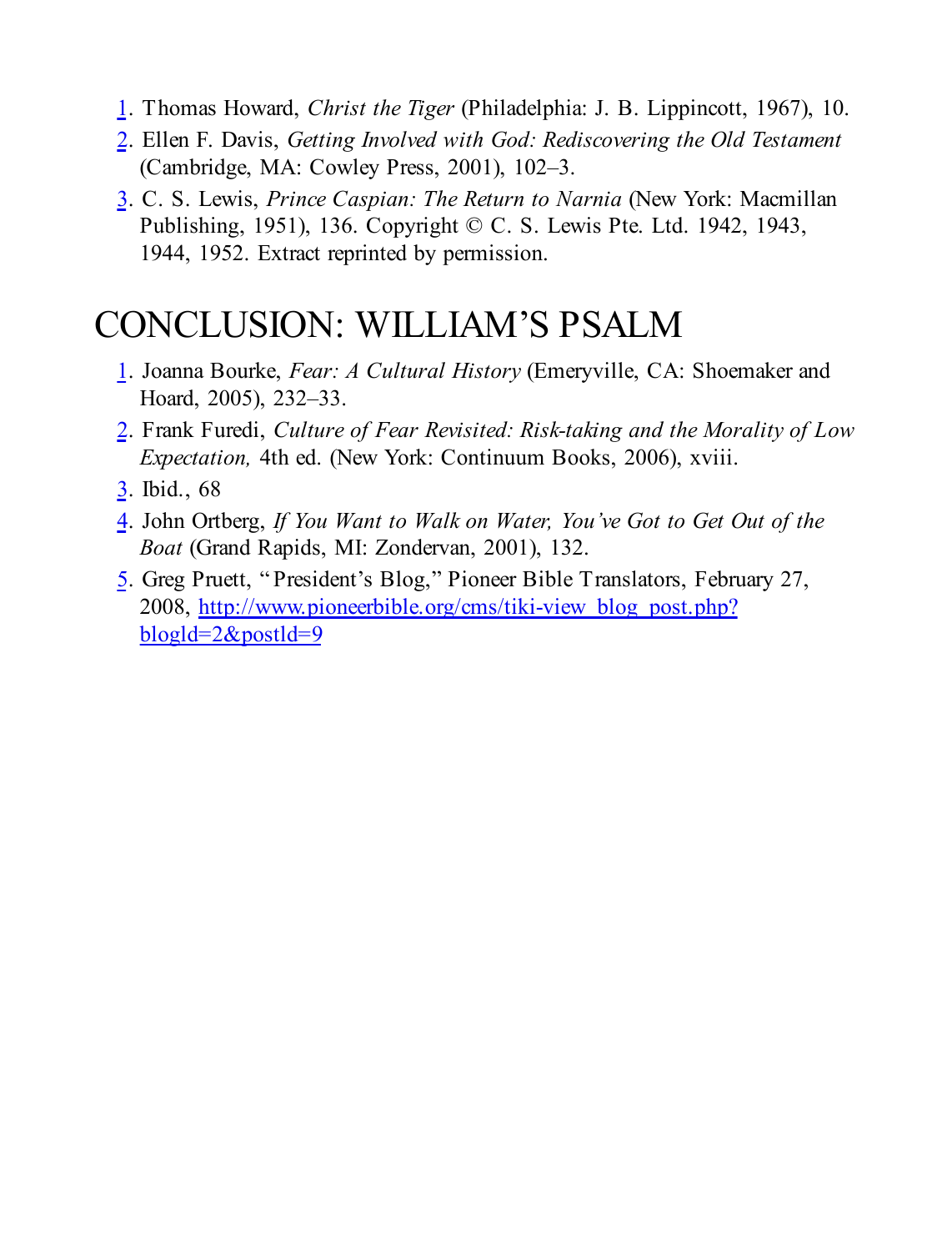## **Discussion Guide**

This discussion guide for *Fearless* can be used either by groups or individuals who desire to gain a better grasp of the ideas and principles contained in the book. Fach lesson groups or individuals who desire to gain a better grasp of the ideas and principles contained in the book. Each lesson

consists of three parts: *Examining Fear*, in which you will revisit key portions of the text and will be asked to answer questions suggested by the quotations.

*Exposing Fear*, in which you willspend time in selected Bible passages, pondering what God has to say on the topic.

*Battling Fear*, in which one or two suggestions will be made for how to apply the lessons contained in that chapter.

### CHAPTER 1

### Why Are We Afraid?

EXAMINING FEAR

- 1. "Imagine your life wholly untouched by angst. What if faith, not fear, was your default reaction to threats? If you could hover a fear magnet over your heart and extract every last shaving of dread, insecurity, and doubt, what would remain? Envision a day, just one day, absent the dread of failure, rejection, and calamity. Can you imagine a life with no fear?"
	- A. Try to answer the questions above. How would your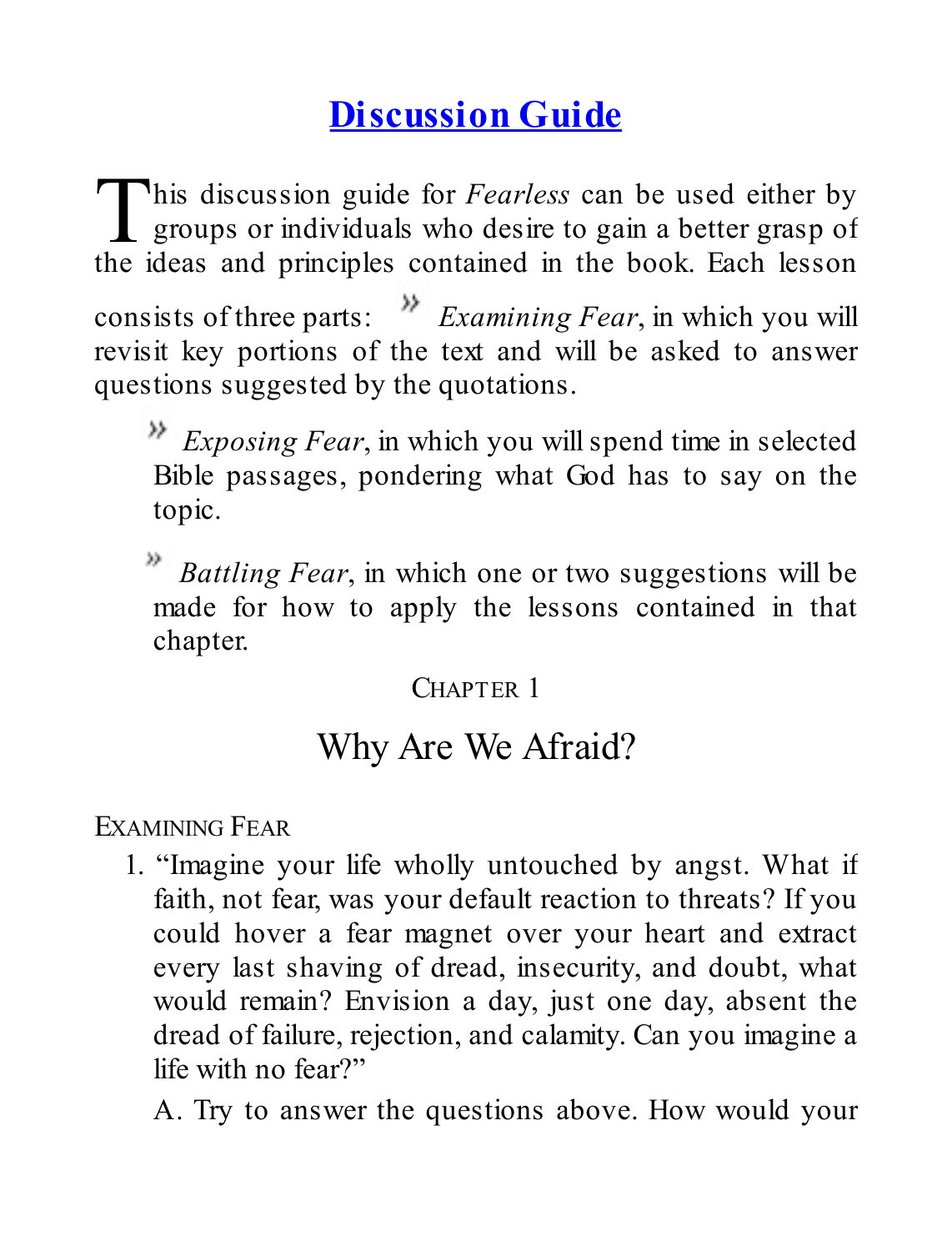life be different today if all fear were erased from your heart?

- B. Which are you more prone to—dread of failure, rejection, or calamity? What does that indicate about you?
- 2. "Getting on board with Christ can mean getting soaked with Christ. Disciples can expect rough seas and stout winds."
	- A. Why does getting on board with Christ mean getting soaked with Christ? Why doesn't it mean blue skies and clear sailing?
	- B. Why do so many believers *not* expect rough seas and stout winds? What often happens to them when they have to weather such conditions? How would you counsel them?
- 3. "Fear corrodes our confidence in God's goodness. We begin to wonder if love lives in heaven."
	- A. How does fear corrode our confidence in God's goodness? How has it done so in your own life?
	- B. When did you last wonder if love lives in heaven? Describe the circumstances.
- 4. "The fear-filled cannot love deeply. Love is risky. They cannot give to the poor. Benevolence has no guarantee of return. The fear-filled cannot dream wildly. What if their dreams sputter and fall from the sky? The worship of safety emasculates greatness."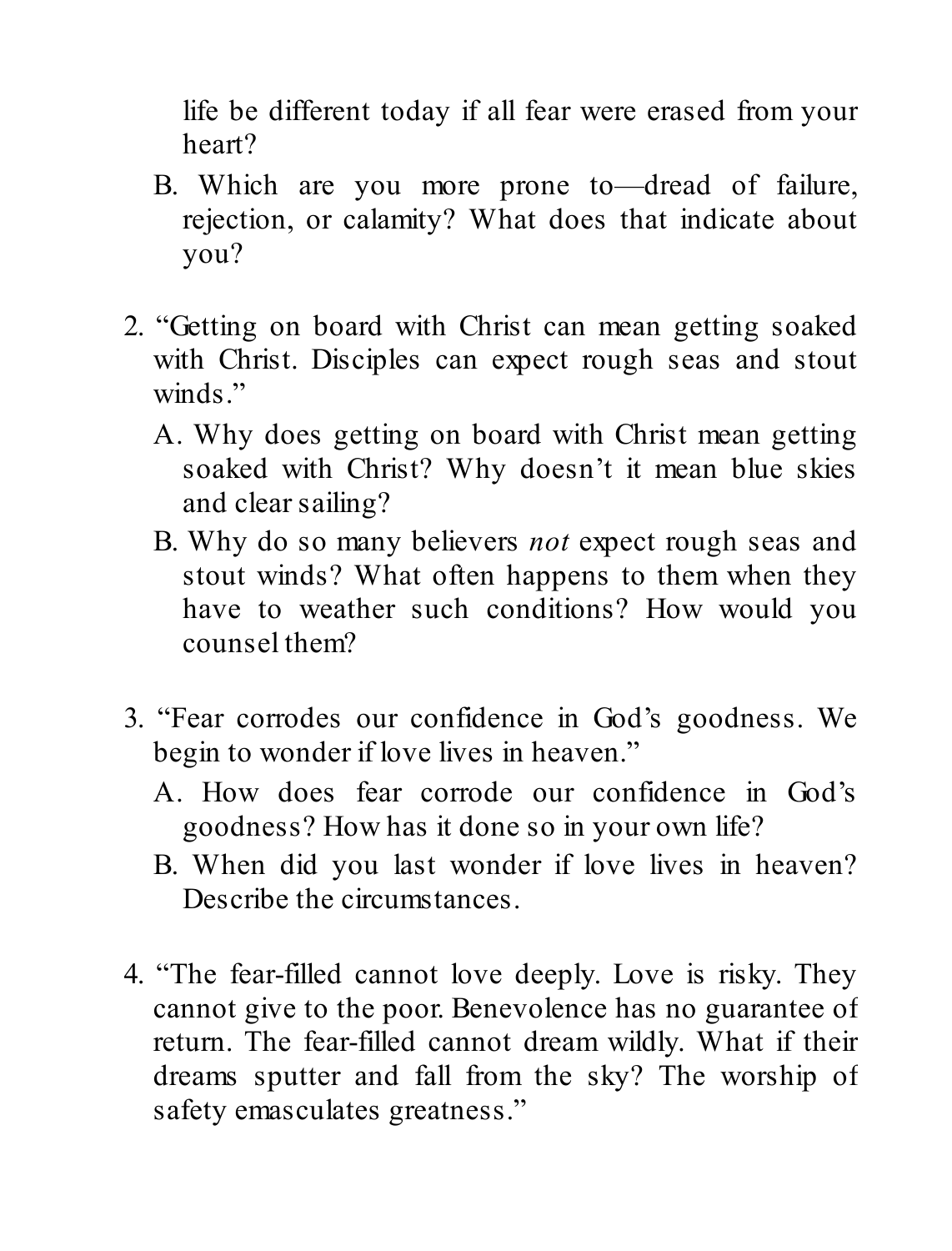- A. Why does fear make it harder to love? Why does fear make it hard to give generously? How does fear stifle our dreams?
- B. Have you ever found yourself worshiping safety? If so, what prompted you to do so? How does fear emasculate greatness? How has fear stopped you from attempting something great?
- 5. "The one statement Jesus made more than any other was this: don't be afraid."
	- A. Why would Jesus make this statement more than any other? What does this tell you about human nature?
	- B. How can you stop feeling afraid? What takes away the emotion of fear?

#### EXPOSING FEAR

- 1. Read Matthew 8:23–27.
	- A. What connection does Jesus make between fear and faith in verse 26?
	- B. React to the following statement: "If Jesus is in your boat, whether he seems wide-awake or sound asleep, you have nothing to fear."
- 2. Read John 16:33.
	- A. What promise does Jesus give here about living in this world?
	- B. What does Jesus offer his followers? On what is this offer based?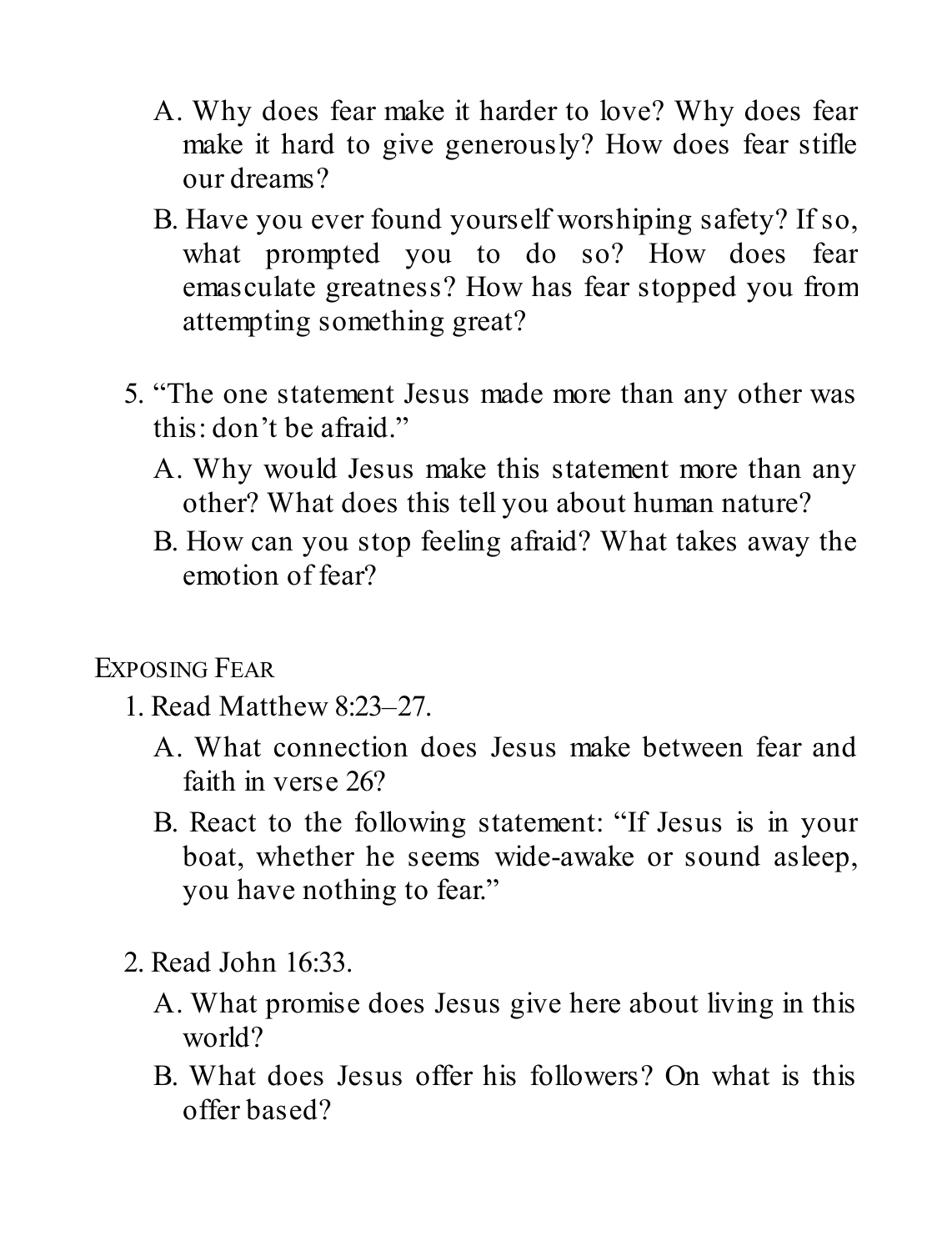- 3. Read 2 Timothy 1:7.
	- A. What kind of spirit has God *not* given to his children? What does this imply about the origin of most of our fears?
	- B. What kind of spirit *has* God given to his children? What difference should this make to us when fear strikes?

#### BATTLING FEAR

- 1. Analyze your fears from this past week. What did they concern? What caused them? What did you do with them? How did you involve God in facing them? What patterns, if any, can you detect?
- 2. For one whole week meditate on 2 Timothy 1:7 in the translation of your choice. Repeat the verse in your head as often as you can.

#### CHAPTER 2

## The Villagers of Stiltsville *Fear of Not Mattering*

#### EXAMINING FEAR

- 1. "Do we matter? We fear we don't. We fear nothingness, insignificance. We fear evaporation."
	- A. Do you ever fear that you don't matter to God? Explain.
	- B. How do you battle feelings of insignificance?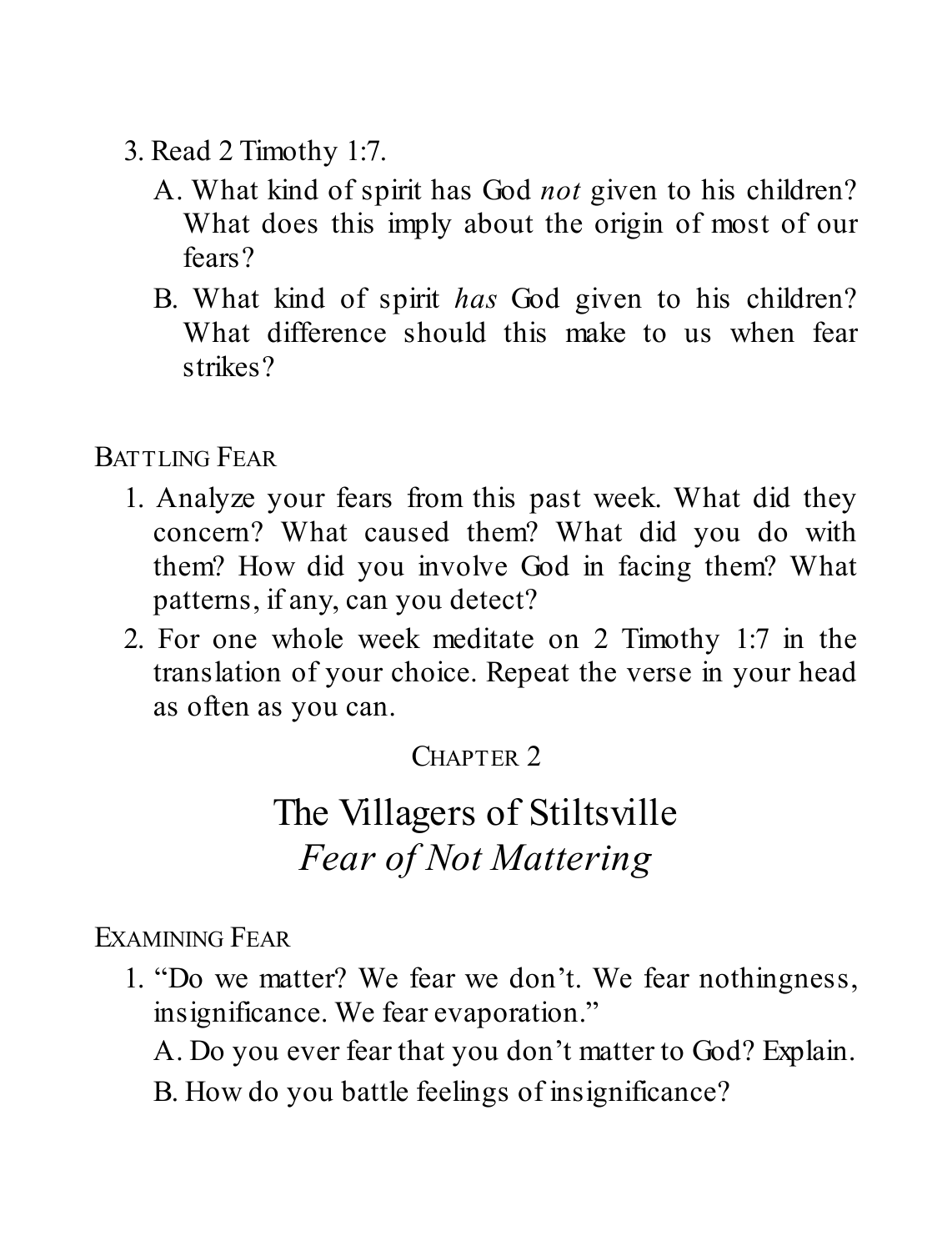- 2. "Connect to someone special and become someone special, right?"
	- A. When are you most tempted to feel special by mentioning a personal connection you have to someone well-known or admired?
	- B. Why does the attempt to become someone special by connecting with someone special not make you feel any better in the long run?
- 3. "When the idea came through in the reading that the children in the Chinese orphanage are special simply because they were made by a loving creator . . . everyone started crying—including their teachers! It was wild."
	- A. How does the idea that you were made by a loving creator affect you? Do you feel special because of it? Explain.
	- B. Scripture says you are made in the image of God. What does that mean to you? If you were *not* made in God's image, would you act differently? Explain.
- 4. "The fear that you are one big zero will become a selffulfilling prophecy that will ruin your life."
	- A. When are you most tempted to believe that you are one big zero? Describe the last time you felt this way.
	- B. How does fearing that you are one big zero become a self-fulfilling prophecy? Why will it ruin your life? What can you do about it?
- 5. "'You matter already,' *he explained to the town.* 'Trust me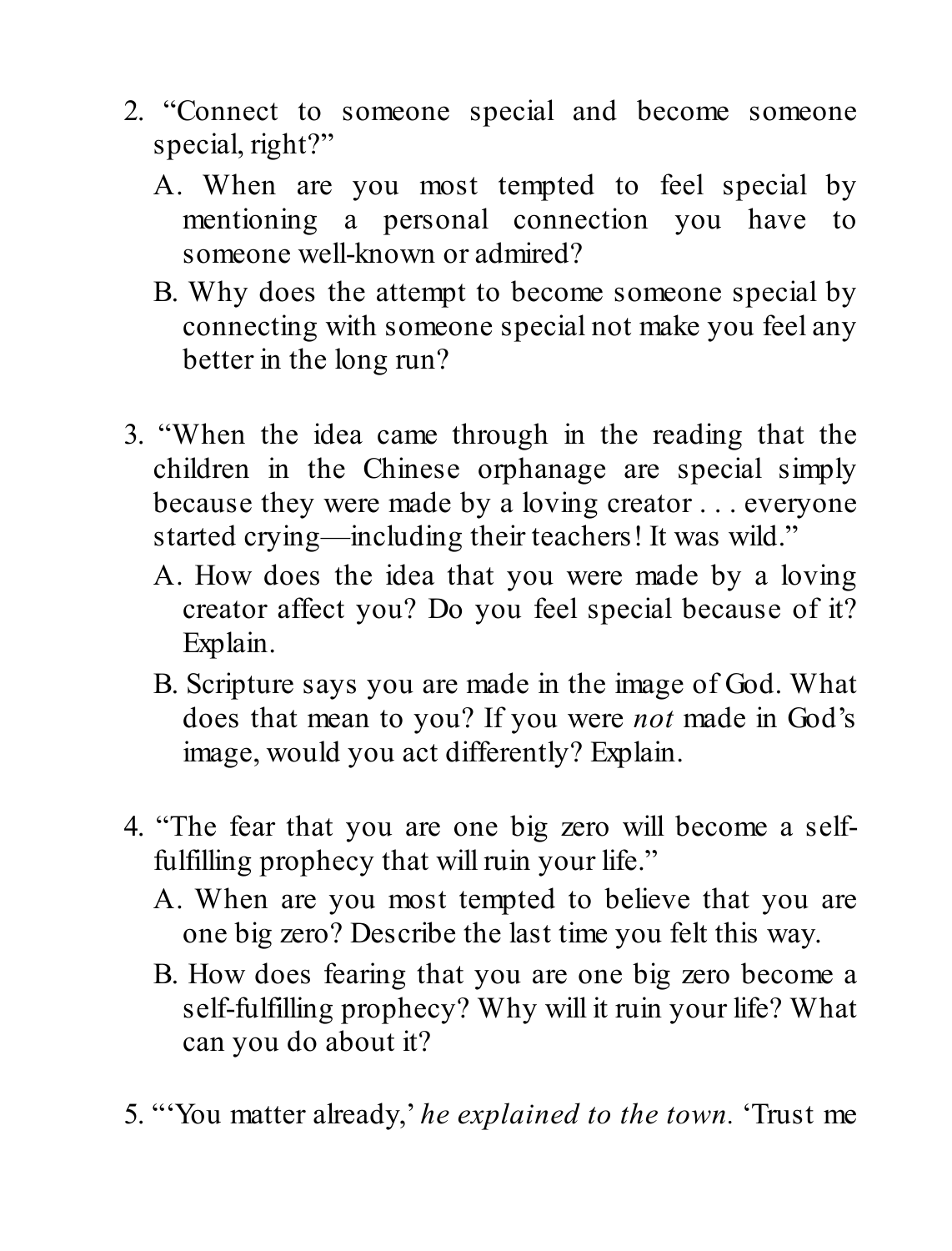on this one. / Keep your feet on the ground.'"

- A. Do you believe that you matter already? Explain.
- B. What does it mean here to "keep your feet on the ground"? What would it mean for you to do this in your world?

#### EXPOSING FEAR

- 1. Read Luke 12:4–7.
	- A. Of whomare we not to be afraid? Why not?
	- B. Whom are we to fear? Why? What kind of fear is meant?
	- C. What reason does Jesus give for not succumbing to fear (v. 7)?
- 2. Read Psalm139:14–18, 23–24.
	- A. What kind of thoughts does God have toward you? How many thoughts does he have of you?
	- B. How do verses 14–18 give the psalmist the confidence to make his request in verses 23–24?
- 3. Read Ephesians 2:10.
	- A. Why did God create us? Why should this give us confidence?
	- B. Why can we feel confident that we can find God's best plan for us?

**BATTLING FEAR** 

1. Meditate on the crucifixion of Christ. What does the Cross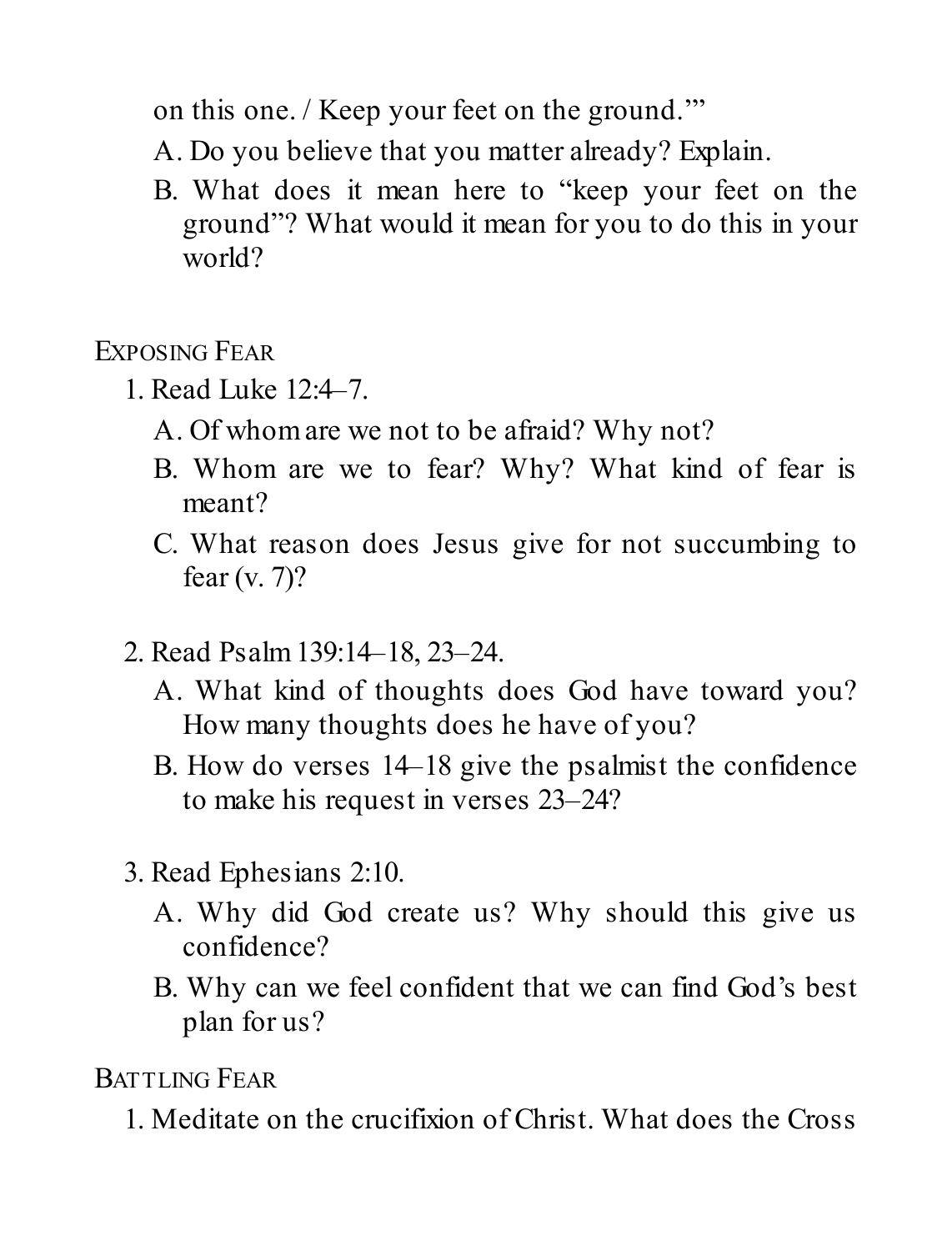say about how much you matter to God?

2. Imagine what life on earth might be like if God *didn't* care about men and women. What do you think would be different?

#### CHAPTER 3

## God's Ticked Off at Me *Fear of Disappointing God*

#### EXAMINING FEAR

- 1. "Memories of dropped passes fade slowly. They stir a lonely fear, a fear that we have disappointed people, that we have let down the team, that we've come up short. A fear that, when needed, we didn't do our part, that others suffered fromour fumbles and bumbles."
	- A. What memory of a "dropped pass" haunts you the most?
	- B. What do you typically do when such thoughts hit you? Do you dwell on them? Stew over them? Pray about them? Try to forget them?
- 2. "Might bravery begin when the problemof sin is solved?" A. How is sin a disappointment to God?
	- B. Why would bravery begin with the solving of the problemof sin? What often fuels a lack of bravery?
- 3. "Adam and Eve did what fear-filled people do. They ran for their lives."
	- A. When you disappoint God and fear strikes, how do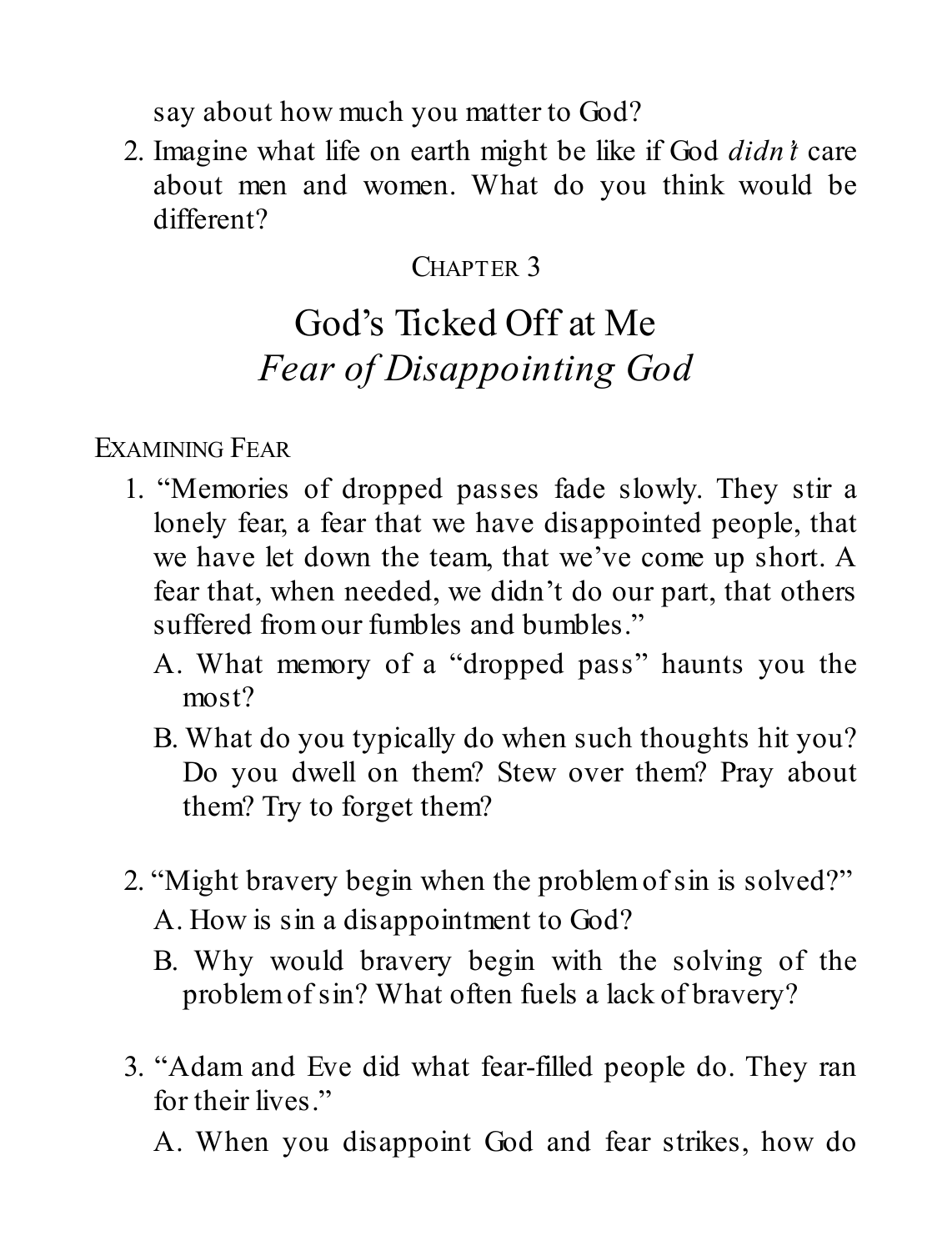you run for your life?

- B. When fear assaults you, what option is better than running? Why?
- 4. "God keeps no list of our wrongs. His love casts out fear because he casts out our sin!"
	- A. Why does God keep no list of our wrongs? How does that help you deal with the fear of disappointing him?
	- B. When you feel most loved by God, what happens to your fears? When you feel furthest from God, what happens to your fears?
- 5. "Nothing fosters courage like a clear grasp of grace. And nothing fosters fear like an ignorance of mercy."
	- A. How would you describe grace to someone who had never heard of it? How would you illustrate grace from your own life?
	- B. How has God shown you mercy? Where do you need his mercy most in your life right now?

EXPOSING FEAR

- 1. Read Colossians 1:13–14.
	- A. From what have believers in Christ been delivered or rescued?
	- B. How have believers been redeemed? What does this redemption entail?
- 2. Read John 3:16–18, 36. A. Why did God send his Son into the world? What was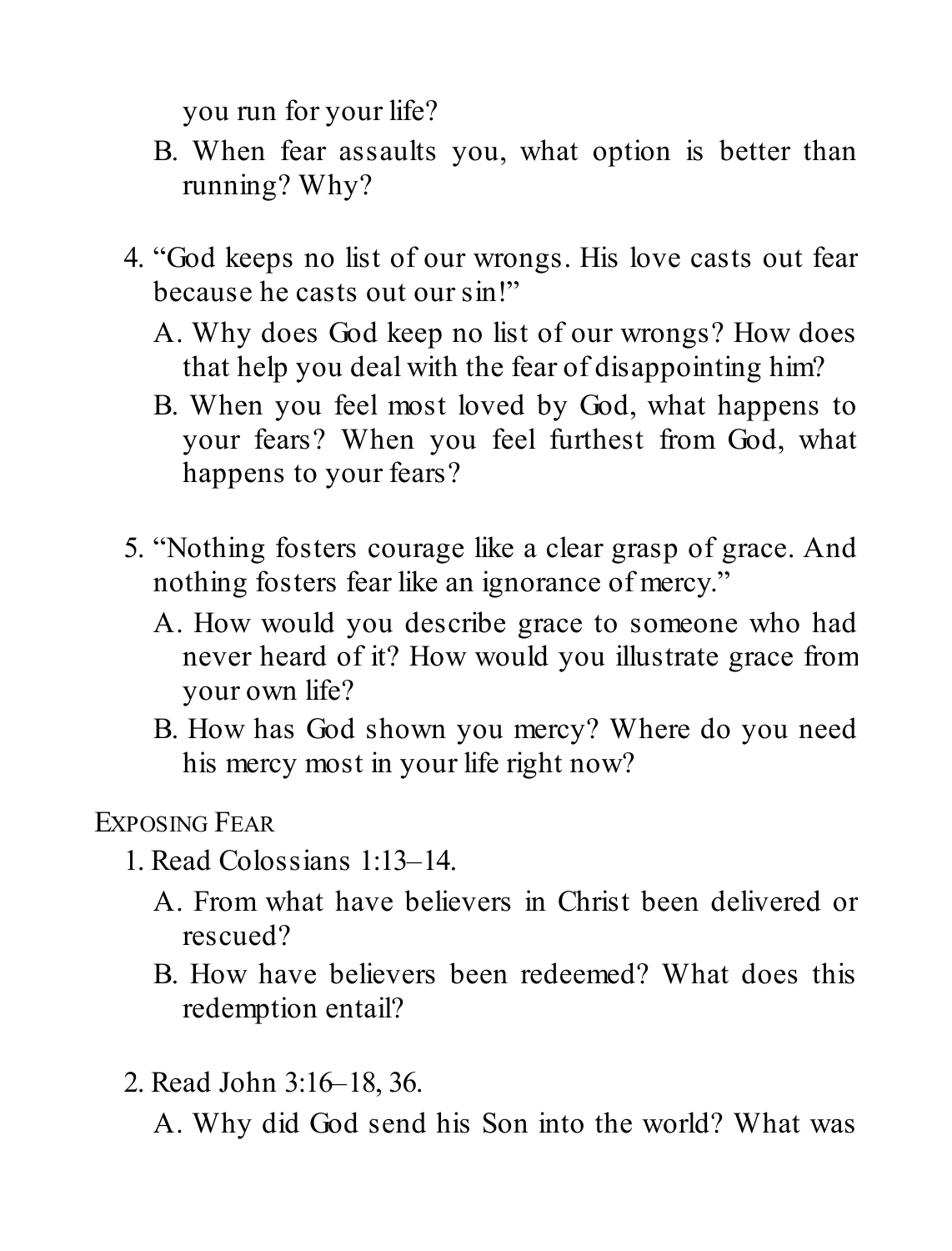*not* the Son's purpose?

- B. What is true of those who believe in the Son? What is true of those who do not believe in the Son?
- 3. Read John 6:37–40.
	- A. Why did Jesus come down fromheaven? What was his purpose?
	- B. What is God's will for those who believe in his Son?

**BATTLING FEAR** 

- 1. Examine the scripture stories of these characters who disappointed God: Peter (Mark 14:27–31; John 21:15–19); David (2 Sam. 11); the Samaritan woman ( John 4:1–42). How do their stories give you hope when you disappoint God?
- 2. Seek out someone whom you know to be a dedicated, enthusiastic believer in Christ, and ask how he or she has battled the feeling of disappointing God.

CHAPTER 4

## Woe, Be Gone *Fear of Running Out*

#### EXAMINING FEAR

- 1. "Worry has more questions than answers, more work than energy, and thinks often about giving up."
	- A. In what way does worry have more questions than answers? What sort of questions does it normally ask?
	- B. Why does worry often think about giving up? When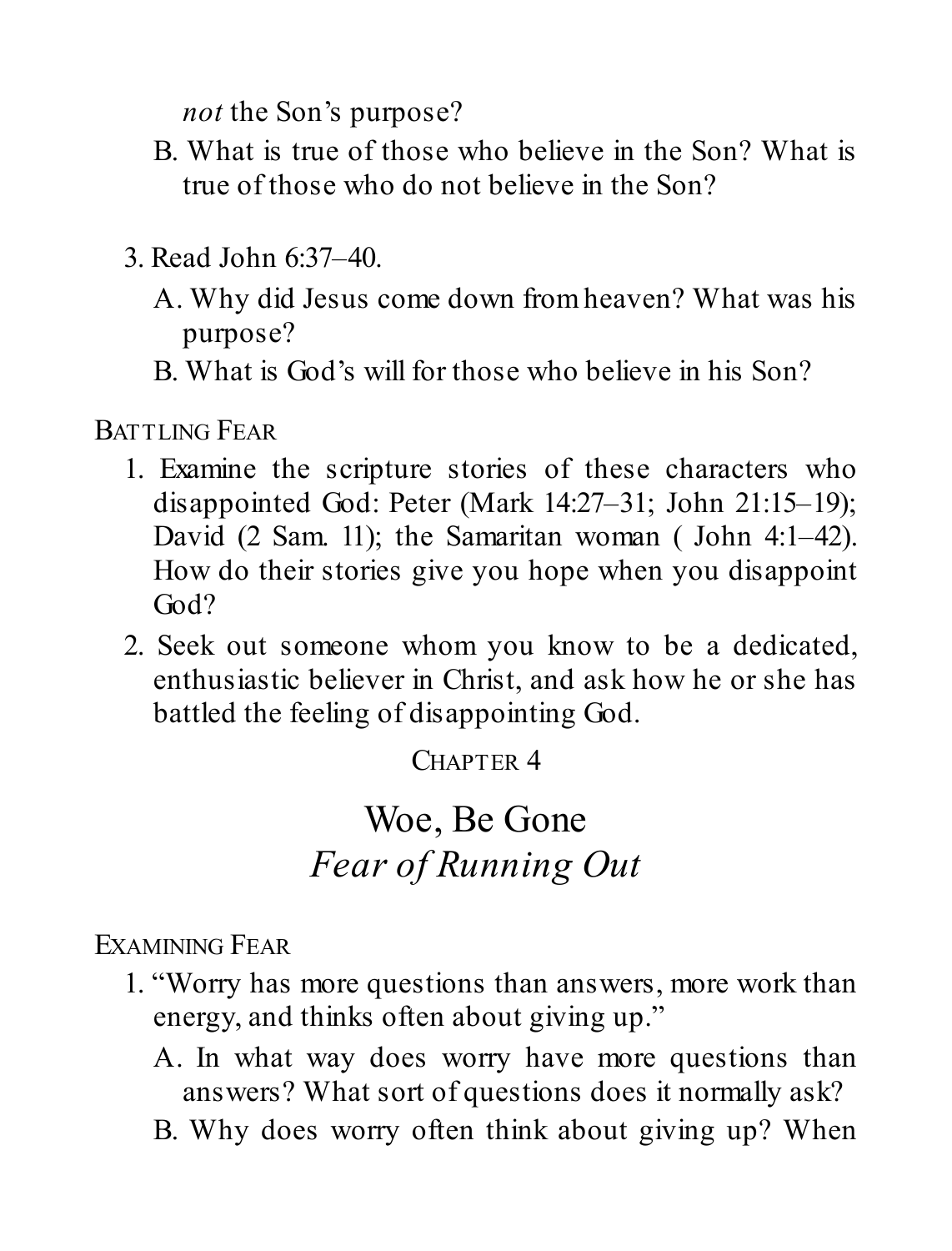did worry last urge you to give up? What happened?

- 2. "Shortfalls and depletions inhabit our trails. Not enough time, luck, wisdom, intelligence. We are running out of everything, it seems, and so we worry. But worry doesn't work"
	- A. What are you running out of that prompts you to worry?
	- B. Why does worrying not help to deal with this lack? If worry doesn't work, then why do we worry?
- 3. "Legitimate concern morphed into toxic panic. I crossed a boundary line into the state of fret. No longer anticipating or preparing, I took up membership in the fraternity of Woe-Be-Me."
	- A. How would you describe fretting? How does it differ from worrying? How susceptible are you to fretting? About what do you tend to fret the most?
	- B. How can you avoid taking up membership in the fraternity of Woe-Be-Me?
- 4. "Jesus doesn't condemn legitimate concern for responsibilities but rather the continuous mind-set that dismisses God's presence."
	- A. Where would you place the boundary between worry and legitimate concern for responsibilities?
	- B. How can you tell when you have developed a mind-set that continually dismisses God's presence?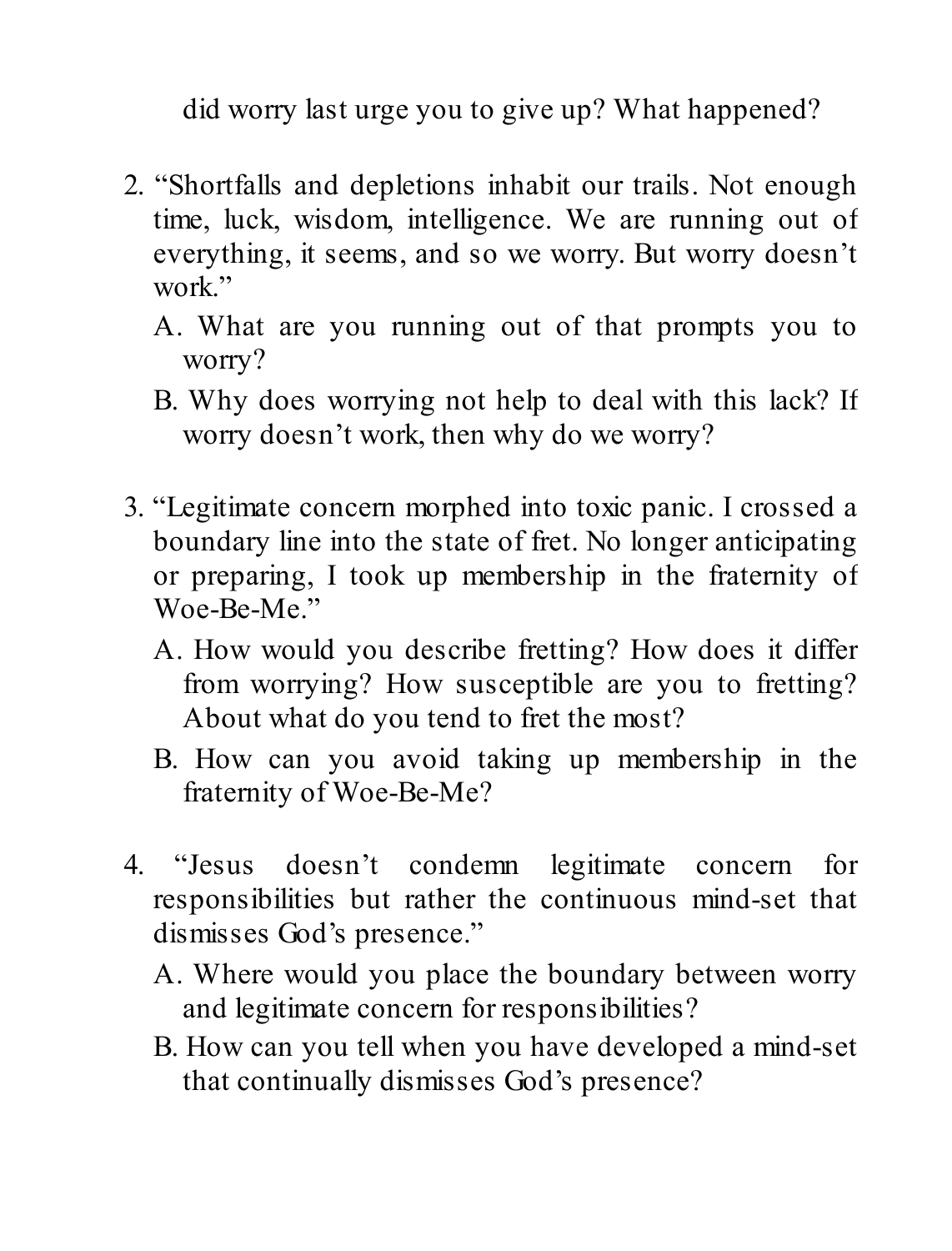- 5. "Standing next to the disciples was the solution to their problems . . . but they didn't go to him. They stopped their count at seven and worried."
	- A. Why do you think the disciples didn't immediately turn to Jesus?
	- B. Why do you suppose we don't immediately turn to Jesus when faced with a shortage of some kind?

EXPOSING FEAR

- 1. Read Matthew 6:25–34.
	- A. What reasons for not worrying does Jesus give in this passage?
	- B. What are we to do instead of worrying about a lack of things? How does this work itself out in a practical sense?
- 2. Read John 6:1–13.
	- A. What shortage faced the disciples? How did they respond to it? How did Jesus use it to expand their spiritual vision?
	- B. How does verse 6 affect your understanding of this passage? What does it say about the very real shortages that you face?
- 3. Read John 15:7.
	- A. What does it mean to abide or remain in Jesus?
	- B. What does it mean for Jesus' words to abide or remain in you?
	- C. What promise does Jesus make in this passage to those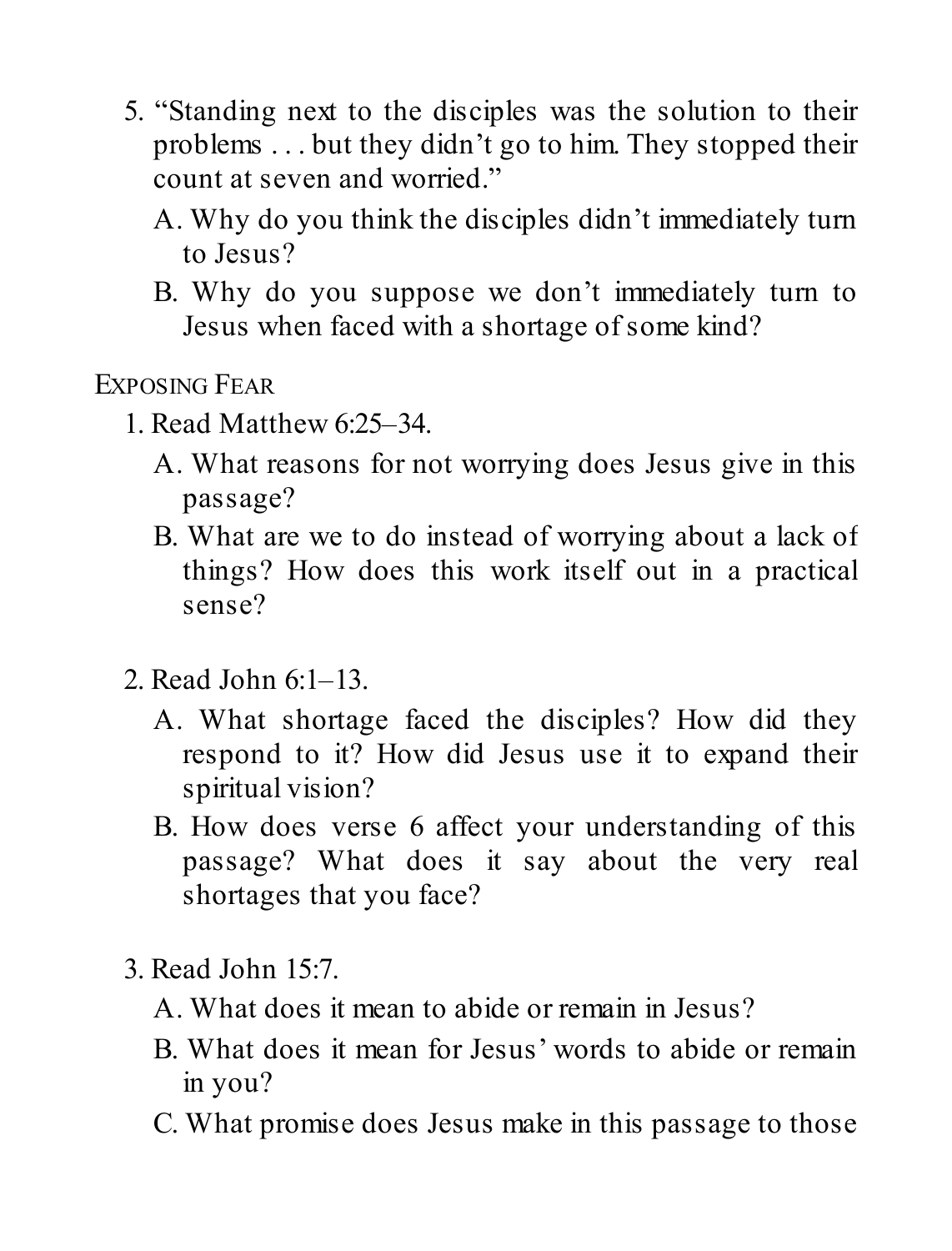who follow his commands? How does the context affect your understanding of this promise?

#### **BATTLING FEAR**

If you want to battle your fear of lack and instead enjoy a deep sense of *peaceful*ness, then for at least one week try the following regimen: 1. **P**ray, first (1 Peter 5:7).

- 2. **E**asy, now (Ps. 37:7).
- 3. **A**ct on it (Matt. 25:14–28).
- 4. **C**ompile a worry list (Luke 10:41).
- 5. **E**valuate your worry categories (Matt. 6:25–27).
- 6. **F**ocus on today (Matt. 6:34; Heb. 4:16).
- 7. **U**nleash a worry army (1 Thess. 5:25).
- 8. **L**et God be enough (Matt. 6:28–33).

CHAPTER 5

## My Child Is in Danger *Fear of Not Protecting My Kids*

EXAMINING FEAR

- 1. "The semitruck of parenting comes loaded with fears. We fear failing the child, forgetting the child. Will we have enough money? Enough answers? Enough diapers? Enough drawer space? . . . It's enough to keep a parent awake at night."
	- A. If you are a parent, what most worries you about taking care of your children?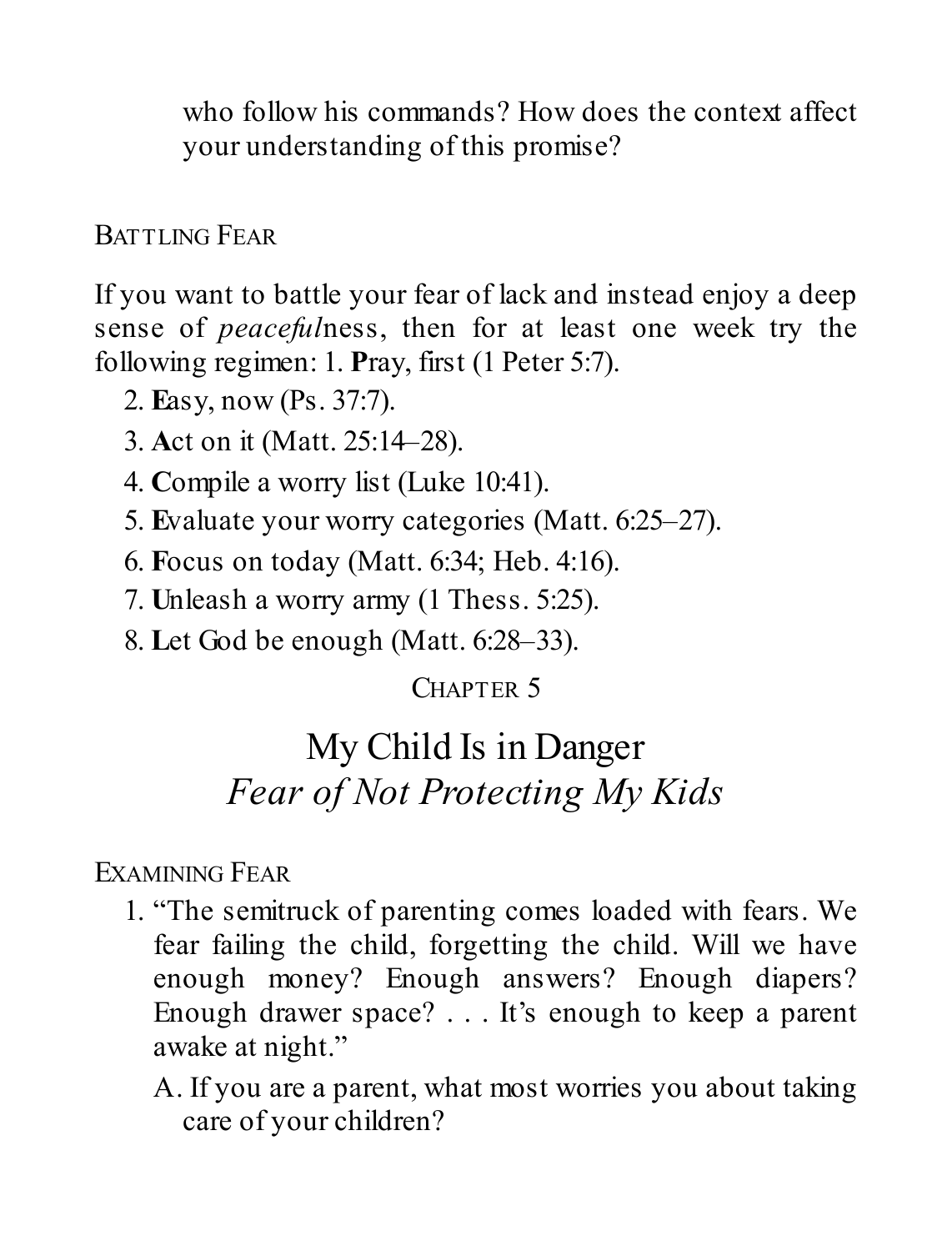- B. How do you tend to deal with your fears about your children?
- 2. "Note to all panicking parents: Jesus heeds the concern in the parent's heart."
	- A. What examples of Jesus interacting with parents or children can you remember? How did he treat them? What does that tell you about his heart for you and your children?
	- B. In what areas of dealing with your children do you most need Jesus' help right now?
- 3. "Wise are the parents who regularly give their children back to God."
	- A. What does it mean to give your children back to God? Have you done this? Explain.
	- B. Why is it necessary to regularly give your children back to God? In what situations do you feel tempted to refuse to give your children back to God?
- 4. "Prayer is the saucer into which parental fears are poured to cool."
	- A. How does prayer cool parental fears?
	- B. How would you describe your prayer life regarding your kids?
- 5. "Horror called from one side. Hope compelled from the other. Tragedy, then trust. Jairus heard two voices and had to choose which one he would heed. Don't we all?"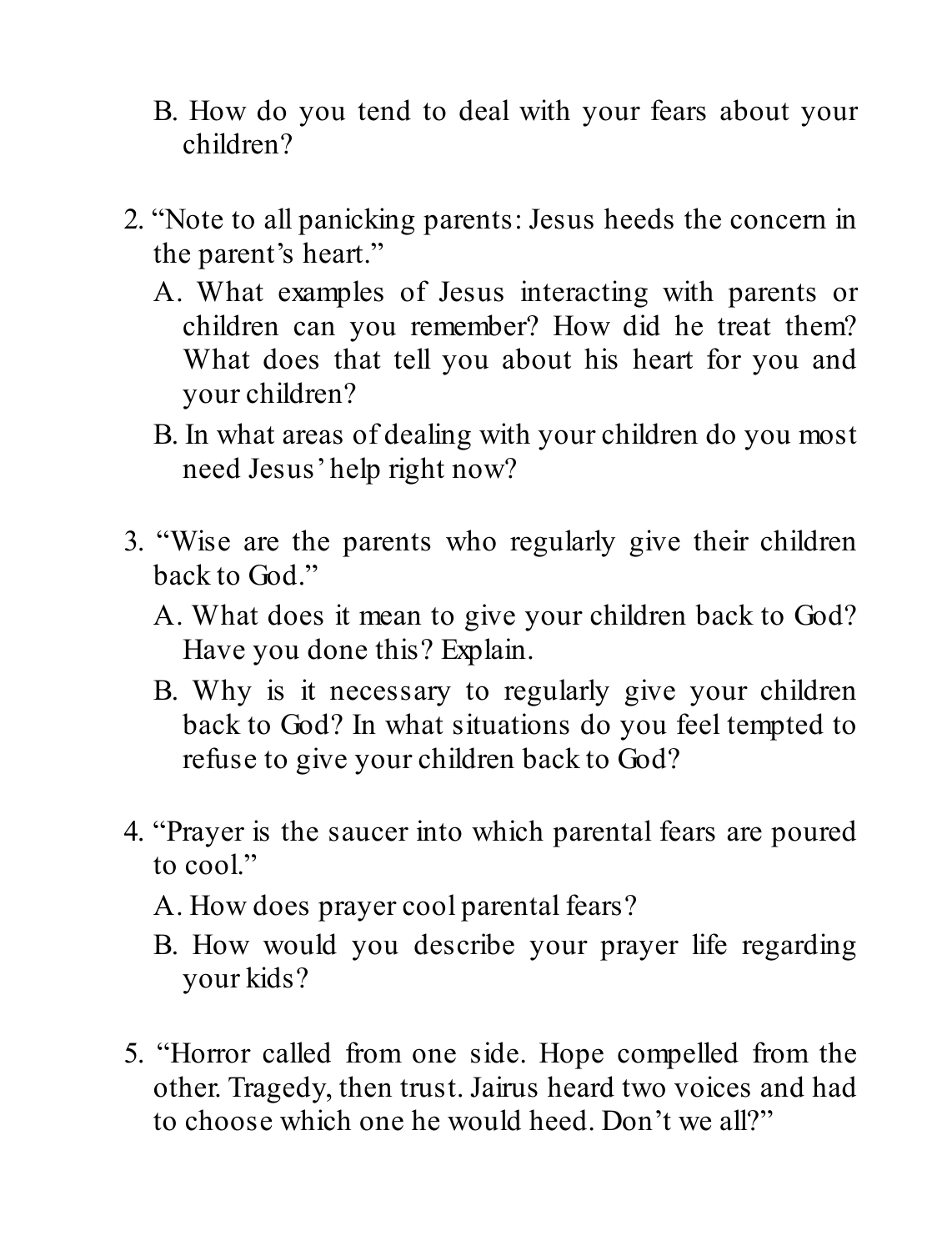- A. Describe a situation with your children where you are hearing two competing voices right now.
- B. How can you train yourself to listen consistently to the voice of Jesus rather than to other voices that call you to fear?

EXPOSING FEAR

- 1. Read Luke 8:40–56.
	- A. What challenges stood in the way of Jairus's receiving help from Jesus?
	- B. How does this passage show that a delay in receiving an answer to a desperate prayer does not necessarily mean a no?
- 2. Read Romans 8:31–32.
	- A. How does it change things if you know God is for you?
	- B. What proof does the apostle Paul offer to show that God is more than willing to give you what you need?
- 3. Read Genesis 22:1–18; Hebrews 11:19.
	- A. What do you think of God's test of Abraham? How do you think he tests you regarding your children?
	- B. What conviction allowed Abraham to successfully pass this difficult test (see Hebrews 11:19)? Do you put this much faith in the promises of God? Explain.

**BATTLING FEAR**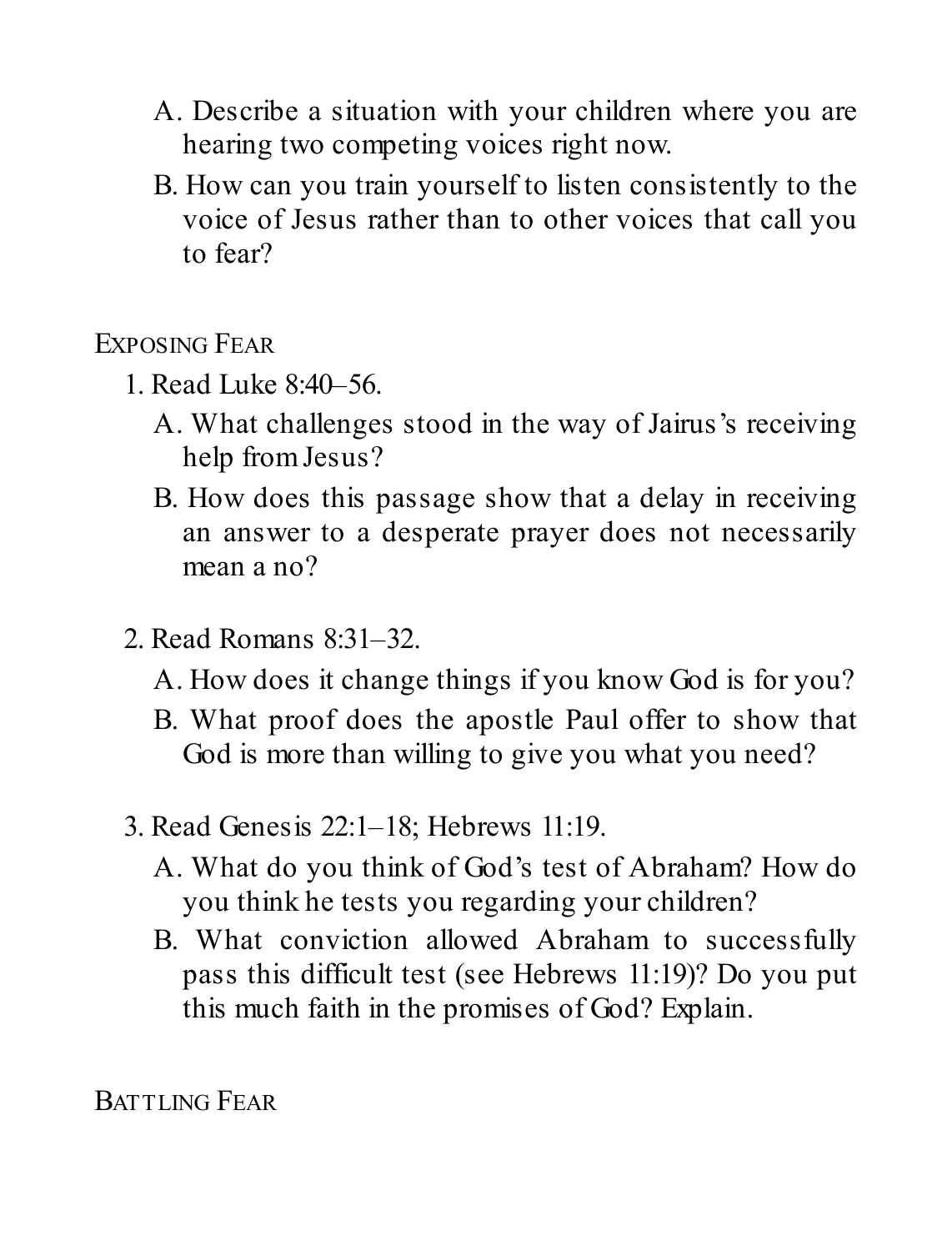Pick at least two of the following promises from Scripture and memorize them, repeating them to yourself every day for a month. Note what this does to your level of fear regarding your children. Passages: Deuteronomy 4:40; 5:29; 30:19; Psalm 37:25; Proverbs 20:7; Acts 2:38–39.

#### CHAPTER 6

## I'm Sinking Fast *Fear of Overwhelming Challenges*

#### EXAMINING FEAR

- 1. "It is in storms that Jesus does his finest work, for it is in storms that he has our keenest attention."
	- A. What storms have you encountered in life?

B. Describe how you have seen Jesus in a storm.

- 2. "Had Christ strolled across a lake that was as smooth as mica, Peter would have applauded, but I doubt he would have stepped out of the boat. Storms prompt us to take unprecedented journeys."
	- A. Do you think Peter would have stepped out of the boat had the water been as smooth as mica? Explain.
	- B. What unprecedented journey has some stormprompted you to take?
- 3. "We aren't to be oblivious to the overwhelming challenges that life brings. We're to counterbalance them with long looks at God's accomplishments. . . . Do whatever it takes to keep your gaze on Jesus."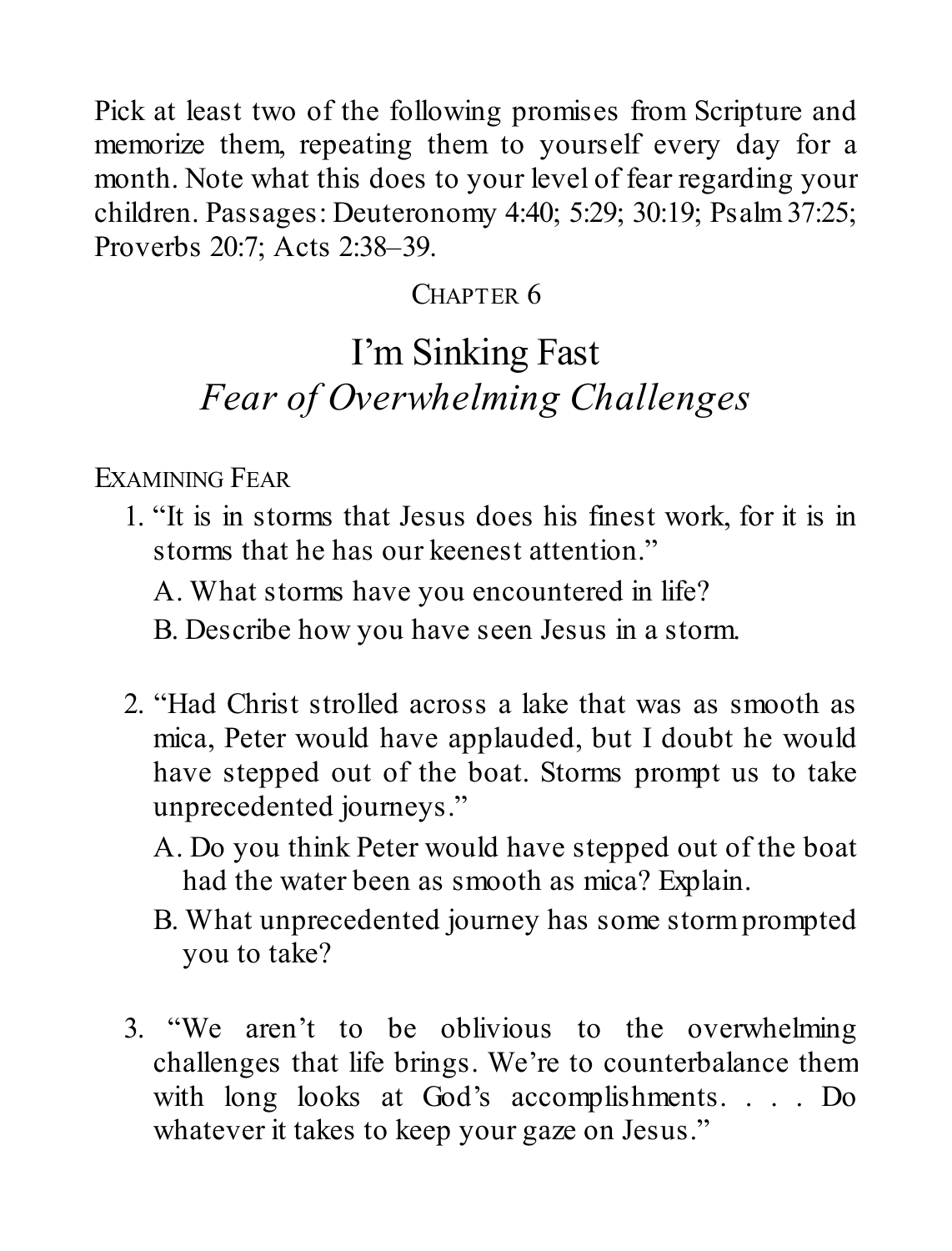- A. What overwhelming challenges face you at this moment?
- B. Describe some of God's greatest accomplishments in your life during the past year.
- C. What does it take for you to keep your gaze on Jesus?
- 4. "Feed your fears, and your faith will starve. Feed your faith, and your fears will."
	- A. How do you tend to feed your fears? What does this do to your faith?
	- B. How do you feed your faith? What happens when you do?
	- C. What keeps you fromfeeding your faith?
- 5. "Jesus could have calmed your stormlong ago too. But he hasn't. Does he also want to teach you a lesson? Could that lesson read something like this: 'Storms are not an option, but fear is'?"

A. How has a life-stormdeepened your walk with Christ?

B. What is the purpose of these storms?

EXPOSING FEAR

- 1. Read Matthew 14:22–33.
	- A. How many times is some form of fear mentioned in this passage?
	- B. How did Jesus respond to each of these fears?
- 2. Read Matthew 28:18–20.

A. How does Jesus describe his position in verse 18? How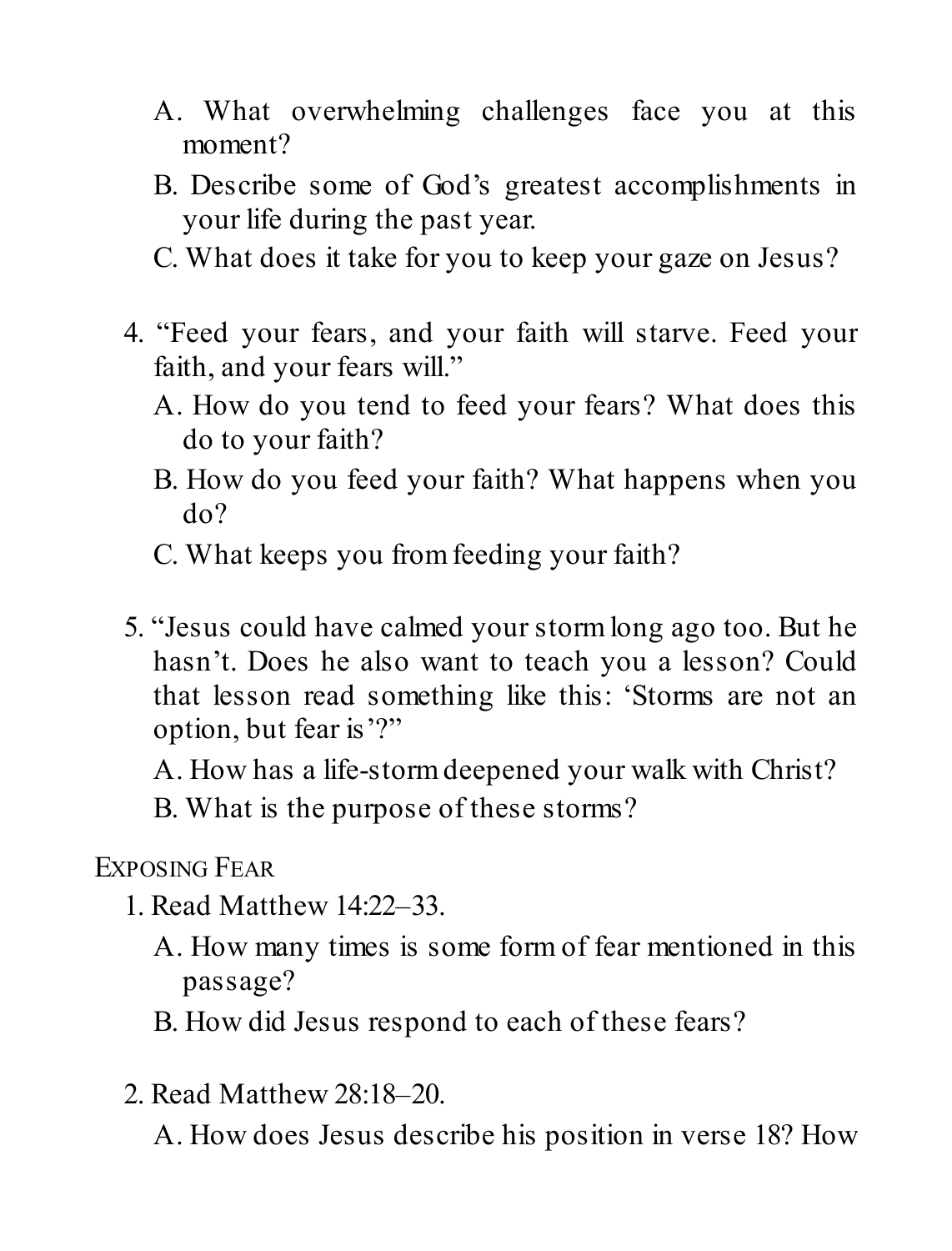should this help us battle our fear?

- B. What promise does Jesus give in verse 20? How should this help us battle our fear?
- 3. Read Romans 8:35–39.
	- A. What about the love of Christ is meant to help us battle our fears?
	- B. How can we become victorious, "more than conquerors," even when facing overwhelming circumstances?

**BATTLING FEAR** 

Choose one action to take this week to help arm you in the battle against fear.

- Memorize scripture.
- Read biographies of great lives.
- Ponder the testimonies of faithful Christians.
- Make the deliberate decision to set your hope on Christ.

CHAPTER 7

## There's a Dragon in My Closet *Fear of Worst-Case Scenarios*

EXAMINING FEAR

1. "What's your worst fear? A fear of public failure, unemployment, or heights? The fear that you'll never find the right spouse or enjoy good health? The fear of being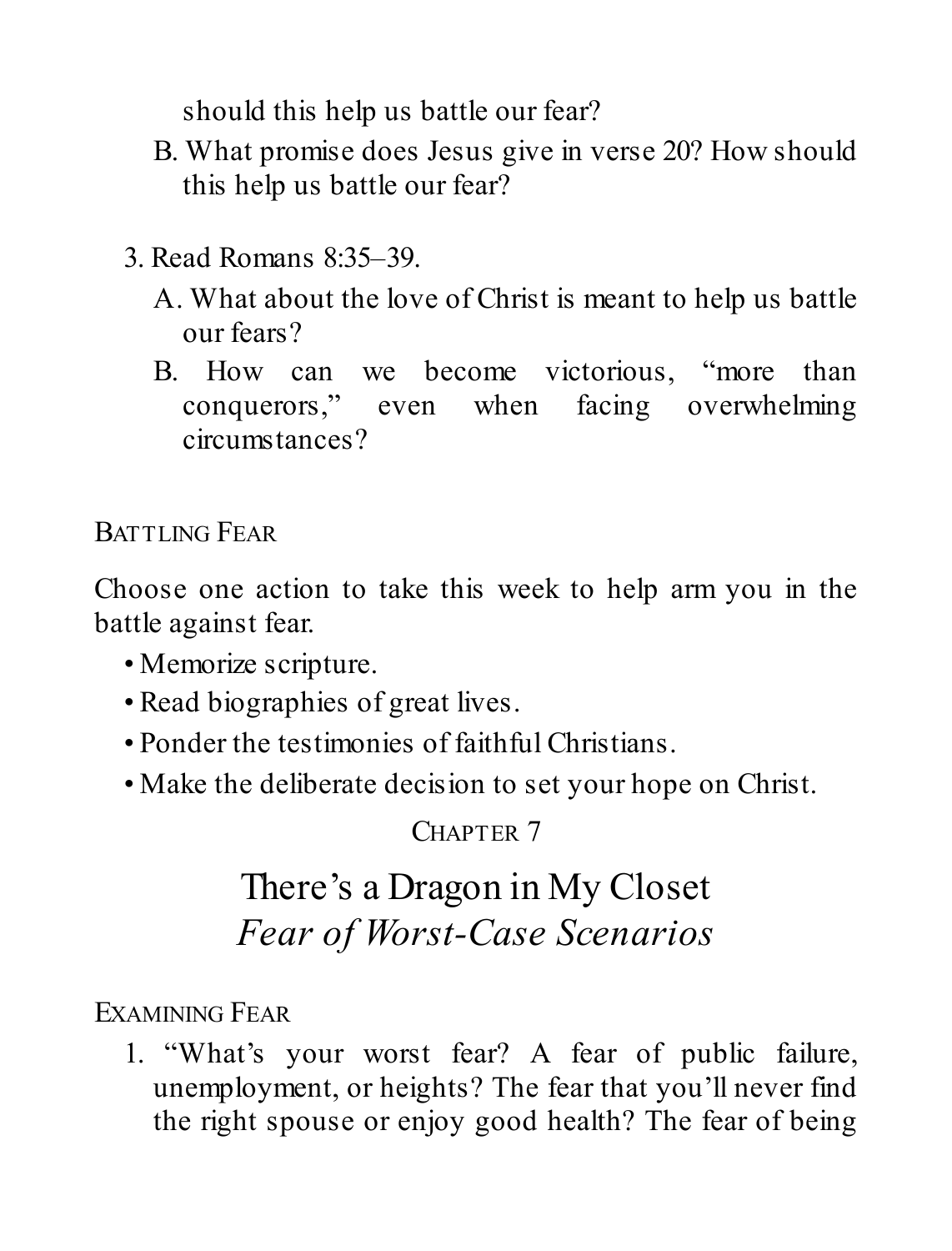trapped, abandoned, or forgotten?"

- A. Answer the question above.
- B. Describe your physical and emotional response to this fear.
- 2. "How many people spend life on the edge of the pool? Consulting caution. Ignoring faith. Never taking the plunge. . . . For fear of the worst, they never enjoy life at its hest."
	- A. In what areas of life have you been staying on the edge of the pool? Why?
	- B. What good things in life has your fear prevented you fromenjoying?
	- C. Name one area of life in which you would like to take the plunge.
- 3. "God would unleash his sin-hating wrath on the sincovered Son. And Jesus was afraid. Deathly afraid. And what he did with his fear shows us what to do with ours. He prayed."
	- A. Why does God hate sin so much? Why did God unleash his wrath on the sin-covered Son? How did Jesus become sin-covered?
	- B. What kind of praying best battles fear? How did Jesus exemplify this kind of praying?
- 4. "Why assume the worst? As followers of God, you and I have a huge asset. We know everything is going to turn out all right."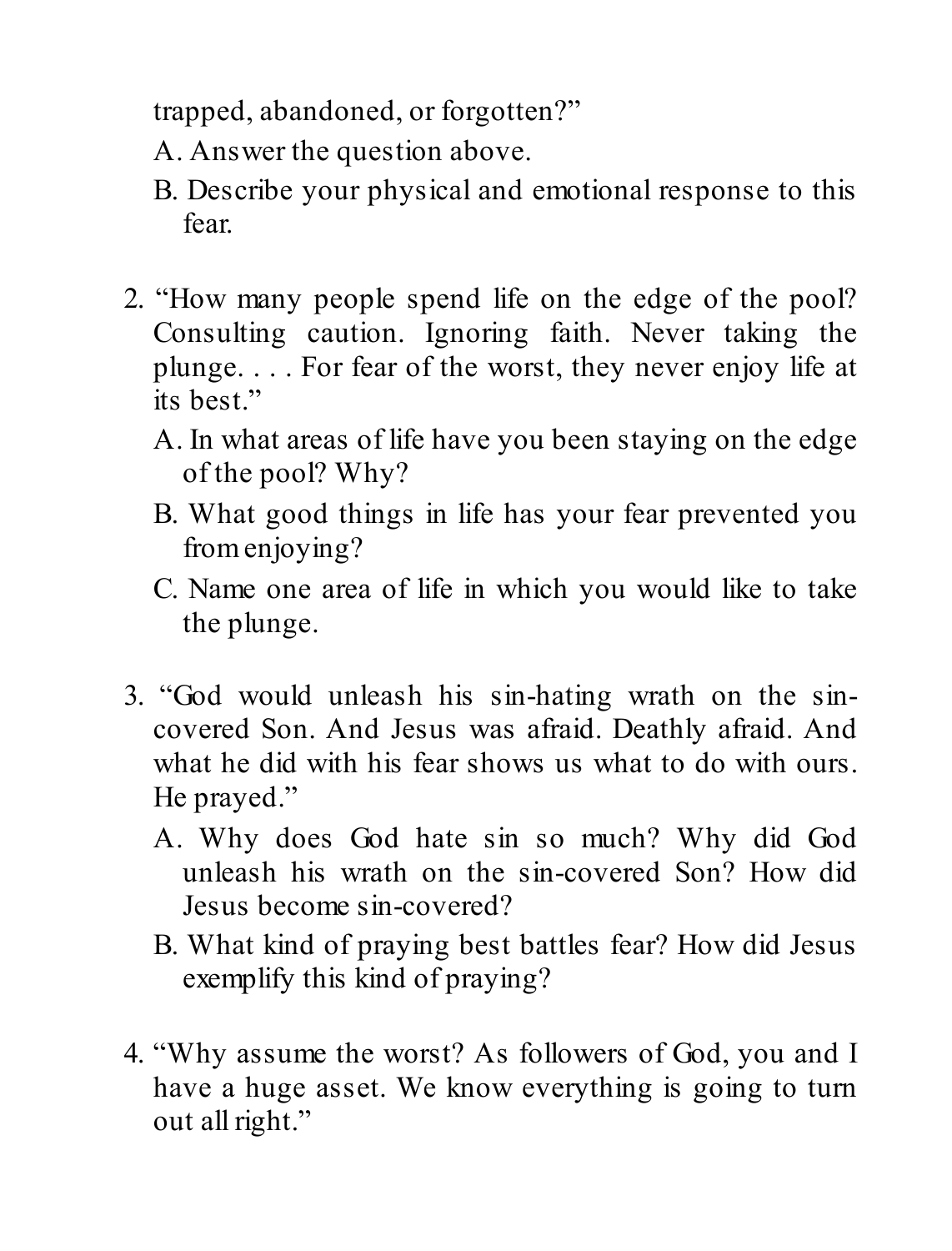- A. What worst-case scenario have you encountered in your life so far? How did it turn out? In what ways did you see God act in the middle of it?
- B. How do followers of Jesus know that everything is going to turn out all right? How does that knowledge help us in the here and now?
- 5. "Dare we believe what the Bible teaches? That no disaster is ultimately fatal?"
	- A. What Bible passages best say to you that no disaster is ultimately fatal? List a few.
	- B. Does your behavior match your belief? Explain.

EXPOSING FEAR

- 1. Read Mark 14:32–42.
	- A. What was the worst-case scenario facing Christ? What made himso troubled and distressed?
	- B. How did he respond to it?
- 2. Read Hebrews 5:5–9.
	- A. How does verse 7 describe Jesus' experience on earth?
	- B. Why did even Jesus have to learn obedience (v. 8)? What does this suggest about our battling fear?
- 3. Read 2 Timothy 4:14–18.
	- A. What adverse circumstances caused Paul some real trouble? How did he respond to them?
	- B. How did the Lord himself respond to Paul's troubles? What does this suggest about the way he will respond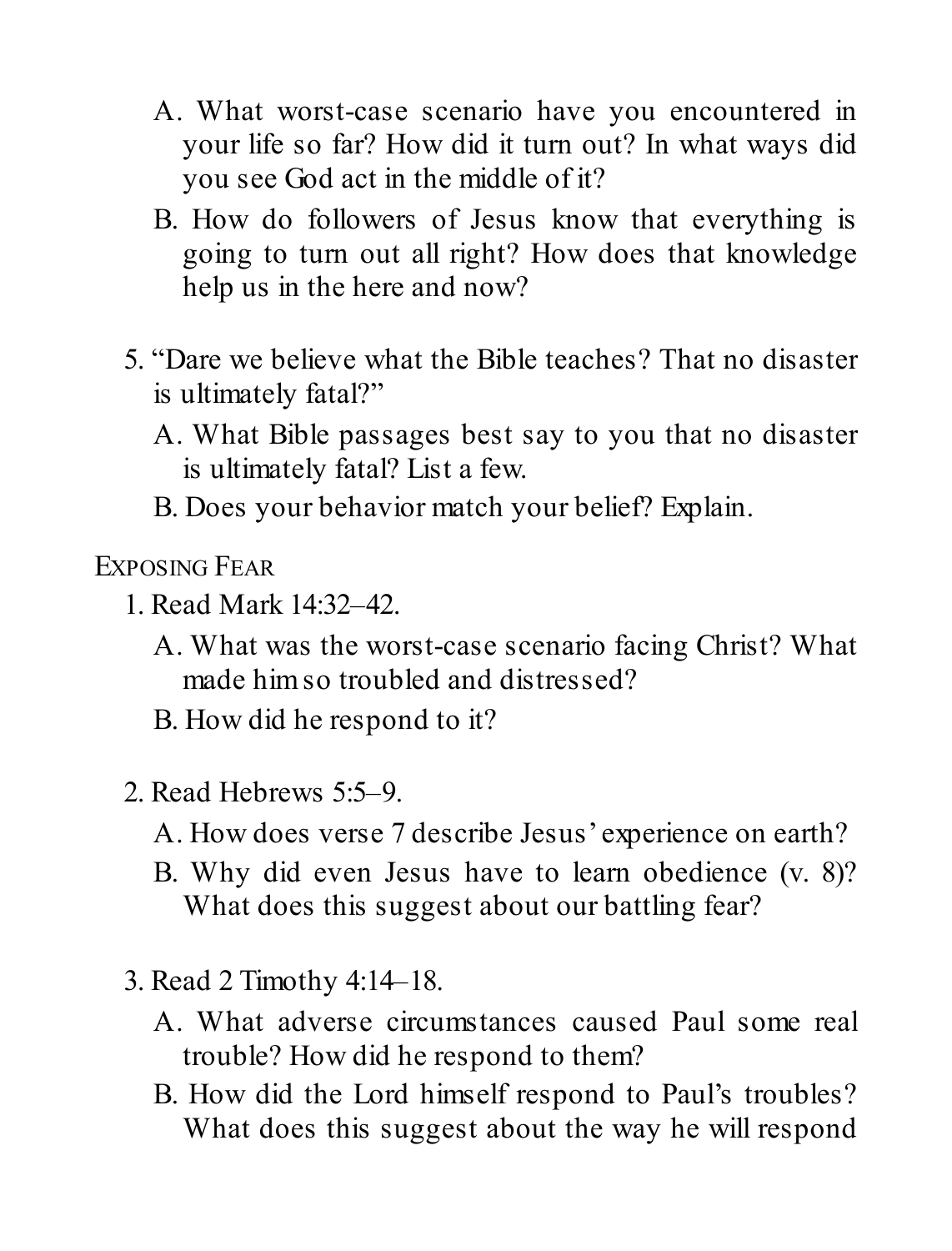to your troubles?

**BATTLING FEAR** 

- 1. Although it will be uncomfortable, pull back the curtains and expose your fears, each and every one. When you examine themin the sunlight, what happens?
- 2. Seriously evaluate your connection to and involvement with a healthy local church. Recognize that "a healthy church is where our fears go to die. We pierce them through with Scripture, psalms of celebration and lament. We melt them in the sunlight of confession. We extinguish them with the waterfall of worship, choosing to gaze at God, not our dreads."

#### CHAPTER 8

## This Brutal Planet *Fear of Violence*

EXAMINING FEAR

- 1. "Contrary to what we'd hope, good people aren't exempt from violence."
	- A. What kind of violence have you experienced in this world?
	- B. Why do you think good people have no exemption from violence?
- 2. "He who sustains the worlds with a word directs demonic traffic with the same."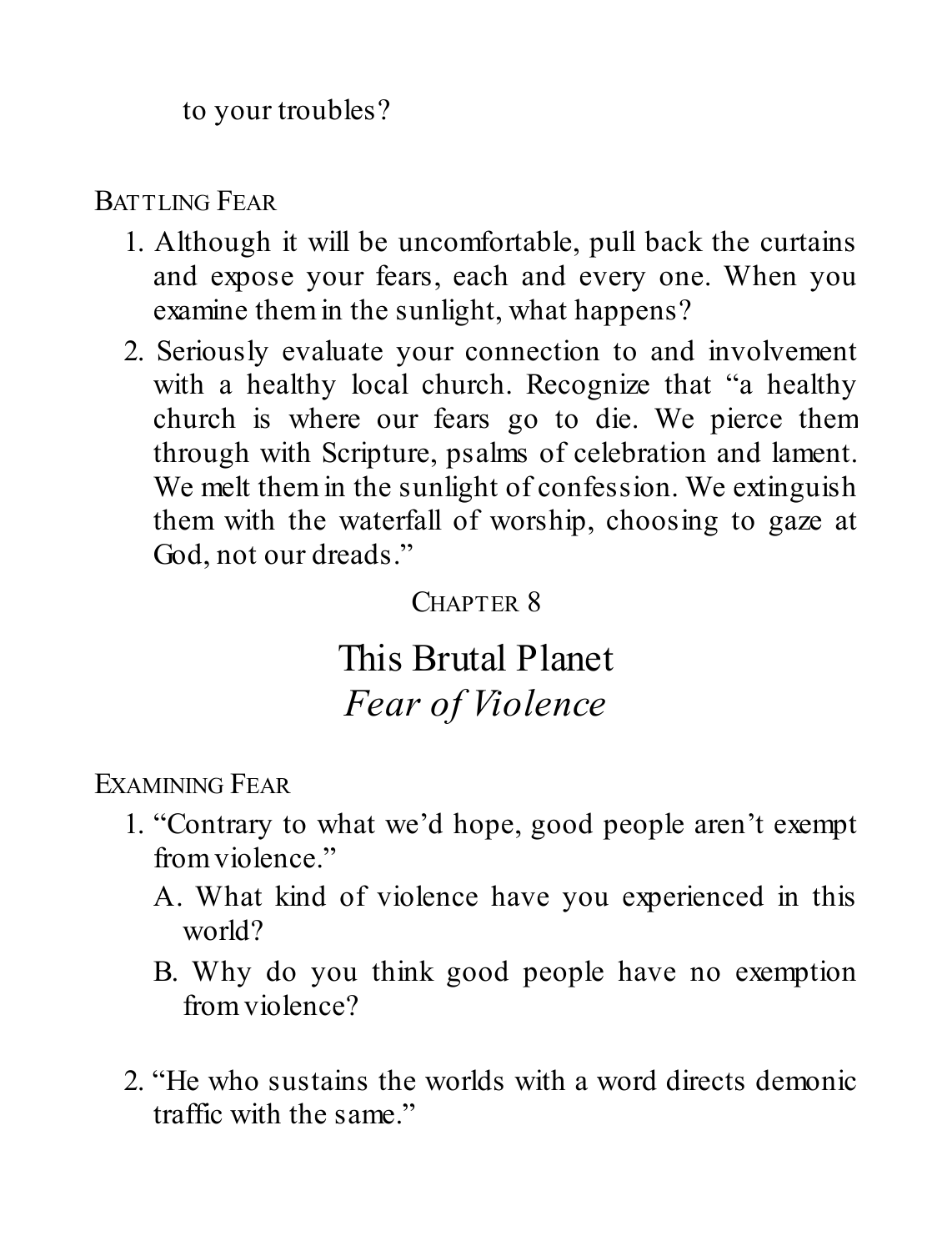- A. Why is it important to know that God sustains the worlds with a word?
- B. How does God direct demonic traffic without participating in their evil deeds?
- 3. "Courage emerges, not from increased police security, but fromenhanced spiritual maturity."
	- A. How does enhanced spiritual maturity develop courage?
	- B. How much courage do you think you have? What does this say about your level of spiritual maturity?
- 4. "Satan cannot reach you without passing through God."
	- A. Does it comfort you to know that Satan cannot reach you without passing through God? Explain.
	- B. Why do you think God sometimes allows Satan to reach you? What is God's purpose?
- 5. "Heaven's best took hell's worst and turned it into hope."
	- A. Describe "heaven's best" and "hell's worst." Why was it inevitable that heaven's best would triumph?
	- B. How did heaven's best turn hell's worst into hope? How does this hope affect you personally? Explain.

EXPOSING FEAR

- 1. Read Genesis 50:15–21.
	- A. What kind of violence had Joseph's brothers done to him(see Genesis 37:11–28)?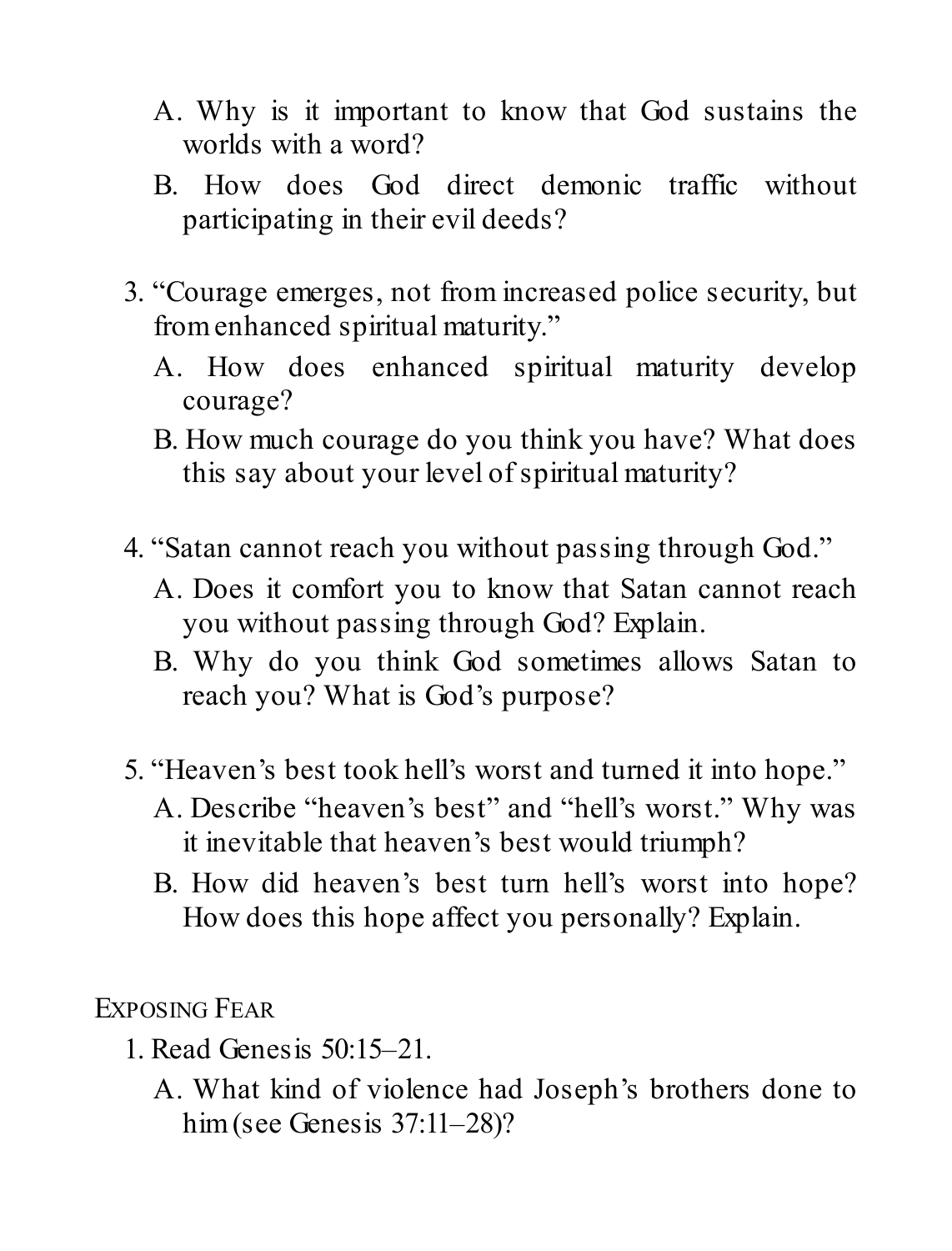- B. How did Joseph interpret this violence (v. 20)? How did he try to lessen his brothers'fears? What lesson is here for us?
- 2. Read Daniel 3:1–29.
	- A. Why were Shadrach, Meshach, and Abednego threatened with violence?
	- B. According to verses 17–18, what stance did they take? What happened to them? As a result, how did Nebuchadnezzar respond?
- 3. Read Hebrews 11:35b–40.
	- A. What kind of violence was directed against people of faith as described in this passage?
	- B. What promise kept them going through all their troubles? How is that promise meant to keep us going as well?

**BATTLING FEAR** 

Jesus himself suffered tremendously at the hands of violent men. Memorize Hebrews 12:2–3. How did Jesus endure the cross? Take some extended time to meditate on what he did so that you won't become weary or discouraged in your own walk of faith.

CHAPTER 9

Make-Believe Money *Fear of the Coming Winter*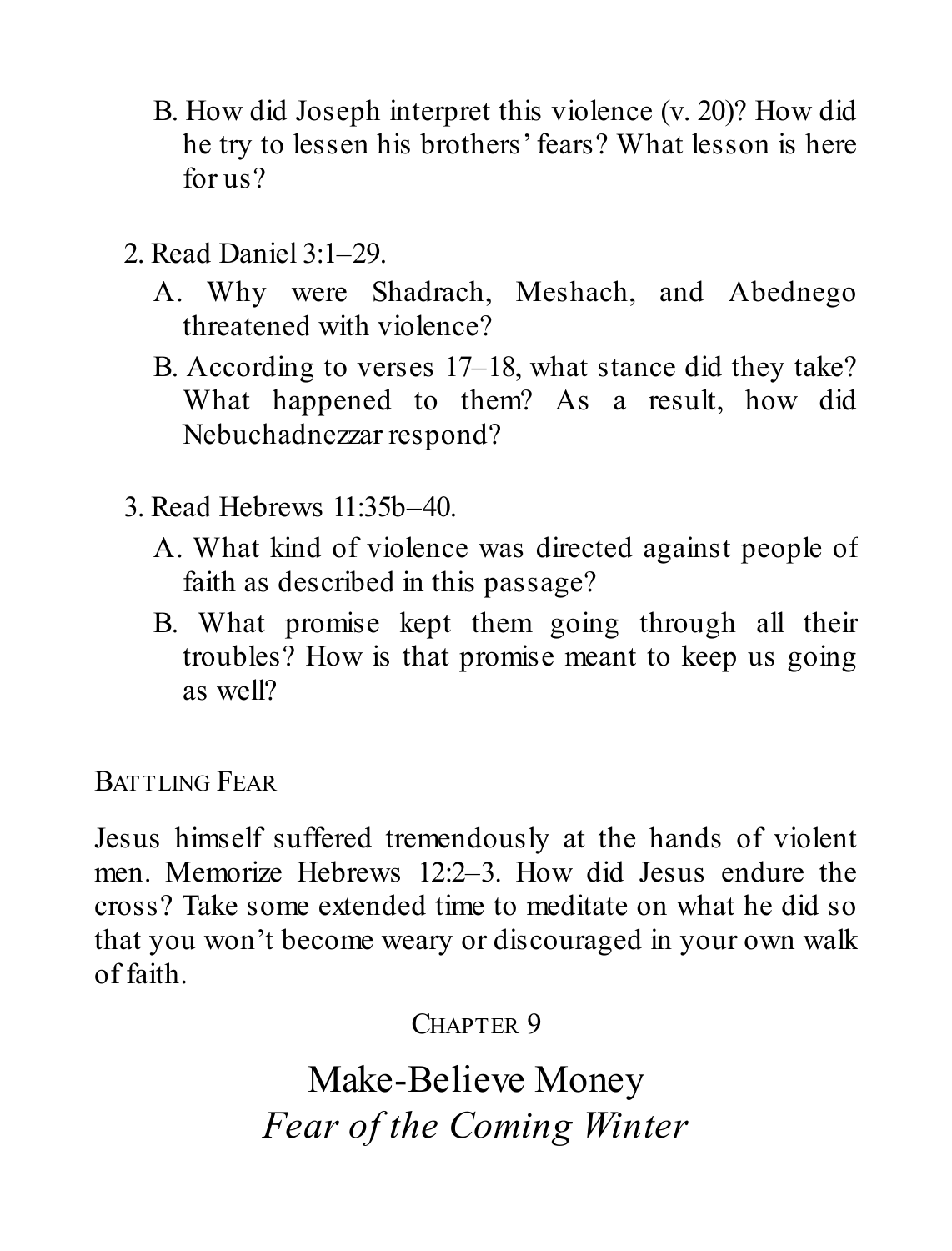EXAMINING FEAR

- 1. "The rich man's error was not that he planned but rather that his plans didn't include God. Jesus criticized not the man's affluence but his arrogance, not the presence of personal goals but the absence of God in those goals." A. How do you include God in your financial planning?
	- B. What tends to happen to personal goals divorced from God and his perspective?
- 2. "The resounding and recurring message of Scripture is clear: God owns it all. God shares it all. Trust him, not stuff!"
	- A. Why is it important to remember that God owns it all? What tends to happen when we forget this truth?
	- B. When can you tell that you've started to trust money more than God? What are some telltale signs?
- 3. "The abundance of possessions has a way of eclipsing God, no matter how meager those possessions may be. There is a predictable progression frompoverty to pride."
	- A. Why does an abundance of possessions tend to eclipse God?
	- B. Why does wealth often lead to pride?
	- C. Can a poor person also be addicted to money? Explain.
- 4. "Those who trust money are foolish. They are setting themselves up to be duped and dumped into a dystopia of unhappiness."

A. In what ways do we trust money? How does a love of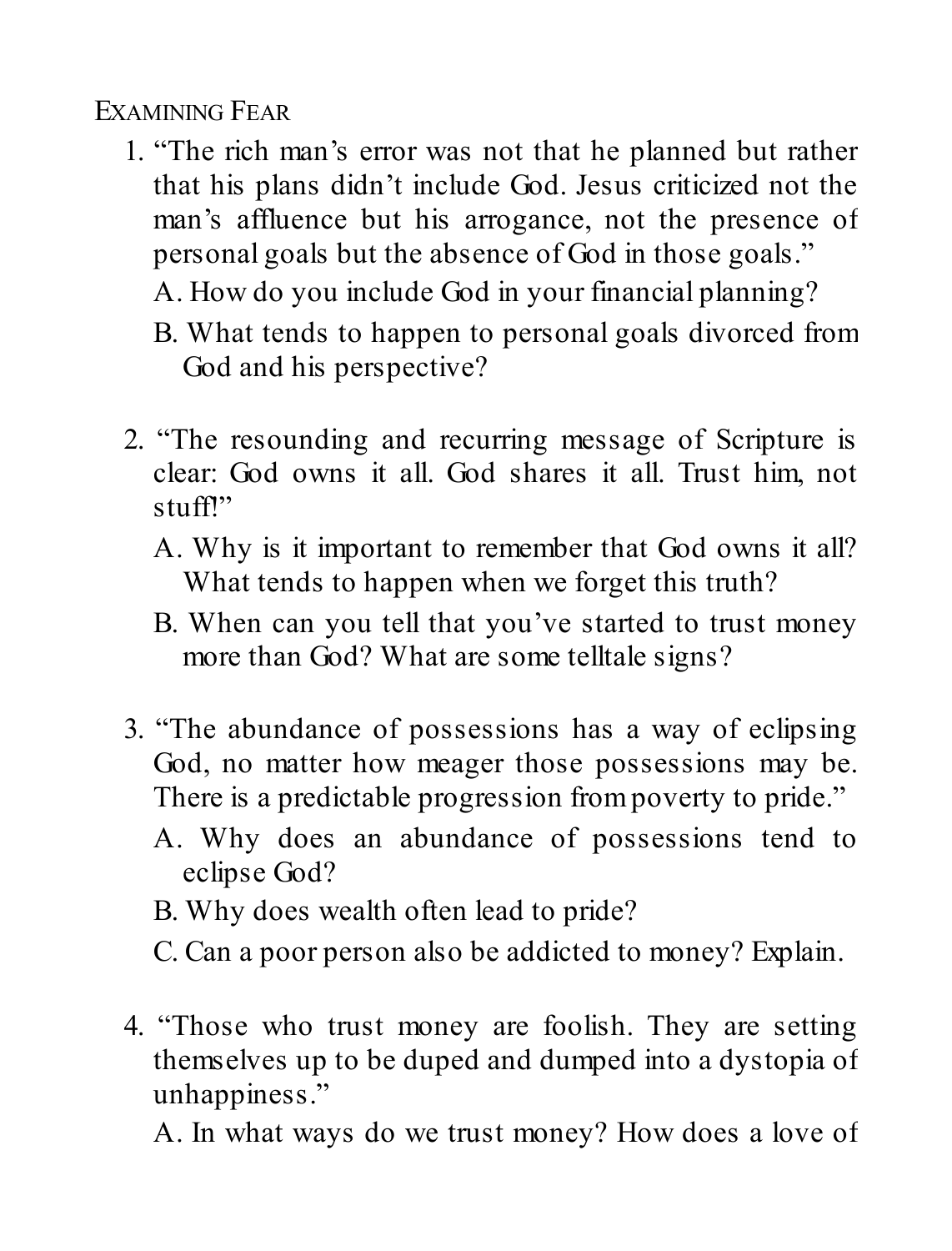money dupe people?

- B. Why does trusting in money always lead to a dystopia of unhappiness?
- 5. "Replace fear of the coming winter with faith in the living God. After all, it's just Monopoly money. It all goes back in the boxwhen the game is over."
	- A. How much do you fear the coming winter? How can you reduce these fears?
	- B. Does it help you to think of real money as Monopoly money? Why or why not?

EXPOSING FEAR

- 1. Read Luke 12:16–21.
	- A. Why did God call the man in this story a fool?
	- B. What does it mean to be rich toward God? Do you have this kind of riches? Explain.
- 2. Read 1 Timothy 6:6–10, 17–19.
	- A. What kind of contentment is described in verses 6–8? How does one enjoy this kind of contentment?
	- B. Why does Paul condemn the desire to be rich? What is wrong with the love of money?
	- C. What instructions does Paul give to the rich in verses 17–19? What promises does he give them?
- 3. Read Proverbs 23:4–5.
	- A. What attitude are believers to cultivate regarding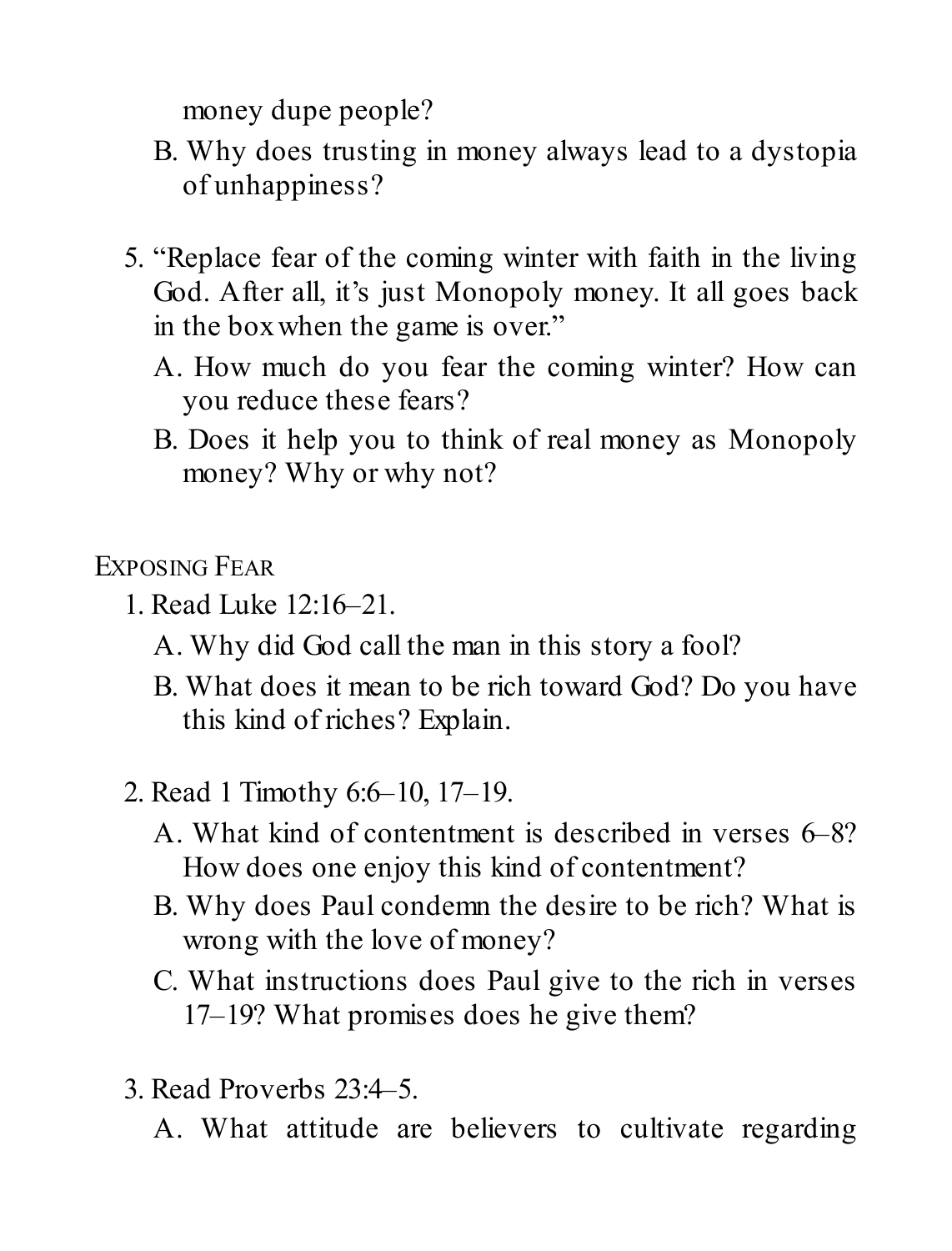riches?

- B. Why should believers not set their hearts on getting rich?
- 4. Read Mark 12:41–44.
	- A. Why is it significant that Jesus watched people put money into the temple treasury? What does this imply for us?
	- B. Why does Jesus single out the widow for praise? What lesson is she meant to teach us?

**BATTLING FEAR** 

- 1. Regardless of your financial position, this week give generously— more than you can really afford—to some group or individual who advances the cause of Christ. Write in a journal how your giving affects you and your household.
- 2. Set a date with a financial planner to evaluate how you can best use the money God has given you.

CHAPTER 10

## Scared to Death *Fear of Life's Final Moments*

EXAMINING FEAR

1. "What if the cemetery is not the dominion of the Grim Reaper but the domain of the Soul Keeper, who will someday announce, 'O dwellers in the dust, awake and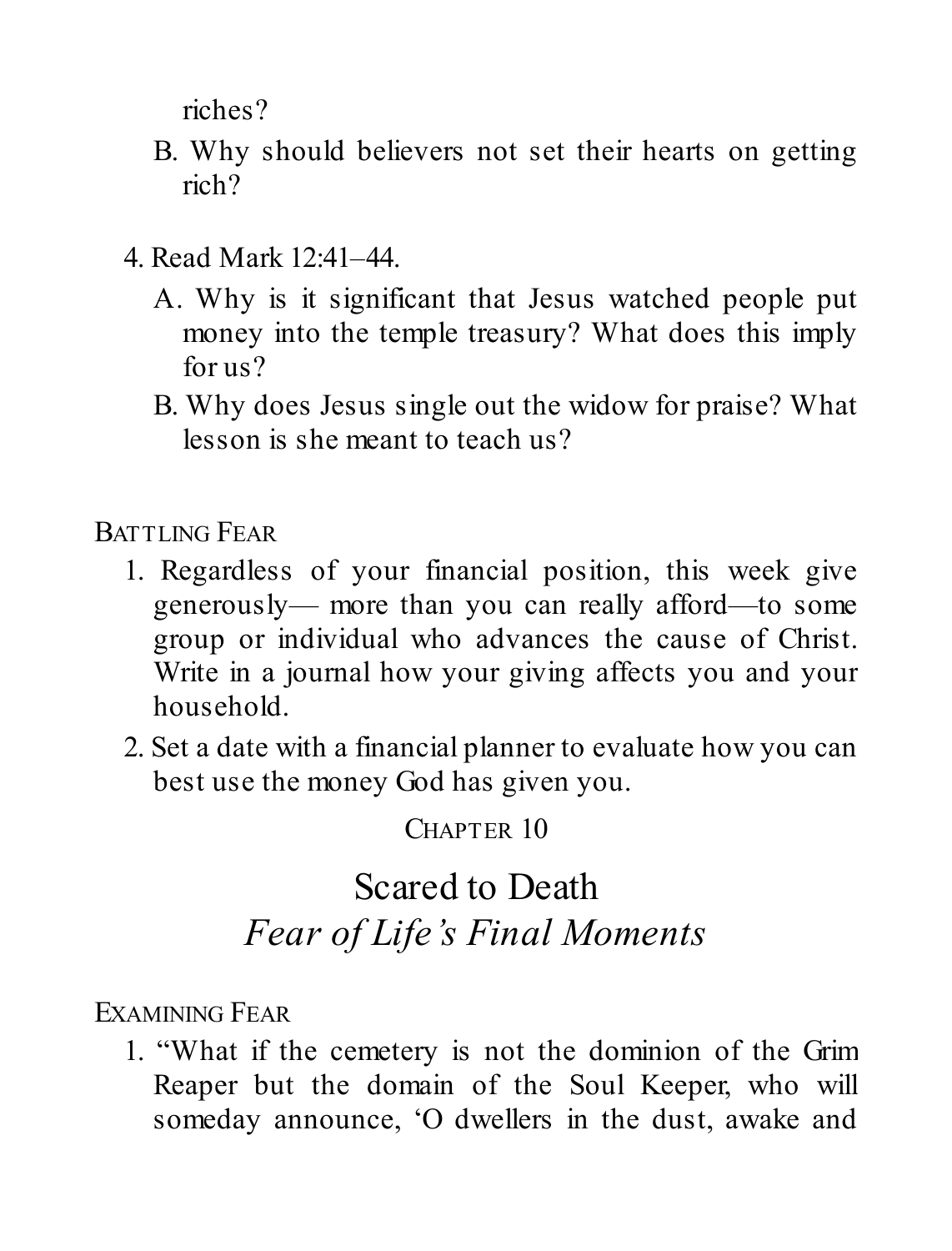sing for joy!' (Isa. 26:19 RSV)?"

- A. How would you answer the question above?
- B. Describe your attitude toward your own death.
- 2. "Jesus promised, not just an afterlife, but a better life."
	- A. How would you describe the better life Jesus promised to his followers?
	- B. How much of this better life are you experiencing?
- 3. "Jesus elevates funerals to the same hope level as weddings. From his perspective the trip to the cemetery and the walk down the aisle warrant identical excitement."
	- A. Why should funerals give Christians as much hope as weddings?
	- B. Can you say you are excited about your own death? Explain.
- 4. "Let's allow the resurrection to sink into the fibers of our hearts and define the way we look at the grave."
	- A. How does one's attitude toward death reveal what he or she truly believes about the resurrection?
	- B. What are some practical ways you can let the resurrection sink into the fibers of your heart?
- 5. "Death—'a new adventure in existence.' No need to dread it or ignore it. Because of Christ, you can face it."
	- A. Describe someone you know who dreads death.
	- B. Describe someone you know who tries to ignore death.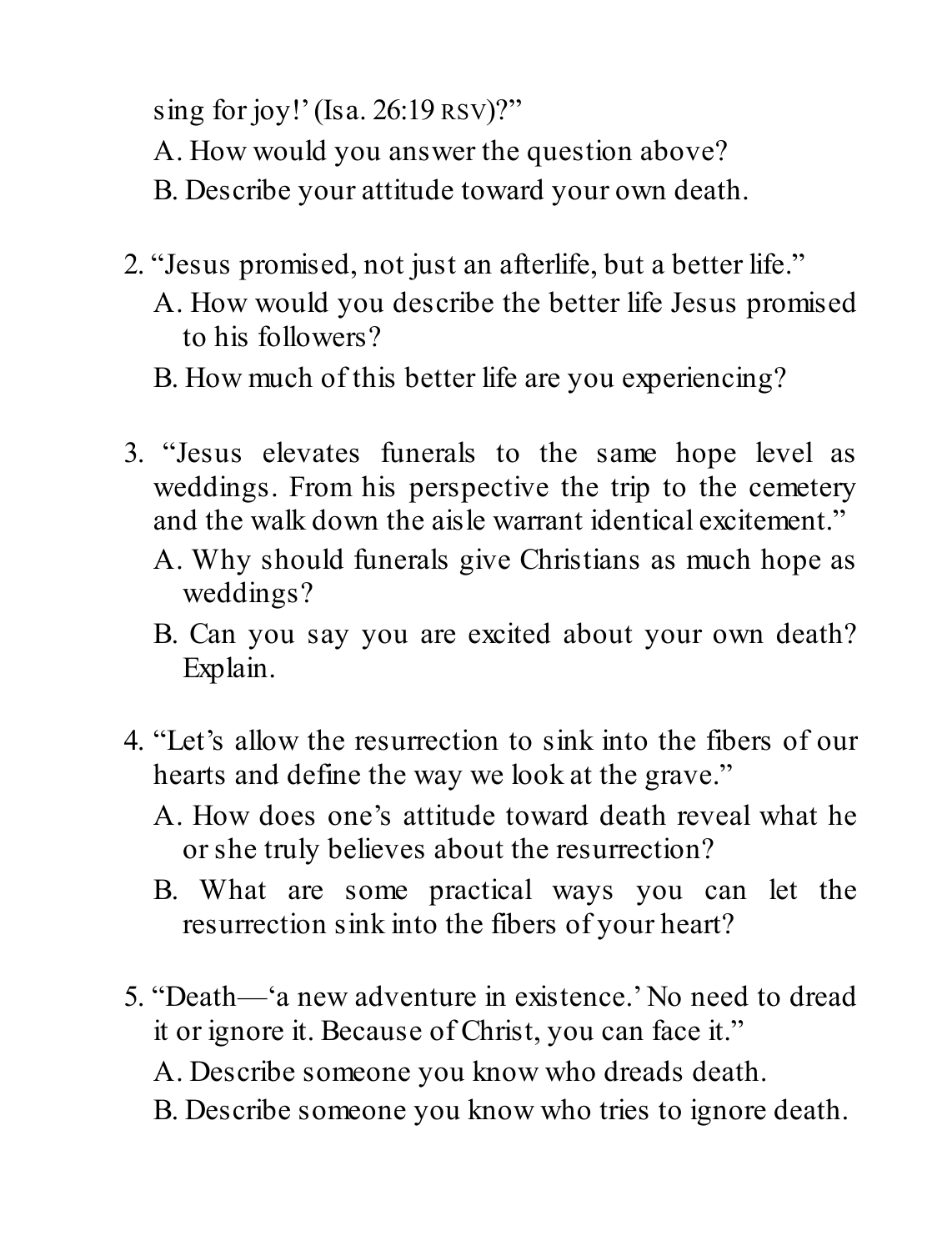C. How can you face death through your faith in Christ?

EXPOSING FEAR

- 1. Read John 14:1–3.
	- A. What commands does Jesus give in verse 1?
	- B. What promises does he make in verses 2–3? How are these promises designed to lessen our fear?
- 2. Read 1 Corinthians 15:20–27.
	- A. How does this passage view death?
	- B. How can this passage calmour fear of death?
- 3. Read Hebrews 2:14–15.
	- A. Who had the power of death? How did Jesus destroy both himand his power?
	- B. How can we be released from a fear of death? In what way is this fear a kind of bondage?

BATTLING FEAR

Pick up a copy of Peter Kreeft's *Love Is Stronger Than Death* and/or Herbert Lockyer's *Last Words of Saints and Sinners*. What difference does a vibrant faith in Christ make when death comes calling?

CHAPTER 11

Caffeinated Life *Fear of What's Next*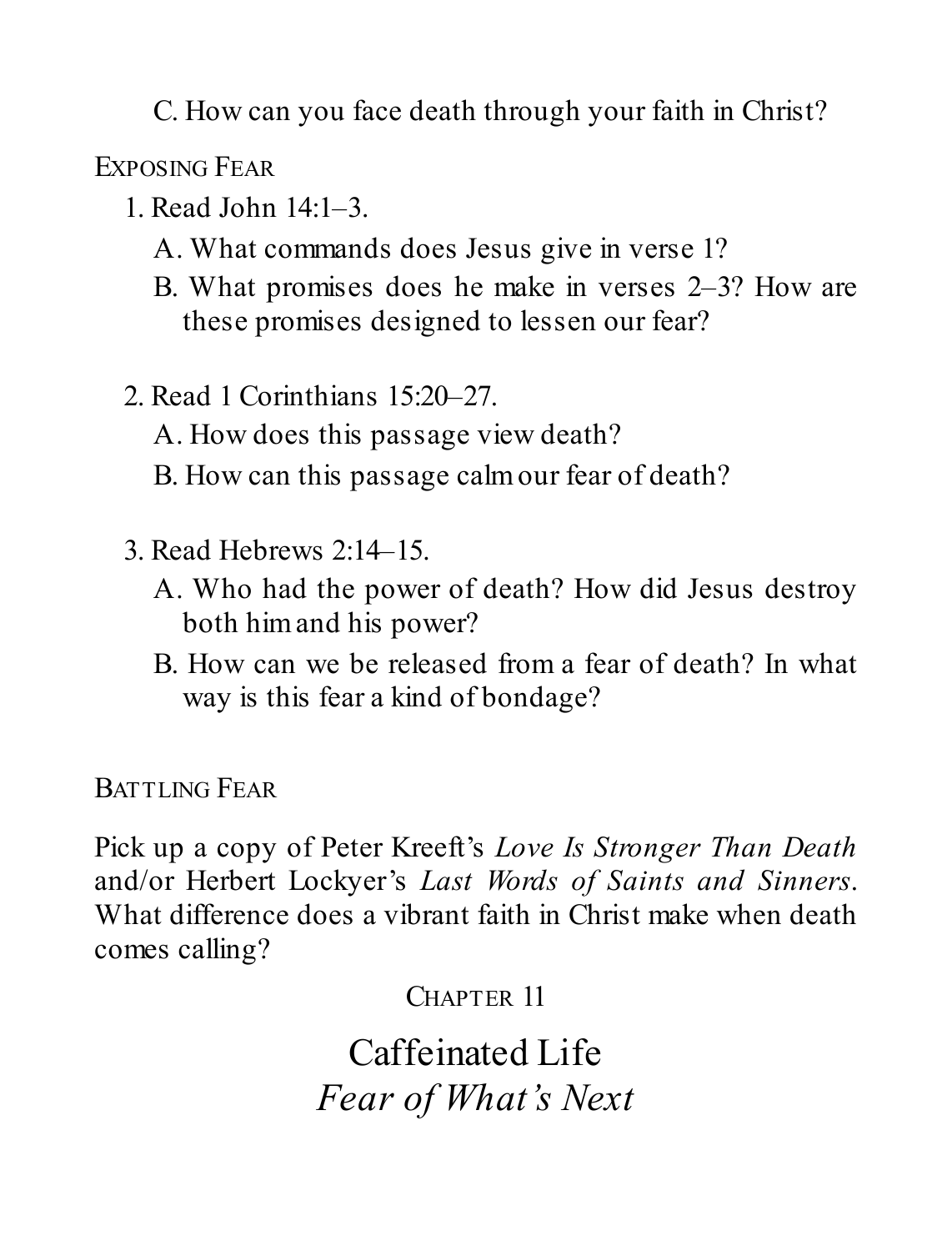- 1. "If only we could order life the way we order gourmet coffee. Wouldn't you love to mix and match the ingredients of your future?"
	- A. Answer the question posed above.
	- B. If you could mix and match the ingredients of your future, what would your future look like?
- 2. "When you place your faith in Christ, Christ places his Spirit before, behind, and within you. Not a strange spirit, but the *same* Spirit. . . . Everything Jesus did for his followers, his Spirit does for you."
	- A. Describe how you rely on Christ's Spirit as you daily walk in faith.
	- B. Why is it important to know that the Holy Spirit acts in your life just as Christ would?
- 3. "Change is not only a part of life; change is a necessary part of God's strategy. To use us to change the world, he alters our assignments."
	- A. Why is change a necessary part of God's strategy?
	- B. How has God altered your assignment? How might he be altering it right now?
- 4. "What makes no sense in this life will make perfect sense in the next."
	- A. Does it help you to know that what makes no sense in this life will make perfect sense in the next? Explain.
	- B. What things in your life right now make no sense? How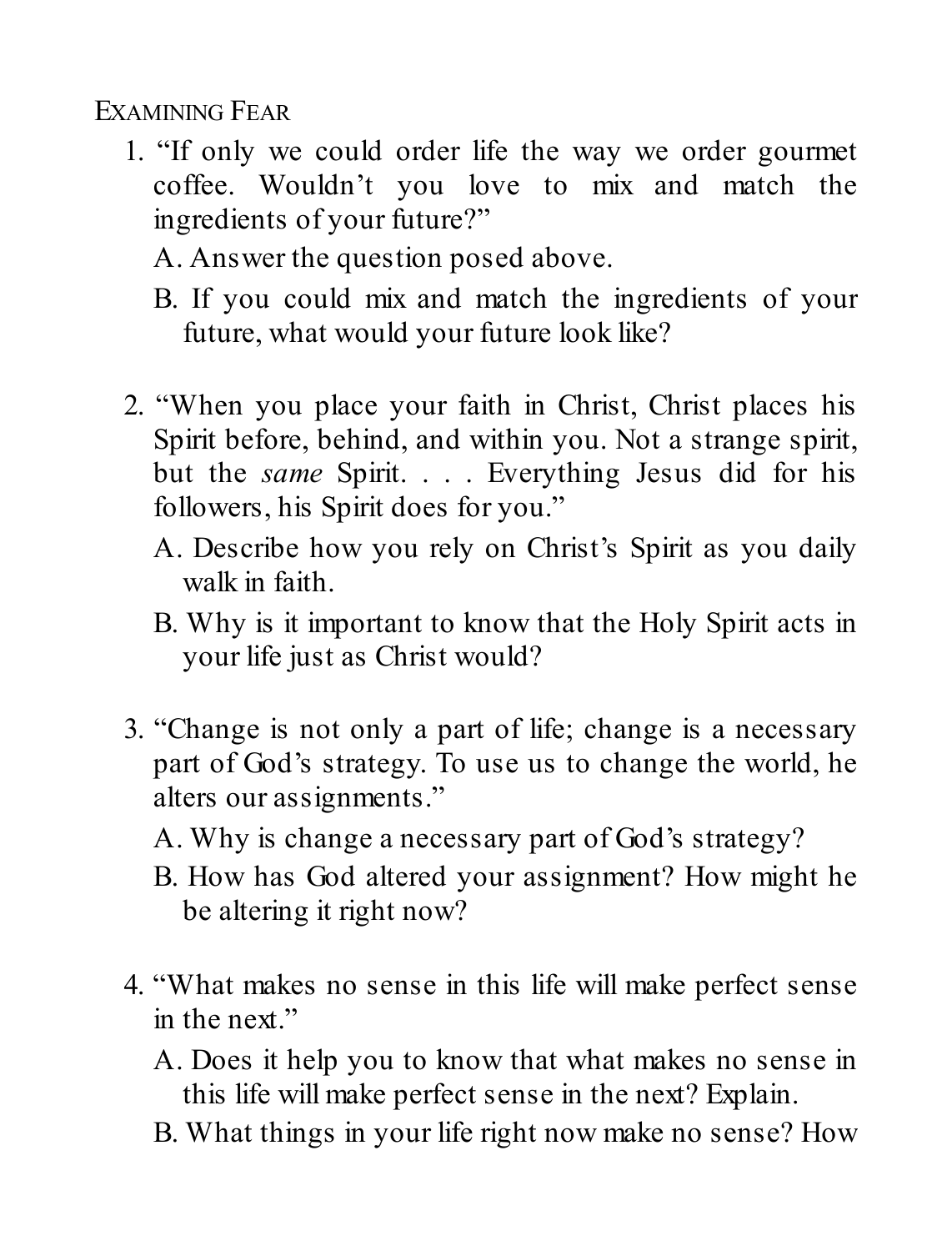can you move forward without being able to make sense of themright now?

- 5. "If we assume this world exists just for pregrave happiness, atrocities disqualify it from doing so. But what if this earth is the womb? Might these challenges, severe as they may be, serve to prepare us, equip us for the world to come?"
	- A. In what way could this earth be a womb? Do you think it is? Explain.
	- B. How have some of your own challenges perhaps equipped you for the world to come?

EXPOSING FEAR

- 1. Read John 14:16–18, 26–27.
	- A. What promises does Jesus give us in verses 16–18? How can these promises help us battle the fear of what's next?
	- B. What is the vital connection between verses 26 and 27? How does Jesus' peace depend on the Spirit's work? How is the Spirit working in your life?
- 2. Read Ecclesiastes 3:1–8.
	- A. List the times or seasons that everyone will have to walk through, according to this passage.
	- B. How does knowing ahead of time that we will face such times and seasons help lessen our fears about tomorrow?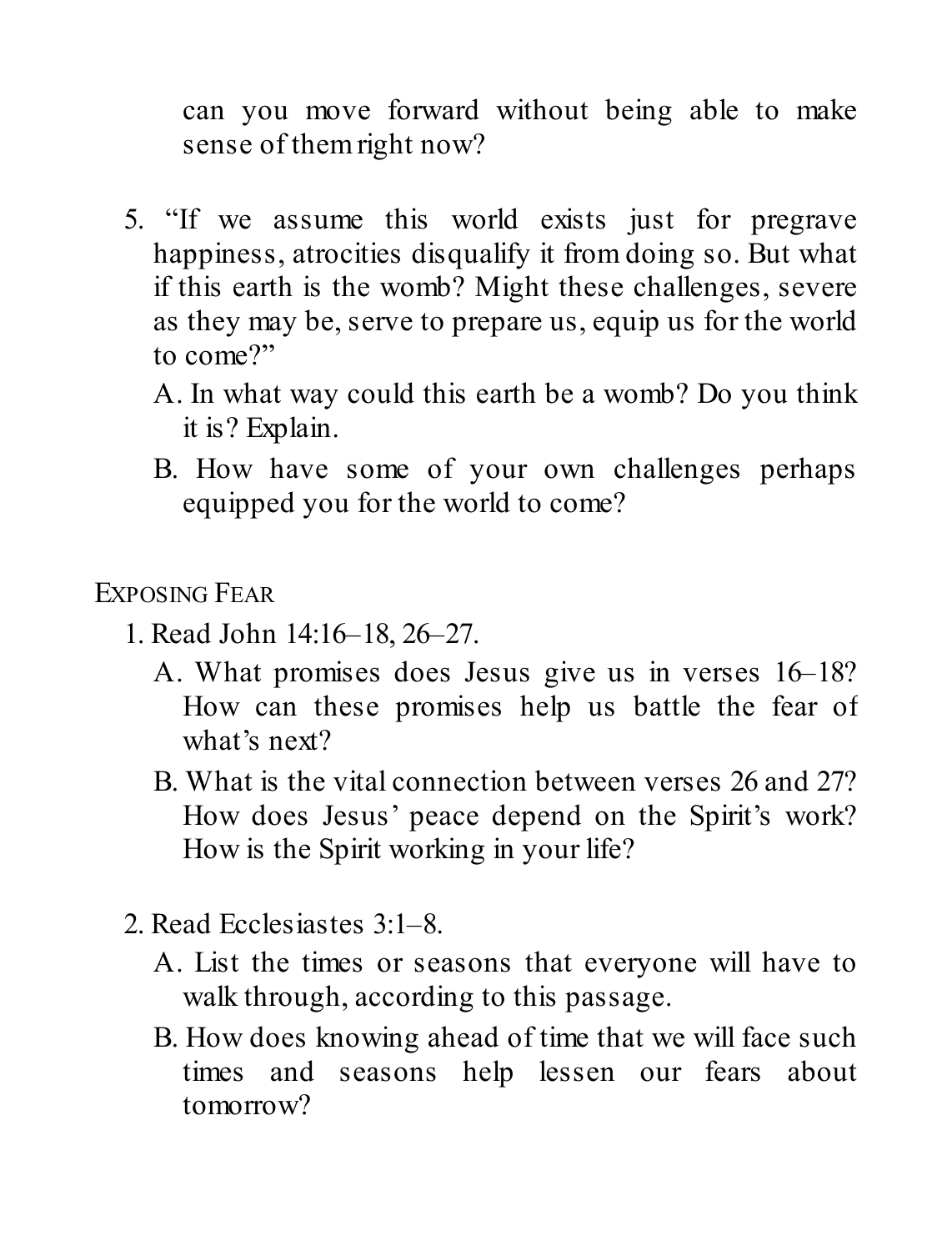- 3. Read 2 Corinthians 5:17.
	- A. How does Paul describe someone "in Christ"?
	- B. What is the result of being "in Christ"? How does this help battle fear?

**BATTLING FEAR** 

- 1. List the major fears you've had in the last five years. How many actually came to pass? What did you waste while worrying over nothing?
- 2. Write a page or two on how the difficulties and troubles of this world may, in fact, be preparing you for the world to come.

#### CHAPTER 12

## The Shadow of a Doubt *Fear That God Is Not Real*

- 1. "As I reviewed my Easter sermon by the light of a lamp, the resurrection message felt mythic, more closely resembling an urban legend than the gospel truth. . . . I half expected the Mad Hatter or the seven dwarfs to pop out of a hole at the turn of a page."
	- A. Describe a time when you doubted the resurrection message could be true.
	- B. What seems most unbelievable about the resurrection message?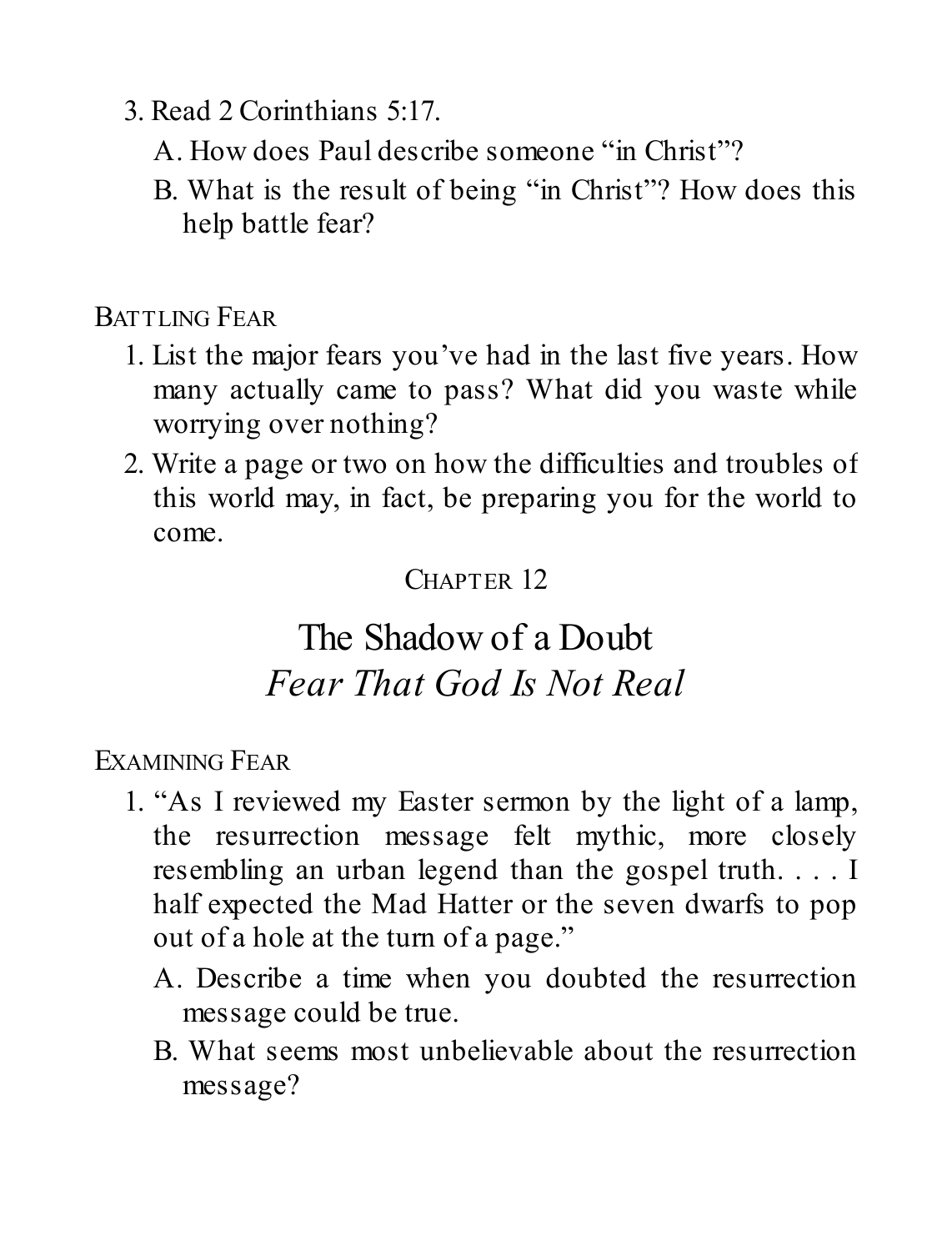- 2. "Periodic doubters of Christ, take note and take heart. The charter followers of Christ had doubts too. But Christ refused to leave themalone with their questions."
	- A. Under what circumstances are you most likely to become a periodic doubter of Christ?
	- B. How has Christ helped you deal with your occasional doubts?
- 3. "What would Christ have us do with our doubts? His answer? Touch my body and ponder my story."
	- A. How do you normally respond to your doubts?
	- B. How can you touch Jesus' body and ponder his story? How does this help to combat doubts?
- 4. "Christ distributes courage through community; he dissipates doubts through fellowship. He never deposits all knowledge in one person but distributes pieces of the jigsaw puzzle to many."
	- A. How does Christ distribute courage through community and dissipate doubts through fellowship?
	- B. Are you active in a local church? In what ways do you serve and receive help there?
- 5. "What caused C. S. Lewis, a gifted, brilliant, hard-core atheist, to follow Christ? Simple. He came in touch with Christ's body, his followers, and in tune with his story, the Scriptures."
	- A. How does regular involvement with Christ's followers help you follow Christ better?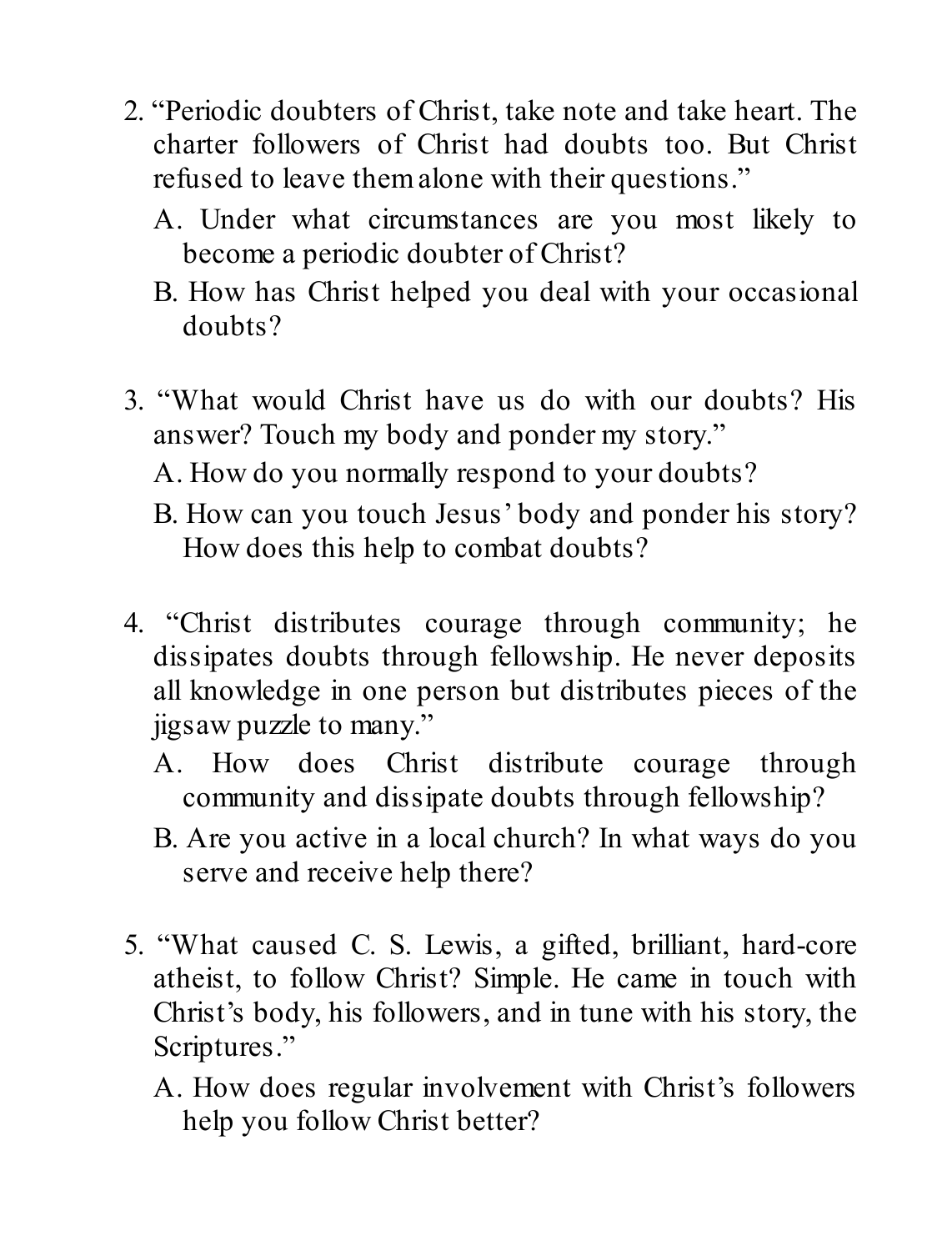B. How does regular interaction with the Bible help you grow in your faith? How does it help you battle fear?

#### EXPOSING FEAR

- 1. Read Luke 24:13–35.
	- A. Why do you suppose Jesus pretended not to know what the two men were talking about?
	- B. What did these two men cite as the most compelling reason for them to regain their hope in Jesus (v. 32)? What helps you regain your hope in Jesus in the midst of doubts?
- 2. Read John 20:24–29.
	- A. Why did Thomas at first not believe his fellow disciples when they told himthey had seen the Lord?
	- B. How did Thomas come to believe again?
	- C. Why does Jesus call "blessed" those who have not seen but yet have believed?
- 3. Read Romans 10:17.
	- A. How does faith come, according to this passage?
	- B. What does this imply about regular Bible reading and study?

#### **BATTLING FEAR**

As Maxwrites, "Next time the shadows come, immerse yourself in the ancient stories of Moses, the prayers of David, the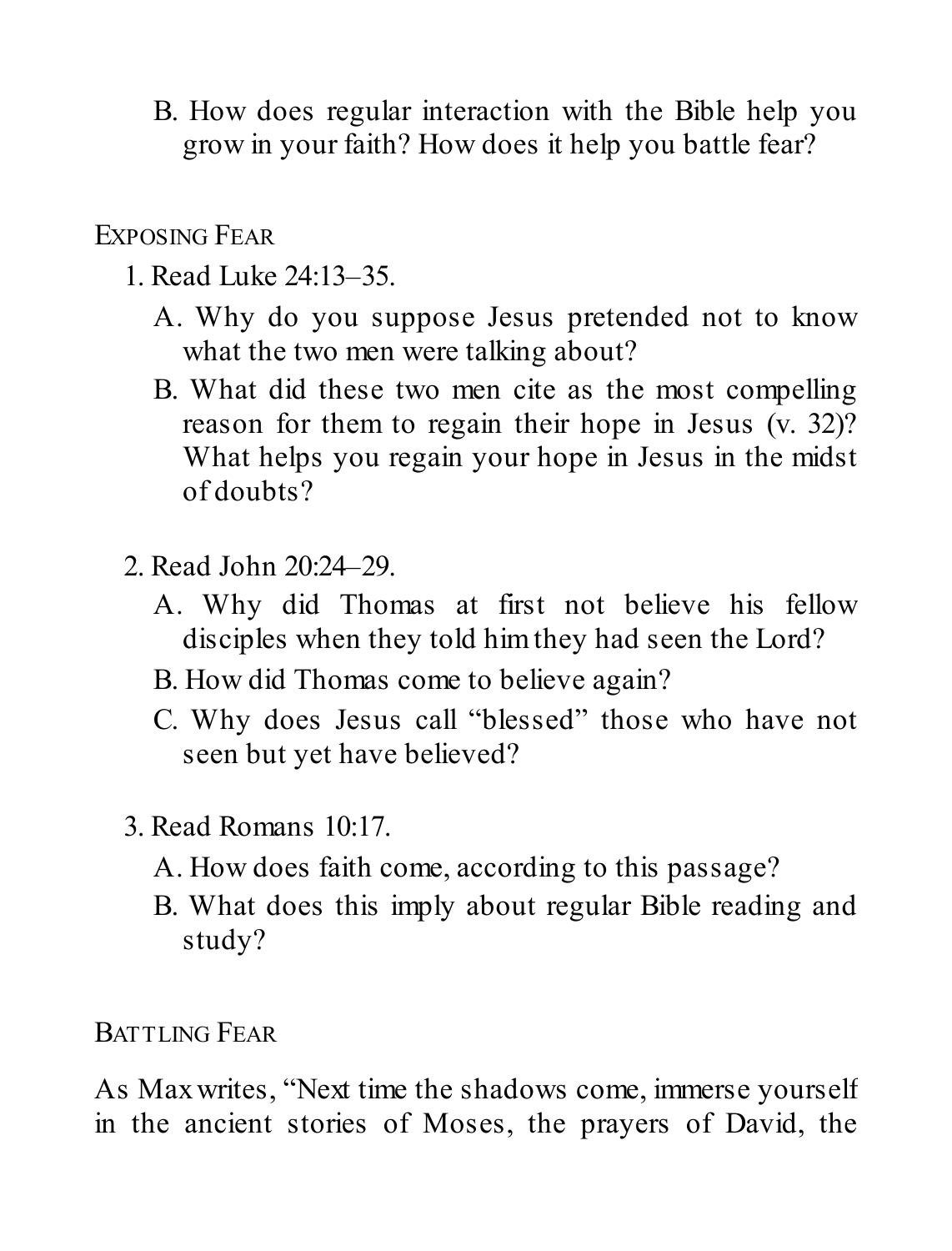testimonies of the Gospels, and the epistles of Paul. Join with other seekers, and make daily walks to Emmaus." This week: 1. Immerse yourself in the great stories of the Bible that showcase God's power and love.

2. Get deeply involved with other believers who seek to glorify God.

#### CHAPTER 13

## What If Things Get Worse? *Fear of Global Calamity*

- 1. "Life is a dangerous endeavor. We pass our days in the shadows of ominous realities. The power to annihilate humanity has, it seems, been placed in the hands of people who are happy to do so."
	- A. What ominous realities have the most power to frighten you?
	- B. How do you think you'd feel if a nuclear bomb went off in some part of the United States?
- 2. "It was as if Jesus counseled the disciples, 'Don't freak out when bad stuff happens.'"
	- A. Do you have a personal action plan for dealing with bad stuff? Explain.
	- B. What have you learned from observing the way others handle difficulties?
- 3. "False prophets always minimize the role of Christ and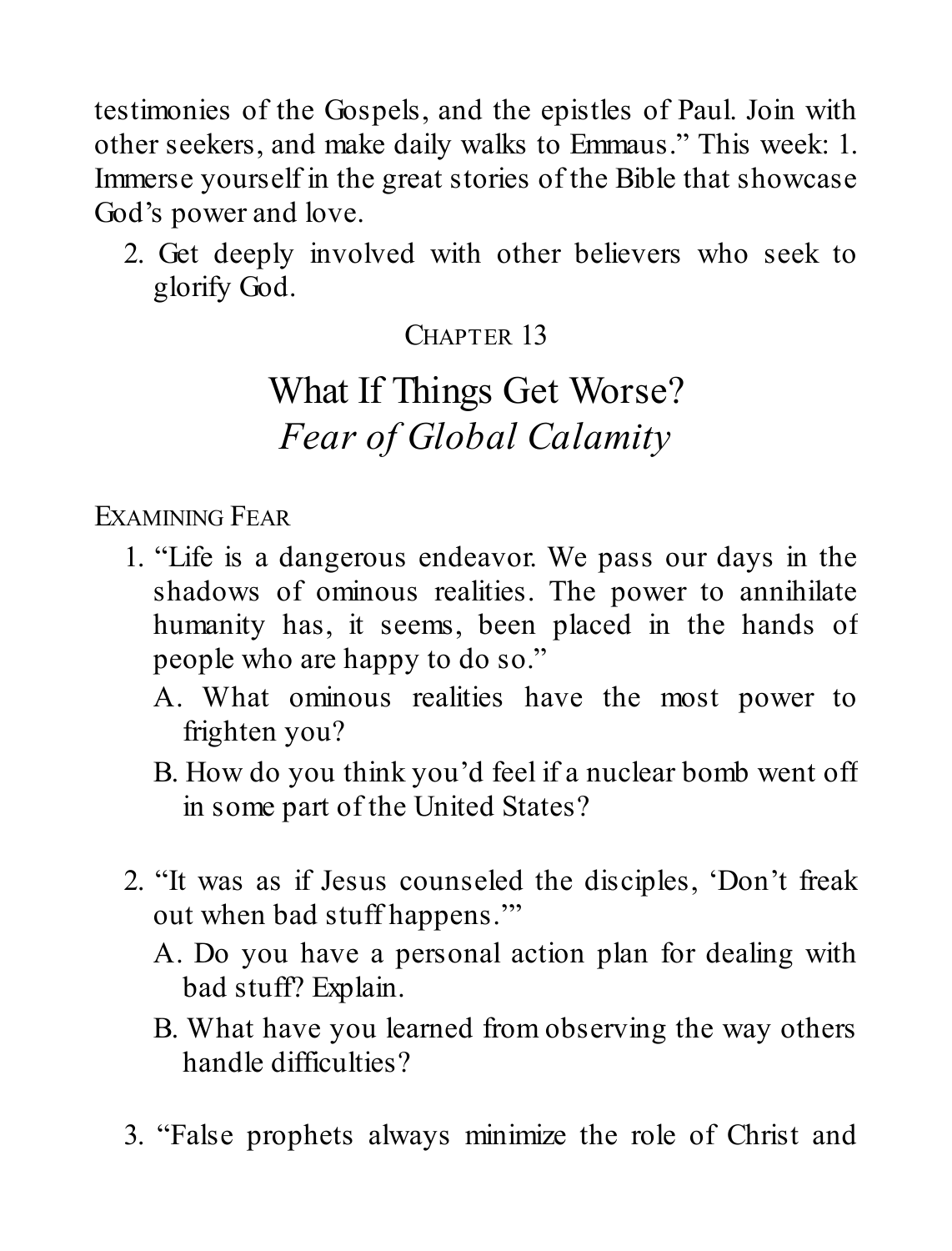maximize the role of humanity. . . . Stick to one question is this person directing listeners to Jesus? If the answer is yes, be grateful and pray for that individual. If the answer is no, get out while you still can."

- A. Why do false teachers inevitably point people away from Jesus? To what do they generally direct the attention of others?
- B. How well do you know Jesus? Would you be able to tell if someone was painting a false picture of him? Explain.
- 4. "All things, big and small, flow out of the purpose of God and serve his good will. When the world appears out of control, it isn't."
	- A. How can bad stuff serve God's good will? Describe a time in your life when bad stuff served God's good will.
	- B. How do you generally react when your world seems to be spinning out of control? How would you counsel yourself in such times?
- 5. "Everything will work out in the end. If it's not working out, it's not the end."
	- A. Do you agree with the statement above? Why or why not?
	- B. How can this statement bring comfort and alleviate fear?

EXPOSING FEAR

1. Read Matthew 24:4–14.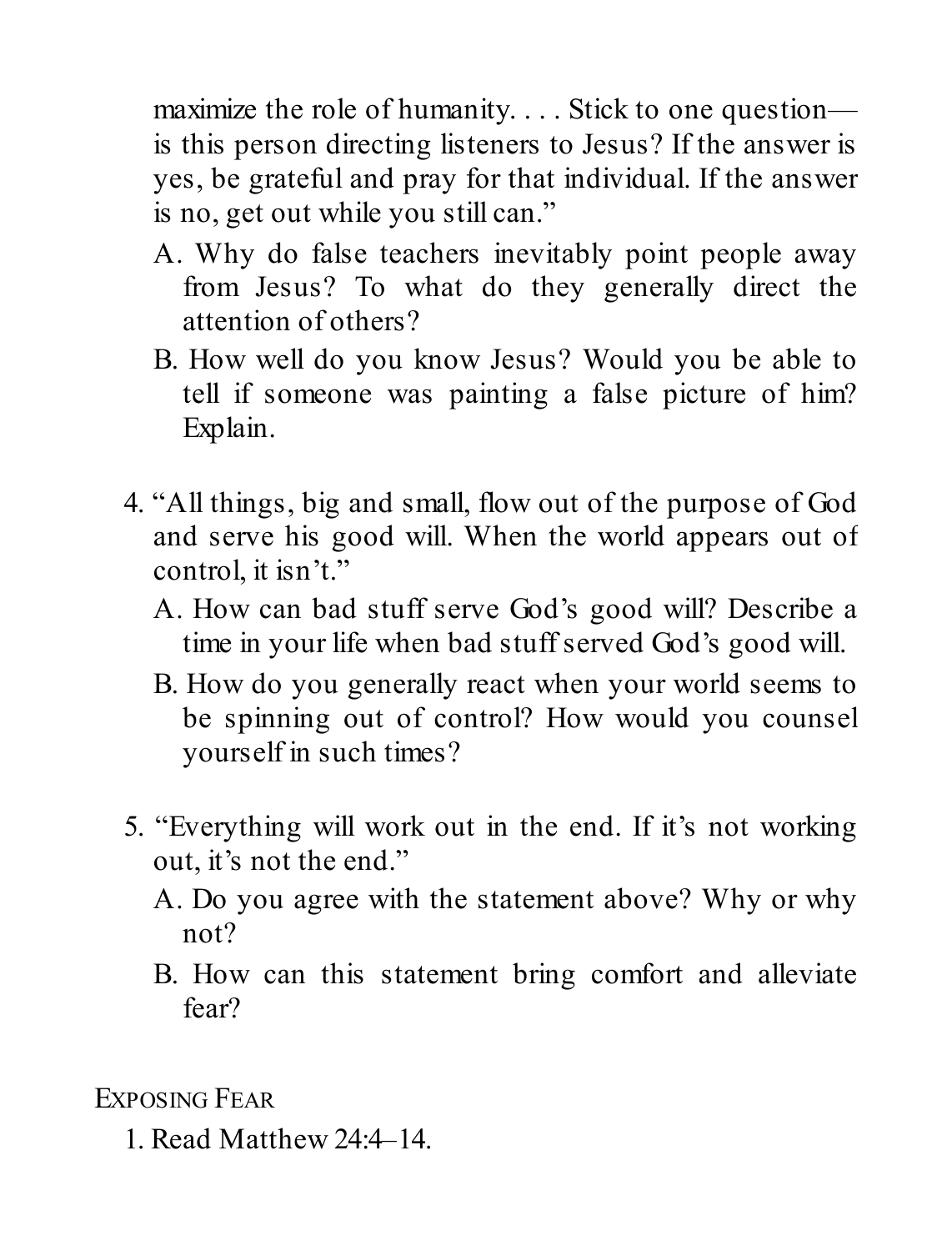- A. How many times is some form of deception mentioned in this passage?
- B. What does this tell you about knowing sound doctrine as a tool against fear?
- $2.$  Read Psalm $46:1-11$ .
	- A. What kind of fears do verses 2–3 and 6 mention? How does the psalmist counteract these fears?
	- B. How do verses 8–11 allay our fears of major catastrophes?
- 3. Read Psalm27:1–10.
	- A. What types of human-caused disasters are mentioned in verses 1–3? How does the psalmist respond to them?
	- B. What confidence does the psalmist express in verses 5–10? How did he gain this confidence? What can we learn fromhis experience?
- 4. Read Revelation 2:10.
	- A. What kind of suffering is promised to some believers?
	- B. How can these believers overcome their fears of such suffering?
	- C. What does God promise to those who overcome their fears and remain strong in Christ?

#### **BATTLING FEAR**

Write out the following statement and place it in a prominent location that you will see often (on your refrigerator, in your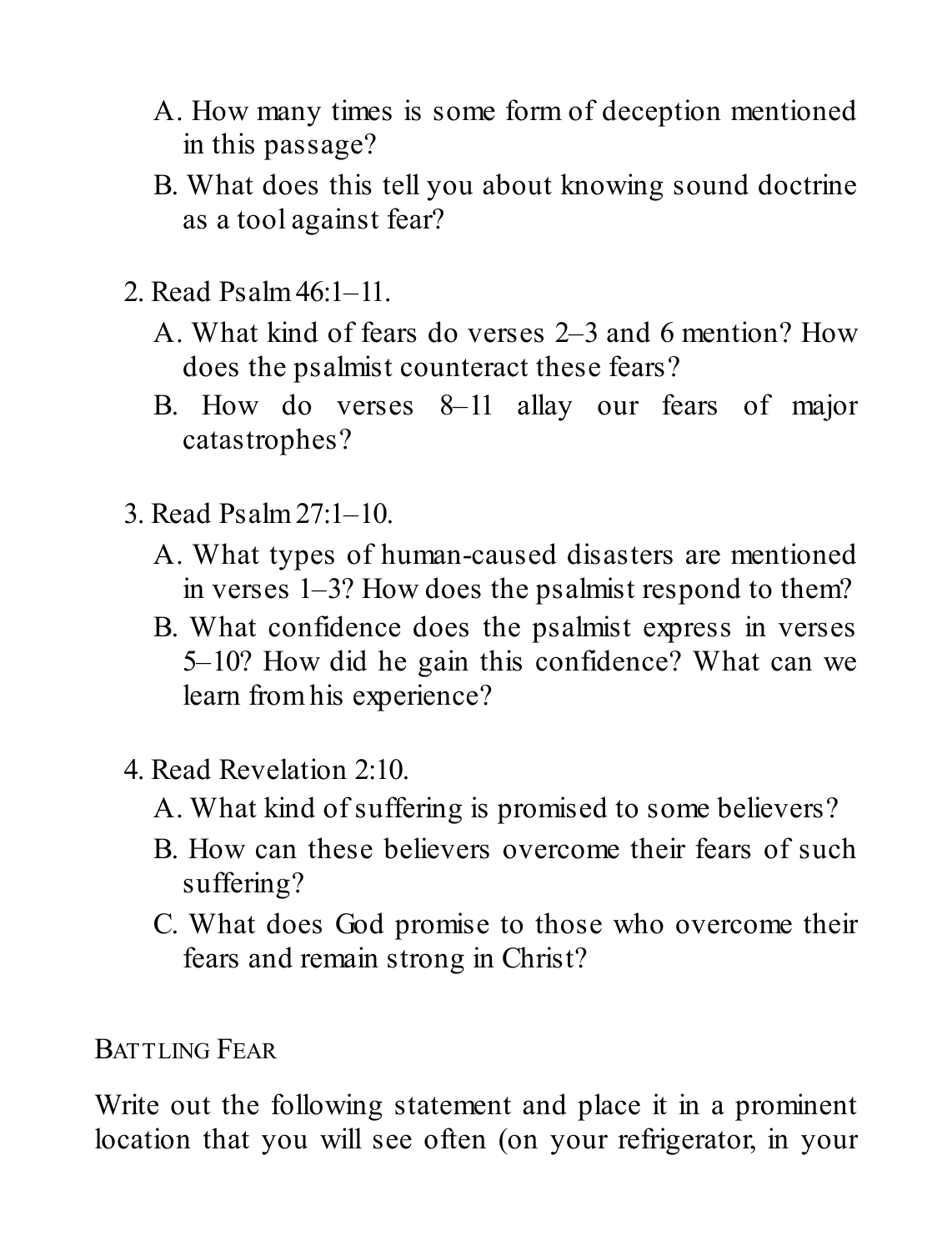car, on your office desk, etc.): "Everything will work out in the end. If it's not working out, it's not the end."

#### $C$ HAPTER  $14$

## The One Healthy Terror *Fear of God Getting Out of My Box*

- 1. "When it comes to defining Christ, no boxworks." A. Into what boxes have you tried to put Christ? B. Why is it impossible to put Jesus Christ into a box?
- 2. "The transfigured Christ is Christ in his purest form. It's also Christ as his truest self, wearing his pre-Bethlehem and postresurrection wardrobe."
	- A. Why is the transfigured Christ "Christ in his purest form"?
	- B. How can a mental picture of the transfigured Christ change the way you respond to adversity?
- 3. "Christ has no counterparts. Only one tabernacle should be built, because only one person on the mountain deserved to be honored."
	- A. Do you believe that Jesus Christ has no counterparts? Explain.
	- B. Name another occasion when God emphasized that Christ should be honored over others.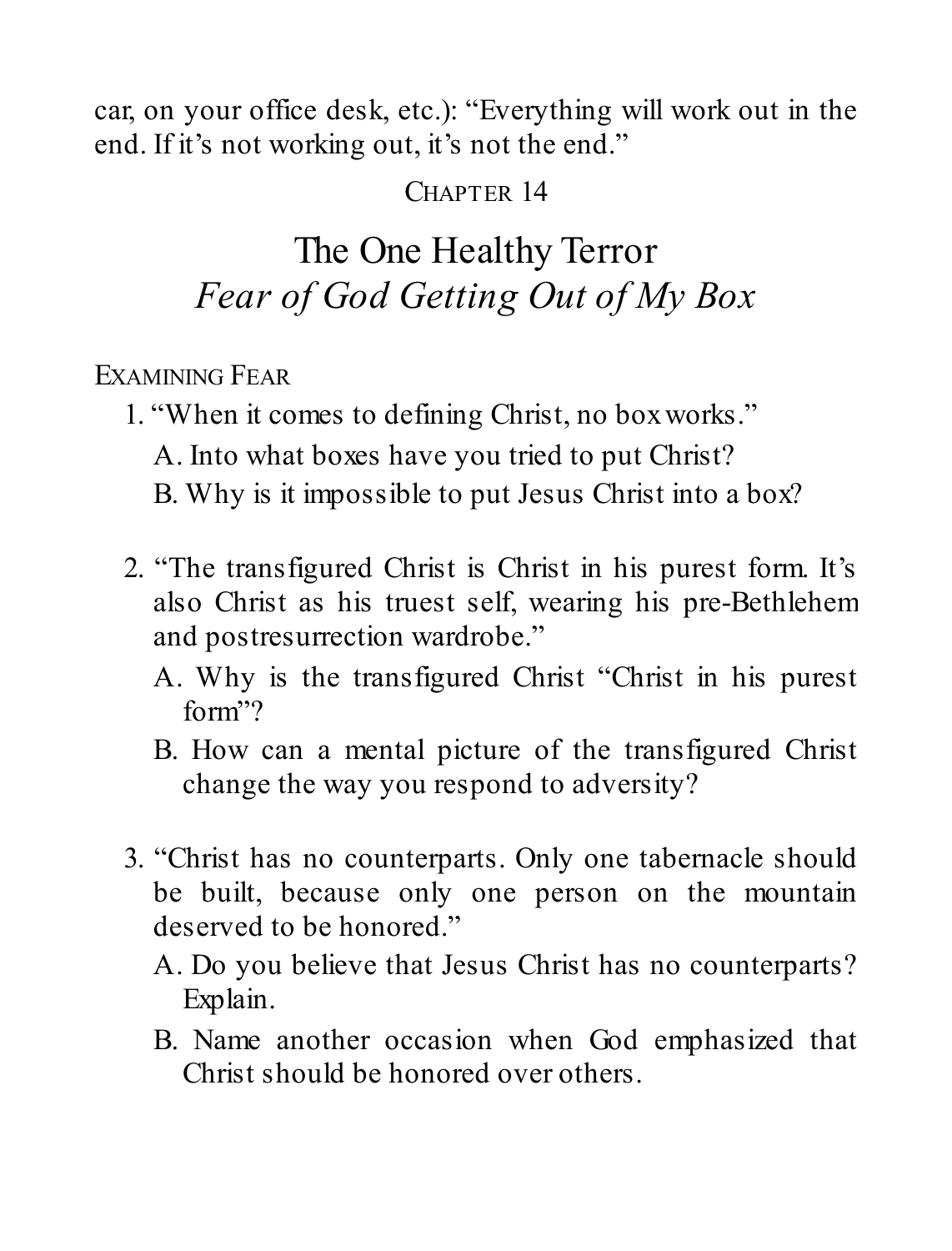- 4. "Fire on the mountain led to fear on the mountain. A holy, healthy fear. Peter, James, and John experienced a fortifying terror, a stabilizing reverence of the one and only God."
	- A. What kind of terror can fortify you in your faith? How can a true reverence of God give you stability in times of uncertainty and fear?
	- B. What Old Testament person also experienced fire on a mountain? How did it affect his view of God? How did it change his life?
- 5. "How long since you felt this fear? Since a fresh understanding of Christ buckled your knees and emptied your lungs? Since a glimpse of him left you speechless and breathless? If it's been a while, that explains your fears. When Christ is great, our fears are not."

A. Answer the questions above.

B. How does a vision of a great Christ diminish our fears?

EXPOSING FEAR

- 1. Read Matthew 17:1–8.
	- A. Why do you suppose Jesus wanted his three closest disciples to see him transfigured just before his death?
	- B. How can fear be both healthy and holy? From where does this kind of fear come? What did Jesus mean when he told the disciples not to be afraid?
- 2. Read 1 Timothy 6:13–16.
	- A. What does it mean to you that God dwells in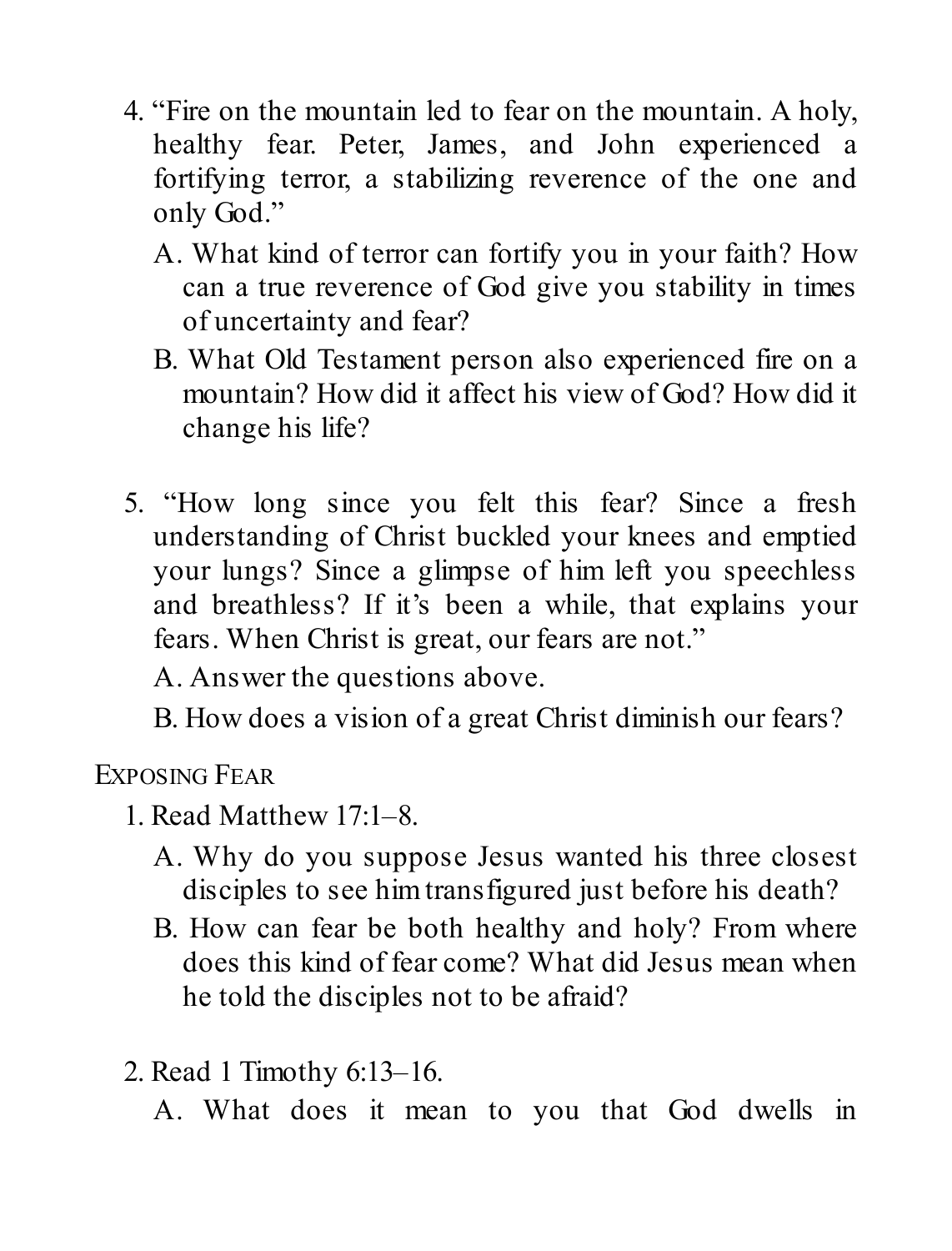unapproachable light?

- B. What impression do you suppose verses 15–16 are designed to have upon our minds? What kind of fear does this image generate and for what reason?
- 3. Read 2 Peter 1:16–19.
	- A. What impression did the Transfiguration make on Peter?
	- B. What application does Peter make in verse 19? How can his guidance lead us into a holy, healthy, helpful fear?

**BATTLING FEAR** 

Carefully study and compare the four major accounts of the Transfiguration found in the Bible: Matthew 17:1–8; Mark 9:2– 8; Luke 9:28–36; 2 Peter 1:16–18. Make a list of the story elements you find there. Then take time to ponder not only the event of the Transfiguration but how it affected Peter, James, and John. And keep in mind the following statement from Max: "Stare long and longingly at the Bonfire, the Holy One, the Highest One, the Only One. As you do, all your fears, save the fear of Christ himself, will melt like ice cubes on a summer sidewalk"

CHAPTER 15

Conclusion *William's Psalm*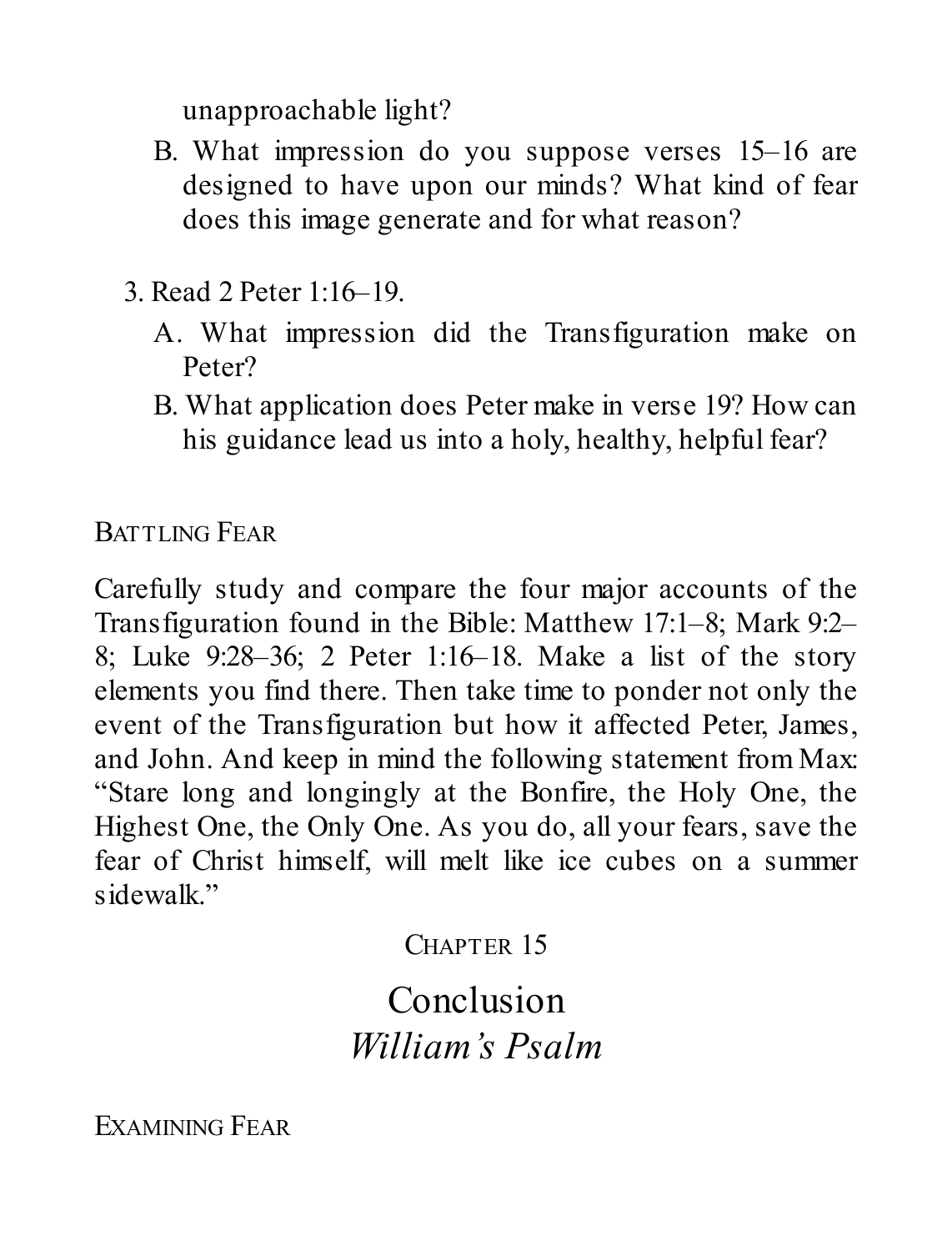1. "Fear loves a good stampede."

A. In what way is fear contagious?

B. How can you avoid joining the stampede?

- 2. "We are the most worried culture that has ever lived. For the first time since the end of the Second World War, parents expect that life for the next generation will be worse than it was for them"
	- A. Why do you think our culture worries so much?
	- B. Do you expect that life for the next generation will be worse than it is for you? Explain.
- 3. "Let's be among those who stay calm. Let's recognize danger but not be overwhelmed. Acknowledge threats but refuse to be defined by them."
	- A. Describe some ways you can recognize danger but not be overwhelmed by it.
	- B. How can you make sure that threats will not define you or your behavior?
- 4. "Enough of these shouts of despair, wails of doom. Why pay heed to the doomsdayer on Wall Street or the purveyor of gloom in the newspaper? We will incline our ears elsewhere: upward. We will turn to our Maker, and because we do, we will fear less."
	- A. Would meditating on the *Wall Street Journal* or on the Bible give you more hope? Why?
	- B. How does fixing your eyes on your Maker help you fear less?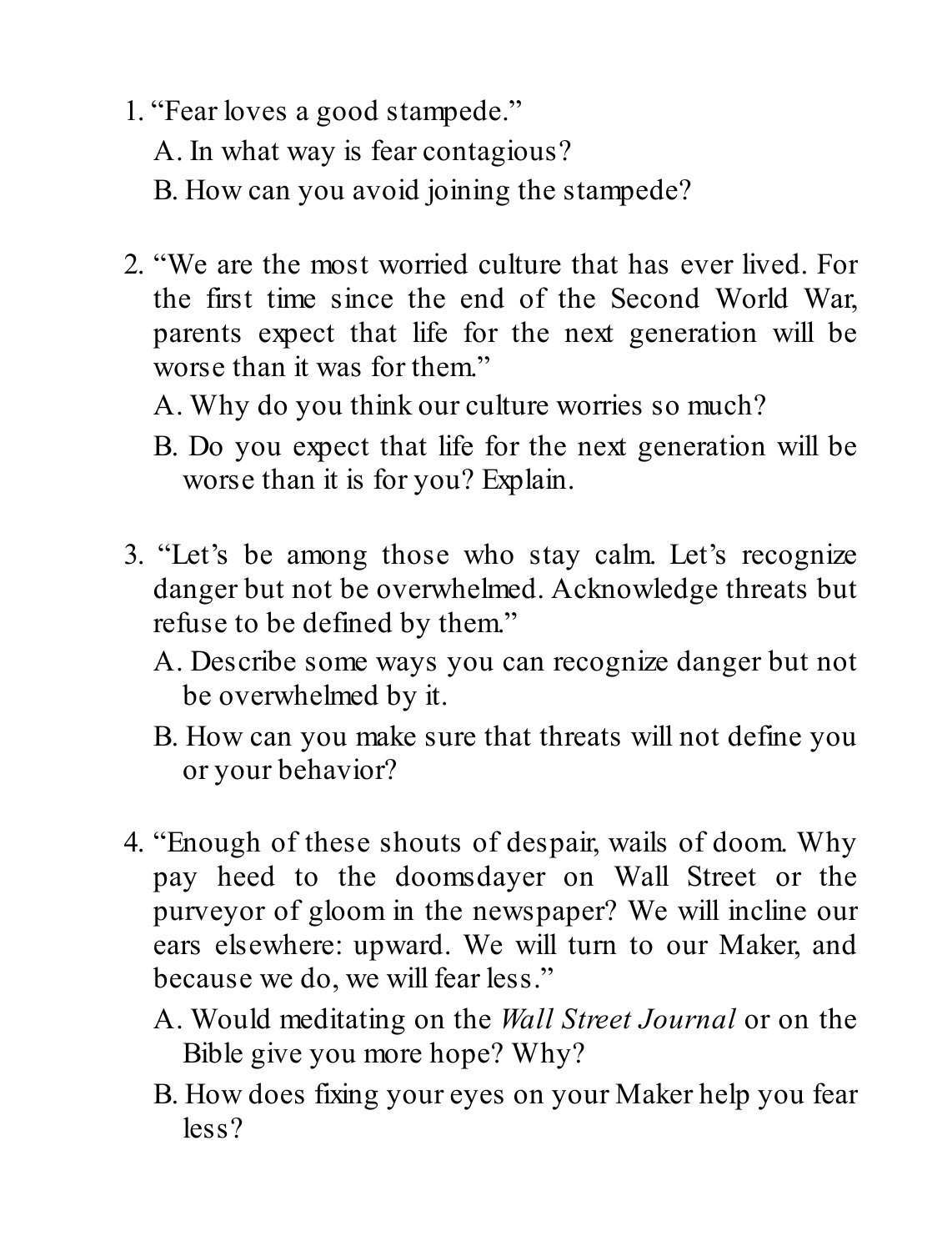- 5. "The Lord will never leave His people. *The Bible is His word.* The Lord is a good leader. *The Lord who loves you.* And He will not forsake His people."
	- A. What does it mean to you that the Lord will never leave you or forsake you?
	- B. In what way(s) has the Lord been a good leader for you?

EXPOSING FEAR

- 1. Read Proverbs 29:25.
	- A. What is the outcome of fearing people?
	- B. What is the outcome of trusting in God, despite one's fear?
- 2. Read Isaiah 8:12–14.
	- A. Against what fears did Isaiah caution his countrymen?
	- B. What fear were they to cultivate?
	- C. How would this righteous fear help them in the here and now?
- 3. Read Hebrews 13:5–6.
	- A. What reason does the writer give for being content with whatever we have?
	- B. What promise does the writer give us?
	- C. How does he want us to respond to this promise?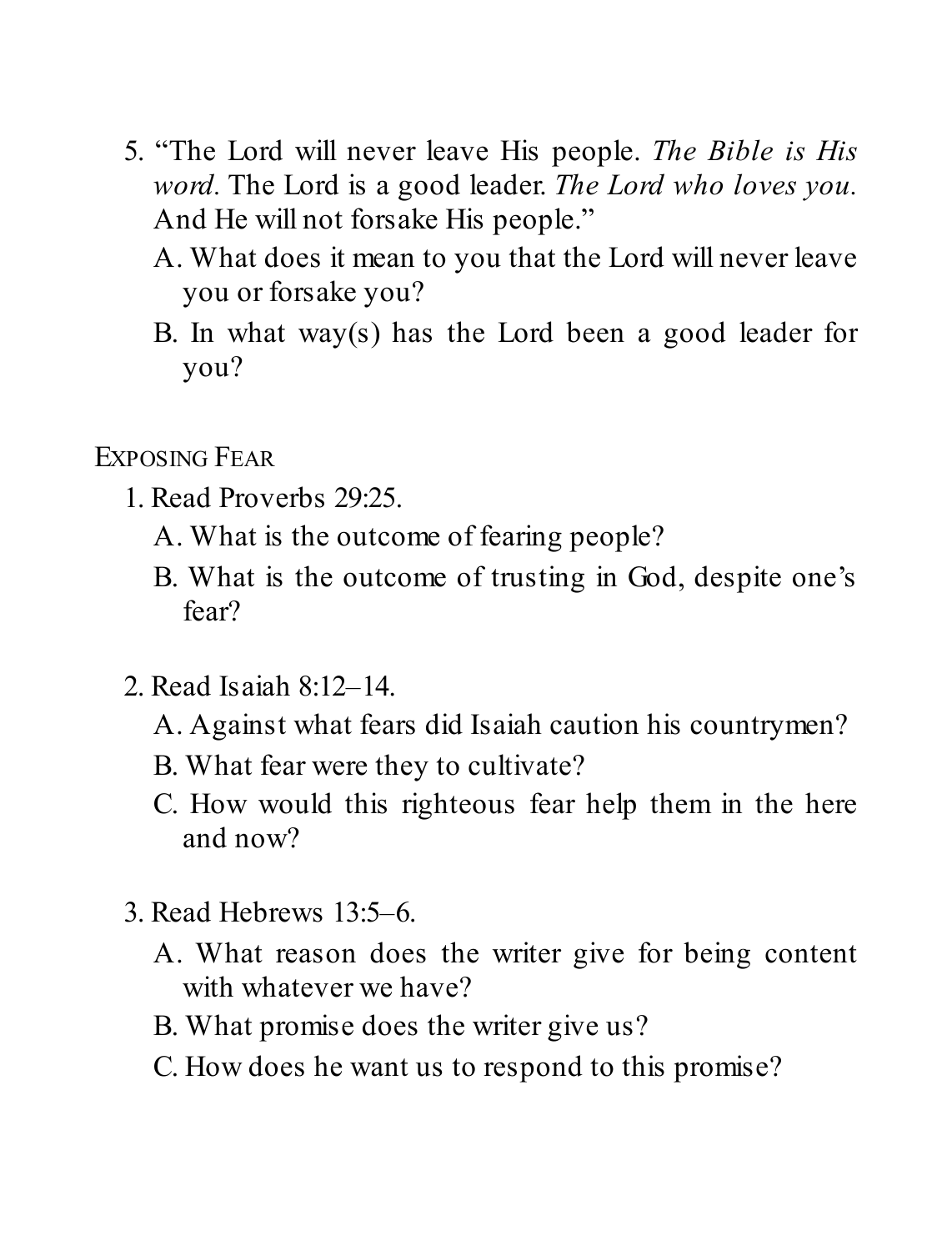#### BATTLING FEAR

For one week meditate several times a day on a single verse of Scripture from God's own mouth: "I will never leave you nor forsake you" (Heb. 13:5). At the end of each day, spend at least ten minutes praising himfor his eternal commitment to you.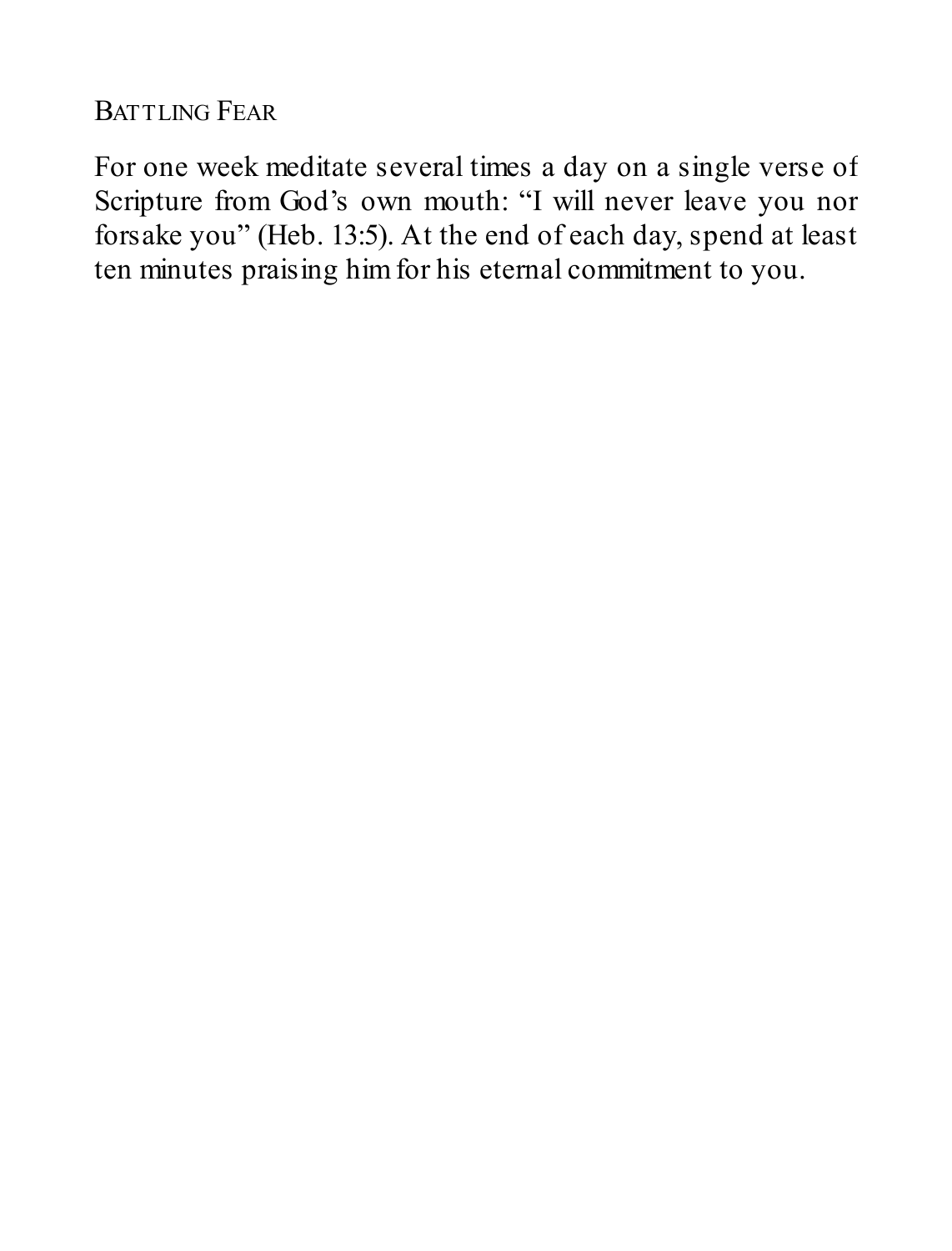## BONUS MATERIAL

A Sample fromMaxLucado's Next Book Available in Bookstores September 2012

# **GRACE**

**MAX LUCADO**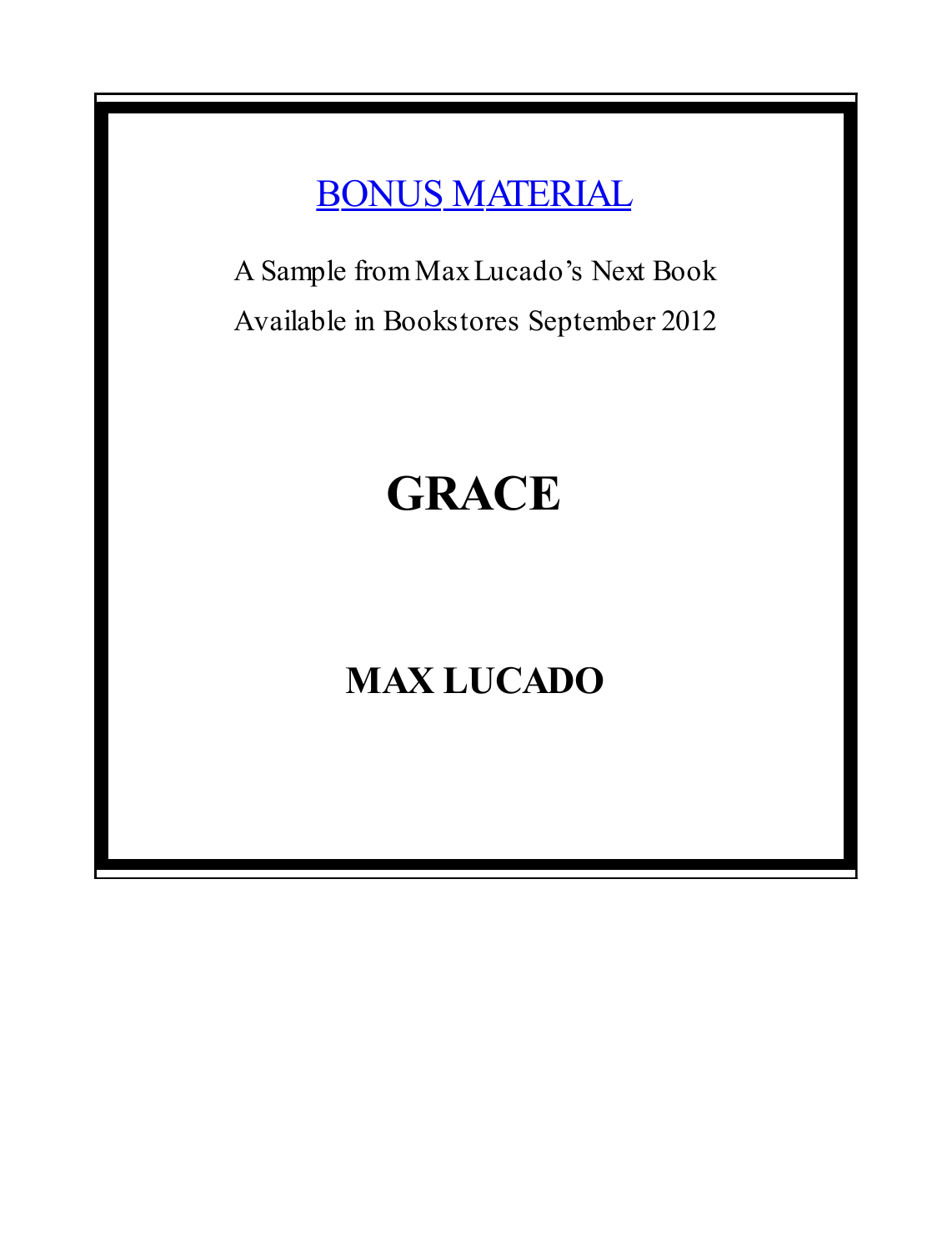## *Chapter Two*

## **The God Who Stoops**

*A clean conscience. A clean record. A clean heart. Free from accusation. Free from condemnation. Not just for our past mistakes but also for our future ones.*

The voices yanked her out of bed.

"Get up, you harlot."

"What kind of woman do you think you are?"

Priests slammed open the bedroom door, threw back the window curtains, and pulled off the covers. Before she felt the warmth of the morning sun, she felt the heat of their scorn.

"Shame on you."

"Pathetic."

"Disgusting."

She scarcely had time to cover her body before they marched her through the narrow streets. Dogs yelped. Roosters ran. Women leaned out their windows. Mothers snatched children off the path. Merchants peered out the doors of their shops. Jerusalem became a jury and rendered its verdict with glares and crossed arms.

And as if the bedroom raid and parade of shame were inadequate, the men thrust her into the middle of a morning Bible class.

Early the next morning [ Jesus] was back again at the Temple. A crowd soon gathered, and he sat down and taught them. As he was speaking, the teachers of religious law and Pharisees brought a woman they had caught in the act of adultery. They put her in front of the crowd.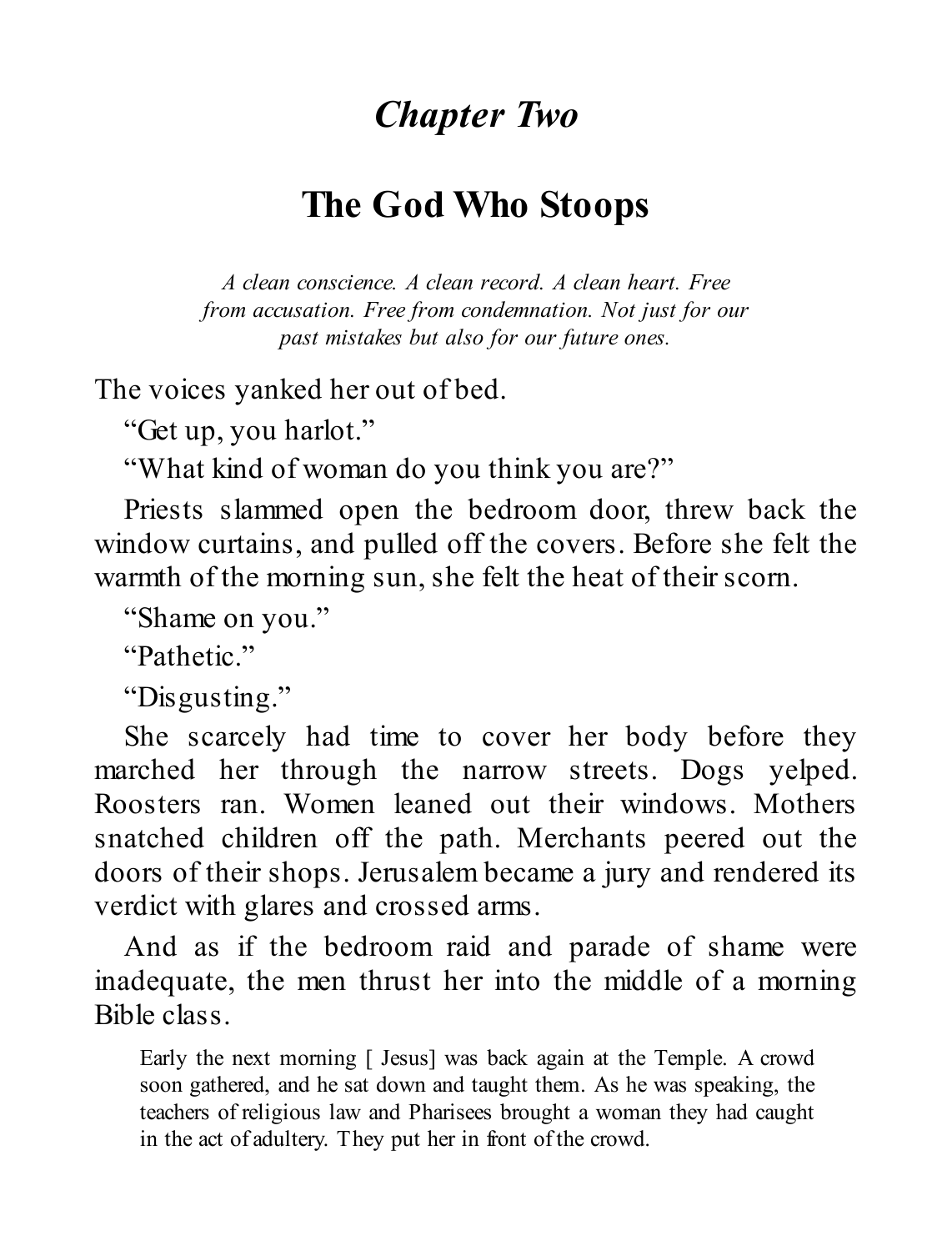" Teacher," they said to Jesus, " this woman was caught in the very act of adultery. The law of Moses says to stone her. What do you say?" ( John 8:2–5 NLT)

Stunned students stood on one side of her. Pious plaintiffs on the other. They had their questions and convictions; she had her dangling negligee and smeared lipstick. "This woman was caught in the very act of adultery," her accusers crowed. Caught in the *very* act. In the moment. In the arms. In the passion. Caught in the very act by the Jerusalem Council on Decency and Conduct. "The law of Moses says to stone her. What do you say?"

The woman had no exit. Deny the accusation? She had been caught. Plead for mercy? From whom? From God? His spokesmen were squeezing stones and snarling their lips. No one would speak for her.

But someone would stoop for her.

Jesus "stooped down and wrote in the dust" (v. 6 NLT). We would expect him to stand up, step forward, or even ascend a stair and speak. But instead he leaned over. He descended lower than anyone else—beneath the priests, the people, even beneath the woman. The accusers looked down on her. To see Jesus, they had to look down even farther.

He's prone to stoop. He stooped to wash feet, to embrace children. Stooped to pull Peter out of the sea, to pray in the garden. He stooped before the Roman whipping post. Stooped to carry the cross. Grace is a God who stoops. Here he stooped to write in the sand.

Remember the first occasion his fingers touched dirt? He scooped soil and formed Adam. As he touched the sun-baked soil beside the woman, Jesus may have been reliving the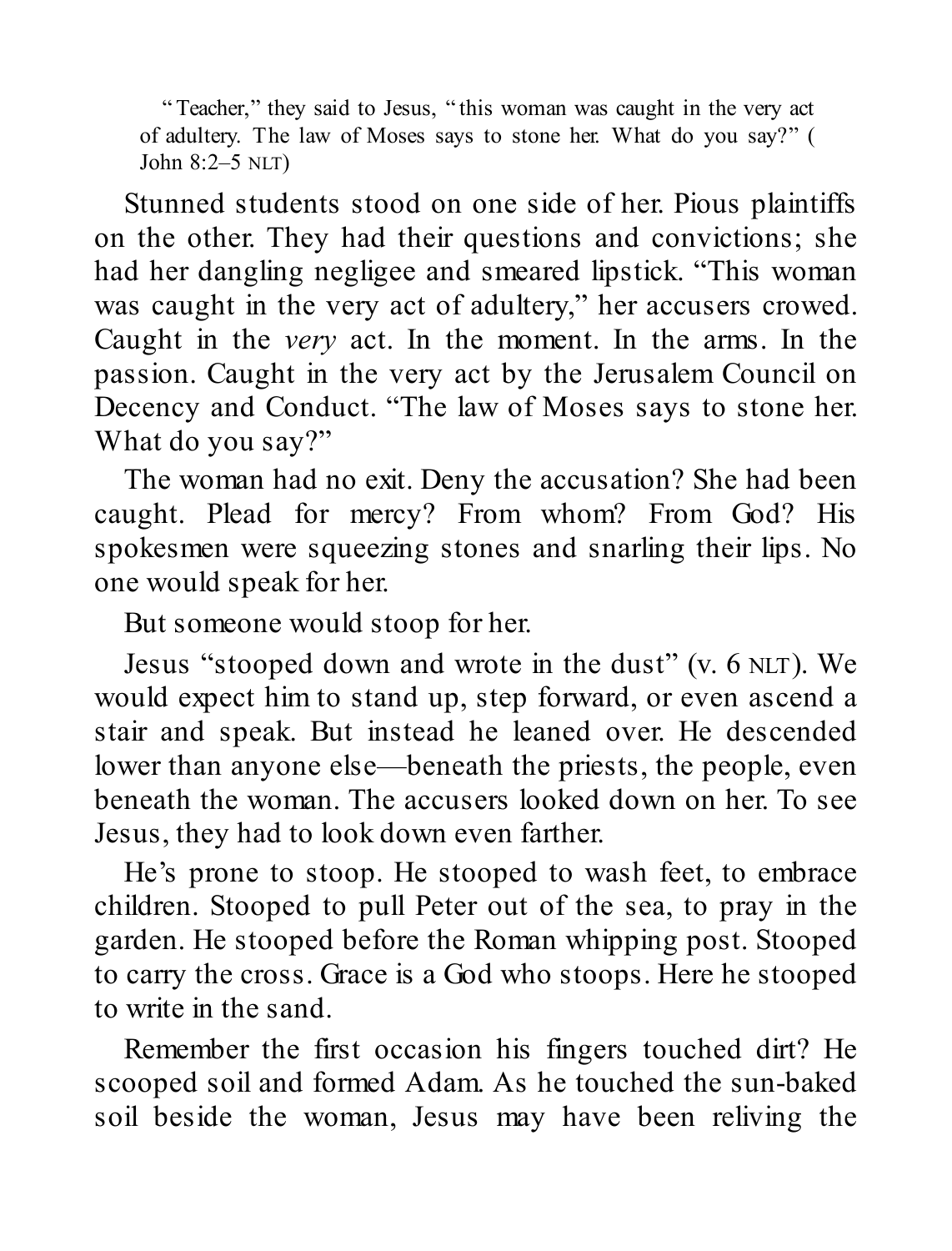creation moment, reminding himself from whence we came. Earthly humans are prone to do earthy things. Maybe Jesus wrote in the soil for his own benefit.

Or for hers? To divert gaping eyes from the scantily clad, just-caught woman who stood in the center of the circle?

The posse grew impatient with the silent, stooping Jesus. "They kept demanding an answer, so he stood up" (v. 7 NLT).

He lifted himself erect until his shoulders were straight and his head was high. He stood, not to preach, for his words would be few. Not for long, for he would soon stoop again. Not to instruct his followers; he didn't address them. He stood on behalf of the woman. He placed himself between her and the lynch mob and said,"'All right, stone her. But let those who have never sinned throw the first stones!' Then he stooped down again and wrote in the dust" (vv. 7–8 NLT).

Name-callers shut their mouths. Rocks fell to the ground. Jesus resumed his scribbling. "When the accusers heard this, they slipped away one by one, beginning with the oldest, until only Jesus was left in the middle of the crowd with the woman" (v. 9 NLT).

Jesus wasn't finished. He stood one final time and asked the woman, "Where are your accusers?" (v. 10 NLT).

My, my, my. What a question—not just for her but for us. Voices of condemnation awaken us as well.

"You aren't good enough."

"You'll never improve."

"You failed—again."

The voices in our world.

And the voices in our heads! Who is this morality patrolman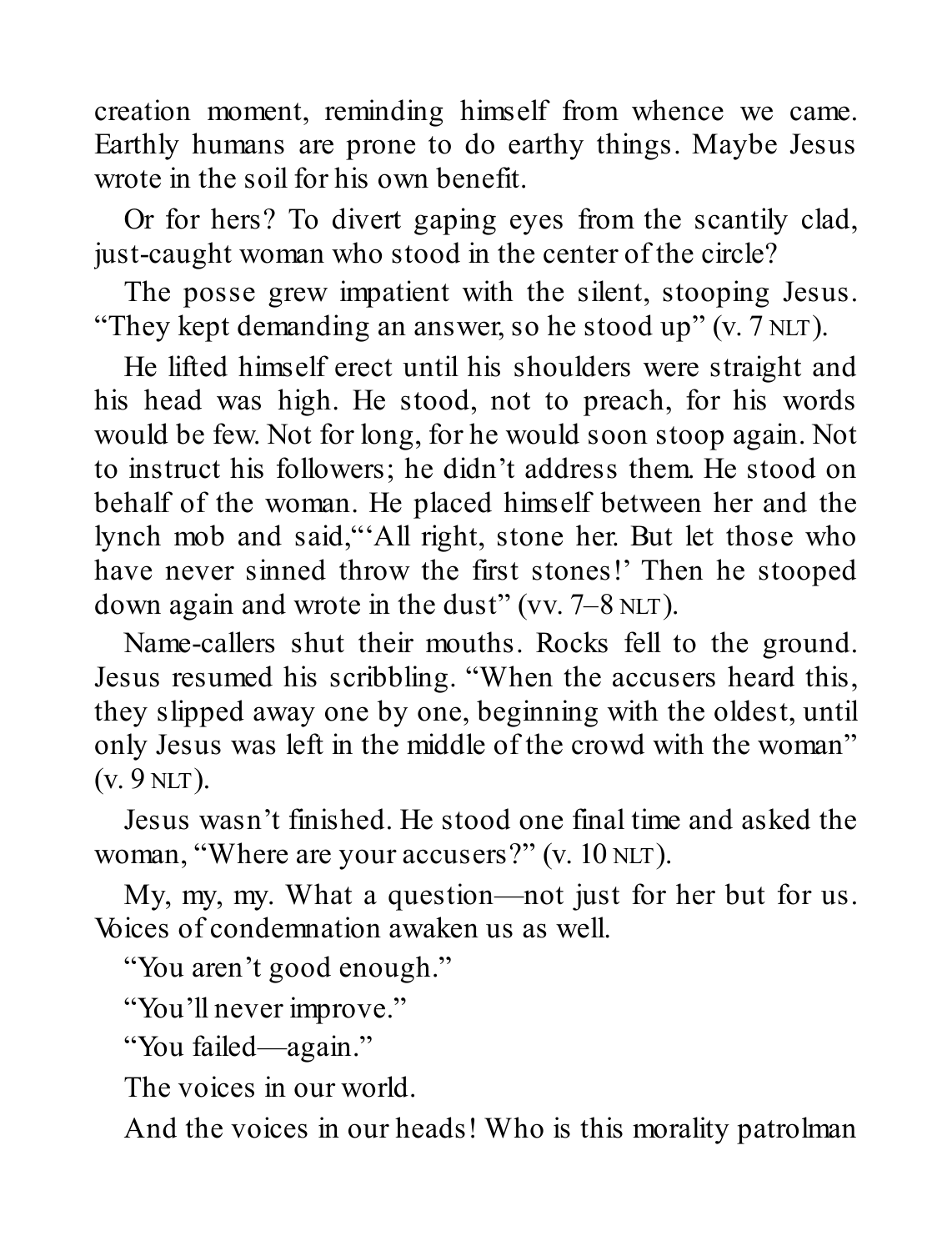who issues a citation at every stumble? Who reminds us of every mistake? Does he ever shut up?

No. Because Satan never shuts up. The apostle John called him*the Accuser*:

This great dragon—the ancient serpent called the Devil, or Satan, the one deceiving the whole world—was thrown down to the earth with all his angels.

Then I heard a loud voice shouting across the heavens

" . . . For the Accuser has been thrown down to earth—the one who accused our brothers and sisters before our God day and night." (Rev. 12:9-10 NLT)

Day after day, hour after hour. Relentless, tireless. The Accuser makes a career out of accusing. Unlike the conviction of the Holy Spirit, Satan's condemnation brings no repentance or resolve, just regret. He has one aim: "to steal, and to kill, and to destroy" (John 10:10 NKJV). Steal your peace, kill your dreams, and destroy your future. He has deputized a horde of silver-tongued demons to help him. He enlists people to peddle his poison. Friends dredge up your past. Preachers proclaim all guilt and no grace. And parents, oh, your parents. They own a travel agency that specializes in guilt trips. They distribute it twenty-four hours a day. Long into adulthood you still hear their voices: "Why can't you grow up?" "When are you going to make me proud?"

Condemnation—the preferred commodity of Satan. He will repeat the adulterous woman scenario as often as you permit him to do so, marching you through the city streets and dragging your name through the mud. He pushes you into the center of the crowd and megaphones your sin. *This person was caught in the act of immorality* . . . *stupidity* . . . *dishonesty* . . . *irresponsibility.*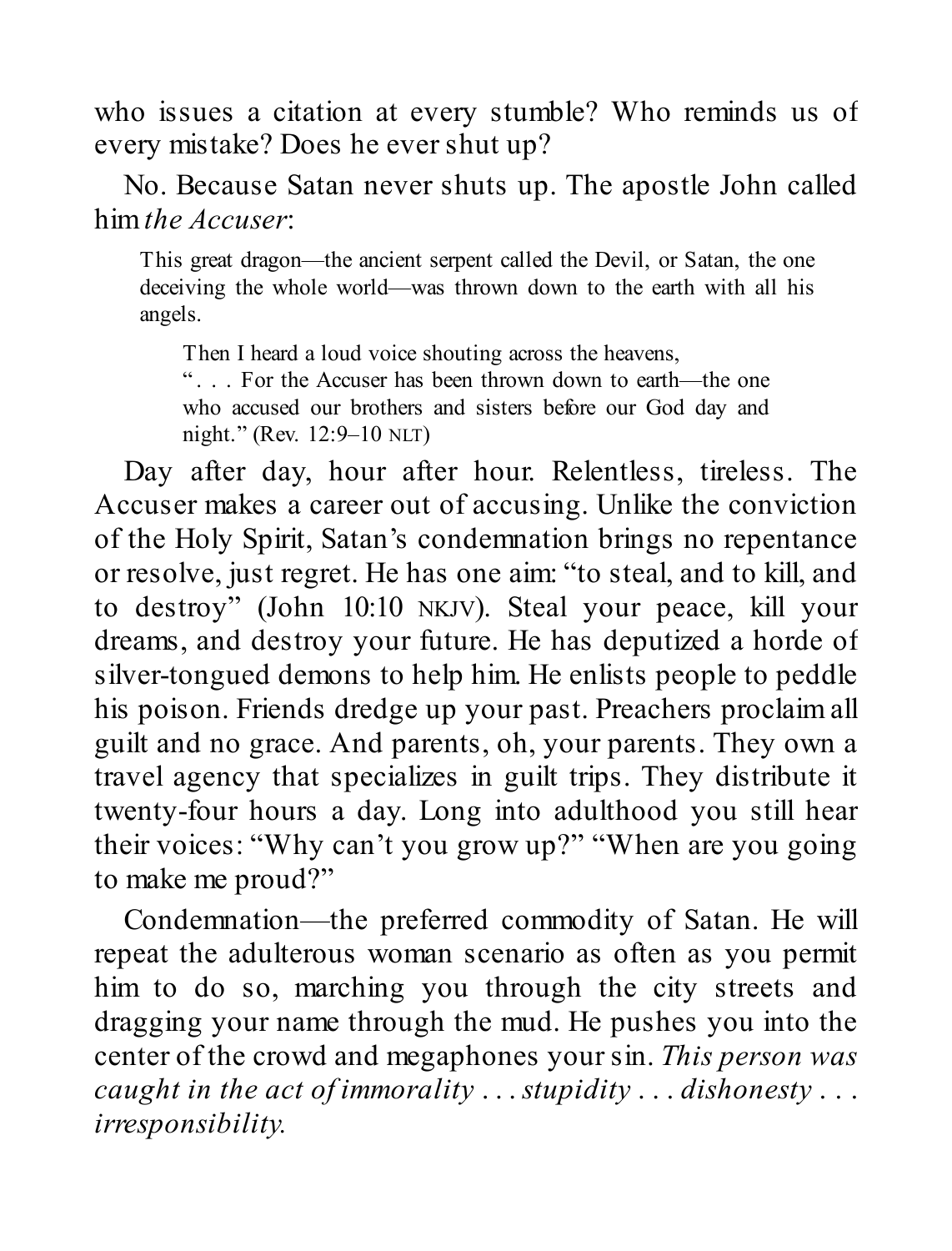But he will not have the last word. Jesus has acted on your behalf.

He stooped. Low enough to sleep in a manger, work in a carpentry shop, sleep in a fishing boat. Low enough to rub shoulders with crooks and lepers. Low enough to be spat upon, slapped, nailed, and speared. Low. Low enough to be buried.

And then he stood. Up from the slab of death. Upright in Joseph's tomb and right in Satan's face. Tall. High. He stood up for the woman and silenced her accusers, and he does the same for you. He stands up.

He "is in the presence of God at this very moment sticking up for us" (Rom. 8:34 MSG). Let this sink in for a moment. In the presence of God, in defiance of Satan, Jesus Christ rises to your defense. He takes on the role of a priest. "And since we have a great priest over God's house, let us come near to God with a sincere heart and a sure faith, because we have been made free froma guilty conscience" (Heb. 10:21–22 NCV).

A clean conscience. A clean record. A clean heart. Free from accusation. Free from condemnation. Not just for our past mistakes but also for our future ones.

"Since he will live forever, he will always be there to remind God that he has paid for [our] sins with his blood" (Heb. 7:25) TLB). Christ offers unending intercession on your behalf.

Jesus trumps the devil's guilt with words of grace.

Though we were spiritually dead because of the things we did against God, he gave us new life with Christ. You have been saved by God's grace. And he raised us up with Christ and gave us a seat with him in the heavens. He did this for those in Christ Jesus so that for all future time he could show the very great riches of his grace by being kind to us in Christ Jesus. I mean that you have been saved by grace through believing. You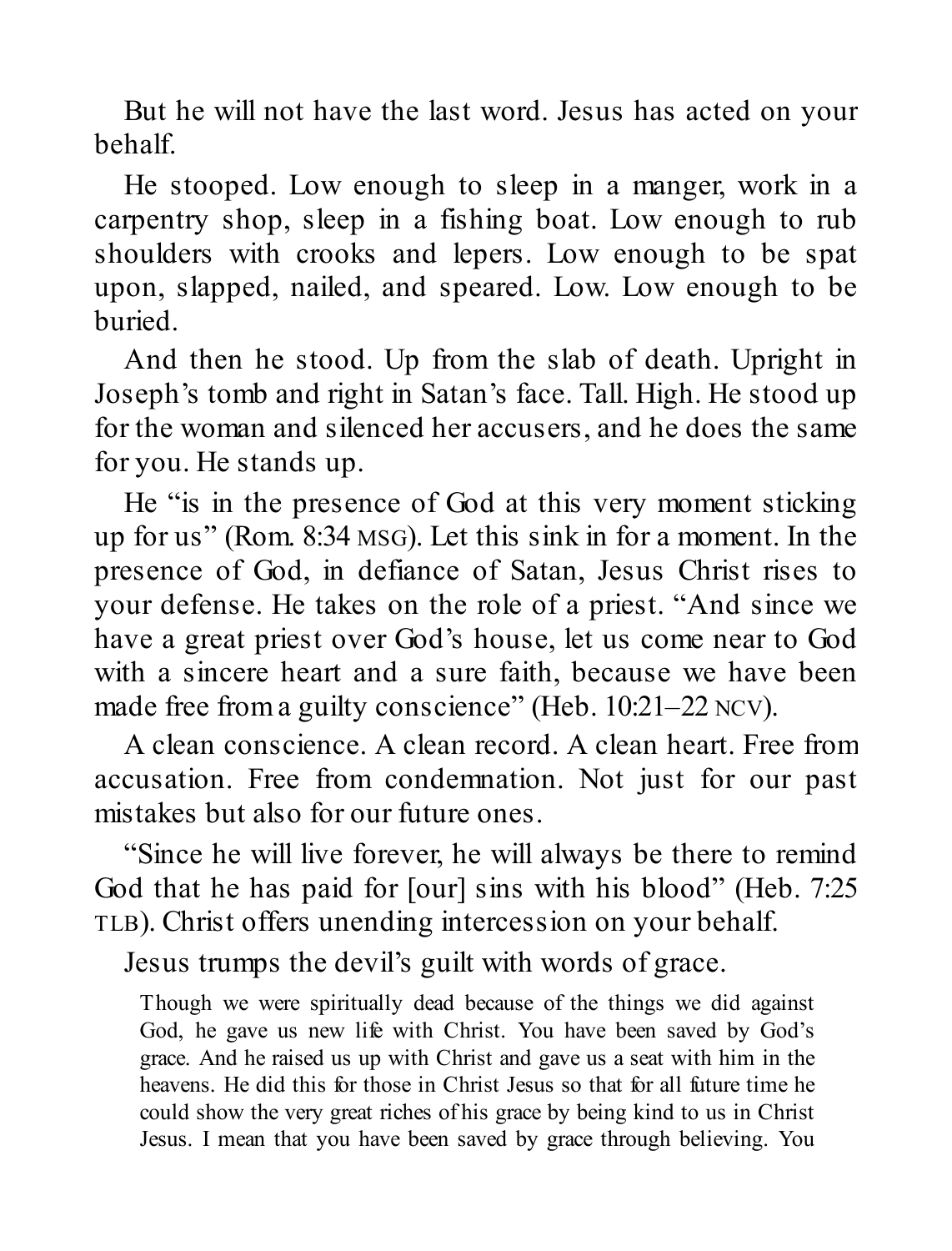did not save yourselves; it was a gift from God. It was not the result of your own efforts, so you cannot brag about it. God has made us what we are. In Christ Jesus, God made us to do good works, which God planned in advance for us to live our lives doing. (Eph. 2:5–10 NCV)

Behold the fruit of grace: saved by God, raised by God, seated with God. Gifted, equipped, and commissioned. Farewell, earthly condemnations: *Stupid. Unproductive. Slow learner. Fast-talker. Quitter. Cheapskate.* No longer. You are who *he* says you are: *Spiritually alive. Heavenly positioned. Connected to God. A billboard of mercy. An honored child.* This is the "aggressive forgiveness we call *grace*" (Rom. 5:20 MSG).

Satan is left speechless and without ammunition.

"Who can accuse the people God has chosen? No one, because God is the One who makes them right. Who can say God's people are guilty? No one, because Christ Jesus died, but he was also raised from the dead, and now he is on God's right side, appealing to God for us" (Rom. 8:33–34 NCV). The accusations of Satan sputter and fall like a deflated balloon.

Then why, pray tell, do we still hear them? Why do we, as Christians, still feel guilt?

Not all guilt is bad. God uses appropriate doses of guilt to awaken us to sin. We know guilt is God given when it causes "indignation . . . alarm .. . longing . . . concern . . . readiness to see justice done" (2 Cor. 7:11 NIV). God's guilt brings enough regret to change us.

Satan's guilt brings enough regret to enslave us. Don't let himlock his shackles on you.

Remember, "your life is hidden with Christ in God" (Col. 3:3 NKJV). When he looks at you, he sees Jesus first. In the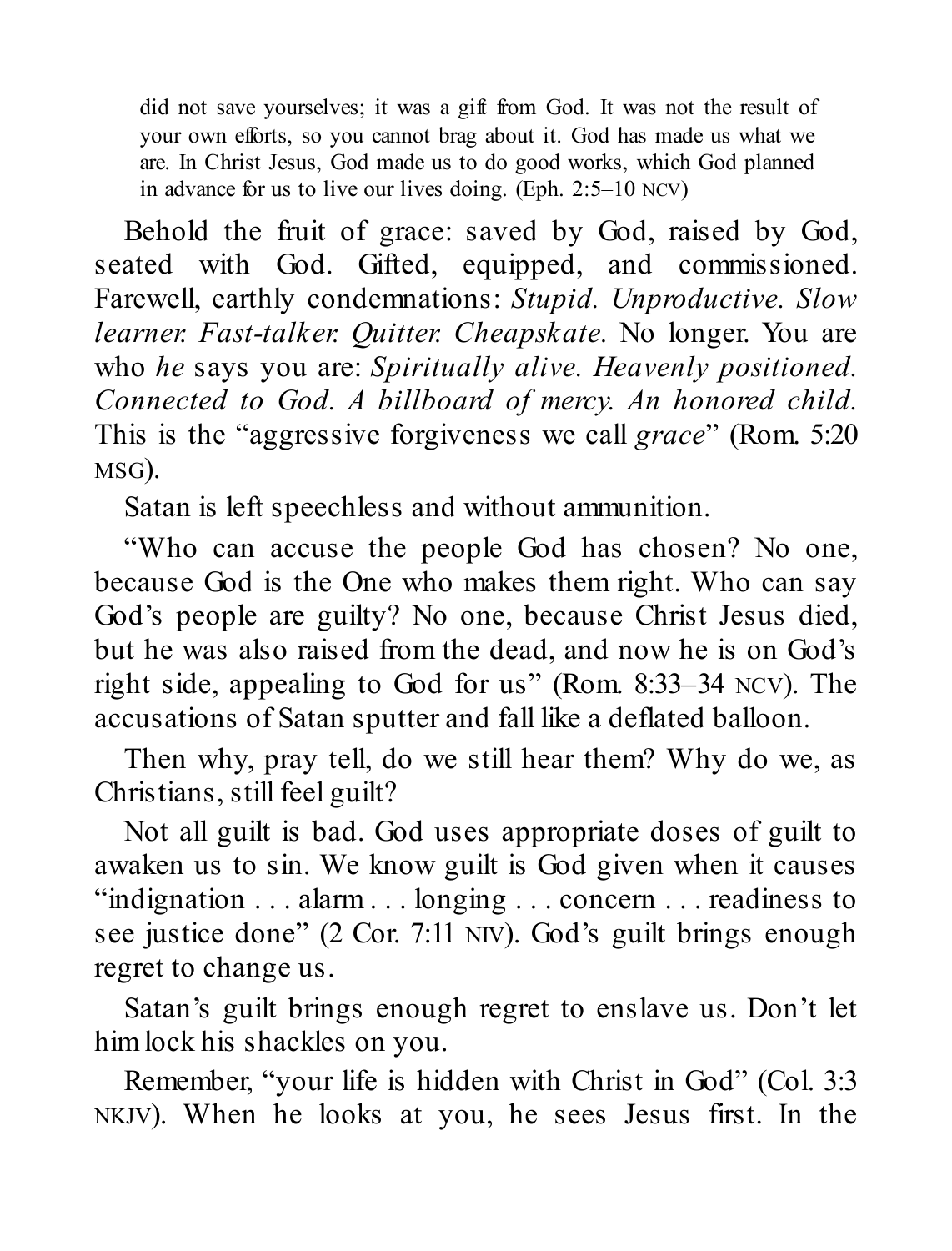Chinese language the word for *righteousness* is a combination of two characters: the figure of a lamb and a person. The lamb is on top, covering the person. Whenever God looks down at you, this is what he sees: the perfect Lamb of God covering you. It boils down to this choice: Do you trust your Advocate or your Accuser?

Your answer has serious implications. It did for Jean Valjean. Victor Hugo introduced us to this character in the classic *Les Misérables*. Valjean enters the pages as a vagabond. A justreleased prisoner in midlife, wearing threadbare trousers and a tattered jacket. Nineteen years in a French prison have left him rough and fearless. He's walked for four days in the Alpine chill of nineteenth-century southeastern France, only to find that no inn will take him, no tavern will feed him. Finally he knocks on the door of a bishop's house.

Monseigneur Myriel is seventy-five years old. Like Valjean, he has lost much. The revolution took all the valuables fromhis family except some silverware, a soup ladle, and two candlesticks. Valjean tells his story and expects the religious man to turn him away. But the bishop is kind. He asks the visitor to sit near the fire. "You did not need to tell me who you were," he explains. "This is not my house—it is the house of Jesus Christ." <sup>1</sup> After some time the bishop takes the ex-convict to the table, where they dine on soup and bread, figs, and cheese with wine, using the bishop's fine silverware.

He shows Valjean to a bedroom. In spite of the comfort, the ex-prisoner can't sleep. In spite of the kindness of the bishop, he can't resist the temptation. He stuffs the silverware into his knapsack. The priest sleeps through the robbery, and Valjean runs into the night.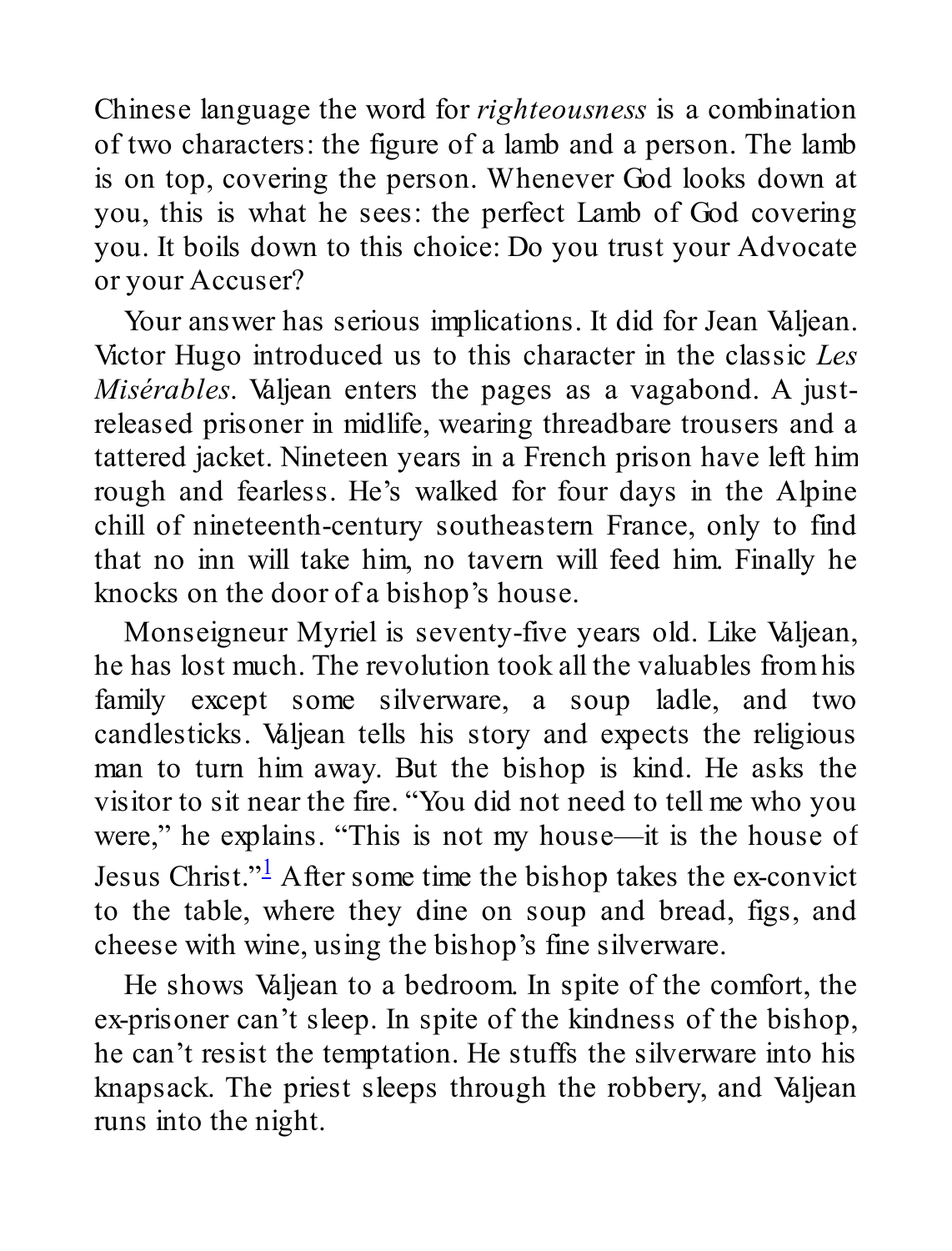But he doesn't get far. The policemen catch him and march him back to the bishop's house. Valjean knows what his capture means—prison for the rest of his life. But then something wonderful happens. Before the officer can explain the crime, the bishop steps forward.

"Oh! Here you are! I'm so glad to see you. I can't believe you forgot the candlesticks! They are made of pure silver as well . . . Please take them with the forks and spoons I gave you."

Valjean is stunned. The bishop dismisses the policemen and then turns and says, "Jean Valjean, my brother, you no longer belong to evil, but to good. I have bought your soul from you. I take it back from evil thoughts and deeds and the Spirit of Hell, and I give it to God." $\frac{2}{3}$ 

Valjean has a choice: believe the priest or believe his past. Jean Valjean believes the priest. He becomes the mayor of a small town. He builds a factory and gives jobs to the poor. He takes pity on a dying mother and raises her daughter.

Grace changed him. Let it change you. Give no heed to Satan's voice. You "have an Advocate with the Father, Jesus Christ the righteous" (1 John 2:1 NKJV). As your Advocate, he defends you and says on your behalf, "There is therefore now no condemnation to those who are in Christ Jesus" (Rom. 8:1 NKJV). Take that, Satan!

Wasn't this the message of Jesus to the woman?

"Where are your accusers? Didn't even one of them condemn you?" " No, Lord," she said.

And Jesus said, " Neither do I. Go and sin no more." ( John 8:10–11 NLT)